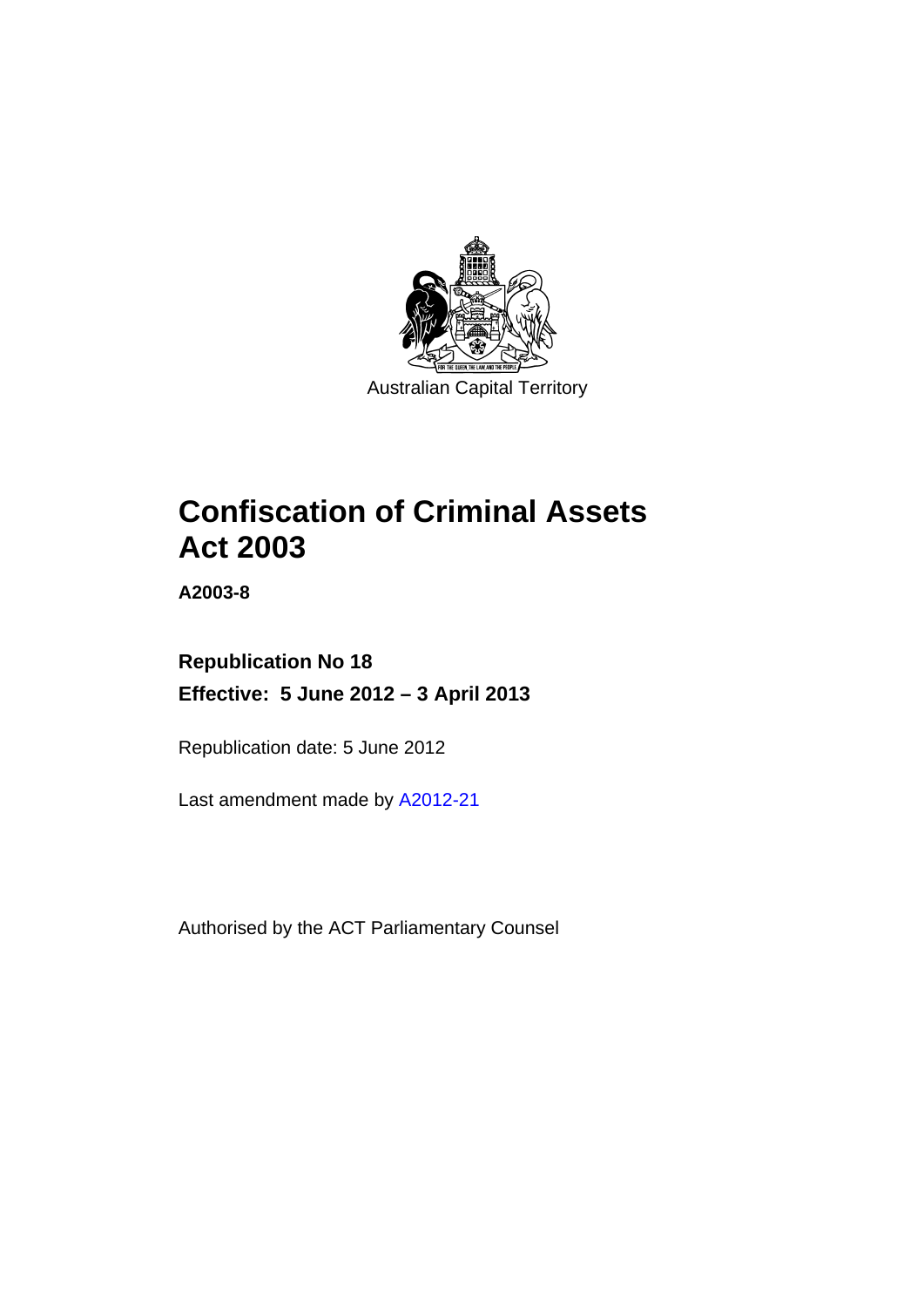### **About this republication**

### **The republished law**

This is a republication of the *Confiscation of Criminal Assets Act 2003* (including any amendment made under the *[Legislation Act 2001](http://www.legislation.act.gov.au/a/2001-14)*, part 11.3 (Editorial changes)) as in force on 5 June 2012*.* It also includes any commencement, amendment, repeal or expiry affecting this republished law to 5 June 2012.

The legislation history and amendment history of the republished law are set out in endnotes 3 and 4.

### **Kinds of republications**

The Parliamentary Counsel's Office prepares 2 kinds of republications of ACT laws (see the ACT legislation register at [www.legislation.act.gov.au](http://www.legislation.act.gov.au/)):

- authorised republications to which the *[Legislation Act 2001](http://www.legislation.act.gov.au/a/2001-14)* applies
- unauthorised republications.

The status of this republication appears on the bottom of each page.

### **Editorial changes**

The *[Legislation Act 2001](http://www.legislation.act.gov.au/a/2001-14)*, part 11.3 authorises the Parliamentary Counsel to make editorial amendments and other changes of a formal nature when preparing a law for republication. Editorial changes do not change the effect of the law, but have effect as if they had been made by an Act commencing on the republication date (see *[Legislation Act 2001](http://www.legislation.act.gov.au/a/2001-14)*, s 115 and s 117). The changes are made if the Parliamentary Counsel considers they are desirable to bring the law into line, or more closely into line, with current legislative drafting practice.

This republication includes amendments made under part 11.3 (see endnote 1).

### **Uncommenced provisions and amendments**

If a provision of the republished law has not commenced, the symbol  $\mathbf{U}$  appears immediately before the provision heading. Any uncommenced amendments that affect this republished law are accessible on the ACT legislation register [\(www.legislation.act.gov.au\)](http://www.legislation.act.gov.au/). For more information, see the home page for this law on the register.

#### **Modifications**

If a provision of the republished law is affected by a current modification, the symbol  $\mathbf{M}$ appears immediately before the provision heading. The text of the modifying provision appears in the endnotes. For the legal status of modifications, see the *[Legislation Act 2001](http://www.legislation.act.gov.au/a/2001-14)*, section 95.

#### **Penalties**

At the republication date, the value of a penalty unit for an offence against this law is \$110 for an individual and \$550 for a corporation (see *[Legislation Act 2001](http://www.legislation.act.gov.au/a/2001-14)*, s 133).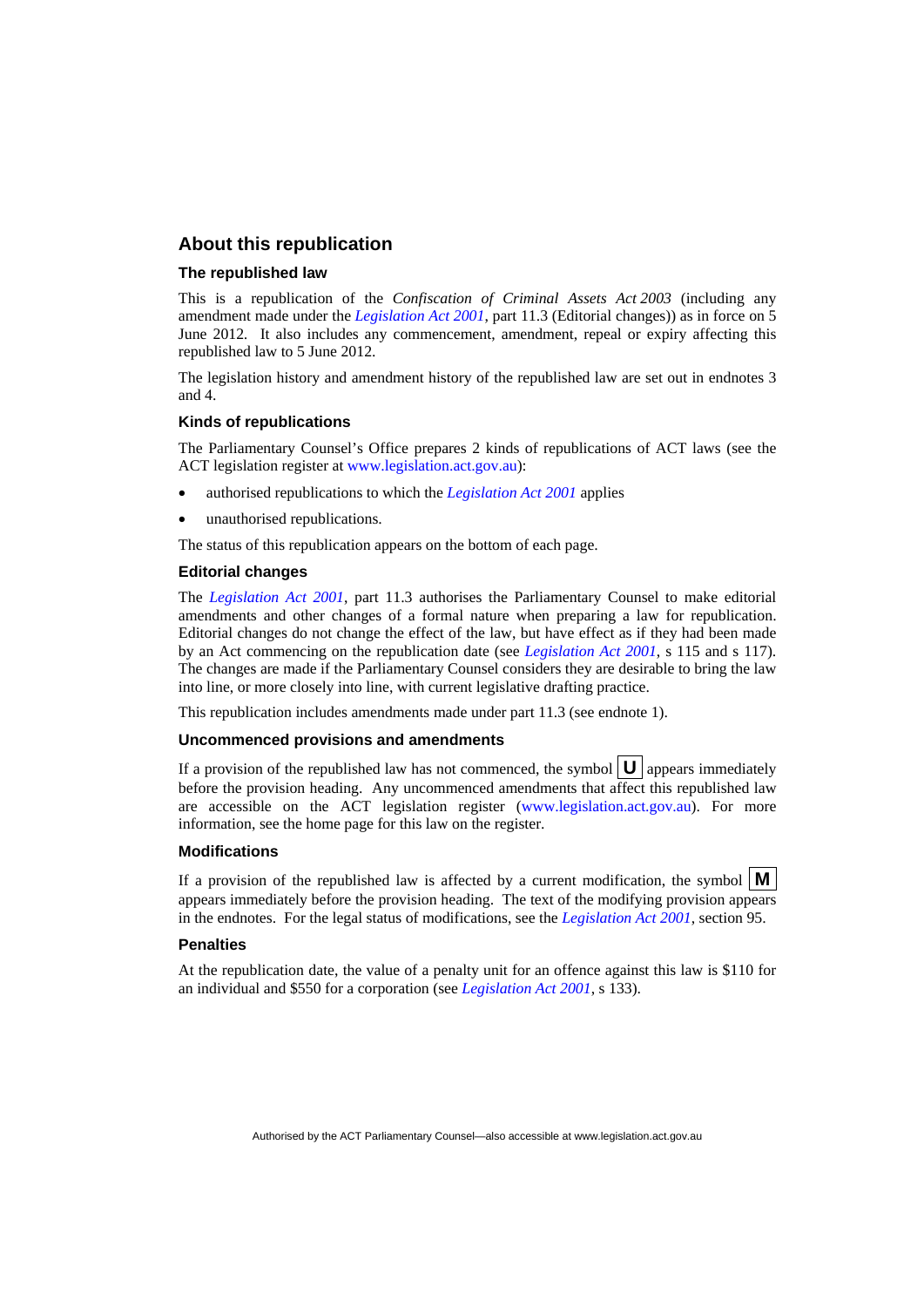

# **Confiscation of Criminal Assets Act 2003**

# **Contents**

| Part 1 | <b>Preliminary</b>                                    |   |
|--------|-------------------------------------------------------|---|
| 1      | Name of Act                                           | 2 |
| 3      | Purposes of Act                                       | 2 |
| 4      | Application of Act to property and dealings           | 2 |
| 5      | Application of Act to offences                        | 3 |
| 6      | Dictionary                                            | 3 |
| 7      | <b>Notes</b>                                          | 3 |
| 8      | Offences against Act-application of Criminal Code etc | 4 |
| Part 2 | <b>General overview of confiscation scheme</b>        |   |
| 9      | General overview                                      | 5 |

Page

| R <sub>18</sub> | Confiscation of Criminal Assets Act 2003 | contents 1 |
|-----------------|------------------------------------------|------------|
| 05/06/12        | Effective: 05/06/12-03/04/13             |            |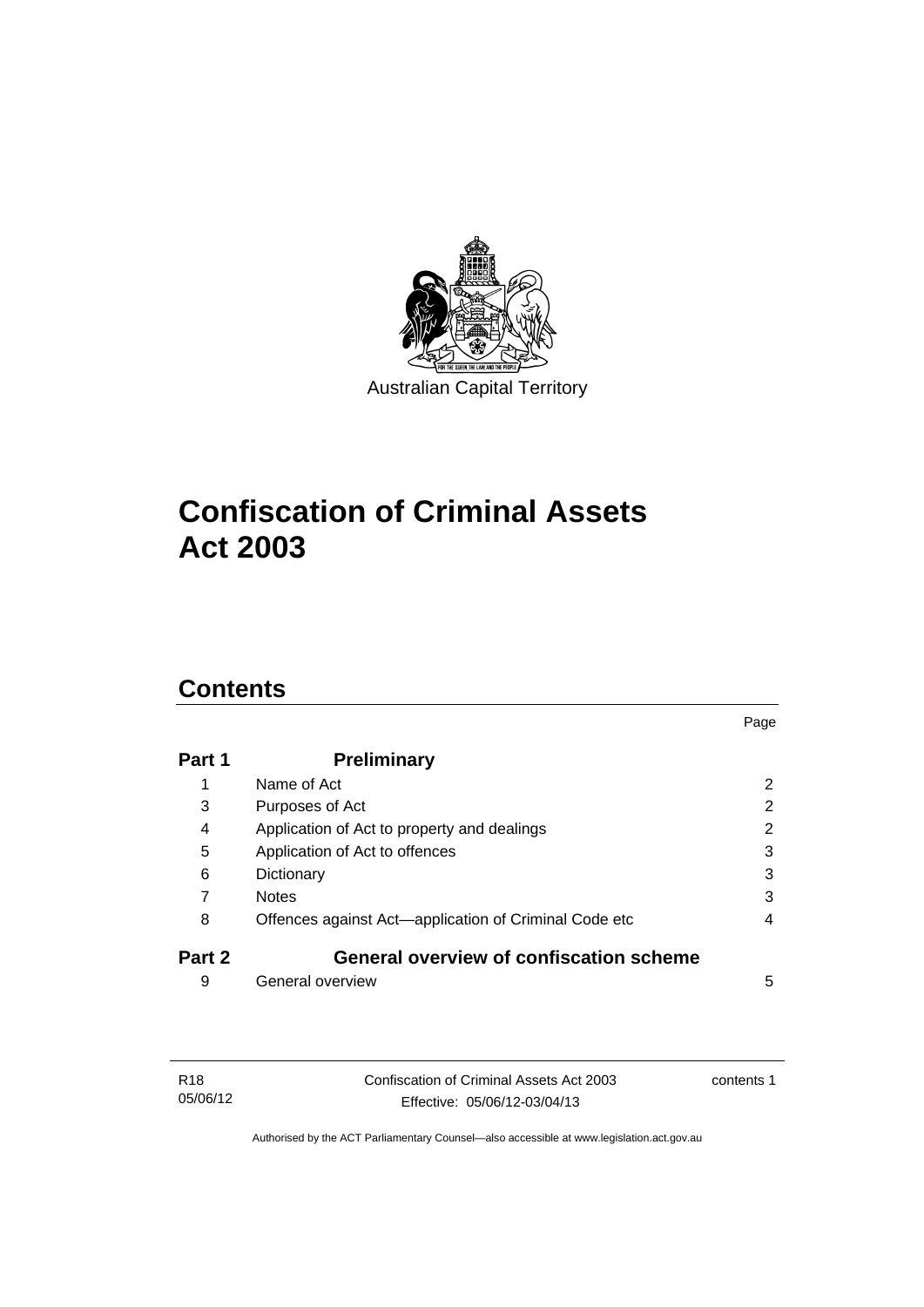#### **Contents**

05/06/12

| Part 3              | Key concepts                                                               |                 |  |  |
|---------------------|----------------------------------------------------------------------------|-----------------|--|--|
| 10                  | What is tainted property                                                   | 6               |  |  |
| 11                  | What is unclaimed tainted property                                         |                 |  |  |
| 12                  | Meaning of derived                                                         | 9               |  |  |
| 13                  | Meaning of offence and of particular kinds of offences                     | 10              |  |  |
| 14                  | Meaning of effective control of property                                   | 11              |  |  |
| 15                  | Meaning of convicted and quashed                                           | 12              |  |  |
| 16                  | When does someone abscond                                                  | 13              |  |  |
| 17                  | When is someone <i>cleared</i> of an offence                               | 14              |  |  |
| 18                  | When a proceeding is <i>finalised</i>                                      | 15              |  |  |
| Part 4              | <b>Restraint of property</b>                                               |                 |  |  |
| <b>Division 4.1</b> | General                                                                    |                 |  |  |
| 19                  | Meaning of restraining order                                               | 17              |  |  |
| 20                  | Meaning of artistic profits restraining order                              | 17              |  |  |
| 21                  | Meaning of unclaimed tainted property restraining order                    | 17              |  |  |
| 22                  | Restraining orders-purposes                                                | 18              |  |  |
| 23                  | Contravening restraining orders                                            | 18              |  |  |
| 24                  | Setting aside dealings with restrained property                            | 19              |  |  |
| <b>Division 4.2</b> | <b>Making restraining orders</b>                                           |                 |  |  |
| 25                  | Restraining orders over unclaimed tainted property-application             | 20              |  |  |
| 26                  | Restraining orders over other property-application                         | 21              |  |  |
| 27                  | Restraining orders—time for making certain applications                    | 22              |  |  |
| 28                  | Restraining orders over unclaimed tainted property-affidavit               |                 |  |  |
|                     | supporting application                                                     | 23              |  |  |
| 29                  | Restraining orders over other property-affidavit supporting<br>application | 24              |  |  |
| 30                  | Restraining orders over unclaimed tainted property-making                  | 26              |  |  |
| 31                  | Restraining orders over other property-making                              | 27              |  |  |
| 32                  | Making of restraining orders-specific serious offence not required etc     | 29              |  |  |
| 33                  | Restraining orders-contents                                                | 30              |  |  |
| 34                  | Restraining orders-notice of making                                        | 32              |  |  |
| 35                  | Restraining order proceedings-restrictions on disclosure                   | 32              |  |  |
| 36                  | Restraining orders-disclosure offences                                     | 33              |  |  |
| 37                  | Payment of living and business expenses from restrained property           | 36              |  |  |
| contents 2          | Confiscation of Criminal Assets Act 2003                                   | R <sub>18</sub> |  |  |

Effective: 05/06/12-03/04/13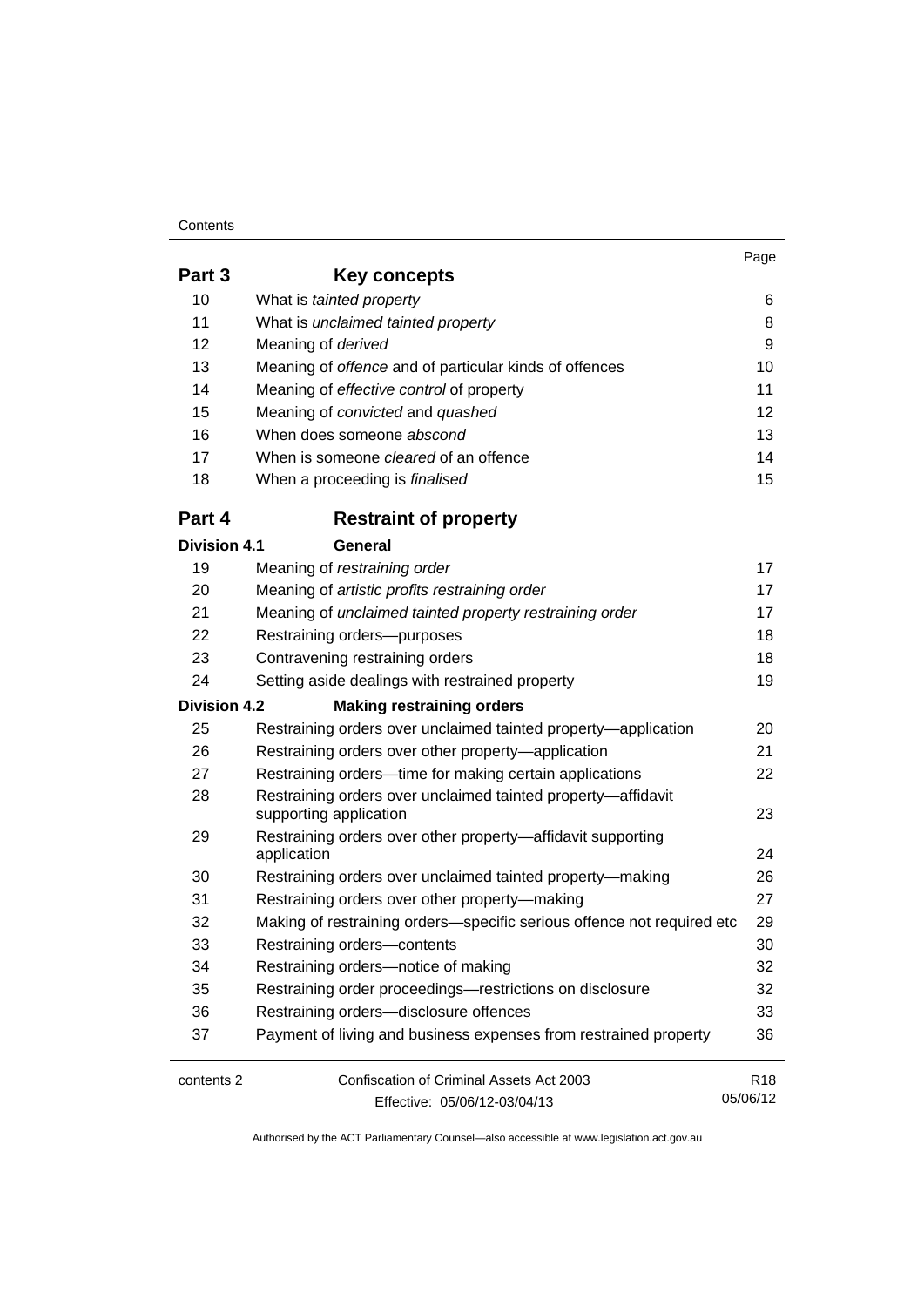| Contents |
|----------|
|----------|

| 38                          | Payment of certain legal expenses from restrained property                         | Page<br>37 |
|-----------------------------|------------------------------------------------------------------------------------|------------|
| 39                          | Additional orders about restraining orders and restrained property                 | 39         |
| 40                          | Contravention of additional orders under s 39                                      | 41         |
| <b>Division 4.3</b>         | <b>Duration of restraining orders</b>                                              |            |
| 41                          | Meaning of forfeiture or penalty application for div 4.3                           | 41         |
| 42                          | Restraining orders generally not time limited                                      | 41         |
| 43                          | Revocation or variation of restraining orders made without notice of               |            |
|                             | application                                                                        | 42         |
| 44                          | Revocation or variation of restraining orders if security or undertakings<br>given | 42         |
| 45                          | When restraining order over particular property ends                               | 43         |
| 46                          | When unclaimed tainted property restraining order ends                             | 44         |
| 47                          | When restraining order ends-ordinary offences                                      | 45         |
| 48                          | When restraining order ends-serious offences                                       | 48         |
| 49                          | Extension of time for restraining orders                                           | 50         |
| <b>Division 4.4</b>         | <b>Restraining orders-other matters</b>                                            |            |
| 50                          | Restraining orders—registration in statutory property registers                    | 52         |
| 51                          | Penalty orders-execution against restrained property                               | 53         |
| Part 5                      | <b>Forfeiture of property</b>                                                      |            |
| <b>Division 5.1</b>         | <b>Conviction forfeiture orders</b>                                                |            |
| 52                          | Meaning of conviction forfeiture order                                             | 54         |
| 53                          | Conviction forfeiture orders-application                                           | 54         |
| 54                          | Conviction forfeiture orders-making                                                | 54         |
| 55                          | Conviction forfeiture orders-forfeiture                                            | 55         |
| 56                          | When conviction forfeiture order ends                                              | 55         |
| <b>Division 5.2</b>         | Automatic forfeiture-conviction for serious offences                               |            |
| 57                          | Unclaimed tainted property restraining orders-<br>non-application of div 5.2       | 56         |
| 58                          | Automatic forfeiture of restrained property on conviction for serious<br>offences  | 56         |
| 59                          | Automatic forfeiture-court order declaring property automatically<br>forfeited     | 57         |
| 60                          | Automatic forfeiture-court orders                                                  | 57         |
| 61                          | When automatic forfeiture under div 5.2 ends                                       | 59         |
| R <sub>18</sub><br>05/06/12 | Confiscation of Criminal Assets Act 2003<br>Effective: 05/06/12-03/04/13           | contents 3 |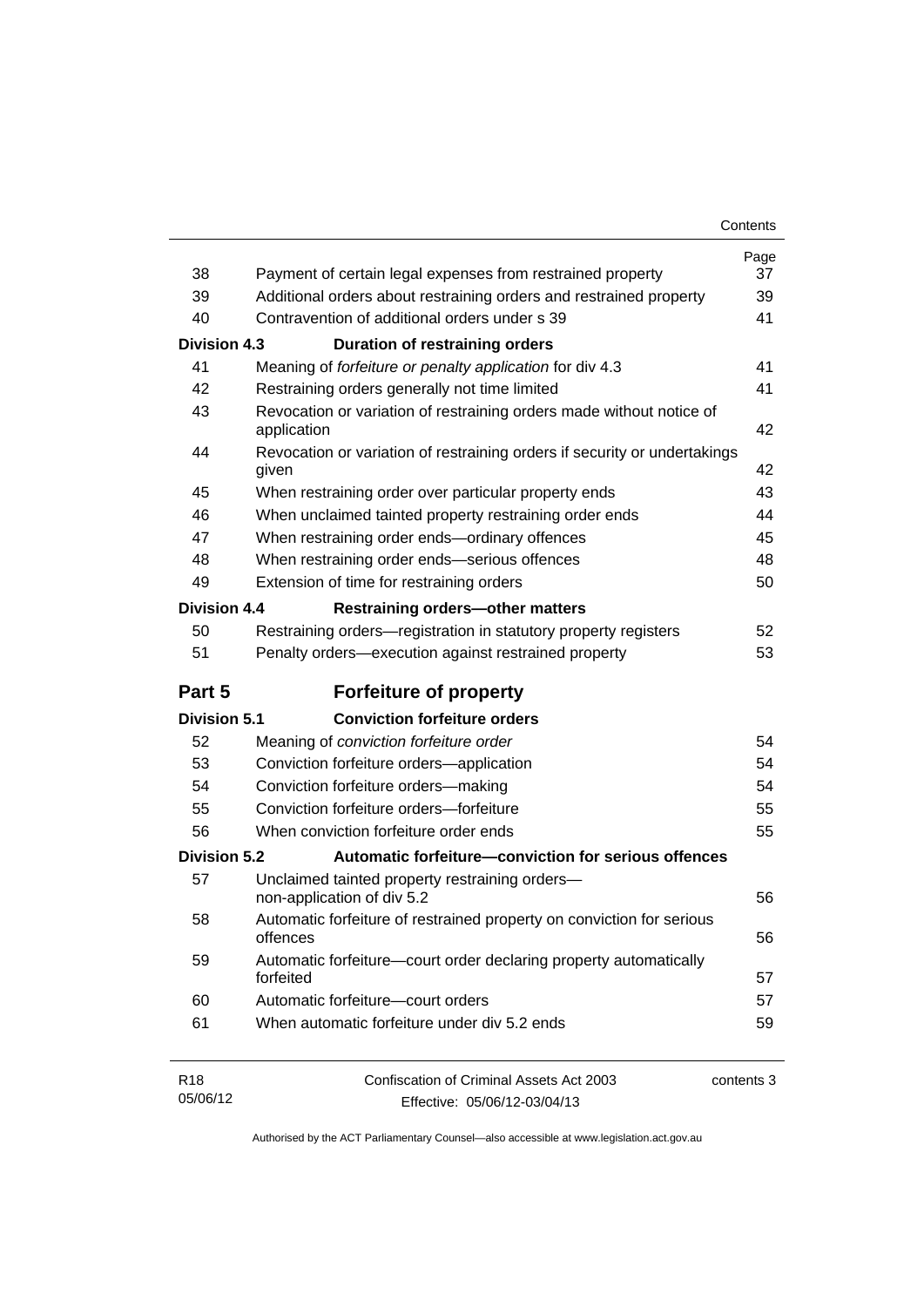## **Contents**

| <b>Division 5.3</b> |                                                                                                      | Automatic forfeiture—unclaimed tainted property                                |                 |  |  |
|---------------------|------------------------------------------------------------------------------------------------------|--------------------------------------------------------------------------------|-----------------|--|--|
| 62                  | Forfeiture of unclaimed tainted property                                                             |                                                                                |                 |  |  |
| 63                  |                                                                                                      | When automatic forfeiture under div 5.3 ends                                   | 59<br>60        |  |  |
| <b>Division 5.4</b> |                                                                                                      |                                                                                |                 |  |  |
| 64                  |                                                                                                      | Civil forfeiture orders                                                        |                 |  |  |
|                     |                                                                                                      | Artistic profits and unclaimed tainted property-<br>non-application of div 5.4 |                 |  |  |
| 65                  | Meaning of civil forfeiture order<br>Civil forfeiture orders-application                             | 60                                                                             |                 |  |  |
| 66                  |                                                                                                      | 61                                                                             |                 |  |  |
| 67                  | Civil forfeiture orders-making<br>Civil forfeiture orders-forfeiture                                 |                                                                                |                 |  |  |
| 68                  |                                                                                                      |                                                                                |                 |  |  |
| 69                  | Civil forfeiture order proceedings-restrictions on disclosure                                        |                                                                                |                 |  |  |
| 70                  |                                                                                                      | Civil forfeiture orders-disclosure offences                                    | 64              |  |  |
| 71                  |                                                                                                      | When civil forfeiture order ends                                               | 67              |  |  |
| Part 6              |                                                                                                      | <b>Exclusion of property</b>                                                   |                 |  |  |
| <b>Division 6.1</b> |                                                                                                      | General                                                                        |                 |  |  |
| 72                  |                                                                                                      | Meaning of exclusion order                                                     | 68              |  |  |
| 73                  | When property is subject to forfeiture<br>Effect of exclusion order                                  | 68                                                                             |                 |  |  |
| 74                  |                                                                                                      | 69                                                                             |                 |  |  |
| <b>Division 6.2</b> |                                                                                                      | <b>Making exclusion orders</b>                                                 |                 |  |  |
| 75                  | Exclusion orders-application<br>Making of exclusion orders-ordinary offences                         | 69                                                                             |                 |  |  |
| 76                  |                                                                                                      | 70                                                                             |                 |  |  |
| 77                  | Making of exclusion orders-serious offences<br>Making of exclusion orders—unclaimed tainted property |                                                                                |                 |  |  |
| 78                  |                                                                                                      |                                                                                |                 |  |  |
| Part 7              |                                                                                                      | <b>Penalty orders</b>                                                          |                 |  |  |
| <b>Division 7.1</b> |                                                                                                      | <b>Benefits</b>                                                                |                 |  |  |
| 79                  |                                                                                                      | Meaning of commission of serious offence for pt 7                              | 75              |  |  |
| 80                  |                                                                                                      | Meaning of benefits derived by an offender                                     | 75              |  |  |
| 81                  | Meaning of artistic profits                                                                          | 76                                                                             |                 |  |  |
| <b>Division 7.2</b> |                                                                                                      | <b>Making penalty orders</b>                                                   |                 |  |  |
| 82                  |                                                                                                      | Meaning of penalty order                                                       | 78              |  |  |
| 83                  |                                                                                                      | Penalty orders-application                                                     | 78<br>78        |  |  |
| 84                  |                                                                                                      | Penalty orders-offenders convicted of ordinary offences                        |                 |  |  |
| contents 4          |                                                                                                      | Confiscation of Criminal Assets Act 2003                                       | R <sub>18</sub> |  |  |
|                     |                                                                                                      | Effective: 05/06/12-03/04/13                                                   | 05/06/12        |  |  |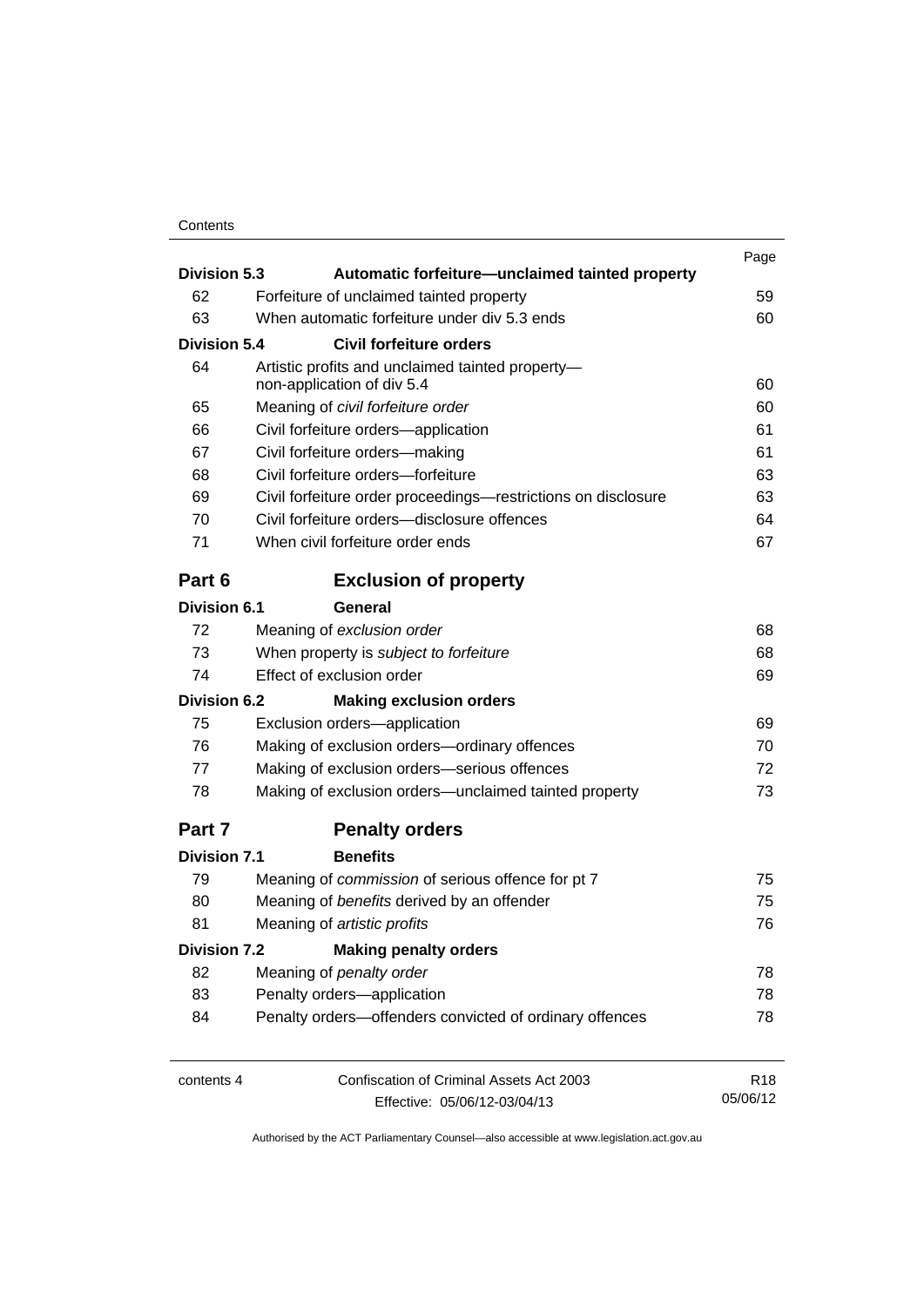| Contents |
|----------|
|----------|

|                             |                                                                          | Page       |
|-----------------------------|--------------------------------------------------------------------------|------------|
| 85                          | Penalty orders-commission of serious offences                            | 79         |
| 86                          | Penalty orders-amount of penalty                                         | 81         |
| 87                          | Penalty orders-contents                                                  | 82         |
| 88                          | Penalty orders-enforceable as judgment debt                              | 82         |
| 89                          | Penalty orders-variation for reassessed value of benefits                | 82         |
| <b>Division 7.3</b>         | <b>Value of benefits</b>                                                 |            |
| 90                          | Meaning of narcotic substance and property for div 7.3                   | 83         |
| 91                          | Presumed value of benefits-ordinary offence                              | 84         |
| 92                          | Presumed value of benefits-serious offence                               | 85         |
| 93                          | Value of benefits-relevant matters                                       | 86         |
| <b>Division 7.4</b>         | Satisfaction of penalty order                                            |            |
| 94                          | Creation of penalty charge over restrained property                      | 88         |
| 95                          | When penalty charge over property ends                                   | 89         |
| 96                          | Power to satisfy penalty order                                           | 90         |
| 97                          | Public trustee to repay any amount surplus to satisfying penalty order   | 91         |
| <b>Division 7.5</b>         | End of penalty orders                                                    |            |
| 98                          | When penalty order ends                                                  | 91         |
| Part 8                      | <b>Restrained property</b>                                               |            |
| <b>Division 8.1</b>         | Management of restrained property by public trustee                      |            |
| 99                          | Application of div 8.1                                                   | 93         |
| 100                         | Powers of public trustee to preserve restrained property etc             | 93         |
| 101                         | Sale, modification or destruction of property by public trustee          |            |
| 102                         | Notice of sale, modification or destruction of restrained property by    |            |
|                             | public trustee                                                           | 95         |
| 103                         | Emergency modification or destruction of restrained property             | 96         |
| 104                         | Notice details to be included in public trustee's report                 | 96         |
| 105                         | Order to stop sale, modification or destruction of restrained property   | 97         |
| <b>Division 8.2</b>         | Joint ownership of restrained property                                   |            |
| 106                         | Effect of death on joint ownership                                       | 98         |
| Part 9                      | <b>Forfeited property</b>                                                |            |
| <b>Division 9.1</b>         | Preliminary                                                              |            |
| 107                         | Meaning of interested person in pt 9                                     | 100        |
| R <sub>18</sub><br>05/06/12 | Confiscation of Criminal Assets Act 2003<br>Effective: 05/06/12-03/04/13 | contents 5 |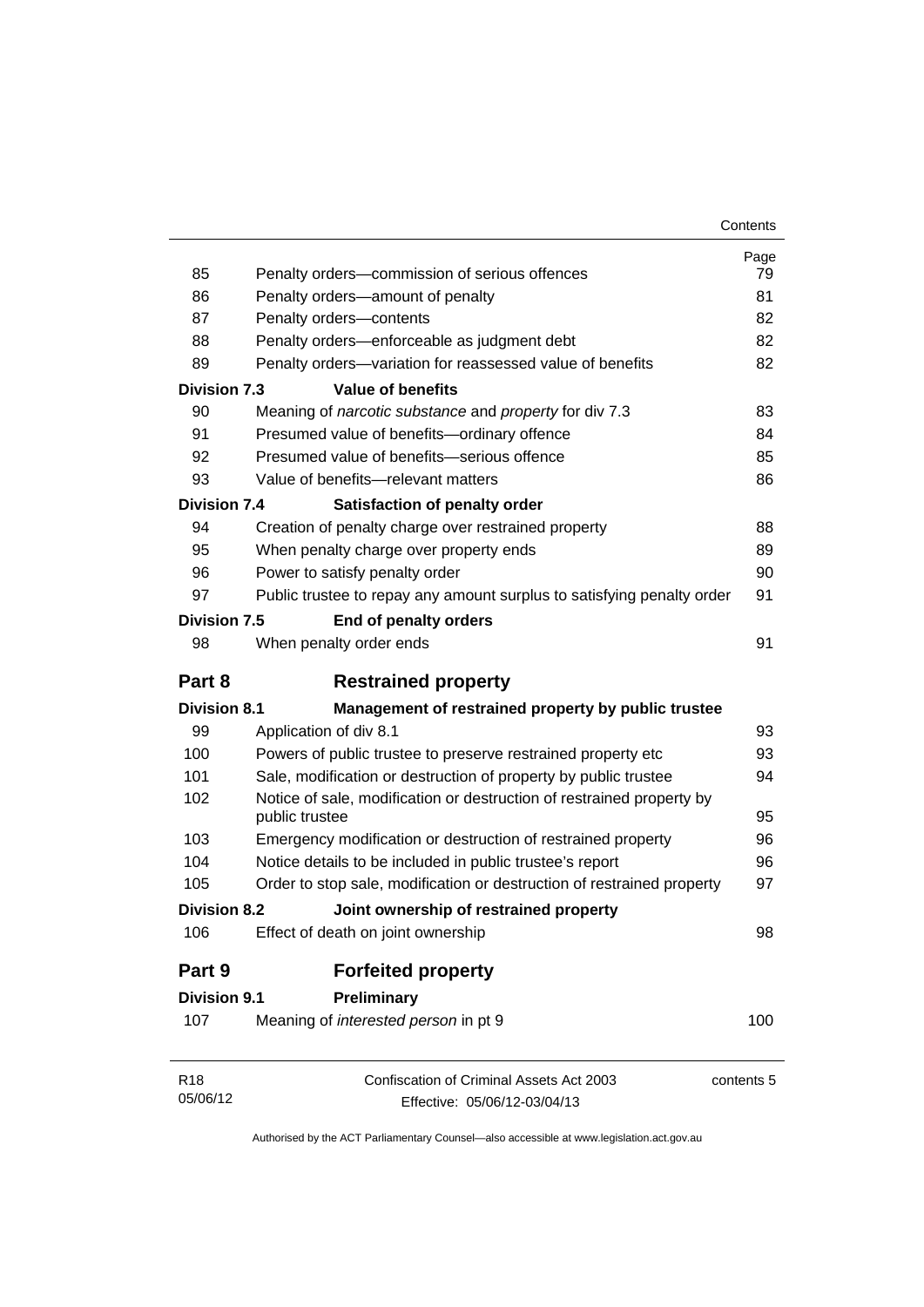### **Contents**

| 108                 | Forfeited property-powers of public trustee                         | Page<br>100     |
|---------------------|---------------------------------------------------------------------|-----------------|
| <b>Division 9.2</b> | Vesting and disposal of forfeited property                          |                 |
| 109                 | Vesting of forfeited property-general rule                          | 101             |
| 110                 | Vesting of registrable property on forfeiture                       | 101             |
| 111                 | Disposal of forfeited property                                      | 102             |
| <b>Division 9.3</b> | Improperly obtained registered property interests                   |                 |
| 112                 | Application of div 9.3 to registered property interests             | 103             |
| 113                 | Discharge of prior registered property interests given for improper |                 |
|                     | purposes                                                            | 104             |
| <b>Division 9.4</b> | Sale of jointly owned forfeited property                            |                 |
| 114                 | Application of div 9.4 to jointly owned property                    | 104             |
| 115                 | Inconsistency with Trustee Act or Conveyancing Act                  | 105             |
| 116                 | Order for sale of jointly owned property                            | 105             |
| 117                 | Trust for sale of property                                          | 106             |
| 118                 | Effect of trust for sale on joint ownership                         | 107             |
| 119                 | Distribution of proceeds of sale of property                        | 107             |
| 120                 | Variation of court order for sale                                   | 107             |
| <b>Division 9.5</b> | Forfeited property-return or compensation                           |                 |
| 121                 | Meaning of return or compensation order                             | 108             |
| 122                 | Return or compensation orders-application                           | 108             |
| 123                 | Return or compensation orders-making                                | 109             |
| <b>Division 9.6</b> | Forfeited property-buyback of interest                              |                 |
| 124                 | Meaning of buyback order                                            | 110             |
| 125                 | Buyback orders-application                                          | 110             |
| 126                 | Buyback orders-making                                               | 110             |
| 127                 | Buyback orders-buying interest in property                          | 111             |
| Part 10             | <b>Confiscated assets trust fund</b>                                |                 |
| 128                 | Definitions for pt 10                                               | 112             |
| 129                 | Meaning of equitable sharing program                                | 112             |
| 130                 | Establishment of trust fund                                         | 113             |
| 131                 | Payments into trust fund                                            | 113             |
| 132                 | Purposes of trust fund                                              | 114             |
| 133                 | Payments from trust fund                                            | 115             |
| contents 6          | Confiscation of Criminal Assets Act 2003                            | R <sub>18</sub> |

Effective: 05/06/12-03/04/13

05/06/12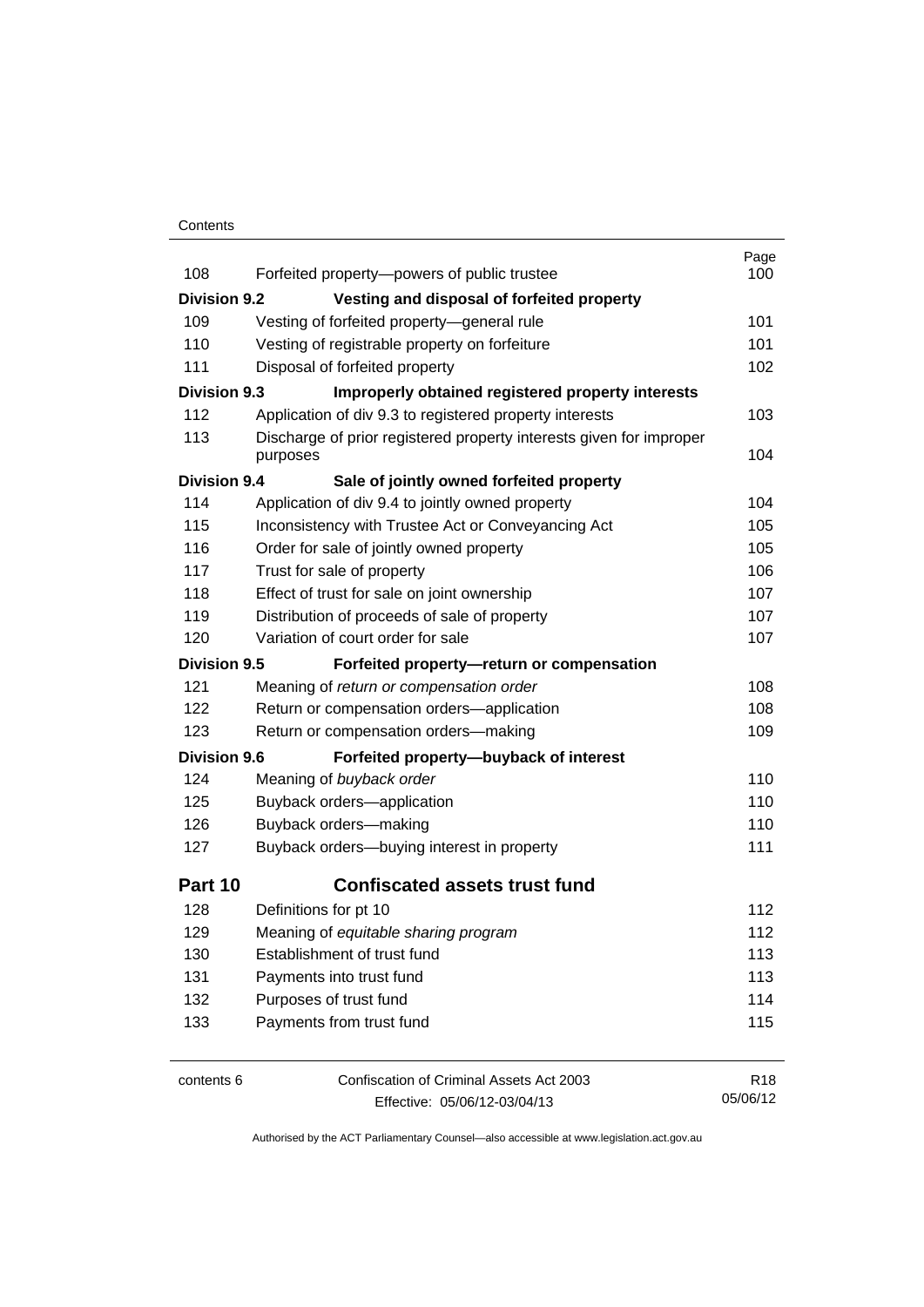| 134                  | Distribution of surplus funds                                                    | Page<br>115 |  |
|----------------------|----------------------------------------------------------------------------------|-------------|--|
| 135                  | Review of reserved and distributable funds by public trustee                     | 116         |  |
|                      |                                                                                  |             |  |
| Part 11              | Interstate orders                                                                |             |  |
| 136                  | Meaning of authenticated for pt 11                                               | 117         |  |
| 137                  | Interstate restraining and forfeiture orders etc-registration                    | 117         |  |
| 138                  | Interstate restraining and forfeiture orders etc-interim registration            | 118         |  |
| 139                  | Interstate restraining and forfeiture orders etc-effect of registration          | 119         |  |
| 140                  | Interstate restraining and forfeiture orders etc-ending of registration          | 119         |  |
| 141                  | Interstate restraining and forfeiture orders etc-cancellation of<br>registration | 120         |  |
| 142                  | Creation of interstate penalty charges                                           | 120         |  |
| 143                  | Interstate penalty charges-effect of creation                                    | 121         |  |
| Part 12              | <b>Information gathering</b>                                                     |             |  |
| <b>Division 12.1</b> | <b>Inquiry notices</b>                                                           |             |  |
| 144                  | Meaning of inquiry notice                                                        | 122         |  |
| 145                  | Inquiry notices-giving                                                           | 122         |  |
| 146                  | Inquiry notices-form                                                             |             |  |
| 147                  | Inquiry notices—immunity for complying financial institutions and staff          | 123<br>123  |  |
| <b>Division 12.2</b> | <b>Monitoring orders</b>                                                         |             |  |
| 148                  | Meaning of monitoring order                                                      | 124         |  |
| 149                  | Monitoring orders-application                                                    | 124         |  |
| 150                  | Monitoring orders-affidavit supporting application                               | 125         |  |
| 151                  | Monitoring orders-making                                                         | 125         |  |
| <b>Division 12.3</b> | <b>Transaction suspension orders</b>                                             |             |  |
| 152                  | Meaning of transaction suspension order                                          | 126         |  |
| 153                  | Transaction suspension orders-application                                        | 127         |  |
| 154                  | Transaction suspension orders-affidavit supporting application                   | 128         |  |
| 155                  | Transaction suspension orders-making                                             | 128         |  |
|                      | <b>Division 12.4</b><br>Production orders for property-tracking documents        |             |  |
| 156                  | Meaning of production order                                                      | 130         |  |
| 157                  | Meaning of property-tracking document                                            | 130         |  |
| 158                  | Production orders-application                                                    | 131         |  |
| 159                  | Production orders-affidavit supporting application                               | 131         |  |
| R <sub>18</sub>      | Confiscation of Criminal Assets Act 2003                                         | contents 7  |  |
| 05/06/12             | Effective: 05/06/12-03/04/13                                                     |             |  |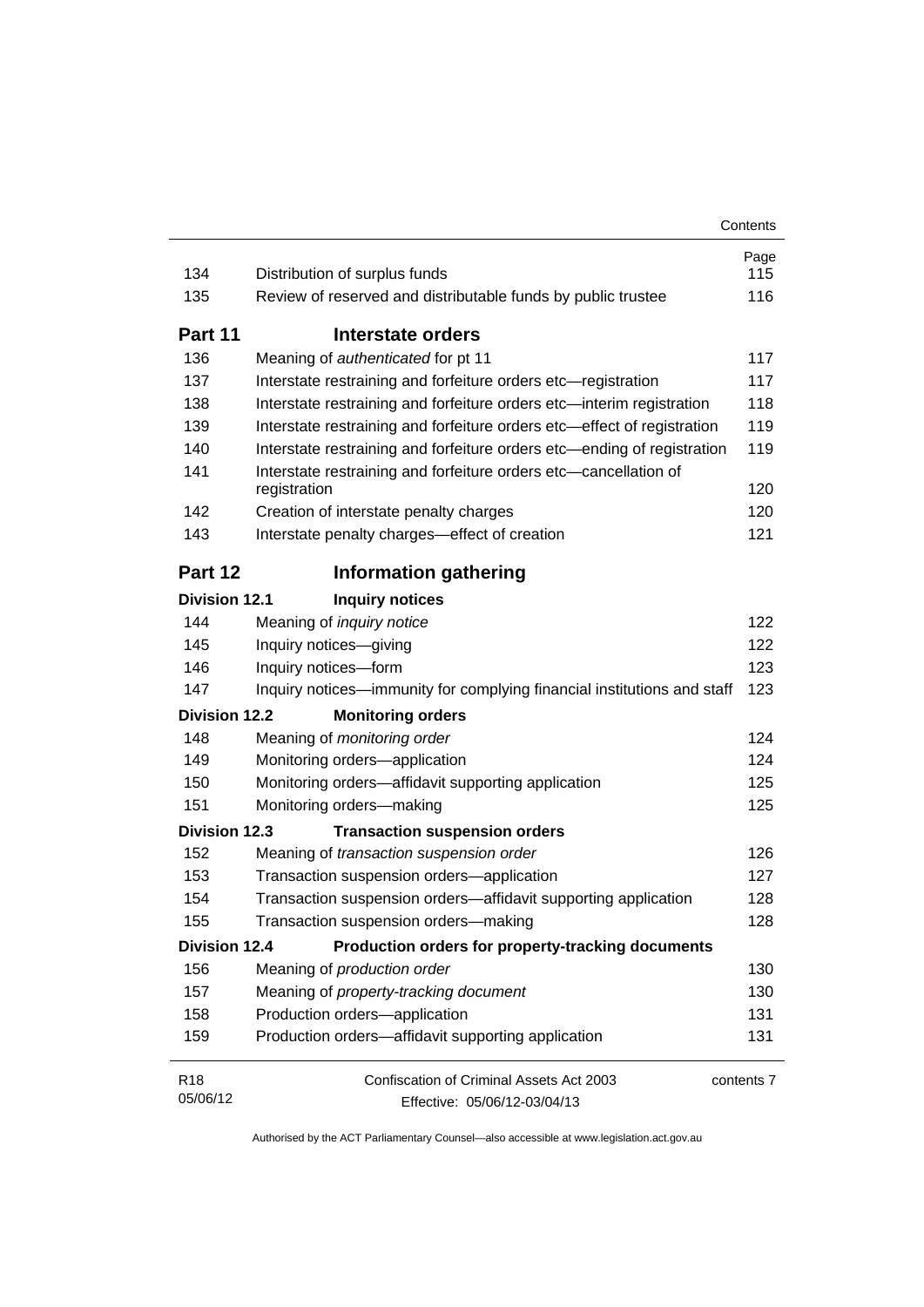|               |                                                             | Page |
|---------------|-------------------------------------------------------------|------|
| 160           | Production orders-making                                    | 131  |
| 161           | Production order proceedings—restrictions on disclosure     | 133  |
| 162           | Production orders-variation                                 | 133  |
| 163           | Production orders-consequential powers about documents      | 133  |
| Division 12.5 | <b>Examination orders and notices</b>                       |      |
|               | Subdivision 12.5.1<br>Preliminary                           |      |
| 164           | Definitions for div 12.5                                    | 134  |
| 165           | Authorised investigators                                    | 135  |
|               | <b>Examination orders</b><br>Subdivision 12.5.2             |      |
| 166           | Meaning of examination order                                | 136  |
| 167           | Examination orders-application                              | 136  |
| 168           | Examination orders—affidavit supporting application         | 137  |
| 169           | Examination orders-making                                   | 137  |
| 170           | Examination order proceedings-restrictions on disclosure    | 138  |
|               | Subdivision 12.5.3<br><b>Examination notices</b>            |      |
| 171           | Meaning of examination notice                               | 138  |
| 172           | Examination notices-giving                                  | 139  |
| 173           | Examination notices-form                                    | 139  |
|               | <b>Subdivision 12.5.4</b><br><b>Conducting examinations</b> |      |
| 174           | Time and place of examination                               | 140  |
| 175           | Requirements made of person examined                        | 140  |
| 176           | Conduct of examination                                      | 141  |
| 177           | Role of the examinee's lawyer                               | 142  |
| 178           | Examinations-consequential powers about documents           | 142  |
| 179           | Examinations—additional restrictions on disclosure          | 142  |
| 180           | Protection of authorised investigator etc                   | 143  |
|               | Subdivision 12.5.5<br>Offences-examination notices          |      |
| 181           | Obstruction etc of authorised investigator                  | 144  |
| 182           | Failing to attend examination                               | 144  |
| 183           | Offences relating to appearance at examination              | 145  |
| 184           | Unauthorised presence at an examination                     | 145  |
| 185           | Examinations-additional disclosure offences                 | 146  |
|               |                                                             |      |

contents 8 Confiscation of Criminal Assets Act 2003 Effective: 05/06/12-03/04/13

R18 05/06/12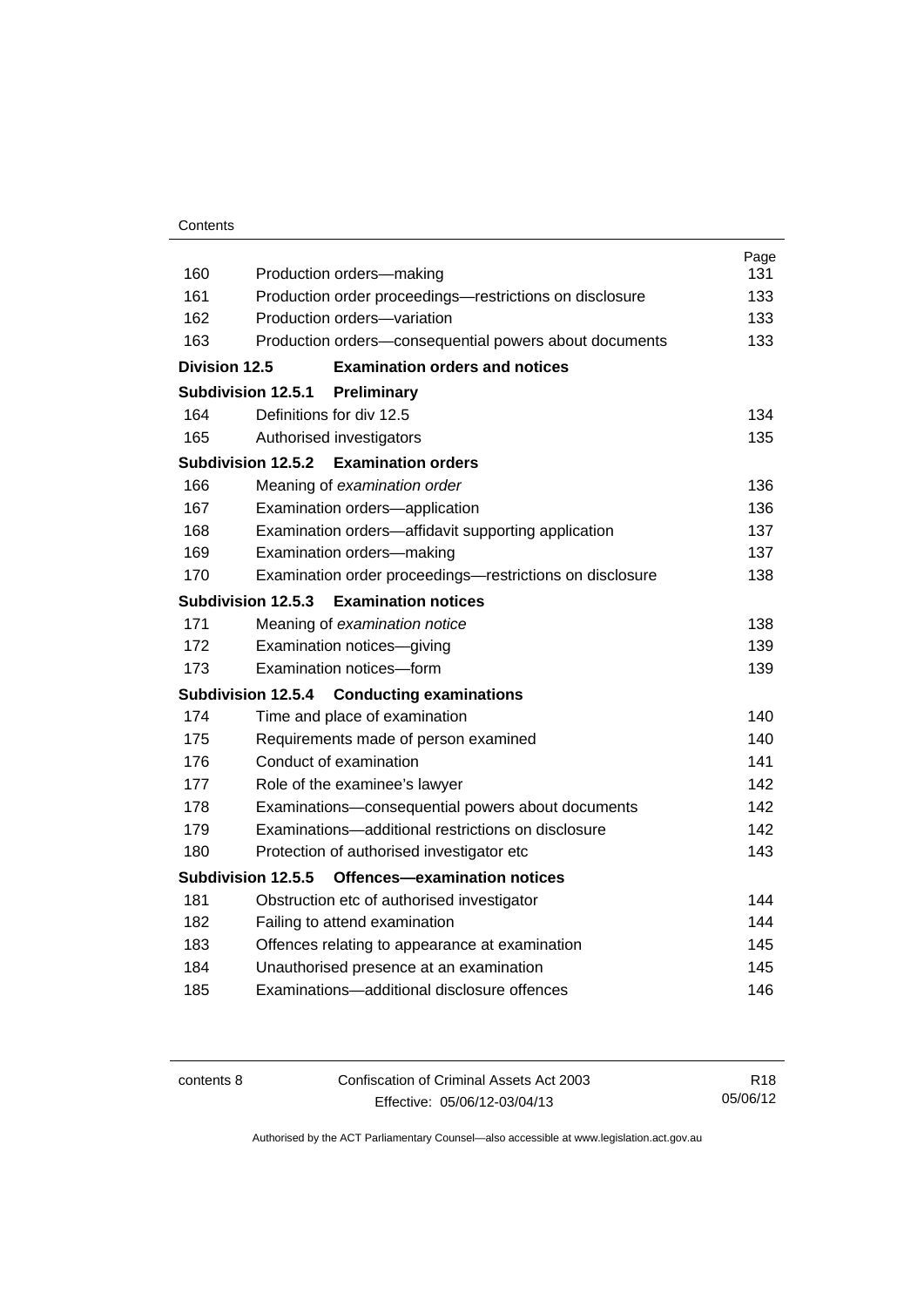|                             | Contents                                                                                        |  |
|-----------------------------|-------------------------------------------------------------------------------------------------|--|
| <b>Division 12.6</b>        | Information order offences                                                                      |  |
| 186                         | Meaning of information order                                                                    |  |
| 187                         |                                                                                                 |  |
|                             | Information orders-failure to comply                                                            |  |
| 188                         | Information orders-false or misleading information                                              |  |
| 189                         | Information orders-false or misleading documents                                                |  |
| 190                         | Destruction etc of documents                                                                    |  |
| 191                         | Meaning of non-disclosable information order                                                    |  |
| 192                         | Information orders-disclosure offences                                                          |  |
| 193                         | Information orders-disclosure by police officers                                                |  |
| 194                         | Information orders-protection of complying financial institutions                               |  |
| Part 13                     | <b>Search warrants</b>                                                                          |  |
| <b>Division 13.1</b>        | Preliminary                                                                                     |  |
| 195                         | Definitions for pt 13                                                                           |  |
| <b>Division 13.2</b>        | Search warrants-general                                                                         |  |
| 196                         | Applications for search warrants-general                                                        |  |
| 197                         | Offence for making false etc statements in search warrant applications                          |  |
| 198                         | Additional contents of search warrant applications                                              |  |
| 199                         | Issuing search warrants                                                                         |  |
| 200                         | When search warrant for property-tracking document may be issued<br>Contents of search warrants |  |
| 201                         |                                                                                                 |  |
| 202                         | Authorisation given by search warrants                                                          |  |
| <b>Division 13.3</b>        | <b>Telephone and electronic warrants</b>                                                        |  |
| 203                         | Applying for search warrants by telephone or other electronic means                             |  |
| 204                         | Issuing search warrants by telephone or other electronic means                                  |  |
| 205                         | Unsigned warrants by telephone or other electronic means in court<br>proceedings                |  |
| 206                         | Offence for stating incorrect names in warrants by telephone or other<br>electronic means       |  |
| 207                         | Offence for execution etc of search warrant departing in material form                          |  |
| 208                         | Offence for execution etc of unauthorised form of search warrant                                |  |
| 209                         | Offence for giving unauthorised form of search warrant                                          |  |
| <b>Division 13.4</b>        | <b>Executing search warrants</b>                                                                |  |
| 210                         | Search warrants—whether must be executed only during particular<br>hours                        |  |
| R <sub>18</sub><br>05/06/12 | Confiscation of Criminal Assets Act 2003<br>contents 9<br>Effective: 05/06/12-03/04/13          |  |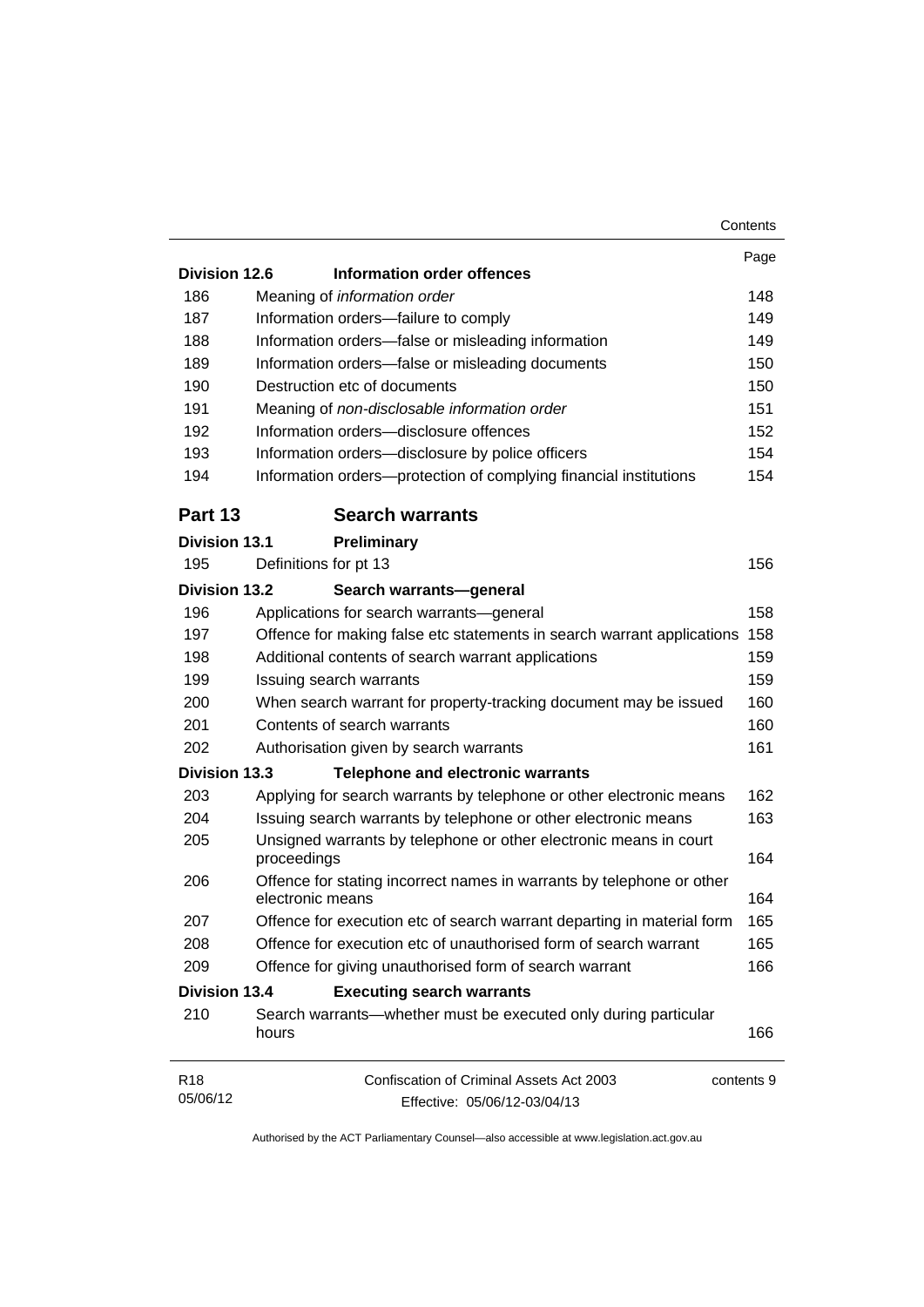### **Contents**

| 211                  |                                                                                                                              | Page<br>167     |  |
|----------------------|------------------------------------------------------------------------------------------------------------------------------|-----------------|--|
| 212                  | Search warrants-restrictions on personal searches<br>Use of force and availability of assistance in executing search warrant |                 |  |
| 213                  | Search warrants-announcement before entry                                                                                    |                 |  |
| 214                  | Details of search warrant to be given to occupier etc                                                                        | 168<br>169      |  |
| 215                  | Occupier entitled to be present during search etc                                                                            | 169             |  |
| 216                  | Particular powers available to officers executing search warrant                                                             | 170             |  |
| 217                  | Use of equipment to examine or process things                                                                                |                 |  |
| 218                  | Moving things to another place for examination or processing                                                                 |                 |  |
| 219                  | Use of electronic equipment at premises                                                                                      |                 |  |
| 220                  | Person with knowledge of computer or computer system to assist<br>access etc                                                 |                 |  |
| 221                  | Securing electronic equipment                                                                                                | 174             |  |
| 222                  | Copies of seized things to be provided                                                                                       | 175             |  |
| 223                  | Providing documents after execution of search warrant                                                                        | 176             |  |
| <b>Division 13.5</b> | <b>Stopping and searching vehicles</b>                                                                                       |                 |  |
| 224                  | Searches of vehicles without search warrant in emergency situations                                                          | 176             |  |
| 225                  | How police officer exercises powers under s 224                                                                              | 177             |  |
| Division 13.6        | Search warrants-things seized                                                                                                |                 |  |
| 226                  | Receipts for things seized under search warrants                                                                             | 178             |  |
| 227                  | Keeping seized things under search warrants                                                                                  | 179             |  |
| 228                  | Keeping things for further period                                                                                            | 180             |  |
| 229                  | Issuing officer may order keeping of thing                                                                                   | 180             |  |
| 230                  | Transfer of things seized to public trustee                                                                                  | 181             |  |
| <b>Division 13.7</b> | Search warrants-miscellaneous                                                                                                |                 |  |
| 231                  | Search warrants-false or misleading information                                                                              | 181             |  |
| 232                  | Search warrants—false or misleading documents                                                                                | 182             |  |
| 233                  | Obstruction etc of police officers and people assisting                                                                      |                 |  |
| 234                  | Damage etc to be minimised                                                                                                   |                 |  |
| 235                  | Compensation                                                                                                                 | 183             |  |
| Part 14              | <b>Court procedure</b>                                                                                                       |                 |  |
| 236                  | Meaning of confiscation proceeding                                                                                           | 185             |  |
| 237                  | Confiscation and corresponding law order proceedings are civil, not<br>criminal                                              | 187             |  |
| 238                  | Meaning of relevant court                                                                                                    | 187             |  |
| contents 10          | Confiscation of Criminal Assets Act 2003                                                                                     | R <sub>18</sub> |  |
|                      | Effective: 05/06/12-03/04/13                                                                                                 | 05/06/12        |  |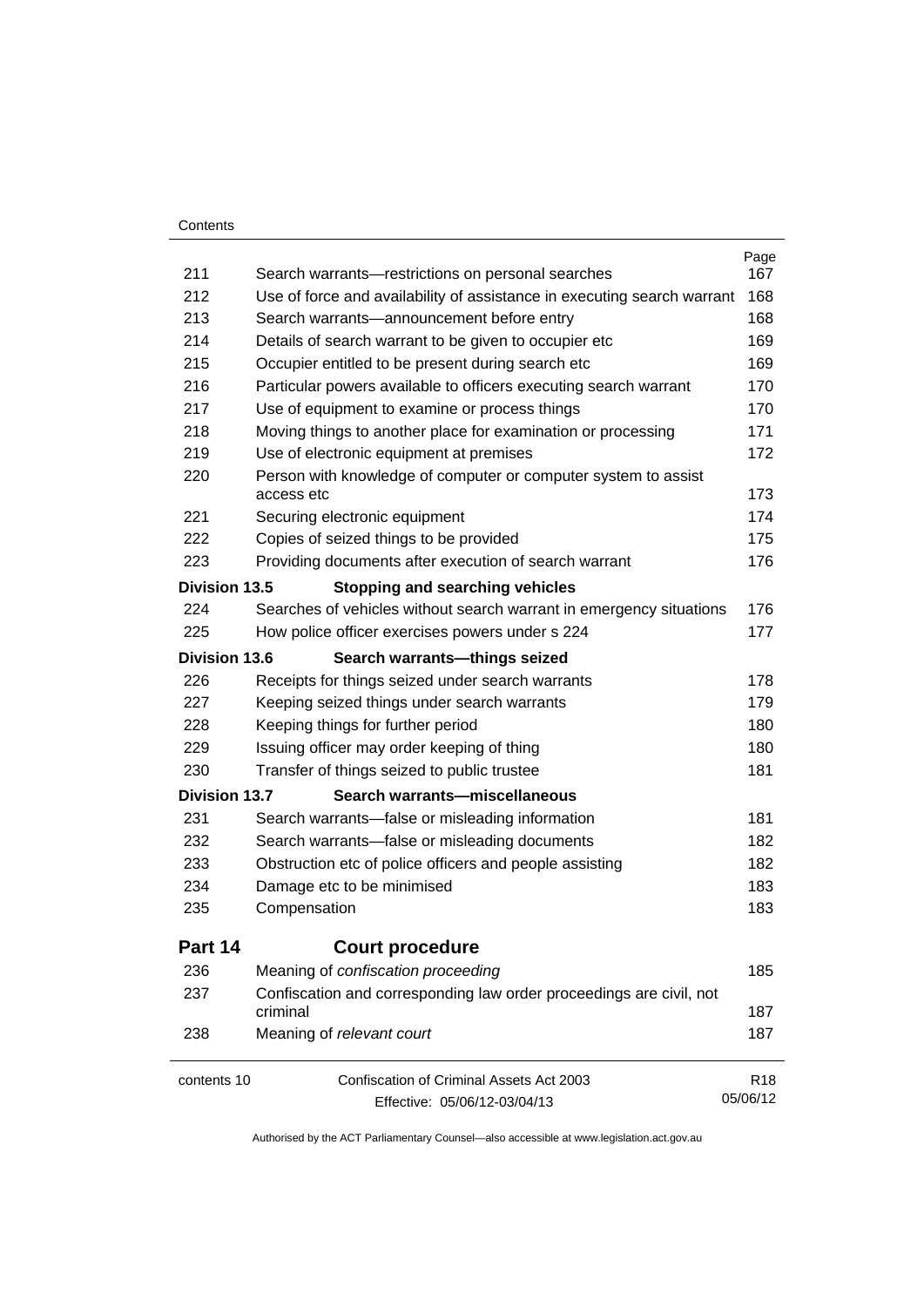| 239               | Jurisdiction of Magistrates Court-confiscation proceedings                                     | Page<br>188 |
|-------------------|------------------------------------------------------------------------------------------------|-------------|
| 240               | Jurisdiction of Magistrates Court-interstate orders                                            | 189         |
| 241               | Jurisdiction of Supreme Court                                                                  | 190         |
| 242               | Confiscation proceedings—transferred proceedings                                               | 190         |
| 243               | Restricted access proceedings—notice of applications etc                                       | 191         |
| 244               | Other confiscation proceedings—notice of applications etc                                      | 192         |
| 245               | Applications for another confiscation proceeding in relation to same<br>offence                | 193         |
| 246               | Confiscation proceedings—time extensions for applications                                      | 194         |
| 247               | Confiscation proceedings—amendment of applications                                             | 194         |
| 248               | Confiscation proceedings-relevant material                                                     | 195         |
| 249               | Confiscation proceedings—witness not required to answer questions<br>prejudicing investigation | 195         |
| 250               | Confiscation proceedings-additional orders                                                     | 195         |
| 251               | Contravention of additional orders under s 250                                                 | 197         |
| 252               | Confiscation proceedings-consent orders                                                        | 197         |
| 253               | Confiscation proceedings—notice of making orders                                               | 197         |
| 254               | Concurrent proceedings                                                                         | 198         |
| Part 15           | <b>Miscellaneous</b>                                                                           |             |
| 255               | Self-incrimination and other privileges overridden                                             | 199         |
| 256               | Powers under Act not limited by criminal proceedings                                           | 200         |
| 257               | Powers under Act do not limit each other or powers under other laws                            | 201         |
| 258               | Examination orders-reporting requirements                                                      | 201         |
| 259               | Approved forms                                                                                 | 203         |
| 260               | Regulation-making power                                                                        | 203         |
| <b>Dictionary</b> |                                                                                                | 204         |

### **[Endnotes](#page-227-0)**

|              | About the endnotes  | 214 |
|--------------|---------------------|-----|
| <sup>2</sup> | Abbreviation key    | 214 |
| -3-          | Legislation history | 215 |
| 4            | Amendment history   | 218 |
|              |                     |     |

| R18      | Confiscation of Criminal Assets Act 2003 | contents 11 |
|----------|------------------------------------------|-------------|
| 05/06/12 | Effective: 05/06/12-03/04/13             |             |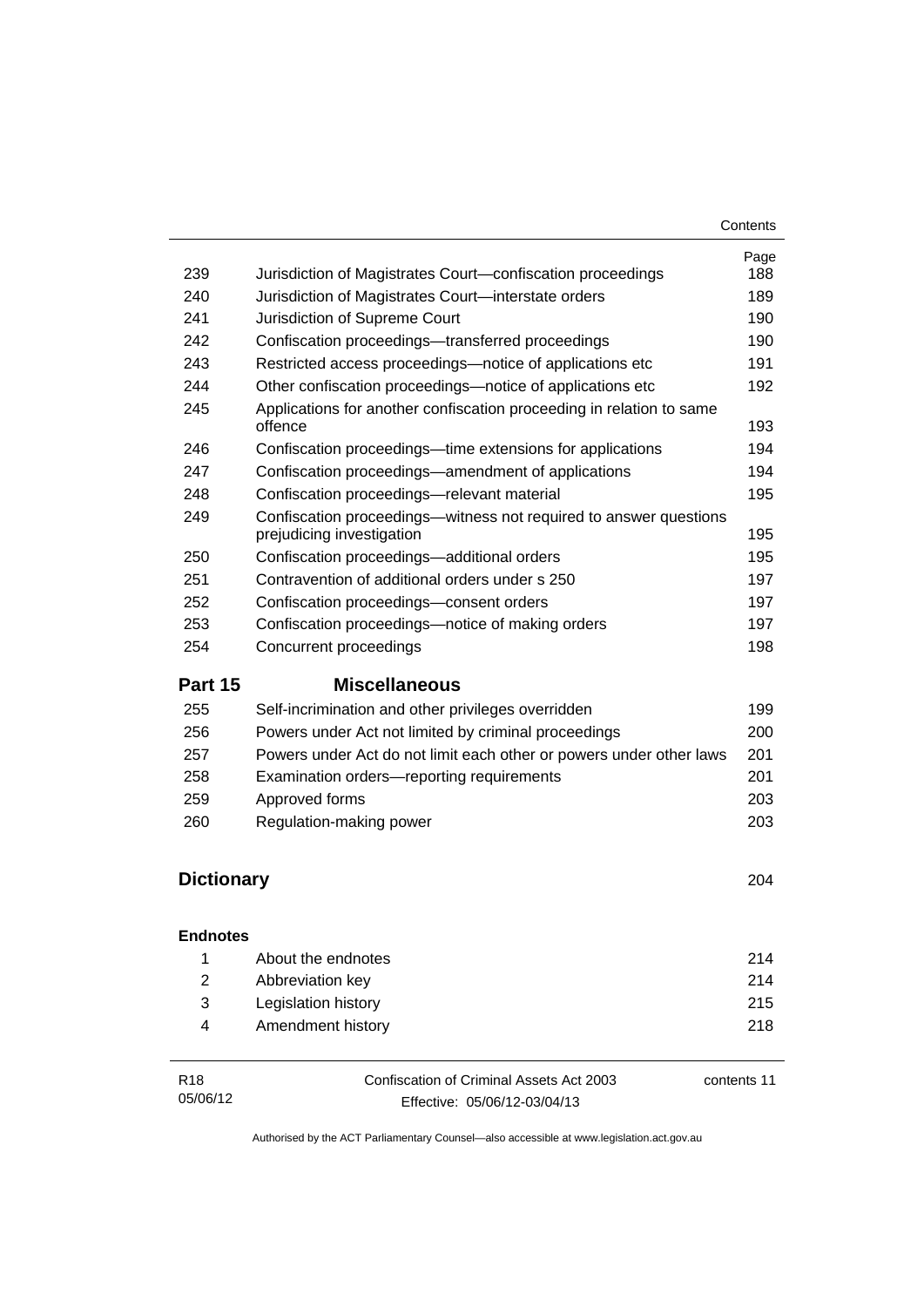**Contents** 

5 Earlier republications

Page<br>223

contents 12 Confiscation of Criminal Assets Act 2003 Effective: 05/06/12-03/04/13

R18 05/06/12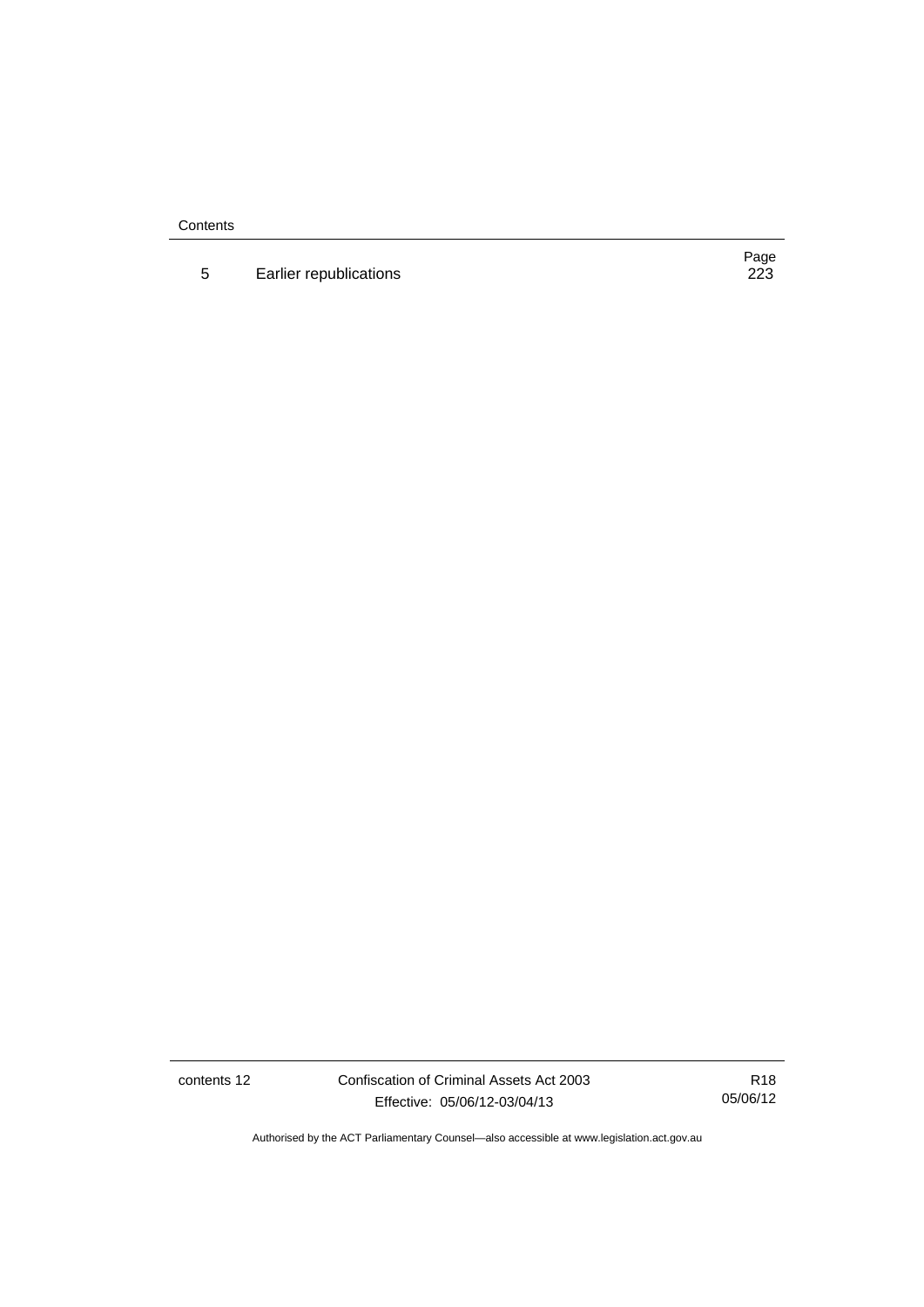

# **Confiscation of Criminal Assets Act 2003**

An Act to deprive people of the proceeds of crime and of property used for criminal activity, and for other purposes

R18 05/06/12

l

page 1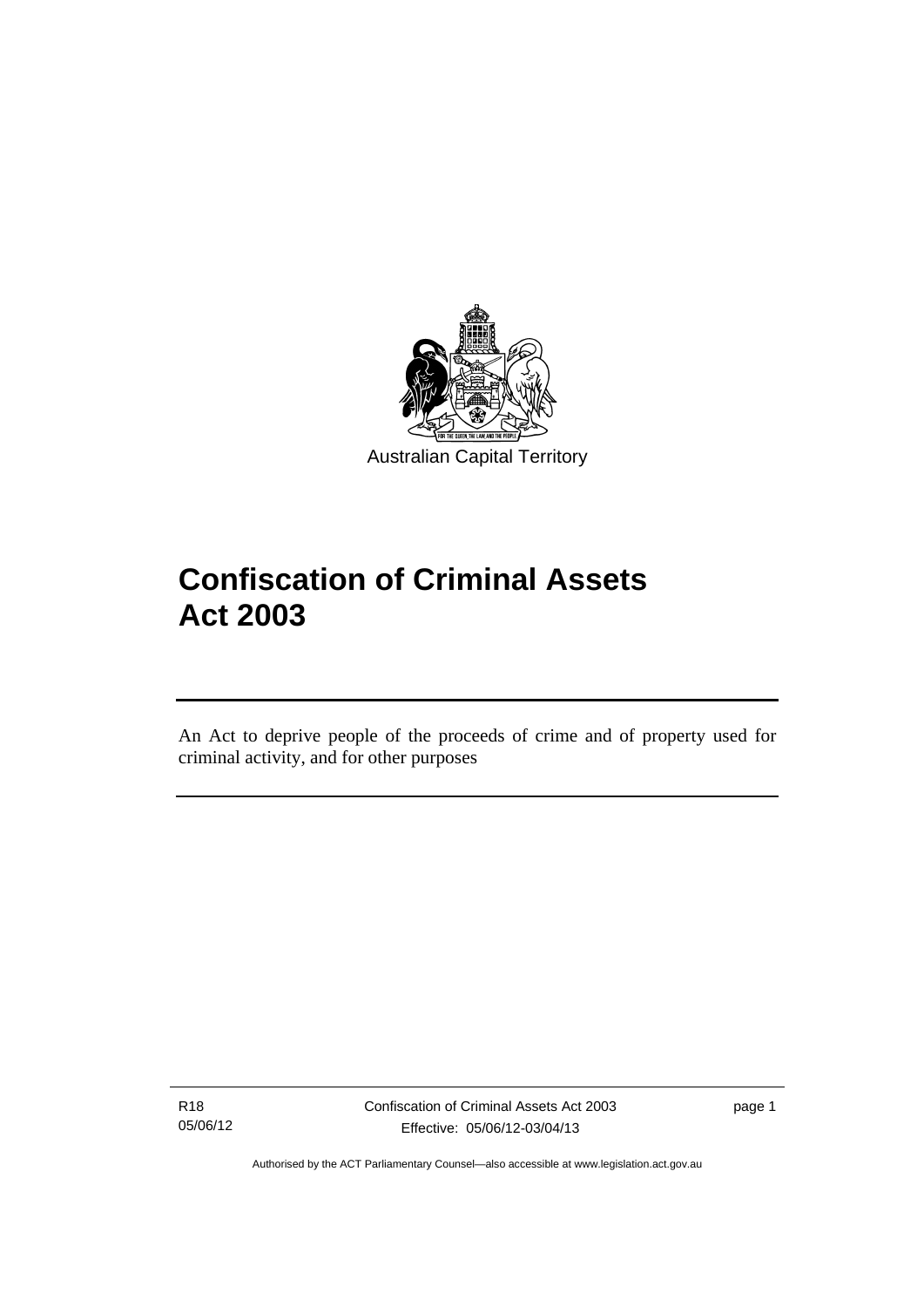### Part 1 **Preliminary**

Section 1

# <span id="page-15-0"></span>**Part 1** Preliminary

# <span id="page-15-1"></span>**1 Name of Act**

This Act is the *Confiscation of Criminal Assets Act 2003.*

# <span id="page-15-2"></span>**3 Purposes of Act**

The *purposes of this Act* include the following:

- (a) to encourage law-abiding behaviour by the community;
- (b) to give effect to the principle of public policy that a person should not be enriched because of the commission of an offence, whether or not anyone has been convicted of the offence;
- (c) to deprive a person of all material advantage derived from the commission of an offence, whatever the form into which property or benefits derived from the offence may have been changed;
- (d) to deprive a person of property used, or intended by an offender to be used, in relation to the commission of an offence, whatever the form into which it may have been changed, and to prevent the person from using the property to commit other offences;
- (e) to enable the effective tracing and seizure by law enforcement authorities of property used, or intended by an offender to be used, in relation to the commission of an offence and all material advantage derived from the offence;
- (f) to provide for the enforcement in the ACT of orders, notices or decisions (however described) made under corresponding laws.

# <span id="page-15-3"></span>**4 Application of Act to property and dealings**

(1) This Act applies to property located anywhere, whether in the ACT, in Australia outside the ACT, or outside Australia.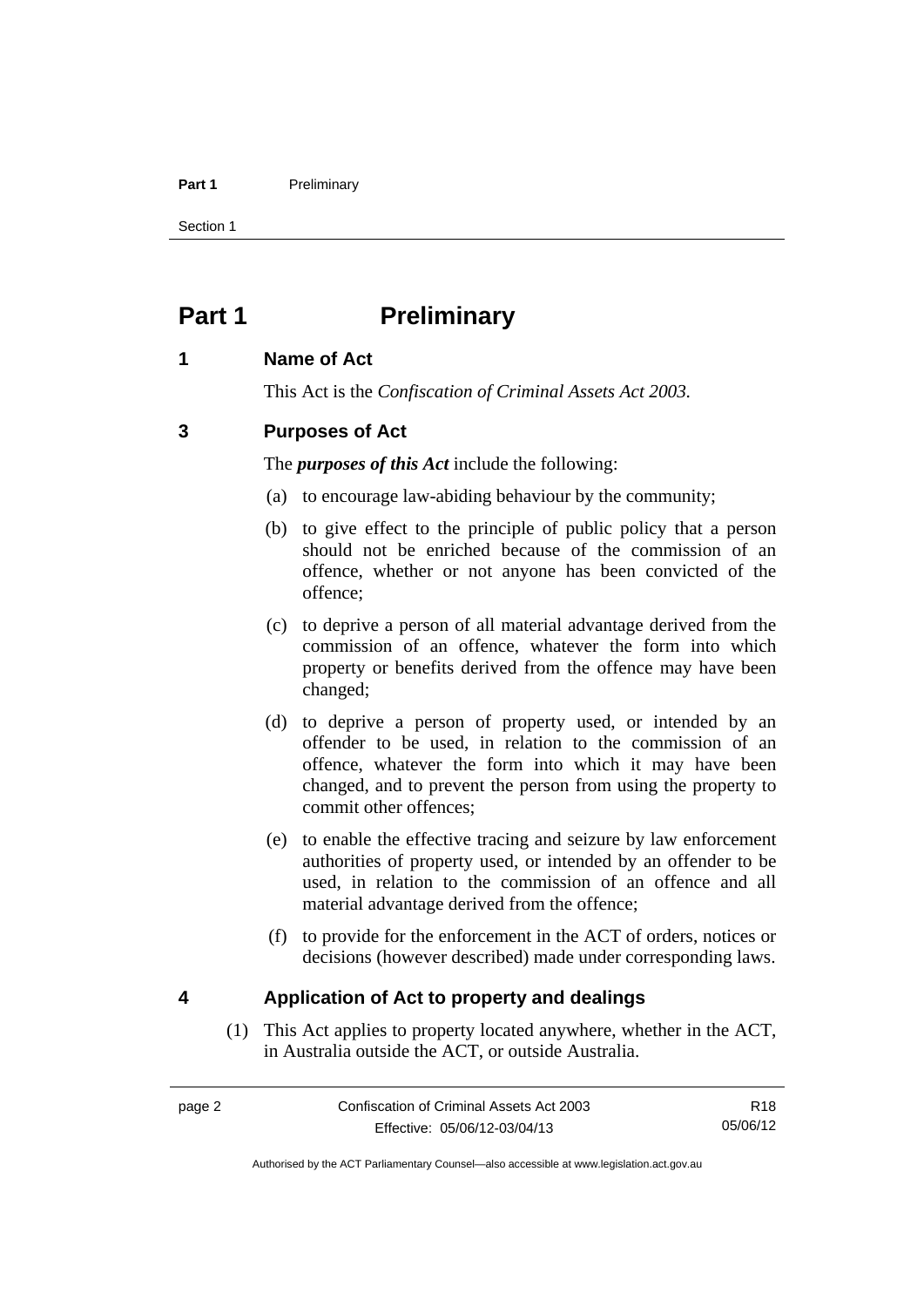(2) This Act applies to dealings with property anywhere, whether it happens in the ACT, in Australia outside the ACT, or outside Australia.

# <span id="page-16-0"></span>**5 Application of Act to offences**

This Act applies in relation to offences, whether committed, or alleged to have been committed, before or after the commencement of this Act.

# <span id="page-16-1"></span>**6 Dictionary**

The dictionary at the end of this Act is part of this Act.

*Note 1* The dictionary at the end of this Act defines certain terms used in this Act, and includes references (*signpost definitions*) to other terms defined elsewhere in this Act.

> For example, the signpost definition '*effective control*, of property—see section 14.' means that the term 'effective control' is defined in that section.

*Note* 2 A definition in the dictionary (including a signpost definition) applies to the entire Act unless the definition, or another provision of the Act, provides otherwise or the contrary intention otherwise appears (see [Legislation Act,](http://www.legislation.act.gov.au/a/2001-14)  $s$  155 and  $s$  156 (1)).

# <span id="page-16-2"></span>**7 Notes**

A note included in this Act is explanatory and is not part of this Act.

*Note* See the [Legislation Act,](http://www.legislation.act.gov.au/a/2001-14) s 127 (1), (4) and (5) for the legal status of notes.

page 3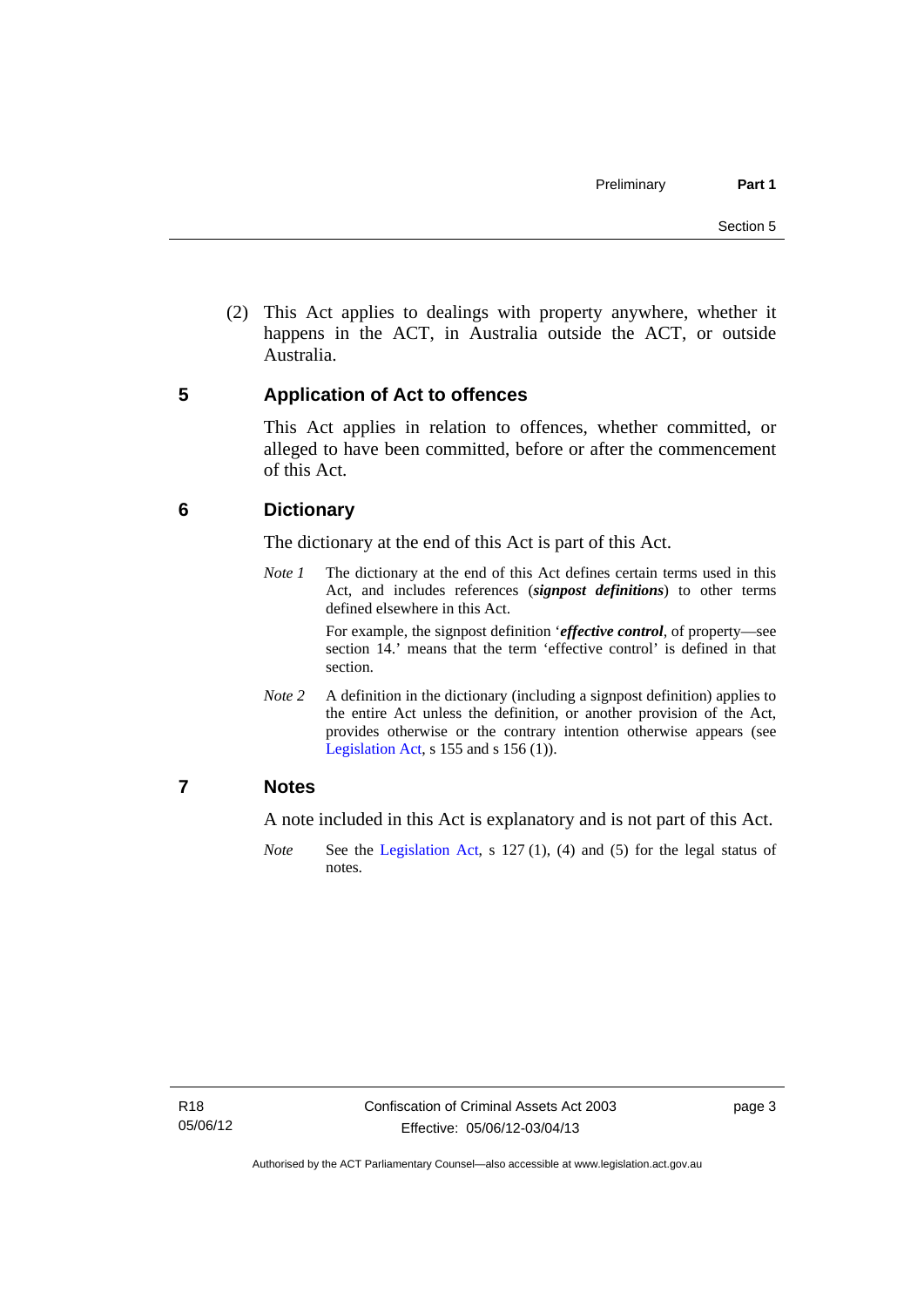## <span id="page-17-0"></span>**8 Offences against Act—application of Criminal Code etc**

Other legislation applies in relation to offences against this Act.

- *Note 1 Criminal Code* The [Criminal Code](http://www.legislation.act.gov.au/a/2002-51), ch 2 applies to all offences against this Act (see Code, pt 2.1). The chapter sets out the general principles of criminal responsibility (including burdens of proof and general defences), and defines terms used for offences to which the Code applies (eg *conduct*, *intention*, *recklessness* and *strict liability*).
- *Note 2 Penalty units*

The [Legislation Act](http://www.legislation.act.gov.au/a/2001-14), s 133 deals with the meaning of offence penalties that are expressed in penalty units.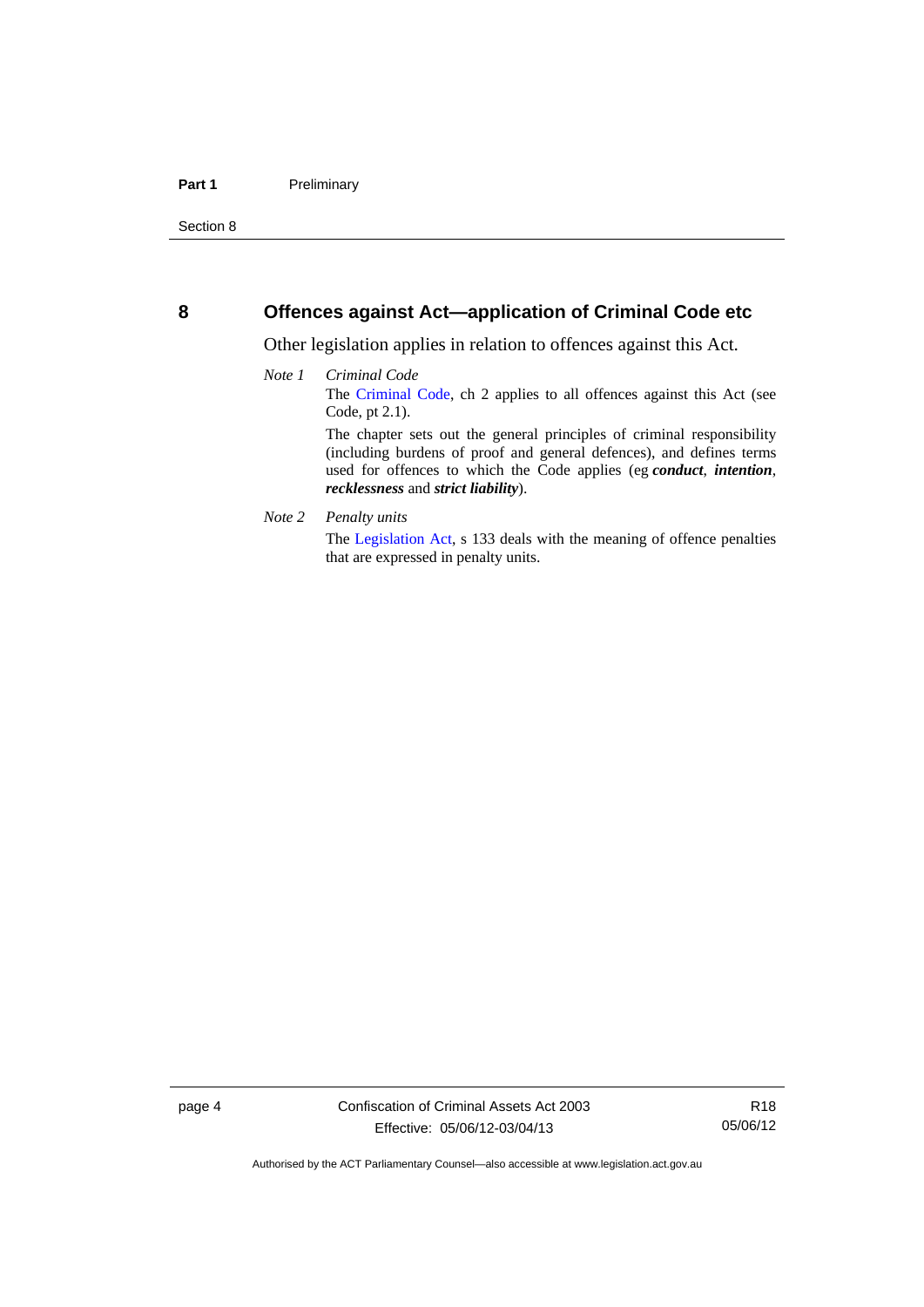# <span id="page-18-0"></span>**Part 2 General overview of confiscation scheme**

### <span id="page-18-1"></span>**9 General overview**

The notes to this section provide a general overview of the scheme of this Act.

### *Note 1 Restraining orders*

A court may make an order (a *restraining order*) preventing the disposal or other dealing with property. A restraining order may also be made to secure a property for the payment of a penalty order (see note 4).

Property may be restrained even though it is not the offender's property.

#### *Note 2 Confiscation of property on conviction*

A court that convicts a person of a relevant offence may make an order (a *conviction forfeiture order*) for the forfeiture to the Territory of tainted property in relation to the offence (whether or not the tainted property is restrained).

If a person is convicted of a serious offence (generally an offence punishable by imprisonment for 5 years or more), all restrained property is, by the operation of this Act, forfeited to the Territory (an *automatic forfeiture*).

Property may be forfeited even though it is not the offender's property.

#### *Note 3 Confiscation of property without conviction*

If a court is satisfied on the balance of probabilities that a person has committed a serious offence, it may make an order (a *civil forfeiture order*) for the forfeiture to the Territory of all restrained property even though the person has not been convicted, or the person has been cleared, of the relevant offence.

### *Note 4 Penalty orders*

A court may order the payment to the Territory (a *penalty order*) of the value of the tainted property and the advantages and other benefits derived in any way from the commission of a relevant offence and for restrained property be sold to satisfy the penalty order.

### *Note 5 Exclusion of property from forfeiture and return or compensation for forfeited property*

Provision is made for a order that property be excluded from forfeiture (an *exclusion order*) and forfeited property can be returned or compensation paid for it in certain circumstances. Provision is also made for the buyback of interests in forfeited property.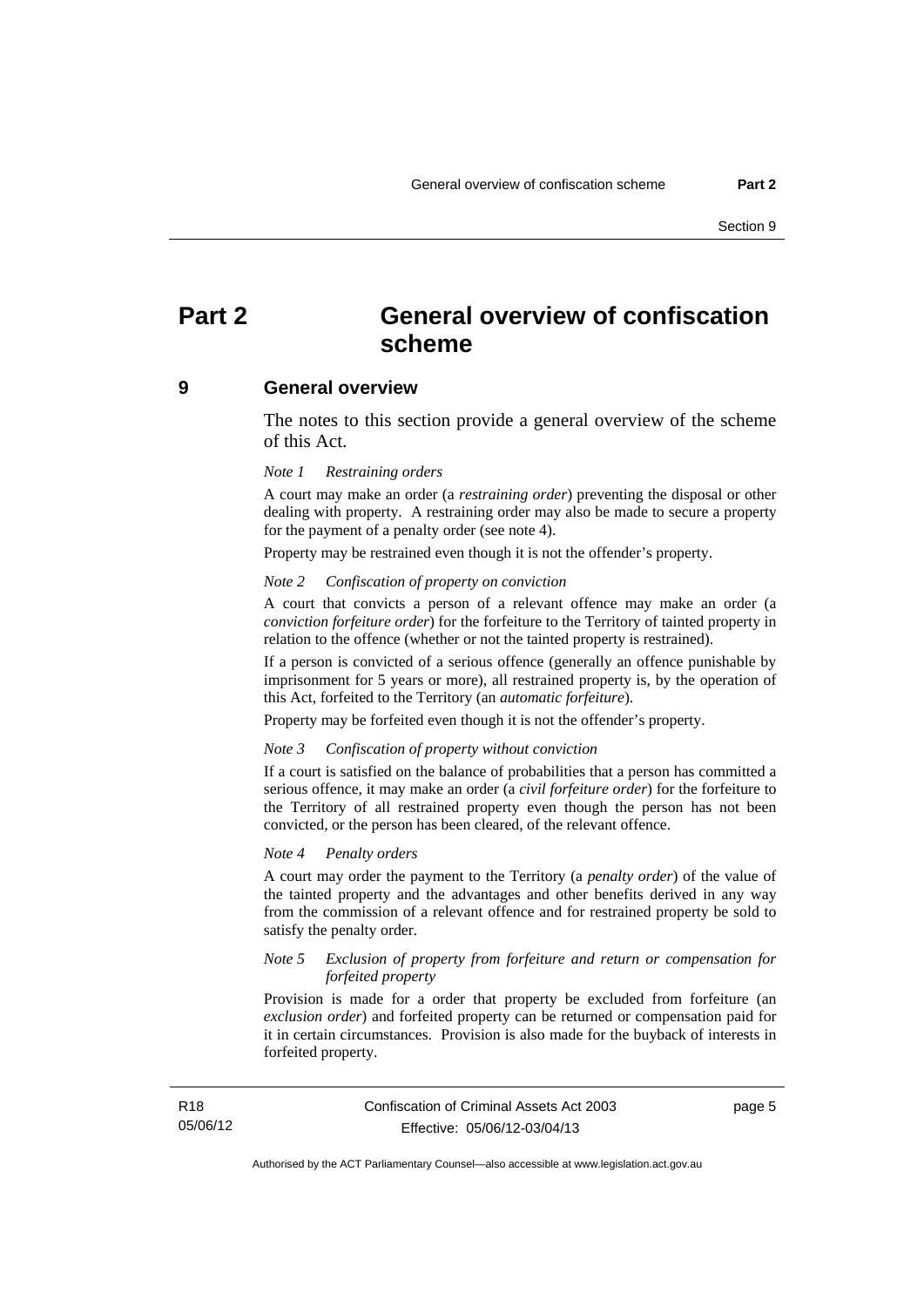### Part 3 **Key concepts**

Section 10

# <span id="page-19-0"></span>**Part 3 Key concepts**

*Note 1* The following concepts are defined in this part:

- *abscond*—see s 16
- *cleared*, of an offence—see s 17
- *convicted*—see s 15 (1)
- *derived*—see s 12
- *effective control*, of property—see s 14
- *finalised* confiscation or criminal proceeding—see s 18
- *offence*—see s 13 (1)
- *ordinary offence*—see s 13 (2)
- *quashed*—see s 15 (3) and (4)
- *related offence*—see s 13 (3)
- *relevant offence*—see s 13 (2)
- *serious offence*—see s 13 (2)
- *tainted property*—see s 10
- *unclaimed tainted property*—see s 11.
- *Note 2* Other important concepts include *benefits* (see s 80), *penalty order* (see s 82) and *relevant court* (see s 238).
- *Note 3* Other important concepts are defined in the [Legislation Act,](http://www.legislation.act.gov.au/a/2001-14) dict, pt 1, including the following:
	- indictment
	- present.

# <span id="page-19-1"></span>**10 What is** *tainted property*

(1) In this Act:

*tainted property*, in relation to an offence, means—

- (a) property that was used, or was intended by an offender to be used, in relation to the commission of the offence; or
- (b) property that was derived by anyone from the commission of the offence; or

Authorised by the ACT Parliamentary Counsel—also accessible at www.legislation.act.gov.au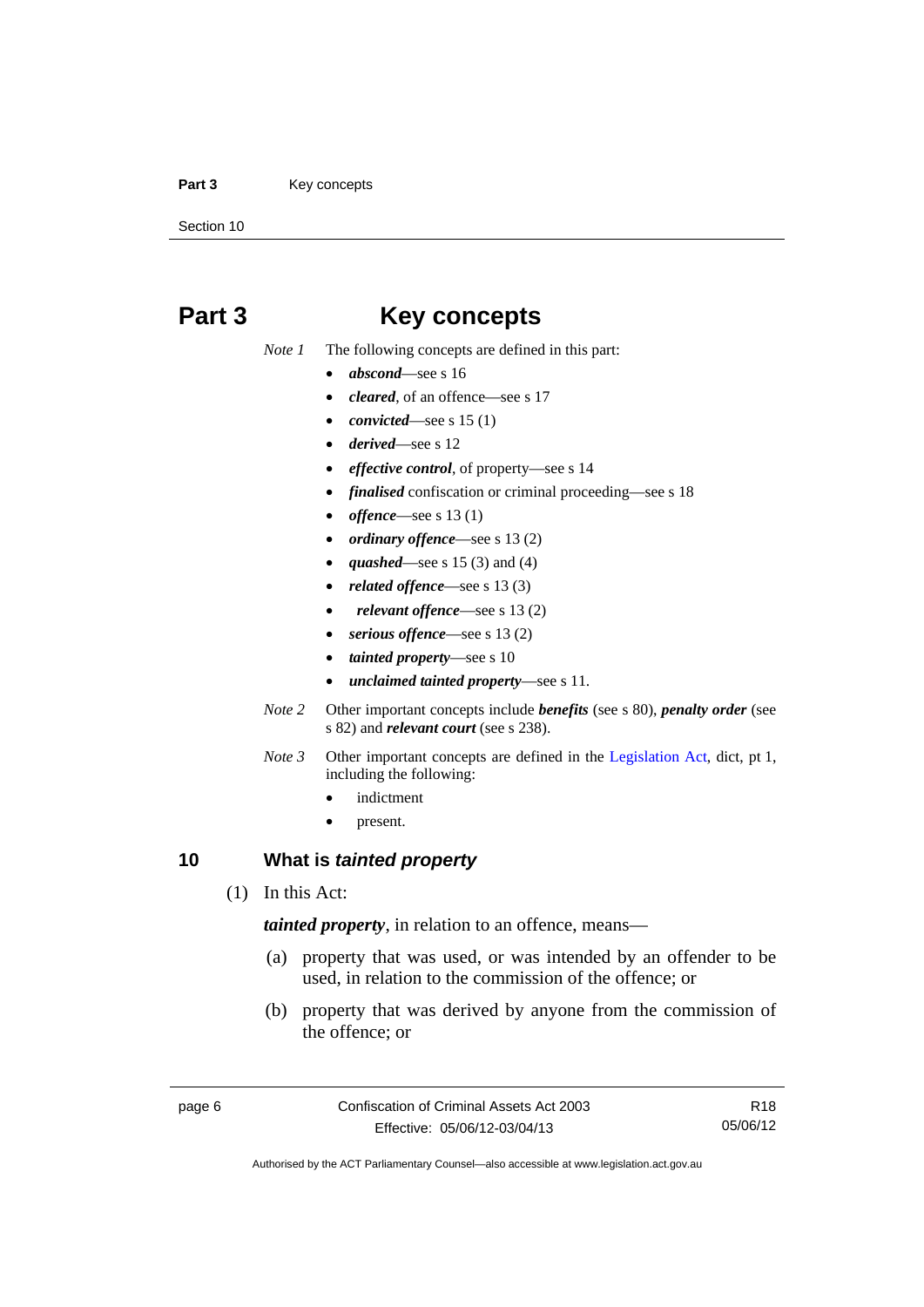(c) property that was derived by anyone from property mentioned in paragraph (a) or (b);

and includes an amount of money held in an account with a financial institution that represents the value of property mentioned in paragraph (a), (b) or (c) that has been directly or indirectly credited to the account.

- *Note 1* For the meaning of *in relation to*, see dict.
- *Note 2* For the meaning of *derived*, see s 12.
- *Note 3 Property* includes an interest in property, see the [Legislation Act,](http://www.legislation.act.gov.au/a/2001-14) dict, pt 1.
- (2) For subsection (1) (a), any property found in the possession of an offender at the time of, or immediately after, the commission of the offence is taken to be property that was used, or was intended by the offender to be used, in relation to the commission of the offence, unless the contrary is established by the offender.

### **Examples of** *tainted property* **for s 10**

- 1 A car used as a getaway car for an armed robbery (see s (1) (a)).
- 2 Money and jewellery stolen during the commission of the armed robbery offence (see s (1) (b)).
- 3 Shares bought using money stolen during the commission of the armed robbery offence, or a mixture of that money and money unconnected with the offence (see s (1) (c) and s 12 (1) (Meaning of *derived*)).
- 4 A house in relation to which a mortgage is partly or completely discharged using money stolen during the commission of the armed robbery offence, or a mixture of that money and money unconnected with the offence (see s (1) (c) and s 12 (1)).
- 5 Money or other property received from the sale of the car, jewellery, shares or house mentioned in examples 1 to 4 (see s (1) (c) and s 12 (1)).
- 6 Other property purchased using the money mentioned in example 5 (see s (1) (c) and s 12 (1)).
- 7 Money stolen during the commission of the armed robbery offence is deposited in 1 or more accounts with a credit union and later transferred to a bank account that also contains money unconnected with the offence. The money in the bank account to the value of the money stolen during the commission of the offence is *tainted property* (see s (1)).

page 7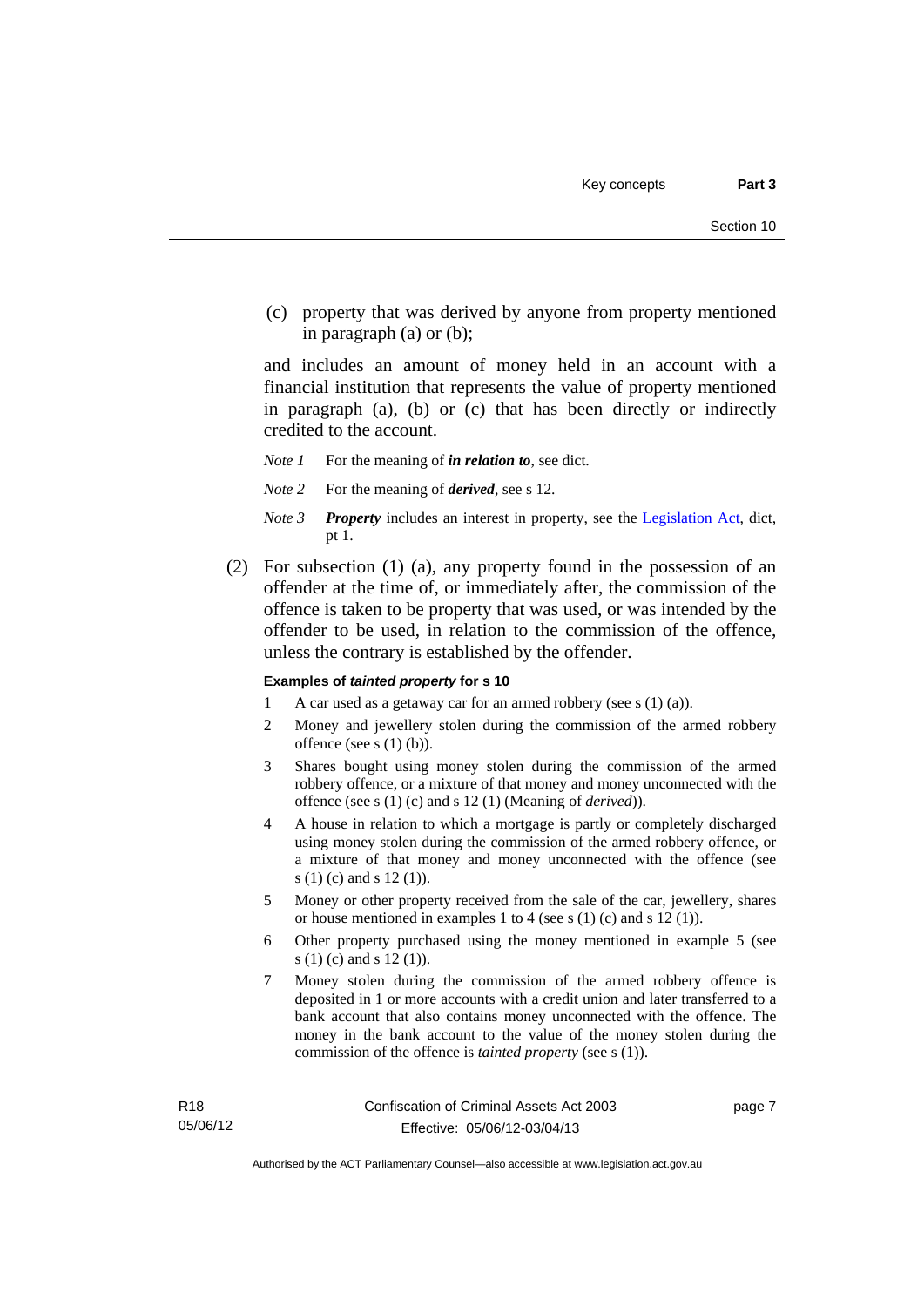- 8 Money received from the sale of the car, jewellery, shares or house mentioned in examples 1 to 4 is deposited in a credit union account that also contains money unconnected with the armed robbery offence. The money in the account to the value of the money received from the sale of the car, jewellery, shares or house mentioned in examples 1 to 4 is *tainted property* (see s (1) and s 12 (1)).
- *Note* An example is part of the Act, is not exhaustive and may extend, but does not limit, the meaning of the provision in which it appears (see [Legislation Act,](http://www.legislation.act.gov.au/a/2001-14) s 126 and s 132).

### <span id="page-21-0"></span>**11 What is** *unclaimed tainted property*

In this Act:

*unclaimed tainted property* means property that—

(a) is tainted property in relation to an offence; and

*Note* For the meaning of *in relation to*, see dict.

(b) is not claimed by anyone;

even if it is not possible to identify the offence or an offender.

### **Examples of property that may be** *unclaimed tainted property*

- 1 a large quantity of hydroponic equipment and lights for growing plants indoors that is found at premises suspected of being used for the production of drugs and that is not claimed by anyone
- 2 a large amount of money with traces of cocaine that is found in a house suspected of being used for drug dealing and that is not claimed by anyone
- 3 a large quantity of jewellery found in a car that has been recently used by several people and that is not claimed by anyone
- 4 a large amount of money found beneath a bridge in a bag that also contains traces of explosives
- *Note 1* A claim for property restrained under an unclaimed tainted property restraining order does not, of itself, change or end the restraining order, see s 46 (2).
- *Note 2* An example is part of the Act, is not exhaustive and may extend, but does not limit, the meaning of the provision in which it appears (see [Legislation Act,](http://www.legislation.act.gov.au/a/2001-14) s 126 and s 132).

R18 05/06/12

Authorised by the ACT Parliamentary Counsel—also accessible at www.legislation.act.gov.au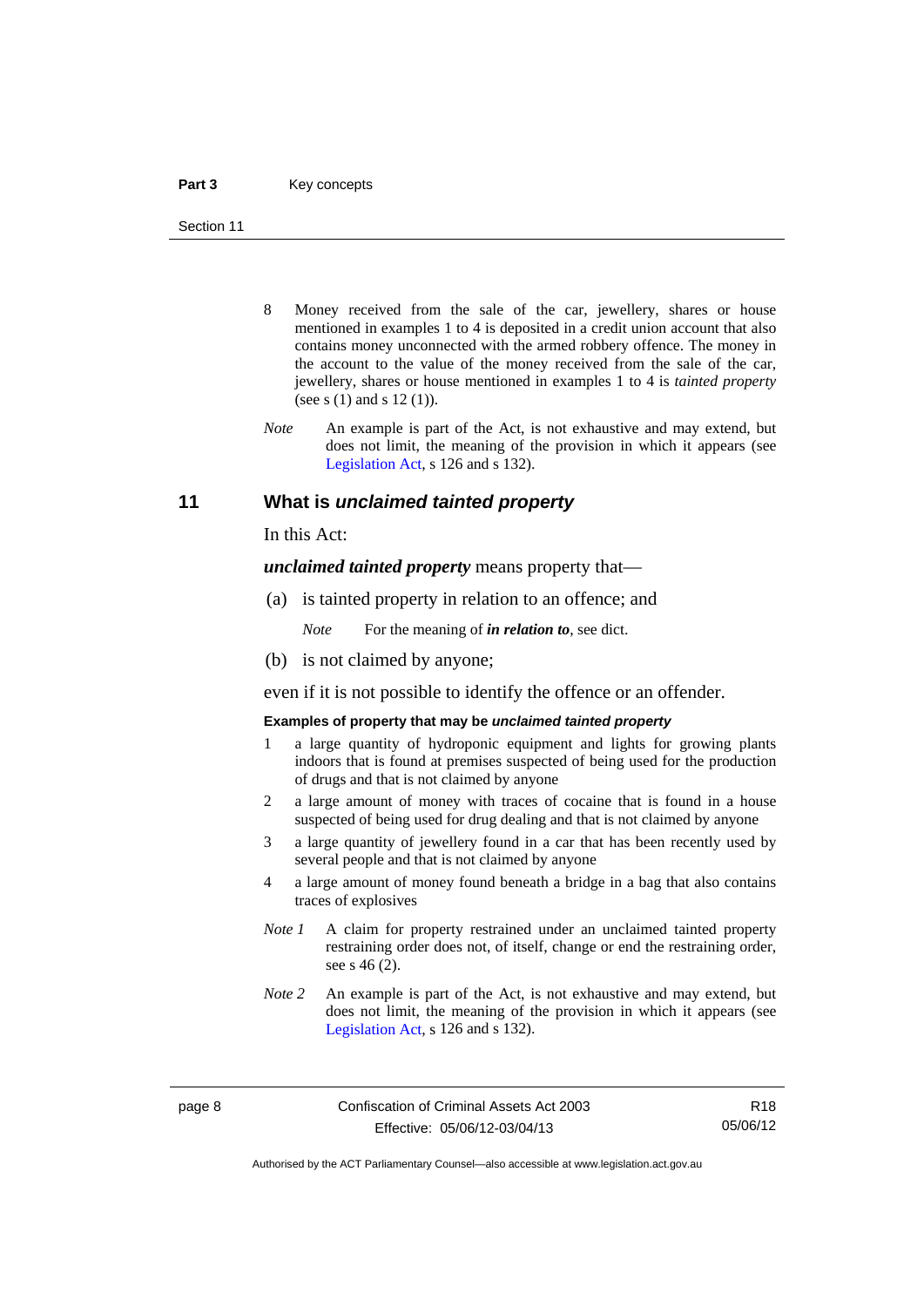# <span id="page-22-0"></span>**12 Meaning of** *derived*

(1) In this Act:

*derived*—property or a benefit is *derived* if it is derived or realised, whether completely or partly and whether directly or indirectly.

### **Examples**

See section 10, examples 3 to 6 and 8.

*Note 1* For the meaning of *benefits*, see s 80.

- *Note 2* An example is part of the Act, is not exhaustive and may extend, but does not limit, the meaning of the provision in which it appears (see [Legislation Act,](http://www.legislation.act.gov.au/a/2001-14) s 126 and s 132).
- (2) Property or a benefit is *derived* by a person if it is derived by someone else at the request or direction of the person.

### **Example**

Jane Citizen commits a relevant offence and then writes a book about the commission of the offence. Ms Citizen directs the book's publisher to pay the royalties for the book to her husband rather than to herself. The royalties would still be *derived* by Ms Citizen because they are derived by her husband at her direction. (This may be relevant, for example, for deciding whether they are artistic profits and thus benefits under div 7.1.)

- (3) For subsection (2), a request or direction of a person (the *first person*)—
	- (a) includes an understanding between the first person and someone else or the first person making it known (directly or indirectly) to someone else that a particular outcome (or an outcome of a particular kind) is wanted or required by the first person; and
	- (b) may be taken to have been made even though, after all the evidence has been considered, the existence of the request or direction can be found only by inference from the actions of people or from other relevant circumstances.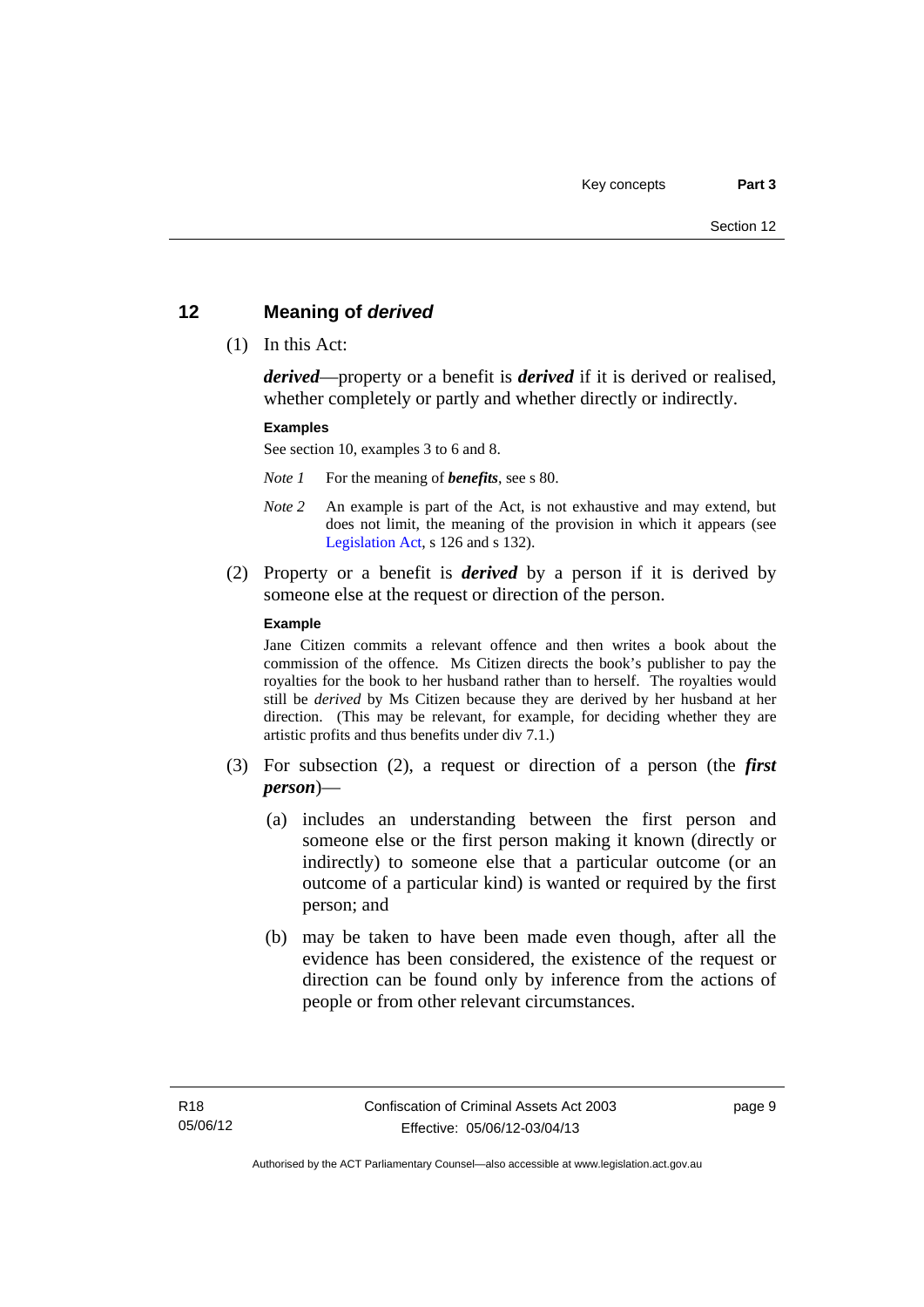### Part 3 **Key concepts**

Section 13

# <span id="page-23-0"></span>**13 Meaning of** *offence* **and of particular kinds of offences**

(1) In this Act:

*offence* means an offence against the law of the Territory, the Commonwealth, a State or another Territory.

(2) In this Act:

*ordinary offence* means a relevant offence other than a serious offence.

### *relevant offence*—

- (a) means an offence punishable by imprisonment for longer than 12 months; and
- (b) includes an offence (however described) against the law of the Commonwealth, a State or another Territory that may be dealt with under a law of the Commonwealth, the State or the other Territory as an indictable offence (or in a way corresponding to the way in which an indictable offence against an ACT law may be dealt with), even if it may also be dealt with as a summary offence (however described) in some circumstances.
	- *Note* An offence against an ACT law is an indictable offence if it is punishable by imprisonment for longer than 2 years, or is declared by law to be an indictable offence (see [Legislation Act,](http://www.legislation.act.gov.au/a/2001-14) s 190 (1)).

*serious offence* means—

- (a) an offence punishable by imprisonment for 5 years or longer; or
- (b) any other offence prescribed by regulation.
- (3) For this Act, an offence is *related* to another offence if the physical elements of the 2 offences are the same, or substantially the same, acts or omissions.

Authorised by the ACT Parliamentary Counsel—also accessible at www.legislation.act.gov.au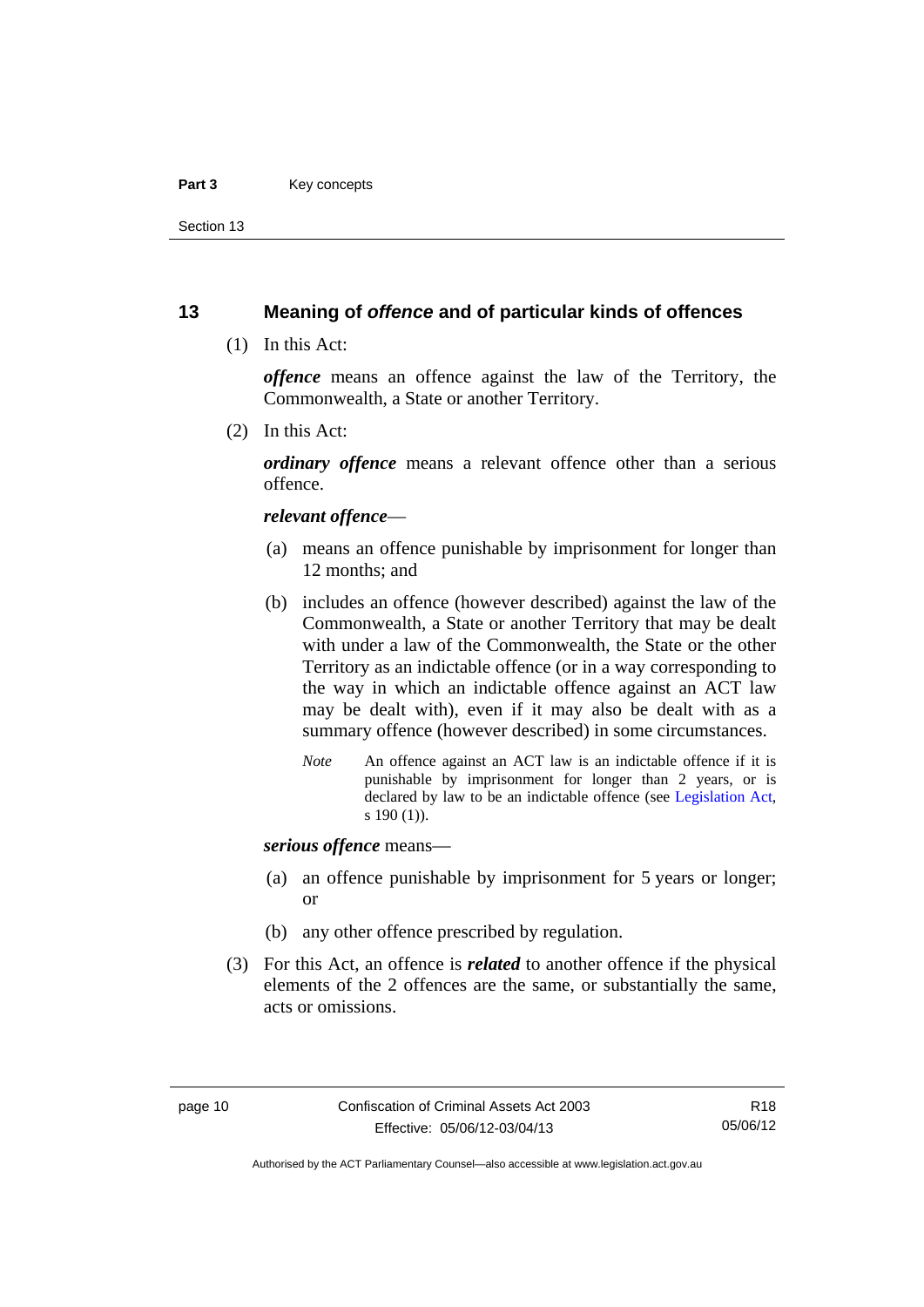# <span id="page-24-0"></span>**14 Meaning of** *effective control* **of property**

 (1) For this Act, property may be subject to the *effective control* of a person whether or not the person has an interest in it.

*Note Interest*, in relation to land or other property, means—

- (a) a legal or equitable estate in the land or other property; or
- (b) a right, power or privilege over, or in relation to, the land or other property.

See the [Legislation Act,](http://www.legislation.act.gov.au/a/2001-14) dict, pt 1.

- (2) In deciding whether or not property is subject to the effective control of a person, or whether or not there are reasonable grounds to suspect or believe that it is, regard may be had to any relevant matter, including, for example, any of the following:
	- (a) shareholdings in, debentures over, or directorships of, a company that has an interest (whether direct or indirect) in the property (a *relevant company*);
	- (b) a trust that has a relationship to the property (a *relevant trust*);
	- (c) family, personal, business and other relationships between people having an interest in the property, or in a relevant company or relevant trust, and other people.
	- *Note* An example is part of the Act, is not exhaustive and may extend, but does not limit, the meaning of the provision in which it appears (see [Legislation Act,](http://www.legislation.act.gov.au/a/2001-14) s 126 and s 132).
- (3) However, property is taken to be subject to the *effective control* of a person if—
	- (a) it is held by someone else on trust or otherwise for the ultimate benefit of the person; or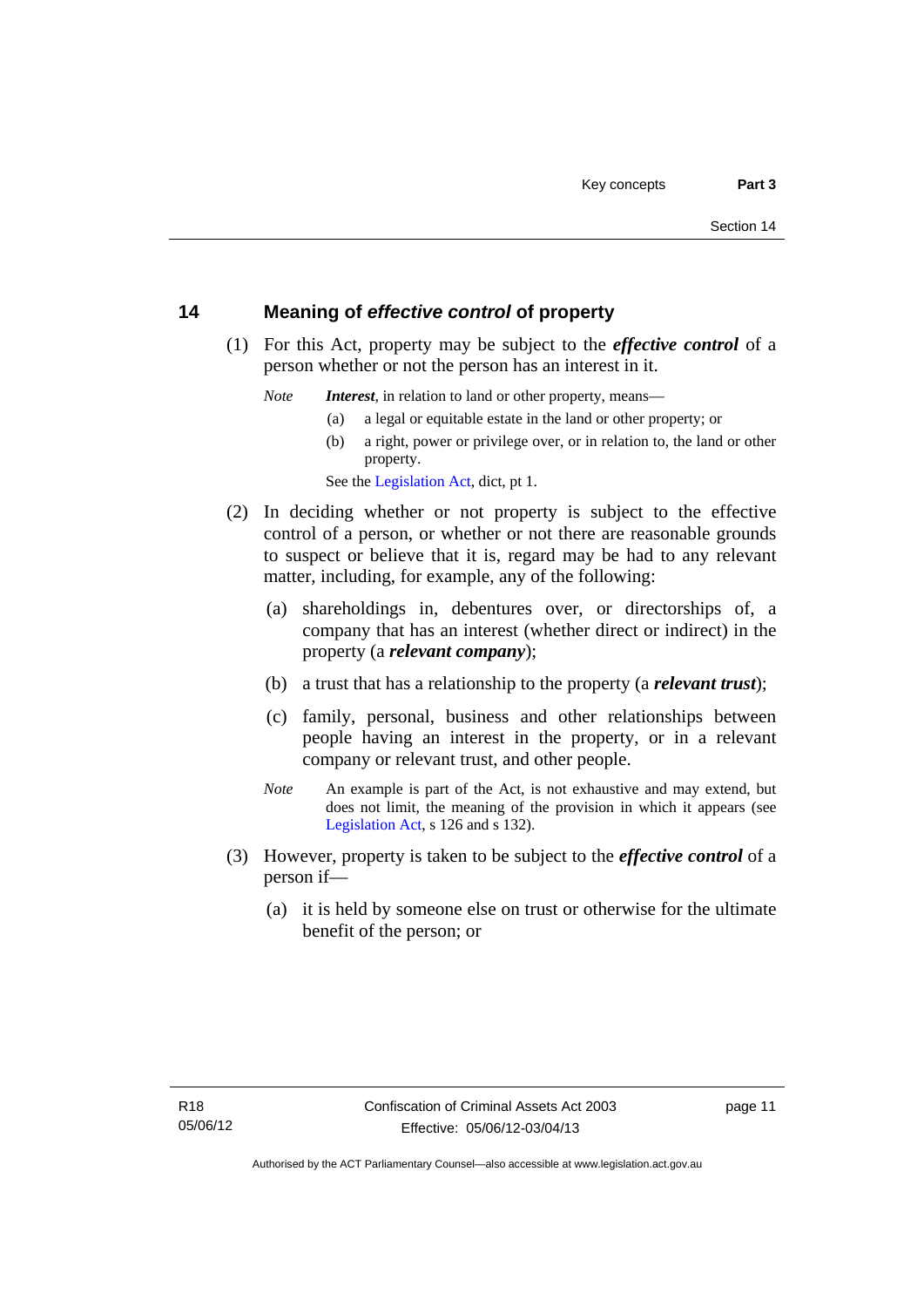- (b) within 6 years before or after the commission of the offence in relation to which an application is made in a confiscation proceeding, the person disposed of the property without sufficient consideration to someone else.
- *Note 1* For the meaning of *in relation to*, see dict.

*Note 2* For the meaning of *sufficient consideration*, see dict.

## <span id="page-25-0"></span>**15 Meaning of** *convicted* **and** *quashed*

- (1) For this Act, a person is taken to be *convicted* of an offence if—
	- (a) the person is convicted of the offence, whether summarily or on indictment; or
	- (b) the person is found guilty, but not convicted, of the offence; or
	- (c) the person absconds in relation to the offence.

*Note 1 Found guilty*, of an offence, includes—

- having an order made for the offence under the *[Crimes](http://www.legislation.act.gov.au/a/2005-58)  [\(Sentencing\) Act 2005](http://www.legislation.act.gov.au/a/2005-58)*, s 17 (Non-conviction orders—general)
- having the offence taken into account under the *[Crimes](http://www.legislation.act.gov.au/a/2005-58)  [\(Sentencing\) Act 2005](http://www.legislation.act.gov.au/a/2005-58)*, s 57 (Outstanding additional offences taken into account in sentencing)

(see [Legislation Act,](http://www.legislation.act.gov.au/a/2001-14) dict, pt 1).

*Note* 2 For the meaning of *abscond*, see s 16.

- (2) The person is taken to be convicted of the offence—
	- (a) if subsection (1) (a) applies—on the day the person is convicted; or
	- (b) if subsection (1) (b) applies—on the day the person is found guilty; or
	- (c) if subsection  $(1)$  (c) applies—
		- (i) on the day the person is committed for trial for the offence; or

R18 05/06/12

Authorised by the ACT Parliamentary Counsel—also accessible at www.legislation.act.gov.au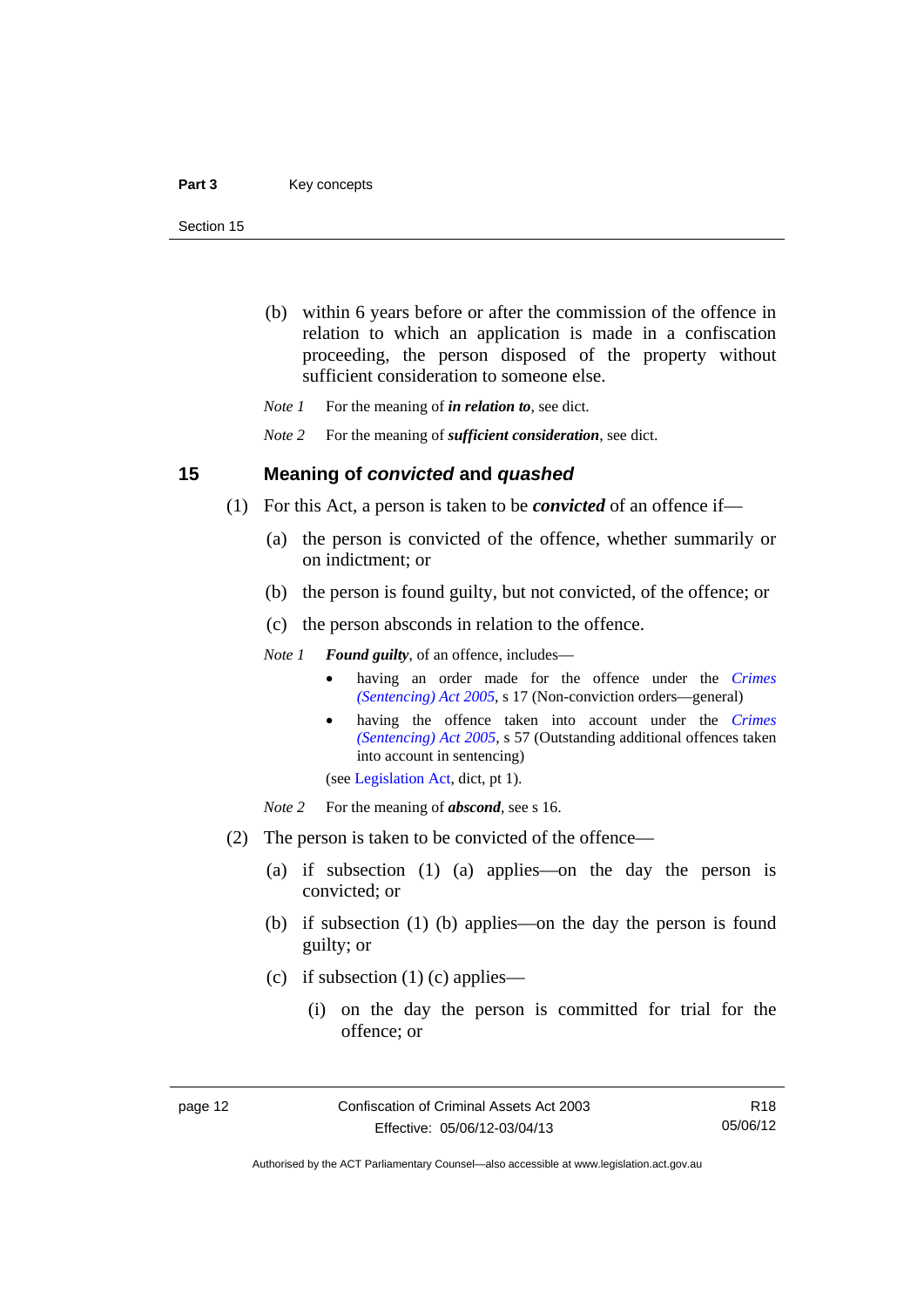- (ii) on the day a court, in a confiscation proceeding, makes an order that the evidence is of sufficient weight to support a conviction for the offence.
- (3) For this Act, the person's conviction for the offence is taken to be *quashed* when—
	- (a) if subsection (1) (a) applies—the conviction is quashed or set aside; or
	- (b) if subsection (1) (b) applies because the offence was taken into account in passing sentence for another offence—
		- (i) the person's conviction or finding of guilty for the other offence is quashed or set aside; or
		- (ii) the decision to take the offence into account is quashed or set aside; or
	- (c) if subsection (1) (b) applies for another reason—the finding of guilty for the offence (however described) is quashed or set aside; or
	- (d) if subsection (1) (c) applies—the person is brought before a court for the offence, and the person is cleared of the offence.

*Note* For the meaning of *cleared*, see s 17.

 (4) However, a person's conviction for an offence is not taken to be *quashed* if a court quashes or sets aside the conviction or finding of guilty (however described) but orders the person to be retried for the offence.

# <span id="page-26-0"></span>**16 When does someone** *abscond*

- (1) This section applies to an offender in relation to a relevant offence if—
	- (a) an indictment is presented against the offender for the offence; and

page 13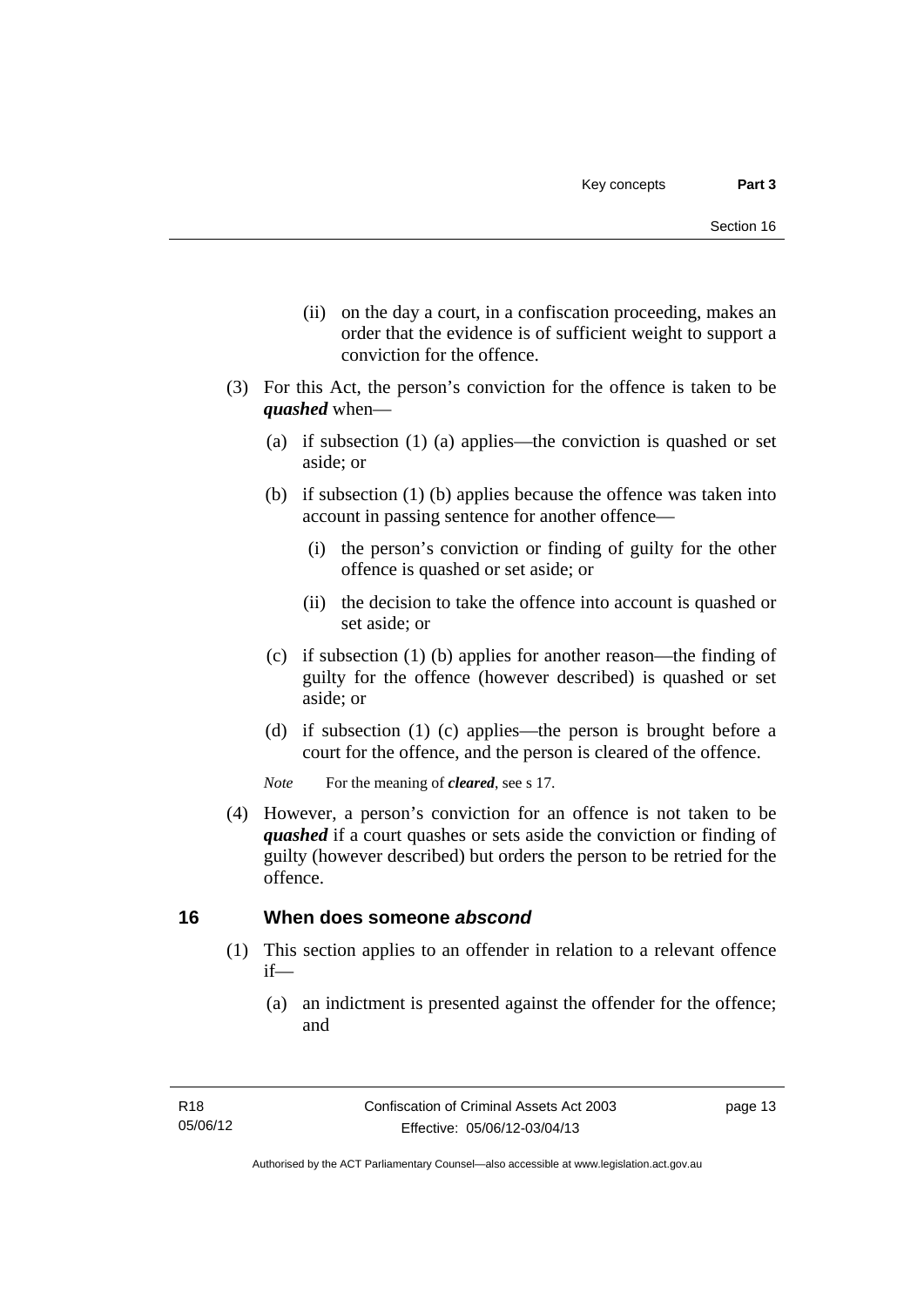Section 17

- (b) a warrant is issued for the arrest of the offender for the offence; and
- (c) either—
	- (i) the offender is committed for trial for the offence; or
	- (ii) a court, in a confiscation proceeding, makes a finding that the evidence is of sufficient weight to support the offender's conviction for the offence.
- *Note Indictment* is defined in the [Legislation Act,](http://www.legislation.act.gov.au/a/2001-14) dict, pt 1 as including an information. (See also that Act, dict, pt 1, def *present*.)
- (2) For this Act, the offender is taken to have *absconded* in relation to the offence if—
	- (a) the offender dies before the warrant is executed; or
	- (b) at the end of 6 months after the day the warrant is issued, the offender cannot be found; or
	- (c) at the end of 6 months after the day the warrant is issued—
		- (i) the offender is not amenable to justice for any other reason; and
		- (ii) if the offender is outside the ACT—an extradition proceeding against the offender is not on foot; or
	- (d) at the end of 6 months after the day the warrant is issued—
		- (i) the offender is not amenable to justice because the offender is outside the ACT; and
		- (ii) an extradition proceeding against the offender is on foot;

and the extradition proceeding later ends without an order for the offender's extradition being made.

# <span id="page-27-0"></span>**17 When is someone** *cleared* **of an offence**

For this Act, a person is *cleared* of an offence if—

R18 05/06/12

Authorised by the ACT Parliamentary Counsel—also accessible at www.legislation.act.gov.au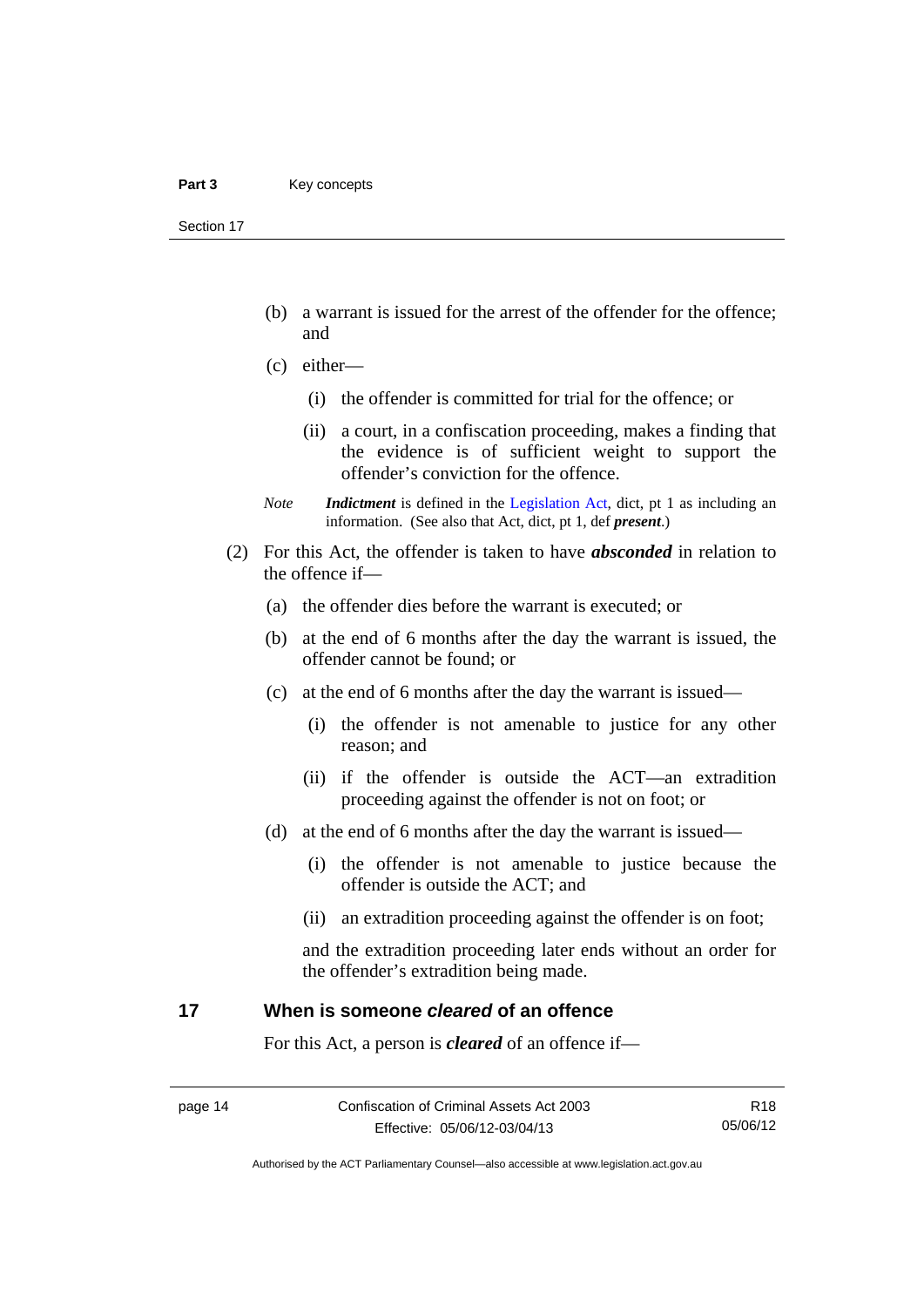- (a) an indictment for the offence lapses, or is withdrawn or struck out; or
- (b) a charge for the offence is withdrawn or discharged; or
- (c) the person is acquitted of the offence; or
- (d) the person's conviction for the offence is quashed.
- *Note Indictment* is defined in the [Legislation Act,](http://www.legislation.act.gov.au/a/2001-14) dict, pt 1 as including an information. (See also that Act, dict, pt 1, def *present*.)

# <span id="page-28-0"></span>**18 When a proceeding is** *finalised*

- (1) For this Act, a confiscation proceeding is *finalised* if—
	- (a) the proceeding lapses, or is withdrawn or struck out; or
	- (b) the appeal period for an appeal against the final judgment of the court hearing the proceeding ends without an appeal having been made against the judgment; or
	- (c) if an appeal against the final judgment is made within the appeal period—the appeal is dismissed, withdrawn or struck out, or the appeal is otherwise finalised (within the meaning of this subsection).
- (2) For this Act, a criminal proceeding is *finalised* if—
	- (a) the offender is cleared of the offence to which the proceeding relates; or
	- (b) the offender is convicted of an offence to which the proceeding relates, and the appeal period for an appeal against the conviction or finding of guilty (however described) ends without an appeal having been made against it; or
	- (c) if an appeal is made against the conviction or finding of guilty (however described) within the appeal period—the appeal is dismissed, withdrawn or struck out, or the appeal is otherwise finalised (within the meaning of this subsection) without a retrial having been ordered; or

page 15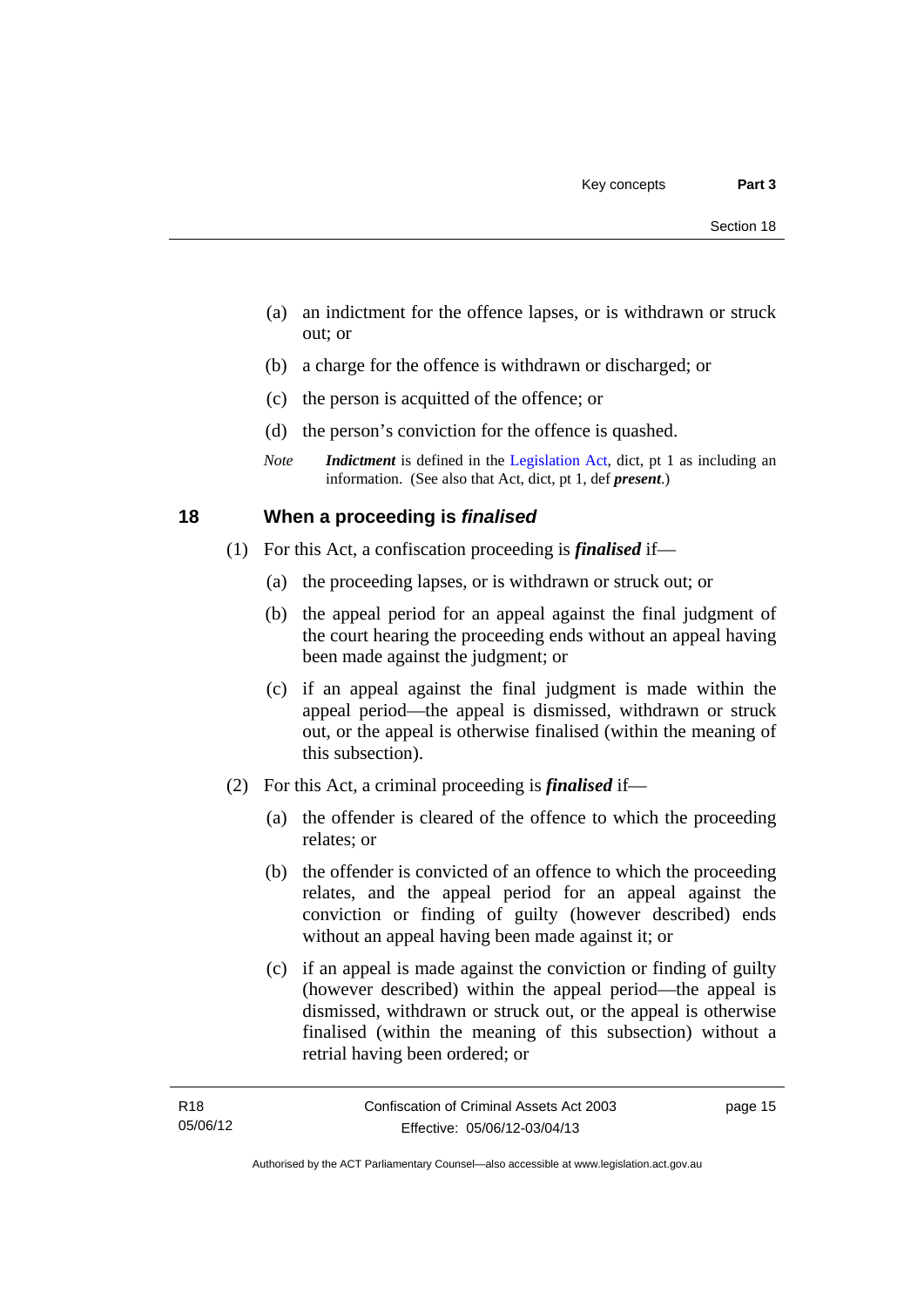### Part 3 **Key concepts**

Section 18

- (d) if a retrial has been ordered—the proceeding on the retrial is finalised (within the meaning of this subsection).
- (3) In this section:

*appeal period* means the period within which an appeal may be made without an extension of time or leave to make the appeal out of time.

page 16 Confiscation of Criminal Assets Act 2003 Effective: 05/06/12-03/04/13

R18 05/06/12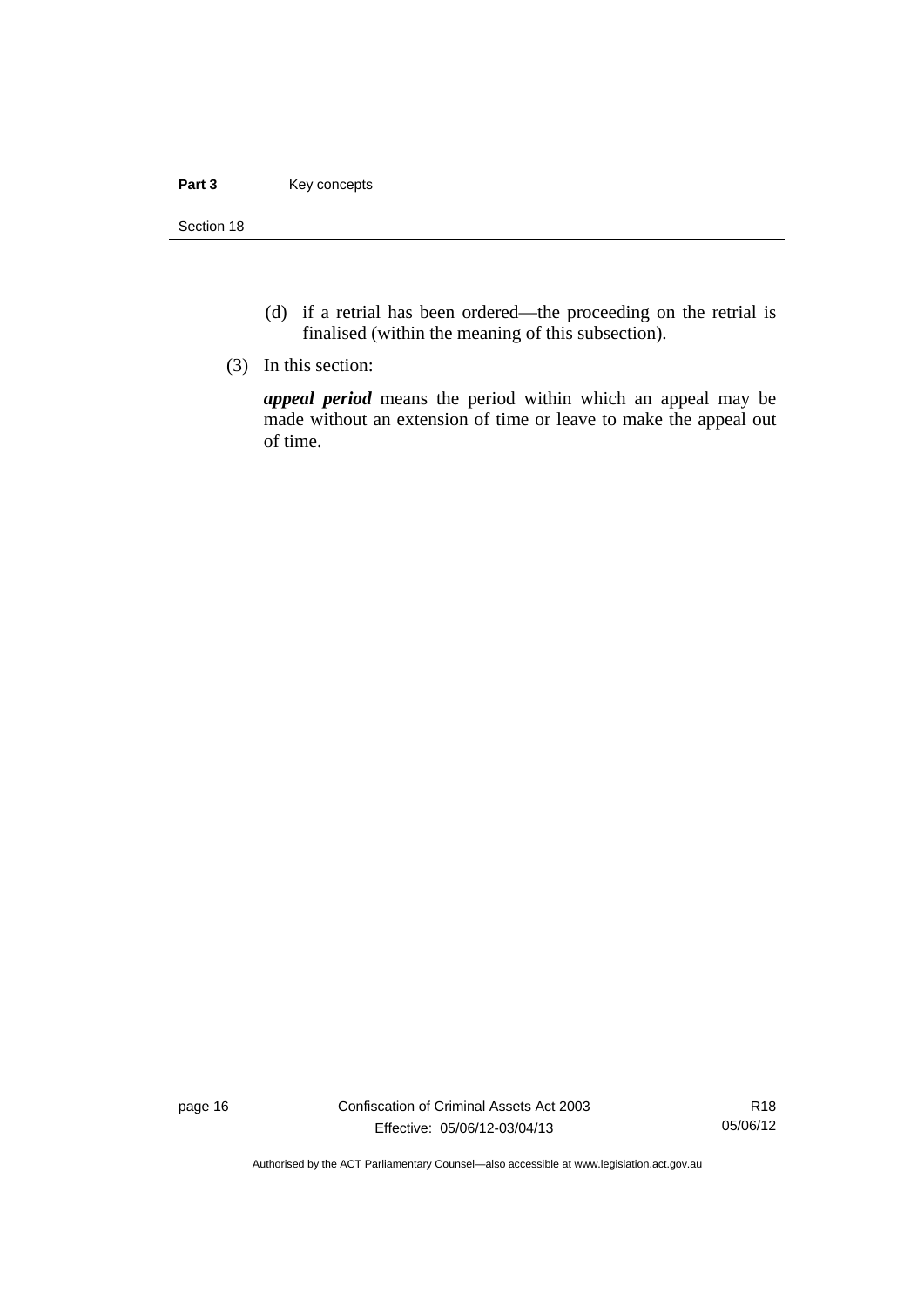# <span id="page-30-0"></span>**Part 4** Restraint of property

# <span id="page-30-1"></span>**Division 4.1 General**

# <span id="page-30-2"></span>**19 Meaning of** *restraining order*

In this Act:

*restraining order* means an order under section 30 (Restraining orders over unclaimed tainted property—making) or section 31 (Restraining orders over other property—making) that a person must not deal with the property stated in the order except in accordance with—

- (a) the order; or
- (b) another order under this Act of a relevant court; or
- (c) this Act.

# <span id="page-30-3"></span>**20 Meaning of** *artistic profits restraining order*

In this Act:

*artistic profits restraining order*, in relation to an offence, means a restraining order made solely to satisfy a penalty order for artistic profits in relation to the offence.

# <span id="page-30-4"></span>**21 Meaning of** *unclaimed tainted property restraining order*

In this Act:

*unclaimed tainted property restraining order* means a restraining order made solely over unclaimed tainted property.

*Note* A claim for property restrained under an unclaimed tainted property restraining order does not, of itself, change or end the restraining order (see s 46 (2)).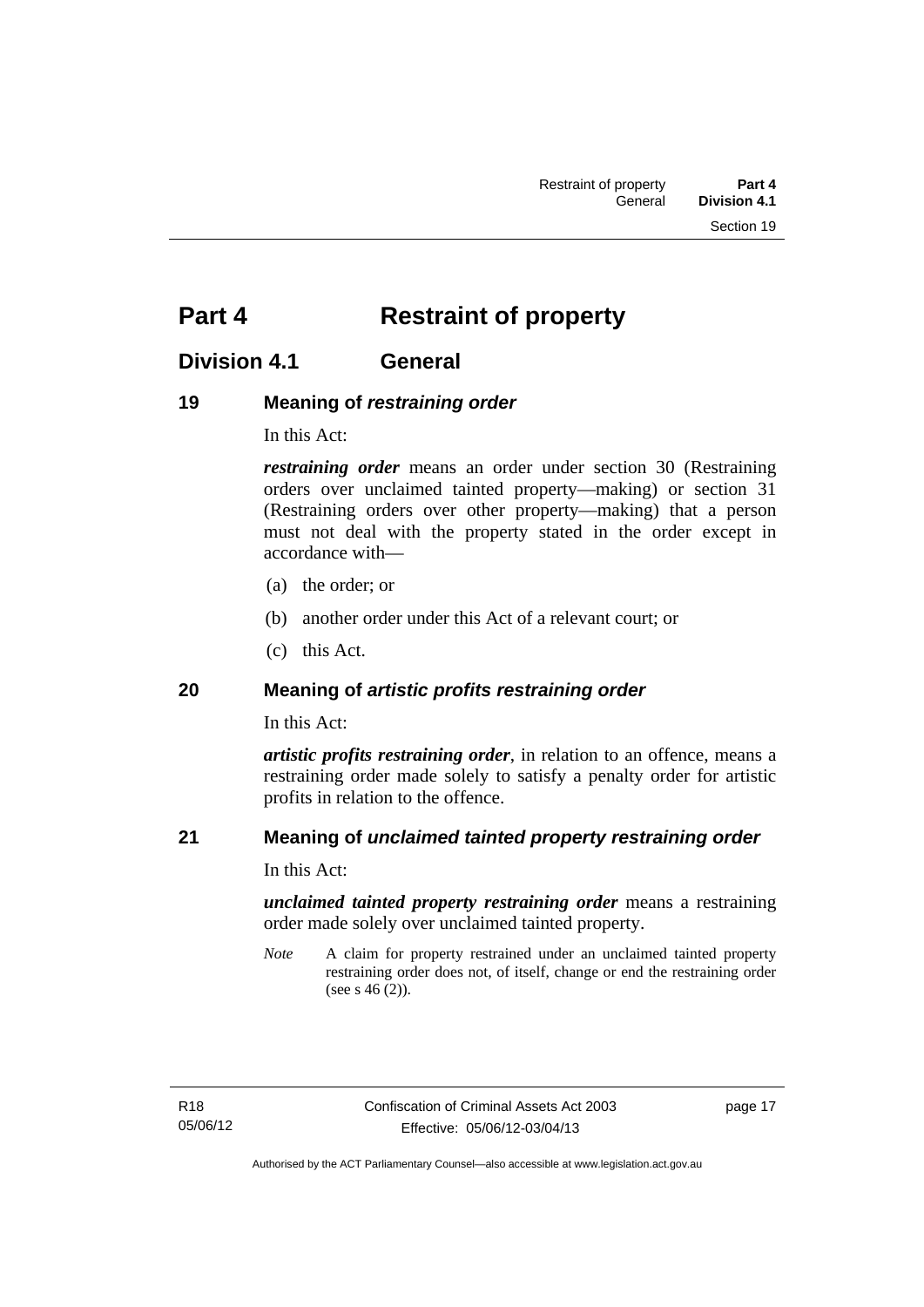# <span id="page-31-0"></span>**22 Restraining orders—purposes**

A restraining order may be made to preserve property so that the property will be available for 1 or more of the following purposes:

- (a) for forfeiture under a conviction forfeiture order;
- (b) for automatic forfeiture;
- (c) for forfeiture under a civil forfeiture order;
- (d) to satisfy a penalty order.

*Note* Pt 5 deals with forfeiture and pt 7 deals with penalty orders.

## <span id="page-31-1"></span>**23 Contravening restraining orders**

- (1) A person commits an offence if—
	- (a) the person deals with property; and
	- (b) the property is subject to a restraining order; and
	- (c) the person knows that, or is reckless about the fact that, the property is subject to a restraining order; and
	- (d) the dealing with the property contravenes the order.

Maximum penalty: 500 penalty units, imprisonment for 5 years or both.

- (2) A person commits an offence if—
	- (a) the person deals with property; and
	- (b) the property is subject to a restraining order; and
	- (c) the dealing with the property contravenes the order; and
	- (d) either of the following applies:
		- (i) the restraining order, or details of the order, were recorded in a statutory property register under section 50 (2) (Restraining orders—registration in

R18 05/06/12

Authorised by the ACT Parliamentary Counsel—also accessible at www.legislation.act.gov.au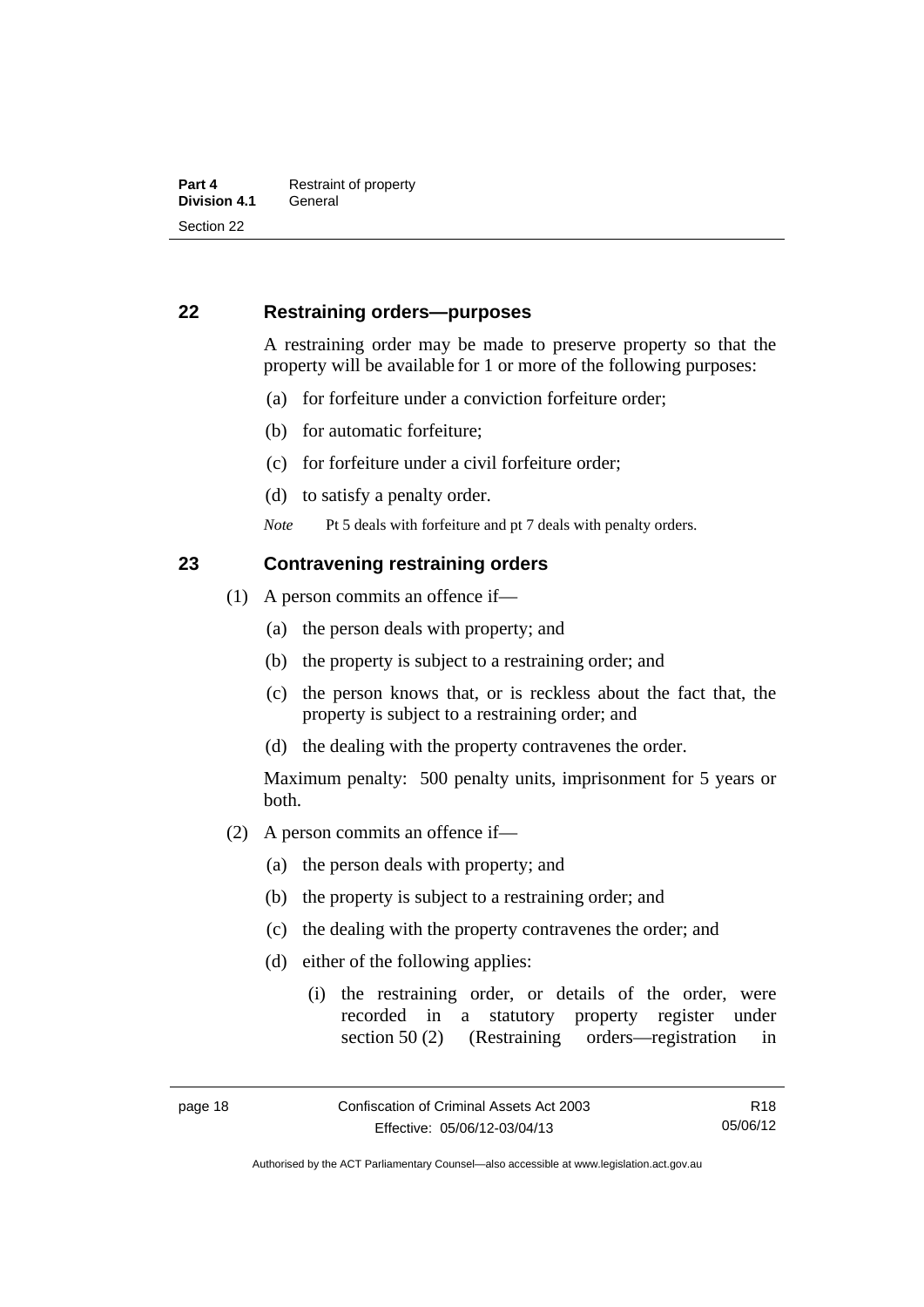statutory property registers) when the person dealt with the property;

 (ii) the person was given notice of the order under section 34 (Restraining orders—notice of making) before the person dealt with the property.

Maximum penalty: 200 penalty units, imprisonment for 2 years or both.

- (3) Strict liability applies to subsection (2) (b), (c) and (d).
- (4) Subsections (1) and (2) do not apply if the dealing with the property is in accordance with—
	- (a) an additional order under section 39; or
	- (b) this Act.

# <span id="page-32-0"></span>**24 Setting aside dealings with restrained property**

- (1) The DPP may apply to a relevant court for an order that a dealing with restrained property be set aside if—
	- (a) the dealing was in contravention of the restraining order; and
	- (b) the dealing—
		- (i) was not for sufficient consideration; or
		- (ii) transferred property to a person who was not acting honestly; or
		- (iii) transferred property to a person who did not take reasonable care to establish that the property may be lawfully acquired by the person
- (2) On application under subsection (1), the court may make an order setting aside a dealing with property in contravention of a restraining order.
- (3) The order may be expressed to take effect on—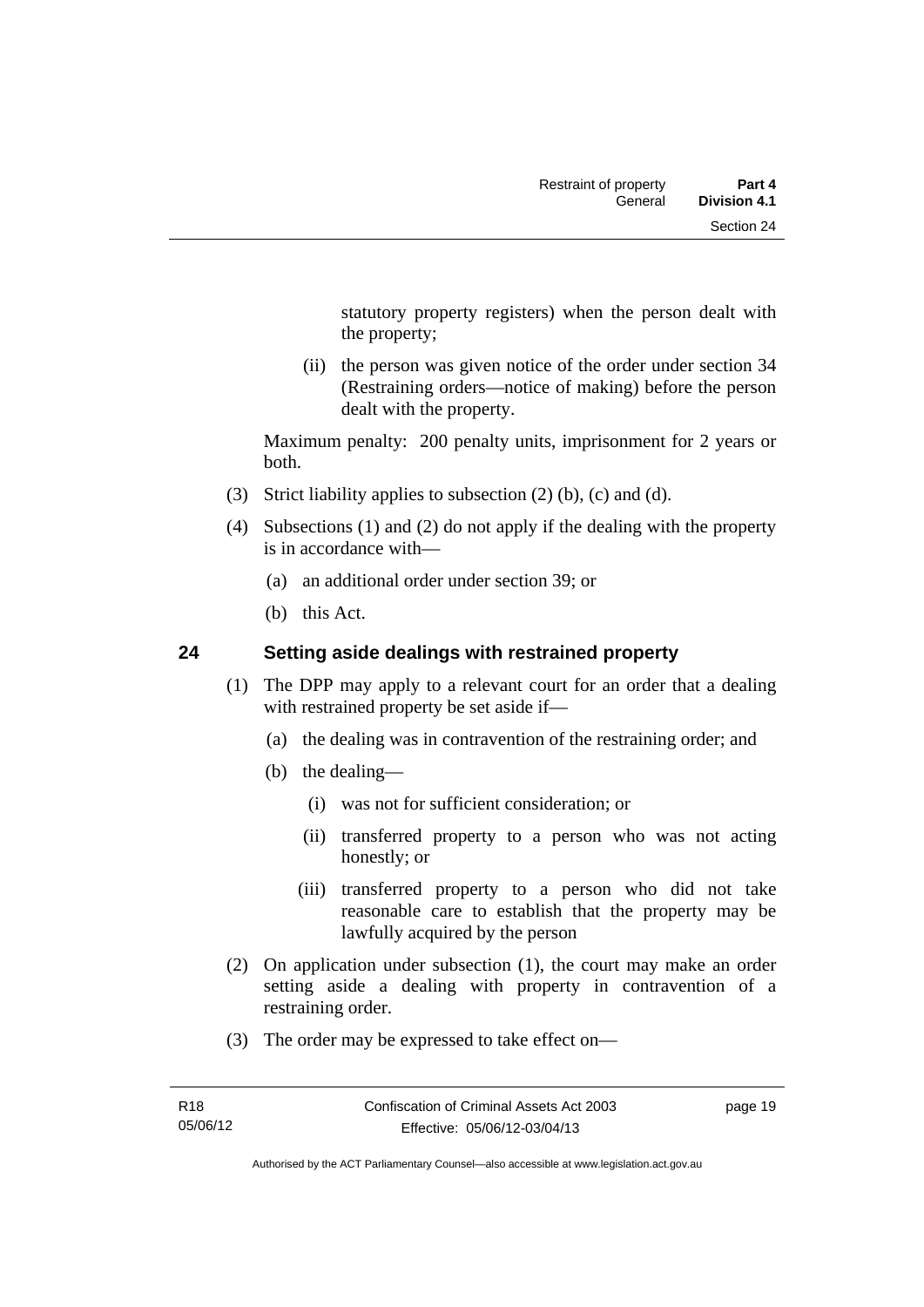- (a) the day when the dealing took place; or
- (b) the day when the order setting aside the dealing is made.
- (4) If the court makes an order mentioned in subsection (3) (b), the court must declare the rights of anyone who acquired an interest in the property on or after the day of the dealing and before the day the order is made.

# <span id="page-33-0"></span>**Division 4.2 Making restraining orders**

- *Note 1* For general provisions about a proceeding for a restraining order (which is a confiscation proceeding—see s 236), see pt 14.
- *Note* 2 In particular, no advance notice to anyone is required of the application for the order, and the application may be heard in closed court, without the offender or the public being present (see s 243).

# <span id="page-33-1"></span>**25 Restraining orders over unclaimed tainted property application**

- (1) The DPP may apply to a relevant court for a restraining order over unclaimed tainted property.
- (2) The application must state the following:
	- (a) that the application is for an unclaimed tainted property restraining order;
	- (b) the property sought to be restrained.
- (3) The application must be supported by an affidavit under section 28 (Restraining orders over unclaimed tainted property—affidavit supporting application).
- (4) An application for an unclaimed tainted property restraining order must be made only in relation to unclaimed tainted property (but may be made at the same time as an application for a restraining order over other property).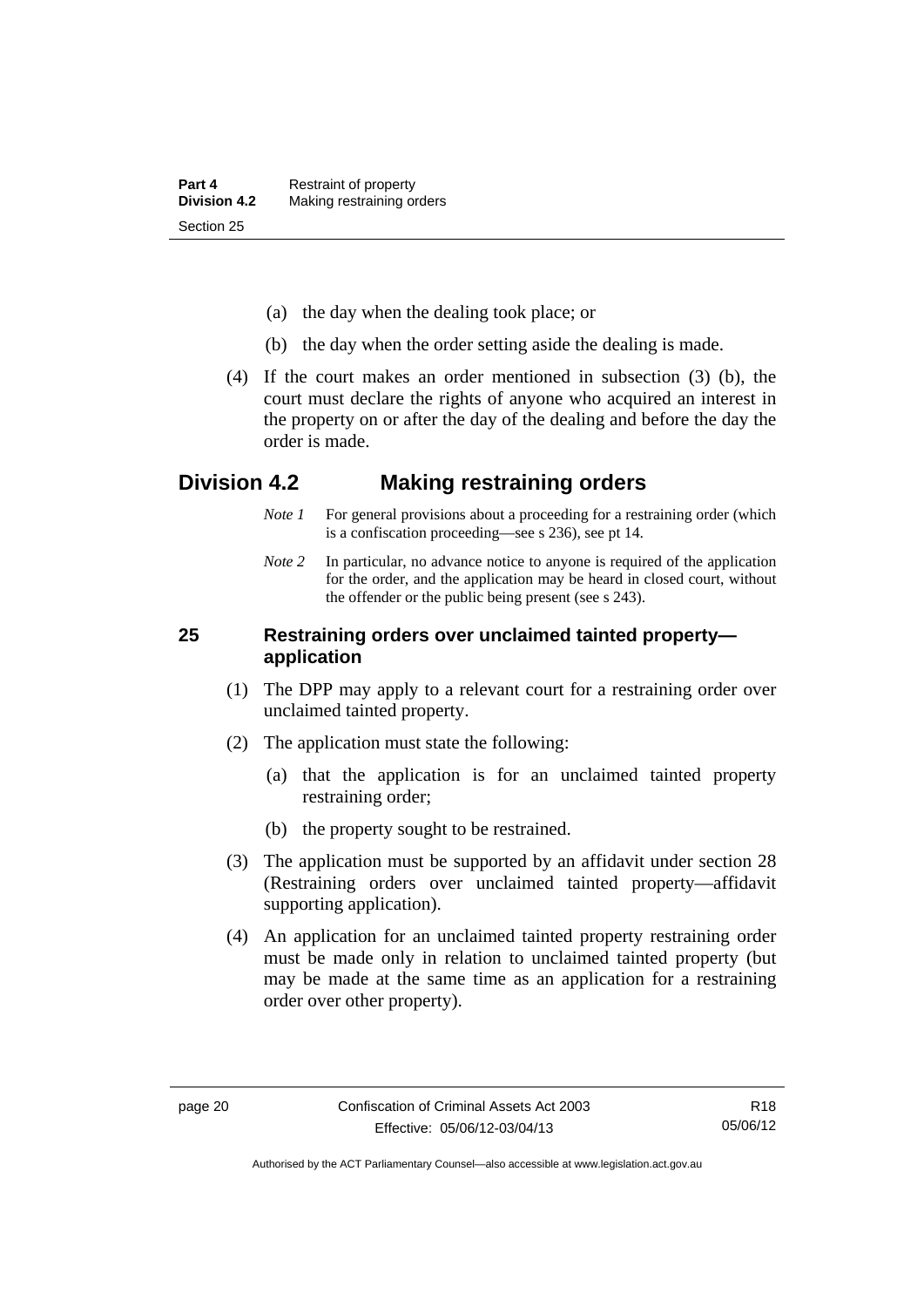## <span id="page-34-0"></span>**26 Restraining orders over other property—application**

- (1) The DPP may apply to a relevant court for a restraining order over any of the following:
	- (a) stated property of a person;
	- (b) stated property of a person and all other property of the person (including property acquired after the making of the order);
	- (c) all property of a person (including property acquired after the making of the order);
	- (d) all property of a person (including property acquired after the making of the order) other than stated property.
	- *Note 1* A reference to a *person* generally includes a reference to a corporation as well as an individual, see the [Legislation Act](http://www.legislation.act.gov.au/a/2001-14), s 160. (See also the [Legislation Act,](http://www.legislation.act.gov.au/a/2001-14) dict, pt 1, def *person*.)
	- *Note 2 Property* includes an interest in property, see the [Legislation Act,](http://www.legislation.act.gov.au/a/2001-14) dict, pt 1.
- (2) The application must state the following:
	- (a) the offence to which the application relates;
	- (b) when it is alleged the offence was committed;
	- (c) the person who is alleged to have committed the offence;
	- (d) the person whose property the application relates to;
	- (e) the property sought to be restrained (including whether it is property of the offender or someone else);

*Note Offender* includes a corporation, see dict.

- (f) whether the application is for an artistic profits restraining order.
- (3) The application must be supported by an affidavit under section 29 (Restraining orders over other property—affidavit supporting application).

page 21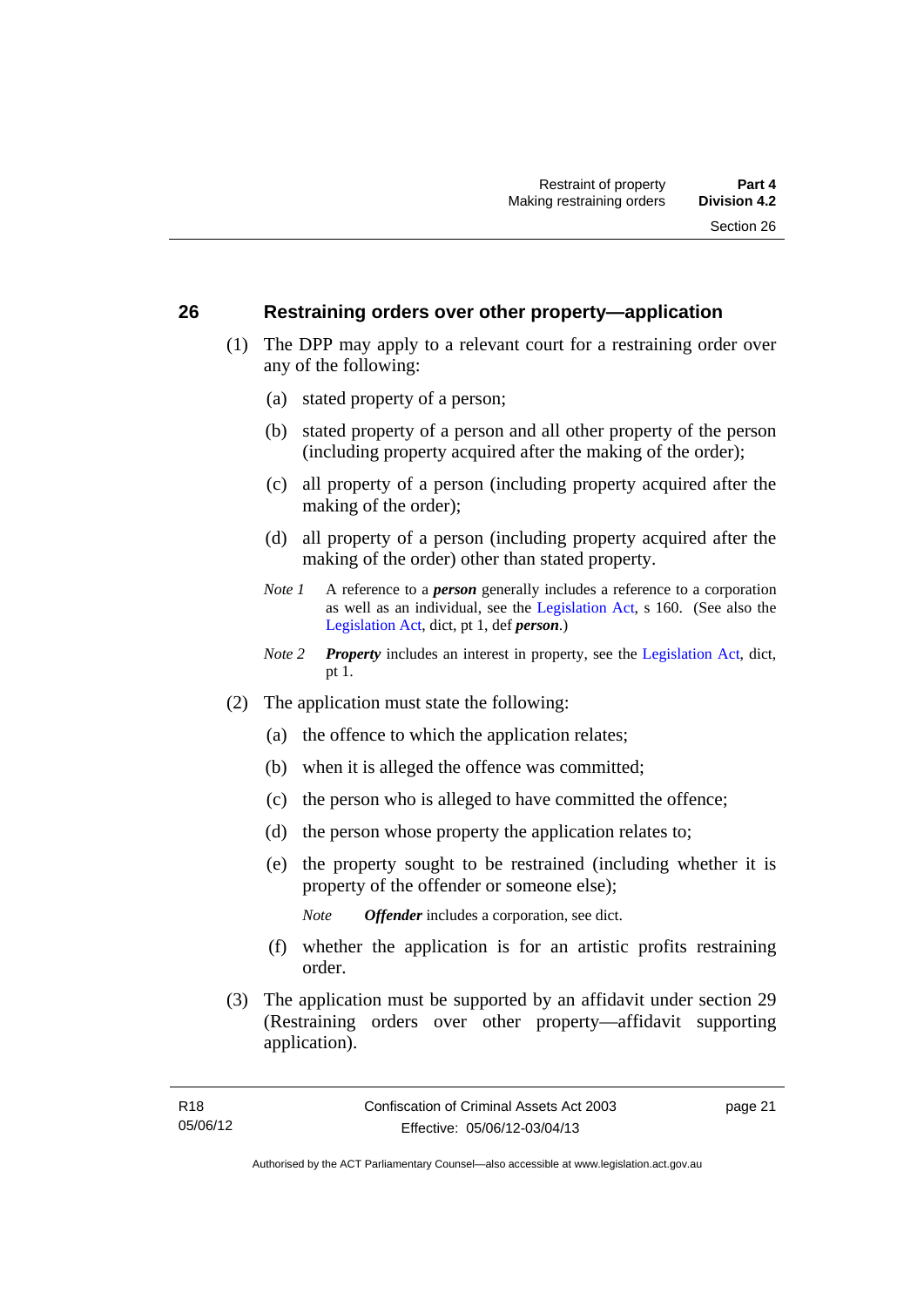- (4) For subsection (2) (a), the application need not specify a particular offence and it is sufficient if the application states that some offence or other was committed.
- (5) For subsection (2) (b), the application need not specify a particular time or day and it is sufficient if the application states a period within which the offence was committed.
- (6) To remove any doubt—
	- (a) an application for a restraining order under this section may be made in relation to an interest (or interests) in property; and
		- *Note Property* includes an interest in property, see the [Legislation Act,](http://www.legislation.act.gov.au/a/2001-14) dict, pt 1.
	- (b) an application for a restraining order under this section may be made in relation to 2 or more offences; and
	- (c) an application for a restraining order under this section may be made in relation to the property of 2 or more people; and
	- (d) this section does not apply to an application for a restraining order over unclaimed tainted property.

# <span id="page-35-0"></span>**27 Restraining orders—time for making certain applications**

- (1) This section does not apply to an application for—
	- (a) an artistic profits restraining order; or
	- (b) an unclaimed tainted property restraining order.
- (2) An application for a restraining order in relation to an ordinary offence must be made before the end of the longer of the following periods:
	- (a) if an indictment has been presented against the offender for the offence, and the offender has not been convicted or cleared of the offence—2 years after the day the indictment was presented;

R18 05/06/12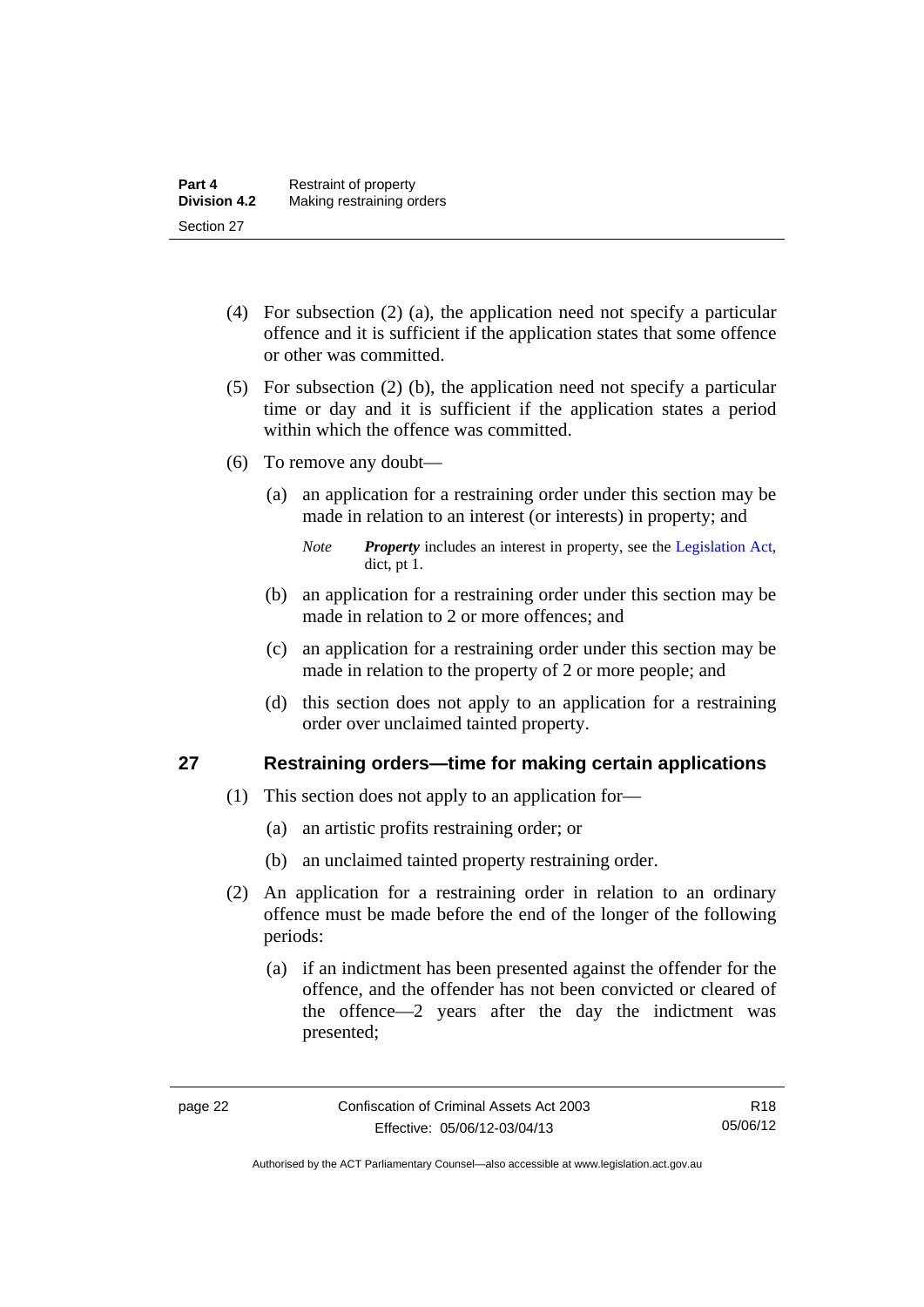- (b) if the offender has been convicted of the offence (and not cleared)—2 years after the day of the conviction;
- (c) in any case—6 years after the day the offence was committed (or is alleged to have been committed).
- *Note 1* For the meaning of *in relation to*, see dict.
- *Note 2 Indictment* is defined in the [Legislation Act,](http://www.legislation.act.gov.au/a/2001-14) dict, pt 1 as including an information. (See also that Act, dict, pt 1, def *present*.)
- *Note 3* The court may allow leave for an application to be made after a time fixed by this section in certain circumstances (see s 49 and s 246).
- (3) An application for a restraining order in relation to a serious offence must be made before the end of the longer of the following periods:
	- (a) if an indictment has been presented against the offender for the offence, and the offender has not been convicted or cleared of the offence—2 years after the day the indictment was presented;
	- (b) if the offender has been convicted of the offence—2 years after the day of the conviction;
	- (c) in any case—6 years after the day the offence was committed (or is alleged to have been committed).
	- *Note* The court may allow leave for an application to be made after a time fixed by this section in certain circumstances (see s 49 and s 246).

# **28 Restraining orders over unclaimed tainted property affidavit supporting application**

- (1) An affidavit by a police officer supporting an application under section 25 (Restraining orders over unclaimed tainted property application) for an unclaimed tainted property restraining order must state—
	- (a) that the police officer suspects that the property is unclaimed tainted property; and

page 23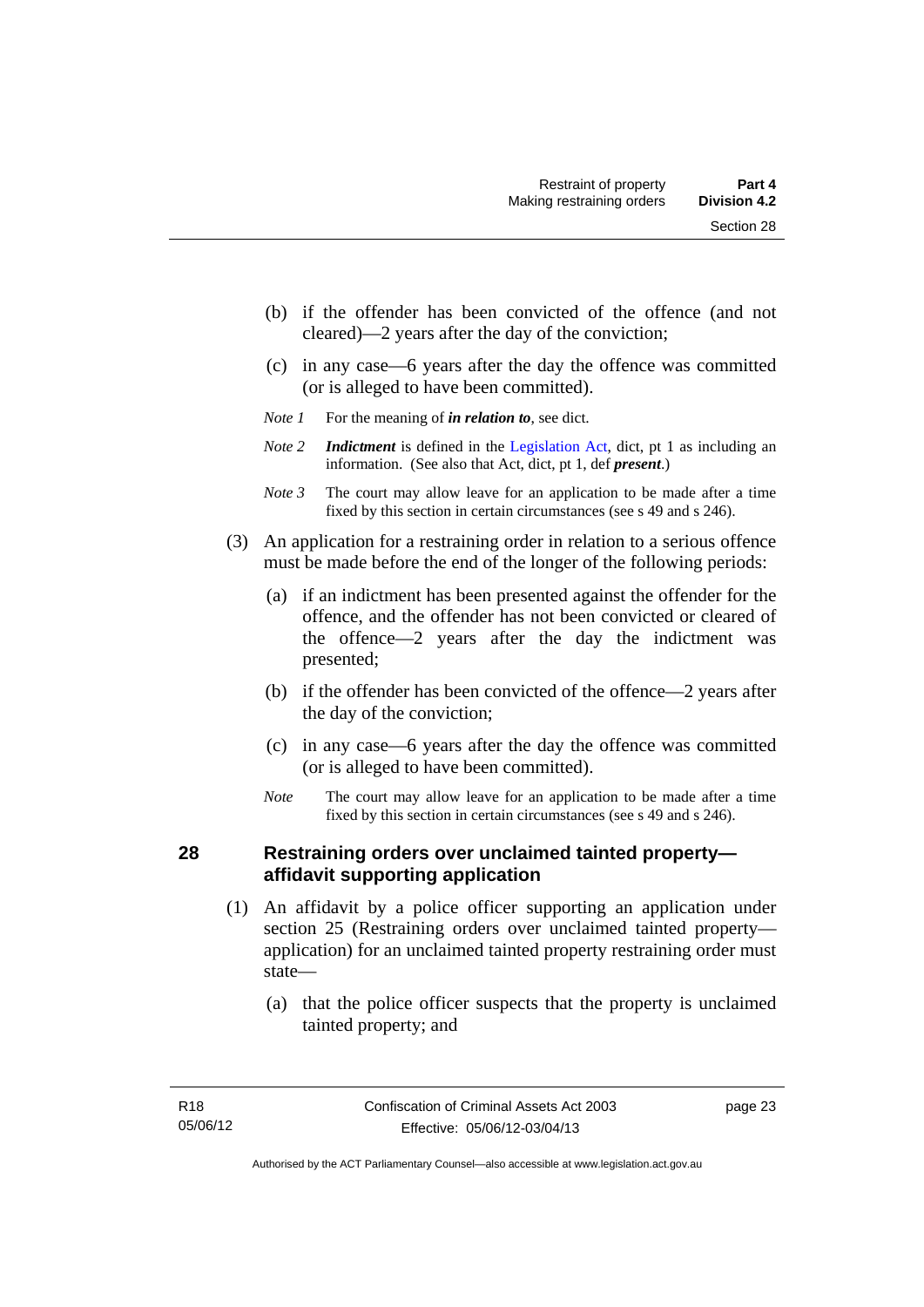- (b) that the property has not been claimed by anyone.
- *Note* No time limit applies to an application for an unclaimed tainted property restraining order (see s 27 (1) (b)).
- (2) The affidavit must state that the police officer believes that the property sought to be restrained may be required to satisfy a purpose mentioned in section 22 (Restraining orders—purposes).
- (3) For subsection (2), no particular purpose need be stated in the affidavit.
- (4) The affidavit must state the grounds for each suspicion or belief of the police officer stated in the affidavit.

### **29 Restraining orders over other property—affidavit supporting application**

- (1) An affidavit by a police officer supporting an application under section 26 (Restraining orders over other property—application) for a restraining order must state—
	- (a) that the officer believes that an indictment has been presented against the offender for a stated relevant offence, or that the offender has been convicted of a stated relevant offence; or
	- (b) that the officer suspects that the offender has committed a stated relevant offence, and that it is intended, within a stated period—
		- (i) for an ordinary offence—to present an indictment against the offender for the offence (or a related relevant offence); or
		- (ii) for a serious offence—
			- (A) to present an indictment against the offender for the offence (or a related serious offence); or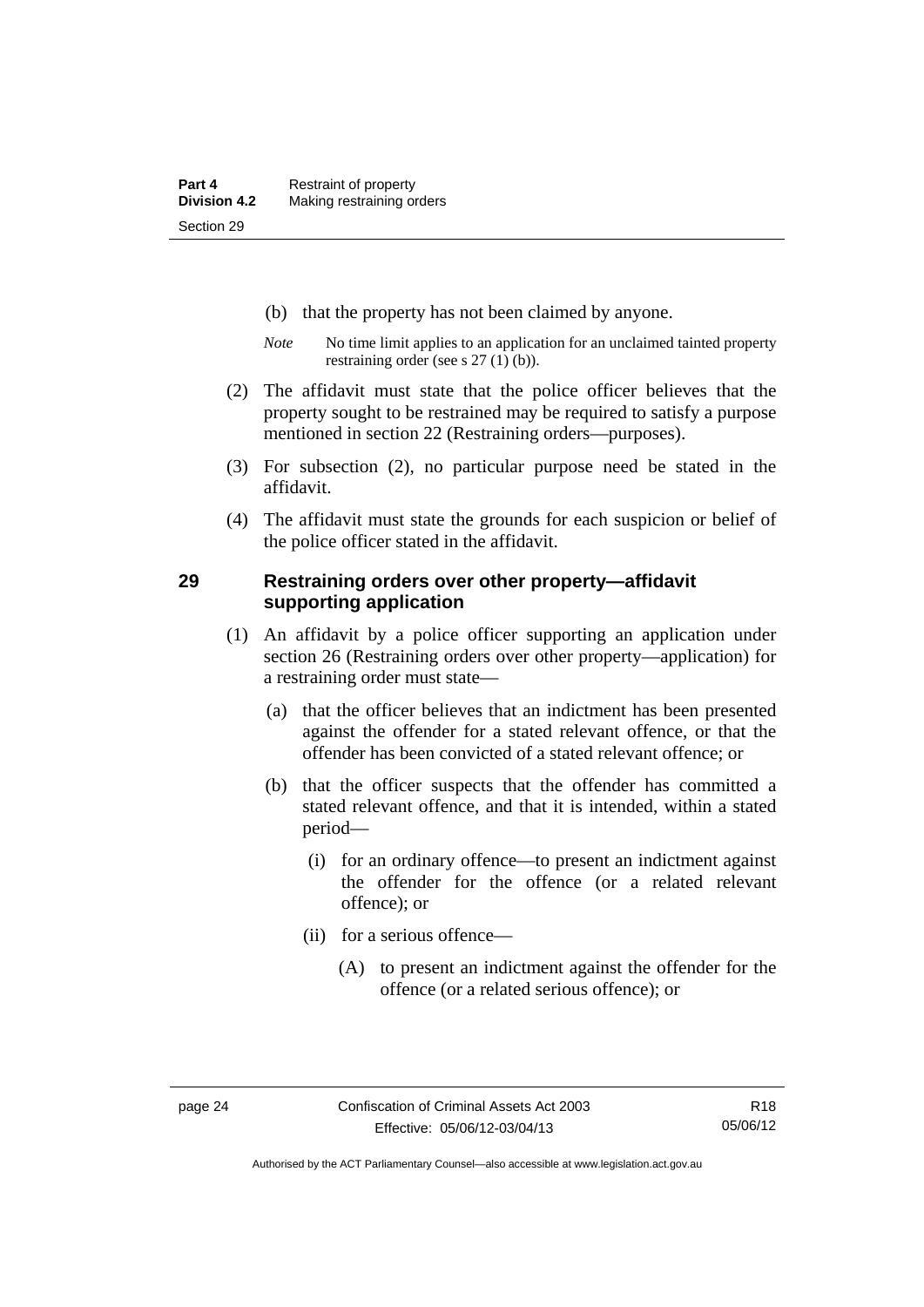- (B) to apply for a civil forfeiture order or a penalty order in relation to the offence (or a related serious offence).
- *Note Indictment* is defined in the [Legislation Act,](http://www.legislation.act.gov.au/a/2001-14) dict, pt 1 as including an information. (See also that Act, dict, pt 1, def *present*.)
- (2) Subsection (1) (b) does not require the police officer to specify a particular offence in the affidavit and it is sufficient if the police officer suspects that the offender has committed a particular kind of offence and the affidavit describes the nature of the offence in general terms.
- (3) If the application is not for an artistic profits restraining order, the affidavit must state that the police officer believes that the application is being made within the relevant period mentioned in section 27 (Restraining orders—time for making certain applications) for the offence to which the application relates.

*Note* No time limit applies to an application for an artistic profits restraining order (see s 27 (1) (a)).

- (4) For subsection (3), if the application relates to a serious offence, it is sufficient if the police officer believes that the offence was committed within the relevant period mentioned in section 27, and it is not necessary for the officer to believe that the offence was committed on any particular day or time within the relevant period.
- (5) The affidavit must state, for the property mentioned in the application, or for each stated part of the property—
	- (a) that the officer suspects that the property is either the offender's property or the property of someone else; and
	- (b) for property that the officer suspects is the property of someone else—
		- (i) that the officer suspects that the property is tainted property; or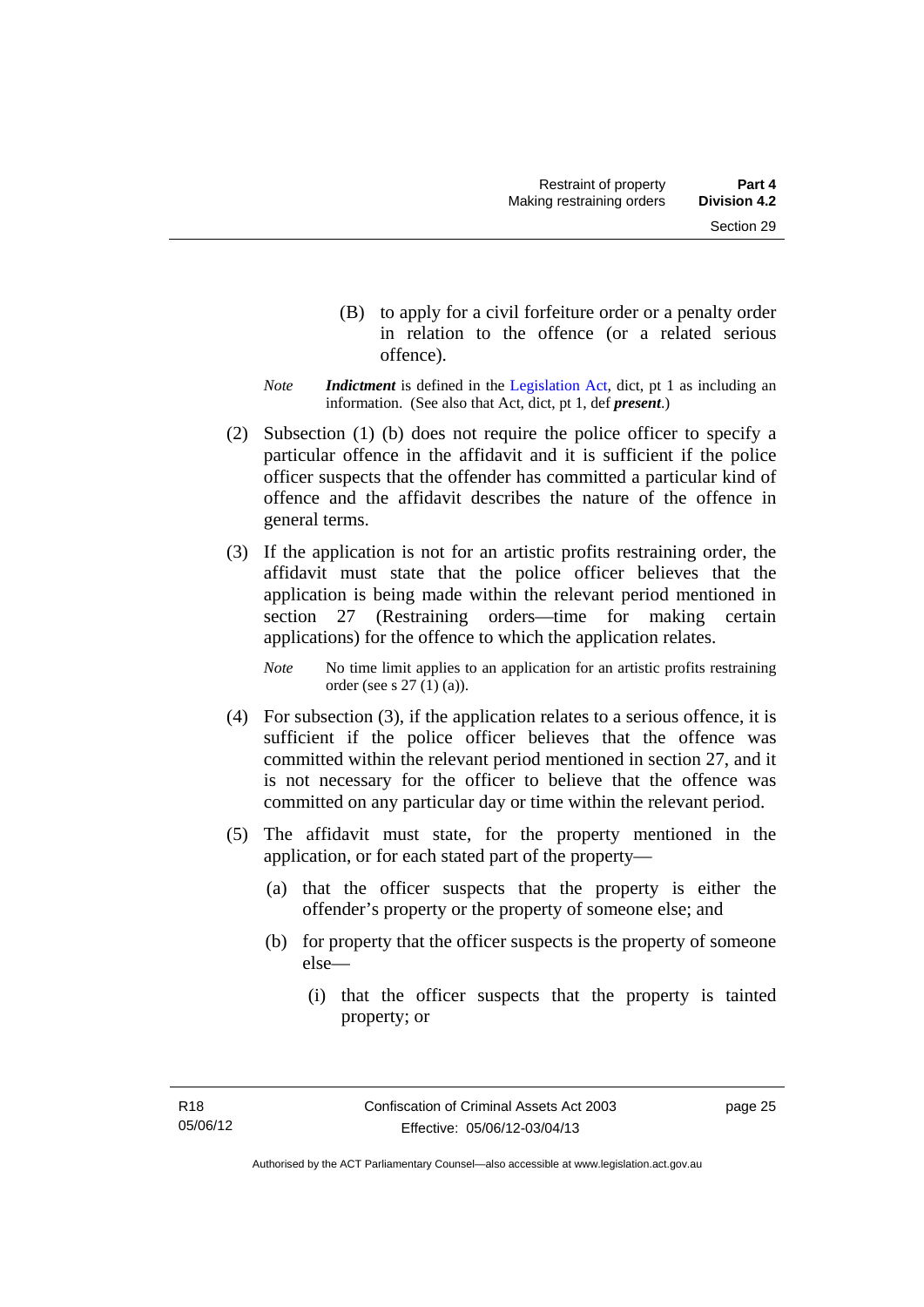- (ii) that the officer suspects that the property is subject to the offender's effective control.
- (6) The affidavit must state that the police officer believes that—
	- (a) the property sought to be restrained may be required to satisfy a purpose mentioned in section 22 (Restraining orders purposes); and
	- (b) if the application is for an artistic profits restraining order—the property sought to be restrained may be required to satisfy a penalty order for artistic profits in relation to the offence.
- (7) For subsection (6) (a), no particular purpose need be stated in the affidavit.
- (8) The affidavit must state the grounds for each belief or suspicion of the police officer stated in the affidavit.

# **30 Restraining orders over unclaimed tainted property making**

- (1) This section applies if an application is made under section 25 (Restraining orders over unclaimed tainted property—application) to a relevant court for an unclaimed tainted property restraining order in relation to an offence.
- (2) The relevant court must make a restraining order over the property to which the application relates if, having regard to the police officer's affidavit supporting the application and any other evidence before the court, the court is satisfied that there are reasonable grounds for the officer's suspicions and beliefs stated in the affidavit.
	- *Note* A claim for property restrained under an unclaimed tainted property restraining order does not, of itself, change or end the restraining order (see s  $46(2)$ ).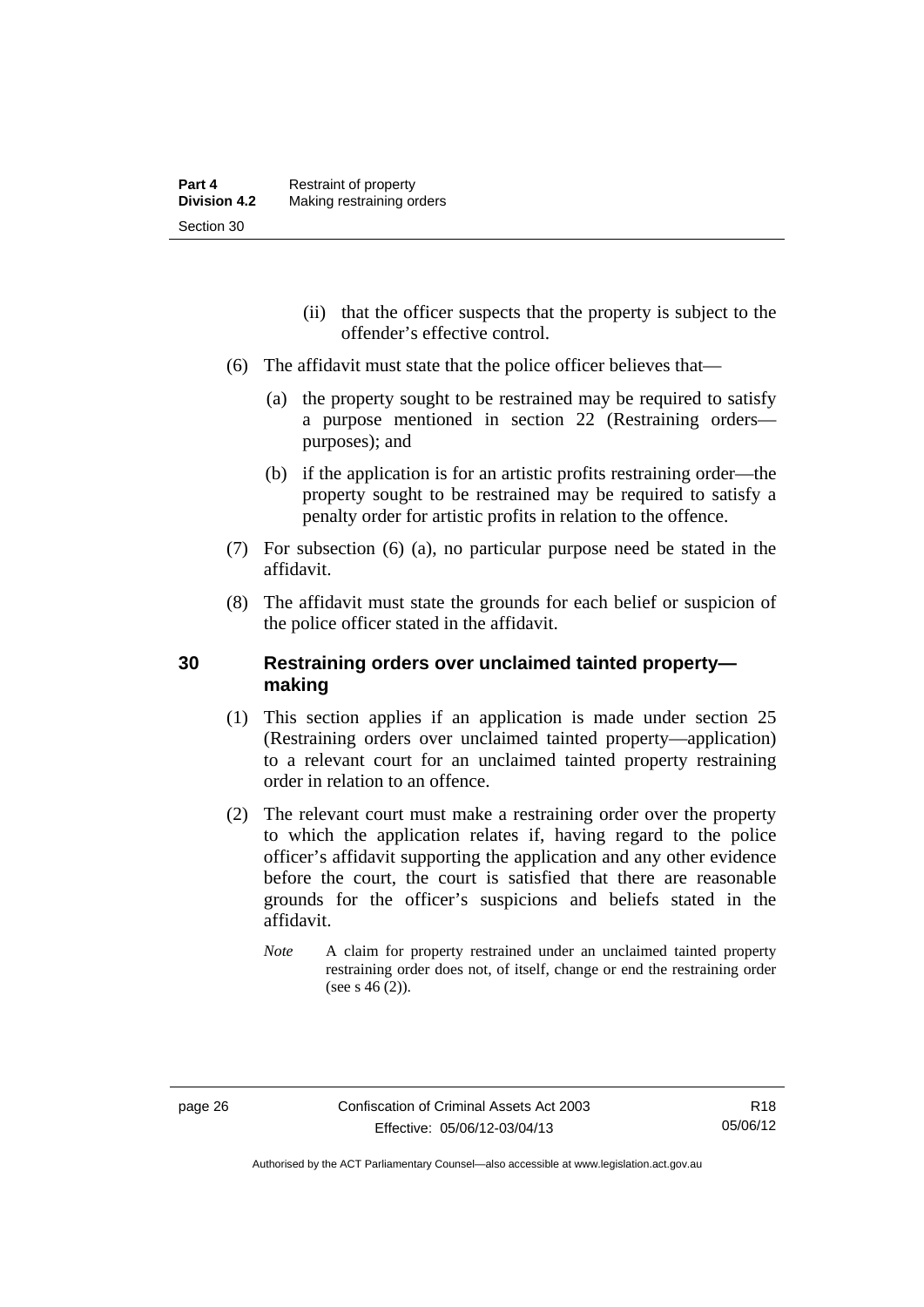(3) The restraining order may direct the public trustee to take control of the restrained property.

 (4) To remove any doubt, for making a restraining order under this section, it is irrelevant whether there is any risk of the property being dealt with in a way that would defeat or hinder the purposes of this Act.

# **31 Restraining orders over other property—making**

- (1) This section applies if an application is made under section 26 (Restraining orders over other property—application) to a relevant court for a restraining order in relation to an offence.
- (2) The relevant court must make a restraining order over the property to which the application relates if, having regard to the police officer's affidavit supporting the application and any other evidence before the court—
	- (a) the court is satisfied that there are reasonable grounds for the officer's beliefs and suspicions stated in the affidavit; and
	- (b) if an indictment has not been presented for the offence, or the offence is a serious offence of which the offender has been cleared—the court is satisfied that, within 6 weeks after the date of the order or (if allowed by the court) a longer period of not longer than 3 months after that date—
		- (i) for an ordinary offence—it is intended to present an indictment against the offender for the offence (or a related relevant offence); or
		- (ii) for a serious offence—
			- (A) it is intended to present an indictment against the offender for the offence (or a related serious offence); or

*Note* For the commencement of a restraining order, see the [Legislation Act,](http://www.legislation.act.gov.au/a/2001-14) s 73 (4).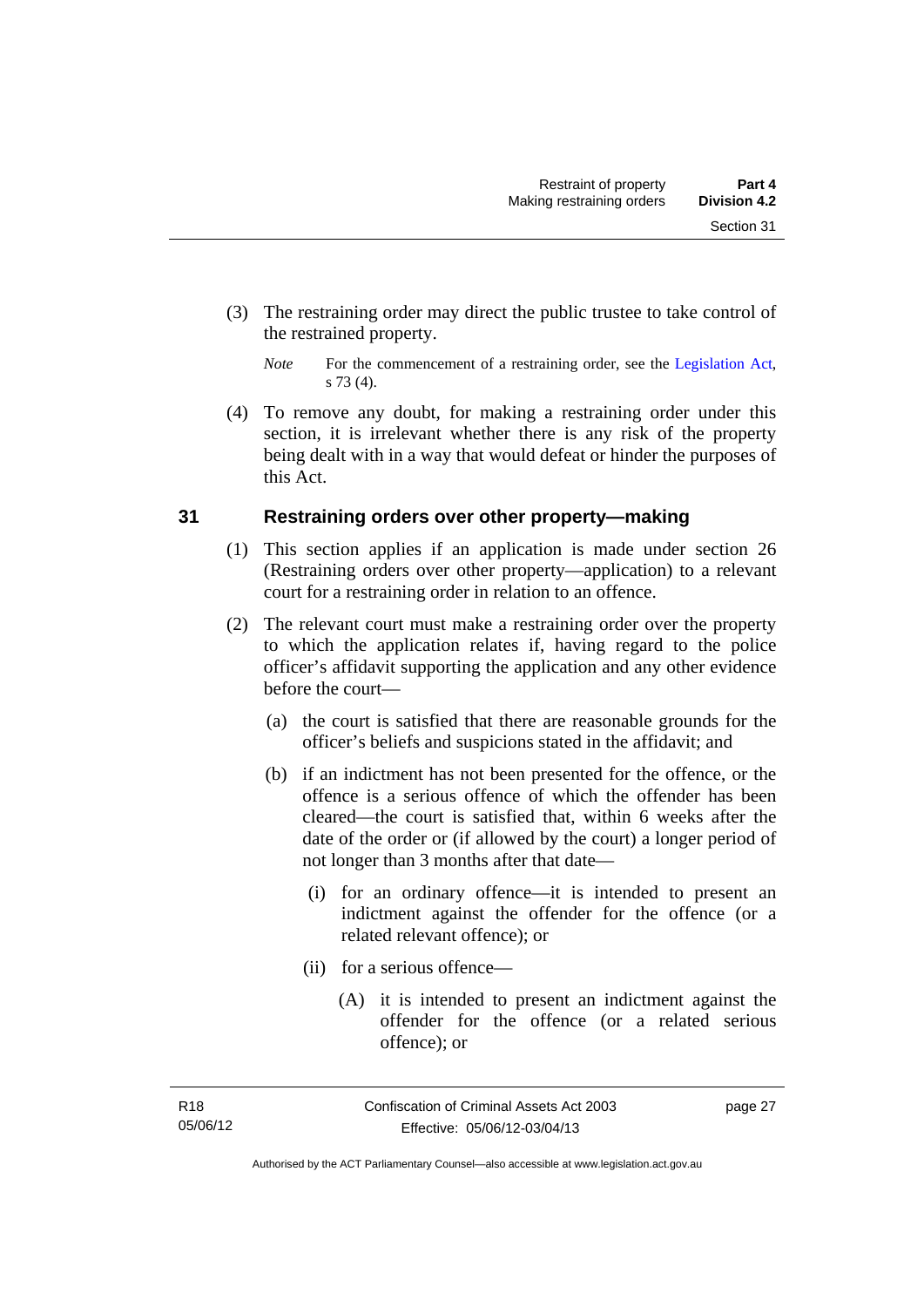- (B) it is intended to apply for a civil forfeiture order or a penalty order in relation to the offence (or a related serious offence).
- *Note Indictment* is defined in the [Legislation Act,](http://www.legislation.act.gov.au/a/2001-14) dict, pt 1 as including an information. (See also that Act, dict, pt 1, def *present*.)
- (3) The restraining order may do either or both of the following:
	- (a) direct the public trustee to take control of the restrained property or stated restrained property;
	- (b) provide, under section 37 or section 38, for living and business expenses, or legal expenses, to be met out of the restrained property.
	- *Note* For the commencement of a restraining order, see the [Legislation Act,](http://www.legislation.act.gov.au/a/2001-14) s 73 (4).
- (4) The relevant court may refuse to make the restraining order if the DPP does not give the relevant court any undertaking that the court considers appropriate about the payment of damages or costs in relation to the making or operation of the order.
- (5) To remove any doubt—
	- (a) a restraining order may be made under this section in relation to an interest (or interests) in property; and
		- *Note Property* includes an interest in property, see the [Legislation Act,](http://www.legislation.act.gov.au/a/2001-14) dict, pt 1.
	- (b) a restraining order may relate to 2 or more offences committed (or alleged to have been committed) by an offender; and

*Note Offender* includes a corporation, see dict.

- (c) a restraining order may relate to the property of 2 or more people; and
- (d) for making a restraining order under this section, it is irrelevant whether there is any risk of the property being dealt with in a way that would defeat or hinder the purposes of this Act.

Authorised by the ACT Parliamentary Counsel—also accessible at www.legislation.act.gov.au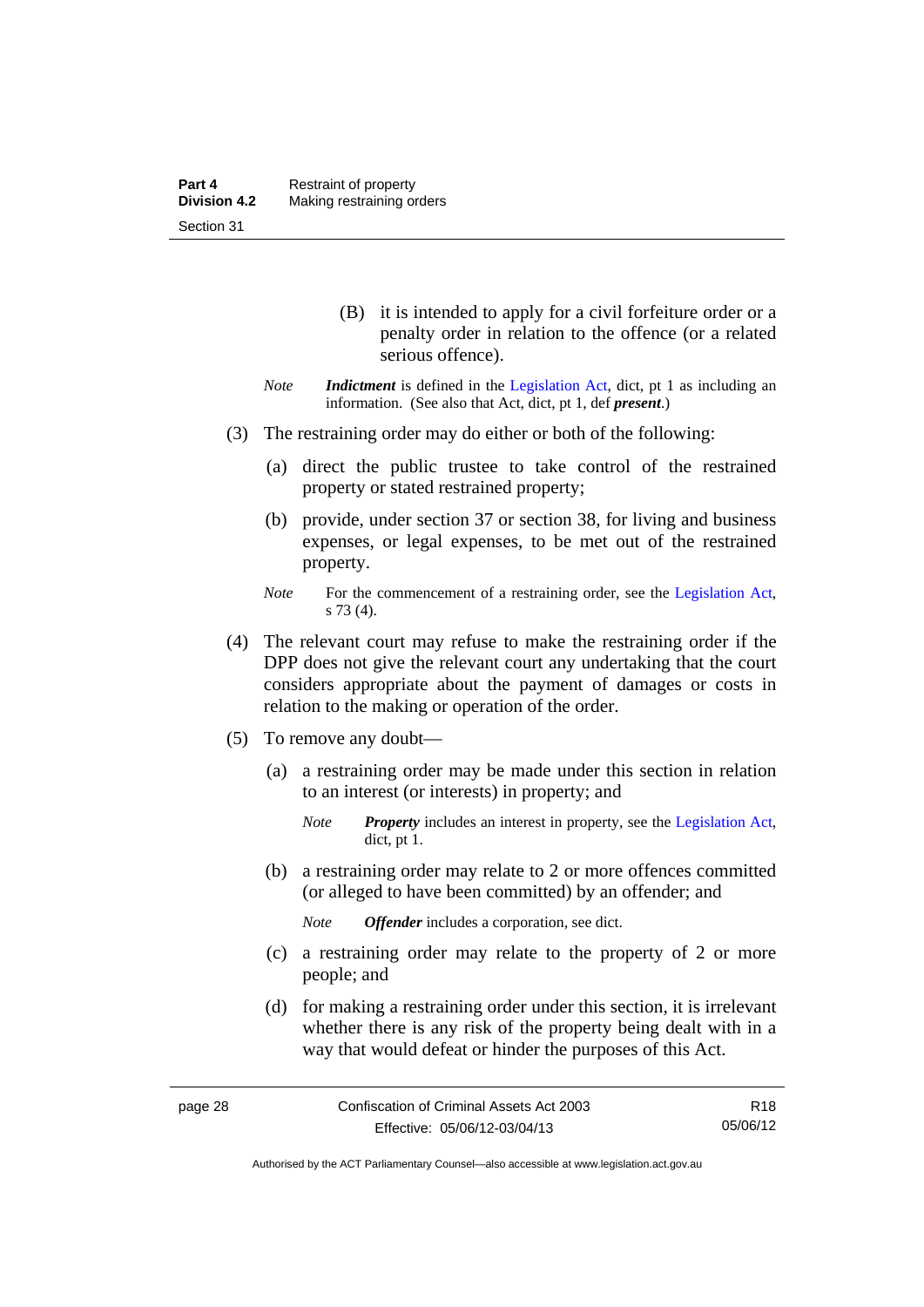# **32 Making of restraining orders—specific serious offence not required etc**

- (1) For section 31 and to remove any doubt, if the relevant court is satisfied that there are reasonable grounds for the police officer's belief that a serious offence was committed by the offender within the relevant period mentioned in section 27 (Restraining orders time for making certain applications), the court must not refuse to make a restraining order in relation to the offence only because the court is not satisfied—
	- (a) that the officer had any belief that a particular serious offence was committed within the relevant period; or
	- (b) that the officer had any belief about the particular day or time when the offender committed the offence within the relevant period; or
	- (c) that there are reasonable grounds for any belief by the officer about anything mentioned in paragraph (a) or (b).

*Note* For the meaning of *in relation to*, see dict.

- (2) Also, for section 31 and to remove any doubt, the relevant court must not refuse to make a restraining order in relation to the offender only because—
	- (a) an indictment has not been presented against the offender for the offence; or
	- (b) the offender has not been convicted of the offence; or
	- (c) the offender has been cleared of the offence, including being cleared after having been convicted of the offence; or
	- (d) a doubt is raised about whether the person committed the offence.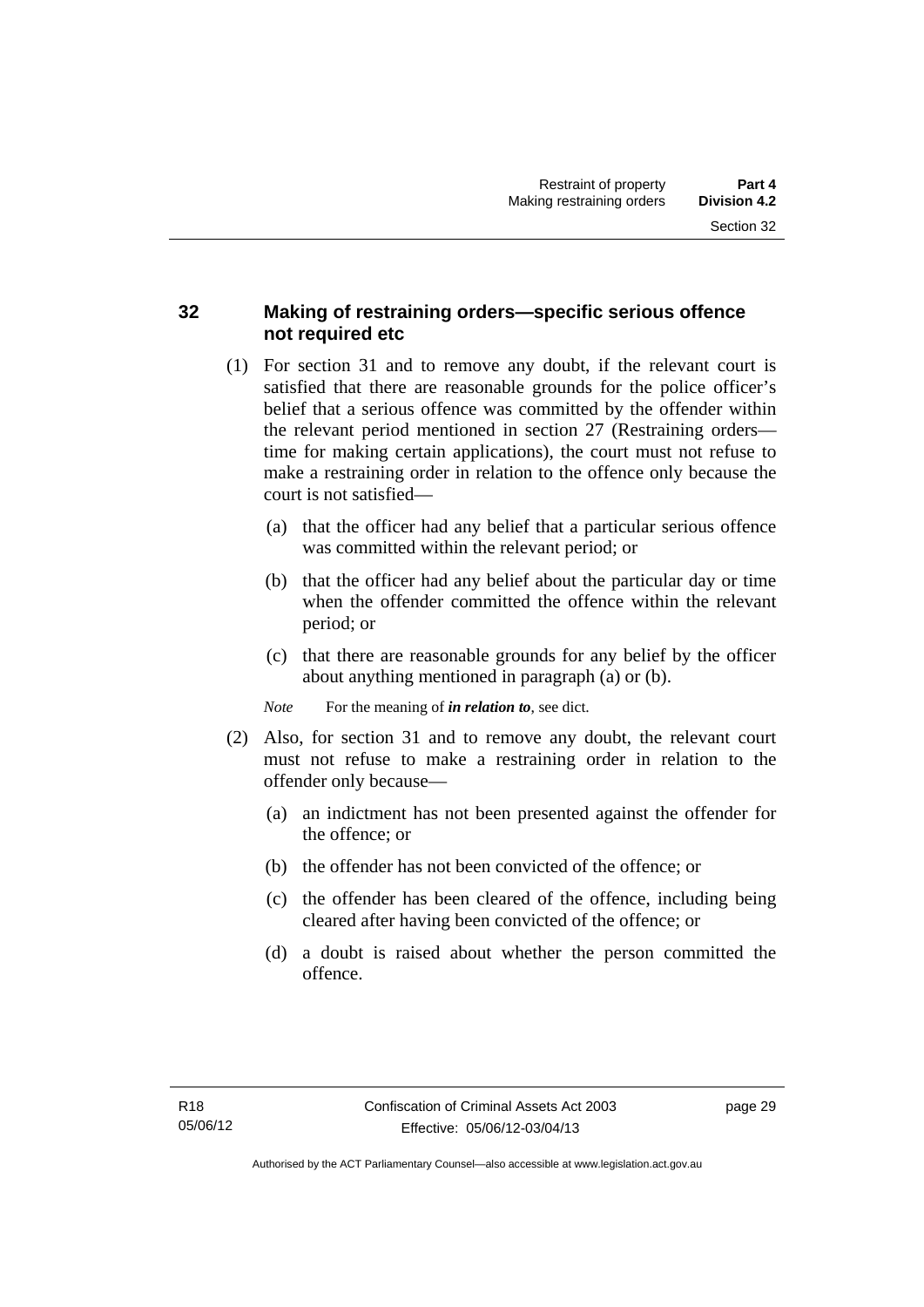### **33 Restraining orders—contents**

- (1) A restraining order must state that a person must not deal with the property stated in the order except in accordance with—
	- (a) the order; or
	- (b) another order under this Act of a relevant court; or
	- (c) this Act.
- (2) A restraining order (other than an unclaimed tainted property restraining order) must also state—
	- (a) that it is a restraining order under this Act; and
	- (b) the person (or people) whose property it applies to; and
	- (c) for each person to whose property it applies to—the property to which it applies, including whether it applies to property acquired after the making of the order; and
	- (d) if section 31 (2) (b) (Restraining orders over other property making) applies to the restraining order—the applicable period under the paragraph; and
		- *Note* The restraining order ends unless an indictment is presented or, for a serious offence, a forfeiture or penalty application is made, before the end of the stated period (see table 47 and table 48).
	- (e) if the order directs the public trustee to take control of the restrained property or stated restrained property—the direction and the property to which it applies; and
	- (f) if the relevant court making the order has given a direction under section 35 (Restraining order proceedings—restrictions on disclosure)—
		- (i) the direction given by the court; and
		- (ii) the effect of section 36 (Restraining orders—disclosure offences) in relation to the direction; and

Authorised by the ACT Parliamentary Counsel—also accessible at www.legislation.act.gov.au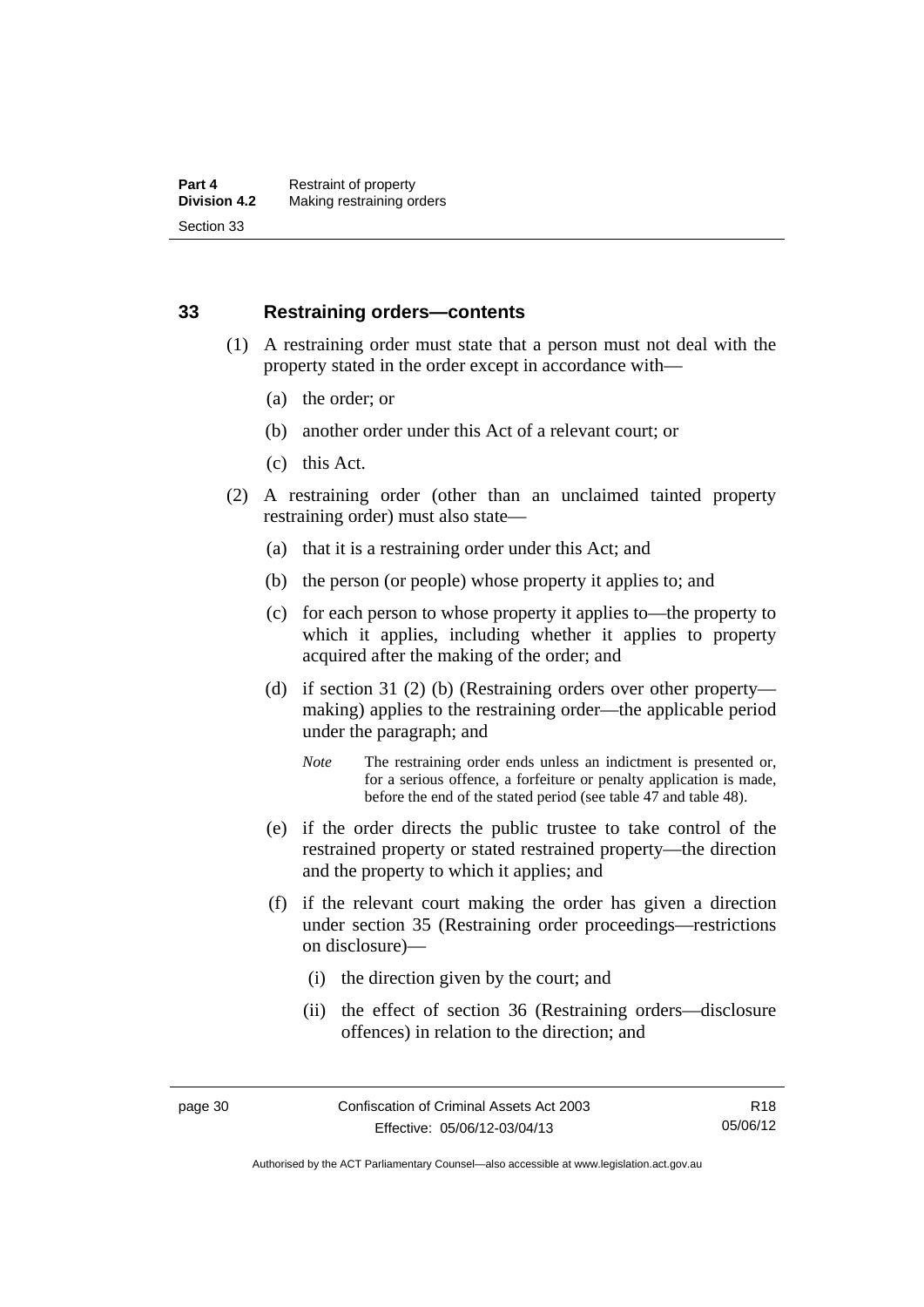- (g) if the order provides, under section 37 or section 38, for living and business expenses, or legal expenses, to be met out of the restrained property—
	- (i) the kind of expenses that may be met out of the restrained property; and
	- (ii) the period during which the expenses may be met out of the restrained property; and
	- (iii) the maximum amount of the expenses that may be met out of the restrained property.
- (3) An unclaimed tainted property restraining order must also state—
	- (a) that it is an unclaimed tainted property restraining order under this Act; and
	- (b) the property to which it applies; and
	- (c) if the relevant court making the order has given a direction under section 35—
		- (i) the direction given by the court; and
		- (ii) the effect of section 36 in relation to the direction; and
	- (d) that, unless a relevant court makes an order that stops the operation of the restraining order over the property, the property will be automatically forfeited under this Act to the Territory at the end of 14 days after the day the order is made.
- (4) A failure by a relevant court to comply with this section in relation to the restraining order does not invalidate the restraining order or any forfeiture order or automatic forfeiture made in relation to the property restrained under the restraining order.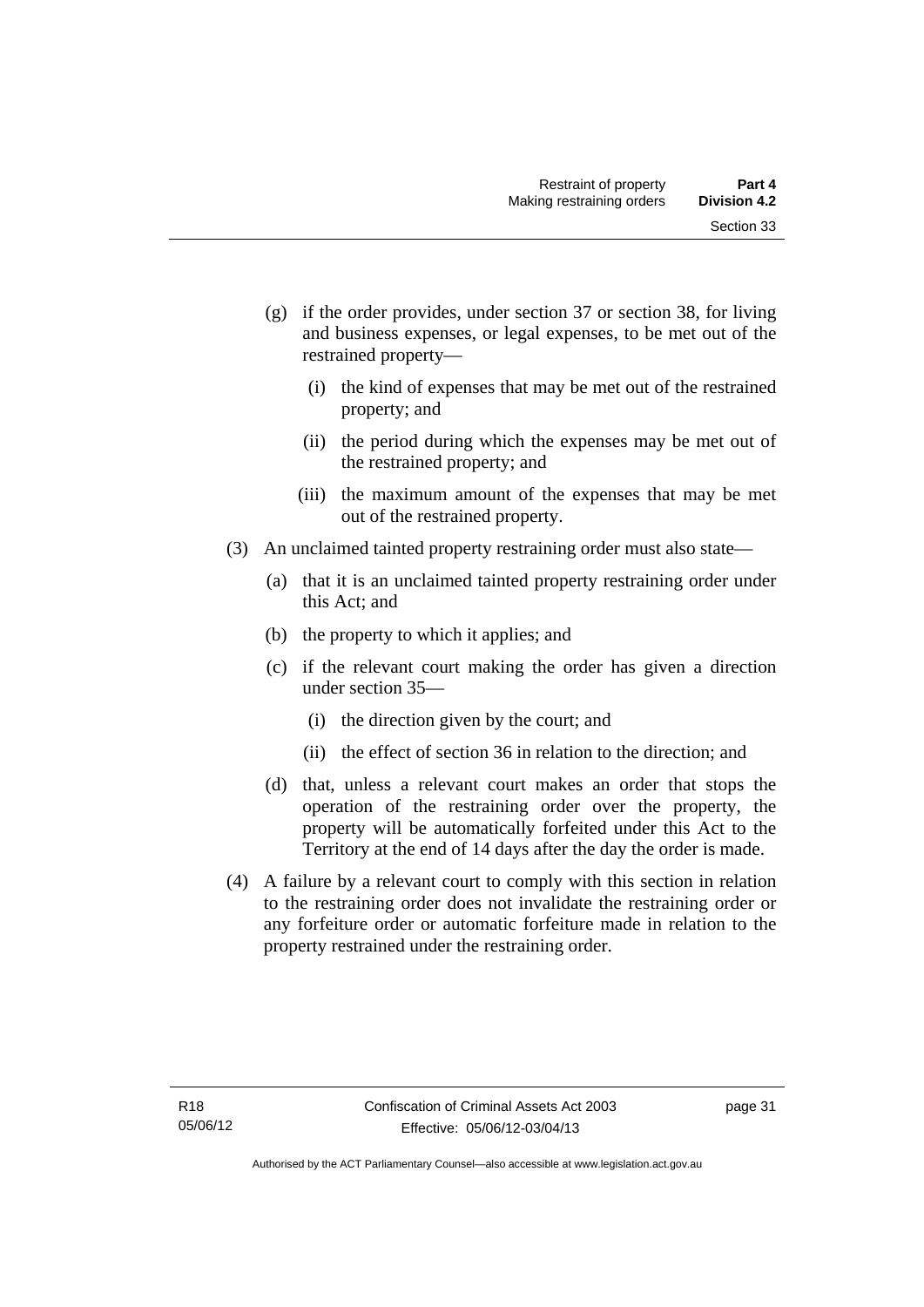### **34 Restraining orders—notice of making**

- (1) If a court makes a restraining order over property, the DPP must give a copy of the order to—
	- (a) for an unclaimed tainted property restraining order—anyone the DPP suspects may have an interest in the property; and
	- (b) for any other restraining order—the owner of the restrained property and anyone else the DPP suspects may have an interest in the property.
	- *Note* For how documents may be served, see the [Legislation Act,](http://www.legislation.act.gov.au/a/2001-14) pt 19.5.
- (2) A relevant court may order the DPP to—
	- (a) give a copy of a restraining order, the application for the order or the supporting affidavit to anyone and may give directions about how any document is to be given to the person; or
	- (b) give notice of the order to anyone and may give directions about how the notice is to be given.
- (3) Subsections (1) and (2) have effect subject to any direction of the court under section 35.

# **35 Restraining order proceedings—restrictions on disclosure**

- (1) On application by the DPP, a relevant court hearing an application for a restraining order may give directions prohibiting or restricting the publication or disclosure of all or any of the following:
	- (a) the fact that an application for the order, or that a restraining order, has been made;
	- (b) the application for the order;
	- (c) the supporting affidavit for the order and any other affidavit filed in relation to the application;

Authorised by the ACT Parliamentary Counsel—also accessible at www.legislation.act.gov.au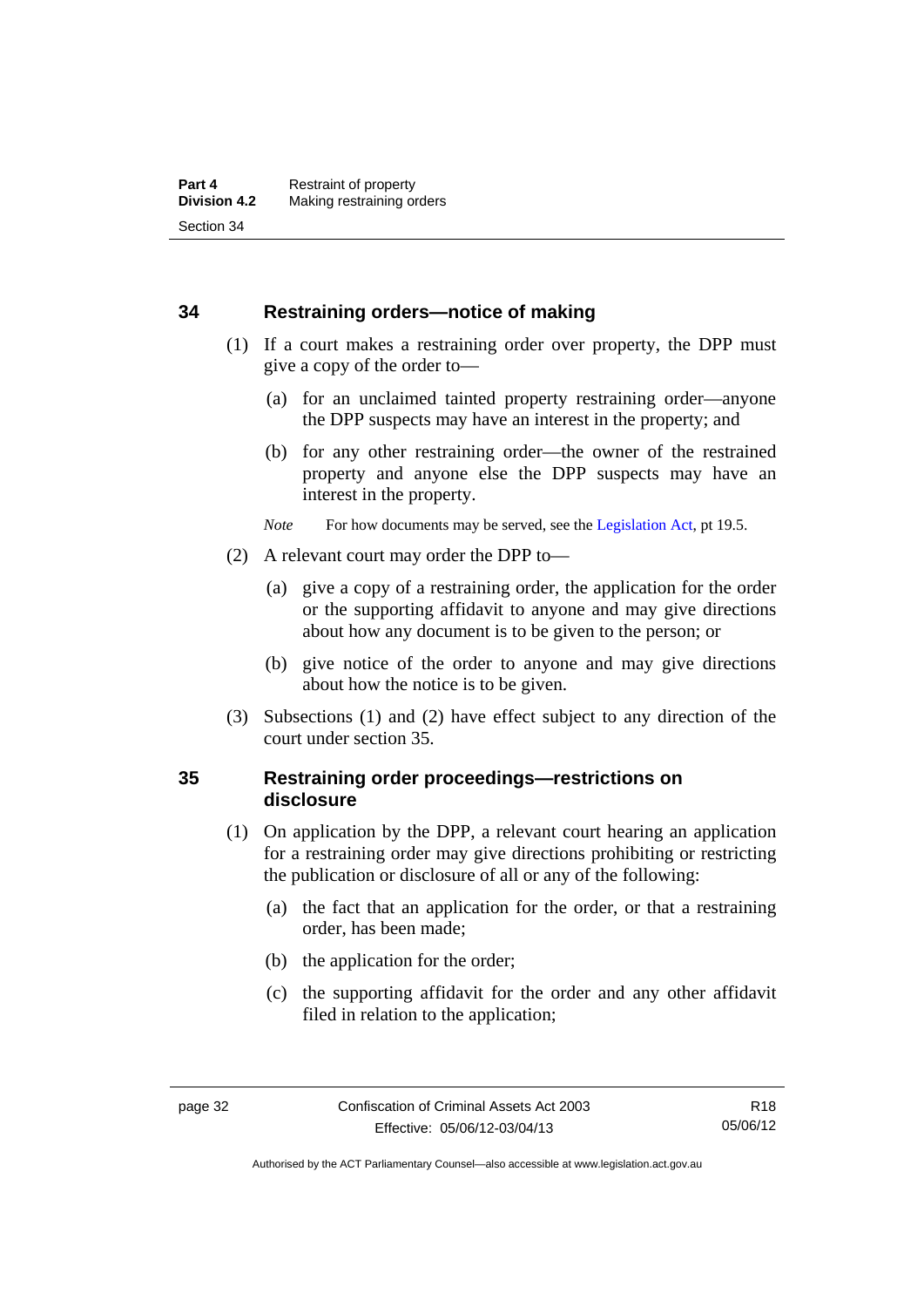- (d) any information about the proceeding (whether or not a hearing has been held);
- (e) any evidence given, statement made or thing done during the proceeding;
- (f) any information, document or thing derived from anything mentioned in this subsection.

#### **Examples of directions**

- 1 that the application for the restraining order and a stated part of the supporting affidavit not be disclosed to the person against whom the restraining order is made until the court has decided an application for another restraining order against someone else's property
- 2 that the supporting affidavit must be made available only to the offender's lawyer
- *Note* An example is part of the Act, is not exhaustive and may extend, but does not limit, the meaning of the provision in which it appears (see [Legislation Act,](http://www.legislation.act.gov.au/a/2001-14) s 126 and s 132).
- (2) In deciding whether to give a direction under subsection (1), the court must have regard to whether the direction—
	- (a) would promote the purposes of this Act; or
	- (b) is desirable to protect the integrity of an investigation (however described) for any purpose or a prosecution of an offence.
- (3) The court may also have regard to any other relevant matter in deciding whether to give a direction under subsection (1).

### **36 Restraining orders—disclosure offences**

*Note* An offence against this section is a strict liability offence (see s (7)).

- (1) A person commits an offence if—
	- (a) a relevant court has given a direction under section 35 (1) prohibiting or restricting the publication or disclosure of a matter mentioned in the subsection; and

page 33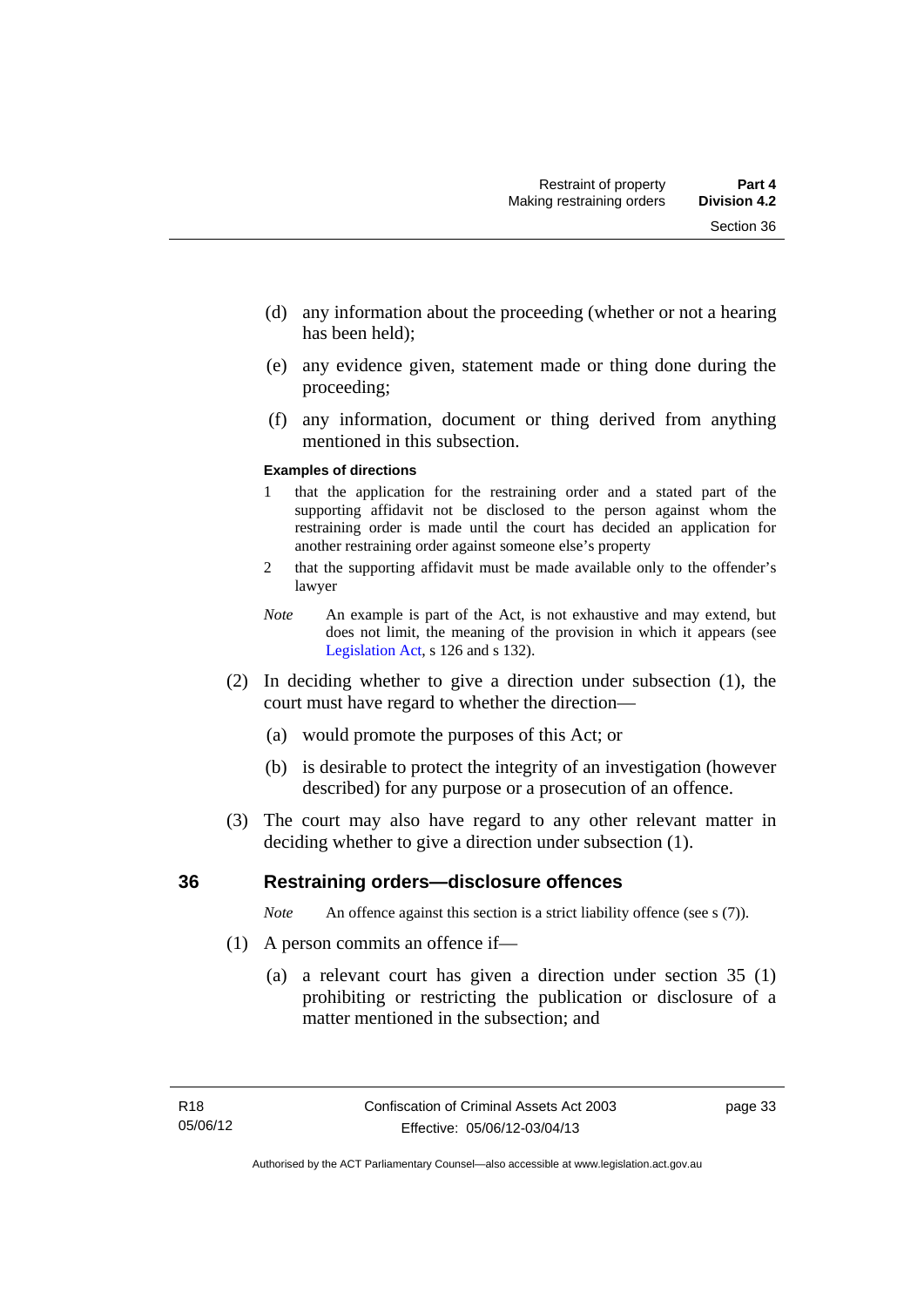- (b) the person has notice of the direction (whether by being given a copy of the restraining order to which the direction relates or otherwise); and
- (c) the person publishes or discloses the matter to someone else.

Maximum penalty: 200 penalty units, imprisonment for 2 years or both.

- (2) A person commits an offence if—
	- (a) a relevant court has given a direction under section 35 (1) prohibiting or restricting the publication or disclosure of a matter mentioned in the subsection; and
	- (b) the person has notice of the direction (whether by being given a copy of the restraining order to which the direction relates or otherwise); and
	- (c) the person publishes or discloses information to someone else; and
	- (d) the other person could infer from the information the matter to which the direction relates.

Maximum penalty: 200 penalty units, imprisonment for 2 years or both.

- (3) Subsections (1) and (2) do not apply if the publication or disclosure is made to any of the following entities in the circumstances mentioned for the entity:
	- (a) a police officer—in any circumstances;
	- (b) an officer, employee or agent of the person—to ensure that the order is complied with and the person to whom the publication or disclosure is made is given notice of the direction (whether by being given a copy of the restraining order to which the direction relates or otherwise) by the person making the publication or disclosure;

Authorised by the ACT Parliamentary Counsel—also accessible at www.legislation.act.gov.au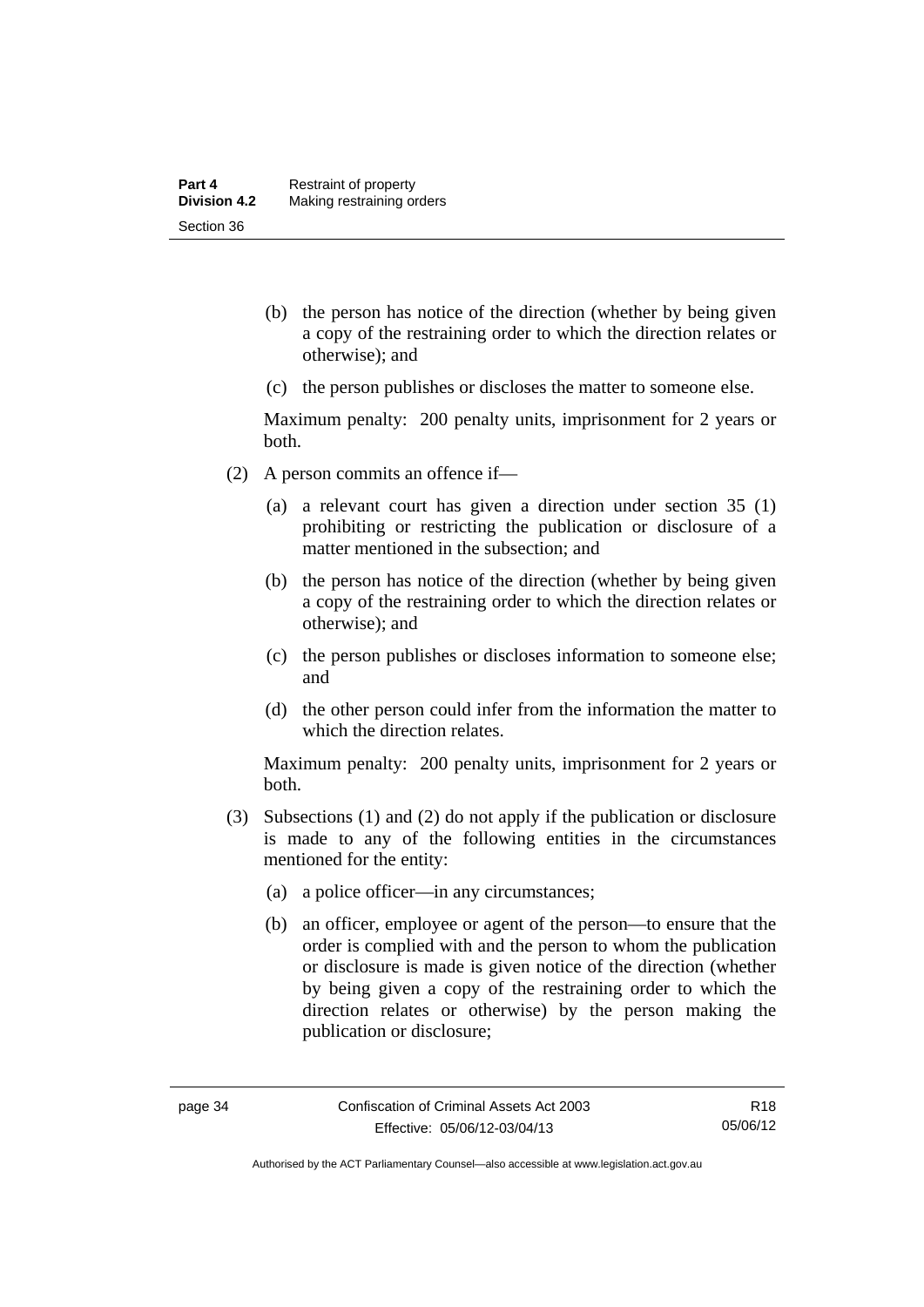- (c) a lawyer—to obtain legal advice or representation in relation to the order;
- (d) a relevant court—with the court's leave.

- (4) Also, subsections (1) and (2) do not apply if the publication or disclosure is made—
	- (a) by a police officer in the exercise of the officer's functions; or
	- (b) for the purpose of giving or obtaining legal advice, or making legal representations, in relation to the order.
- (5) A person commits an offence if—
	- (a) a relevant court has given a direction under section 35 (1) prohibiting or restricting the publication or disclosure of a matter mentioned in the subsection; and
	- (b) the person receives information in relation to the matter in accordance with subsection (3) or (4); and
	- (c) the person ceases to be a person mentioned in subsection (3) or (4); and
	- (d) the person publishes or discloses the matter to someone else.

Maximum penalty: 200 penalty units, imprisonment for 2 years or both.

- (6) A person commits an offence if—
	- (a) a relevant court has given a direction under section 35 (1) prohibiting or restricting the publication or disclosure of a matter mentioned in the subsection; and
	- (b) the person receives information in relation to the matter in accordance with subsection (3) or (4); and

page 35

*Note* The application for leave, and any proceeding with the court's leave, must be heard in closed court (see s (8)).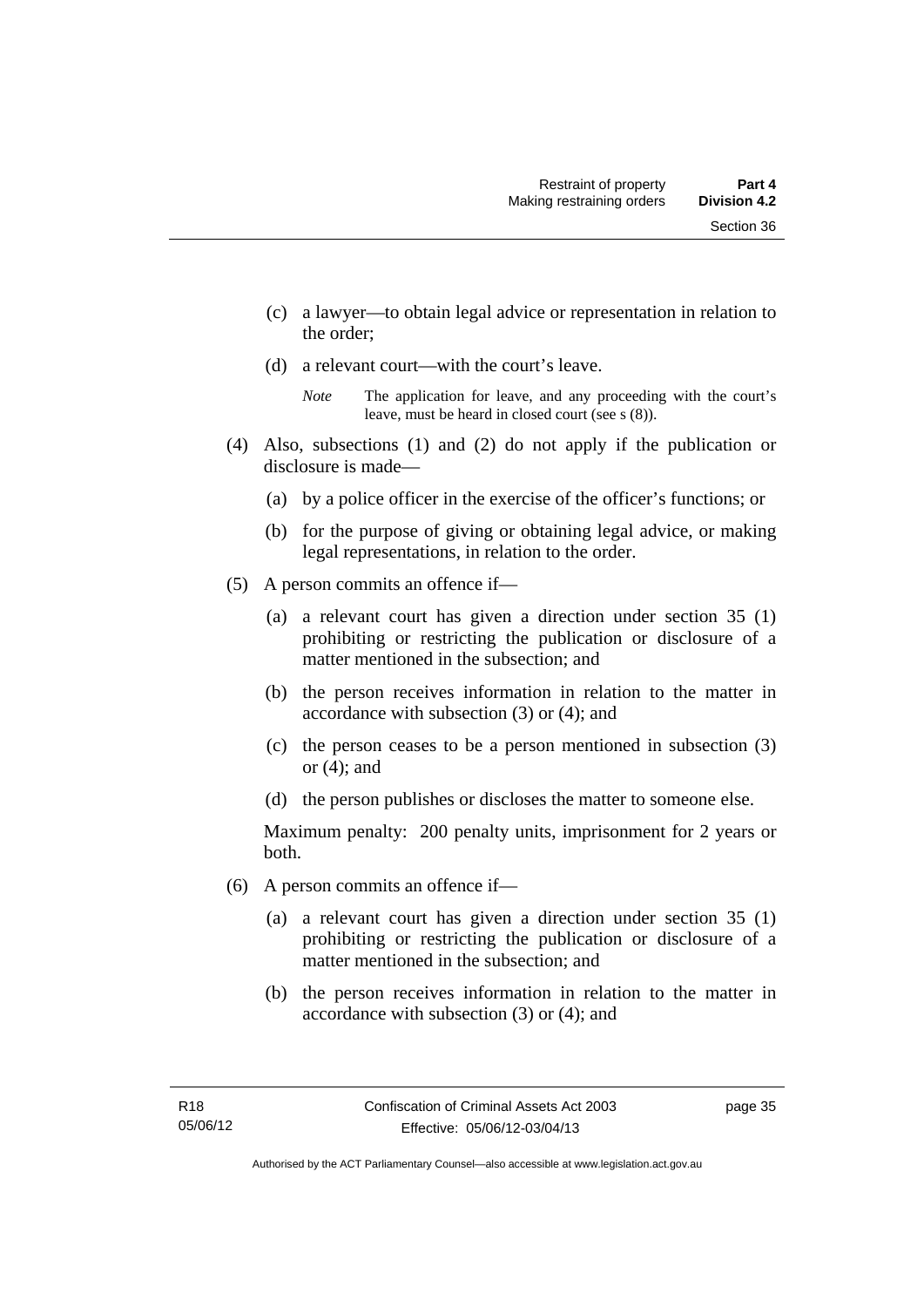- (c) the person ceases to be a person mentioned in subsection (3) or  $(4)$ ; and
- (d) the person publishes or discloses information to someone else; and
- (e) the other person could infer from the information the matter to which the direction relates.

Maximum penalty: 200 penalty units, imprisonment for 2 years or both.

- (7) An offence against this section is a strict liability offence.
- (8) For subsection (3) (d), an application for leave, and any proceeding with the court's leave, must be heard in closed court.

# **37 Payment of living and business expenses from restrained property**

- (1) A relevant court may, in a restraining order or an order under section 39 (Additional orders about restraining orders and restrained property) varying a restraining order, allow any of the following expenses to be met out of the restrained property of a person, or a stated part of the property:
	- (a) the living and business expenses of the person (other than the person's legal expenses in defending a criminal charge);
	- (b) the living expenses of a dependant of the person.

*Note* For legal expenses in defending a criminal charge, see s 38.

- (2) However, the court must not allow expenses to be met out of restrained property unless the person satisfies the court that—
	- (a) the expenses are reasonable; and
	- (b) the expenses are necessary to avoid severe hardship to the person or the person's dependants; and

Authorised by the ACT Parliamentary Counsel—also accessible at www.legislation.act.gov.au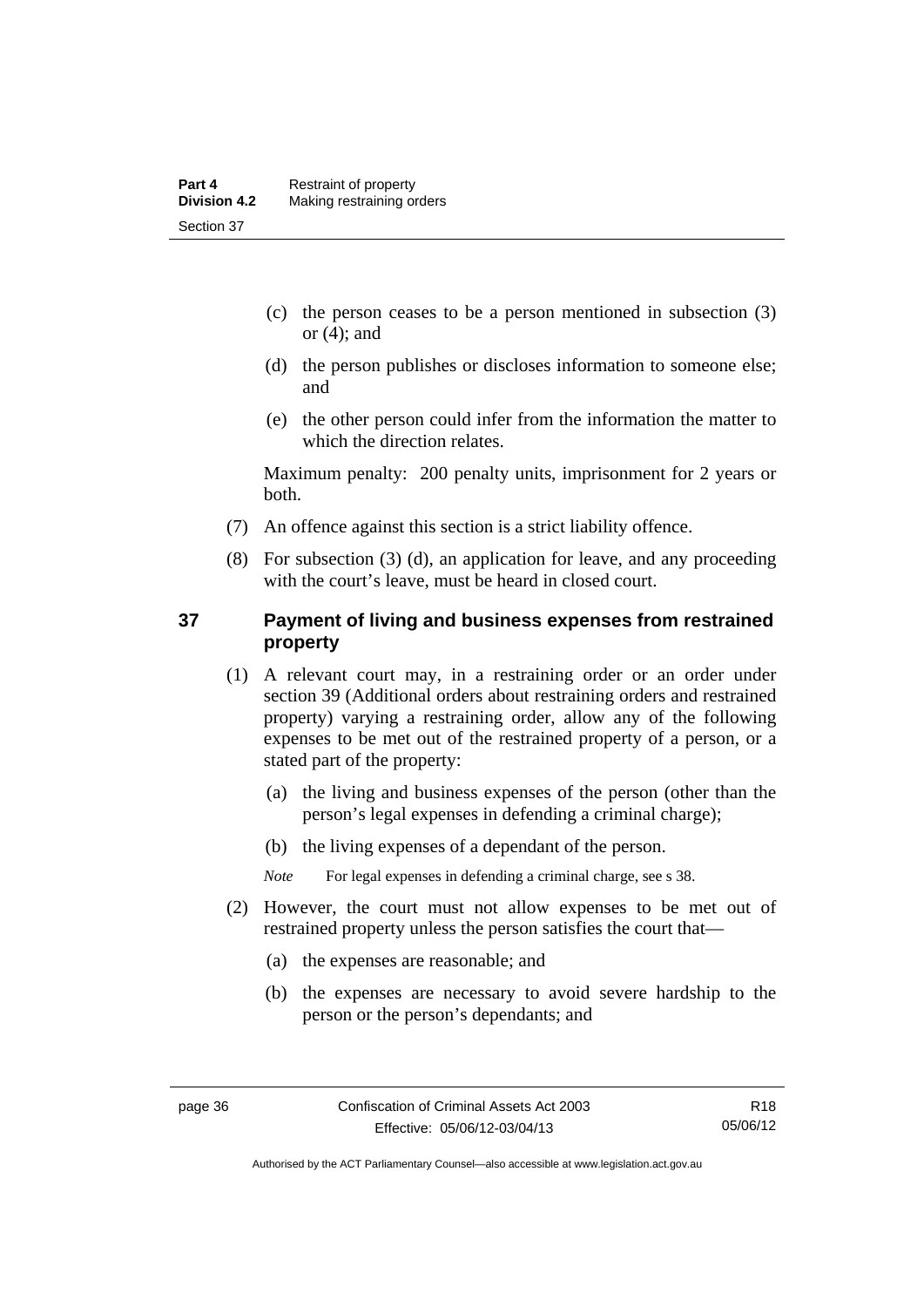- (c) the expenses cannot be met out of property of the person not subject to a restraining order; and
- (d) any property to be released from restraint for the expenses was lawfully acquired by the person, is not tainted property and does not have evidentiary value in any criminal proceeding.
- (3) A regulation may—
	- (a) prescribe matters to which the court may, must or must not have regard for subsection (2) (a) or (b); and
	- (b) prescribe, or make provision in relation to, the maximum amount of living or business expenses of a person that may be allowed (for a period or otherwise).
- (4) A regulation made for this section may apply, adopt or incorporate (with or without change) a provision of a law of the Commonwealth or a State, or an instrument, as in force from time to time.
	- *Note 1* The text of an applied, adopted or incorporated law or instrument, whether applied as in force from time to time or at a particular time, is taken to be a notifiable instrument if the operation of the [Legislation](http://www.legislation.act.gov.au/a/2001-14)  [Act](http://www.legislation.act.gov.au/a/2001-14), s 47 (5) or (6) is not disapplied (see s 47 (7)).
	- *Note 2* A notifiable instrument must be notified under the [Legislation Act](http://www.legislation.act.gov.au/a/2001-14).
- (5) In this section:

*dependant*, of a person, means the person's domestic partner or a child of the person.

# **38 Payment of certain legal expenses from restrained property**

 (1) A relevant court may, in a restraining order or an order under section 39 (Additional orders about restraining orders and restrained property) varying a restraining order, allow a person's legal expenses in defending a criminal charge to be met out of the restrained property of the person, or a stated part of the property.

page 37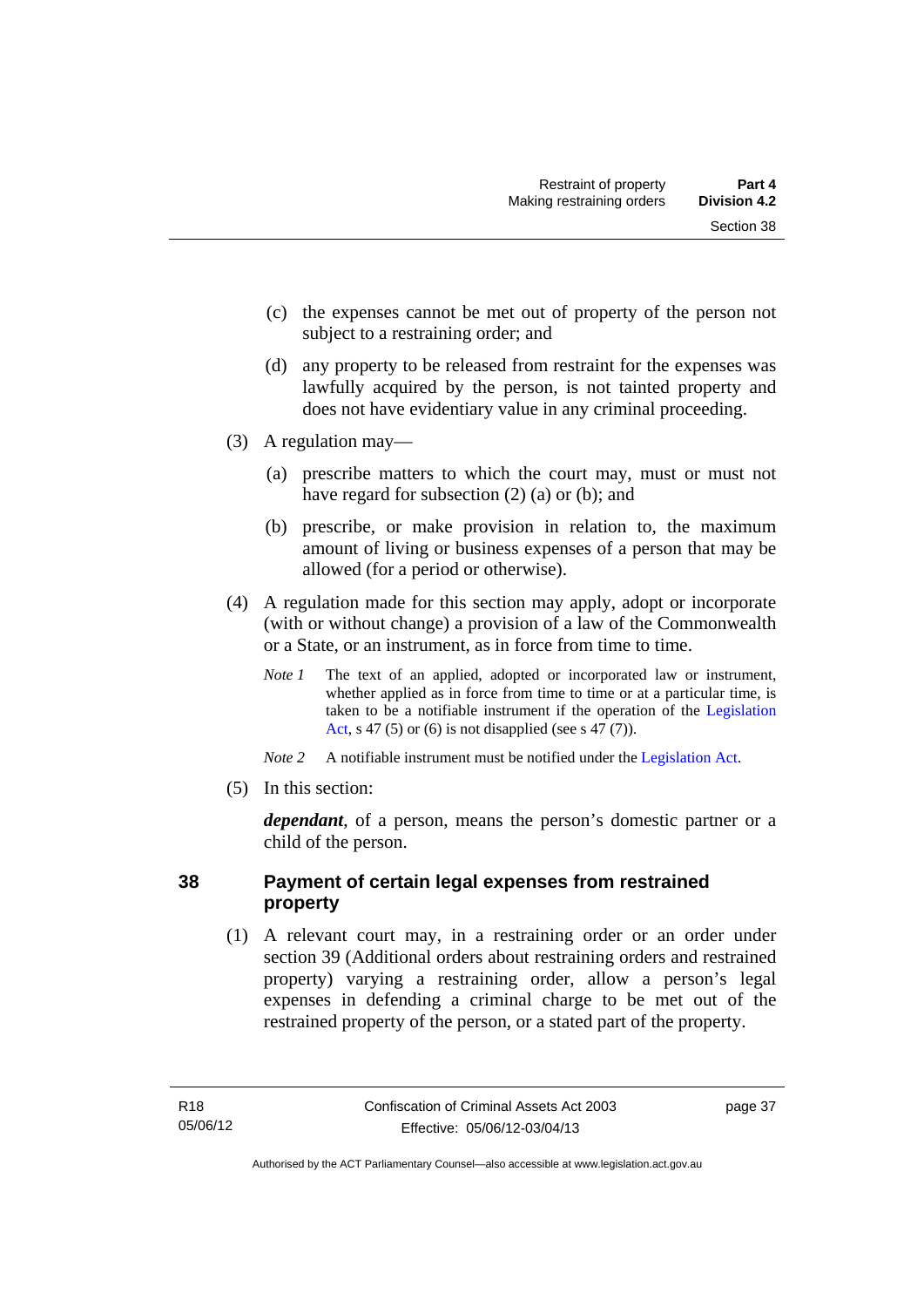- (2) However, the court must not allow the legal expenses to be met out of restrained property unless—
	- (a) the person applies for an order for the legal expenses to be met out of restrained property; and
	- (b) the application is supported by an affidavit of the person setting out all of the person's interests in property, including any property of the person outside Australia, and the person's liabilities; and
	- (c) the court is satisfied that—
		- (i) the affidavit is a true statement of the person's interests in property and the person's liabilities; and
		- (ii) the person has taken all reasonable steps to bring any property outside Australia within the jurisdiction of the court; and
		- (iii) the legal expenses cannot be met out of property of the person not subject to a restraining order; and
		- (iv) any property to be released from restraint for the expenses was lawfully acquired by the person, is not tainted property and does not have evidentiary value in any criminal proceeding.
- (3) If the court makes or varies a restraining order that allows the legal expenses to be met out of restrained property, the court must include in the order conditions ensuring that—
	- (a) restrained property is used only to meet legal fees, disbursements and out-of-pocket expenses incurred by the person in defending the criminal charge; and
	- (b) all legal fees, disbursements and out-of-pocket expenses are properly and reasonably incurred by the person; and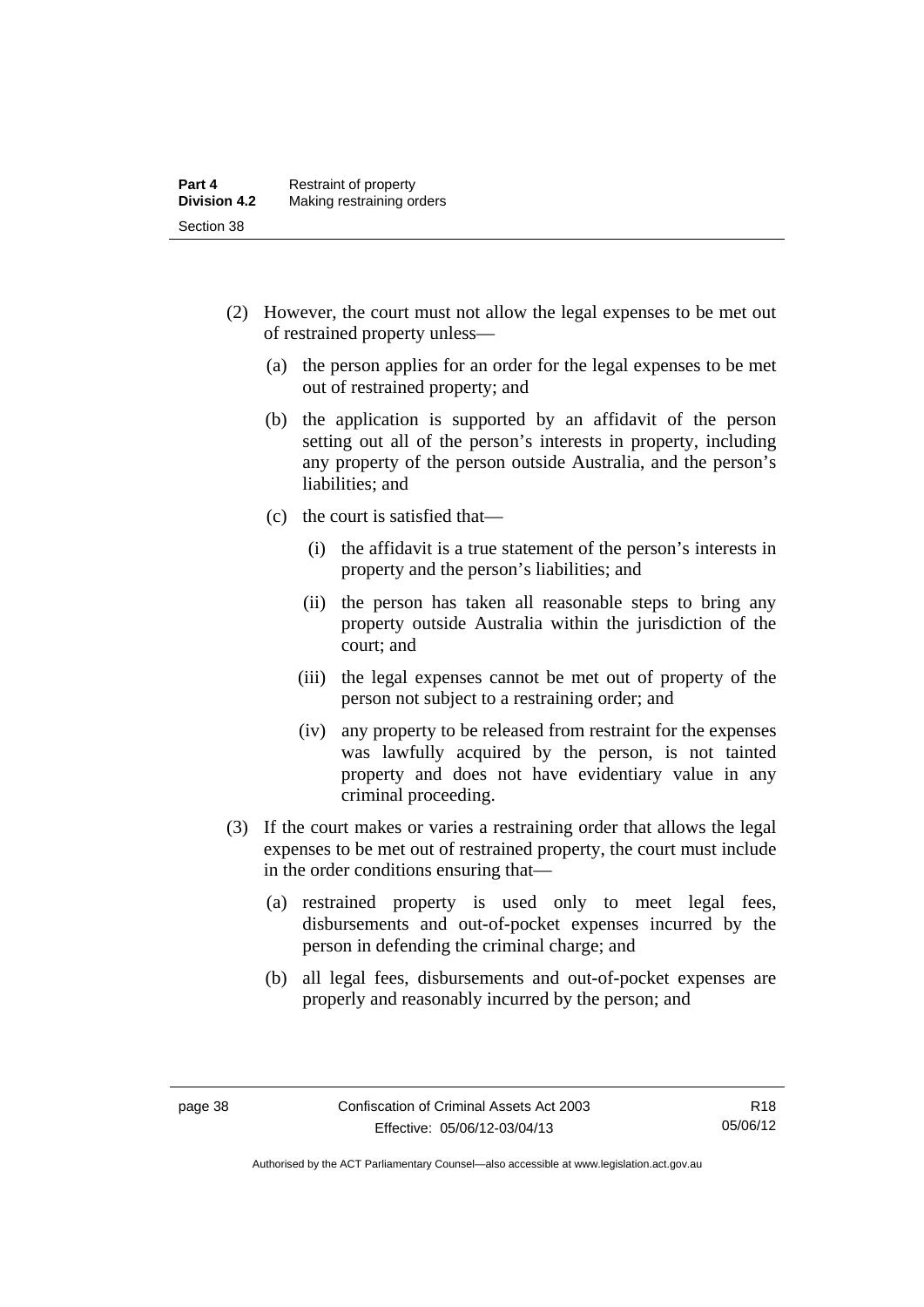(c) all legal fees are calculated in accordance with the scale of costs for criminal matters determined by the legal aid commission in accordance with the *[Legal Aid Act 1977](http://www.legislation.act.gov.au/a/1977-31)*, section 32 (5), (6) and (7).

# **39 Additional orders about restraining orders and restrained property**

 (1) A relevant court may, when it makes a restraining order or at any later time before the order ends, make any additional order that the court considers appropriate in relation to the restraining order or restrained property (other than an order mentioned in subsection  $(2)$ ).

#### **Examples of additional orders**

- 1 an order varying the property subject to the restraining order (other than an order excluding property from the restraining order)
- 2 an order authorising the disposal of the property subject to the restraining order to satisfy a penalty order
- 3 an order varying any condition to which the restraining order is subject.
- 4 an order that living or business expenses of a person, or legal expenses of a person to defend a criminal charge, be met out of restrained property
- 5 an order for the carrying out of any undertaking about the payment of damages or costs given by the Territory in relation to the making or operation of the restraining order
- 6 an order for the examination of anyone before the court, or an officer of the court, about the affairs (including the nature and location of any property) of the owner of restrained property or of the offender
- 7 an order for the examination of anyone before the court, or an officer of the court, about any property that may be tainted property
- 8 an order directing the owner of the restrained property or anyone else to give to a stated person, within a stated period, a sworn statement about stated particulars of the restrained property
- 9 an order directing the registrar-general not to register any instrument affecting restrained property except in accordance with the order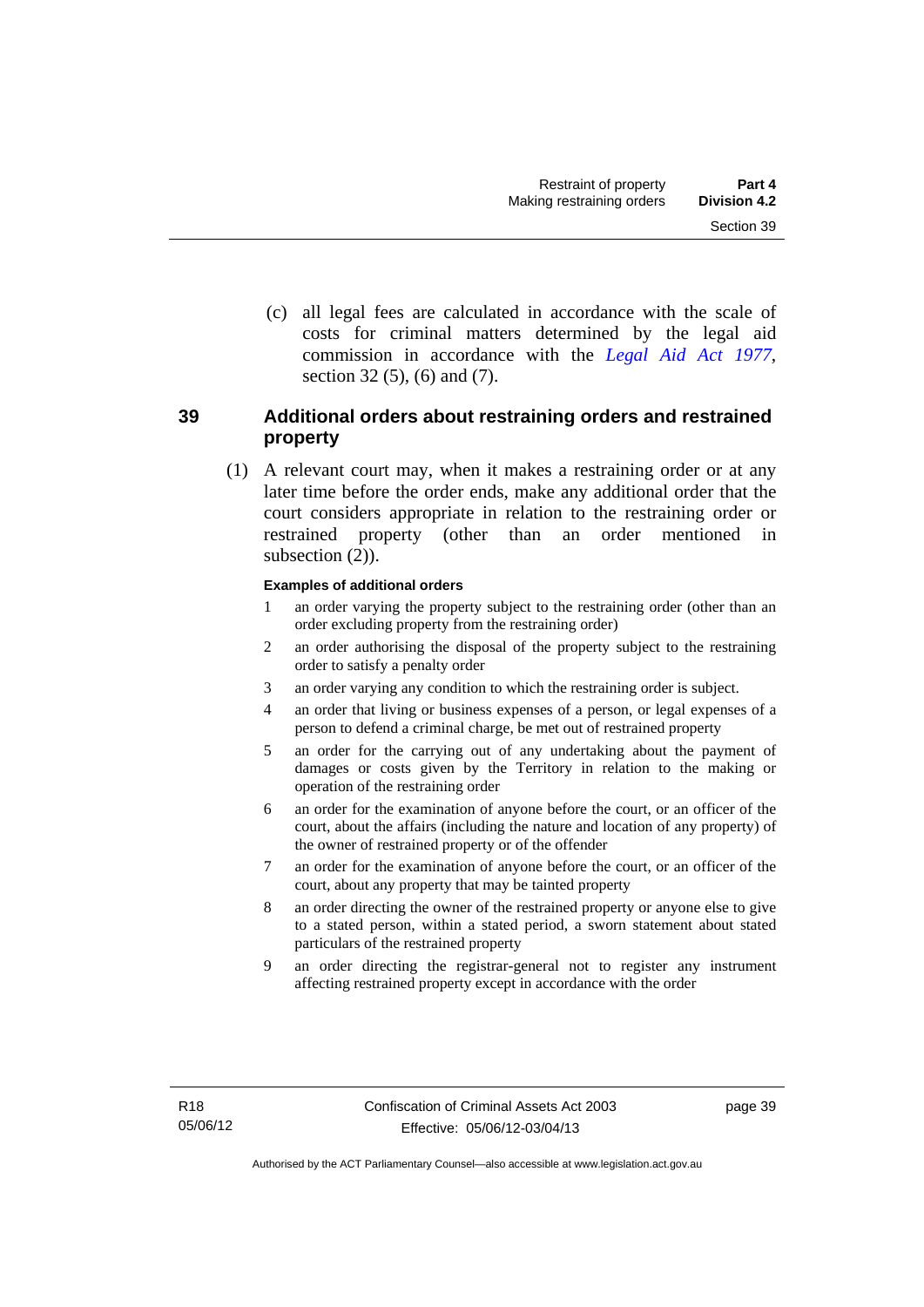- 10 an order directing the owner of restrained property or anyone else to do anything necessary or convenient to be done to allow the public trustee to take control of the property in accordance with the restraining order, including anything necessary or convenient to be done to bring the property within the jurisdiction
- 11 if the restraining order directs the public trustee to take control of property, an order regulating how the public trustee may exercise functions under the restraining order or an order deciding any question about the property
- *Note 1* For general provisions about additional orders under this section (which is a confiscation proceeding—see s 236), see pt 14.
- *Note 2* An example is part of the Act, is not exhaustive and may extend, but does not limit, the meaning of the provision in which it appears (see [Legislation Act,](http://www.legislation.act.gov.au/a/2001-14) s 126 and s 132).
- (2) However, the court must not make any of the following orders under subsection (1):
	- (a) an order revoking or otherwise ending a restraining order;
	- (b) an order for the extension of the period a restraining order is to remain in force;
	- (c) an order for the exclusion of property from a restraining order.
	- *Note 1* For the revocation of a restraining order, see s 43 and s 44.
	- *Note* 2 For the extension of the operation of a restraining order, see s 49.
	- *Note 3* For the exclusion of property from a restraining order, see pt 6.
- (3) Also, the court must not make an order that living or business expenses of a person, or legal expenses of a person to defend a criminal charge, be met out of restrained property unless the order is made in accordance with section 37 or section 38 (as appropriate).
- (4) If the DPP proposes to oppose an application by a person under this section for an additional order, the DPP must give the applicant, and anyone else to whom notice of the application was given, written notice of the grounds on which the application will be opposed.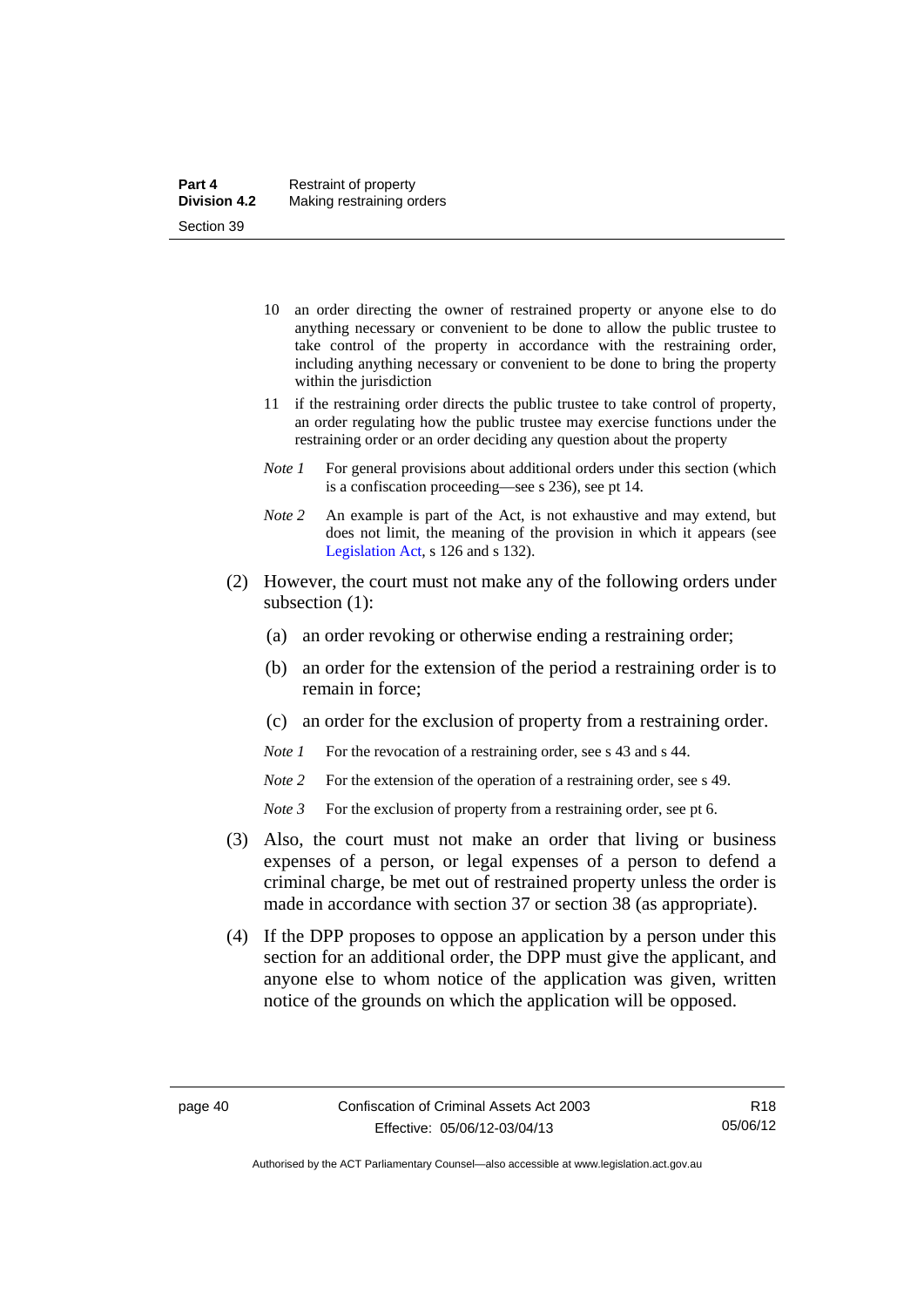(5) To remove any doubt, an additional order under this section does not end only because the restraining order ends or the property to which the additional order relates ceases to be restrained property.

# **40 Contravention of additional orders under s 39**

A person commits an offence if—

- (a) a relevant court makes an additional order under section 39; and
- (b) the person has notice of the order (whether by being given a copy of the order or otherwise); and
- (c) the person contravenes the order.

Maximum penalty: 200 penalty units, imprisonment for 2 years or both.

# **Division 4.3 Duration of restraining orders**

# **41 Meaning of** *forfeiture or penalty application* **for div 4.3**

In this division:

*forfeiture or penalty application* means an application for a forfeiture order or a penalty order.

# **42 Restraining orders generally not time limited**

A restraining order operates (or continues to operate) until it ends under this division (including in accordance with an order under section 49 (Extension of time for restraining orders)).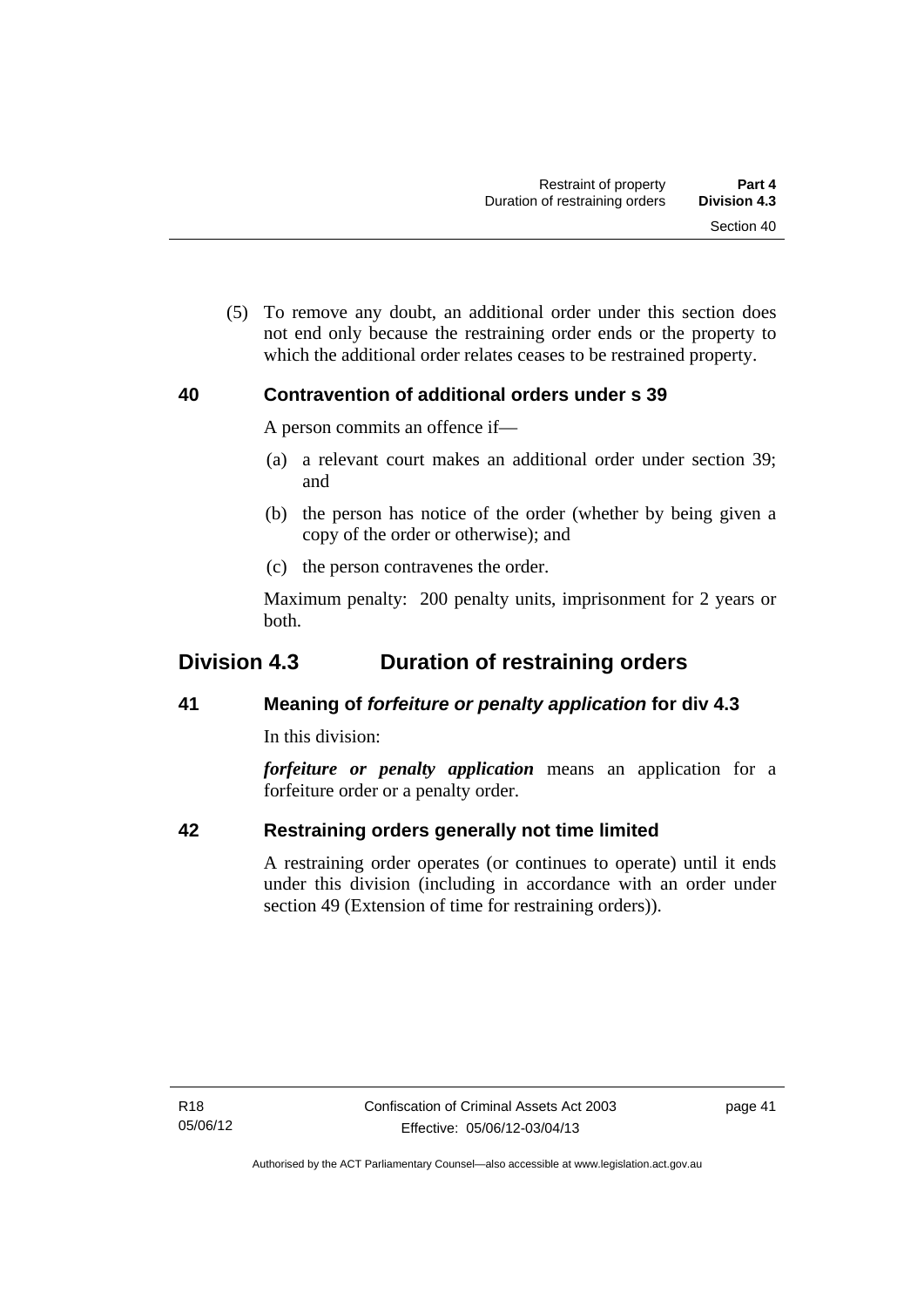# **43 Revocation or variation of restraining orders made without notice of application**

- (1) A person with an interest in restrained property may apply to the court that made the restraining order for the revocation, by order, of the restraining order if the DPP did not give the person notice of the application for the order.
- (2) The court must not make an order revoking the restraining order unless it is satisfied that there were not and are no longer, or there are no longer, sufficient grounds for making the order.
- (3) However, if the DPP has told the court that the restraining order applies to property that has evidentiary value in a criminal proceeding, the court must not revoke the restraining order without the DPP's agreement but may, by order, vary the restraining order to exclude any part of the property that the DPP has told the court does not have evidentiary value.
- (4) If the DPP proposes to oppose an application by a person under this section for the revocation of a restraining order, the DPP must give the applicant, and anyone else to whom notice of the application was given, written notice of the grounds on which the application will be opposed.

# **44 Revocation or variation of restraining orders if security or undertakings given**

- (1) The owner of restrained property may apply to the court that made the restraining order for the restraining order to be revoked or varied, by order, under this section.
- (2) The court must not make an order revoking the restraining order unless the DPP has told the court that the owner has given—
	- (a) security satisfactory to the DPP to the value estimated by the DPP of any order that may be sought under this Act in relation to the offence in relation to which the order was made (and any related offence); or

R18 05/06/12

Authorised by the ACT Parliamentary Counsel—also accessible at www.legislation.act.gov.au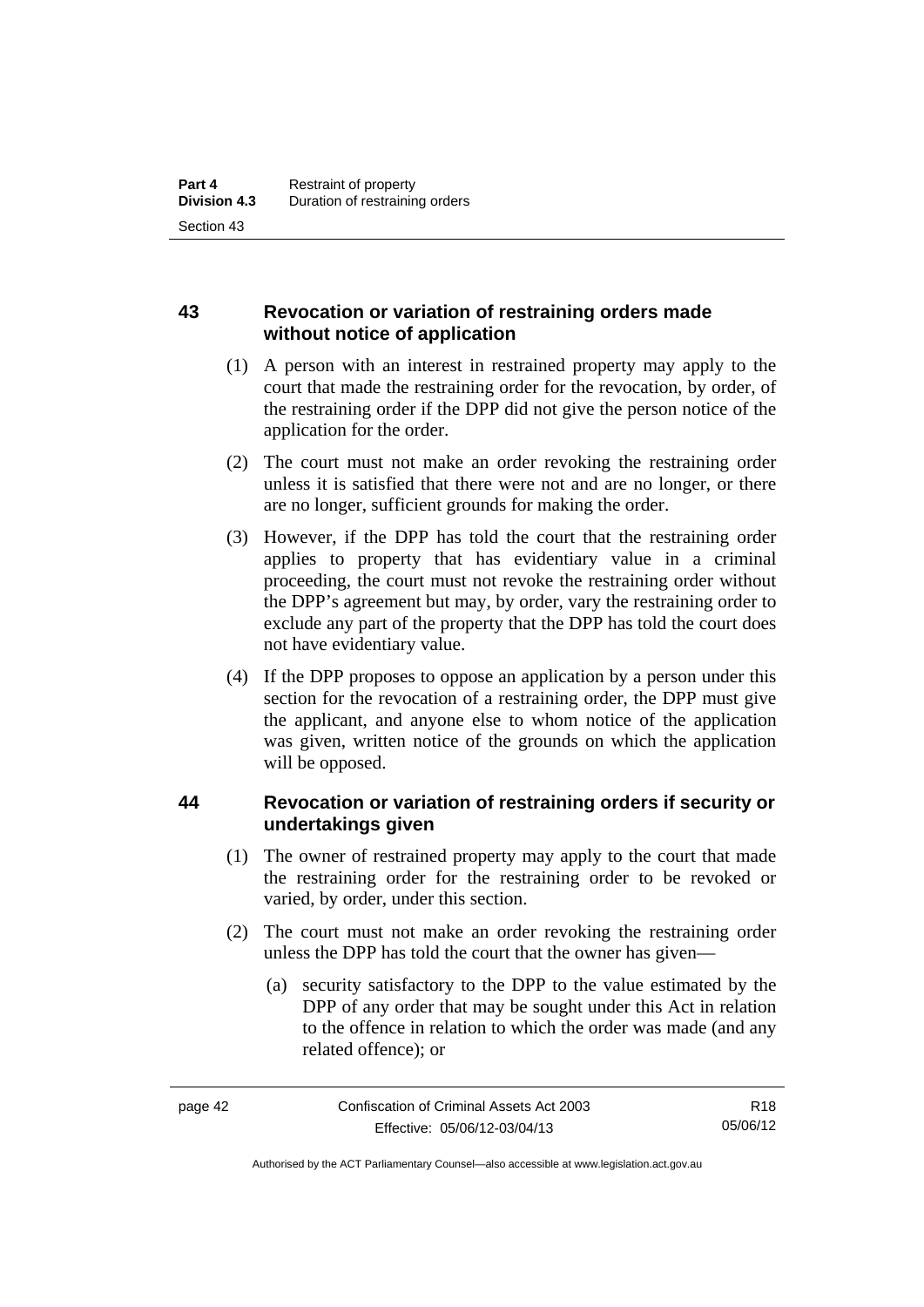- (b) an undertaking satisfactory to the DPP about the restrained property.
- (3) However, if the owner can only give security or an undertaking that partly satisfies the DPP, the court may, by order, vary the restraining order to exclude particular property in relation to which the DPP has told the court that satisfactory security or a satisfactory undertaking has been given.
- (4) Also, if the DPP has told the court that the restraining order applies to property that has evidentiary value in a criminal proceeding, the court must not revoke the restraining order without the DPP's agreement but may, by order, vary the restraining order to exclude any part of the property that the DPP has told the court does not have evidentiary value.
- (5) If the DPP proposes to oppose an application by a person under this section for the revocation of a restraining order, the DPP must give the applicant, and anyone else to whom notice of the application was given, written notice of the grounds on which the application will be opposed.
- (6) The court may order that the revocation or variation of a restraining order under this section takes effect at a stated time or on the happening of a stated event.

# **45 When restraining order over particular property ends**

- (1) A restraining order over particular property ends—
	- (a) if the restraining order stops applying to the property in accordance with an order under this Act (for example, an exclusion order); or
	- (b) if the property is forfeited under this Act—when the property vests in law in the Territory and the public trustee takes control of the property; or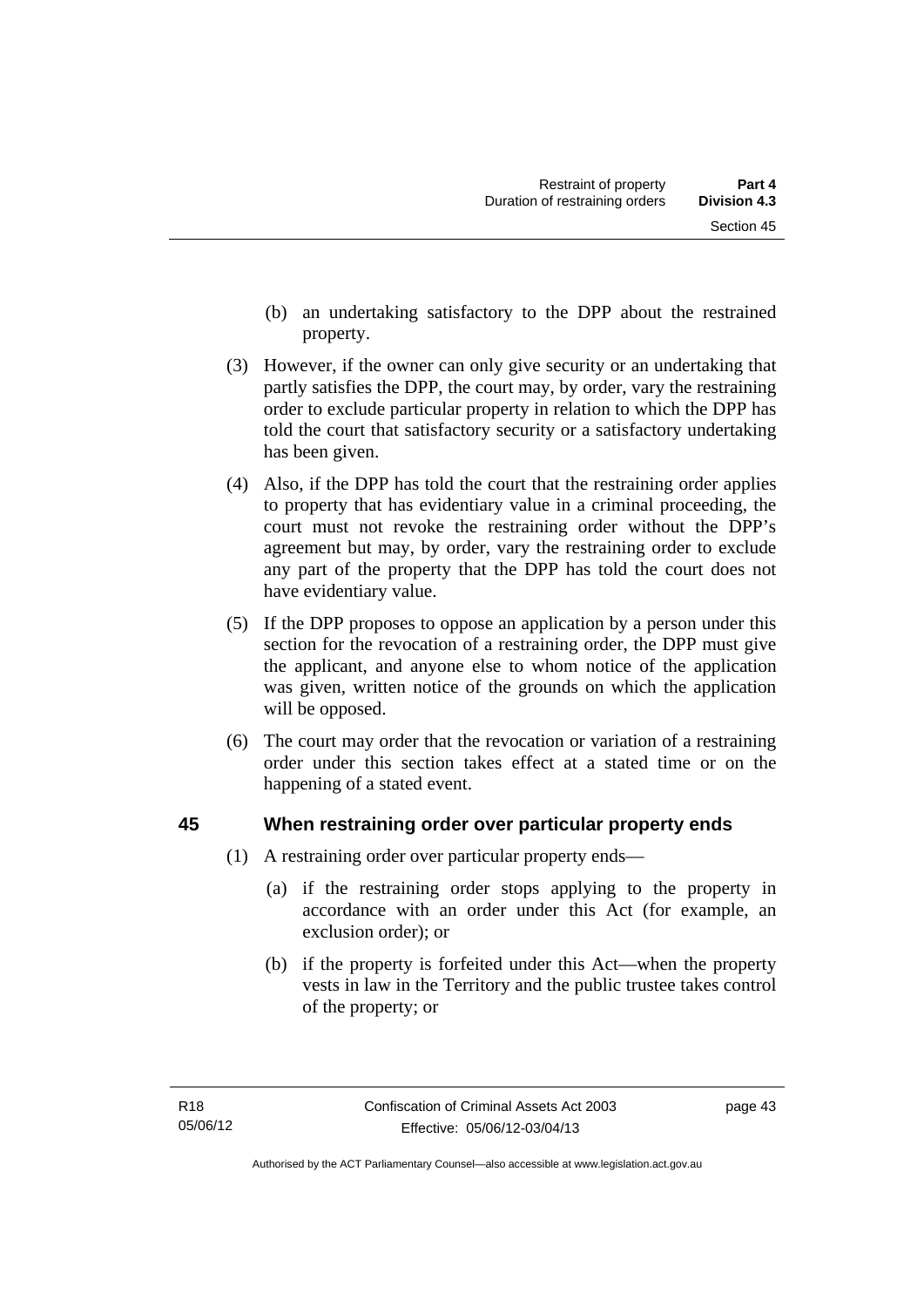- (c) if the property is disposed of by the public trustee to satisfy a penalty order; or
- (d) when the restraining order ends under this division.
- *Note 1* On forfeiture, restrained property vests in the Territory. However, registrable property does not vest in law in the Territory until the Territory's interest is registered in the appropriate register. Until then, it is vested in equity in the Territory (see s 109 and s 110).
- *Note 2* An example is part of the Act, is not exhaustive and may extend, but does not limit, the meaning of the provision in which it appears (see [Legislation Act,](http://www.legislation.act.gov.au/a/2001-14) s 126 and s 132).
- (2) To remove any doubt, the ending of a restraining order over particular property does not affect the operation of the restraining order in relation to other property restrained under the order.

*Note* For the meaning of *in relation to*, see dict.

#### **46 When unclaimed tainted property restraining order ends**

- (1) An unclaimed tainted property restraining order over property ends if—
	- (a) the restraining order stops applying to the property in accordance with an order under this Act (for example, an exclusion order); or
	- (b) the automatic forfeiture of the property is fully satisfied.
	- *Note 1* For the meaning of *fully satisfied*, see dict.
	- *Note 2* An example is part of the Act, is not exhaustive and may extend, but does not limit, the meaning of the provision in which it appears (see [Legislation Act,](http://www.legislation.act.gov.au/a/2001-14) s 126 and s 132).
- (2) If a person claims an interest in the property to which the unclaimed tainted property restraining order applies, the order does not cease to be an unclaimed tainted property restraining order, or cease to apply to the property, only because of the making of the claim.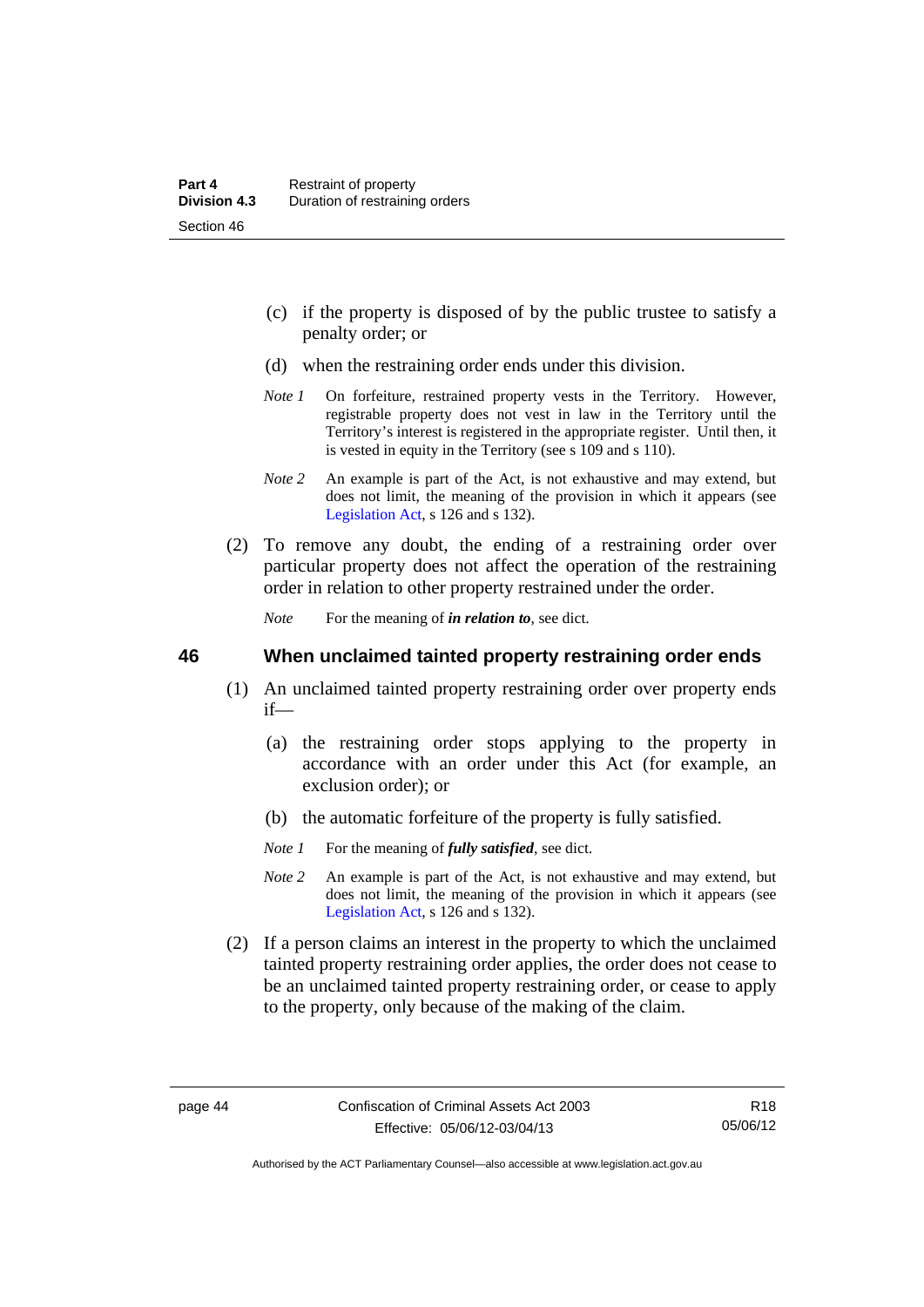(3) The relevant court may, on the application of the DPP while the order is in force, order that the restraining order is to end earlier than otherwise provided for by this section.

### **47 When restraining order ends—ordinary offences**

- (1) This section applies to an offender over whose property a restraining order has been made in relation to an ordinary offence.
- (2) However, this section does not apply if the restraining order was also given in relation to a related serious offence, or is varied to apply to a related serious offence.
- (3) The restraining order ends for the circumstances stated in table 47, column 2 at the time indicated for those circumstances in column 3.
	- *Note 1* The restraining order may continue to operate in relation to related ordinary offences (see s (6)).
	- *Note* 2 For the ending of forfeiture and penalty orders for ordinary offences, see
		- s 56 (When conviction forfeiture order ends)
		- s 98 (When penalty order ends).
- (4) A reference in table 47 to a person being convicted of the offence mentioned in subsection (1) includes a reference to the person being convicted of a related offence instead of the offence mentioned in subsection  $(1)$ .
- (5) For table 47, items 4 and 6, if more than 1 forfeiture or penalty application is made within the period stated in the item, column 2, the restraining order ends at the latest time that it would end if any of those applications were the only forfeiture or penalty application made.
- (6) If, within the period stated in the restraining order under section 33 (2) (d) (Restraining order—contents), an indictment is presented against the offender for another ordinary offence or offences related to the offence mentioned in subsection (1) (the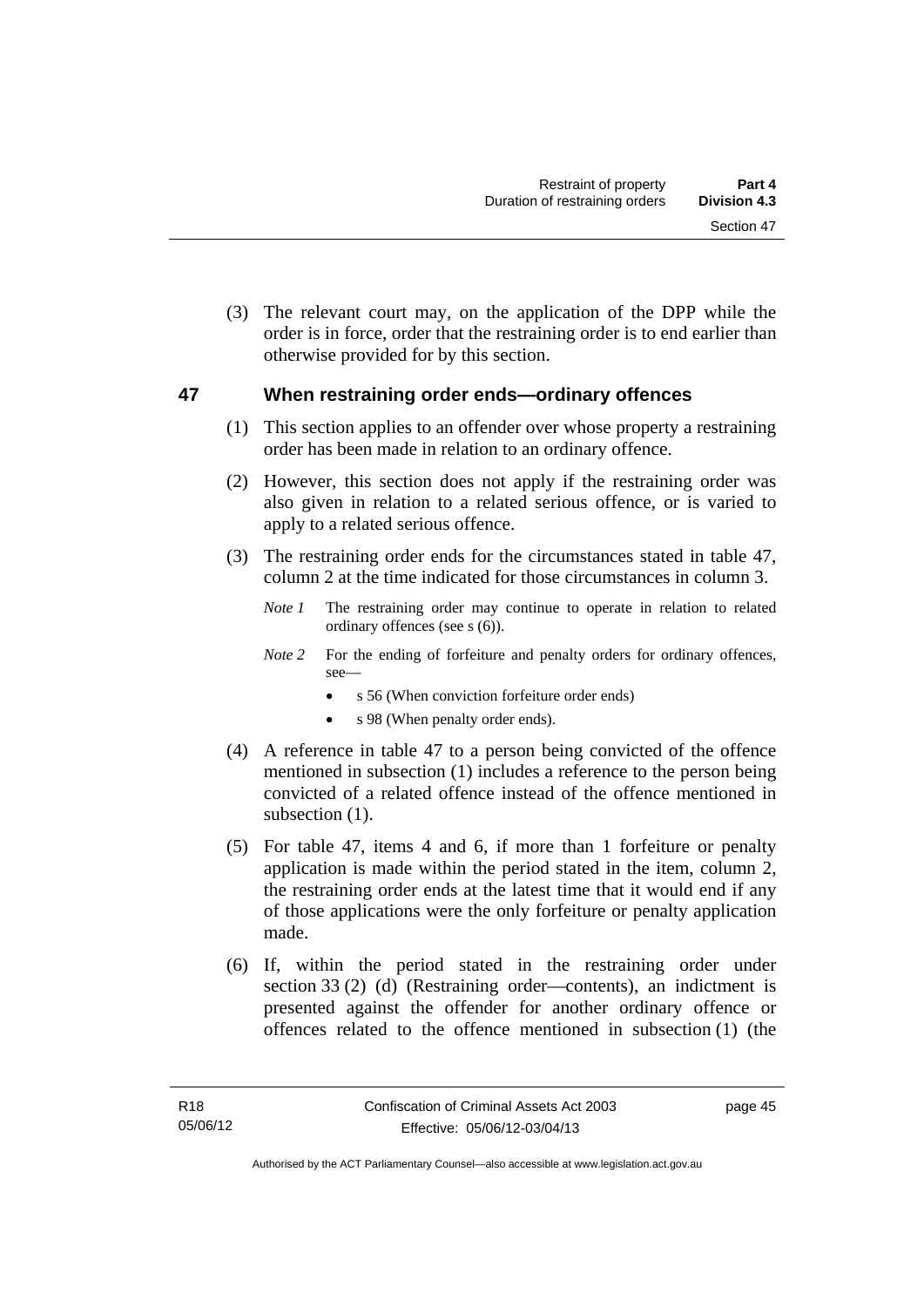*primary offence*), the restraining order ends at the later of the following times:

- (a) the time that it would end if there were no related offences;
- (b) the latest time that it would end if—
	- (i) the related offence or any of the related offences, taken by itself, were the primary offence; and
	- (ii) there were no other offences in relation to which the restraining order had been made.
- *Note Indictment* is defined in the [Legislation Act,](http://www.legislation.act.gov.au/a/2001-14) dict, pt 1 as including an information. (See also that Act, dict, pt 1, def *present*.)
- (7) The relevant court may, on the application of the DPP while the order is in force, order that the restraining order is to end earlier than otherwise provided for by this section.

| column 1<br>item | column 2<br>circumstances                                                                                                                                                                                       | column 3<br>when restraining order<br>ends                                   |
|------------------|-----------------------------------------------------------------------------------------------------------------------------------------------------------------------------------------------------------------|------------------------------------------------------------------------------|
| 1                | an indictment is not presented against the<br>offender for the offence before the end of<br>the period stated in the restraining order<br>under section 33 $(2)$ $(d)$                                          | end of the period stated in<br>the restraining order under<br>that paragraph |
| $\overline{2}$   | an indictment is presented against the<br>offender for the offence before the end of<br>the period stated in the restraining order<br>under section 33 $(2)$ (d), but the offender is<br>cleared of the offence | when the offender is cleared<br>of the offence                               |
| 3                | the offender is convicted of the offence, the<br>restraining order is made before the<br>conviction, and no forfeiture or penalty<br>application is made within 6 months after<br>the day of the conviction     | end of the 6 month period                                                    |

**Table 47 Ending of restraining orders—ordinary offences** 

page 46 Confiscation of Criminal Assets Act 2003 Effective: 05/06/12-03/04/13

Authorised by the ACT Parliamentary Counsel—also accessible at www.legislation.act.gov.au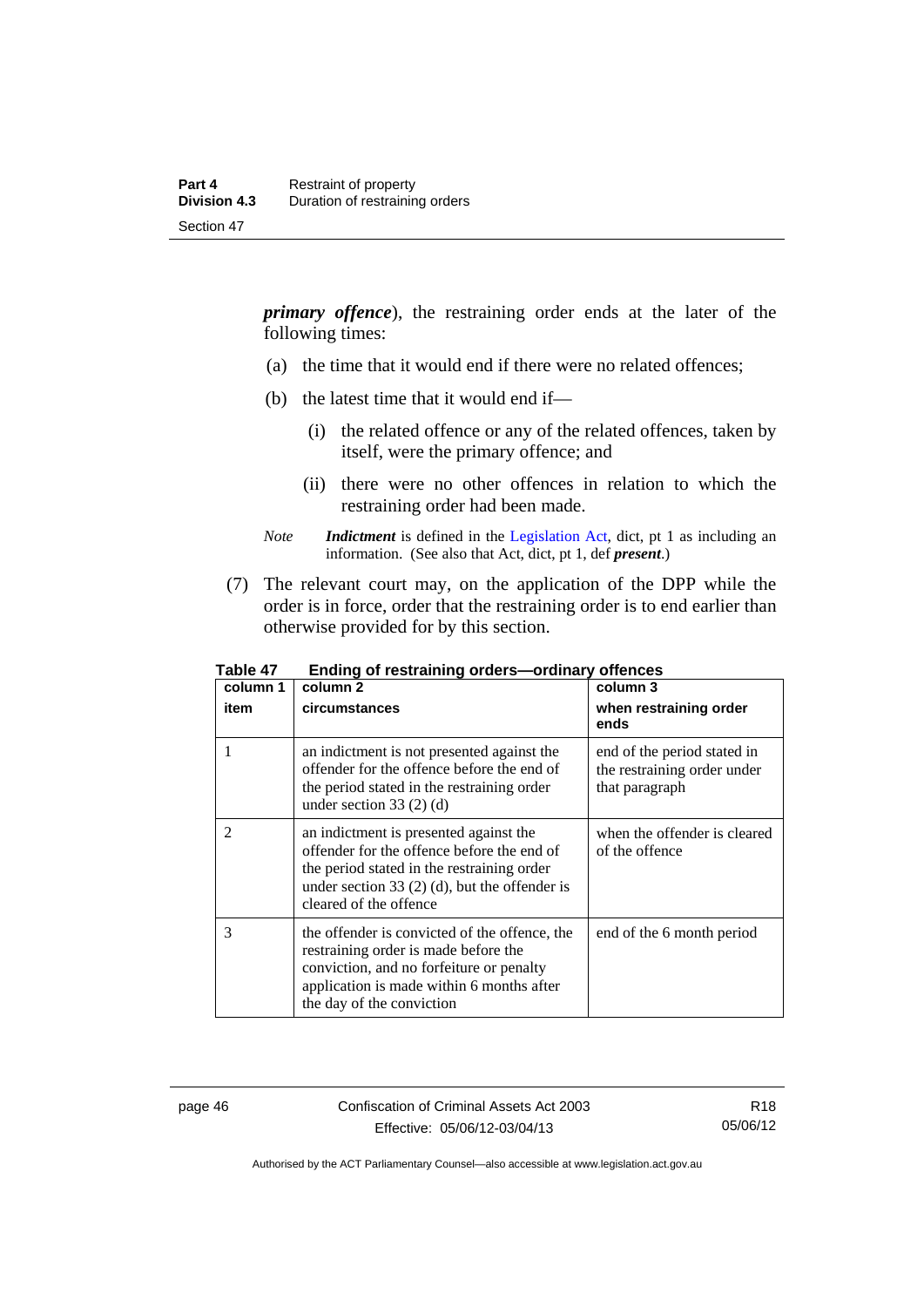| column 1       | column <sub>2</sub>                                                                                                                                                                                                                                | column 3                                                                                                                                                                                                                                                                                                                                                                      |
|----------------|----------------------------------------------------------------------------------------------------------------------------------------------------------------------------------------------------------------------------------------------------|-------------------------------------------------------------------------------------------------------------------------------------------------------------------------------------------------------------------------------------------------------------------------------------------------------------------------------------------------------------------------------|
| item           | circumstances                                                                                                                                                                                                                                      | when restraining order<br>ends                                                                                                                                                                                                                                                                                                                                                |
| $\overline{4}$ | the offender is convicted of the offence, the<br>restraining order is made before the<br>conviction, and a forfeiture or penalty<br>application is made within 6 months after<br>the day of the conviction                                         | at or after the finalisation of<br>the proceeding in relation to<br>the application, as follows:<br>if no forfeiture order or<br>(a)<br>penalty order is in force<br>at the finalisation of the<br>proceeding—at that<br>time:                                                                                                                                                |
|                |                                                                                                                                                                                                                                                    | if a forfeiture order or<br>(b)<br>penalty order is in force<br>at that time—when the<br>forfeiture order or<br>penalty order ends                                                                                                                                                                                                                                            |
| 5              | the offender is convicted of the offence, the<br>restraining order is made on the same day<br>as, or after, the conviction, and no forfeiture<br>or penalty application is made within<br>6 months after the day the restraining order<br>was made | end of the 6 month period                                                                                                                                                                                                                                                                                                                                                     |
| 6              | the offender is convicted of the offence, the<br>restraining order is made on the same day<br>as, or after, the conviction, and a forfeiture<br>or penalty application is made within<br>6 months after the day the restraining order<br>was made  | at or after the finalisation of<br>the proceeding in relation to<br>the application, as follows:<br>(a) if no forfeiture order or<br>penalty order is in force<br>at the time of the<br>finalisation of the<br>proceeding-at that<br>time;<br>(b) if a forfeiture order or<br>penalty order is in force<br>at that time—when the<br>forfeiture order or<br>penalty order ends |

R18 05/06/12 Confiscation of Criminal Assets Act 2003 Effective: 05/06/12-03/04/13

page 47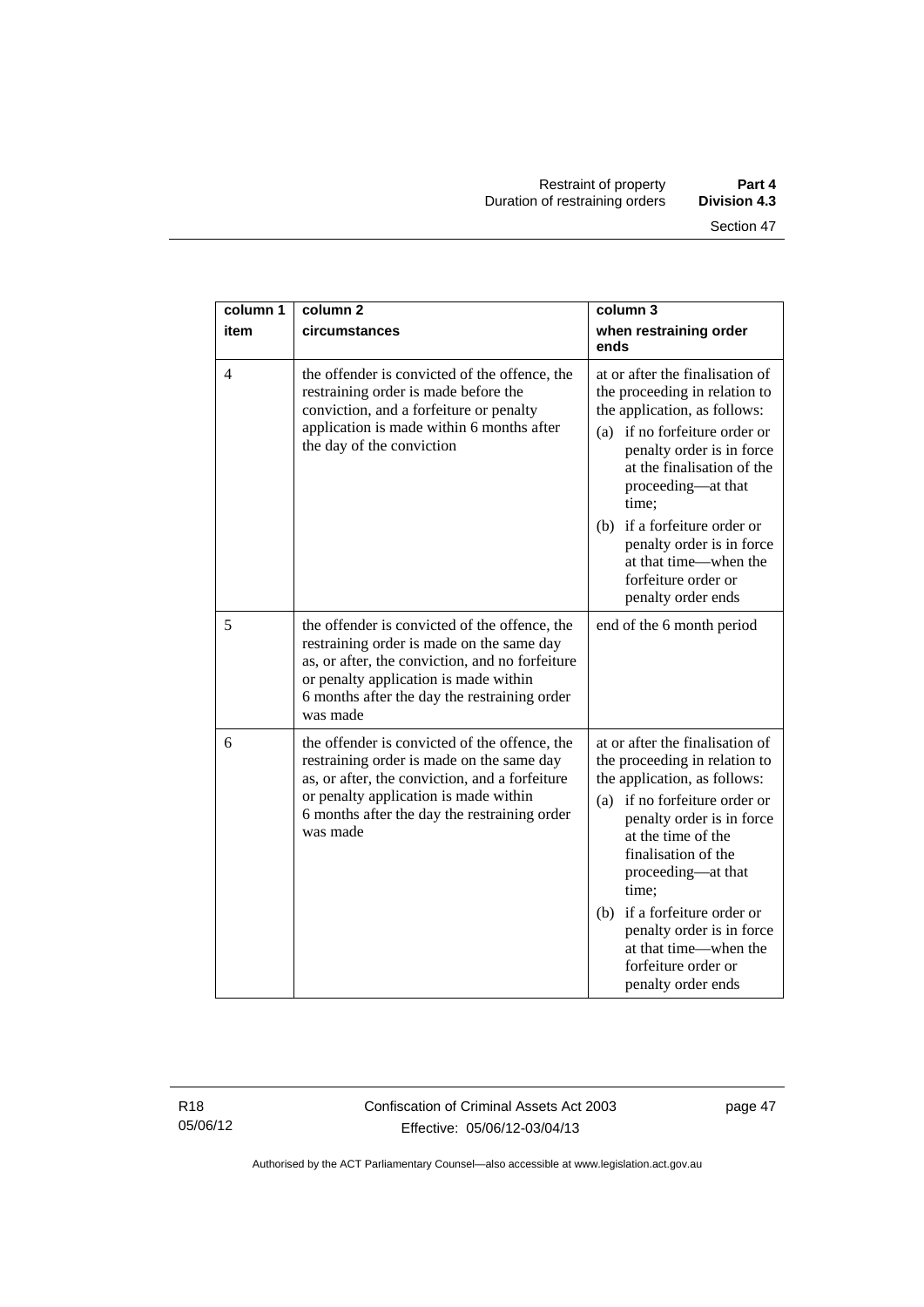#### **48 When restraining order ends—serious offences**

- (1) This section applies to an offender over whose property a restraining order has been made in relation to a serious offence.
- (2) The restraining order ends for the circumstances stated in table 48, column 2 at the time indicated for those circumstances in column 3.
	- *Note 1* The restraining order may continue to operate in relation to related serious offences (see s (5)).
	- *Note* 2 For the ending of forfeiture and penalty orders for serious offences, see—
		- s 56 (When conviction forfeiture order ends)
		- s 71 (When civil forfeiture order ends)
		- s 98 (When penalty order ends).

*Note 3* For the ending of automatic forfeiture for serious offences, see s 61.

- (3) A reference in table 48 to a person being convicted of the offence mentioned in subsection (1) includes a reference to the person being convicted of a related offence instead of the offence mentioned in subsection  $(1)$ .
- (4) For table 48, item 4, if more than 1 forfeiture or penalty application is made before the restraining order ends under item 1, 2 or 3, the restraining order ends at the latest time that it would end if any of those applications were the only forfeiture or penalty application made.
- (5) If, within the period stated in the restraining order under section 33 (2) (d) (Restraining order—contents), an indictment is presented against the offender for another offence or offences related to the offence mentioned in subsection (1) (the *primary offence*), the restraining order ends at the later of the following times:
	- (a) the time that it would end under this section if there were no related offences;

Authorised by the ACT Parliamentary Counsel—also accessible at www.legislation.act.gov.au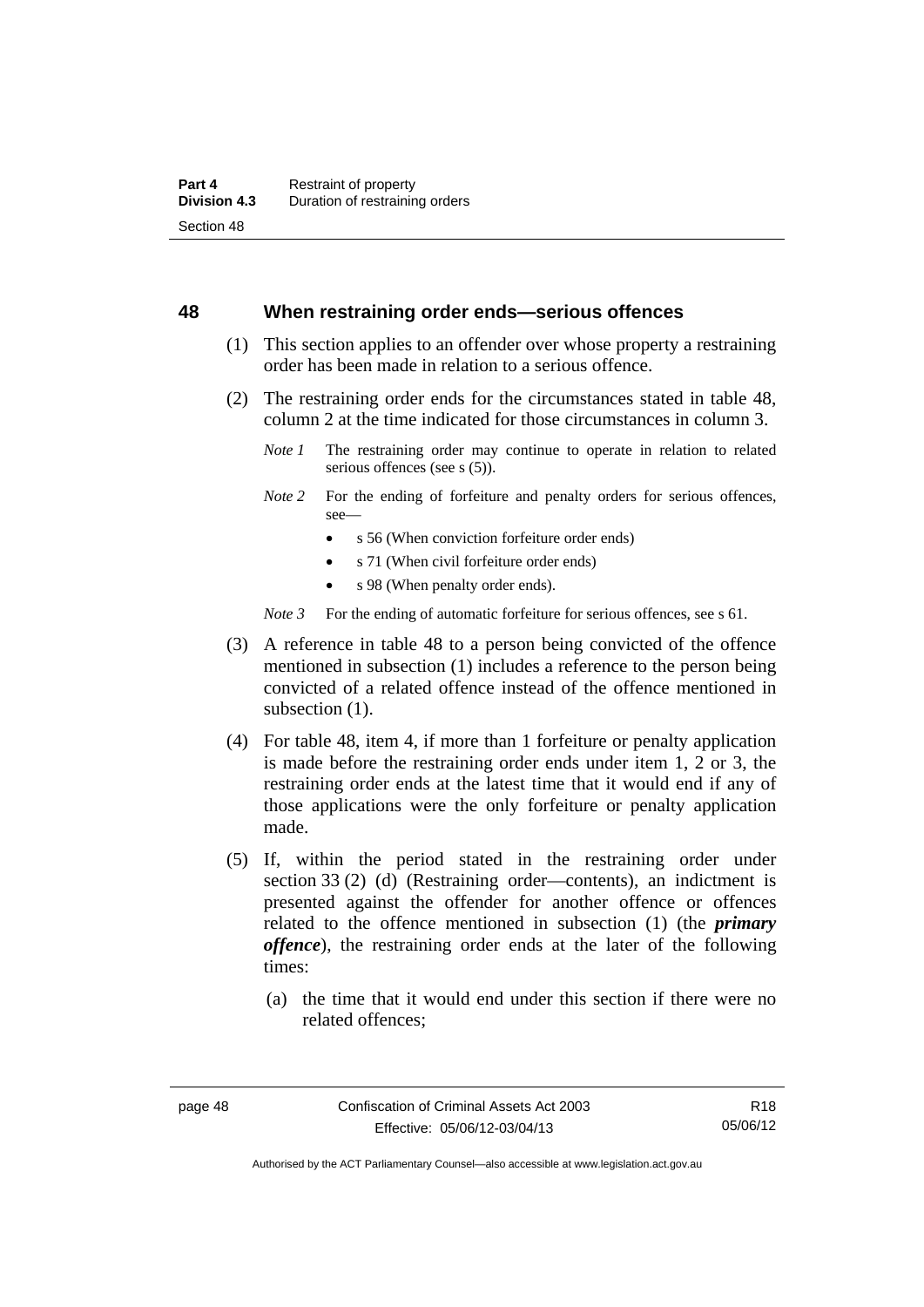- (b) the latest time that it would end under this section or section 47 (When restraining order ends—ordinary offences) if—
	- (i) the related offence or any of the related offences, taken by itself, were the primary offence; and
	- (ii) there were no other offences in relation to which the restraining order had been made.
- *Note Indictment* is defined in the [Legislation Act,](http://www.legislation.act.gov.au/a/2001-14) dict, pt 1 as including an information. (See also that Act, dict, pt 1, def *present*.)
- (6) The relevant court may, on the application of the DPP while the order is in force, order that a restraining order ends earlier than otherwise provided for by this section.

| column 1       | column 2                                                                                                                                                                                                                                                                                | column 3                                                                                                                                        |
|----------------|-----------------------------------------------------------------------------------------------------------------------------------------------------------------------------------------------------------------------------------------------------------------------------------------|-------------------------------------------------------------------------------------------------------------------------------------------------|
| item           | circumstances                                                                                                                                                                                                                                                                           | when restraining order ends                                                                                                                     |
|                | an indictment is not presented<br>against the offender for the offence,<br>or a forfeiture or penalty application<br>is not made, before the end of the<br>period stated in the restraining order<br>under section $33(2)(d)$                                                           | end of the period stated in the<br>restraining order under that<br>paragraph                                                                    |
| $\overline{2}$ | the offender is cleared or convicted<br>of the offence, the restraining order<br>is made before the offender is<br>cleared or convicted of the offence,<br>and no forfeiture or penalty<br>application is made within 6 months<br>after the day the offender is cleared<br>or convicted | the later of whichever of the<br>following events applies:<br>end of the 6 month period;<br>(a)<br>when the automatic<br>(b)<br>forfeiture ends |

**Table 48 Ending of restraining orders—serious offences**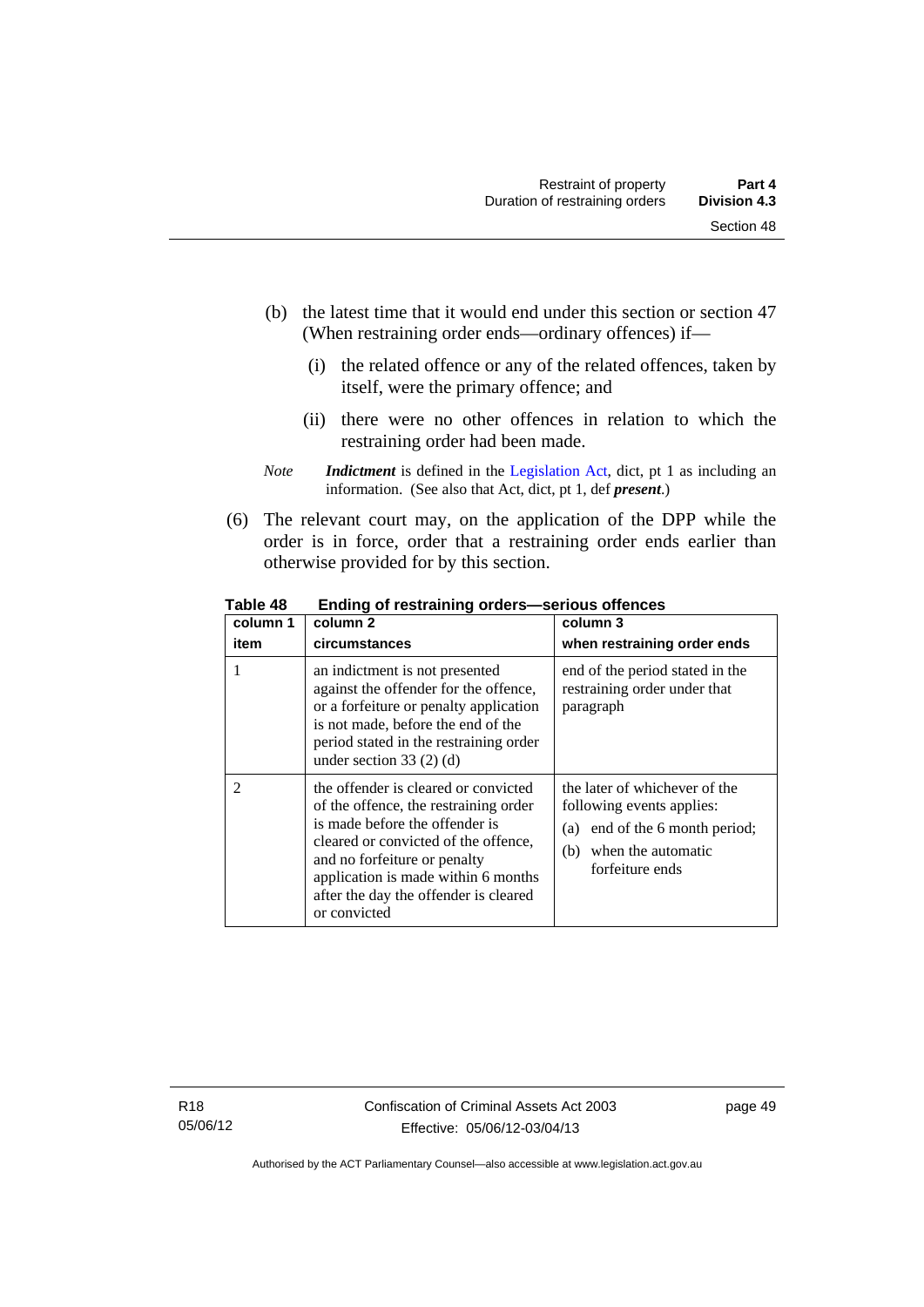#### **Part 4 Restraint of property**<br>**Division 4.3** Duration of restraining **Division 4.3** Duration of restraining orders Section 49

| column 1 | column <sub>2</sub>                                                                                                                                                                                                                                                                                            | column 3                                                                                                                                                                                                                                                                                                                                                                                                                                          |
|----------|----------------------------------------------------------------------------------------------------------------------------------------------------------------------------------------------------------------------------------------------------------------------------------------------------------------|---------------------------------------------------------------------------------------------------------------------------------------------------------------------------------------------------------------------------------------------------------------------------------------------------------------------------------------------------------------------------------------------------------------------------------------------------|
| item     | circumstances                                                                                                                                                                                                                                                                                                  | when restraining order ends                                                                                                                                                                                                                                                                                                                                                                                                                       |
| 3        | the offender is cleared or convicted<br>of the offence, the restraining order<br>is made on the same day as, or after,<br>the offender is cleared or convicted<br>of the offence, and no forfeiture or<br>penalty application is made within<br>6 months after the day the offender<br>is cleared or convicted | the later of whichever of the<br>following events applies:<br>(a) end of the 6 month period;<br>when the automatic<br>(b)<br>forfeiture ends                                                                                                                                                                                                                                                                                                      |
| 4        | a forfeiture or penalty application is<br>made before the restraining order<br>ends under item 1, 2 or 3                                                                                                                                                                                                       | the later of whichever of the<br>following events applies on or<br>after the finalisation of the<br>proceeding in relation to the<br>application:<br>(a) if no forfeiture order or<br>penalty order is in force at<br>the time of the finalisation<br>of the proceeding—when<br>the proceeding is finalised;<br>(b) if a forfeiture order or<br>penalty order is in force at<br>that time—when the order<br>ends:<br>(c) if the offender has been |
|          |                                                                                                                                                                                                                                                                                                                | convicted of the offence-<br>when the automatic<br>forfeiture ends                                                                                                                                                                                                                                                                                                                                                                                |

# **49 Extension of time for restraining orders**

 (1) This section applies to an offender over whose property a restraining order is or has been in force in relation to the commission (or the alleged commission) of a relevant offence, despite anything else in this Act.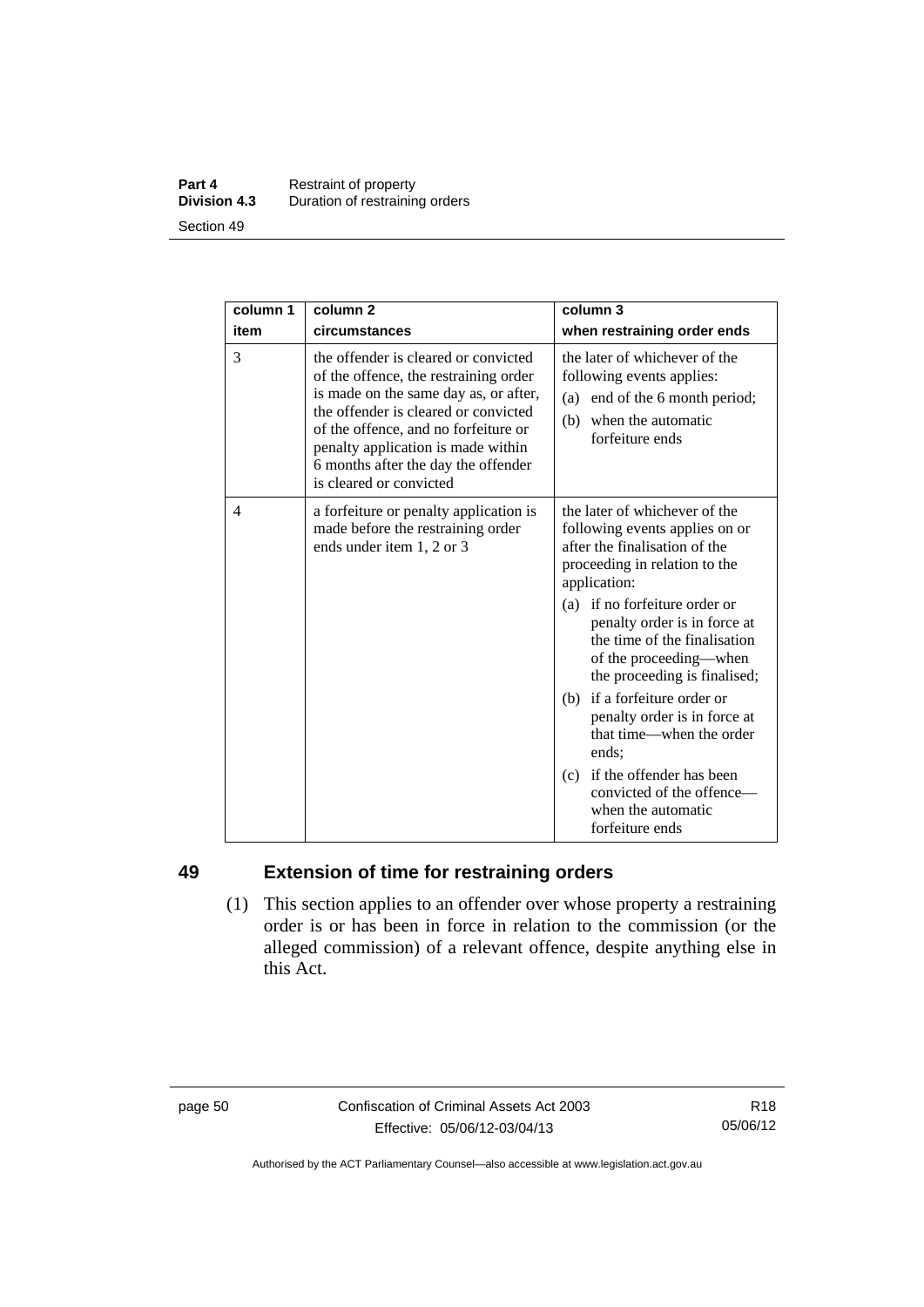- (2) On the application of the DPP, the court that made the restraining order may make either or both of the following orders:
	- (a) an order that the restraining order is to remain in force for a stated period (or as stated in the order);
	- (b) an order that a restraining order that has ended is to be revived for a stated period (or as stated in the order).
- (3) The order may be stated to have effect—
	- (a) immediately; or
	- (b) at a stated time; or
	- (c) if a stated event happens.
- (4) The court may make an order under this section only if satisfied that—
	- (a) any additional property to which the application relates was (or will be) derived from the offence, or identified, only after the restraining order ended (or would otherwise end); or
	- (b) necessary evidence for the making of a forfeiture or penalty application has (or will) become available only after the restraining order ended (or would otherwise end); or
	- (c) if an automatic forfeiture in relation to a serious offence ends because the offender is cleared of the offence—it is desirable in relation to an application for a civil forfeiture order or a penalty order under section 85 (Penalty orders—commission of serious offences); or
	- (d) it is otherwise desirable having regard to the purposes of this Act.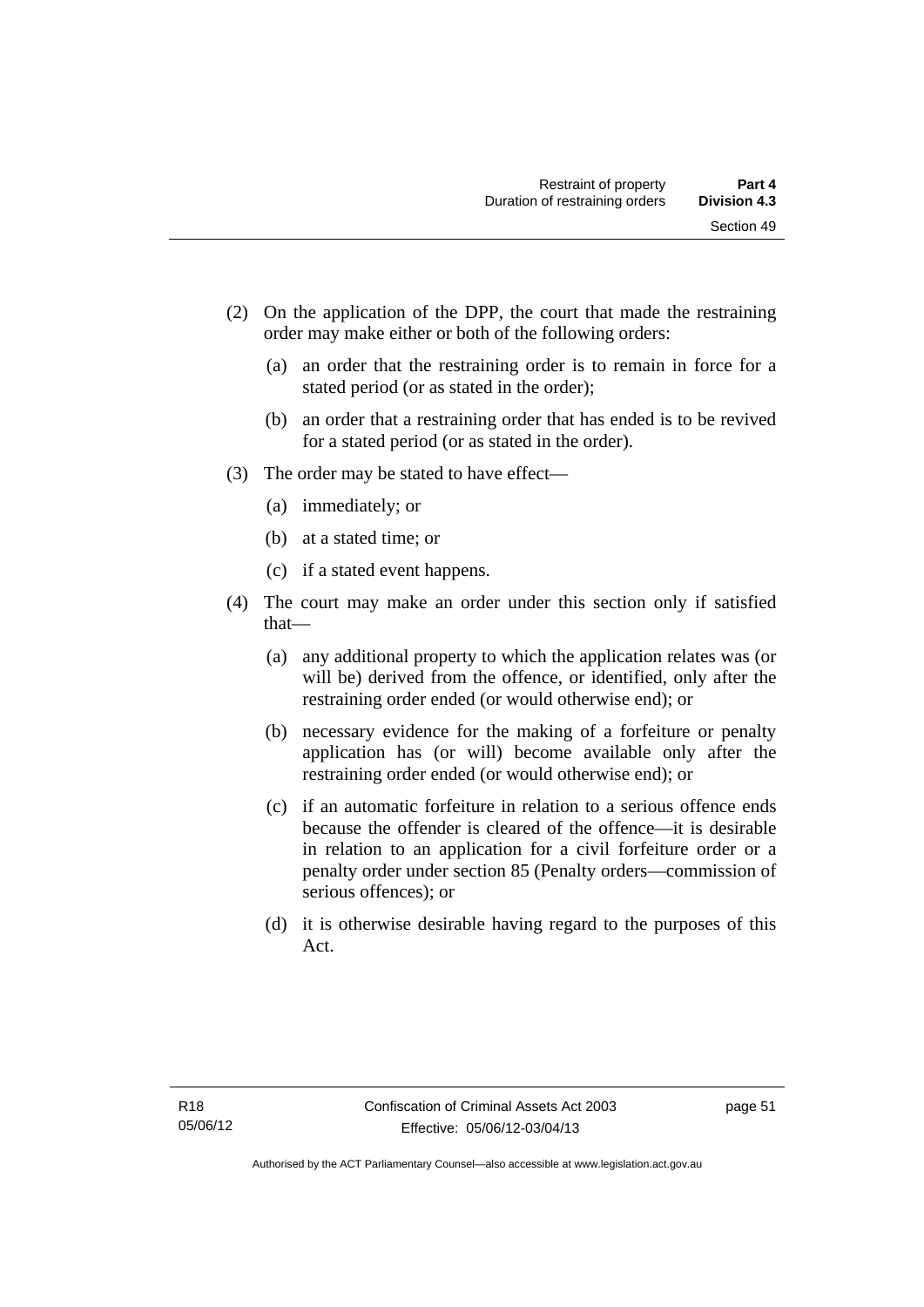# **Division 4.4 Restraining orders—other matters**

# **50 Restraining orders—registration in statutory property registers**

 (1) This section applies if a restraining order is over property that may be recorded in a statutory property register

- (2) The restraining order, or details of the restraining order, may be recorded in the register on application by a responsible authority.
- (3) Anyone who acquires an interest in the property after the recording of the restraining order in the register is taken to have notice of the restraining order at the time of acquisition.
- (4) Without limiting subsection (2), if the restraining order is over land registered under the *[Land Titles Act 1925](http://www.legislation.act.gov.au/a/1925-1)*—
	- (a) the responsible authority may lodge a copy of the restraining order with the registrar-general for registration under the *[Land](http://www.legislation.act.gov.au/a/1925-1)  [Titles Act 1925](http://www.legislation.act.gov.au/a/1925-1)*, section 104 (Lodging of caveat); and
	- (b) the responsible authority is, on behalf of the Territory, taken to be a person claiming an interest in the land to which the restraining order relates; and
	- (c) to remove any doubt, that Act, section 104 (5) does not apply to the registered restraining order.
	- *Note* The *[Land Titles Act 1925](http://www.legislation.act.gov.au/a/1925-1)*, s 104 (5) allows certain dealings to be registered unless the caveat prohibits them. However, this Act, s 23 prohibits such a dealing.
- (5) If the property ceases to be restrained property, the responsible authority must apply for the cancellation of the restraining order's registration in the statutory property register.

*Note* A registered interstate restraining order is taken to be a restraining order under this Act (see s 139).

R18 05/06/12

Authorised by the ACT Parliamentary Counsel—also accessible at www.legislation.act.gov.au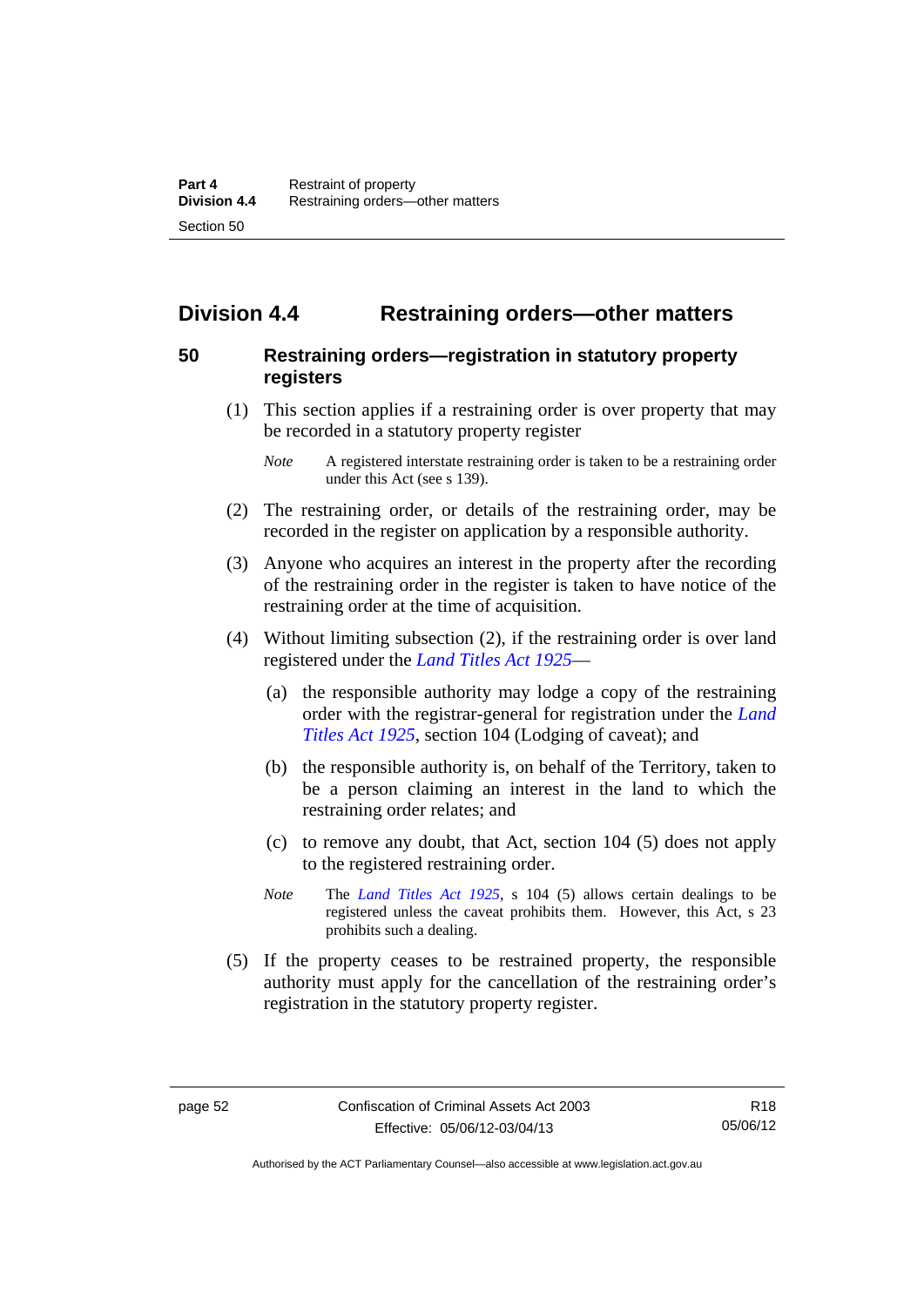- (6) Without limiting subsection (5), if the restraining order is over land registered under the *[Land Titles Act 1925](http://www.legislation.act.gov.au/a/1925-1)*, the responsible authority must lodge a notice of the ending of the restraining order with the registrar-general for registration under that Act.
- (7) In this section:

*responsible authority* means—

- (a) the DPP; or
- (b) if the public trustee has taken control of the property under this Act—the public trustee; or
- (c) for a registered interstate restraining order—anyone who is authorised under the corresponding law under which the order was made to register a restraining order, or details of a restraining order, in a statutory property register.

# **51 Penalty orders—execution against restrained property**

- (1) A restraining order over the property of a person does not prevent the levying of execution against the property, entirely or in part, in satisfaction of a penalty order in force against the person.
- (2) However, the property must not be disposed of, or otherwise dealt with, except in accordance with an order of a relevant court under section 39 (1) (Additional orders about restraining orders and restrained property).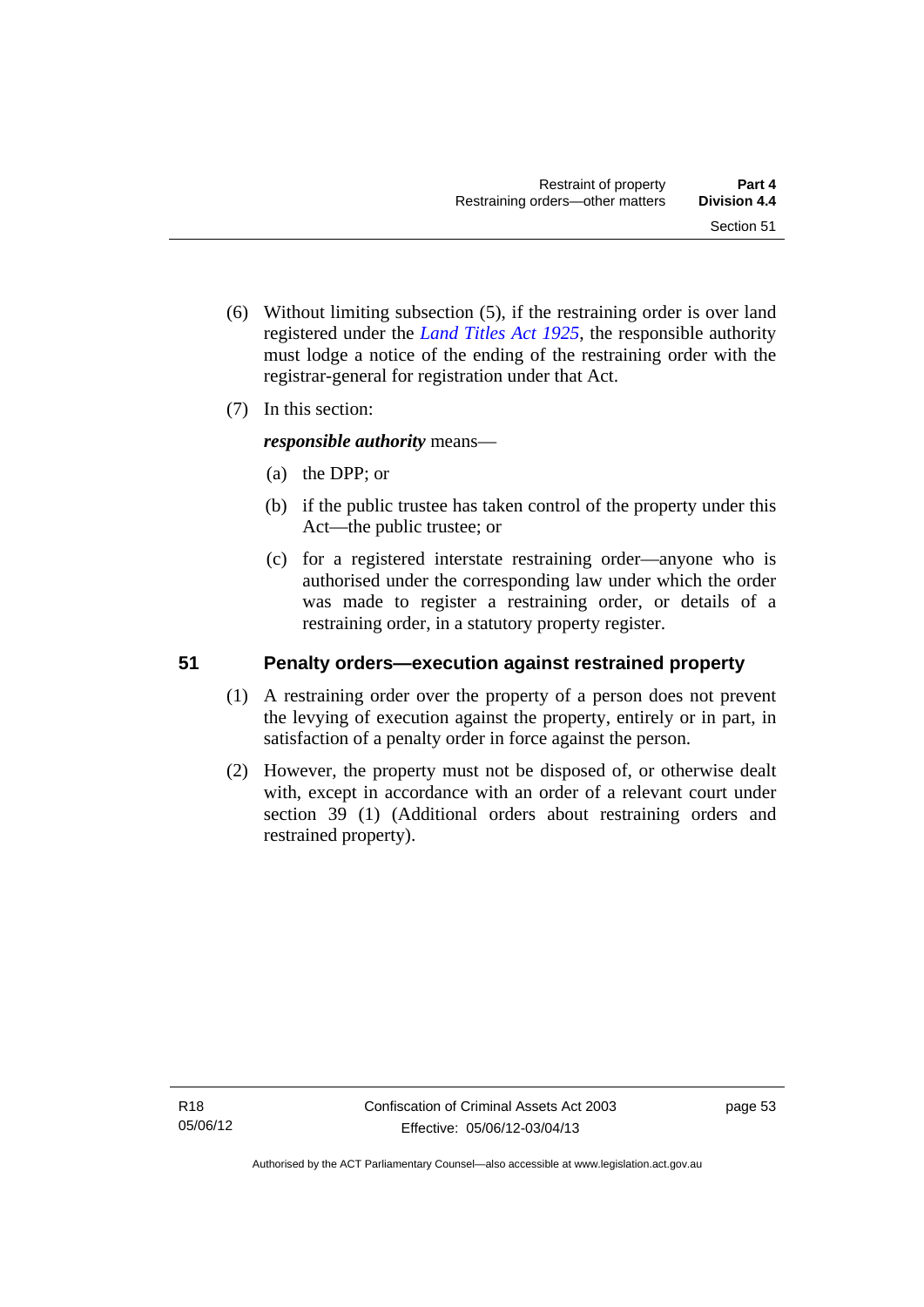**Part 5 Forfeiture of property**<br>**Division 5.1** Conviction forfeiture of **Division 5.1** Conviction forfeiture orders Section 52

# **Part 5 Forfeiture of property**

# **Division 5.1 Conviction forfeiture orders**

*Note* For general provisions about a proceeding for a conviction forfeiture order (which is a confiscation proceeding—see s 236), see pt 14.

#### **52 Meaning of** *conviction forfeiture order*

In this Act:

*conviction forfeiture order* means an order under section 54 (Conviction forfeiture orders—making) for the forfeiture to the Territory of tainted property in relation to a relevant offence.

#### **53 Conviction forfeiture orders—application**

- (1) The DPP may apply to a relevant court for a conviction forfeiture order against a person.
	- *Note* A reference to a *person* generally includes a reference to a corporation as well as an individual, see the [Legislation Act](http://www.legislation.act.gov.au/a/2001-14), s 160. (See also the [Legislation Act,](http://www.legislation.act.gov.au/a/2001-14) dict, pt 1, def *person*.)
- (2) The application may be made before or after, or at the same time as, the person's conviction for a relevant offence.
- (3) However, if the person has been convicted of the offence, the DPP must make the application within 2 years after the day of the conviction.
	- *Note* The court may allow leave for an application to be made after the time fixed by this section in certain circumstances (see s 246).

#### **54 Conviction forfeiture orders—making**

- (1) On application under section 53, the court must make an order for the forfeiture to the Territory of tainted property in relation to the relevant offence if satisfied that—
	- (a) the offender has been convicted of the offence; and

Authorised by the ACT Parliamentary Counsel—also accessible at www.legislation.act.gov.au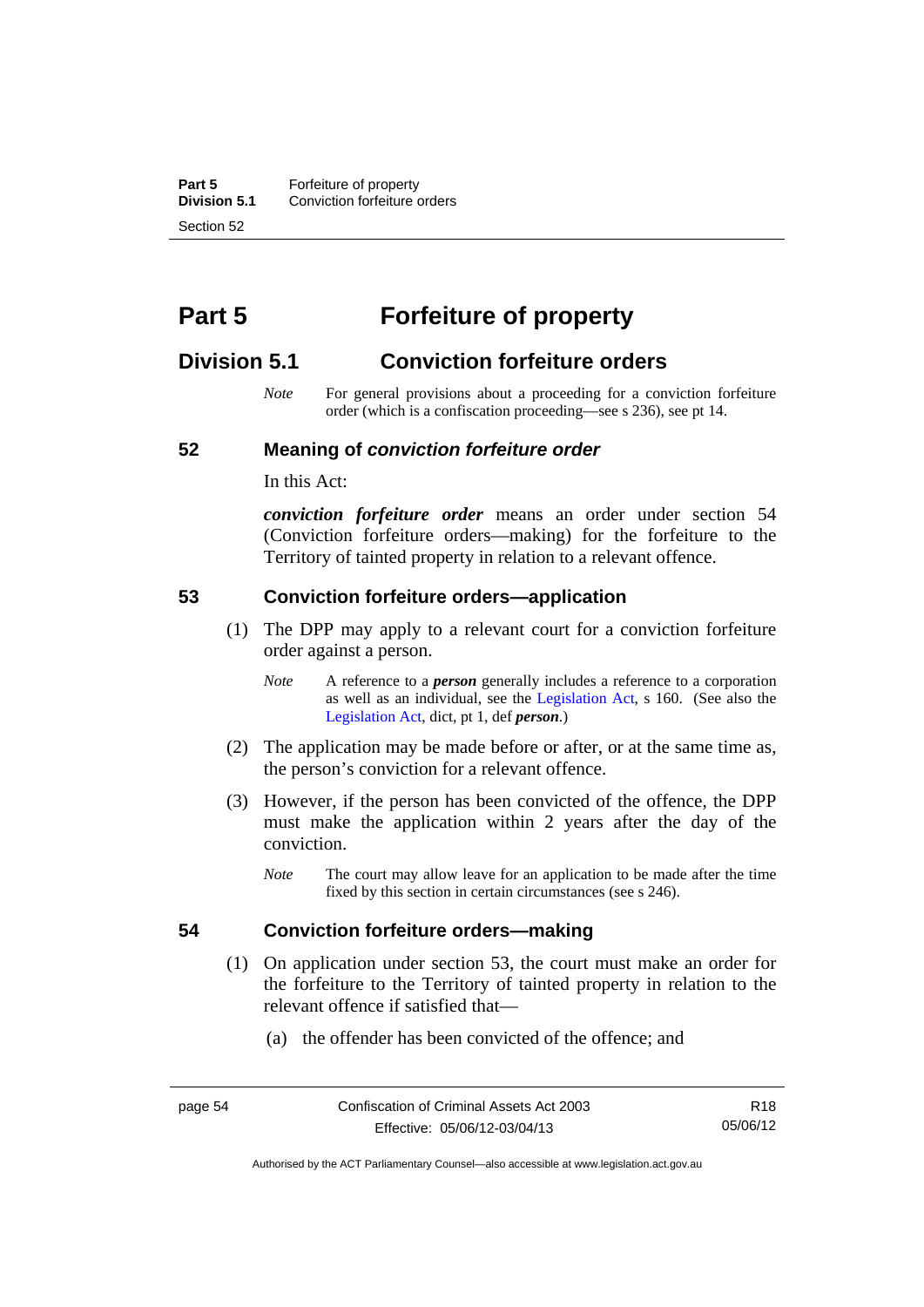- (b) the offender has not been cleared of the offence; and
- (c) the property, or any of the property, to which the application relates is tainted property in relation to the offence.
- (2) If a court makes the order, it must state in the order—
	- (a) the property to which it applies; and
	- (b) what it considers to be the value of the property (other than money) to be forfeited to the Territory under the order at the time the order is made.

### **55 Conviction forfeiture orders—forfeiture**

- (1) The property to which the conviction forfeiture order applies is forfeited to the Territory at the end of 14 days after the day the order is made, except so far as the property is excluded from forfeiture under an exclusion order.
	- *Note 1* For the commencement of a restraining order, see the [Legislation Act,](http://www.legislation.act.gov.au/a/2001-14) s 73 (4).
	- *Note 2* The effect of an exclusion order for property subject to forfeiture is that the property is excluded from forfeiture, see s 74 (c).
- (2) However, if an application for an exclusion order in relation to the property, or a part of the property, has been made (but not decided) before the end of the 14-day period, the property (or that part) is not forfeited until the proceeding in relation to the exclusion order is finalised.

# **56 When conviction forfeiture order ends**

- (1) A conviction forfeiture order ends if—
	- (a) the offender is cleared of the offence to which the order relates, and all related offences (if any); or
	- (b) the order is reversed or set aside on appeal; or
	- (c) the order is fully satisfied.

page 55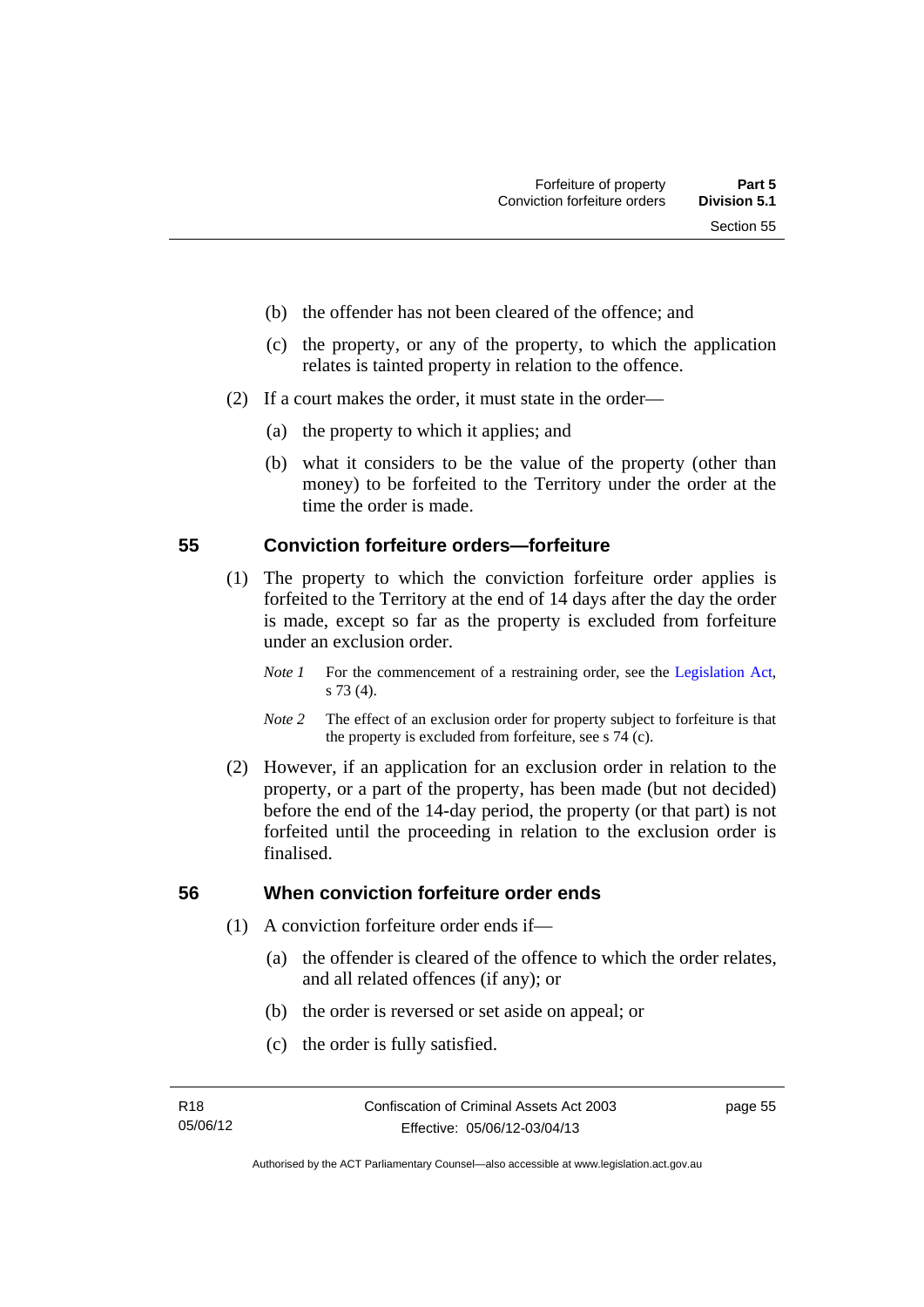*Note* For the meaning of *fully satisfied*, see dict.

- (2) The order is satisfied for a particular interest in forfeited property if the interest is bought back under section 127 (Buyback orders buying interest in property).
	- *Note* After the forfeiture of property, the offender may recover the property or its value in certain circumstances (see div 9.5).

# **Division 5.2 Automatic forfeiture—conviction for serious offences**

# **57 Unclaimed tainted property restraining orders non-application of div 5.2**

This division does not apply to property restrained under an unclaimed tainted property restraining order.

*Note* For the forfeiture of unclaimed tainted property, see div 5.3.

# **58 Automatic forfeiture of restrained property on conviction for serious offences**

- (1) This section applies if—
	- (a) a person is convicted of a serious offence; and
	- (b) a restraining order (other than an artistic profits restraining order) is made, whether before or after the conviction, over property in relation to the offence or a related serious offence committed by the person.
	- *Note* A reference to a *person* generally includes a reference to a corporation as well as an individual, see the [Legislation Act](http://www.legislation.act.gov.au/a/2001-14), s 160. (See also the [Legislation Act,](http://www.legislation.act.gov.au/a/2001-14) dict, pt 1, def *person*.)
- (2) The restrained property is forfeited to the Territory at the end of whichever of the following periods applies (the *relevant 14-day period*), except so far as the property is excluded from forfeiture under an exclusion order:

Authorised by the ACT Parliamentary Counsel—also accessible at www.legislation.act.gov.au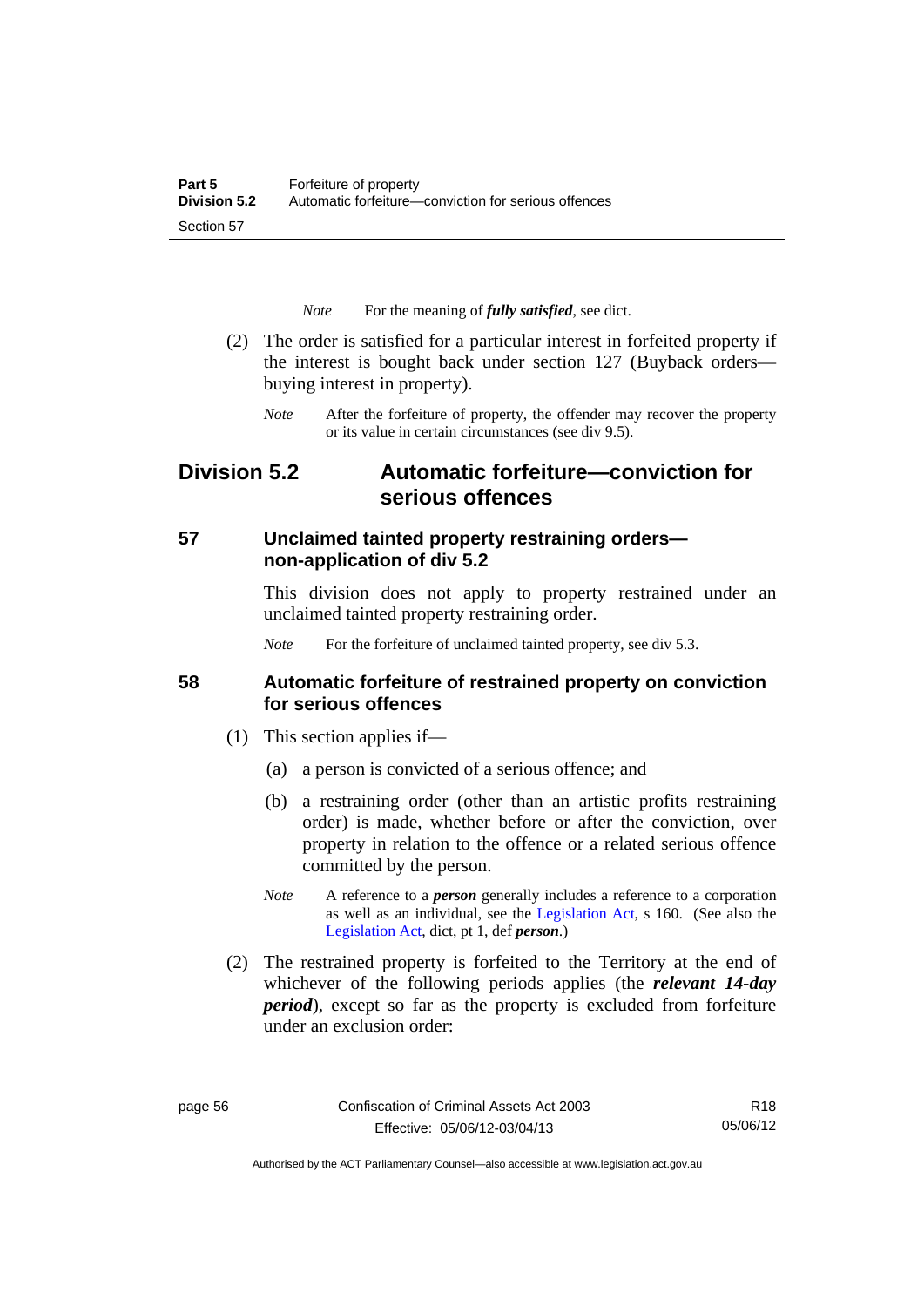- (a) if the restraining order was made before the conviction— 14 days after the day of conviction;
- (b) if the restraining order was made at the same time as or after the conviction—14 days after the day the restraining order comes into force.
- *Note 1* For the commencement of a restraining order, see the [Legislation Act,](http://www.legislation.act.gov.au/a/2001-14) s 73 (4).
- *Note* 2 The effect of an exclusion order for property subject to forfeiture is that the property is excluded from forfeiture, see s 74 (c).
- (3) However, if an application for an exclusion order in relation to the property, or a part of the property, has been made (but not decided) before the end of the relevant 14-day period, the property (or that part) is not forfeited until the proceeding in relation to the exclusion order is finalised.

# **59 Automatic forfeiture—court order declaring property automatically forfeited**

- (1) The DPP may apply to a relevant court for an order declaring that property has been automatically forfeited under this division.
- (2) If the relevant court is satisfied that the property has been automatically forfeited under this division, the court must make the order and state in the order the property to which it applies.
- (3) The registrar of the relevant court may exercise the functions of the court for this section.
	- *Note* For general provisions about a proceeding for an order under this section (which is a confiscation proceeding—see s 236), see pt 14.

# **60 Automatic forfeiture—court orders**

 (1) A relevant court may, when it convicts a person of a serious offence or at any later time, make any order that it considers appropriate for giving effect to an automatic forfeiture of property.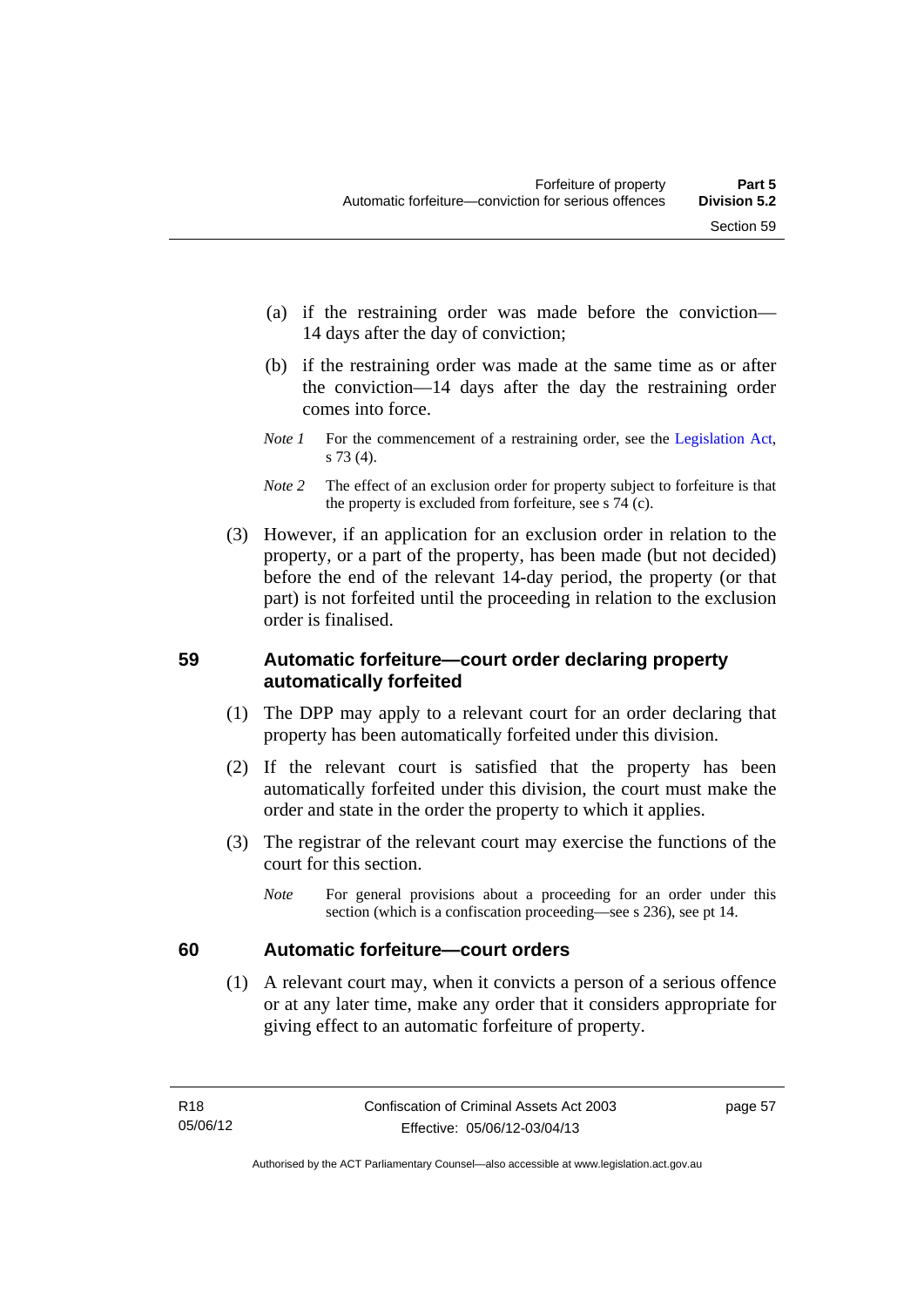#### **Examples of orders**

- 1 an order for the examination of anyone before the court, or an officer of the court, about any property that might be forfeited because of the conviction
- 2 an order directing the owner of property that might be forfeited because of the conviction, or anyone else, to give to a stated person, within a stated period, a sworn statement about stated particulars of the property
- 3 an order directing the owner of property that might be forfeited because of the conviction, or anyone else, to do anything necessary or convenient to be done to allow the public trustee to take control of the property, including anything necessary or convenient to be done to bring the property within the jurisdiction
- 4 an order in relation to the registration of title to, or charges over, property under a territory law
- *Note* An example is part of the Act, is not exhaustive and may extend, but does not limit, the meaning of the provision in which it appears (see [Legislation Act,](http://www.legislation.act.gov.au/a/2001-14) s 126 and s 132).
- (2) The order may be made on the court's initiative, or on the application of any of the following people:
	- (a) the DPP;
	- (b) the offender;
	- (c) the public trustee;
	- (d) anyone with an interest in property to which the order relates;
	- (e) anyone else with the court's leave.
	- *Note* For general provisions about a proceeding for an order under this section (which is a confiscation proceeding—see s 236), see pt 14.
- (3) A person commits an offence if—
	- (a) a relevant court makes an order under subsection (1) to give effect to an automatic forfeiture of property; and
	- (b) the order requires the person to do, or not do, something stated in the order; and

Authorised by the ACT Parliamentary Counsel—also accessible at www.legislation.act.gov.au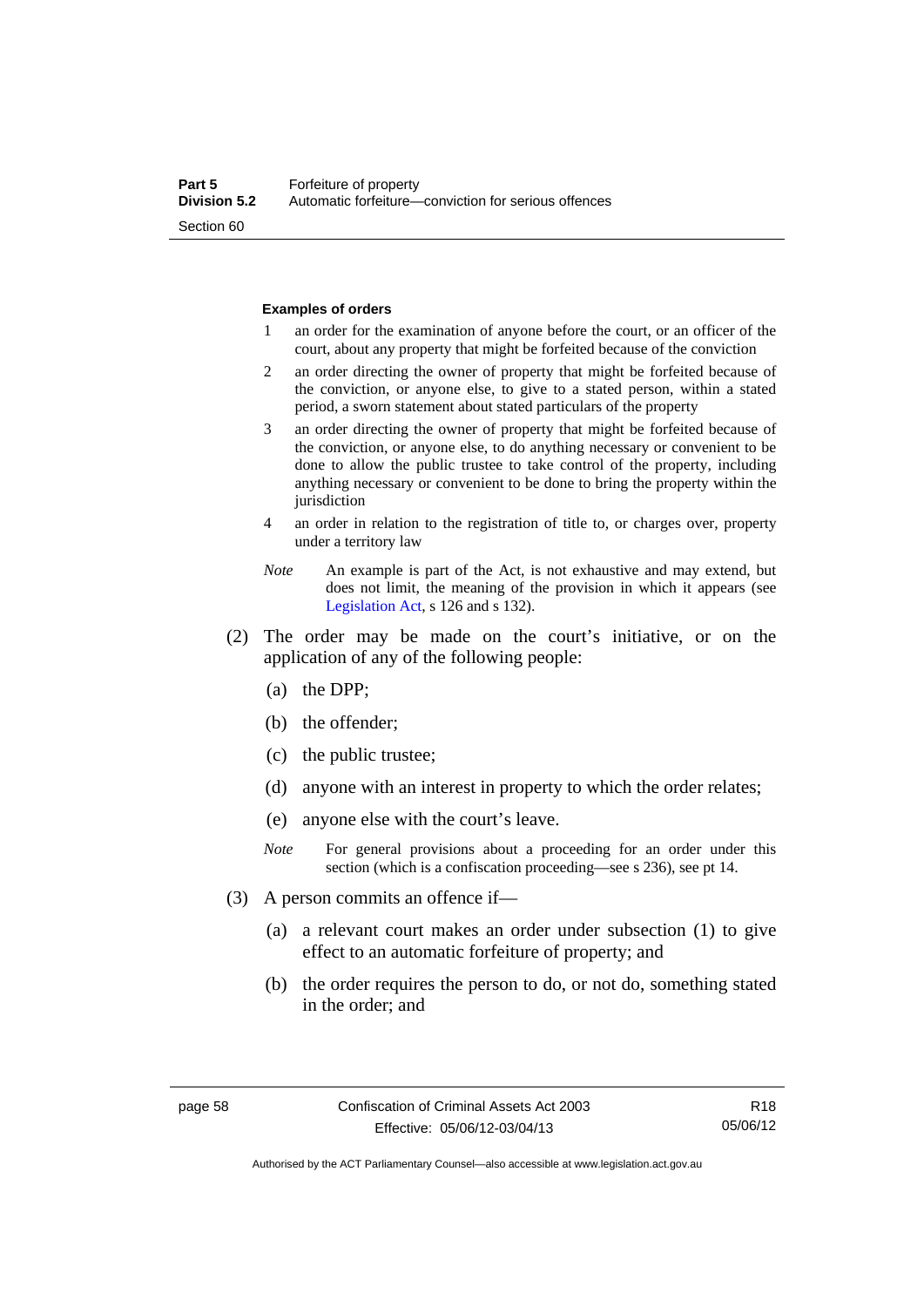- (c) the person has notice of the order (whether by being given a copy of the order or otherwise); and
- (d) the person contravenes the order.

Maximum penalty: 200 penalty units, imprisonment for 2 years or both.

# **61 When automatic forfeiture under div 5.2 ends**

- (1) Automatic forfeiture under this division ends if—
	- (a) the offender is cleared of the offence to which the forfeiture relates, and all related serious offences (if any); or
	- (b) the automatic forfeiture is fully satisfied.

*Note* For the meaning of *fully satisfied*, see dict.

- (2) Automatic forfeiture is satisfied for a particular interest in forfeited property if the interest is bought back under section 127 (Buyback orders—buying interest in property).
	- *Note* After the forfeiture of property, the offender may recover the property or its value in certain circumstances (see div 9.5).

# **Division 5.3 Automatic forfeiture—unclaimed tainted property**

*Note* For general provisions about a proceeding for a conviction forfeiture order (which is a confiscation proceeding—see s 236), see pt 14.

# **62 Forfeiture of unclaimed tainted property**

- (1) This section applies if an unclaimed tainted property restraining order is made over property.
- (2) The restrained property is forfeited to the Territory at the end of 14 days after the day the restraining order comes into force, except so far as the property is excluded from forfeiture under an exclusion order.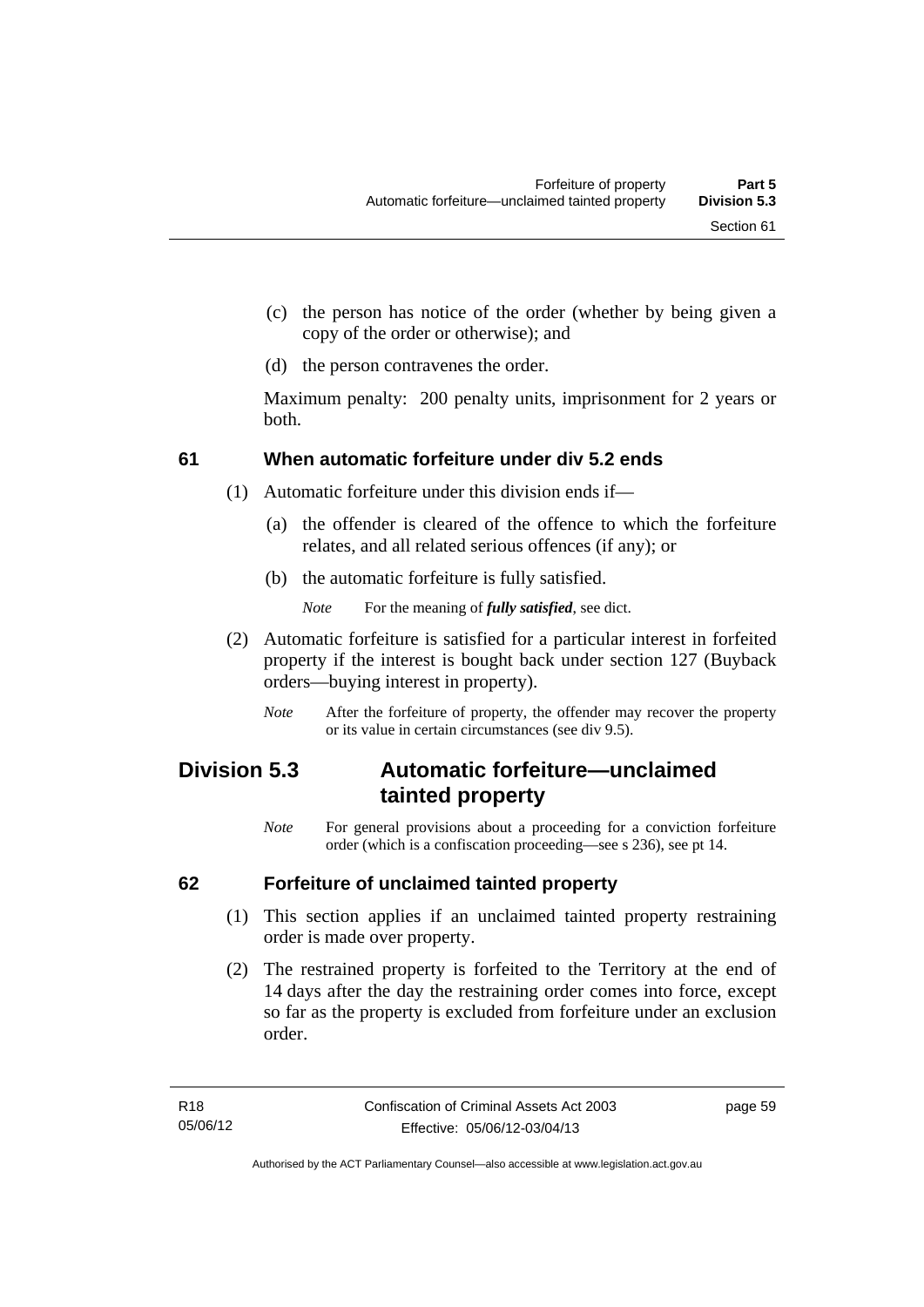- *Note 1* For the commencement of a restraining order, see the [Legislation Act,](http://www.legislation.act.gov.au/a/2001-14) s 73 (4).
- *Note 2* The effect of an exclusion order for property subject to forfeiture is that the property is excluded from forfeiture (see s 74 (c)).
- (3) However, if an application for an exclusion order in relation to the property, or a part of the property, has been made (but not decided) before the end of the 14-day period, the property (or that part) is not forfeited until the proceeding in relation to the exclusion order is finalised.

#### **63 When automatic forfeiture under div 5.3 ends**

Automatic forfeiture under this division ends if the automatic forfeiture is fully satisfied.

*Note* For the meaning of *fully satisfied*, see dict.

# **Division 5.4 Civil forfeiture orders**

*Note* For general provisions about a proceeding for a conviction forfeiture order (which is a confiscation proceeding—see s 236), see pt 14.

#### **64 Artistic profits and unclaimed tainted property non-application of div 5.4**

This division does not apply to property restrained under—

- (a) an artistic profits restraining order; or
- (b) an unclaimed tainted property restraining order.
- *Note 1* An artistic profits restraining order is made solely to preserve property to satisfy a penalty order for artistic profits in relation to an offence (see s 20).
- *Note 2* Unclaimed tainted property is forfeitable under div 5.3.

#### **65 Meaning of** *civil forfeiture order*

In this Act:

Authorised by the ACT Parliamentary Counsel—also accessible at www.legislation.act.gov.au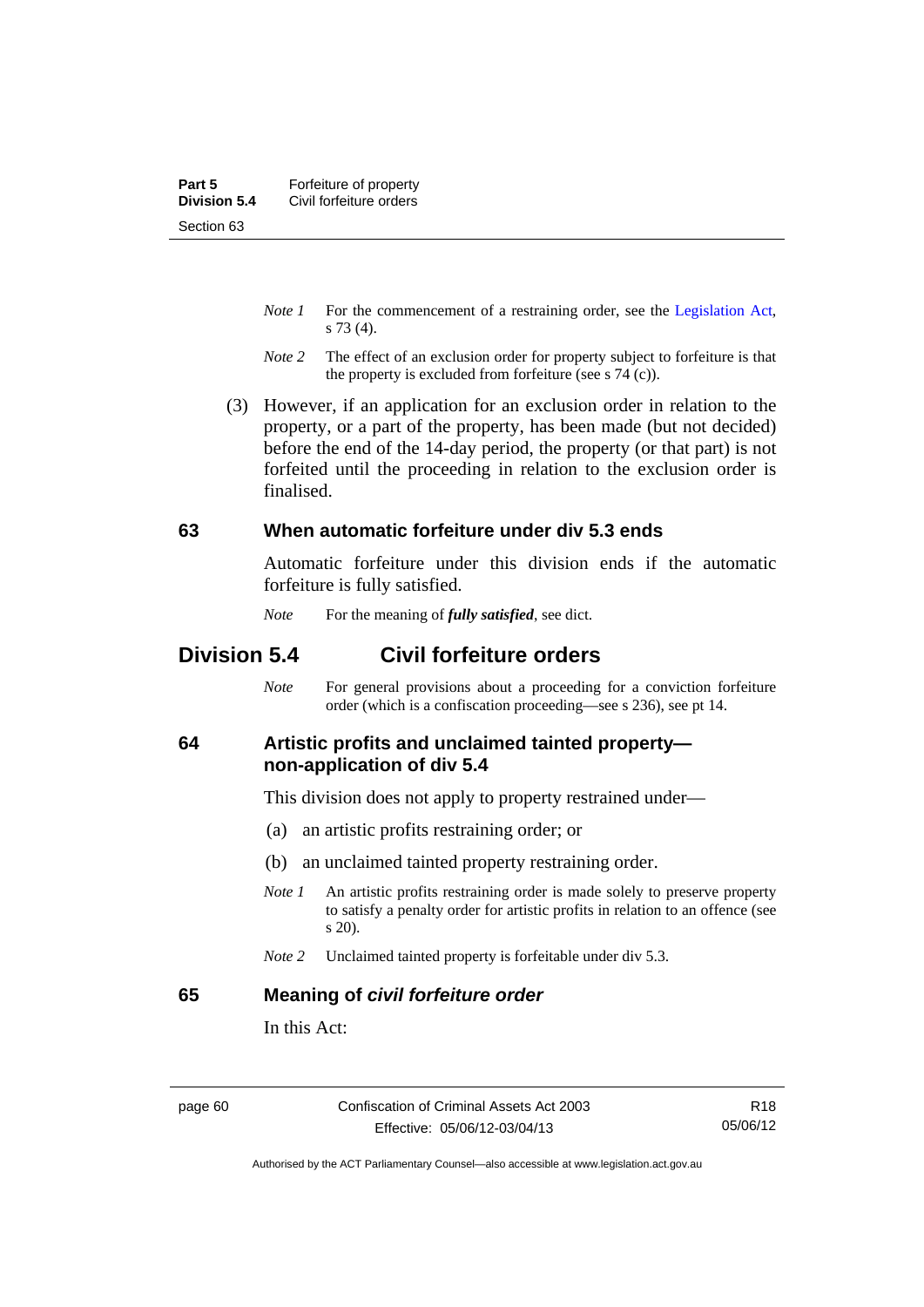*civil forfeiture order* means an order under section 67 (Civil forfeiture orders—making) for the forfeiture to the Territory of restrained property in relation to the commission (or the alleged commission) of a serious offence.

#### **66 Civil forfeiture orders—application**

- (1) The DPP may apply to a relevant court for a civil forfeiture order for the forfeiture to the Territory of property restrained in relation to the commission (or the alleged commission) of a serious offence.
- (2) The application may be made—
	- (a) at the same time as, or after, an application for a restraining order in relation to the offence; or
	- (b) if a restraining order is in force in relation to the offence.

## **67 Civil forfeiture orders—making**

- (1) This section applies if, on an application under section 66 for an order for the forfeiture to the Territory of restrained property, the court is satisfied on the balance of probabilities that a person (the *offender*) has committed a serious offence within whichever of the following periods applies (the *relevant period*):
	- (a) 6 years before the day the application to restrain the property was made;
	- (b) if an extended period for making the restraining order application was allowed under section 246 (Confiscation proceedings—time extensions for applications)—the total of the 6-year period and the extended period.
	- *Note 1* The court must be satisfied on the balance of probabilities about the commission of the offence because confiscation proceedings are civil, not criminal (see s 237).
	- *Note 2* A reference to a *person* generally includes a reference to a corporation as well as an individual, see the [Legislation Act](http://www.legislation.act.gov.au/a/2001-14), s 160. (See also the [Legislation Act,](http://www.legislation.act.gov.au/a/2001-14) dict, pt 1, def *person*.)

page 61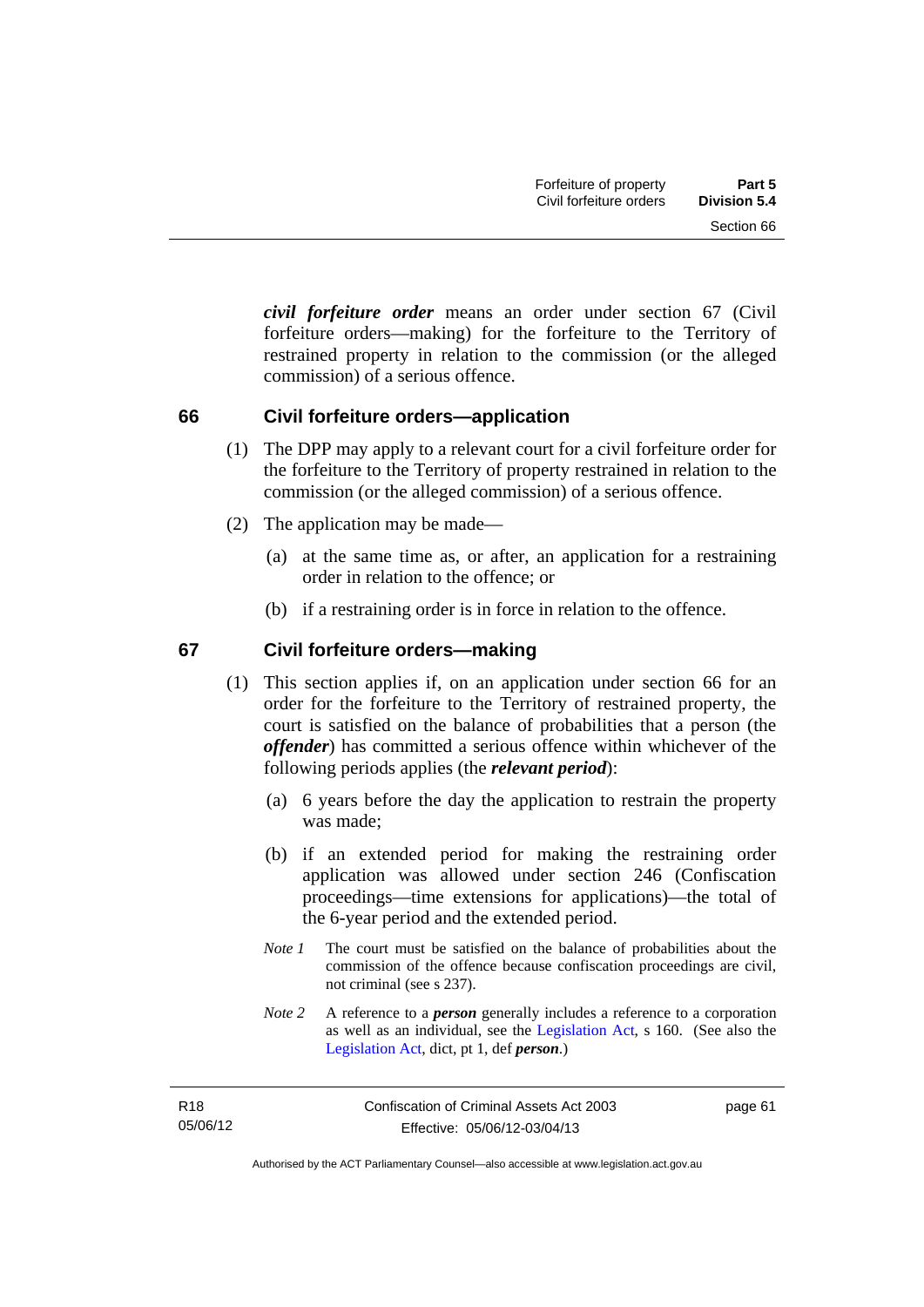- (2) If this section applies, the relevant court must order that the restrained property be forfeited to the Territory.
- (3) The order must state—
	- (a) the property to which it applies; and
	- (b) what the relevant court considers to be the value of the property (other than money) to be forfeited to the Territory under the order at the time the order is made; and
	- (c) if the relevant court making the order has given a direction under section 69 (Civil forfeiture order proceedings restrictions on disclosure)—
		- (i) the direction given by the court; and
		- (ii) the effect of section 70 (Civil forfeiture orders disclosure offences) in relation to the direction.
- (4) To remove any doubt, if the relevant court is satisfied that the offender committed a serious offence within the relevant period, the court must not refuse to make a civil forfeiture order only because it is not satisfied—
	- (a) that a particular serious offence was committed by the offender within the relevant period; or
	- (b) that the offence was committed on any particular day or time within the relevant period.
- (5) Also, to remove any doubt, the relevant court must not refuse to make a civil forfeiture order in relation to a serious offence only because—
	- (a) an indictment has not been presented against the offender for the offence; or
	- (b) the offender has not been convicted of the offence; or
	- (c) the offender has been cleared of the offence, including being cleared after having been convicted of the offence; or

Authorised by the ACT Parliamentary Counsel—also accessible at www.legislation.act.gov.au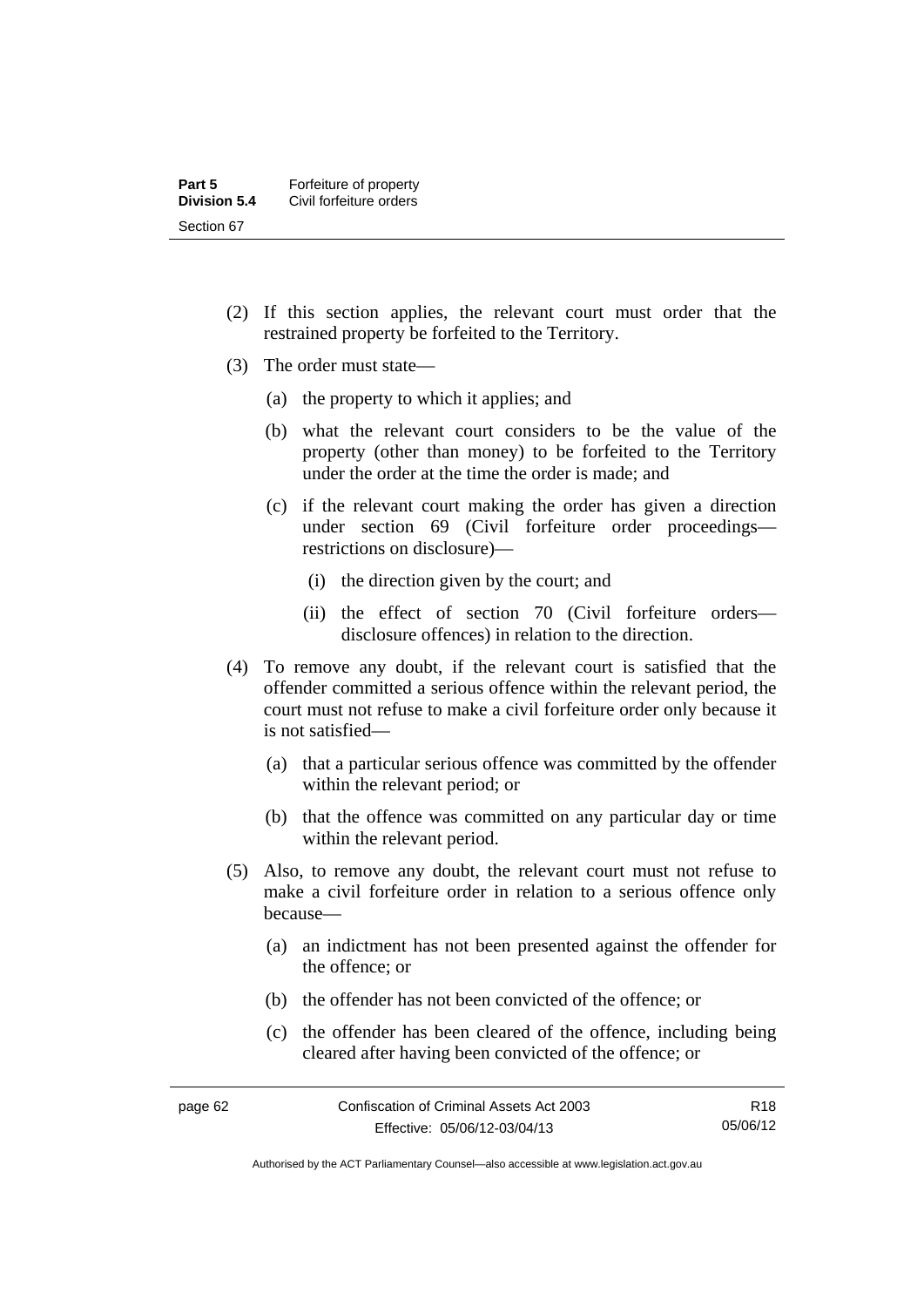- (d) a doubt is raised about whether the offender committed the offence.
- *Note Indictment* is defined in the [Legislation Act,](http://www.legislation.act.gov.au/a/2001-14) dict, pt 1 as including an information. (See also that Act, dict, pt 1, def *present*.)

#### **68 Civil forfeiture orders—forfeiture**

- (1) The property to which the civil forfeiture order applies is forfeited to the Territory at the end of 14 days after the day the order is made, except so far as the property is excluded from forfeiture under an exclusion order.
	- *Note 1* For the commencement of a restraining order, see the [Legislation Act,](http://www.legislation.act.gov.au/a/2001-14) s 73 (4).
	- *Note 2* The effect of an exclusion order for property subject to forfeiture is that the property is excluded from forfeiture, see s 74 (c).
- (2) However, if an application for an exclusion order in relation to the property, or a part of the property, has been made (but not decided) before the end of the 14-day period, the property (or that part) is not forfeited until the proceeding in relation to the exclusion order is finalised.

## **69 Civil forfeiture order proceedings—restrictions on disclosure**

- (1) On application by the DPP, a relevant court hearing an application for a civil forfeiture order may—
	- (a) direct that the hearing of the application, or part of it, take place in closed court and give directions about who may be present; and
	- (b) give directions prohibiting or restricting the publication or disclosure of all or any of the following:
		- (i) the fact that an application for the order, or that a civil forfeiture order, has been made;

page 63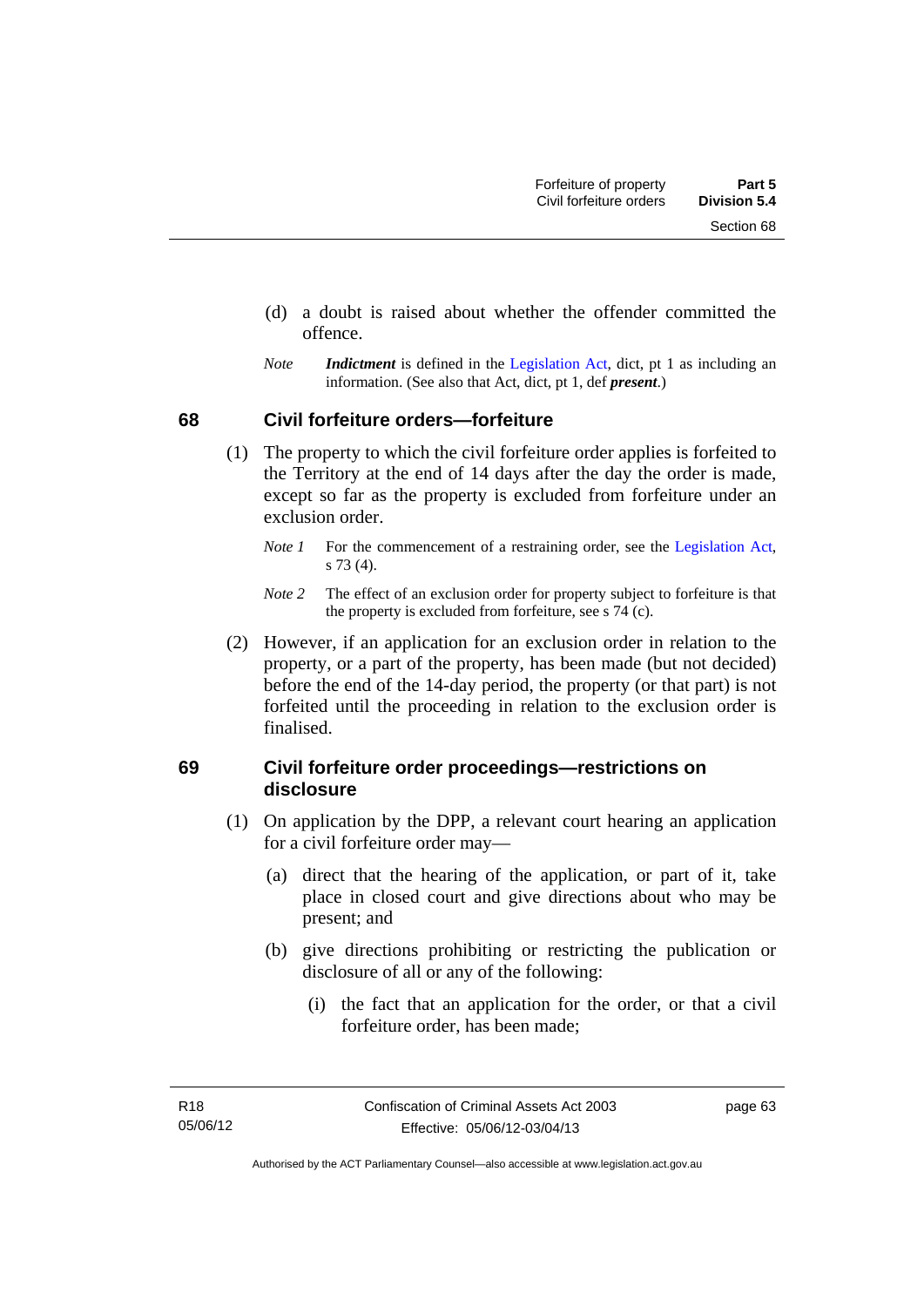- (ii) the application for the order;
- (iii) any information about the proceeding (whether or not a hearing has been held);
- (iv) any evidence given, statement made or thing done during the proceeding;
- (v) any information, document or thing derived from anything mentioned in this subsection.

#### **Examples of directions**

- 1 that the application for the civil forfeiture order not be disclosed to the person against whom the civil forfeiture order is made until the court has decided an application for a restraining order against someone else's property
- 2 that the supporting affidavit must be made available only to the offender's lawyer
- *Note* An example is part of the Act, is not exhaustive and may extend, but does not limit, the meaning of the provision in which it appears (see [Legislation Act,](http://www.legislation.act.gov.au/a/2001-14) s 126 and s 132).
- (2) In deciding whether to give a direction under subsection (1), the court must have regard to whether the direction—
	- (a) would promote the purposes of this Act; or
	- (b) is desirable to protect the integrity of an investigation (however described) for any purpose or a prosecution of an offence.
- (3) The court may also have regard to any other relevant matter in deciding whether to give a direction under subsection (1).

#### **70 Civil forfeiture orders—disclosure offences**

*Note* An offence against this section is a strict liability offence (see s (7)).

- (1) A person commits an offence if—
	- (a) a relevant court has given a direction under section 69 (1) (b) prohibiting or restricting the publication or disclosure of a matter mentioned in the paragraph; and

R18 05/06/12

Authorised by the ACT Parliamentary Counsel—also accessible at www.legislation.act.gov.au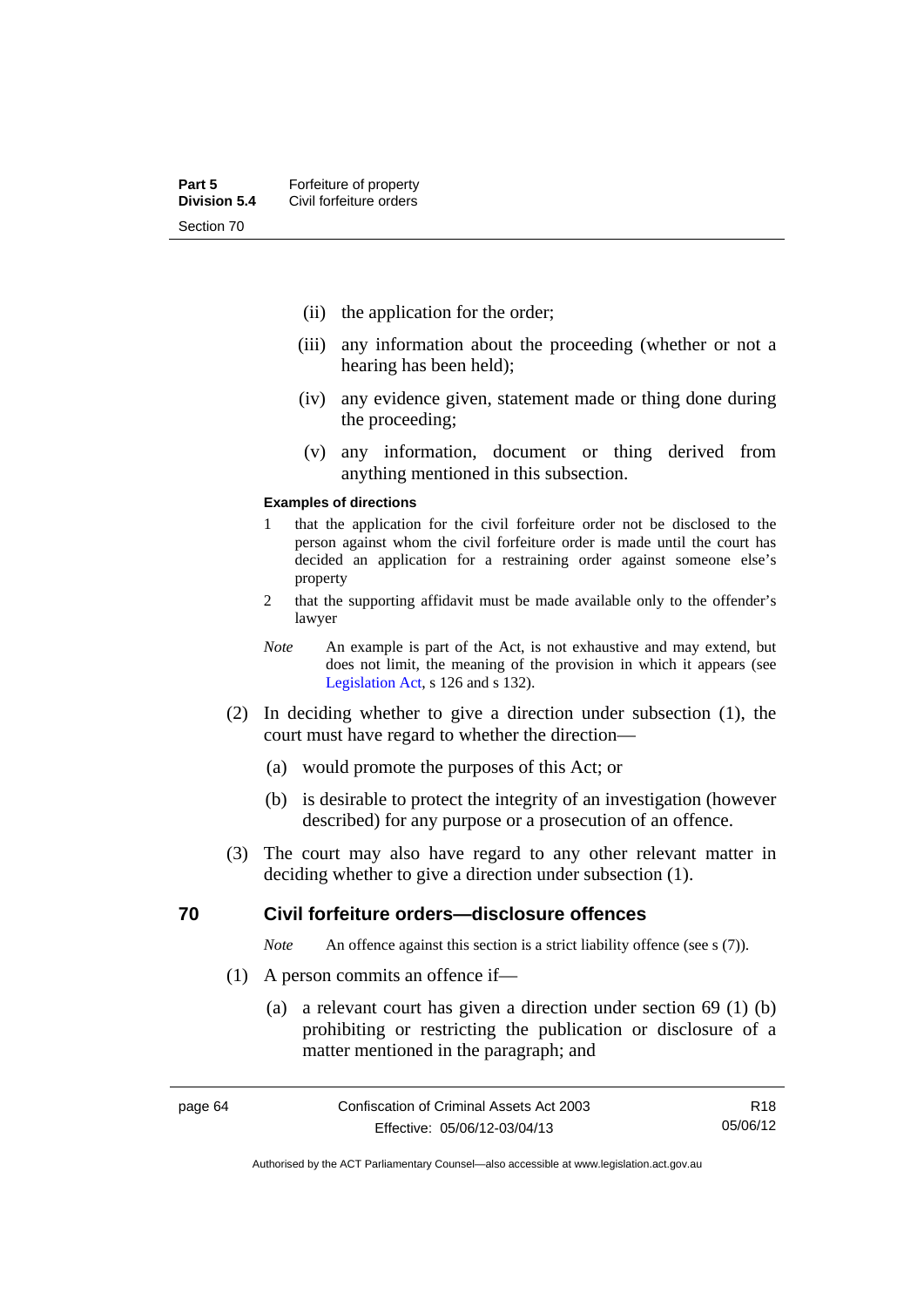- (b) the person has notice of the direction (whether by being given a copy of the civil forfeiture order to which the direction relates or otherwise); and
- (c) the person publishes or discloses the matter to someone else.

Maximum penalty: 200 penalty units, imprisonment for 2 years or both.

- (2) A person commits an offence if—
	- (a) a relevant court has given a direction under section 69 (1) (b) prohibiting or restricting the publication or disclosure of a matter mentioned in the paragraph; and
	- (b) the person has notice of the direction (whether by being given a copy of the civil forfeiture order to which the direction relates or otherwise); and
	- (c) the person publishes or discloses information to someone else; and
	- (d) the other person could infer from the information the matter to which the direction relates.

Maximum penalty: 200 penalty units, imprisonment for 2 years or both.

- (3) Subsections (1) and (2) do not apply if the publication or disclosure is to any of the following entities in the circumstances mentioned for the entity:
	- (a) a police officer—in any circumstances;
	- (b) an officer, employee or agent of the person—to ensure that the order is complied with and the person to whom the publication or disclosure is made is given notice of the direction (whether by being given a copy of the restraining order to which the direction relates or otherwise) by the person making the publication or disclosure;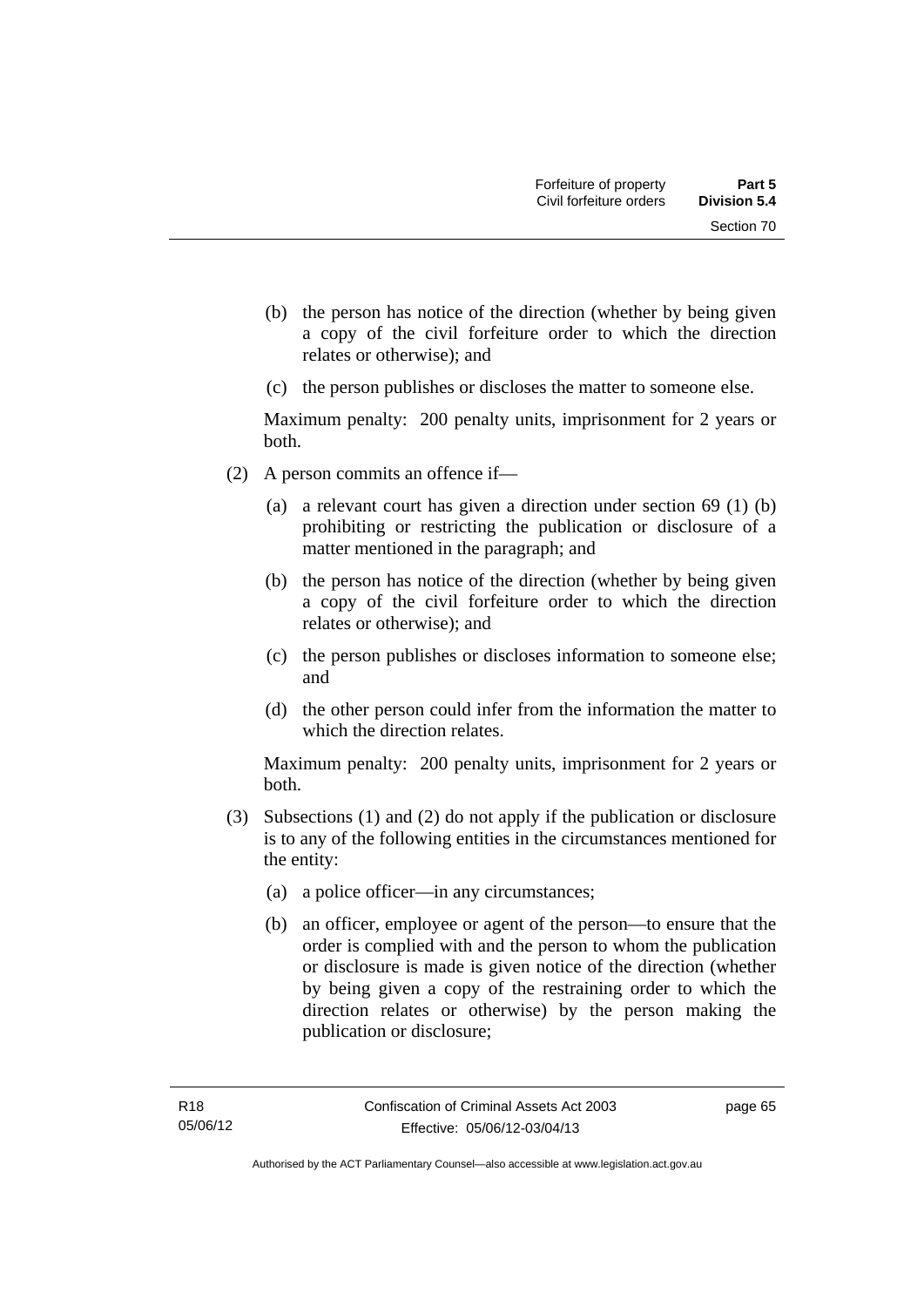- (c) a lawyer—to obtain legal advice or representation in relation to the order;
- (d) a relevant court—with the court's leave.

- (4) Also, subsections (1) and (2) do not apply if the publication or disclosure is made—
	- (a) by a police officer in the exercise of the officer's functions; or
	- (b) for the purpose of giving or obtaining legal advice, or making legal representations, in relation to the order.
- (5) A person commits an offence if—
	- (a) a relevant court has given a direction under section 69 (1) (b) prohibiting or restricting the publication or disclosure of a matter mentioned in the paragraph; and
	- (b) the person receives information in relation to the matter in accordance with subsection (3) or (4); and
	- (c) the person ceases to be a person mentioned in subsection (3) or (4); and
	- (d) the person publishes or discloses the matter to someone else.

Maximum penalty: 200 penalty units, imprisonment for 2 years or both.

- (6) A person commits an offence if—
	- (a) a relevant court has given a direction under section 69 (1) (b) prohibiting or restricting the publication or disclosure of a matter mentioned in the paragraph; and
	- (b) the person receives information in relation to the matter in accordance with subsection (3) or (4); and

*Note* The application for leave, and any proceeding with the court's leave, must be heard in closed court (see s (8)).

Authorised by the ACT Parliamentary Counsel—also accessible at www.legislation.act.gov.au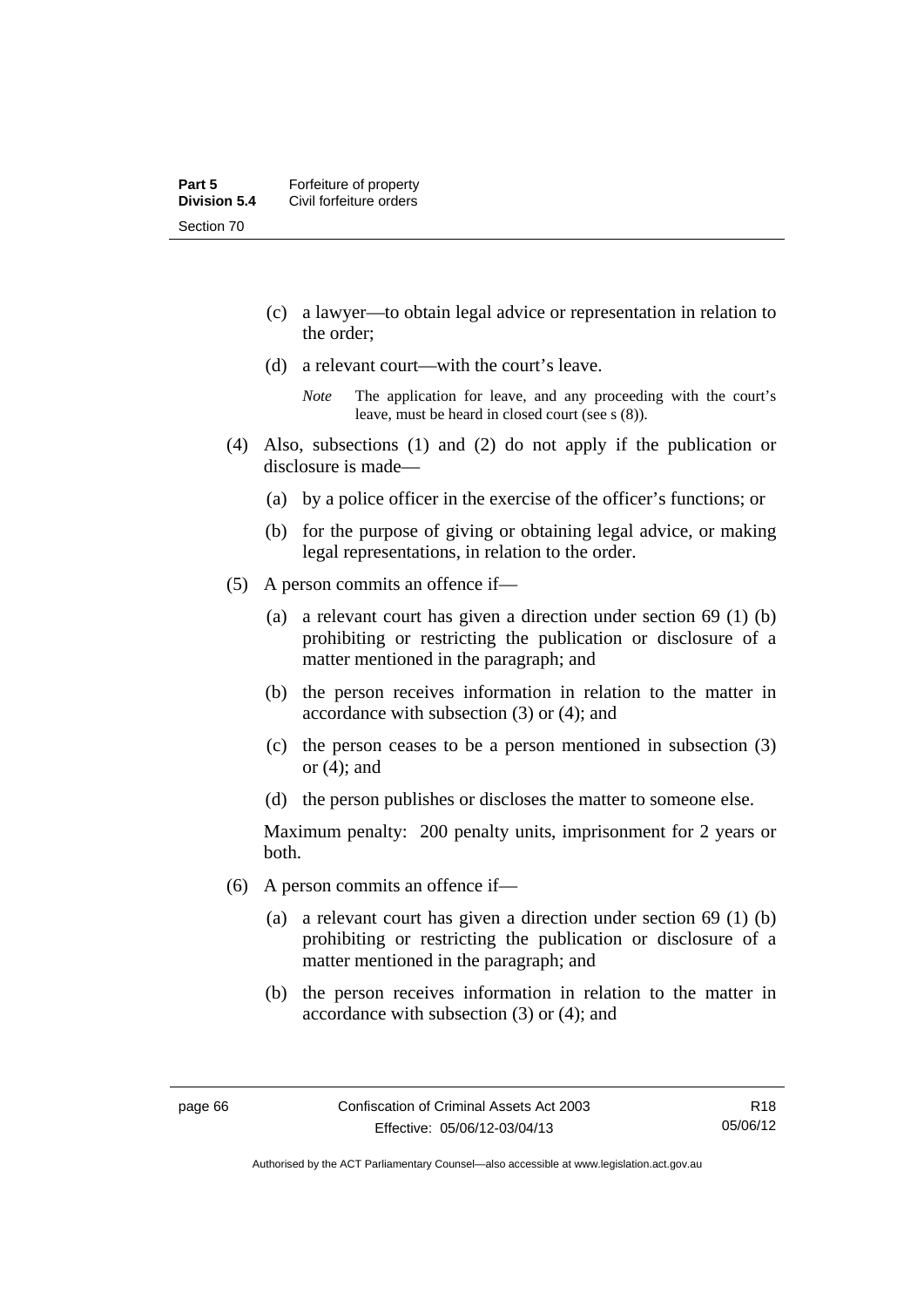Section 71

- (c) the person ceases to be a person mentioned in subsection (3) or (4); and
- (d) the person publishes or discloses information to someone else; and
- (e) the other person could infer from the information the matter to which the direction relates.

Maximum penalty: 200 penalty units, imprisonment for 2 years or both.

- (7) An offence against this section is a strict liability offence.
- (8) For subsection (3) (d), an application for leave, and any proceeding with the court's leave, must be heard in closed court.

## **71 When civil forfeiture order ends**

- (1) A civil forfeiture order ends if—
	- (a) the order is set aside or discharged on appeal; or
	- (b) the order is fully satisfied.

*Note* For the meaning of *fully satisfied*, see dict.

- (2) The order is satisfied for a particular interest in forfeited property if the interest is bought back under section 127 (Buyback orders buying interest in property).
	- *Note* After the forfeiture of property, the offender may recover the property or its value in certain circumstances (see div 9.5).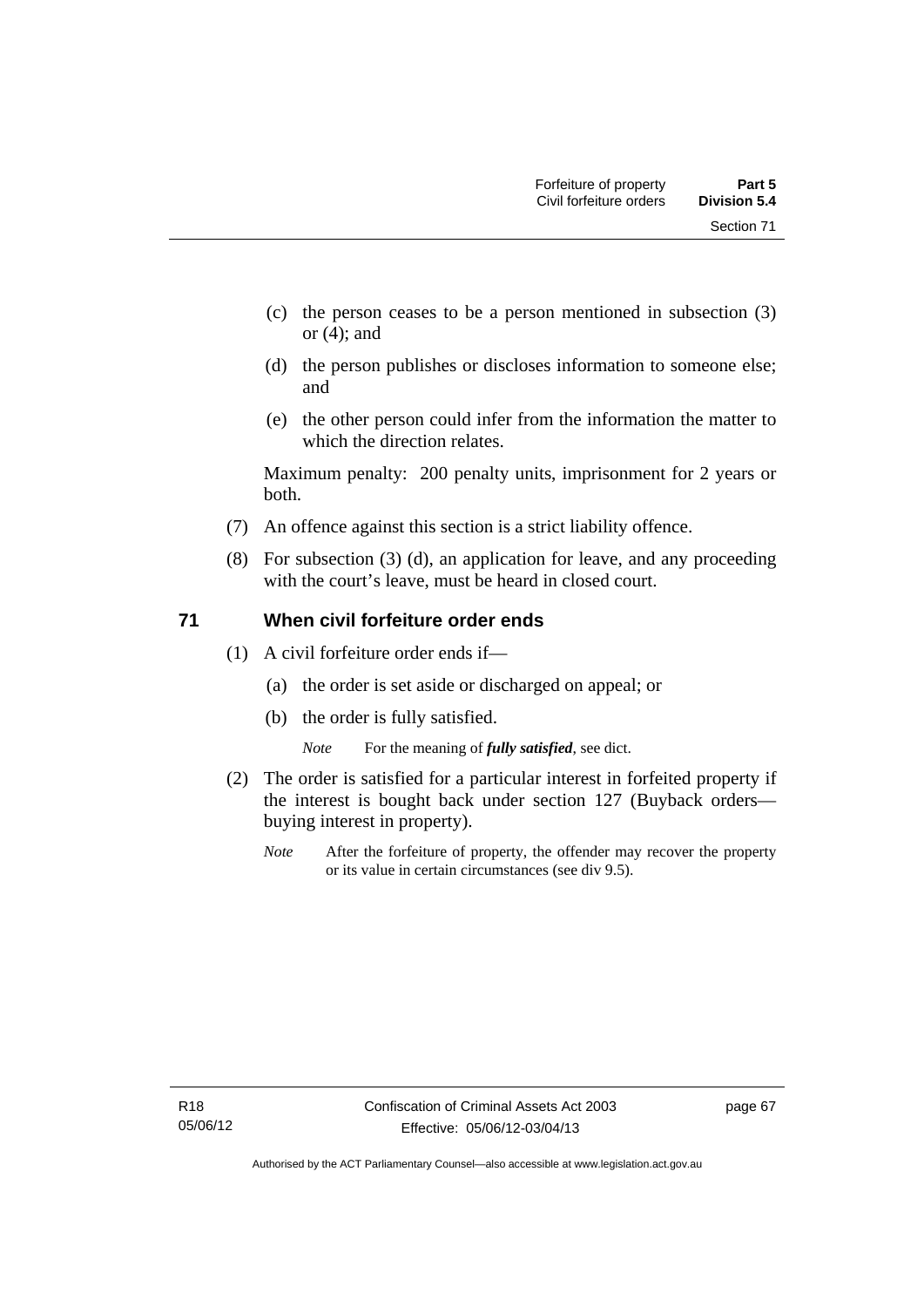**Part 6 Exclusion of property**<br>**Division 6.1 General Division 6.1** Section 72

# **Part 6 Exclusion of property**

*Note* For general provisions about a proceeding for an exclusion order (which is a confiscation proceeding—see s 236), see pt 14.

# **Division 6.1 General**

#### **72 Meaning of** *exclusion order*

In this Act:

*exclusion order* means an order under this part in relation to—

- (a) restrained property (other than restrained property that has been forfeited) or property in relation to which an application for a restraining order has been made; or
- (b) property in relation to which an application for a conviction forfeiture order has been made; or
- (c) property subject to forfeiture under this Act.
- *Note 1 Property* includes an interest in property, see the [Legislation Act,](http://www.legislation.act.gov.au/a/2001-14) dict, pt 1.
- *Note 2* This part does not apply to forfeited property (see s 75 (4)). A person with an interest in forfeited property immediately before its forfeiture may apply for the return of the property or compensation for its value under a return or compensation order under div 9.5.
- *Note 3* Property is forfeited 14 days after a forfeiture order or an automatic forfeiture applies to the property unless an application for an exclusion order is made, see pt 5 (Forfeiture of property).

#### **73 When property is** *subject to forfeiture*

For this Act, property is *subject to forfeiture* if—

- (a) a forfeiture order made under this Act applies to the property and the property has not been forfeited; or
- (b) an automatic forfeiture under this Act applies to the property and the property has not been forfeited.

R18 05/06/12

Authorised by the ACT Parliamentary Counsel—also accessible at www.legislation.act.gov.au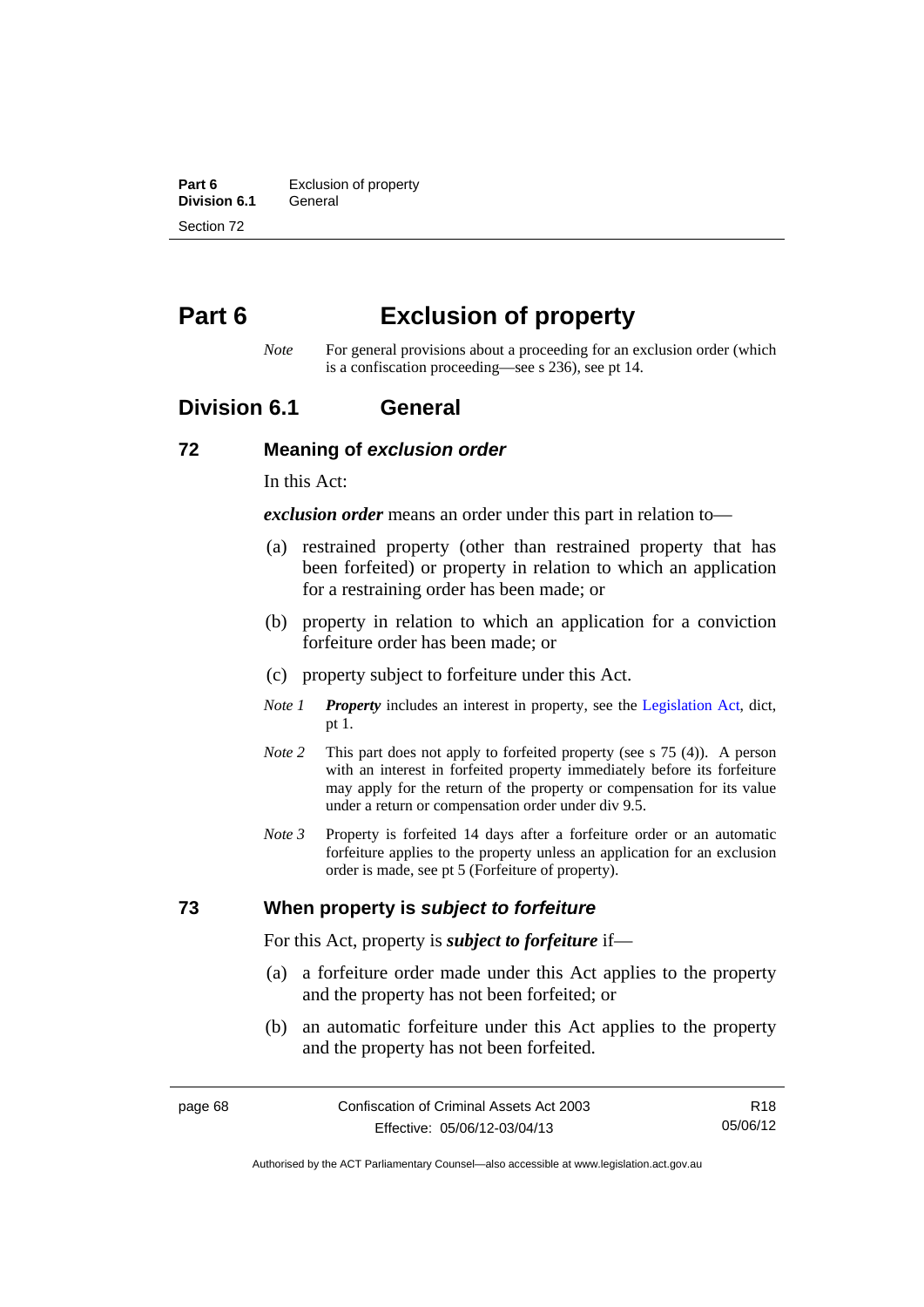#### **74 Effect of exclusion order**

An exclusion order for property has effect as follows:

- (a) for property in relation to which an application for a restraining order or conviction forfeiture order has been made—the property is excluded from restraint or forfeiture (as appropriate);
- (b) for restrained property (other than restrained property that has been forfeited)—the restraining order stops applying to the property;
- (c) for property subject to forfeiture—the property is excluded from forfeiture.
- *Note* This part does not apply to forfeited property (see s 75 (4)). A person with an interest in forfeited property immediately before its forfeiture may apply for the return of the property or compensation for its value under a return or compensation order under div 9.5.

# **Division 6.2 Making exclusion orders**

#### **75 Exclusion orders—application**

- (1) This section applies to—
	- (a) restrained property (other than restrained property that has been forfeited) or property in relation to which an application for a restraining order has been made; or
	- (b) property in relation to which an application for a conviction forfeiture order has been made; or
	- (c) property subject to forfeiture under this Act.

*Note* See the notes to s 72.

- (2) A person claiming an interest in the property may apply to a relevant court for an exclusion order.
- (3) The application must be made—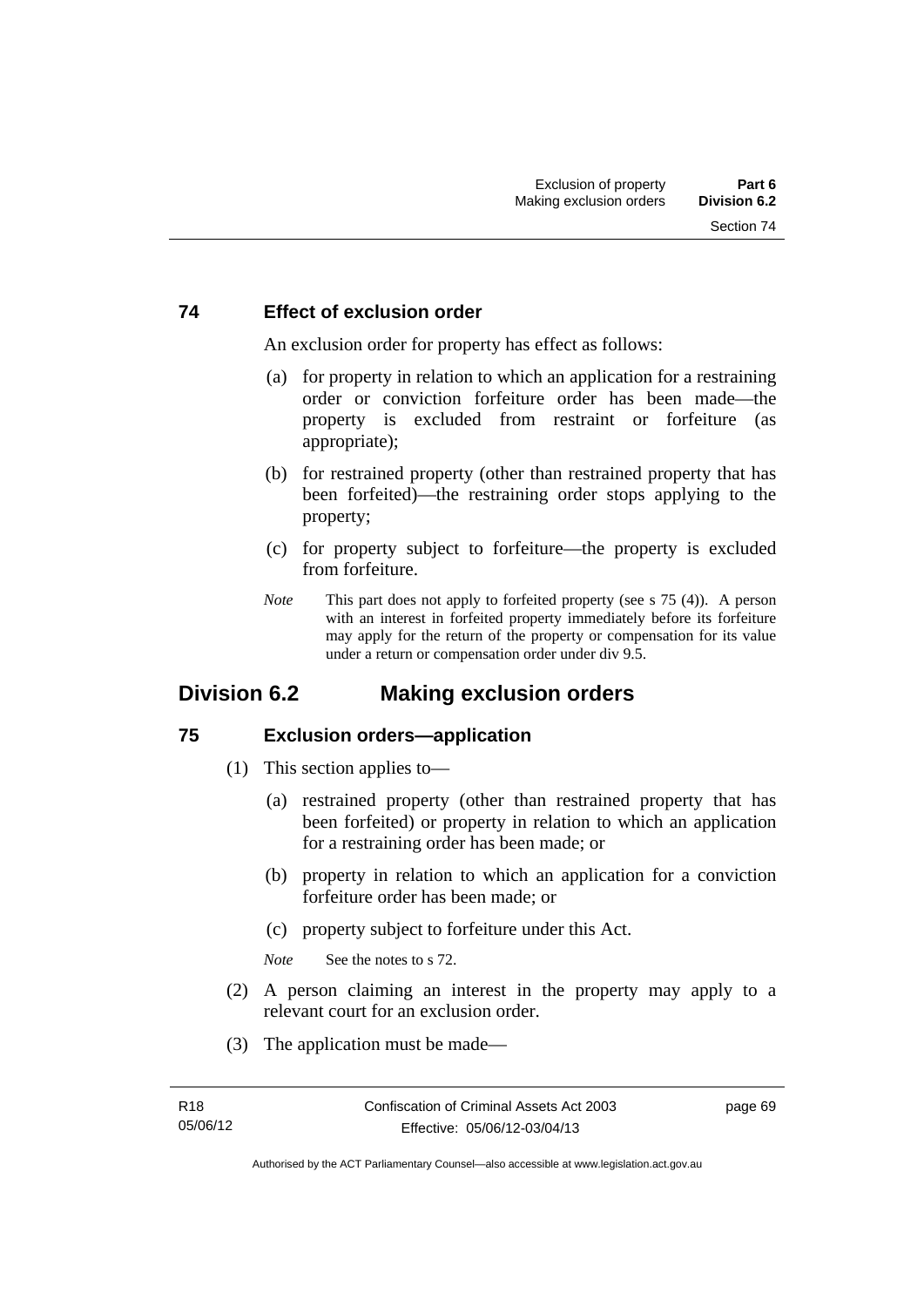- (a) if a restraining order or conviction forfeiture order has been applied for (but not made) in relation to the property—at the same time as, or after, the application is made for the order but before the order is made; or
- (b) if the property is restrained or subject to forfeiture—at any time before the property is forfeited.
- (4) To remove any doubt, an application for a exclusion order cannot be made in relation to property that has been forfeited.

## **76 Making of exclusion orders—ordinary offences**

- (1) This section applies to an application for an exclusion order for property if—
	- (a) a restraining order in relation to the property has been applied for in relation to an ordinary offence; or
	- (b) the property has been restrained (but not forfeited) in relation to an ordinary offence; or
	- (c) a conviction forfeiture order for an ordinary offence has been applied for in relation to the property; or
	- (d) the property is subject to forfeiture in relation to an ordinary offence.
- (2) If the application is made by an offender, the relevant court must not make an exclusion order for the property unless the court is satisfied that the property—
	- (a) is not tainted property in relation to any offence against a territory law, or a law of the Commonwealth, a State, another Territory or a foreign country; and
		- *Note* For the meaning of *in relation to*, see dict.
	- (b) is not required to be restrained to satisfy a penalty order; and
	- (c) does not have evidentiary value in any criminal proceeding.

Authorised by the ACT Parliamentary Counsel—also accessible at www.legislation.act.gov.au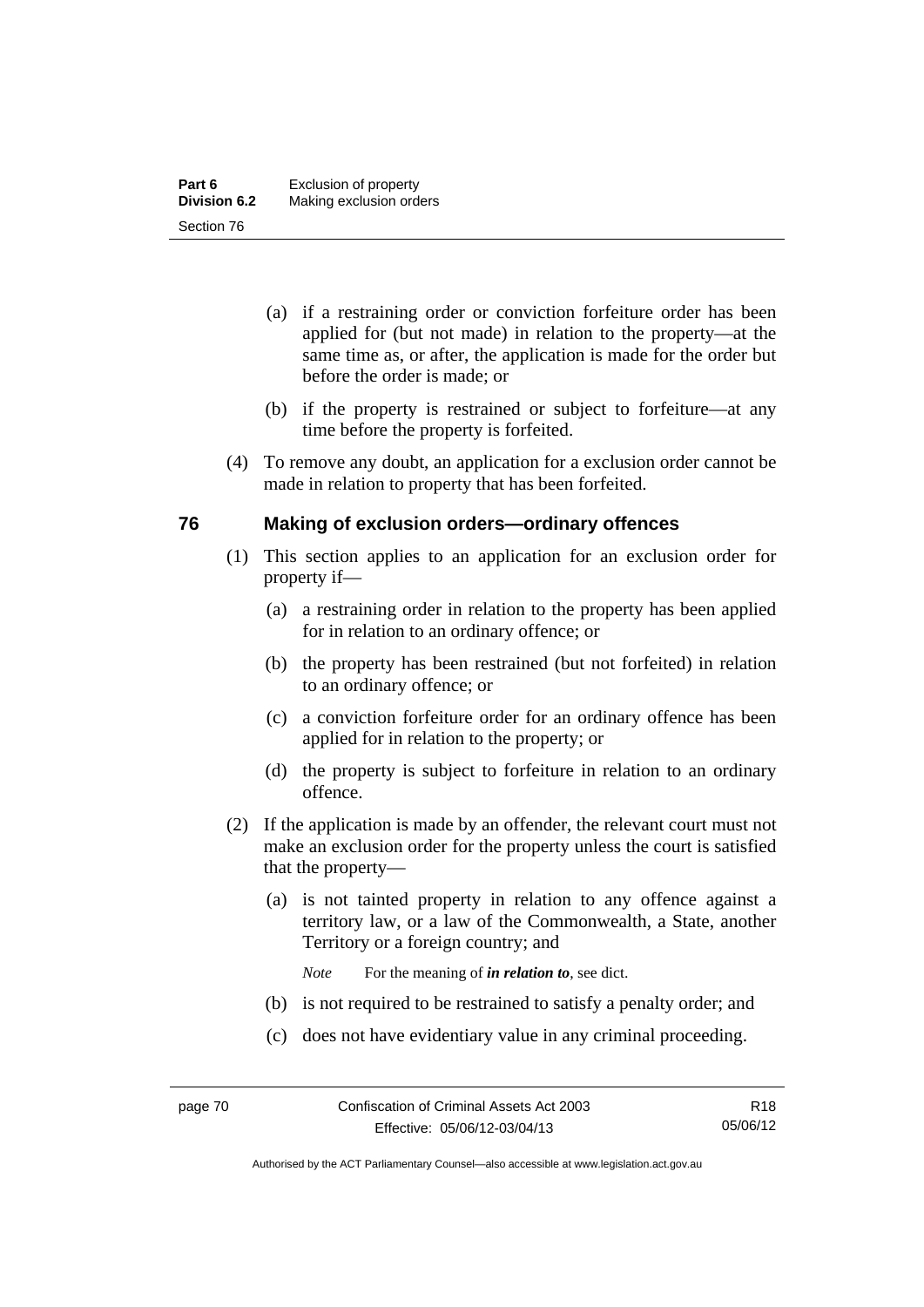- (3) However, if the court is satisfied that the property is not tainted property as mentioned in subsection (2) (a), but considers that the property (or any part of the property) may be required to be restrained to satisfy a penalty order, the court must make an exclusion order declaring that the property (or part)—
	- (a) is not subject to forfeiture under a conviction forfeiture order; but
	- (b) is to remain restrained for the purpose of satisfying a penalty order.
- (4) If the application is made by a person other than an offender, the court must not make an exclusion order for the property unless it is satisfied that—
	- (a) the applicant has an interest in the property; and

*Note* For the meaning of *interest*, see the [Legislation Act](http://www.legislation.act.gov.au/a/2001-14), dict, pt 1.

- (b) the applicant was not a party to the relevant offence or any related offence; and
- (c) the interest is not subject to the effective control of an offender; and
	- *Note* For the meaning of *effective control*, see s 14.
- (d) the interest is not tainted property in relation to the relevant offence or any related offence; and
- (e) if the interest was acquired completely or partly, or directly or indirectly, from the offender—the interest was acquired honestly and for sufficient consideration and the applicant took reasonable care to establish that the interest may be lawfully acquired by the applicant; and
- (f) the property does not have evidentiary value in any criminal proceeding.
- (5) An exclusion order must state the property to which it applies.

page 71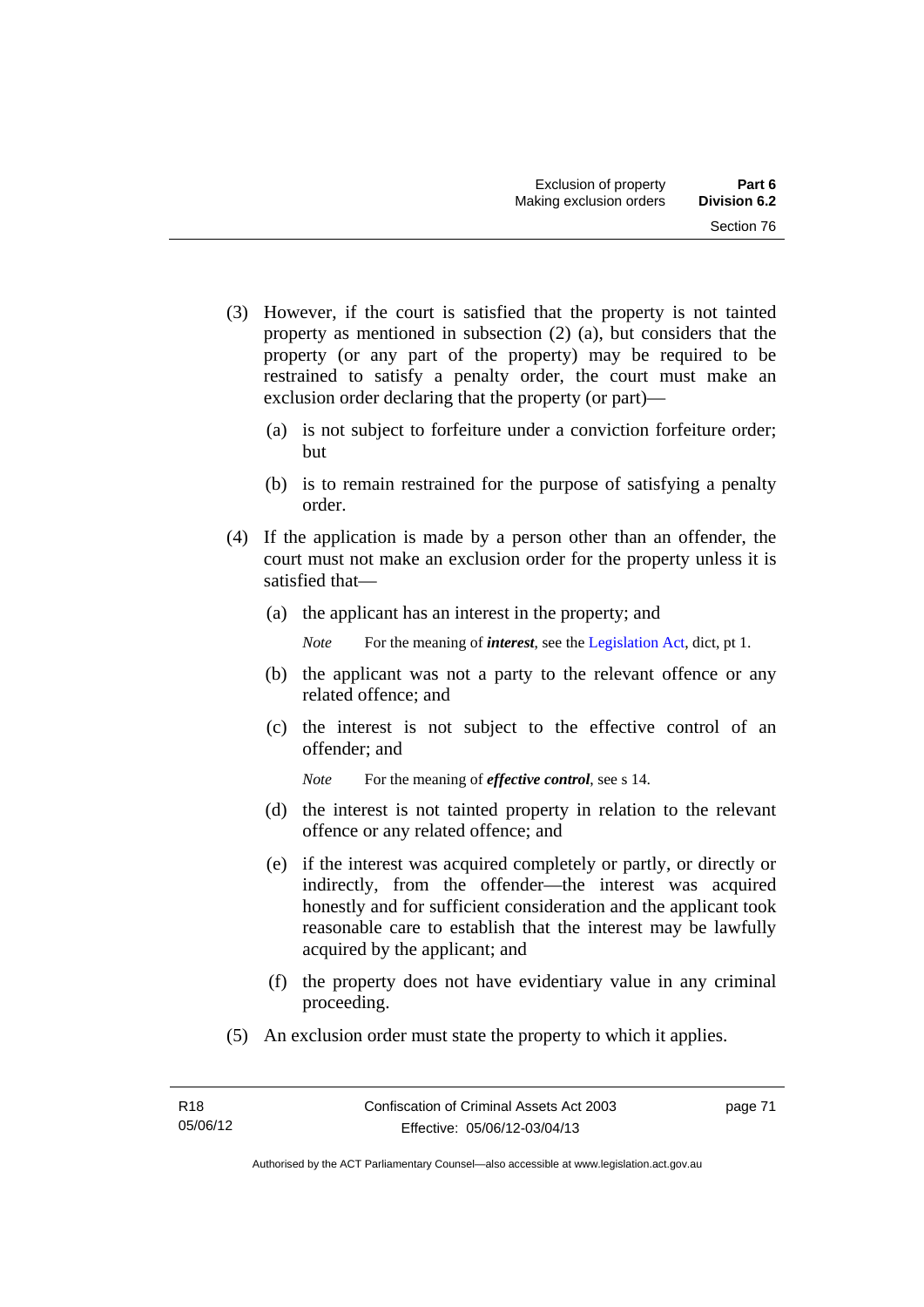## **77 Making of exclusion orders—serious offences**

- (1) This section applies to an application for an exclusion order for property if—
	- (a) a restraining order in relation to the property has been applied for in relation to serious offence; or
	- (b) the property has been restrained (but not forfeited) in relation to a serious offence; or
	- (c) a conviction forfeiture order for a serious offence has been applied for in relation to the property; or
	- (d) the property is subject to automatic forfeiture under division 5.2 (Automatic forfeiture—conviction for serious offences).
- (2) If the application is made by an offender, the relevant court must not make an exclusion order for the property unless the court is satisfied that the property—
	- (a) was lawfully acquired by the offender; and
	- (b) is not tainted property in relation to any offence against a territory law, or a law of the Commonwealth, a State, another Territory or a foreign country; and
		- *Note* For the meaning of *in relation to*, see dict.
	- (c) is not required to be restrained to satisfy a penalty order; and
	- (d) does not have evidentiary value in any criminal proceeding.
- (3) However, if the court is satisfied that the property was lawfully acquired, and is not tainted property as mentioned in subsection (2) (b), but considers that the property (or any part of the property) may be required to be restrained to satisfy a penalty order, the court must make an exclusion order declaring that the property (or part)—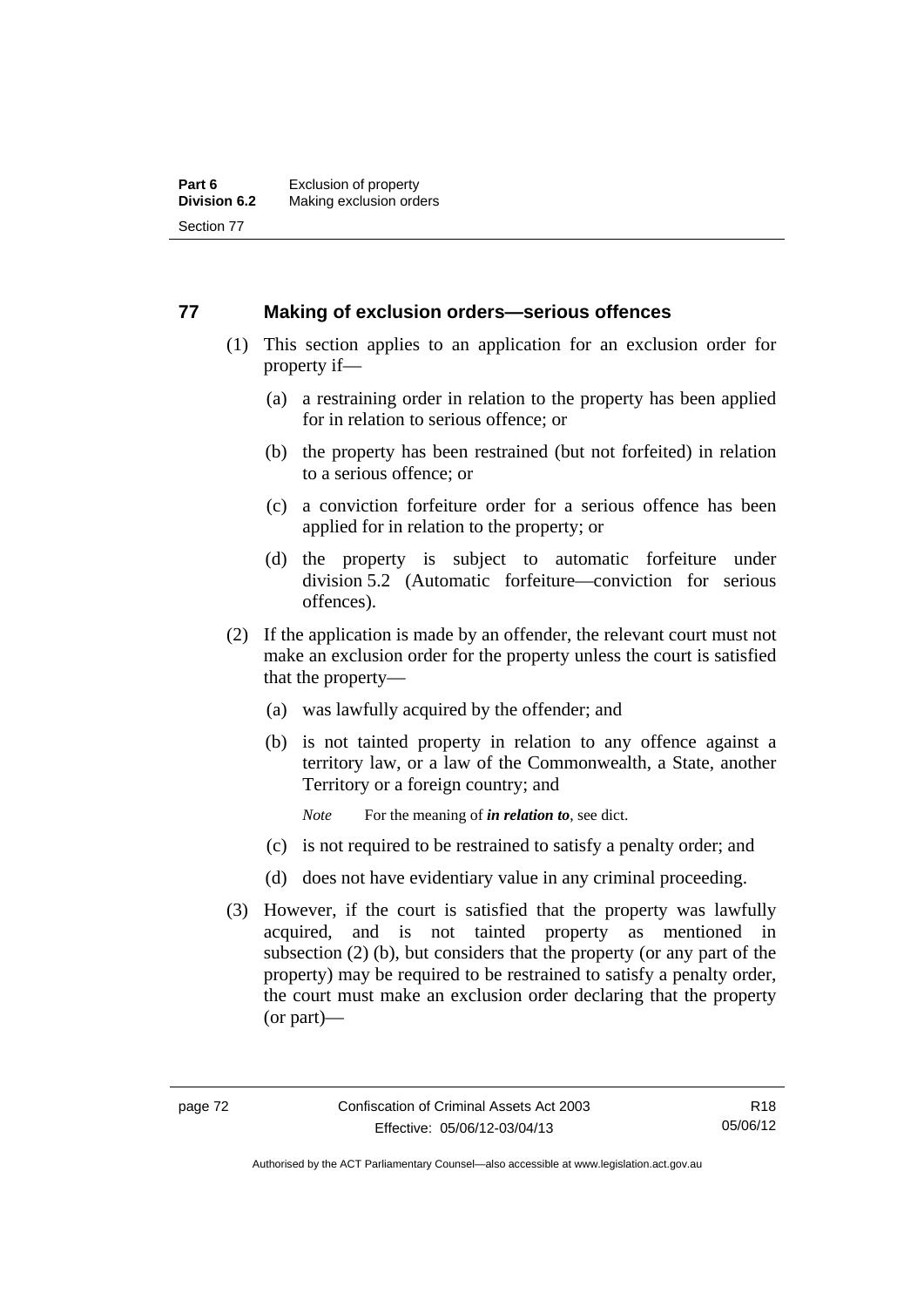- (a) is not subject to automatic forfeiture or to forfeiture under a forfeiture order; but
- (b) is to remain restrained for the purpose of satisfying a penalty order.
- (4) If the application is made by a person other than an offender, the court must not make an exclusion order for the property unless it is satisfied that—
	- (a) the applicant has an interest in the property; and

*Note* For the meaning of *interest*, see the [Legislation Act](http://www.legislation.act.gov.au/a/2001-14), dict, pt 1.

- (b) the applicant was not a party to the relevant serious offence or any related offence; and
- (c) the interest is not subject to the effective control of an offender; and

*Note* For the meaning of *effective control*, see s 14.

- (d) the interest is not tainted property in relation to the relevant serious offence or any related offence; and
- (e) if the interest was acquired completely or partly, or directly or indirectly, from the offender—the interest was acquired honestly and for sufficient consideration and the applicant took reasonable care to establish that the interest may be lawfully acquired by the applicant;
- (f) the property does not have evidentiary value in any criminal proceeding.
- (5) An exclusion order must state the property to which it applies.

#### **78 Making of exclusion orders—unclaimed tainted property**

 (1) This section applies to an application for an exclusion order for unclaimed tainted property if—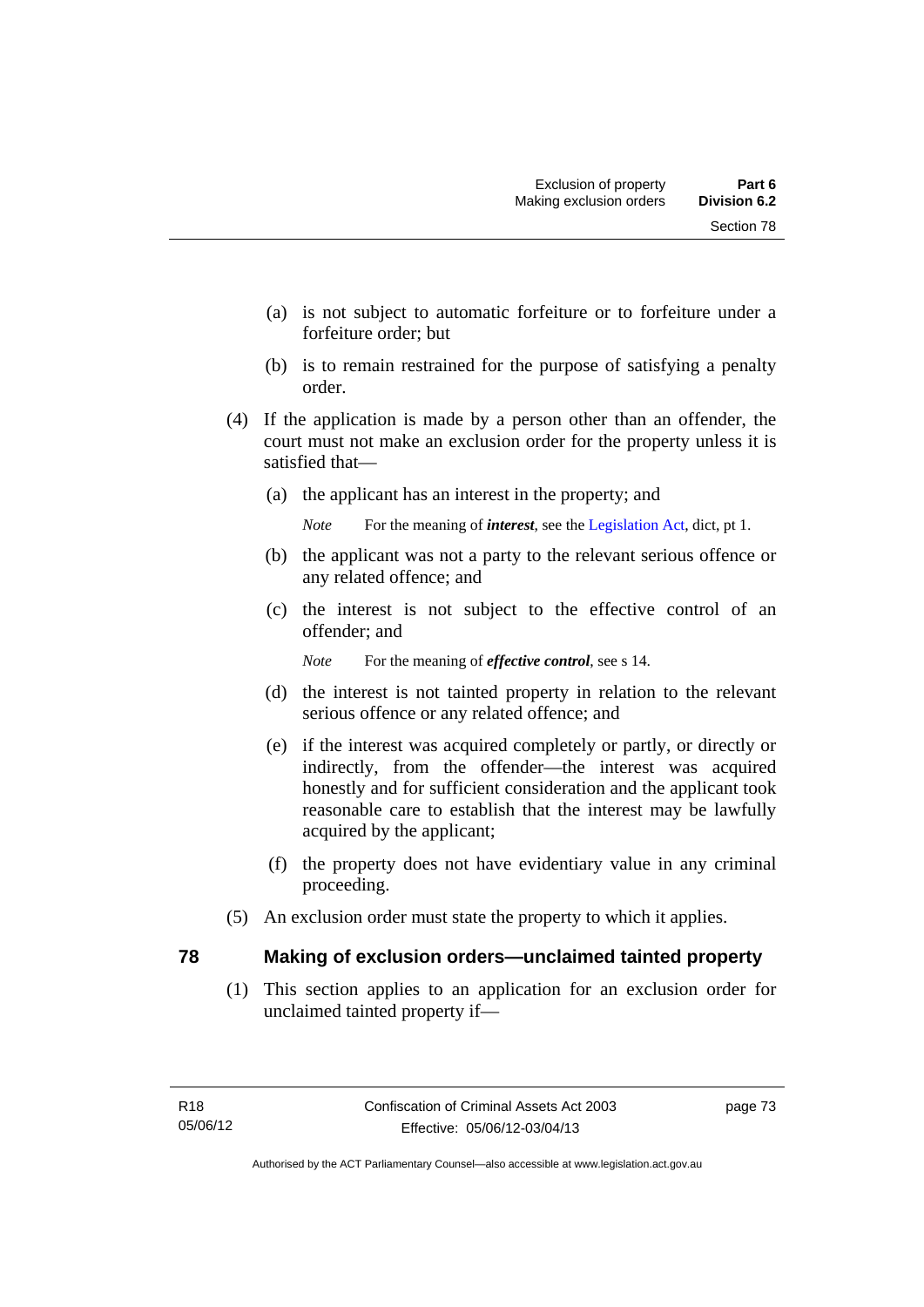- (a) an unclaimed tainted property restraining order has been applied for in relation to the property; or
- (b) the property has been restrained under an unclaimed tainted property restraining order (but not forfeited); or
- (c) the property is subject to automatic forfeiture under division 5.3 (Automatic forfeiture—unclaimed tainted property).
- (2) The court must not make an exclusion order unless the court is satisfied that—
	- (a) the applicant for the exclusion order has an interest in the property; and

*Note* For the meaning of *interest*, see the [Legislation Act](http://www.legislation.act.gov.au/a/2001-14), dict, pt 1.

- (b) the interest was lawfully acquired by the applicant; and
- (c) the interest is not tainted property in relation to any offence against a territory law, or a law of the Commonwealth, a State, another Territory or a foreign country; and

*Note* For the meaning of *in relation to*, see dict.

- (d) the interest is not required to be restrained to satisfy a penalty order; and
- (e) the property does not have evidentiary value in any criminal proceeding.
- (3) An exclusion order must state the property to which it applies.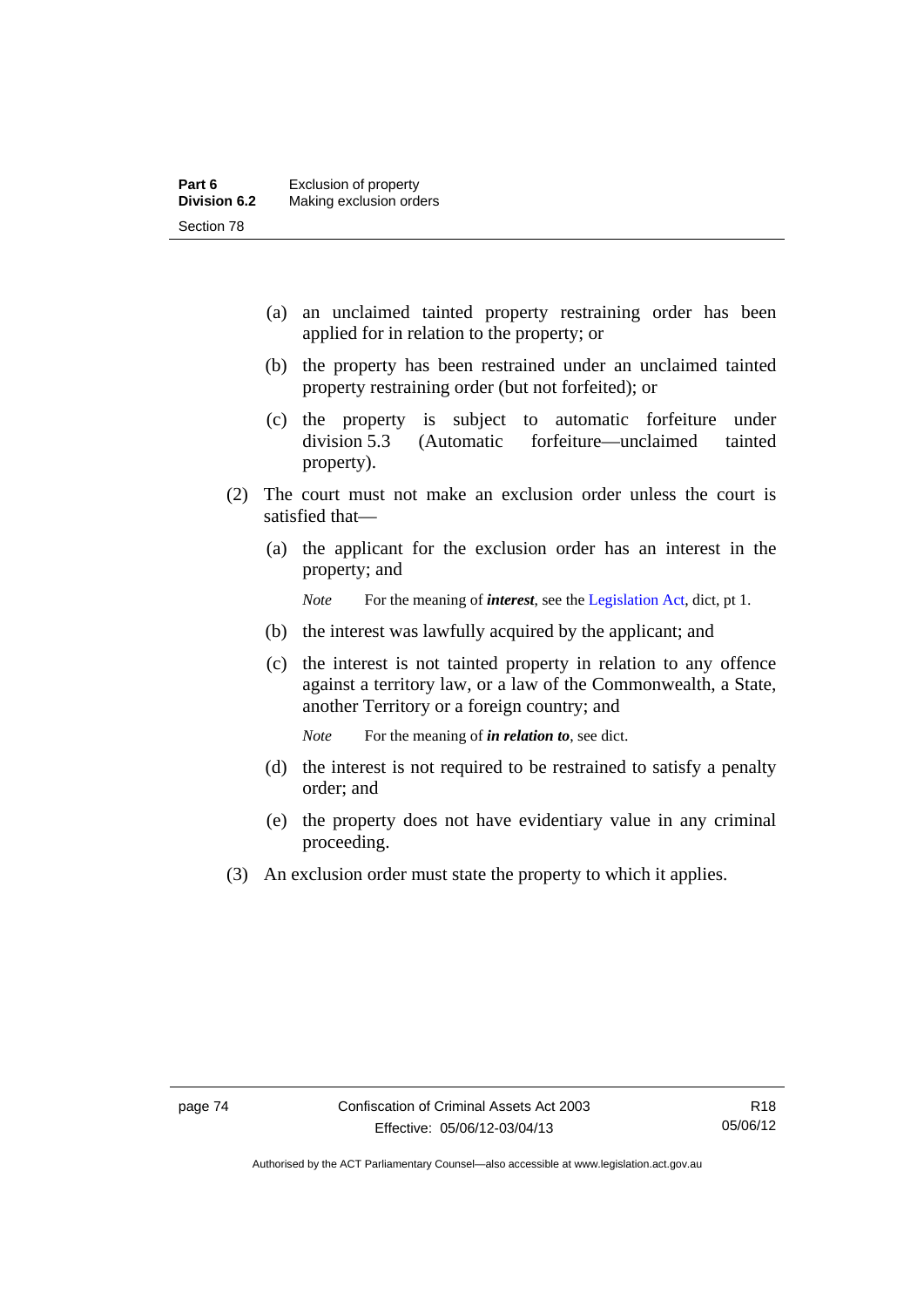# **Part 7** Penalty orders

# **Division 7.1 Benefits**

## **79 Meaning of** *commission* **of serious offence for pt 7**

In this part:

*commission*, of a serious offence, includes the alleged commission of the offence.

# **80 Meaning of** *benefits* **derived by an offender**

In this Act:

*benefits*, derived by an offender from the commission of an offence, means—

- (a) tainted property, except tainted property that was used, or was intended by the offender to be used, in relation to the commission of an offence, and property derived by anyone from that property; or
- (b) artistic profits allowed under section 81 (3) in relation to the offence; or
- (c) any service or other advantage derived by the offender from the commission of the offence.

#### **Example for par (c)**

Mr Tres Adventuresome ran a small wholesale food business before becoming involved in illegal activity. He started to trade in gourmet foods as a cover for the commission of several offences involving the importation of cannabis into Australia. His move into the gourmet food trade could not have been achieved, and the offences could not have been committed, without key contacts (in the legitimate food trade) made by him. Because of the contacts, his legitimate business expanded considerably.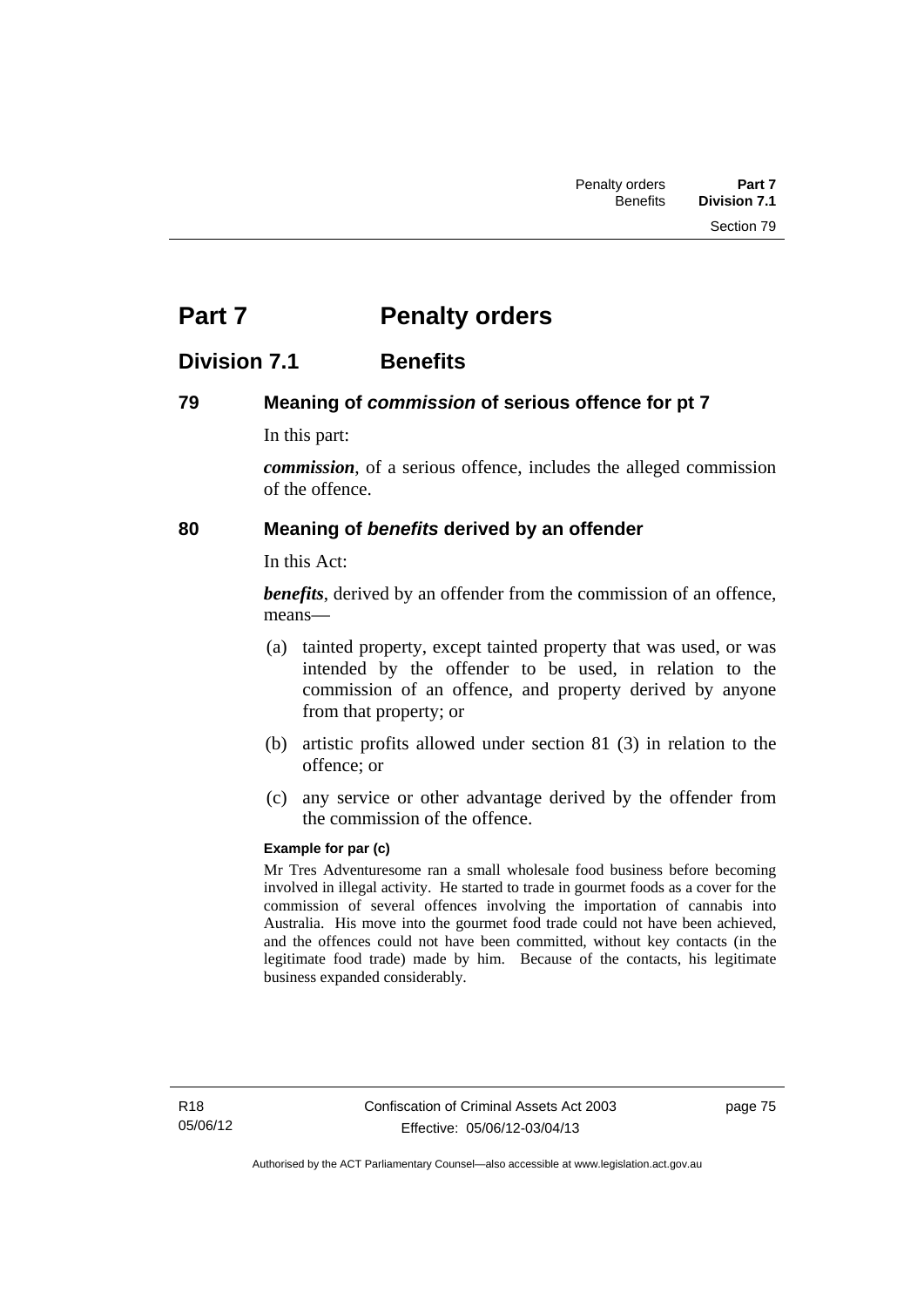| Part 7              | Penalty orders  |
|---------------------|-----------------|
| <b>Division 7.1</b> | <b>Benefits</b> |
| Section 81          |                 |

In the 12 months ending immediately before the commission of the earliest offence, Mr Adventuresome's income from the business was \$50 000. In the 12 months after then, his income from legitimate business activity (unrelated to the offences) was \$200 000. This increase in activity is entirely because of continuing (legitimate) working relationships with those key contacts.

The difference of \$150 000 is the value of a benefit derived from the commission of the offences by Mr Adventuresome because his relationship with the key contacts is an advantage derived by him from their commission.

- *Note 1 Derived* includes obtained because of an understanding or a particular outcome being made known (see s 12).
- *Note* 2 For the assessment of the value of benefits, see div 7.3.
- *Note 3* An example is part of the Act, is not exhaustive and may extend, but does not limit, the meaning of the provision in which it appears (see [Legislation Act,](http://www.legislation.act.gov.au/a/2001-14) s 126 and s 132).

#### **81 Meaning of** *artistic profits*

(1) In this Act:

*artistic profits*, derived by an offender from the commission of an offence, means property, or any service or other advantage, derived from the commercial exploitation of—

- (a) the notoriety of the offender, or someone else involved in the commission of the offence (*another involved person*), that results from the offence; or
- (b) the depiction of the offence or the circumstances surrounding the offence; or
- (c) an expression of the thoughts, opinions or emotions of the offender, or another involved person, about the offence.
- (2) The commercial exploitation may be by any means, including, for example, in—
	- (a) a visual recording (for example, a film, slide, videotape, videodisc or anything else from which a visual image can be produced); or

Authorised by the ACT Parliamentary Counsel—also accessible at www.legislation.act.gov.au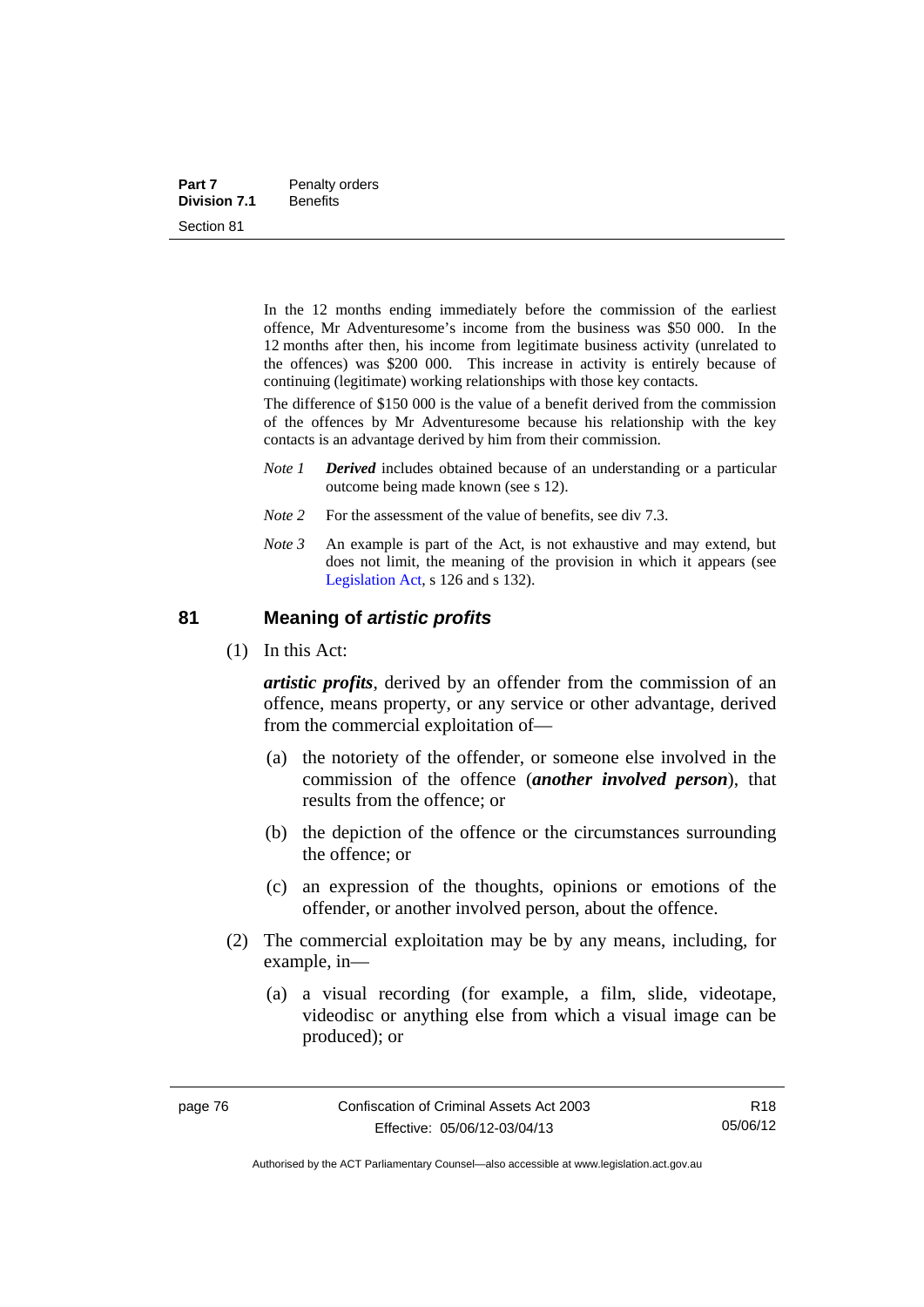- (b) a sound recording (for example, a compact disc, tape, record or anything else from which words or sounds can produced); or
- (c) printed material (for example, a book, newspaper, magazine or any other written or pictorial matter); or
- (d) a radio or television production; or
- (e) live entertainment of any kind (for example, a public presentation or speech).
- *Note* An example is part of the Act, is not exhaustive and may extend, but does not limit, the meaning of the provision in which it appears (see [Legislation Act,](http://www.legislation.act.gov.au/a/2001-14) s 126 and s 132).
- (3) A relevant court must allow artistic profits as benefits for section 80 (b) (Meaning of *benefits* derived by an offender), unless it is satisfied that it would not be in the public interest to do so.
- (4) In deciding whether it would not be in the public interest to allow artistic profits as benefits, the court must have regard to the following matters:
	- (a) the purposes of this Act;
	- (b) whether the commercial exploitation has any general social or educational value;
	- (c) the nature and purposes of the commercial exploitation, including its use for research, educational or rehabilitation purposes;
	- (d) the seriousness of the offence;
	- (e) how long ago the offence was committed.
- (5) Subsection (4) does not limit the matters to which the court may have regard.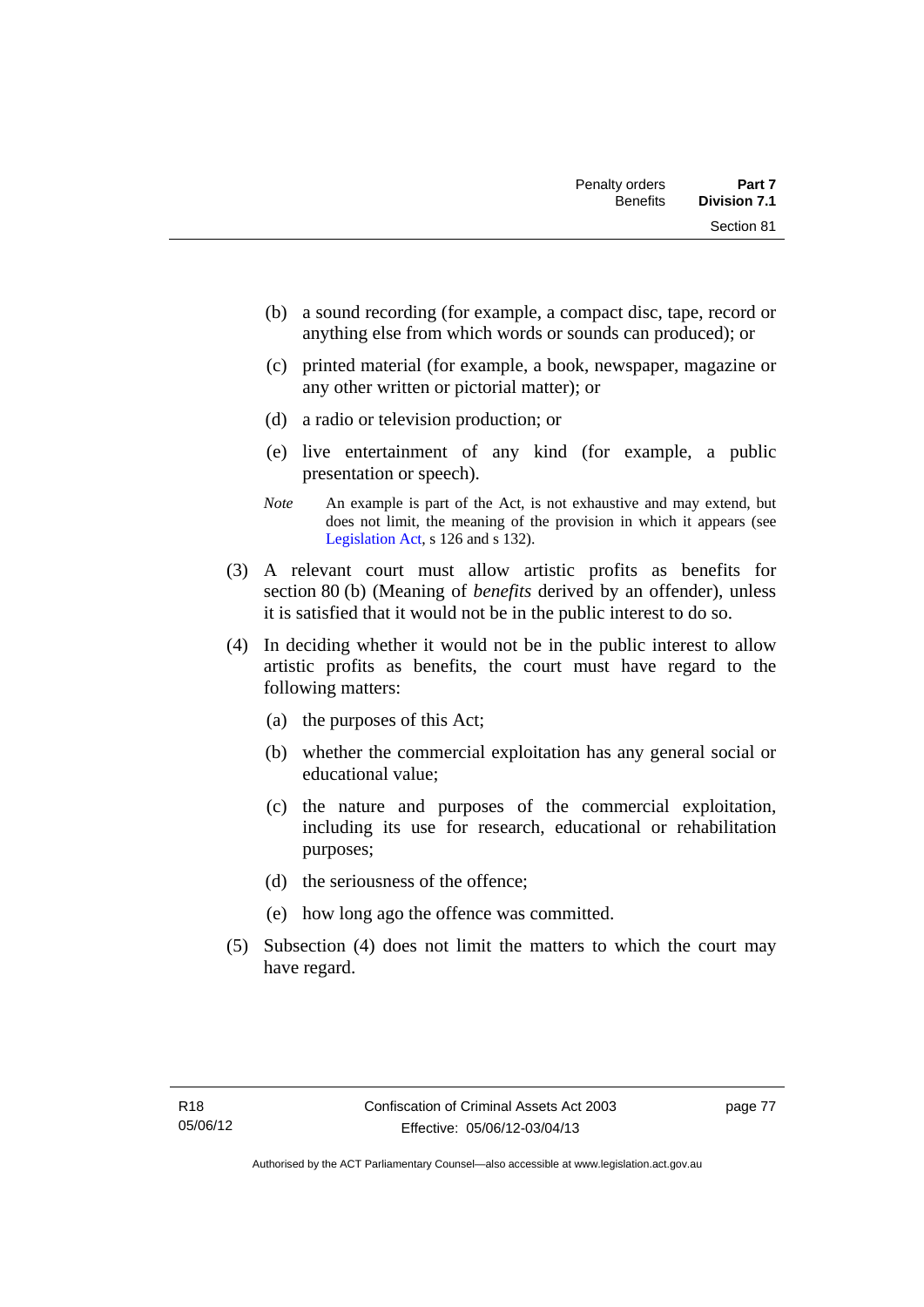**Part 7** Penalty orders<br>**Division 7.2** Making penalty **Making penalty orders** Section 82

# **Division 7.2 Making penalty orders**

*Note* For general provisions about a proceeding for a penalty order (which is a confiscation proceeding—see s 236), see pt 14.

#### **82 Meaning of** *penalty order*

In this Act:

*penalty order* means an order under this division for the payment by an offender of the value of benefits derived by an offender from the commission of an offence.

#### **83 Penalty orders—application**

- (1) The DPP may apply to a relevant court for a penalty order in relation to the commission of a relevant offence by an offender.
	- *Note 1 Commission*, of a serious offence, includes the alleged commission of the offence (see s 79).
	- *Note 2 Offender* includes a corporation, see dict.
- (2) The application may be made before or after, or at the same time as, any conviction of the offender for the offence.
- (3) However, if the person has been convicted of the offence, the DPP must make the application within 2 years after the day of the conviction.
	- *Note* The court may allow leave for an application to be made after the time fixed by this section in certain circumstances (see s 246).
- (4) Subsection (3) does not apply to an application for an artistic profits restraining order.

## **84 Penalty orders—offenders convicted of ordinary offences**

(1) On application under section 83, the relevant court must make an order under this section for the payment by the offender of the value of benefits derived by the offender from the commission of an ordinary offence if satisfied that—

R18 05/06/12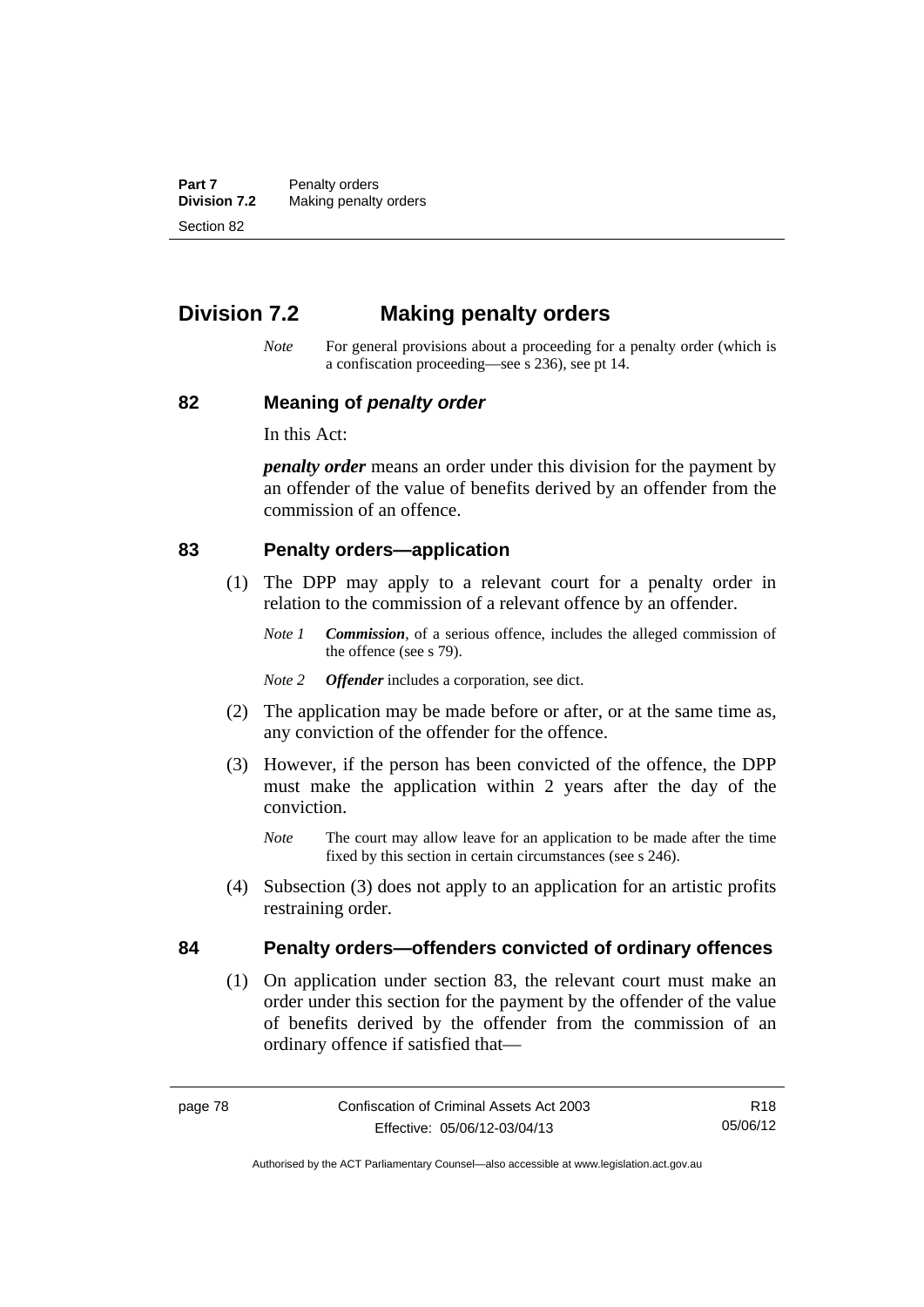- (a) the offender has been convicted of the offence or a related ordinary offence; and
- (b) the offender has not been cleared of the offence of which the offender was convicted.
- (2) To remove any doubt, a relevant court may make an order under this section that relates only to artistic profits.

## **85 Penalty orders—commission of serious offences**

- (1) On application under section 83, the court must make an order under this section for the payment by the offender of the value of benefits derived by the offender from the commission of a serious offence if the court is satisfied on the balance of probabilities—
	- (a) for an application for a penalty order that relates only to artistic profits—that the offender committed a serious offence at any time; and
	- (b) for any other application—that the offender committed a serious offence within the relevant period.
	- *Note 1* For the meaning of *relevant period*, see s (5).
	- *Note* 2 The court must be satisfied on the balance of probabilities about the commission of the offence because confiscation proceedings are civil, not criminal (see s 237).
- (2) To remove any doubt, if the relevant court is satisfied that the offender committed a serious offence within the relevant period, the court must not refuse to make a penalty order only because it is not satisfied—
	- (a) that a particular serious offence was committed by the offender within the relevant period; or
	- (b) that the offence was committed on any particular day or time within the relevant period.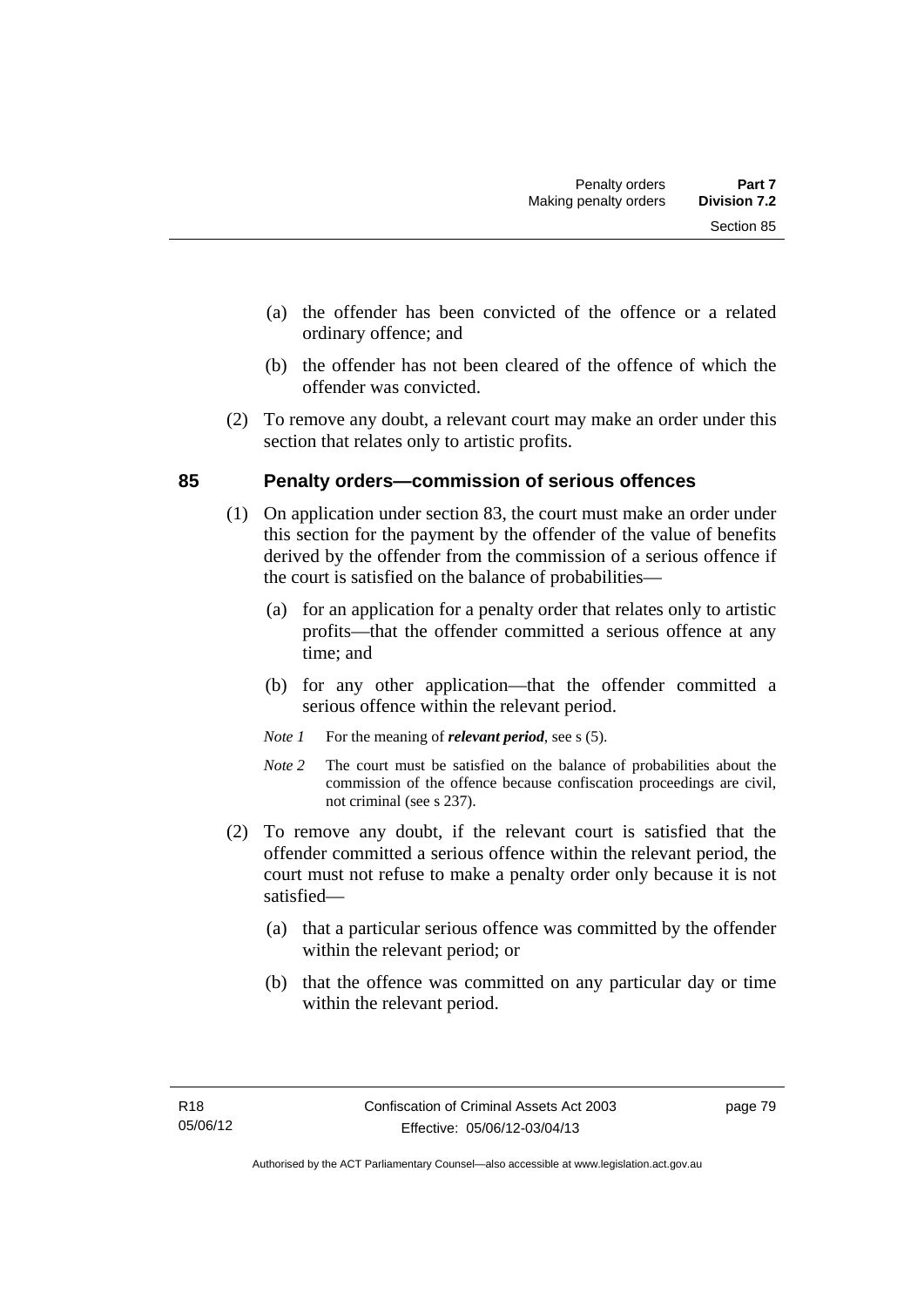- (3) Also, to remove any doubt, the relevant court must not refuse to make a penalty order in relation to the serious offence only because—
	- (a) an indictment has not been presented against the offender for the offence; or
	- (b) the offender has not been convicted of the offence; or
	- (c) the offender has been cleared of the offence, including being cleared after having been convicted of the offence; or
	- (d) a doubt is raised about whether the offender committed the offence.
	- *Note Indictment* is defined in the [Legislation Act,](http://www.legislation.act.gov.au/a/2001-14) dict, pt 1 as including an information. (See also that Act, dict, pt 1, def *present*.)
- (4) Further, to remove any doubt, the relevant court must not refuse to make a penalty order only because—
	- (a) a relevant court had previously made a penalty order under this section in relation to the offender for the same serious offence (or a related offence); and
	- (b) the order had later ended because the offender was cleared of the offence.
	- *Note* The earlier penalty order would have ended when the offender was cleared (see s 98 (a)).
- (5) In this section:

#### *relevant period* means—

- (a) if a restraining order is in force over any property in relation to the serious offence—
	- (i) 6 years before the day the application to restrain the property was made; or
	- (ii) if an extended period for making the restraining order application was allowed under section 246 (Confiscation

Authorised by the ACT Parliamentary Counsel—also accessible at www.legislation.act.gov.au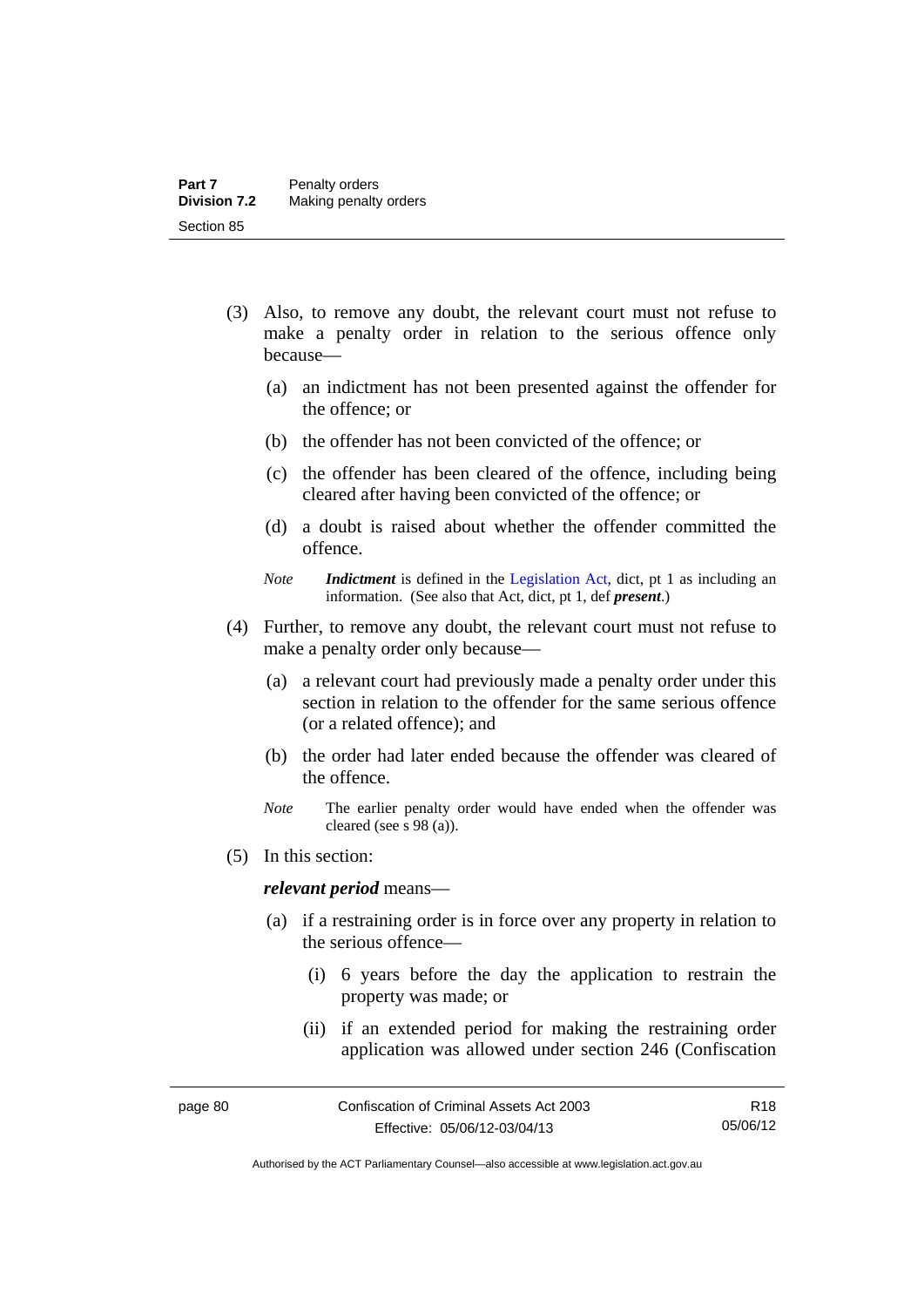proceedings—time extensions for applications)—the total of the 6-year period and the extended period; or

- (b) if a restraining order is not in force over any property in relation to the serious offence—
	- (i) 6 years before the day the application for the penalty order was made; or
	- (ii) if an extended period for making the penalty order application was allowed under section 246—the total of the 6-year period and the extended period.

#### **86 Penalty orders—amount of penalty**

- (1) In making a penalty order in relation to an offence, the court must—
	- (a) assess under division 7.3 (Value of benefits) the value of any benefits (the *assessed value*) derived by the offender from the commission of the offence and any related offence; and
	- (b) order the offender to pay the Territory the amount worked out under subsection (2).
- (2) The amount payable under the penalty order is the assessed value less any amount by which the assessed value is reduced under subsection  $(3)$ .
- (3) The assessed value in relation to the offence or any related offence may be reduced if the court is satisfied that it is just and equitable that the assessed value should be reduced by any of the following amounts:
	- (a) the value of property subject to forfeiture under this Act or a corresponding law;

*Note* For the meaning of *subject to forfeiture*, see s 73.

 (b) the value of property forfeited under this Act or a corresponding law;

page 81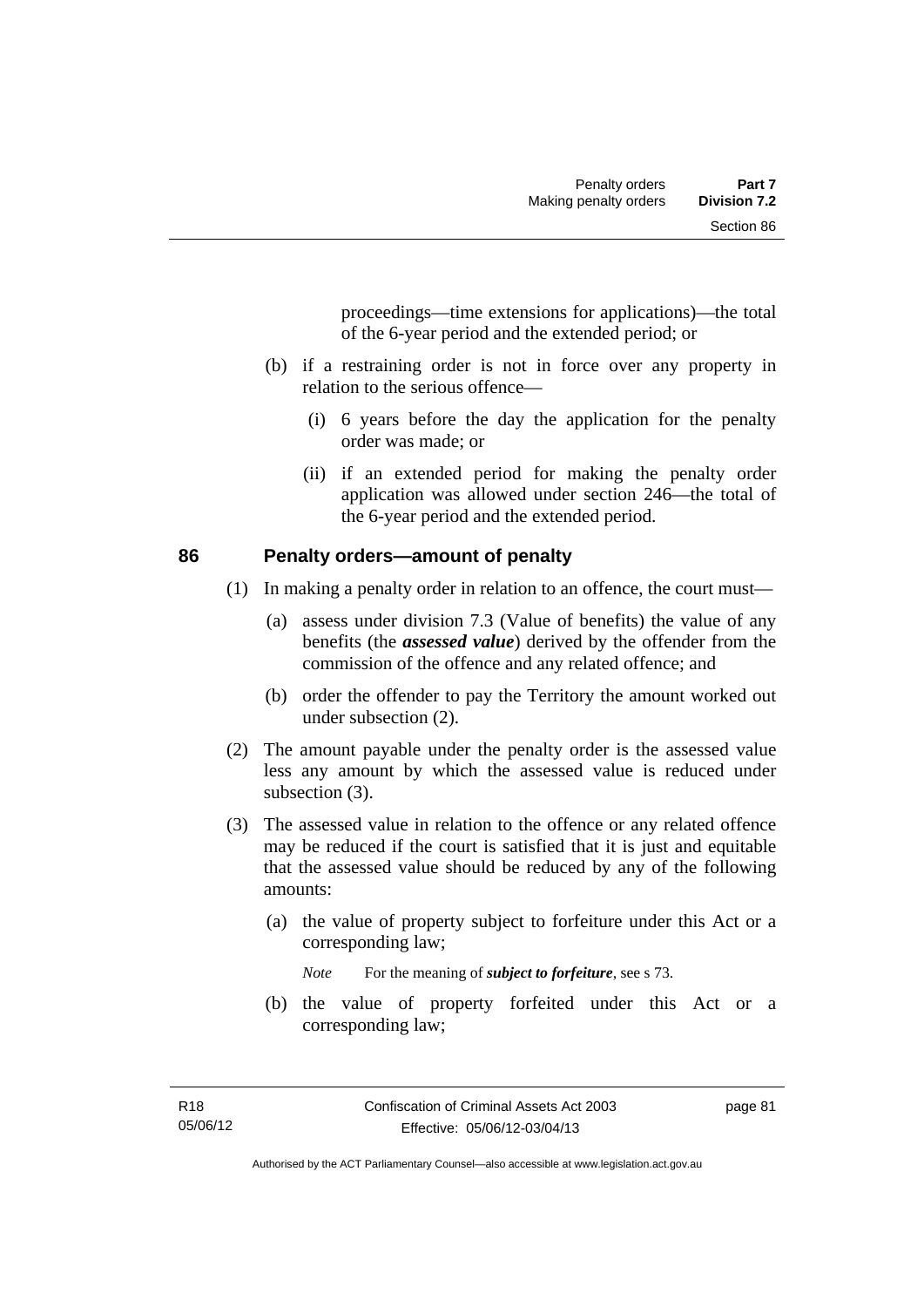- (c) the amount of any other penalty order, or any other financial penalty (however described) under a corresponding law;
- (d) any amount payable by the offender under a reparation order under the *[Crimes \(Sentencing\) Act 2005](http://www.legislation.act.gov.au/a/2005-58)*, or any corresponding order made under the law of the Commonwealth, a State or another Territory;
- (e) any amount payable by the offender for restitution, compensation or damages, other than any fine imposed by a court;
- (f) any amount of tax payable under a law of the Territory, the Commonwealth, a State, another Territory or a foreign country in relation to the benefits.

#### **87 Penalty orders—contents**

- (1) A penalty order must state—
	- (a) the amount of the penalty payable under the order; and
	- (b) the person by whom the penalty is payable.
- (2) A failure by a relevant court to comply with this section does not invalidate the penalty order or any action by anyone to satisfy the penalty order.

#### **88 Penalty orders—enforceable as judgment debt**

The amount ordered to be paid by a relevant court under a penalty order is a judgment debt owing to the Territory.

*Note* Any restrained property is automatically charged with the amount of the penalty order, and may be sold to satisfy the order (see div 7.4).

#### **89 Penalty orders—variation for reassessed value of benefits**

On application by the person by whom the penalty under a penalty order is payable or the DPP, a relevant court may make an order

Authorised by the ACT Parliamentary Counsel—also accessible at www.legislation.act.gov.au

R18 05/06/12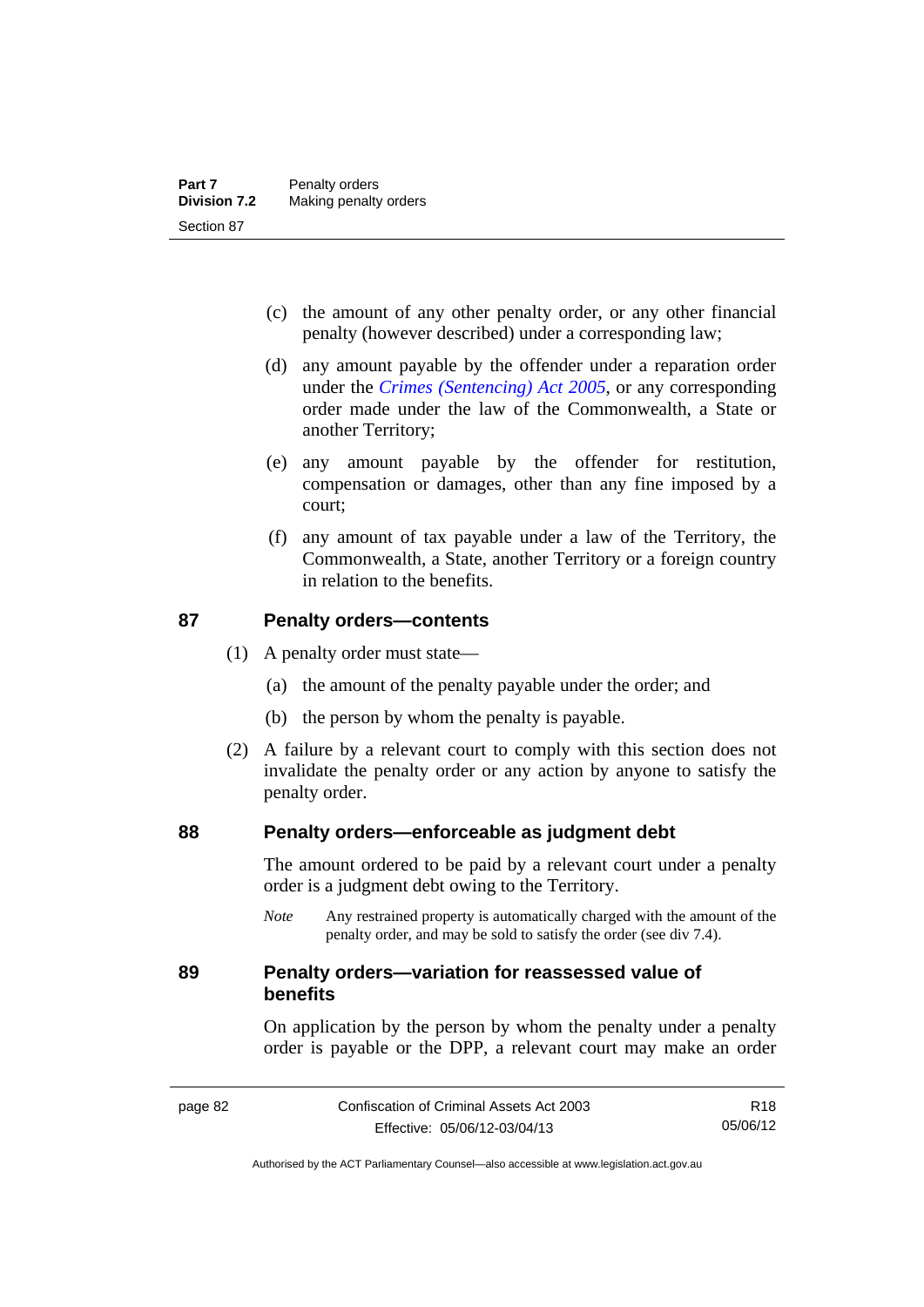varying the order to reflect the value of the relevant benefits as reassessed at the time the varying order is made.

#### **Examples**

- 1 The amount of the penalty order is reduced by the value of forfeited property (see s 86 (3) (b)). The order for the forfeiture is overturned by a court in a later proceeding. The relevant court may vary the penalty order to increase the amount of the penalty order by the value of the forfeited property.
- 2 The amount of the penalty order is reduced by an amount of tax payable by the offender in relation to a benefit (see s  $86(3)(f)$ ). The amount of tax is reduced on a review by the commissioner of taxation. The relevant court may vary the penalty order to increase the amount of the penalty order by the reduced amount of tax.
- 3 If, in example 2, the amount of the tax payable had been increased on review, the court may vary the penalty order to reduce the amount of the penalty order by the amount of the increased tax.
- *Note* An example is part of the Act, is not exhaustive and may extend, but does not limit, the meaning of the provision in which it appears (see [Legislation Act,](http://www.legislation.act.gov.au/a/2001-14) s 126 and s 132).

# **Division 7.3 Value of benefits**

## **90 Meaning of** *narcotic substance* **and** *property* **for div 7.3**

In this division:

*narcotic substance*—see the *[Customs Act 1901](http://www.comlaw.gov.au/Details/C2013C00064)* (Cwlth), section 4, and includes anything prescribed by regulation for this definition.

*property*, of an offender, includes—

- (a) property subject to the effective control of the offender; and
- (b) property that, immediately before it vested in the trustee for the property under the *[Bankruptcy Act 1966](http://www.comlaw.gov.au/Details/C2012C00173)* (Cwlth), was the offender's property.
- *Note* For the meaning of *effective control*, see s 14.

page 83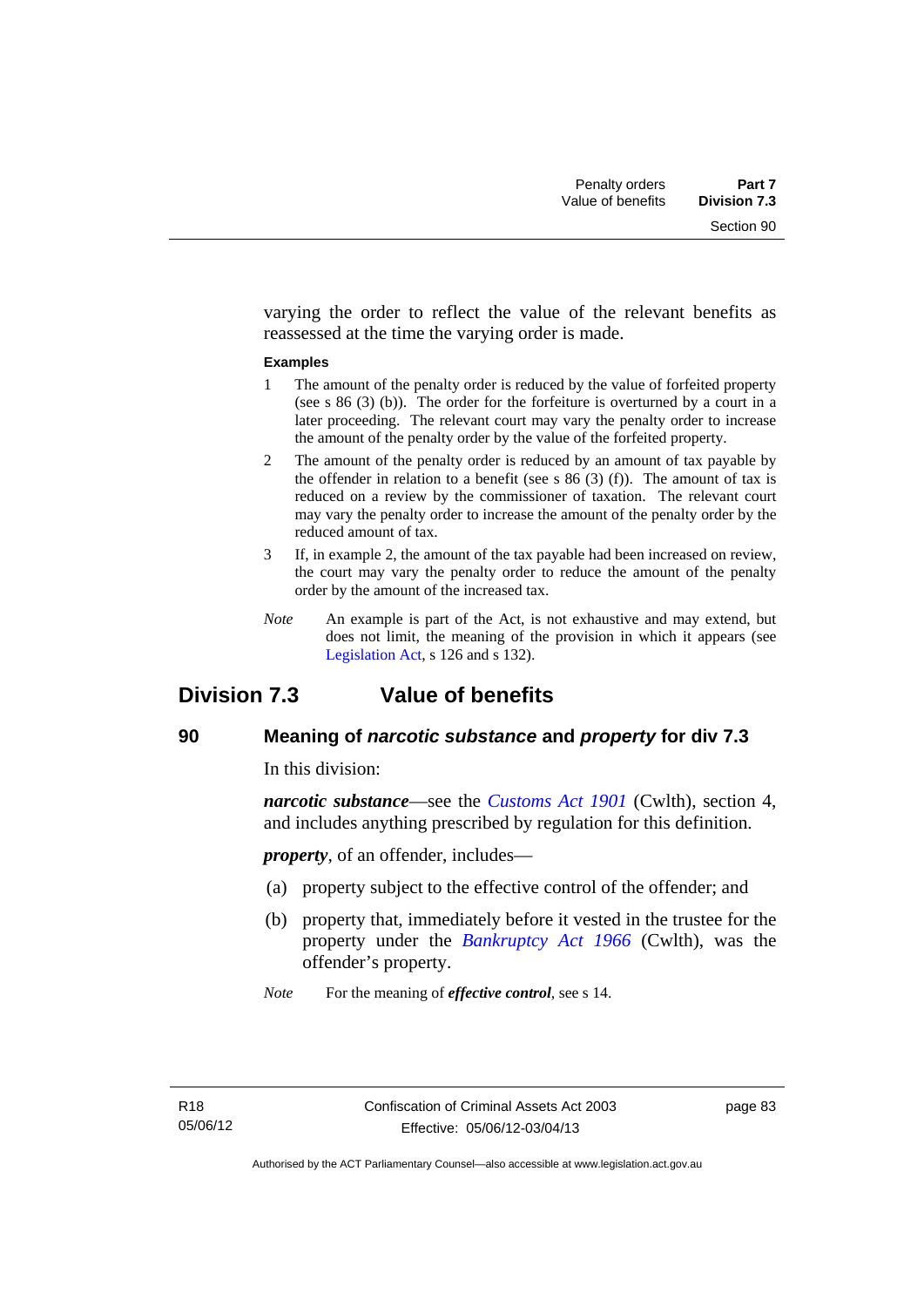#### **91 Presumed value of benefits—ordinary offence**

- (1) This section applies to the assessment of the value of benefits derived by an offender from the commission of an ordinary offence (or ordinary offences).
- (2) The value of the benefits derived by the offender from the commission of the offence (or offences) is—
	- (a) if evidence is given about any increase in value of the offender's property since immediately before the offence (or the earliest offence) was committed—taken to be not less than the amount of the greatest increase in value of which evidence is given; and
	- (b) in any case—taken to include the value of any narcotic substance to which the offence (or offences) relates.

#### **Example for par (a)**

An offender has committed an ordinary offence. Just before beginning to commit the offence, the value of the offender's property was \$50 000. Two months after the offence began to be committed, the value of the offender's property was \$150 000. At the time of the application for the penalty order, however, the offender's property was only worth \$75 000.

The 'greatest increase' in the total value of the offender's property since immediately before the offence was committed is \$100 000 (\$150 000 minus \$50 000).

- *Note 1* An example is part of the Act, is not exhaustive and may extend, but does not limit, the meaning of the provision in which it appears (see [Legislation Act,](http://www.legislation.act.gov.au/a/2001-14) s 126 and s 132).
- *Note 2* For the valuation of narcotic substances, see s 93 (3) and (4).
- (3) However, the value of the benefits is taken not to include any part (or all) of the increase in value if the offender satisfies the court that the part (or all) of the increase was from either—
	- (a) property that—
		- (i) was lawfully acquired by the offender; and

Authorised by the ACT Parliamentary Counsel—also accessible at www.legislation.act.gov.au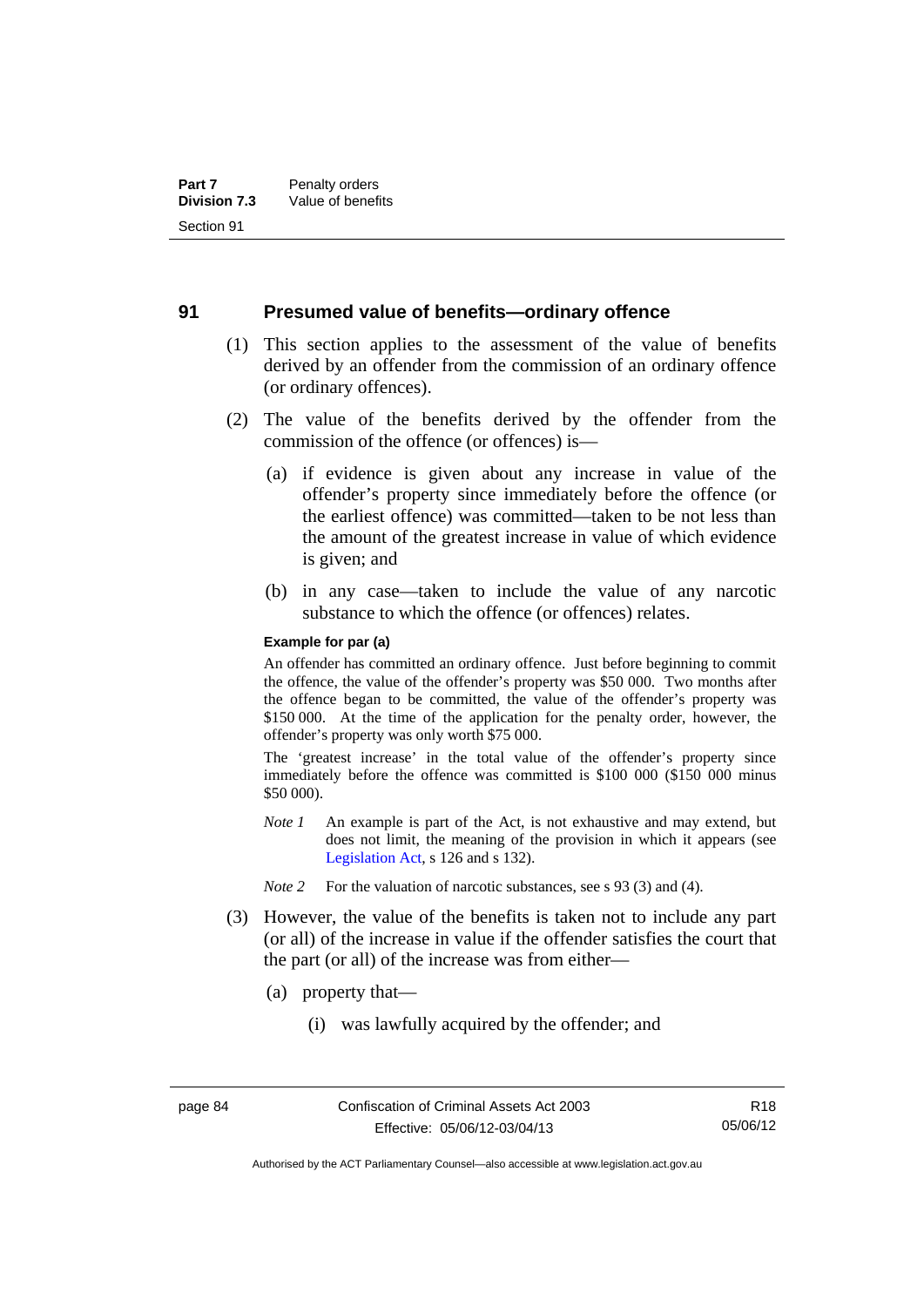- (ii) is not tainted property in relation to any offence against a territory law, or a law of the Commonwealth, a State, another Territory or a foreign country; or
- (b) benefits that were lawfully acquired by the offender.

*Note* For the meaning of *in relation to*, see dict.

 (4) This section does not apply in relation to a penalty order relating only to artistic profits.

## **92 Presumed value of benefits—serious offence**

- (1) This section applies to the assessment of the value of benefits derived by an offender from the commission of a serious offence (or serious offences).
	- *Note Commission*, of a serious offence, includes the alleged commission of the offence (see s 79).
- (2) The value of the benefits derived from the offence (or offences) is taken to include the following:
	- (a) the value of all of the offender's property on the day the application was made;
	- (b) the value of any other property held by the offender within the shorter of the following periods:
		- (i) between the day the offence (or the earliest offence) was committed and the day the application was made;
		- (ii) 6 years immediately before the day the application was made;
	- (c) the value of any narcotic substance to which the offence (or offences) relate;

*Note* For the valuation of narcotic substances, see s 93 (3) and (4).

 (d) all of the person's expenditure during the relevant period under paragraph (b) (other than expenditure to the extent that it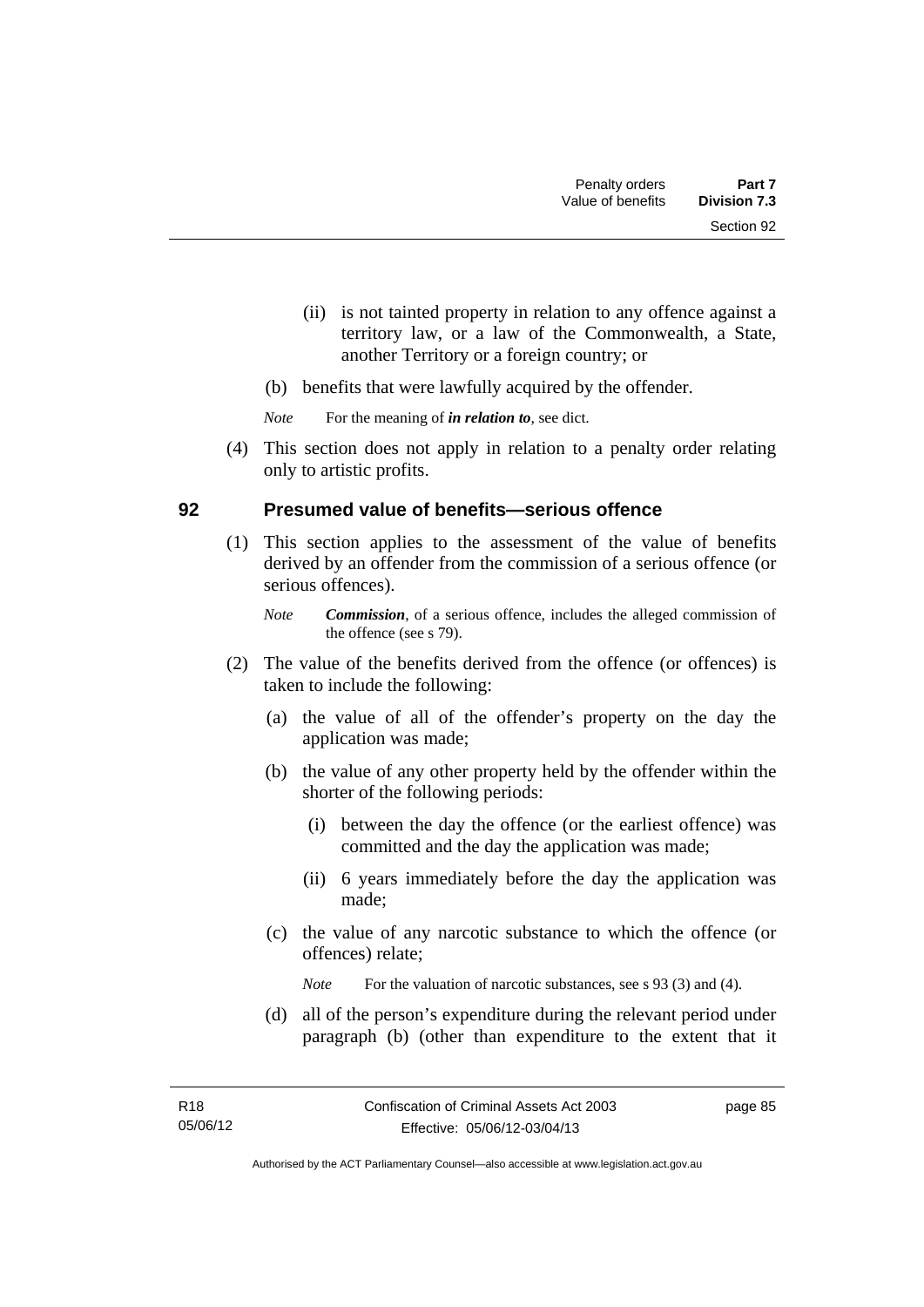resulted in the acquisition of property mentioned in paragraph (a) or (b)).

- (3) However, subsection (2) does not apply to particular property if the offender satisfies the court that the property—
	- (a) was lawfully acquired by the offender; and
	- (b) is not tainted property in relation to any offence against a territory law, or a law of the Commonwealth, a State, another Territory or a foreign country.

*Note* For the meaning of *in relation to*, see dict.

- (4) Also, subsection (2) does not apply to particular expenditure if the offender satisfies the court that the expenditure—
	- (a) was derived from property or benefits lawfully acquired by the offender; and
	- (b) the property from which the expenditure was derived is not tainted property in relation to any offence against a territory law, or a law of the Commonwealth, a State, another Territory or a foreign country.
- (5) For subsection (2) (b) (i), if a serious offence was committed over more than 1 day, the reference in the subparagraph to the day the offence was committed is a reference to the day the offence was begun to be committed.
- (6) This section does not apply in relation to a penalty order relating only to artistic profits.

#### **93 Value of benefits—relevant matters**

(1) In assessing the value of a benefit derived from the commission of an offence and any related offences, the relevant court may have regard to any relevant matters.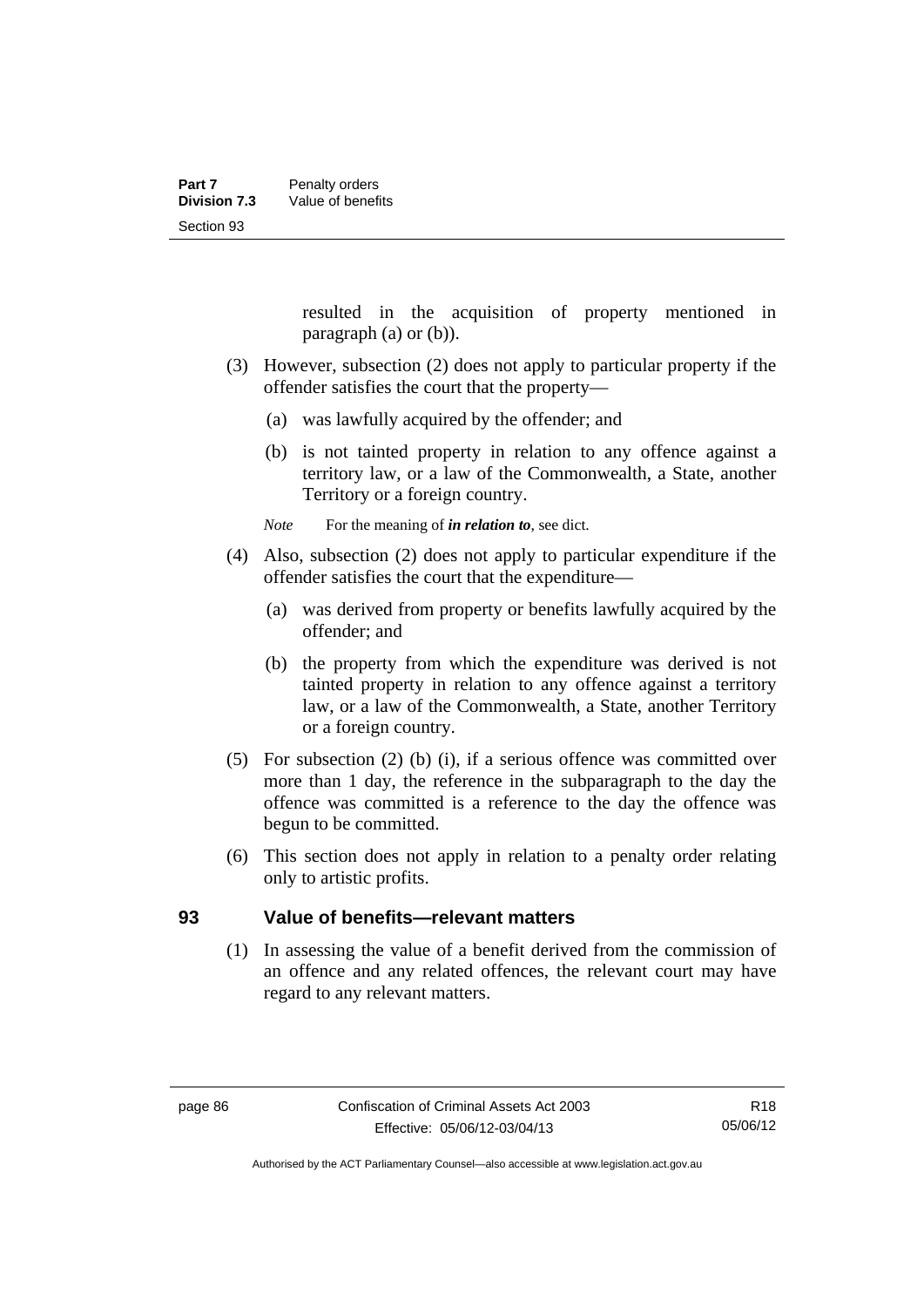Section 93

#### **Examples of relevant matters**

- 1 an increase in the income or profits of the offender in comparable periods before and after the offence was committed (see s 80, example for par (c))
- 2 an increase in the value of property held by the offender because of the benefit, taking into account any relevant variation in the purchasing power of money
- 3 the value of the offender's property before, during and after the commission of the offence
- 4 the income and expenditure of the offender before, during and after the commission of the offence
- 5 the part of the benefit derived from the commission of the offence and the part derived from other sources
- *Note* An example is part of the Act, is not exhaustive and may extend, but does not limit, the meaning of the provision in which it appears (see [Legislation Act,](http://www.legislation.act.gov.au/a/2001-14) s 126 and s 132).
- (2) The court must assess the value of a benefit by reference to the highest value the benefit has had since the commission of the offence or a related offence, unless the court is satisfied that the benefit should be valued differently having regard to the purposes of this Act.

#### **Examples**

- 1 An offender derives a benefit worth \$10 000 from the commission of an offence. If the benefit had been derived at the time of valuation for a penalty order proceeding 2 years later, the benefit would have been worth \$11 000 (because of inflation). The court may assess the value of the benefit as \$11 000 rather than \$10 000.
- 2 The offence to which benefits relate is an ordinary offence. However, the offender later committed a related offence that was a serious offence. The court may have regard to the highest value of the benefits since the commission of the ordinary offence.
- (3) At the hearing of an application for a penalty order, a law enforcement officer who is experienced in the investigation of narcotic offences may testify, to the best of the officer's information, knowledge and belief—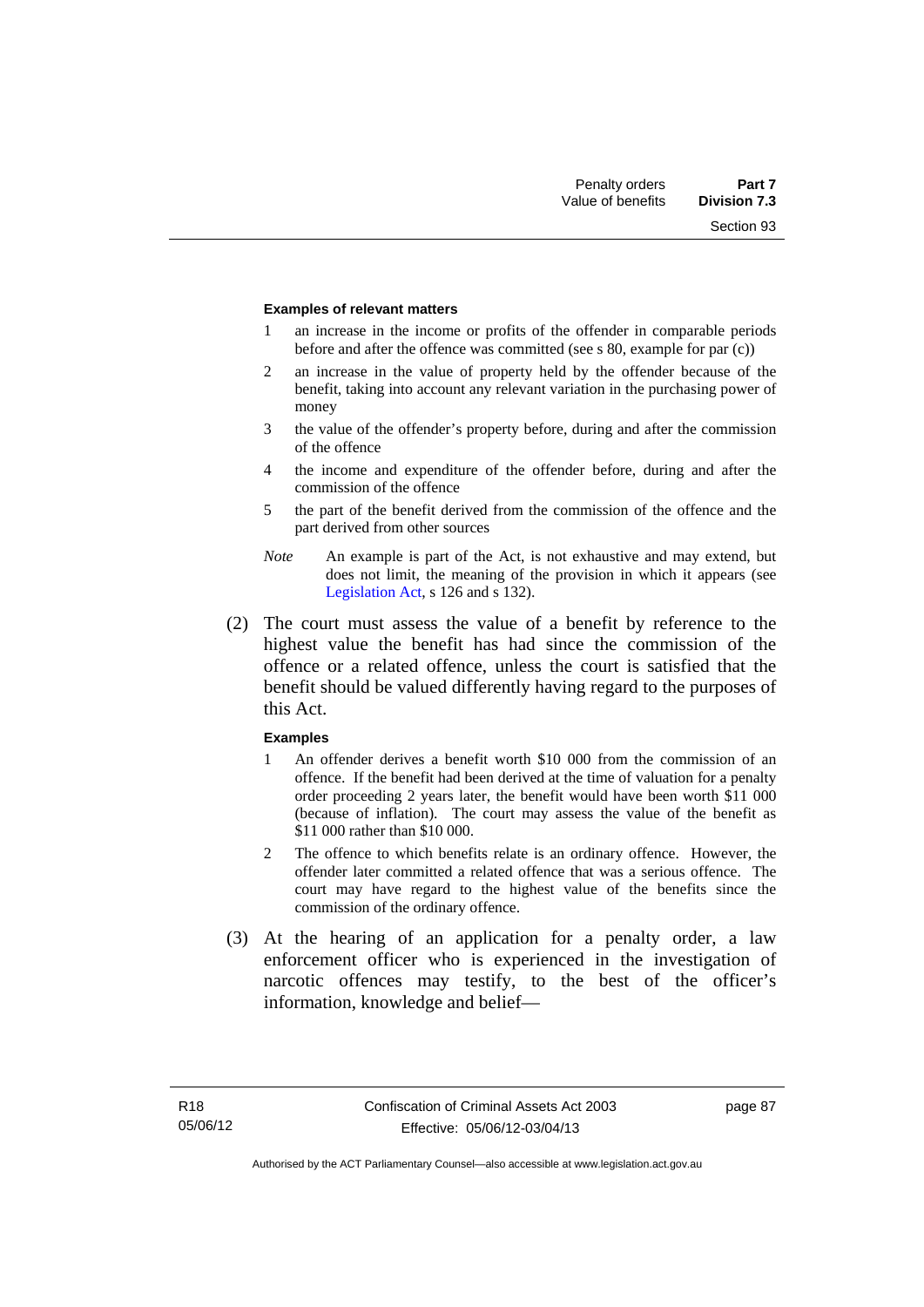- (a) in relation to the amount that was the market value of a narcotic substance at a particular time or during a particular period; or
- (b) in relation to the amount, or the range of amounts, ordinarily paid at a particular time or during a particular period, for the doing of anything in relation to a narcotic substance.
- (4) The law enforcement officer's testimony under subsection (3)—
	- (a) is admissible at the hearing despite any rule of law or practice about hearsay evidence; and
	- (b) is prima facie evidence of the matters testified.
- (5) In this section:

#### *law enforcement officer* means—

- (a) a police officer; or
- (b) an officer of Customs under the *[Customs Act 1901](http://www.comlaw.gov.au/Details/C2013C00064)* (Cwlth).

# **Division 7.4 Satisfaction of penalty order**

| I       |
|---------|
| r.      |
| s<br>۰. |
| ×<br>v  |

#### **94 Creation of penalty charge over restrained property**

- (1) This section applies if, in relation to an offence—
	- (a) a restraining order is made; and
	- (b) a penalty order is made.
- (2) On the making of the later of the orders, all of the restrained property is automatically charged to secure the payment to the Territory of the amount of the penalty order.
	- *Note 1* An interstate penalty charge is taken to be a penalty charge under this Act (see s 139).
	- *Note 2* If the penalty charge is over restrained property that may be recorded in a statutory property register, details of the restraining order may be recorded in the register under s 50.

Authorised by the ACT Parliamentary Counsel—also accessible at www.legislation.act.gov.au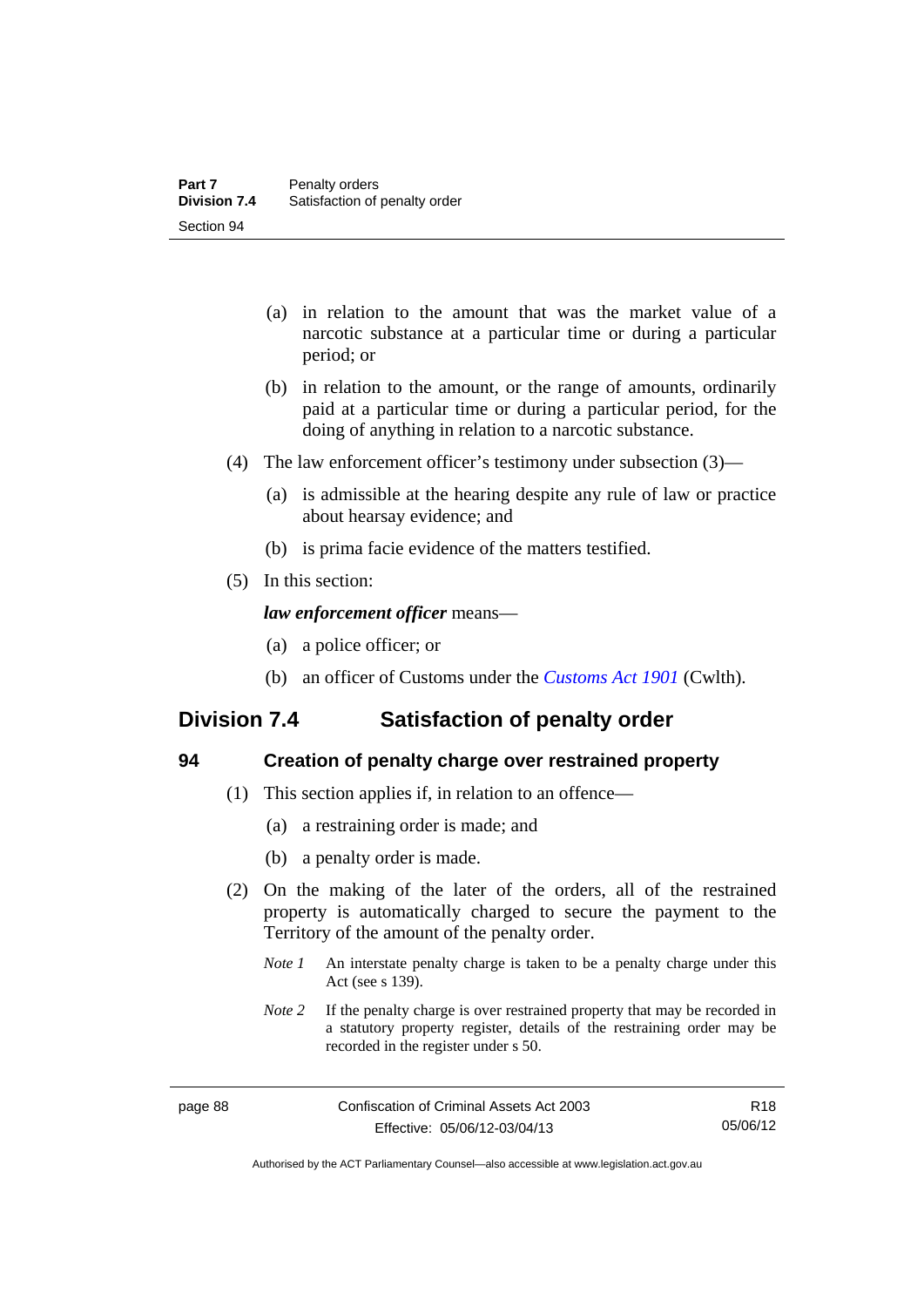- (3) If the restraining order is varied after the penalty order is made to add more property, the additional property is also automatically charged to secure payment to the Territory of the amount of the penalty order.
- (4) A charge on property created by this section (a *penalty charge*)—
	- (a) is subject to every encumbrance on the property that came into existence before the charge and that would have priority over the charge if this subsection had not been enacted; and
	- (b) has priority over all other encumbrances; and
	- (c) is a statutory interest of a kind to which the *[Personal Property](http://www.comlaw.gov.au/Details/C2012C00151)  [Securities Act 2009](http://www.comlaw.gov.au/Details/C2012C00151)* (Cwlth), section 73 (2) applies; and
	- (d) is not affected by any change in the ownership of the property unless the change in ownership ends the penalty charge under section 95 (c) or  $(d)$ .

#### **95 When penalty charge over property ends**

A penalty charge over property ends when the earliest of the following events happens:

- (a) the penalty order for which the charge was created ends;
	- *Note* For when a penalty order ends, see s 98. See also the example to this section.
- (b) the restraining order over the property ends;
	- *Note* For when restraining orders end, see div 4.3. See also the example to this section.
- (c) the property is sold, or otherwise disposed of, with the consent of—
	- (i) the relevant court that made the penalty order; or
	- (ii) if a trustee (including the public trustee) controls the property—the trustee;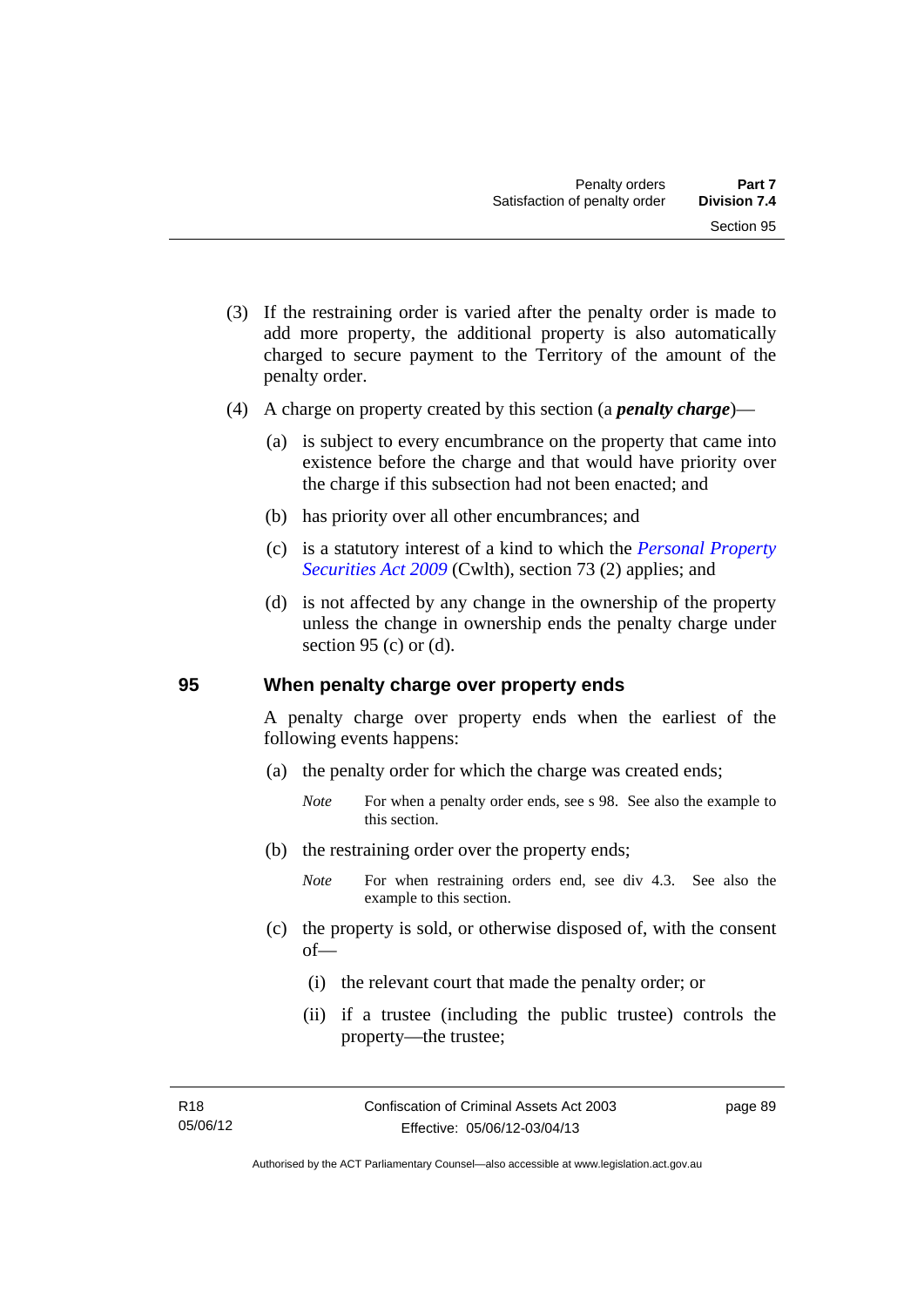- (d) the property is sold to a purchaser who—
	- (i) buys the property honestly and for sufficient consideration; and
	- (ii) at the time of the purchase, has no notice of the charge.

#### **Example of end of restraining order and penalty order**

If a penalty order is made in relation to an ordinary offence of which the offender was convicted, both the restraining order and the penalty order end if the conviction is later quashed (see s 47 and s 98).

- *Note 1* If the restraining order over the charged property is registered in a statutory property register, anyone who buys the property is taken to have notice of the charge (see s 50 (3)).
- *Note* 2 An example is part of the Act, is not exhaustive and may extend, but does not limit, the meaning of the provision in which it appears (see [Legislation Act,](http://www.legislation.act.gov.au/a/2001-14) s 126 and s 132).

#### **96 Power to satisfy penalty order**

- (1) A penalty order in relation to an offence authorises the public trustee to satisfy the order out of any property restrained for the offence (including any property that becomes restrained after the order is made).
	- *Note 1* The penalty order may also be enforced as a judgment debt (see s 88).
	- *Note* 2 An amount received by the public trustee to satisfy the penalty order must be paid into the confiscated assets trust fund (see s 131).
	- *Note 3* An interstate penalty charge is taken to be a penalty charge under this Act (see s 139).
- (2) To satisfy the penalty order, the public trustee may sell or otherwise dispose of restrained property that is not money in any way the public trustee considers appropriate.
	- *Note* The money realised by the public trustee from the disposal of property must be paid into the be paid into the confiscated assets trust fund (see s 131 and dict, def *fully satisfied*, par (b)).

Authorised by the ACT Parliamentary Counsel—also accessible at www.legislation.act.gov.au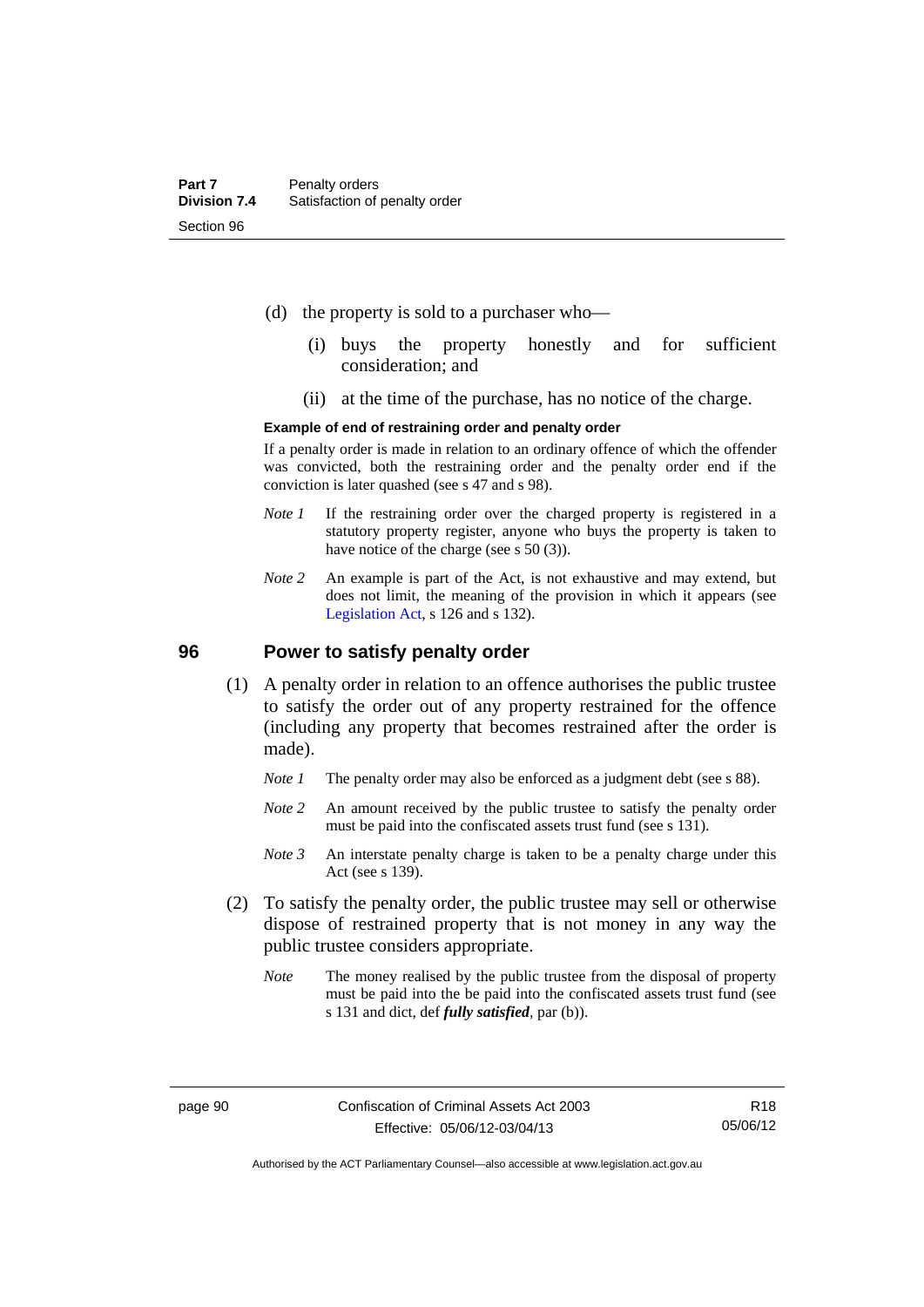- (3) However, the public trustee must not sell or otherwise dispose of restrained property to satisfy the order until—
	- (a) all confiscation proceedings (including forfeiture proceedings) in relation to the property have been finalised; and
	- (b) all proceedings in relation to the offender's conviction for the offence are finalised.
	- *Note 1* For the meaning of *confiscation proceedings*, see s 236.
	- *Note 2* For when confiscation and criminal proceedings are finalised, see s 18.
	- *Note 3* If the offender is acquitted on appeal, the restraining order will end, and the penalty charge ends under s 95.
- (4) The penalty order also authorises the public trustee or anyone else named in the order (an *authorised agent*) to sign any instrument necessary or convenient for the disposal of restrained property.
- (5) An instrument signed by an authorised agent has the same effect as if it were signed by the person who owned the property before it was disposed of.

## **97 Public trustee to repay any amount surplus to satisfying penalty order**

If the amounts paid into the trust fund to satisfy a penalty order are more than is required to fully satisfy the order, the public trustee must pay the surplus amount to the person against whom the order was made.

# **Division 7.5 End of penalty orders**

## **98 When penalty order ends**

A penalty order ends if—

 (a) for a penalty order made under section 84 (Penalty orders offenders convicted of ordinary offences)—the offender is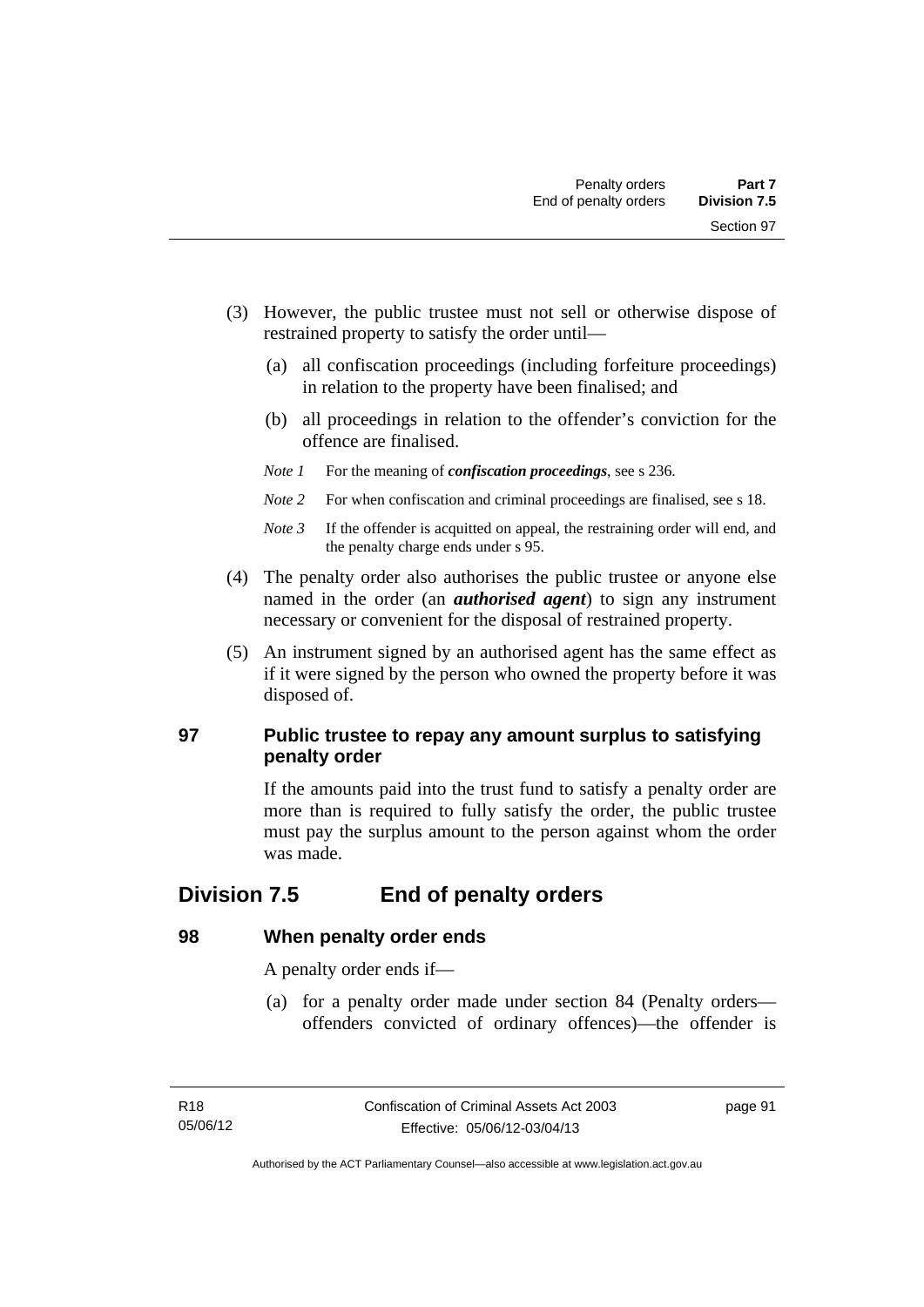| Part 7              | Penalty orders        |
|---------------------|-----------------------|
| <b>Division 7.5</b> | End of penalty orders |
| Section 98          |                       |

cleared of the offence (or offences) to which the penalty order relates, and all related offences (if any); or

- (b) the order is reversed or set aside on appeal; or
- (c) the order is fully satisfied.
- *Note 1* For the meaning of *fully satisfied*, see dict.
- *Note* 2 If the order ends because it was made because of the conviction of the offender for a serious offence, and the offender is cleared, a further penalty order may be made against the offender (see s 85 (4)).

page 92 Confiscation of Criminal Assets Act 2003 Effective: 05/06/12-03/04/13

R18 05/06/12

Authorised by the ACT Parliamentary Counsel—also accessible at www.legislation.act.gov.au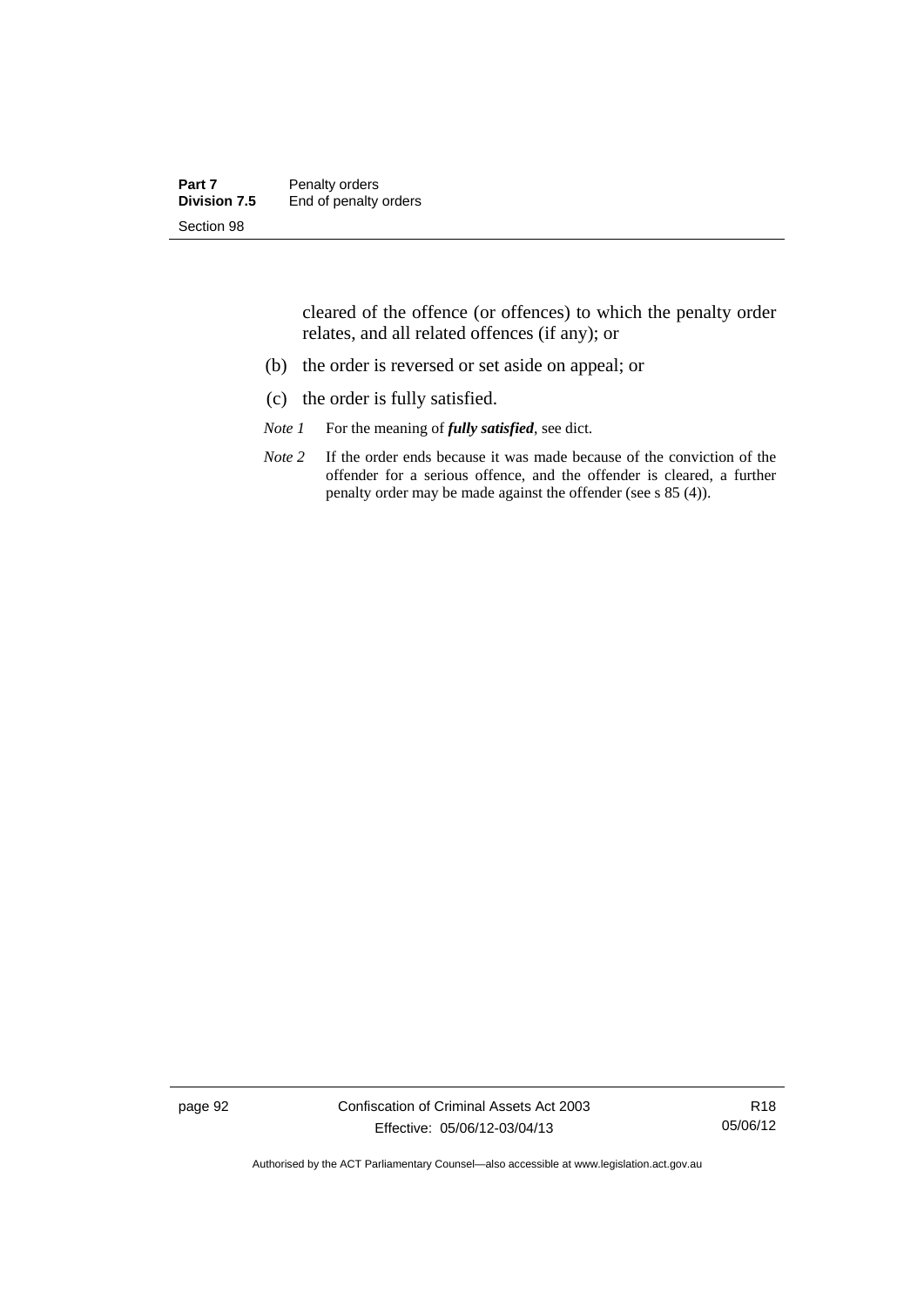# **Part 8 Restrained property**

# **Division 8.1 Management of restrained property by public trustee**

## **99 Application of div 8.1**

This division applies if the public trustee takes control of restrained property under an order under this Act.

- *Note 1* A registered interstate restraining order is taken to be a restraining order under this Act (see s 139).
- *Note 2* A provision of a law that gives an entity (including a person) a function also gives the entity powers necessary and convenient to exercise the function (see [Legislation Act](http://www.legislation.act.gov.au/a/2001-14), s 196 and dict, pt 1, def *entity*).

## **100 Powers of public trustee to preserve restrained property etc**

 (1) The public trustee may do anything necessary or desirable to preserve the value of the restrained property.

#### **Examples**

- 1 bring or defend any civil proceeding affecting the property
- 2 insure the property
- 3 if the property consists (completely or partly) of securities or investments, realise or otherwise deal with the securities or investments
- 4 if the property is related to a business—
	- (a) employ, or end the employment of, people in the business; and
	- (b) do anything else that is necessary or convenient for carrying on the business on a sound commercial basis
- 5 if the property consists, completely or partly, of shares in a corporation, exercise (to the exclusion of the registered proprietor) the rights attaching to the shares as if the public trustee were the registered holder
- *Note 1* Related powers of the public trustee include making an application to a relevant court for an order about the restrained property (see s 39) and the registration of title to, or charges over, registrable property (see s 50).

page 93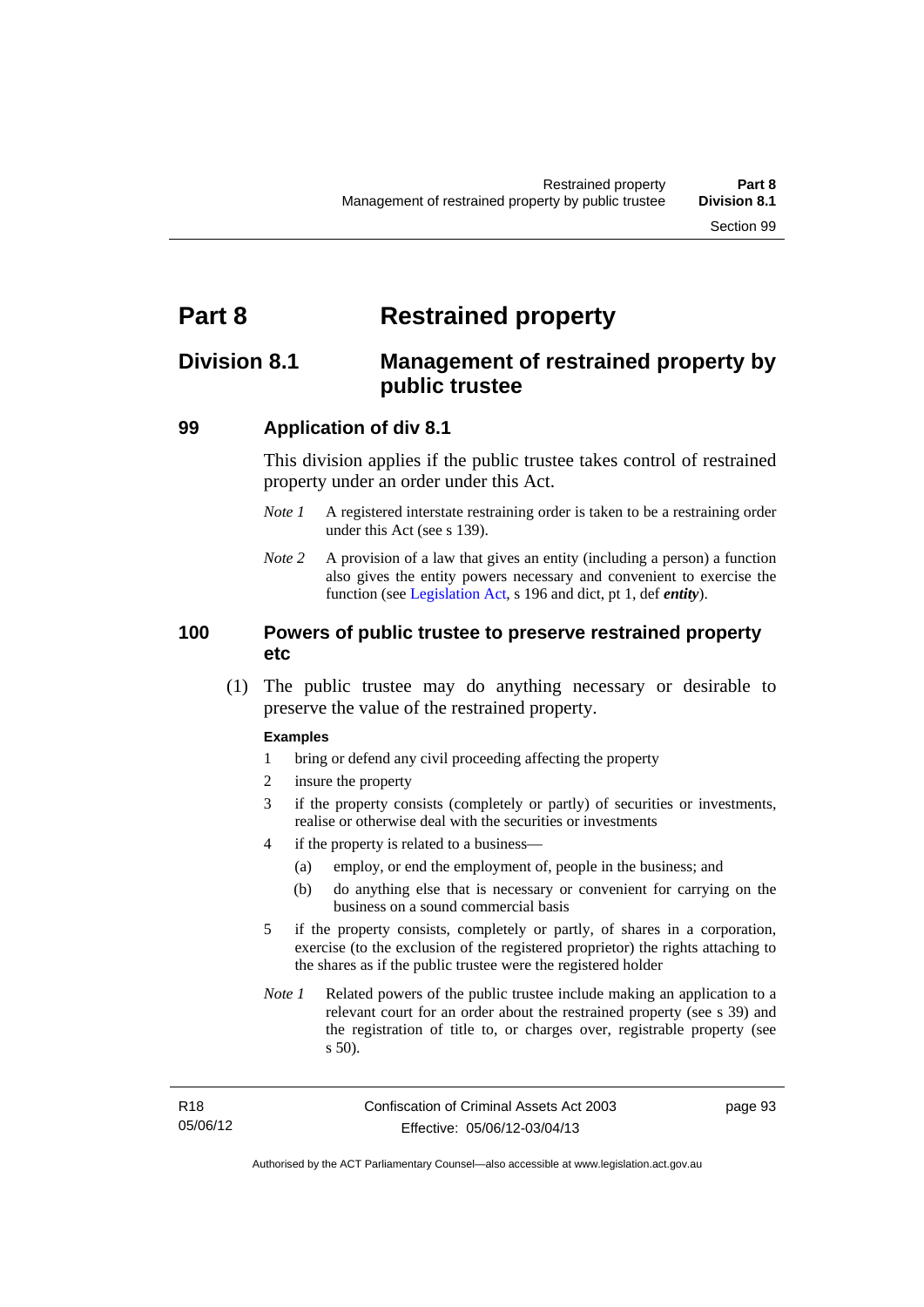- *Note* 2 An example is part of the Act, is not exhaustive and may extend, but does not limit, the meaning of the provision in which it appears (see [Legislation Act,](http://www.legislation.act.gov.au/a/2001-14) s 126 and s 132).
- (2) The owner of restrained property commits an offence if—
	- (a) the public trustee asks the owner for the person's tax file number within a stated reasonable time; and
	- (b) the owner fails to give the public trustee the person's tax file number within that time.

Maximum penalty: 50 penalty units, imprisonment for 6 months or both.

(3) An offence against this section is a strict liability offence.

#### **101 Sale, modification or destruction of property by public trustee**

- (1) The public trustee may sell restrained property if—
	- (a) the property is deteriorating or substantially losing value or the public trustee considers that the property is likely to deteriorate or substantially lose value; or
	- (b) the public trustee considers that the cost of maintaining the property would be more than the value of the property if the property were forfeited.
- (2) The restraining order that applied to restrained property sold under this section applies to the proceeds of the sale of the property.
- (3) The public trustee may modify or destroy restrained property if the public trustee considers it is necessary to do so in the public interest.

#### **Examples of destruction of property in the public interest**

- 1 the restrained property cannot be used legally or the only practical use of the property is for an illegal purpose
- 2 the restrained property is a threat to public health or safety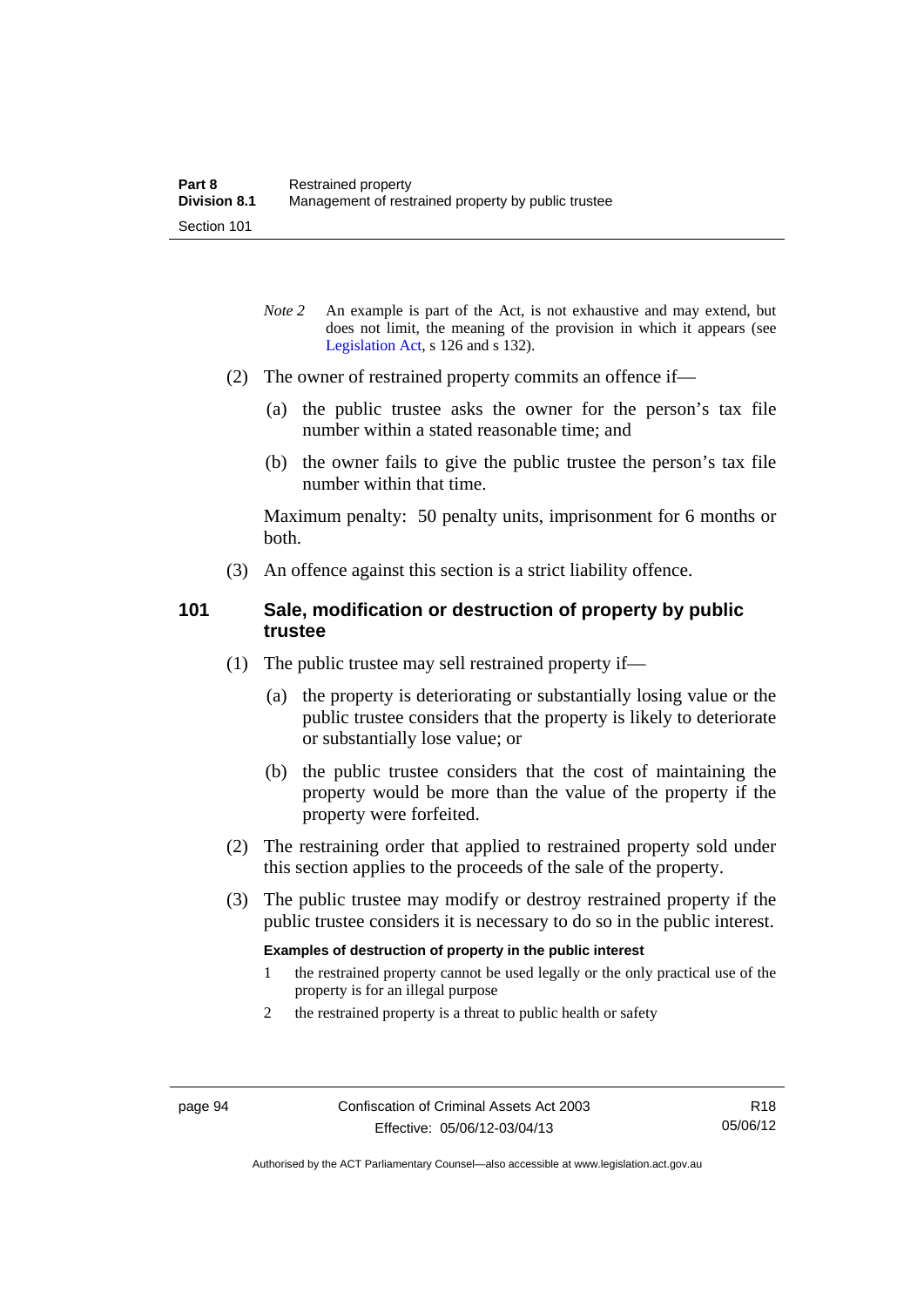*Note* An example is part of the Act, is not exhaustive and may extend, but does not limit, the meaning of the provision in which it appears (see [Legislation Act,](http://www.legislation.act.gov.au/a/2001-14) s 126 and s 132).

#### **102 Notice of sale, modification or destruction of restrained property by public trustee**

- (1) The public trustee must give written notice of a proposed sale, modification or destruction of restrained property under section 101 (the *proposed action*) to—
	- (a) the owner of the property (if known); and
	- (b) anyone else the public trustee believes may have an interest in the property.
	- *Note 1* For how documents may be given, see the [Legislation Act,](http://www.legislation.act.gov.au/a/2001-14) pt 19.5.
	- *Note 2* For the emergency modification or destruction of restrained property, see s 103.
- (2) The notice must state—
	- (a) the proposed action and the property to which it applies; and
	- (b) the date when the proposed action is to be taken (the *date of effect*); and
	- (c) that the proposed action may be taken on or after the date of effect unless a relevant court orders the public trustee not to take the proposed action.
- (3) The notice may, but need not, provide an opportunity for the person to make representations why the proposed action should not be taken.
- (4) The date of effect must not be earlier than 21 days after the day the notice is given to the person.

*Note* For the power to give a reduced period of notice, see s 103.

 (5) The public trustee must not take the proposed action before the date of effect.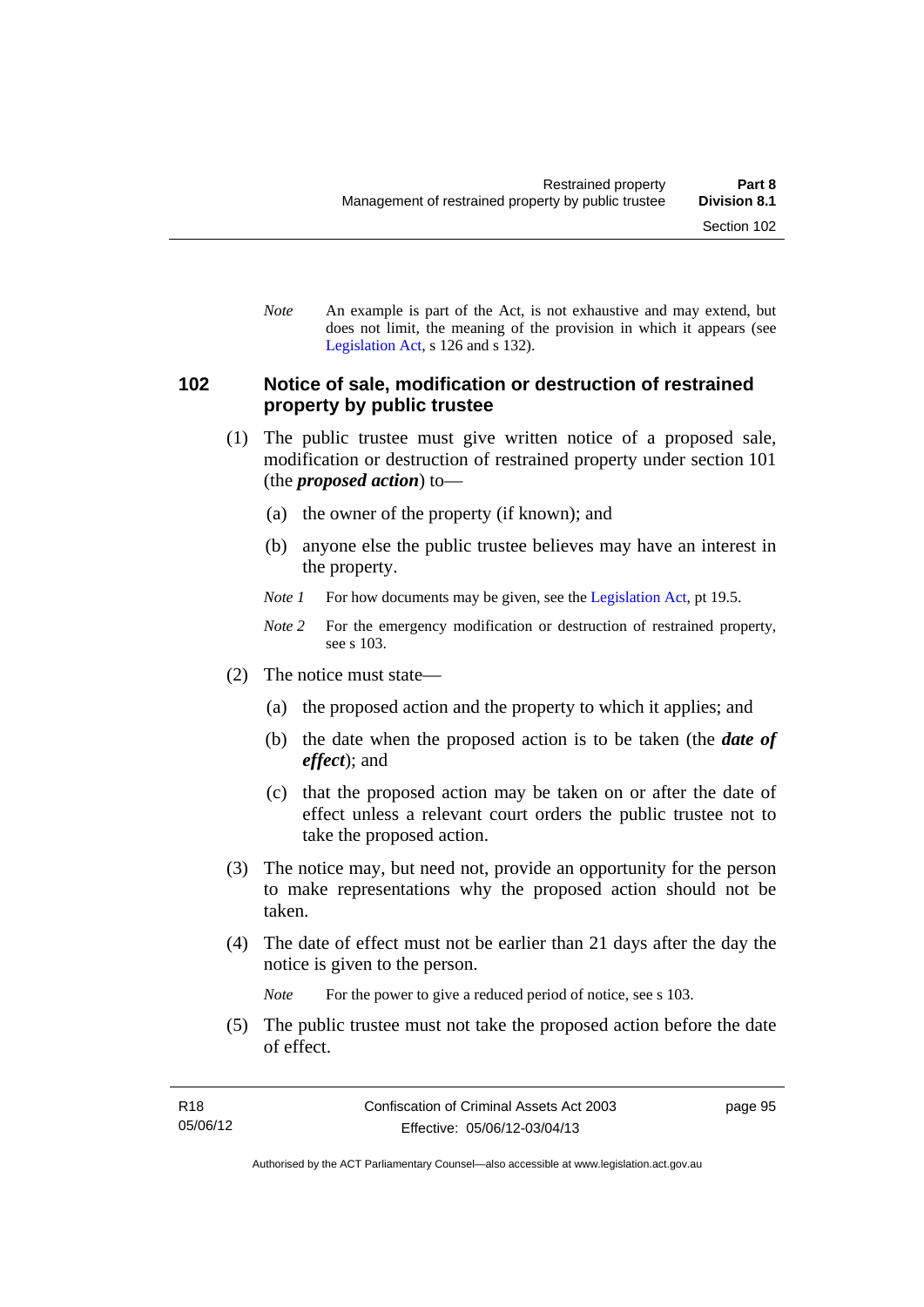*Note* For the power not to give notice of the modification or destruction of property, see s 103.

## **103 Emergency modification or destruction of restrained property**

- (1) This section applies if the public trustee considers that restrained property is a serious threat to public health or safety.
- (2) Despite section 102, the public trustee may—
	- (a) give notice to a person under that section with a date of effect less than 21 days after the day the notice is given to the person; or
	- (b) modify or destroy the property without giving notice under that section.
- (3) If the public trustee modifies or destroys the property under subsection (2) (b), the public trustee must, as soon as practicable, give notice of the action taken, and the grounds for the action, to—
	- (a) the owner of the property (if known); and
	- (b) anyone else the public trustee believes may have an interest in the property.

#### **104 Notice details to be included in public trustee's report**

- (1) The public trustee must include details of a notice given under section 102 or section 103 in the public trustee's report under the *[Annual Reports \(Government Agencies\) Act 2004](http://www.legislation.act.gov.au/a/2004-8)* for—
	- (a) the financial year during which the notice was given; or
	- (b) if the chief police officer has, under this section, declared the publication of details of the notice to be prejudicial—the next financial year after the chief police officer revokes the declaration.
	- *Note Financial year* has an extended meaning in the *[Annual Reports](http://www.legislation.act.gov.au/a/2004-8)  [\(Government Agencies\) Act 2004](http://www.legislation.act.gov.au/a/2004-8)*.

R18 05/06/12

Authorised by the ACT Parliamentary Counsel—also accessible at www.legislation.act.gov.au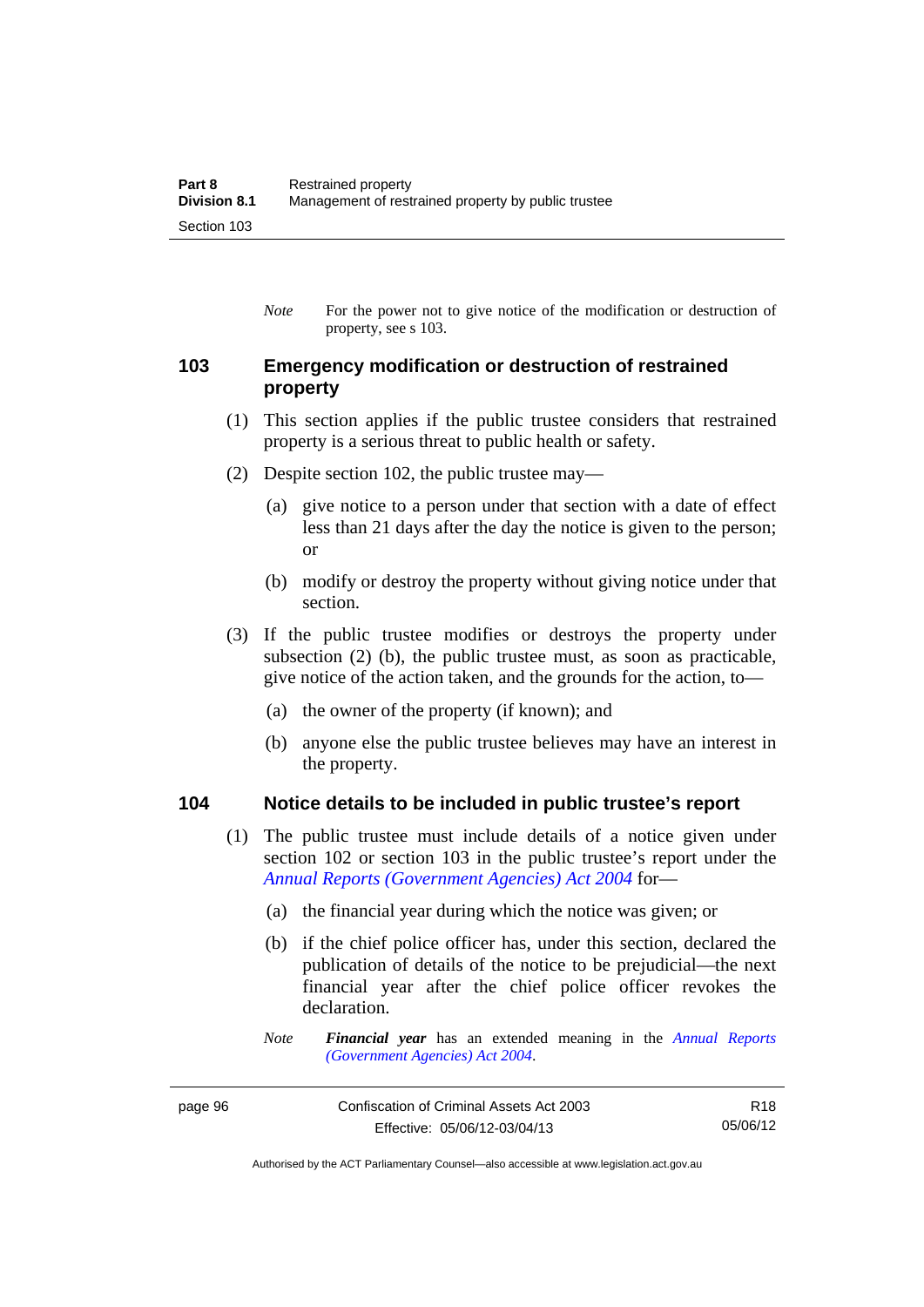- (2) Before including details of the notice in a report under subsection (1) (a), the public trustee must consult the chief police officer about whether publication of the details of the notice in the report would be likely to prejudice any police investigation.
- (3) If, in the chief police officer's opinion, the publication of the details of the notice in the report would be likely to prejudice a police investigation, the chief police officer must—
	- (a) declare the publication of the details to be prejudicial; and
	- (b) tell the public trustee, in writing, that the declaration is made.
- (4) If, in the chief police officer's opinion after making a declaration, the publication of details of the notice would no longer be likely to prejudice any police investigation, the chief police officer must—
	- (a) revoke the declaration; and
	- (b) tell the public trustee, in writing, that the declaration is revoked.
- (5) In this section:

*police investigation* includes a contemplated police investigation.

## **105 Order to stop sale, modification or destruction of restrained property**

- (1) A person may apply to a relevant court for an order stopping the public trustee from selling, modifying or disposing of restrained property under this division.
- (2) If the person was not given notice of the proposed action by the public trustee, the person may make the application only with the leave of the relevant court and if the person satisfies the court that the person has an interest in the property.
	- *Note* For general provisions about a proceeding for an order under this section (which is a confiscation proceeding—see s 236), see pt 14.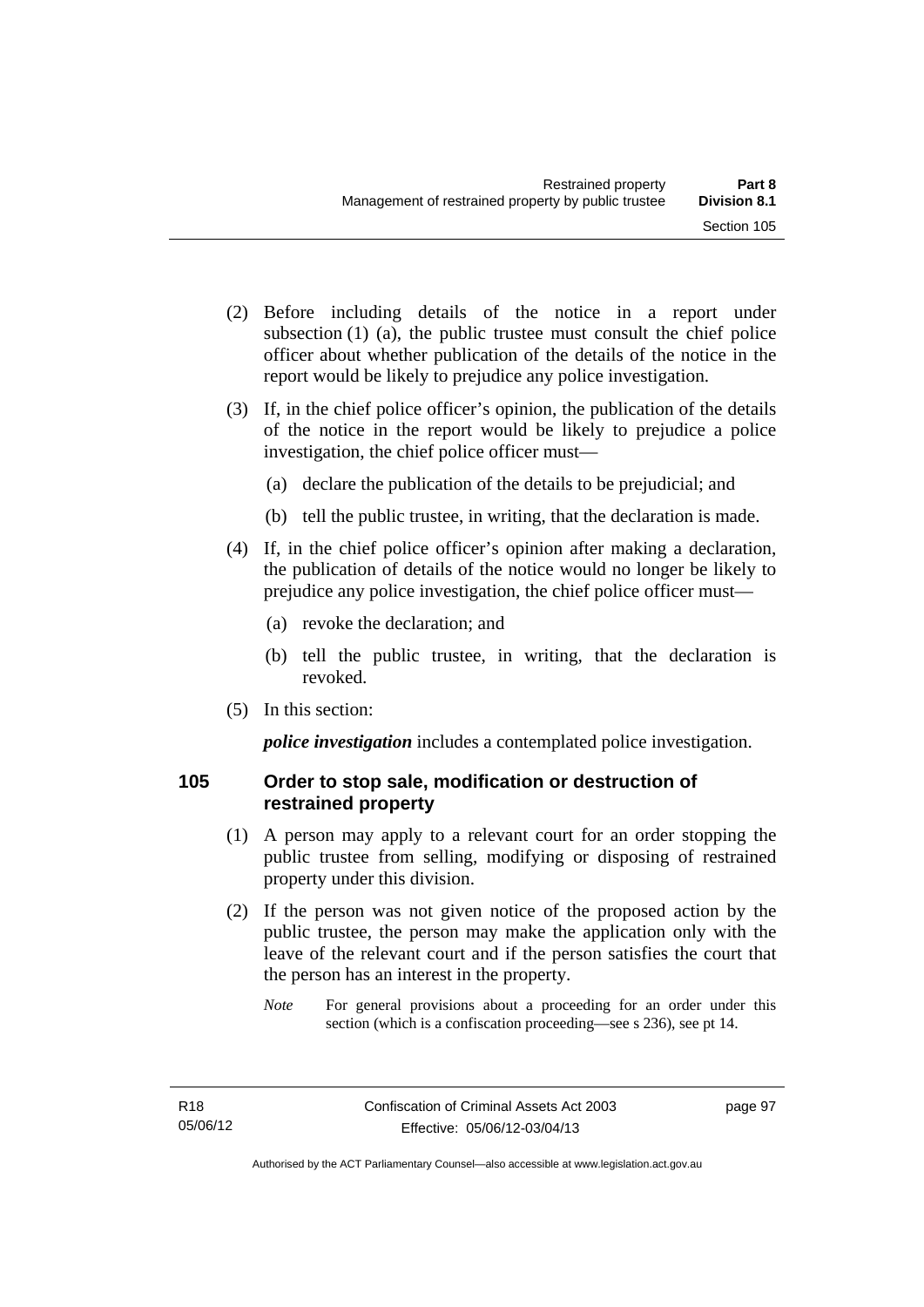(3) On an application under this section, the court may make any order about the sale, modification or destruction of the property it considers appropriate.

# **Division 8.2 Joint ownership of restrained property**

### **106 Effect of death on joint ownership**

- (1) This section applies to property that is jointly owned if any of the owners die while the property (including any interest in the property) is subject to a restraining order.
	- *Note* A registered interstate restraining order is taken to be a restraining order under this Act (see s 139).
- (2) If the property was held by the dead person as a joint tenant, the person's death does not vest the person's interest in the property in the surviving joint owner.
- (3) If the property was held by the dead person as a tenant in common, the dead person's interest must not be transferred to anyone else because of the person's death.

#### **Examples of prohibited transfers**

The dead person's interest must not be transferred to an executor or administrator, or to a beneficiary under the dead person's will or under intestacy.

- *Note* An example is part of the Act, is not exhaustive and may extend, but does not limit, the meaning of the provision in which it appears (see [Legislation Act,](http://www.legislation.act.gov.au/a/2001-14) s 126 and s 132).
- (4) The restraining order continues to apply to the property as if the person had not died.
- (5) An automatic forfeiture of any interest of the dead person in the property, or a forfeiture order made in relation to the interest, applies as if the interest were forfeited immediately before the person died.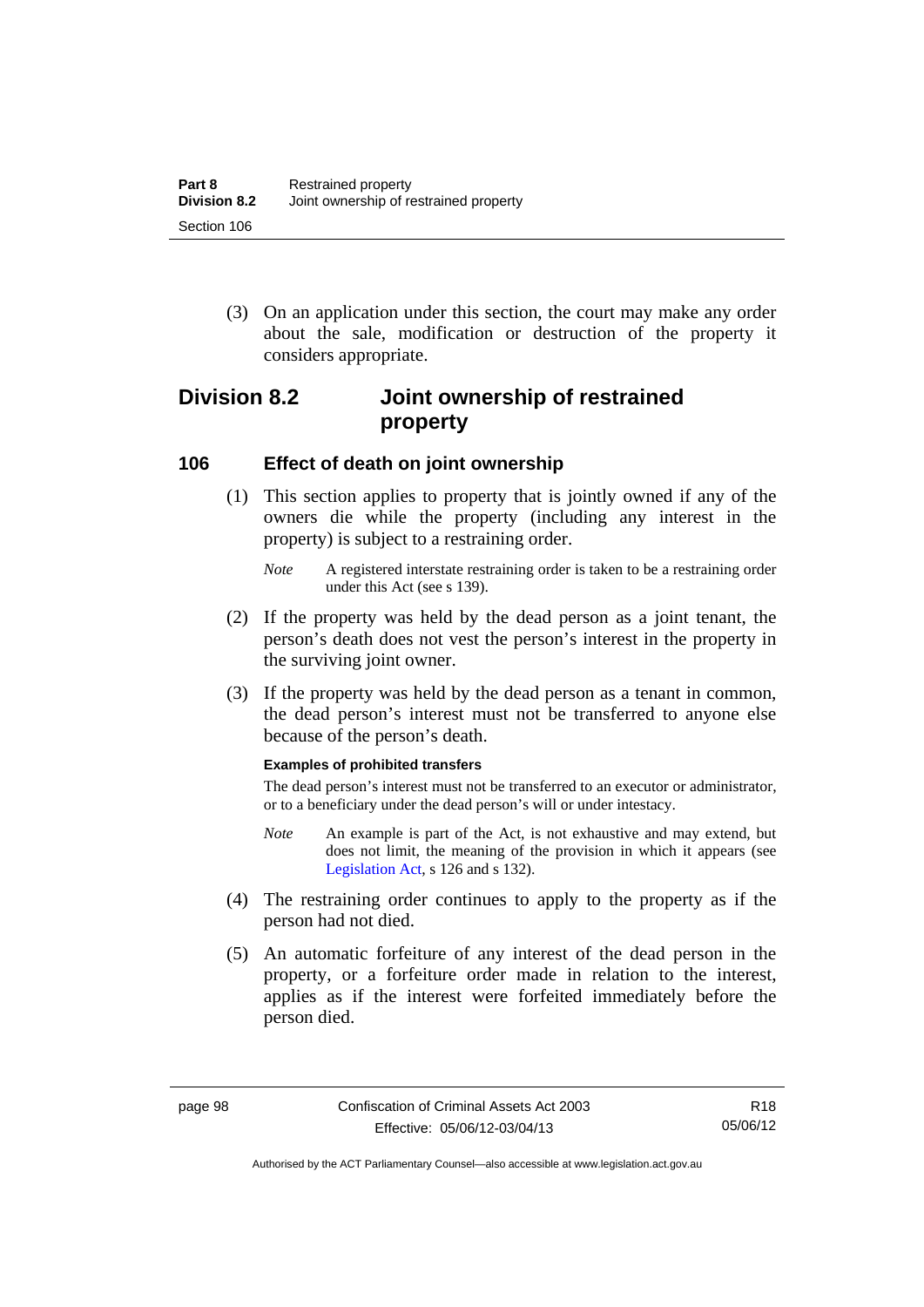- *Note 1* A registered interstate automatic forfeiture decision is taken to be an automatic forfeiture under this Act (see s 139).
- *Note 2* A registered interstate forfeiture order is taken to be a forfeiture order under this Act (see s 139).
- (6) If the restraining order stops applying to the property without it being forfeited under this Act, this section is taken not to have applied to the property.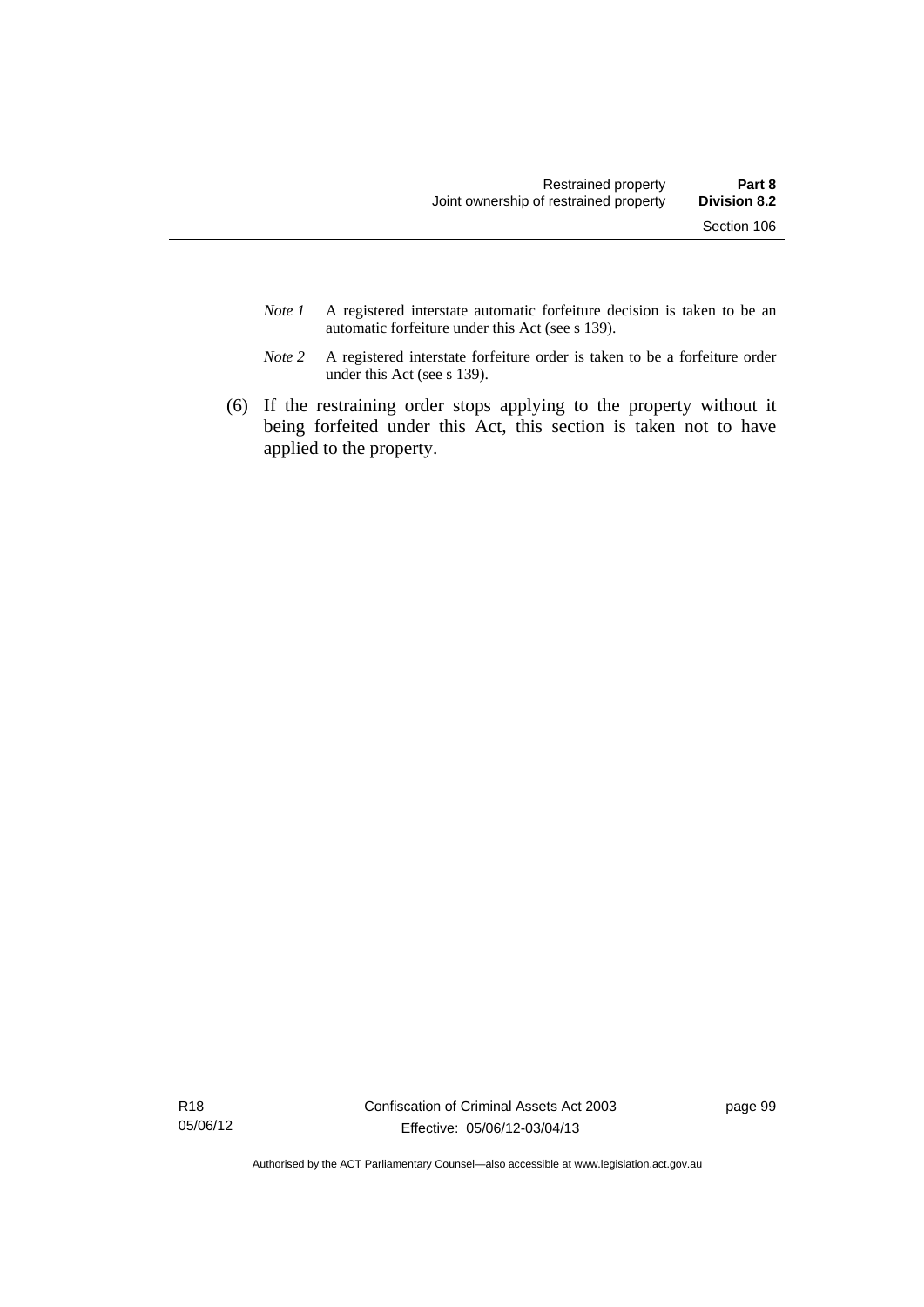**Part 9 Forfeited property**<br>**Division 9.1 Preliminary Division 9.1** Preliminary Section 107

# **Part 9 Forfeited property**

## **Division 9.1 Preliminary**

#### **107 Meaning of** *interested person* **in pt 9**

In this part:

*interested person*, in relation to property, means—

- (a) a person who has an interest in the property; or
- (b) the DPP; or
- (c) if a trustee (including the public trustee) controls the property—the trustee; or
- (d) if the property has been forfeited—a person who had an interest in the property immediately before it was forfeited.

## **108 Forfeited property—powers of public trustee**

(1) The public trustee may take any steps that are necessary or desirable to vest forfeited property in the Territory and to bring it under the public trustee's control.

#### **Examples**

- 1 the giving notice of, or otherwise taking action to protect, the Territory's equitable interest in forfeited property
- 2 registering a caveat over forfeited property
- 3 obtaining registration of an interest in forfeited property on behalf of the Territory (including signing an instrument of transfer)
- *Note* An example is part of the Act, is not exhaustive and may extend, but does not limit, the meaning of the provision in which it appears (see [Legislation Act,](http://www.legislation.act.gov.au/a/2001-14) s 126 and s 132).
- (2) This section does not limit the powers of the public trustee under this Act in relation to the forfeited property.

#### **Example**

the public trustee may transfer an interest in property on behalf of the Territory

R18 05/06/12

Authorised by the ACT Parliamentary Counsel—also accessible at www.legislation.act.gov.au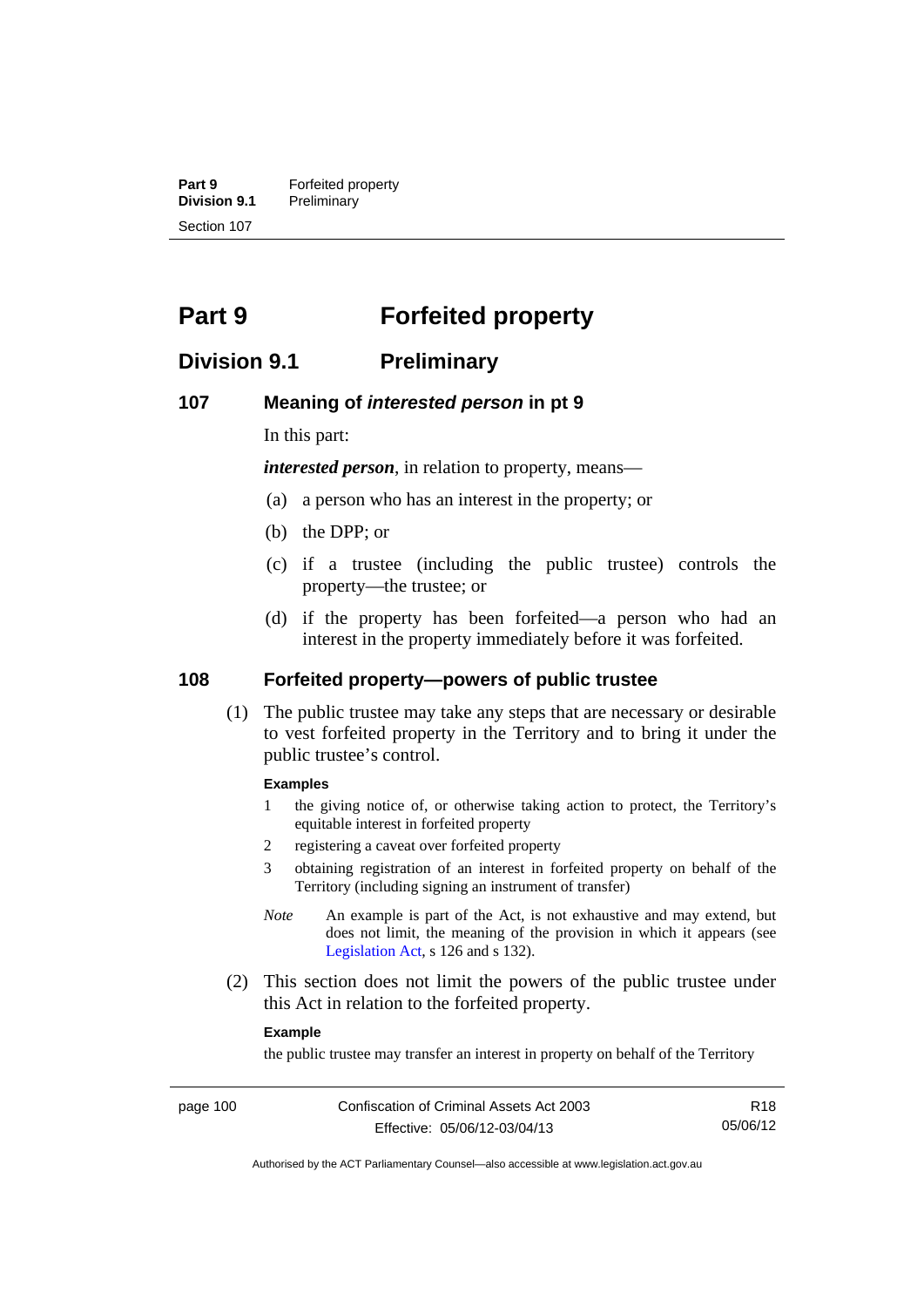*Note* A registered interstate forfeiture order is taken to be a forfeiture order under this Act (see s 139).

## **Division 9.2 Vesting and disposal of forfeited property**

#### **109 Vesting of forfeited property—general rule**

On forfeiture, the forfeited property vests absolutely in the Territory.

- *Note 1 Property* includes an interest in property, see [Legislation Act](http://www.legislation.act.gov.au/a/2001-14), dict, pt 1.
- *Note* 2 If a joint owner of restrained property dies, and the property is later forfeited, the forfeiture takes effect as if the property had been forfeited immediately before death (see s 106).

#### **110 Vesting of registrable property on forfeiture**

- (1) This section applies despite section 109, if the forfeited property is, or is an interest in, registrable property.
- (2) On forfeiture, the property or the interest vests in equity in the Territory, but does not vest at law in the Territory until the applicable registration requirements for the property or the interest have been complied with.

#### **Example**

All of a person's property, except a mortgage over the person's house, is restrained before the person's conviction for a serious offence. All the restrained property is forfeited 14 days after the person's conviction. The mortgagee's interest is not forfeited because it was not restrained. However, all other registrable interests in the house are forfeited and vest in the Territory in equity. On registration of the interests under the *[Land Titles Act 1925](http://www.legislation.act.gov.au/a/1925-1)*, the interests vest in law in the Territory.

- *Note 1* For the power of a relevant court to order the sale of property owned by more than 1 person, see div 9.4.
- *Note 2* Non-registrable property vests 'at law' in the Territory on forfeiture, because it vests 'absolutely' under s 109. Registrable property vests 'at law' in the Territory when it is registered in the name of the Territory under this section.

R18 05/06/12 page 101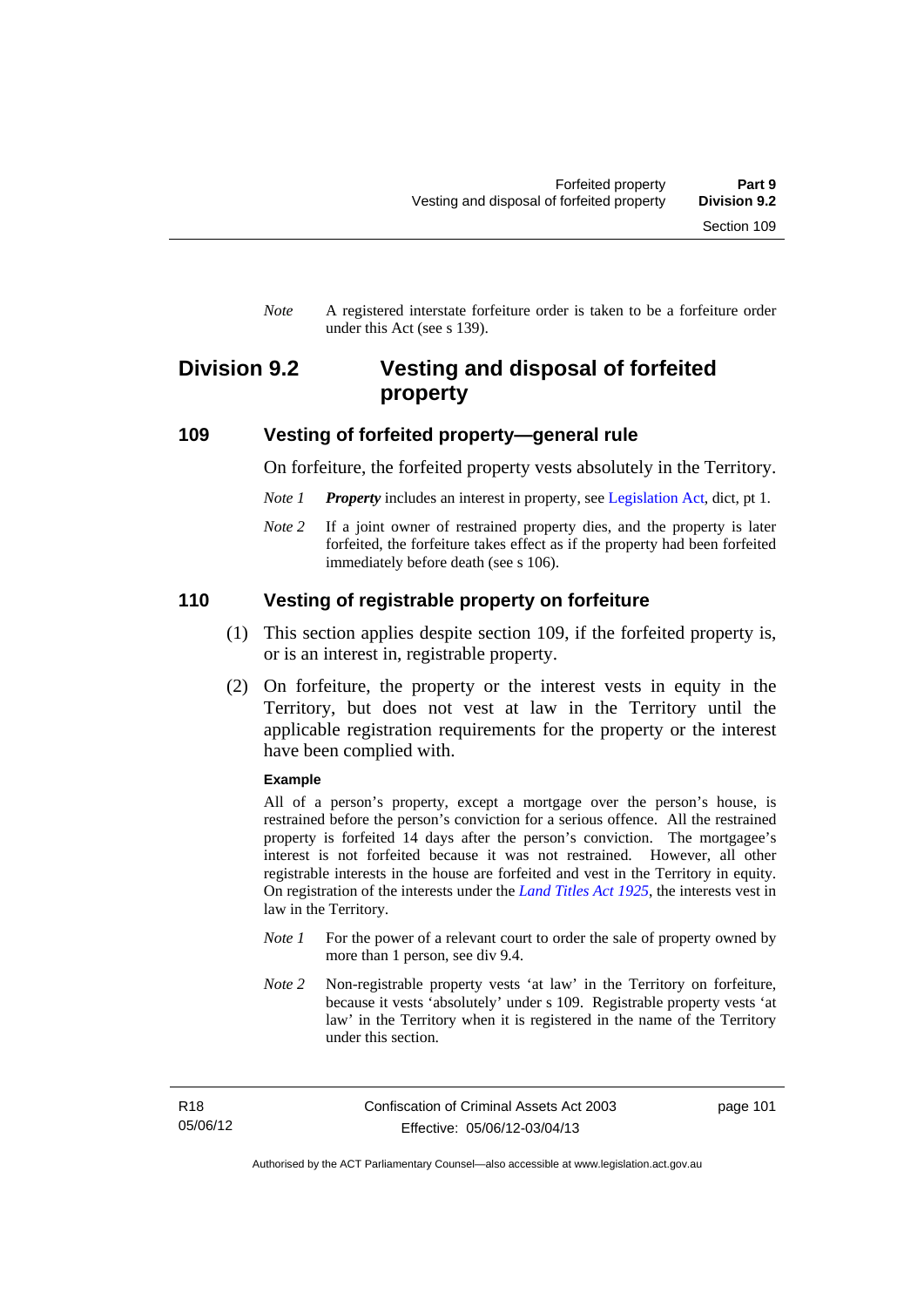- *Note 3* An example is part of the Act, is not exhaustive and may extend, but does not limit, the meaning of the provision in which it appears (see [Legislation Act,](http://www.legislation.act.gov.au/a/2001-14) s 126 and s 132).
- (3) The Territory is entitled to be registered as the owner of the property or the interest.
- (4) The registration of the Territory as the owner of the property is taken not to be a contravention of a direction under section 111 (3) in relation to the property.
	- *Note* If a joint owner of restrained property dies, and the property is later forfeited, the forfeiture takes effect as if the property had been forfeited immediately before death (see s 106).
- (5) To remove any doubt, if property is divisible into 2 or more interests and not all the interests in the property are forfeited, the other interest or interests are not ended only because of the forfeiture of another interest in the property.

## **111 Disposal of forfeited property**

- (1) If forfeited property is money, the public trustee must pay the money into the trust fund.
- (2) The public trustee must sell or otherwise dispose of forfeited property (other than money) as soon as practicable after—
	- (a) the end of 14 days after the day the property was forfeited; and
	- (b) the property has vested at law in the Territory; and
	- (c) the public trustee has control of the property; and
	- (d) if applicable—the end of 14 days after all confiscation proceedings in relation to the property have been finalised.
	- *Note 1* A restraining order stops applying to property when the property vests in law in the Territory and the public trustee takes control of the property (see s  $45(1)(b)$ ).
	- *Note 2* The 14-day periods reflect the application periods for return or compensation orders under div 9.5 and buy-back orders under div 9.6.

R18 05/06/12

Authorised by the ACT Parliamentary Counsel—also accessible at www.legislation.act.gov.au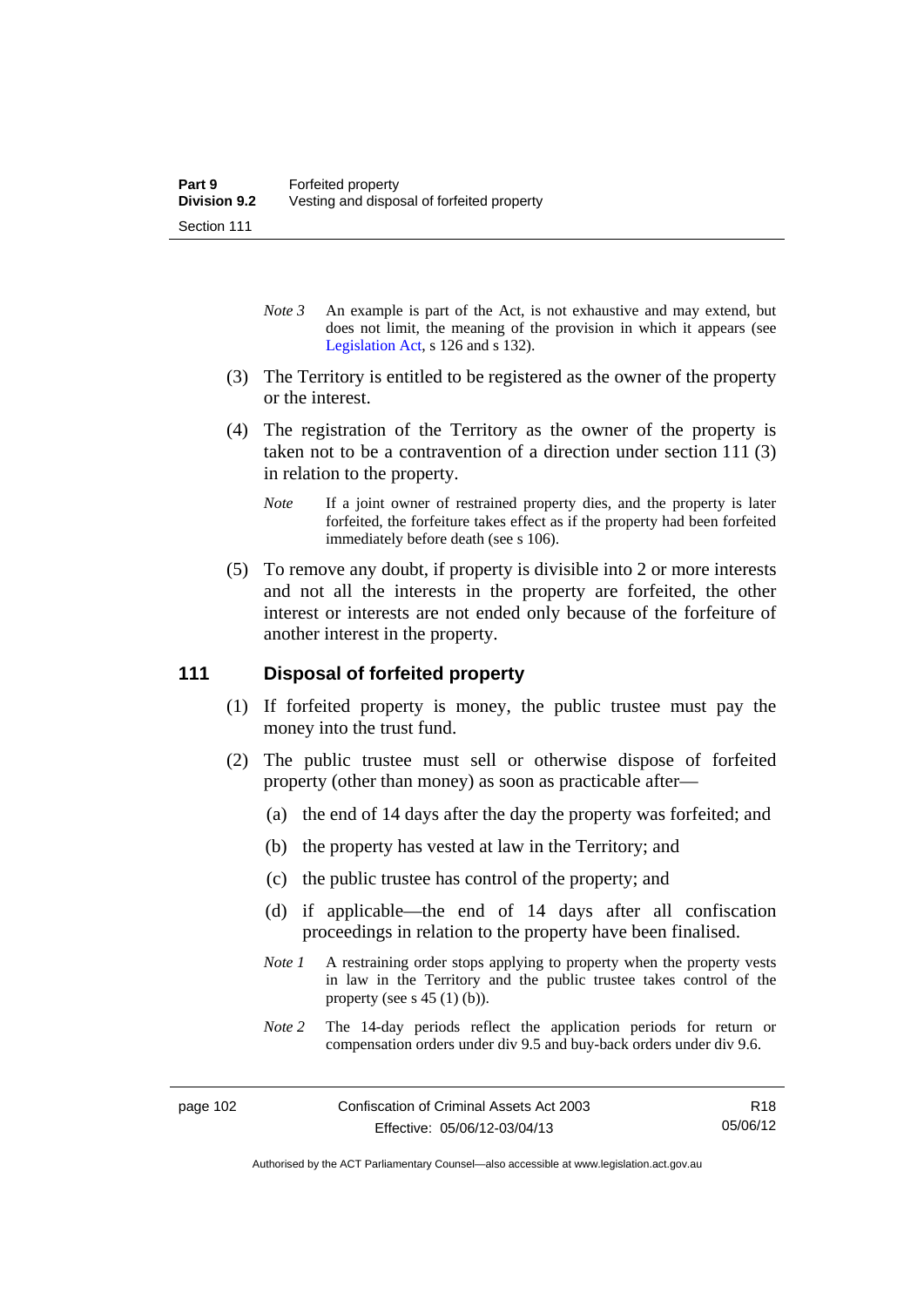*Note 3* For the sale of jointly owned property, see s 116.

- (3) However, the Minister may, after all confiscation proceedings in relation to forfeited property are finalised and before the public trustee deals with the property under subsection (1) or (2), direct that the property be dealt with in accordance with the direction (including in accordance with a law stated in the direction).
- (4) The public trustee must comply with the Minister's direction.
- (5) Also, if the DPP tells the public trustee that forfeited property has evidentiary value in a criminal proceeding, the property must not be sold or otherwise disposed of before the criminal proceeding is finalised, other than-
	- (a) for the purpose of vesting the property at law in the Territory or allowing the public trustee to take control of the property; or
	- (b) in accordance with a written direction of the DPP.

# **Division 9.3 Improperly obtained registered property interests**

*Note* For general provisions about a proceeding for an order under this section (which is a confiscation proceeding—see s 236), see pt 14.

## **112 Application of div 9.3 to registered property interests**

This division applies to forfeited property if—

- (a) the property has vested in law in the Territory after a registered property interest in the property was created; or
- (b) if the property was jointly owned immediately before forfeiture—the property has vested in trustees for sale under section 117 after the interest was created.
- *Note* If a joint owner of restrained property dies, and the property is later forfeited, the forfeiture takes effect as if the property had been forfeited immediately before death (see s 106).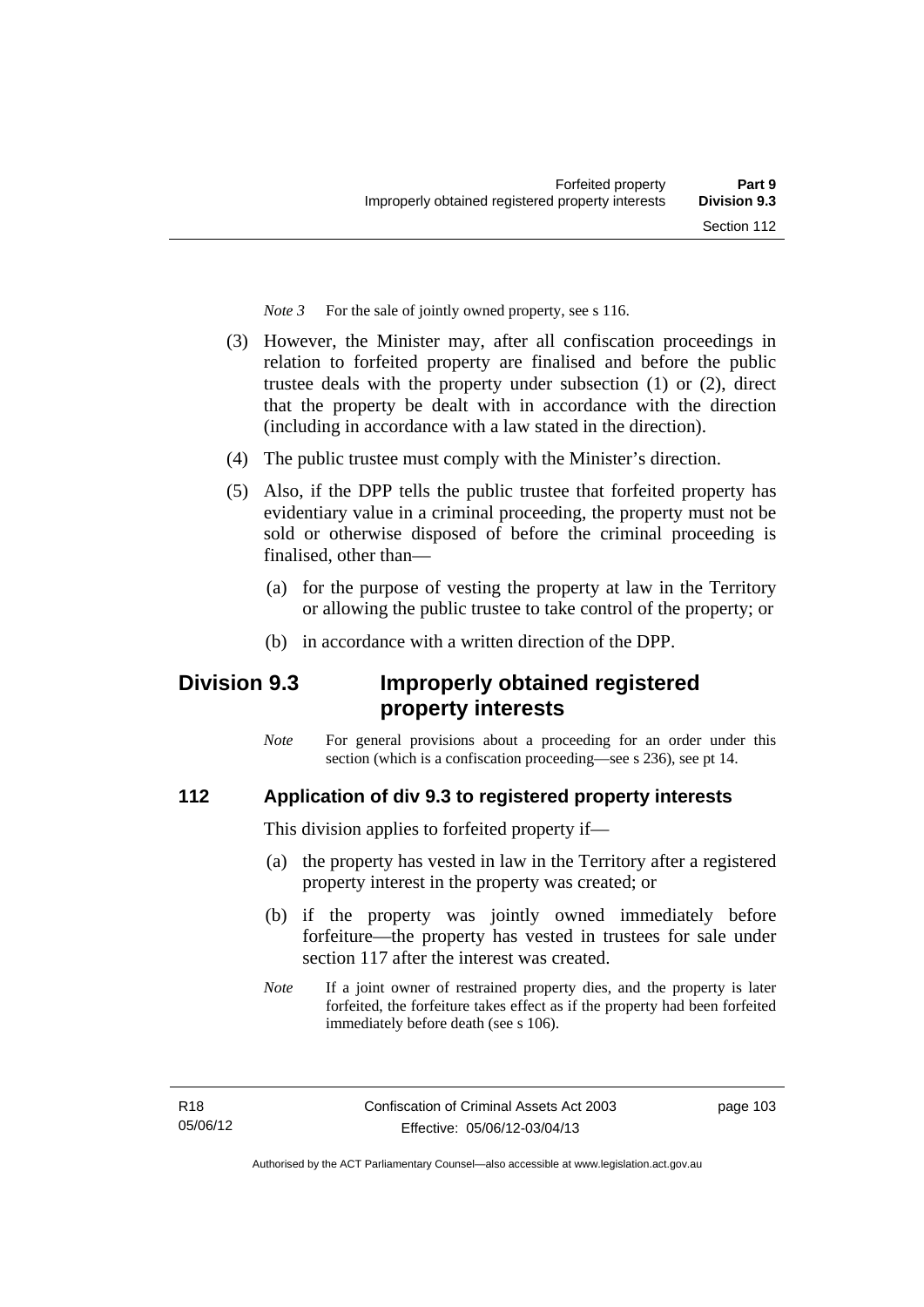## **113 Discharge of prior registered property interests given for improper purposes**

- (1) An interested person may apply to a relevant court for an order discharging a registered property interest to which forfeited property is subject.
- (2) The court must order the discharge of the registered property interest unless satisfied that—
	- (a) the interest was acquired honestly and for sufficient consideration and the person took reasonable care to establish that the interest could be lawfully acquired by the person; and
	- (b) for a registered property interest that was acquired otherwise than in the ordinary course of business—
		- (i) the owner of the registered property interest was not a party to the offence (or a related offence) in relation to which the forfeiture was made; and
		- (ii) the property is not subject to the effective control of the person who committed the offence (or a related offence) in relation to which the forfeiture was made.

*Note* For the meaning of *effective control*, see s 14.

 (3) On application by an interested person, a person responsible for a statutory property register must make the entries in the register that are necessary or desirable to give effect to the court order.

# **Division 9.4 Sale of jointly owned forfeited property**

*Note* For general provisions about proceedings for orders under this division (which are confiscation proceedings—see s 236), see pt 14.

## **114 Application of div 9.4 to jointly owned property**

 (1) This division applies to jointly owned property if the property, or an interest in the property, is forfeited under this Act.

page 104 Confiscation of Criminal Assets Act 2003 Effective: 05/06/12-03/04/13 R18 05/06/12

Authorised by the ACT Parliamentary Counsel—also accessible at www.legislation.act.gov.au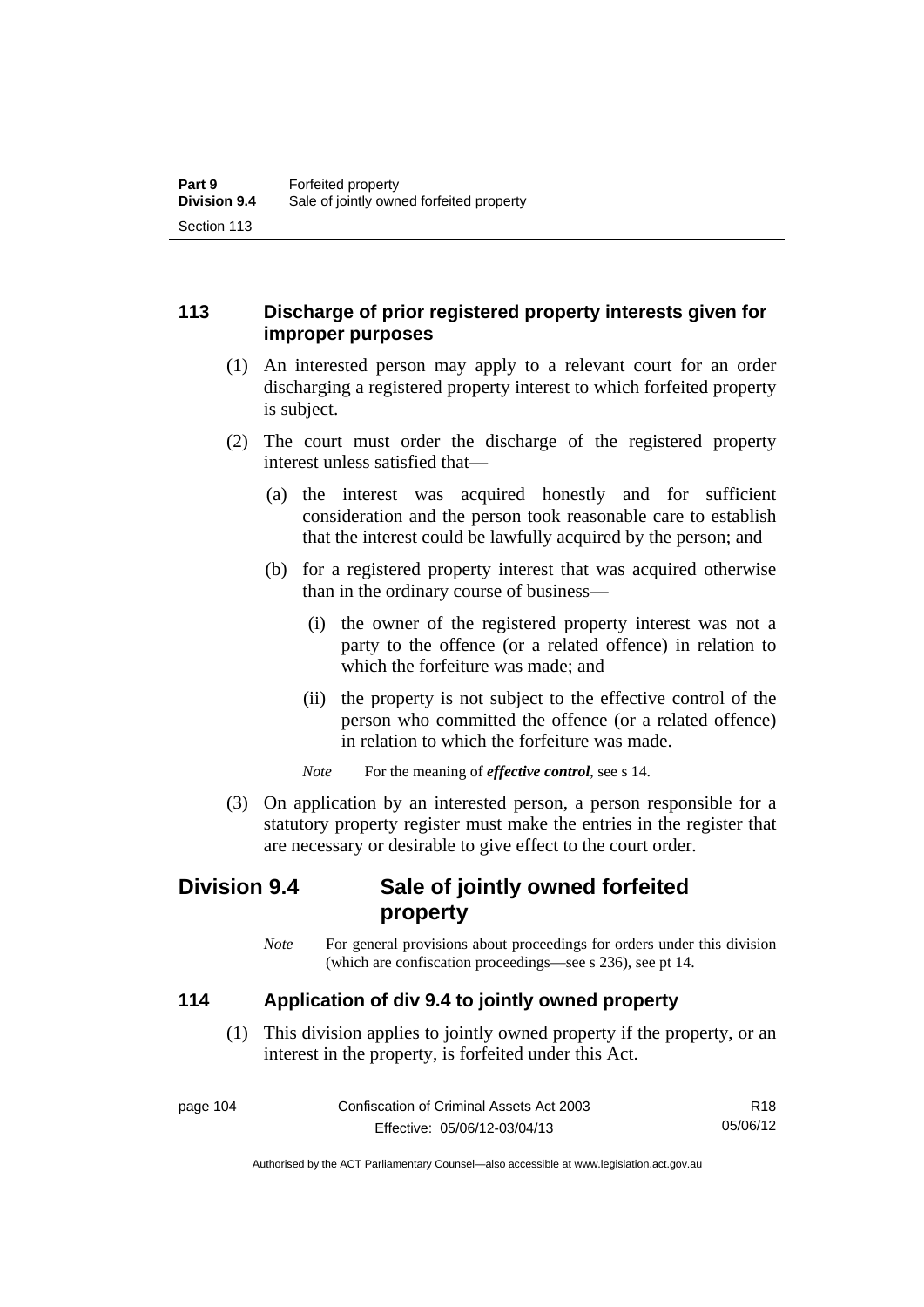- *Note 1* A registered interstate automatic forfeiture decision is taken to be an automatic forfeiture under this Act (see s 139).
- *Note 2* A registered interstate forfeiture order is taken to be a forfeiture order under this Act (see s 139).
- (2) However, this division does not affect any right of a person to sell an interest in the property that has not been forfeited if the property is not subject to an order under this division.

## **115 Inconsistency with Trustee Act or Conveyancing Act**

- (1) This section applies if there is an inconsistency between—
	- (a) this division or a court order under this division; and
	- (b) the *[Trustee Act 1925](http://www.legislation.act.gov.au/a/1925-14)* or the *[Civil Law \(Property\) Act 2006](http://www.legislation.act.gov.au/a/2006-38)*, division 2.4.1 (Dispositions on trust for sale or with power of sale).
- (2) If this section applies, this division or the court order overrides the legislation mentioned in subsection (1) (b), to the extent of the inconsistency.

## **116 Order for sale of jointly owned property**

- (1) An interested person may apply to a relevant court for an order for the sale under a trust for sale of jointly owned property to which this division applies.
	- *Note* A trust for sale allows property to be sold over the objections of a person.
- (2) The court may order the sale of the property under a trust for sale if satisfied that the sale of the property—
	- (a) is the most practical way of ensuring a reasonable price for the property or a joint owner's interest in the property; or
	- (b) is just and equitable in all the circumstances.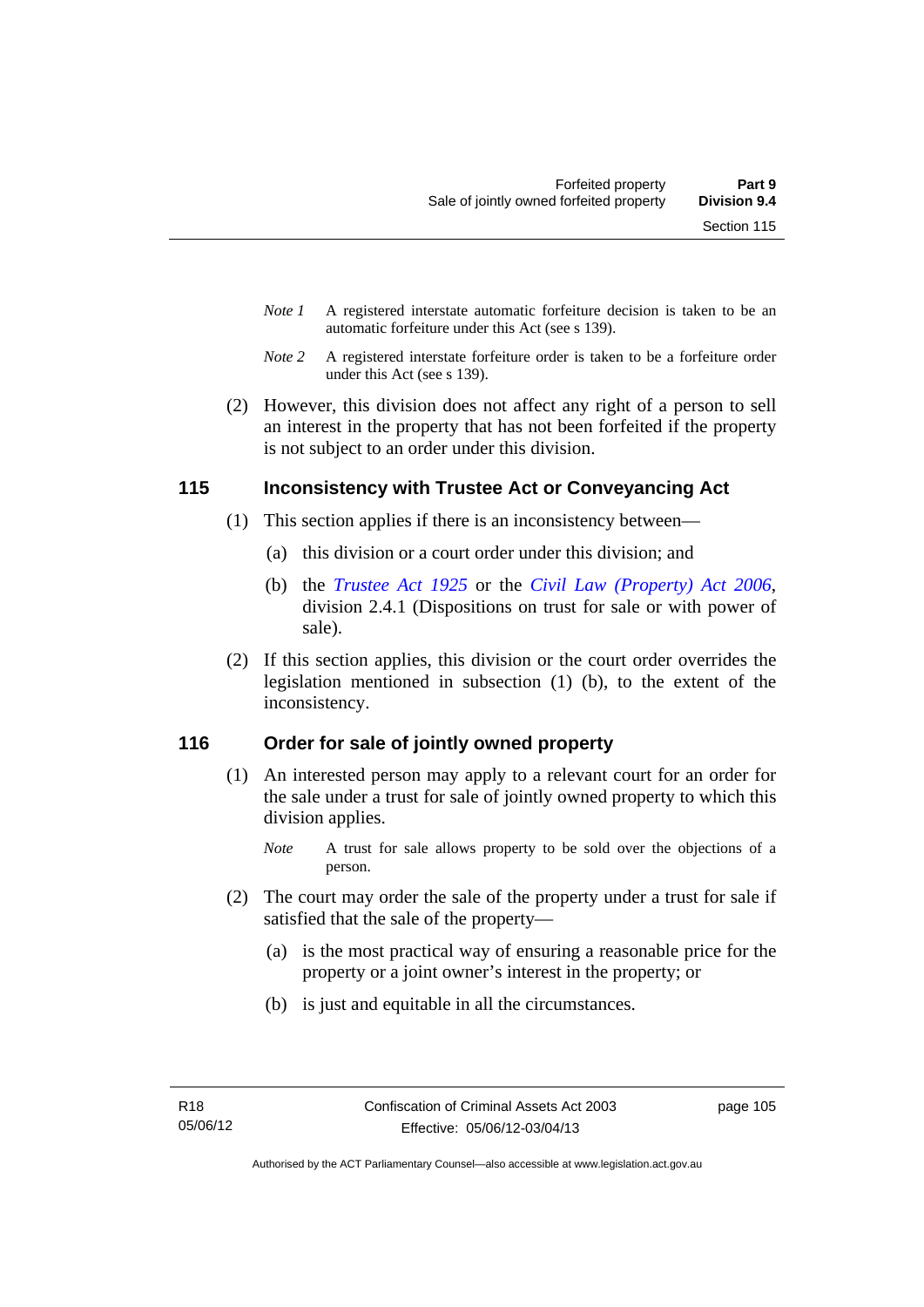(3) The court may give the trustees any directions about the property, its sale and the proceeds of the sale that the court considers appropriate.

#### **Examples of directions**

- 1 a direction that the trustees obtain a valuation of the property from a qualified valuer before the sale
- 2 a direction that the property must only be sold by auction
- 3 a direction fixing the reserve price for the sale of the property at auction
- 4 if a joint owner is allowed to buy the property, a direction that the joint owner may set off against the purchase price any share of that person in the proceeds of the sale
- *Note* An example is part of the Act, is not exhaustive and may extend, but does not limit, the meaning of the provision in which it appears (see [Legislation Act,](http://www.legislation.act.gov.au/a/2001-14) s 126 and s 132).
- (4) A joint owner of the property may buy the property only if a direction of the court allows the person to buy the property.
- (5) On application by the purchaser of the property, a person responsible for a statutory property register must make the entries in the register that are necessary or desirable to give effect to the sale of the property in accordance with the court order (and any directions of the court).

### **117 Trust for sale of property**

- (1) If a relevant court makes an order for the sale of property under a trust for sale, the court must appoint trustees for the sale.
- (2) The trustees hold the property under a trust for sale to sell the property and, after payment of the costs and expenses of the sale and of any outgoings in relation to the property, to pay the proceeds of the sale and any income from the property to the court.
- (3) The property vests in the trustees on their appointment.
- (4) The property vests in the trustees subject to any registered property interests that apply to all of the property, other than an undivided share of the property.

Authorised by the ACT Parliamentary Counsel—also accessible at www.legislation.act.gov.au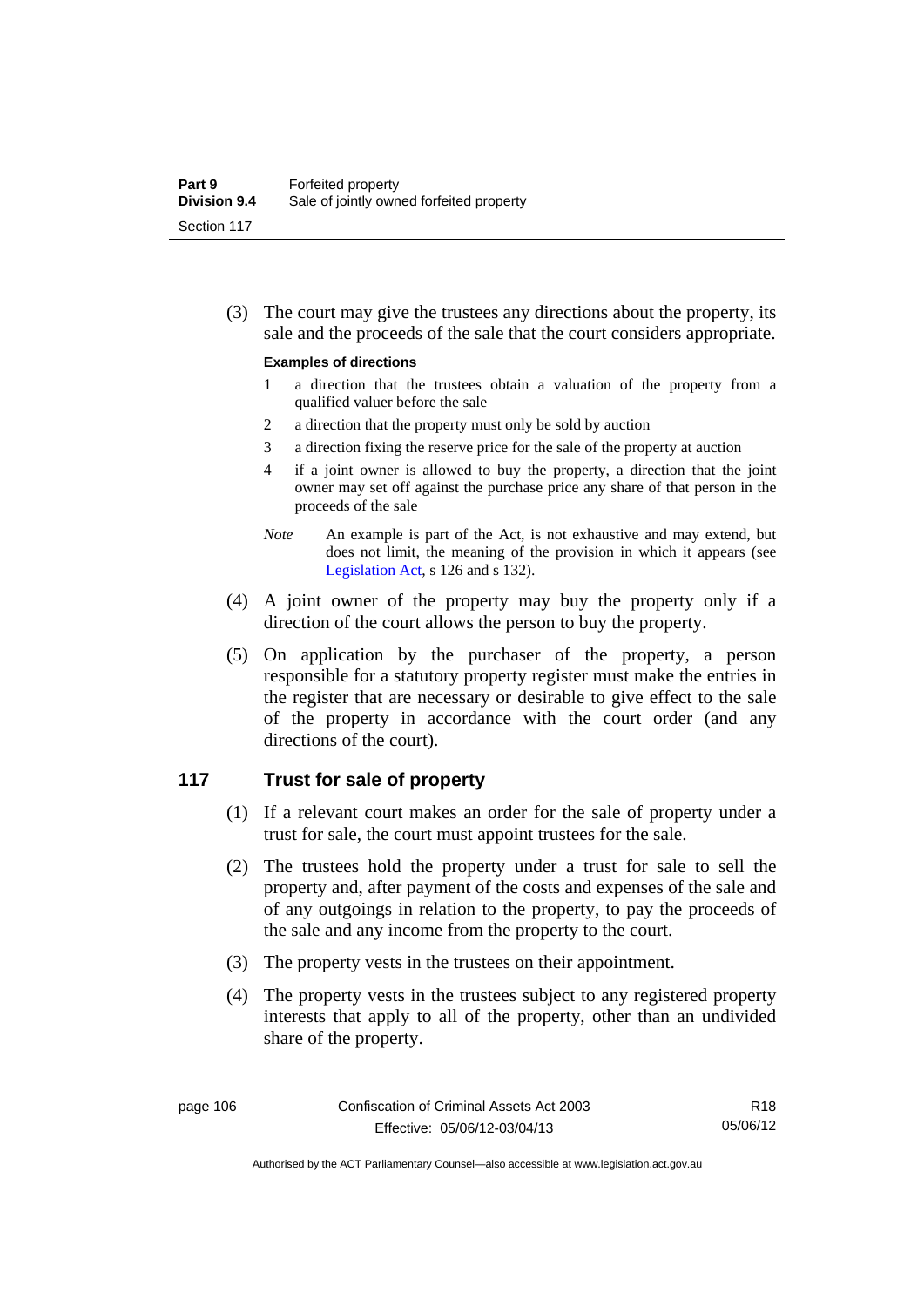### **118 Effect of trust for sale on joint ownership**

The joint ownership of the property ends on the vesting of the property in the trustees.

### **119 Distribution of proceeds of sale of property**

- (1) The amount paid to a relevant court under section 117 (2) is payable to the Territory.
- (2) However, the court may order the payment of part or all of the amount to a person (an *innocent joint owner*) who was a joint owner of the property immediately before it was sold under this division if—
	- (a) the innocent joint owner was not a party to the offence (or a related offence) in relation to which the forfeiture was made; and
	- (b) the innocent joint owner's interest is not subject to the effective control of a person who committed the offence (or a related offence) (an *offender*) in relation to which the forfeiture was made; and

*Note* For the meaning of *effective control*, see s 14.

- (c) for property acquired completely or partly, or directly or indirectly, from an offender—the property was acquired honestly and for sufficient consideration and the innocent joint owner took reasonable care to establish that the property could be lawfully acquired by the innocent joint owner.
- (3) For subsection (2), the court may have regard to any matter it considers appropriate, including the relationship between the offender and the innocent joint owner.

#### **120 Variation of court order for sale**

On application by the trustees for sale or an interested person, a relevant court may vary an order it has made for the sale of property

page 107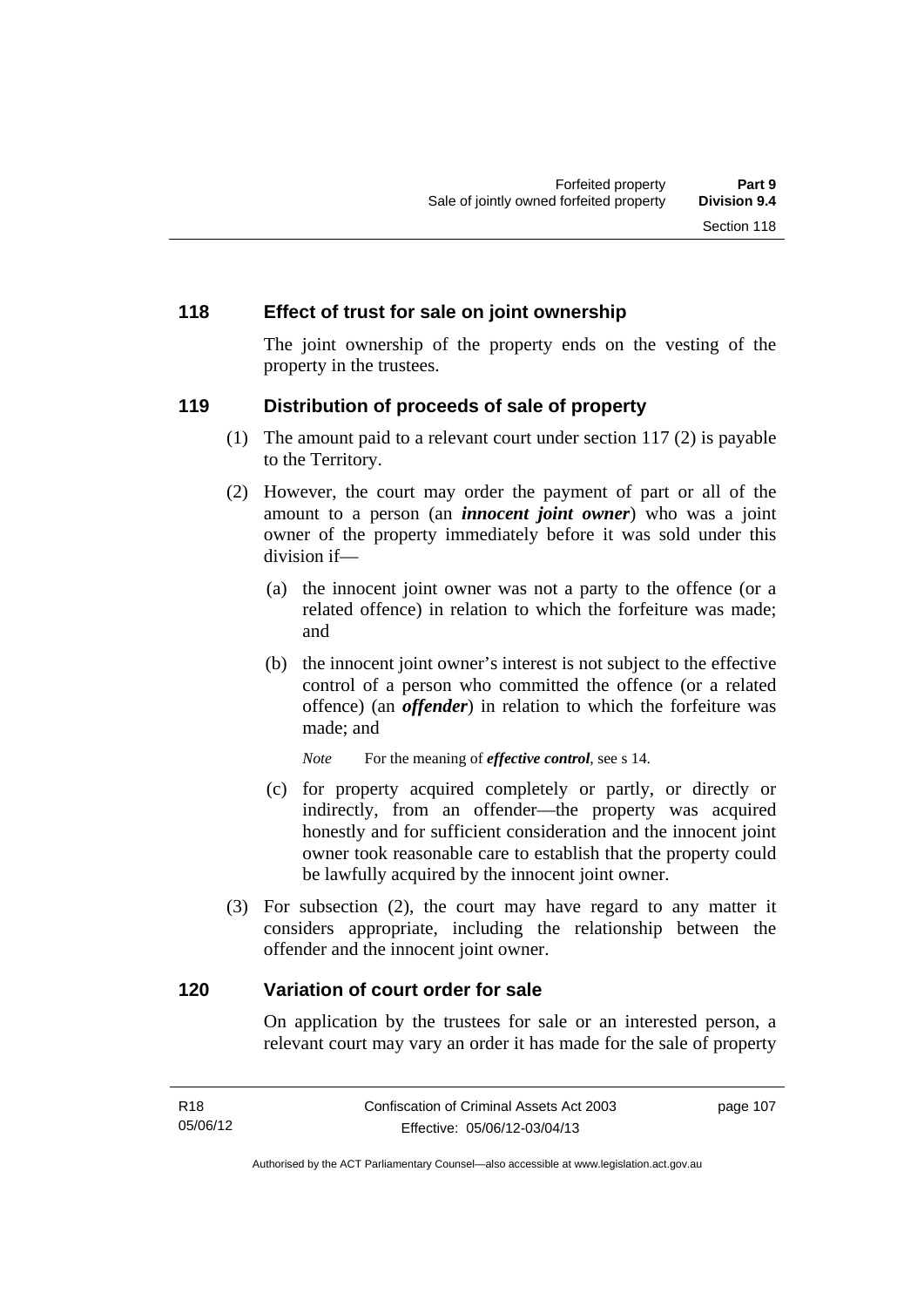under a trust for sale (or make or vary any directions about the property, its sale or the proceeds of sale).

## **Division 9.5 Forfeited property—return or compensation**

*Note* For general provisions about a proceeding for a return or compensation order (which is a confiscation proceeding—see s 236), see pt 14.

## **121 Meaning of** *return or compensation order*

In this Act:

*return or compensation order* means an order under section 123 (Return or compensation orders—making) that an interest in forfeited property be returned to the person who held the interest immediately before its forfeiture, or that the Territory pay to the person the value of the interest.

## **122 Return or compensation orders—application**

- (1) A person who held an interest in forfeited property immediately before its forfeiture may apply to a relevant court for a return or compensation order in relation to the interest.
- (2) The application may be made only if 1 of the following events happens (a *qualifying event*):
	- (a) if the interest was forfeited under a forfeiture order or automatic forfeiture—the person is cleared of the offence (and any related offences) to which the forfeiture related;

*Note* For the meaning of *cleared*, see s 17.

 (b) if the interest was forfeited under a forfeiture order—the proceeding in relation to the order is finalised and the order is overturned on appeal.

*Note* For the meaning of *finalised*, see s 18.

(3) The application must be made within 14 days after—

Authorised by the ACT Parliamentary Counsel—also accessible at www.legislation.act.gov.au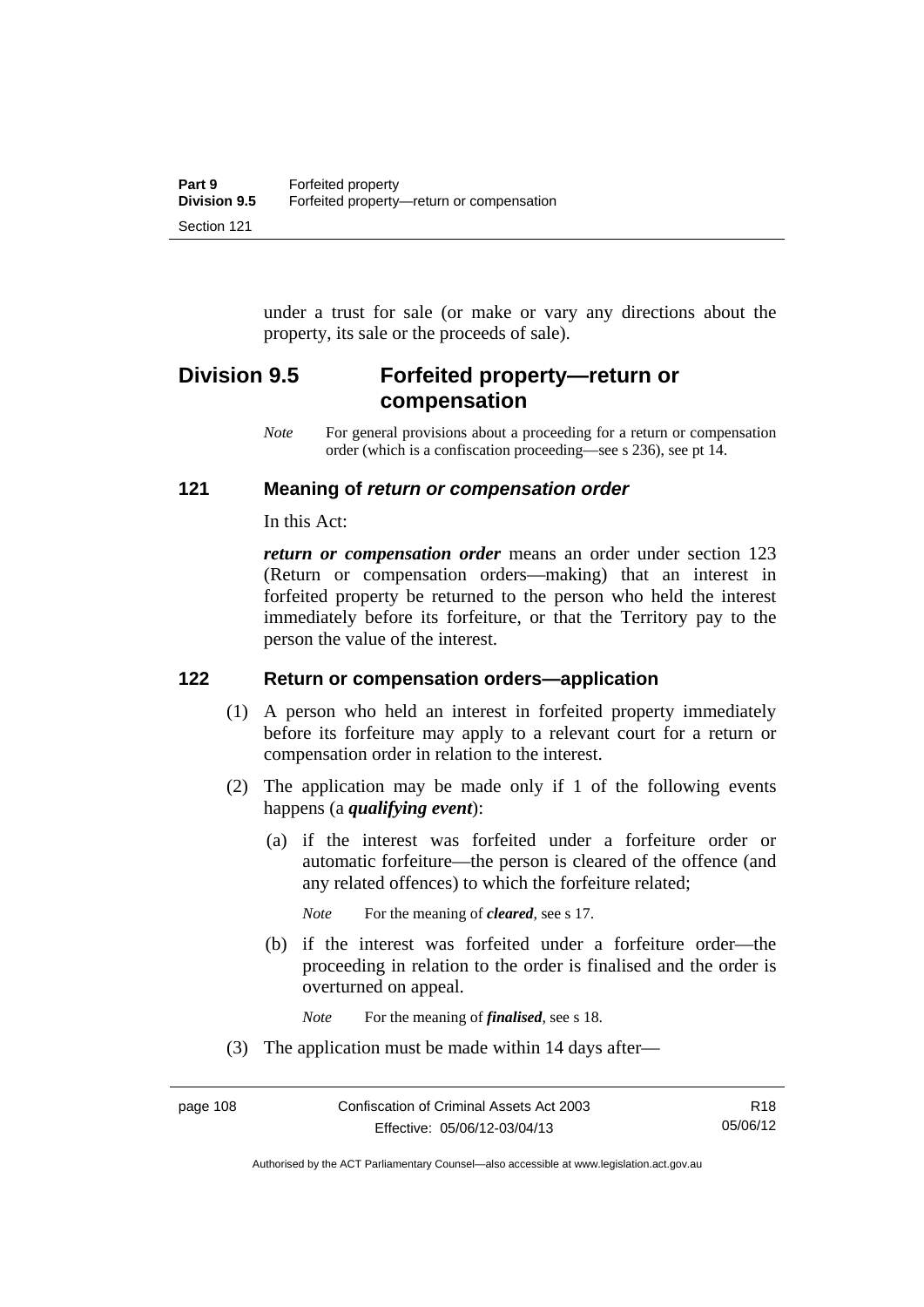- (a) the day the qualifying event happens; or
- (b) if the person only became aware of the qualifying event at a later time, and the delay in becoming aware of the event was not because of the person's neglect—the day the person became aware of the qualifying event.
- *Note* The court may allow leave for an application to be made after a time fixed by this section in certain circumstances (see s 246).

#### **123 Return or compensation orders—making**

- (1) On application under section 122, if satisfied that a qualifying event mentioned in section 122 (2) has happened in relation to a forfeited interest, the court may order—
	- (a) that the forfeited interest be returned to the person who held the interest immediately before its forfeiture; or
	- (b) that the Territory pay the person the value of the interest.
- (2) In making the order, the court must—
	- (a) declare the extent, nature and value of the person's interest in the forfeited property; and
	- (b) order that—
		- (i) if the interest is still vested in the Territory—the Territory transfer the interest to the person; or
		- (ii) in any other case—the public trustee pay the person the value declared under paragraph (a).

## **Division 9.6 Forfeited property—buyback of interest**

*Note* For general provisions about a proceeding for a buyback order (which is a confiscation proceeding—see s 236), see pt 14.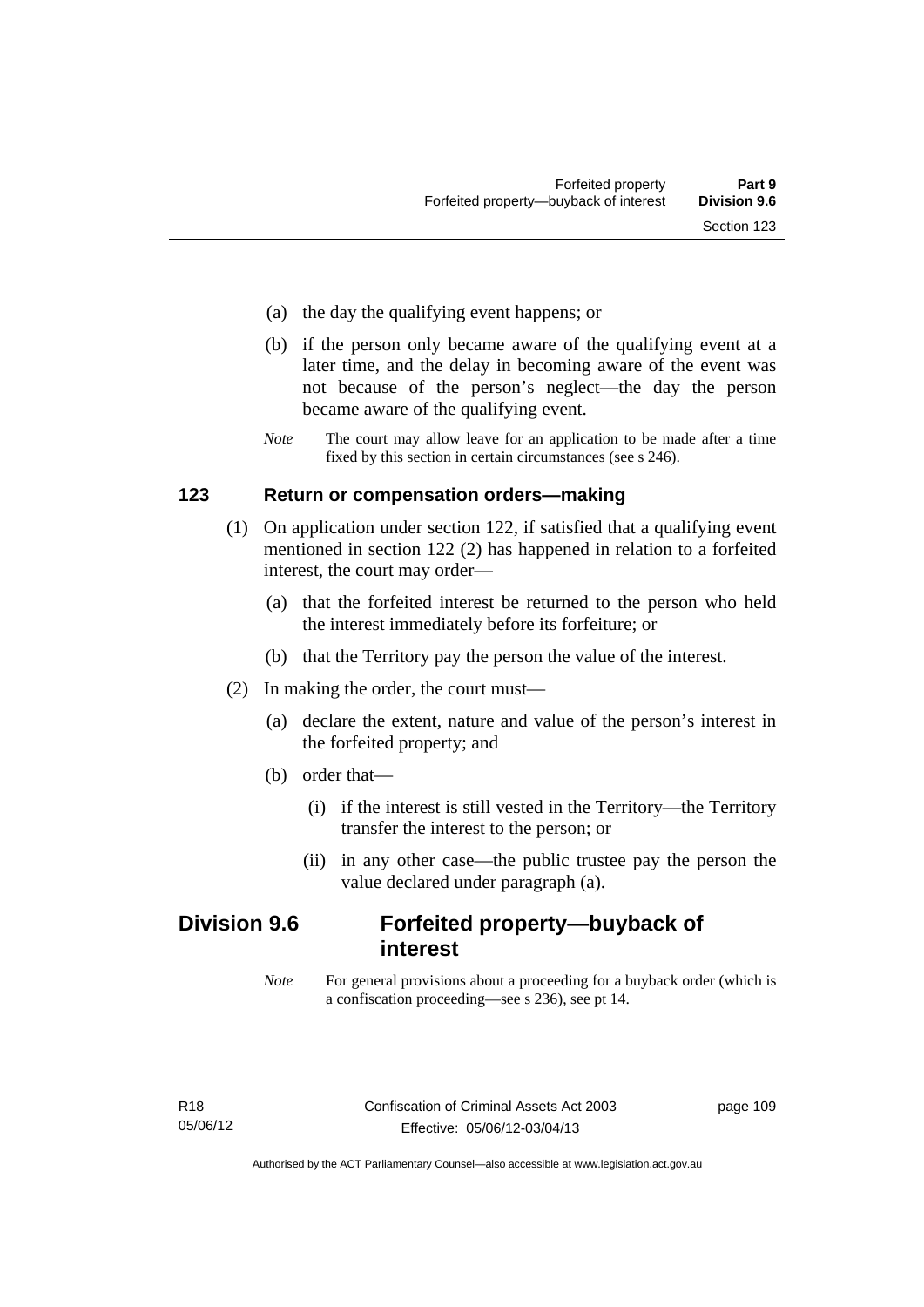## **124 Meaning of** *buyback order*

In this Act:

*buyback order* means an order under section 126 (Buyback orders making) declaring that a person may buy an interest in forfeited property from the Territory.

### **125 Buyback orders—application**

- (1) A person who held an interest in forfeited property immediately before its forfeiture may apply to a relevant court for a buyback order in relation to—
	- (a) that interest; or
	- (b) any other interest in the forfeited property; or
	- (c) all interests in the forfeited property.
- (2) The application must be made within 14 days after—
	- (a) the day the interest formerly held by the person was forfeited; or
	- (b) if the person only became aware of the forfeiture at a later time, and the delay in becoming aware of the forfeiture was not because of the person's neglect—the day the person became aware of the forfeiture.
	- *Note* The court may allow leave for an application to be made after a time fixed by this section in certain circumstances (see s 246).

### **126 Buyback orders—making**

- (1) On application under section 125, the court may, by order, declare that a person may buy an interest in forfeited property from the Territory if it is satisfied that—
	- (a) the interest is still vested in the Territory; and

Authorised by the ACT Parliamentary Counsel—also accessible at www.legislation.act.gov.au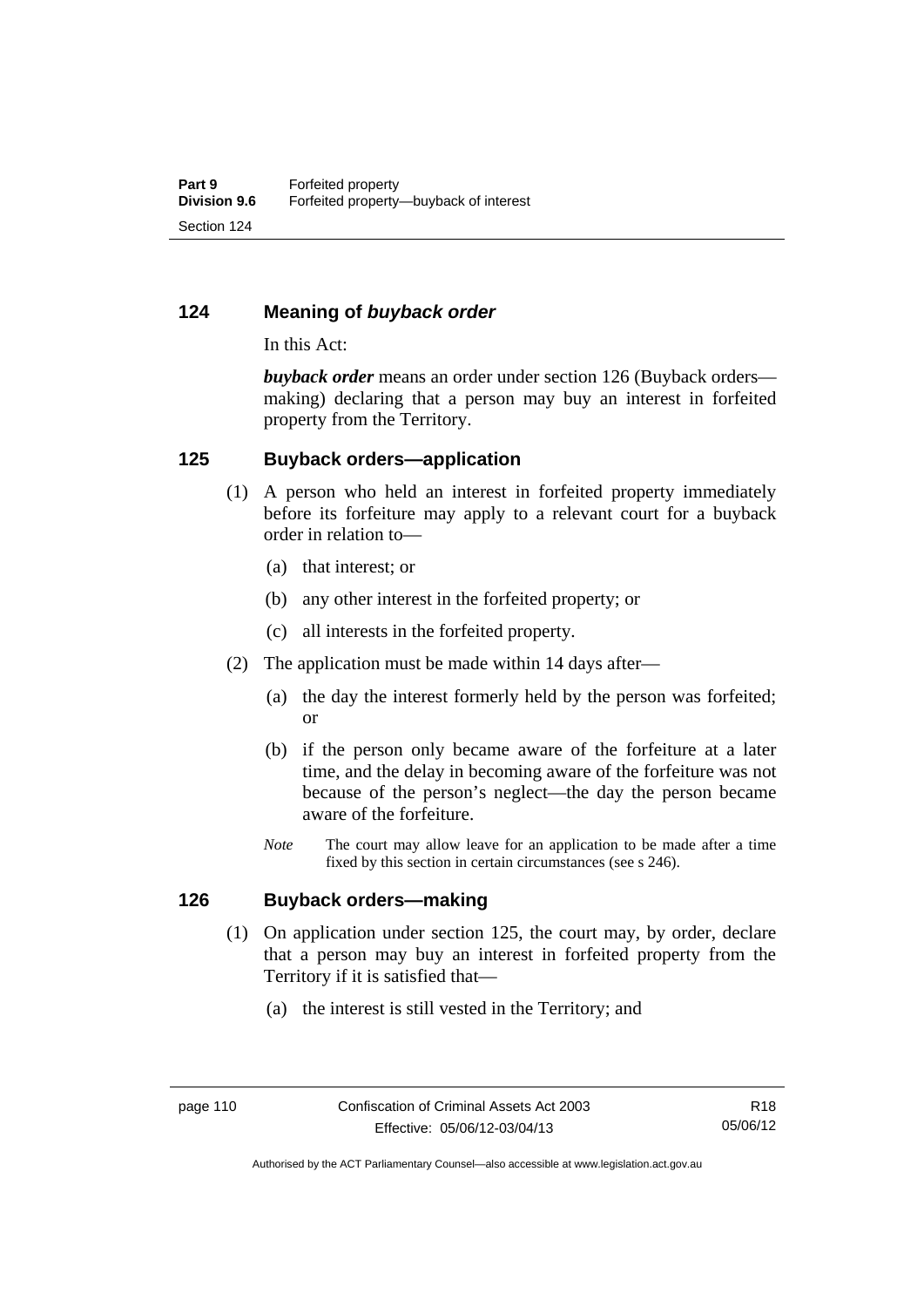- (b) it would not be contrary to the public interest (including for the purposes of this Act) to do so; and
- (c) if the order applied for is in relation to an interest other than the interest formerly held by the person—no-one else who held an interest in the forfeited property immediately before forfeiture objects to the making of the order.
	- *Note* The applicant must give notice of the application to anyone else the applicant knows to have had an interest in the property immediately before forfeiture (see s 244).
- (2) In making the order, the court must declare—
	- (a) the extent, nature and value of the interest in the forfeited property that is to be bought from the Territory; and
	- (b) that the interest may be bought from the Territory for the value declared under paragraph (a) within 1 month after the day the order is made.

## **127 Buyback orders—buying interest in property**

If a buyback order is made, and the applicant for the order pays to the public trustee the value declared under section 126 (2) (a) within 1 month after the day the order is made, the Territory must transfer the interest to the applicant.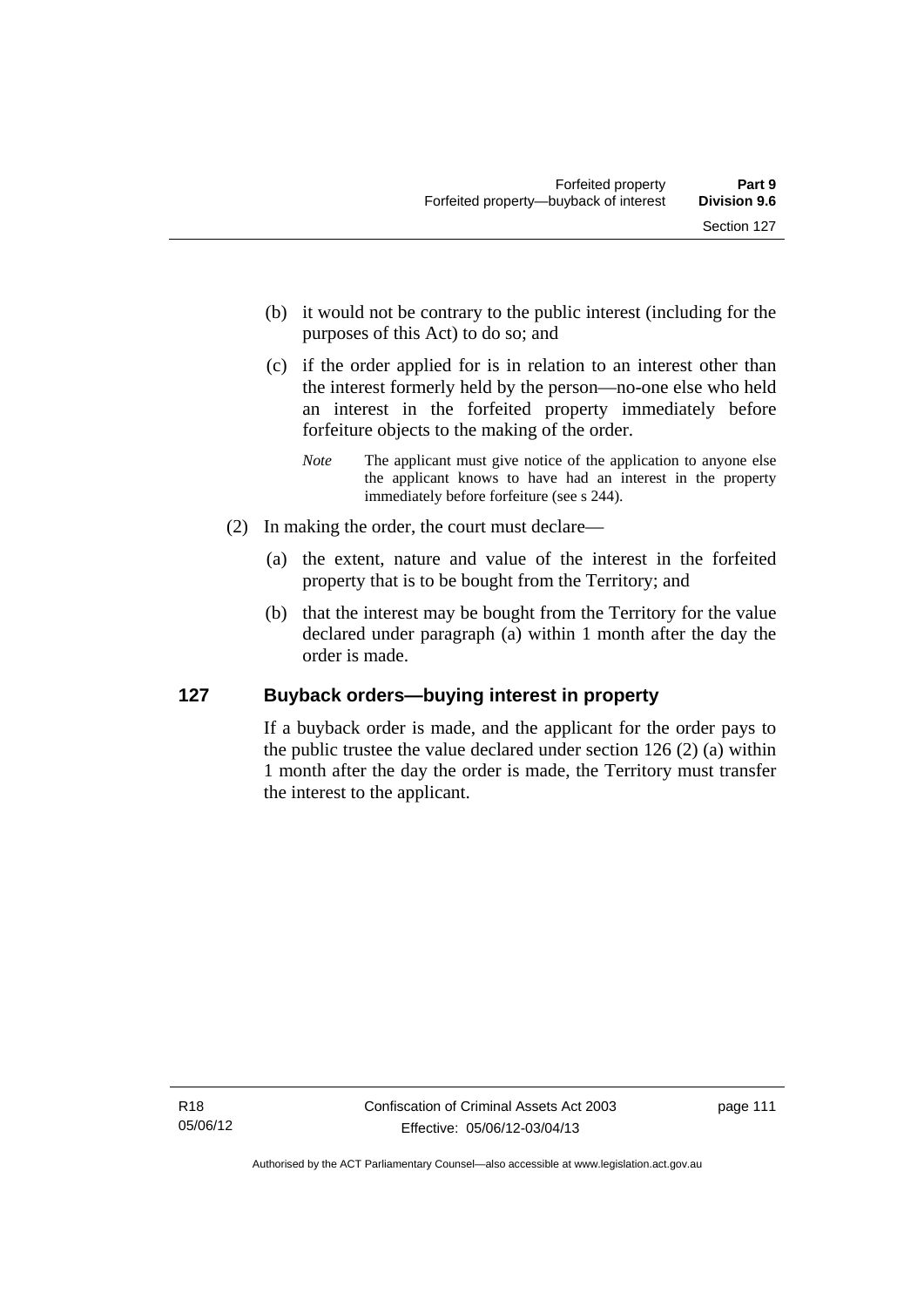#### **Part 10** Confiscated assets trust fund

Section 128

# **Part 10 Confiscated assets trust fund**

#### **128 Definitions for pt 10**

In this part:

*distributable funds* means money in the trust fund that is—

- (a) designated as distributable funds by regulation; or
- (b) declared under section 135 (4) (Review of reserved and distributable funds by public trustee) to be distributable funds.

*equitable sharing program*—see section 129.

*reserved funds* means money in the trust fund that is—

- (a) designated as reserved funds by regulation; or
- (b) declared under section 135 (2) to be reserved funds.

## **129 Meaning of** *equitable sharing program*

(1) In this part:

*equitable sharing program* means an arrangement under which all or any of the following happen:

- (a) the Territory shares with the Commonwealth or a State a proportion of any proceeds of an unlawful activity recovered under a territory law (including this Act), if, in the Minister's opinion, the Commonwealth or that State has made a significant contribution to the recovery of the proceeds or to the investigation or prosecution of the unlawful activity;
- (b) the Commonwealth or a State shares with the Territory a proportion of any proceeds of an unlawful activity recovered under a law of the Commonwealth or that State, if, in the opinion of the appropriate Minister of the Commonwealth or

R18 05/06/12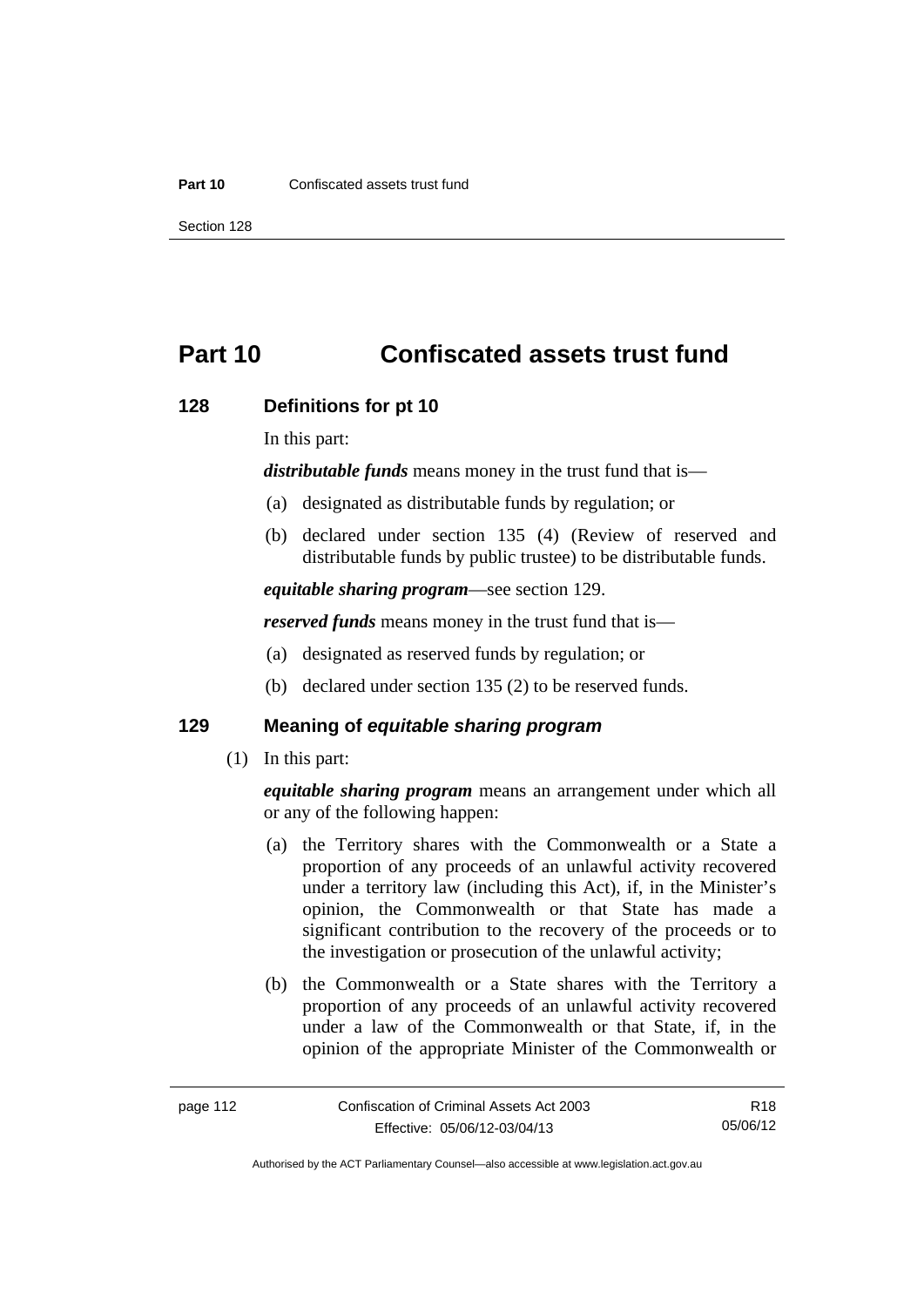that State, the Territory has made a significant contribution to the recovery of the proceeds;

- (c) the Territory shares with a foreign country a proportion of the proceeds of any unlawful activity recovered under a territory law, if, in the Minister's opinion, the foreign country has made a significant contribution to the recovery of the proceeds or to the investigation or prosecution of the unlawful activity.
- (2) In subsection (1):

*unlawful activity* means an act or omission that is—

- (a) a relevant offence; or
- (b) an offence against a law of a foreign country.

## **130 Establishment of trust fund**

There is to be a trust fund called the confiscated assets trust fund.

### **131 Payments into trust fund**

- (1) The following amounts must be paid into the trust fund:
	- (a) the income from the administration of restrained property;
	- (b) the forfeited money mentioned in section 111 (1) (Disposal of forfeited property) and the [Criminal Code,](http://www.legislation.act.gov.au/a/2002-51) section 377 (Unlawful possession offence—disposal of forfeited property by public trustee);
	- (c) income earned from forfeited property (including income from the administration of the property);
	- (d) amounts raised from the sale of property to satisfy penalty orders, including any income earned from those amounts;
	- (e) payments for forfeited property that is bought back under a buyback order;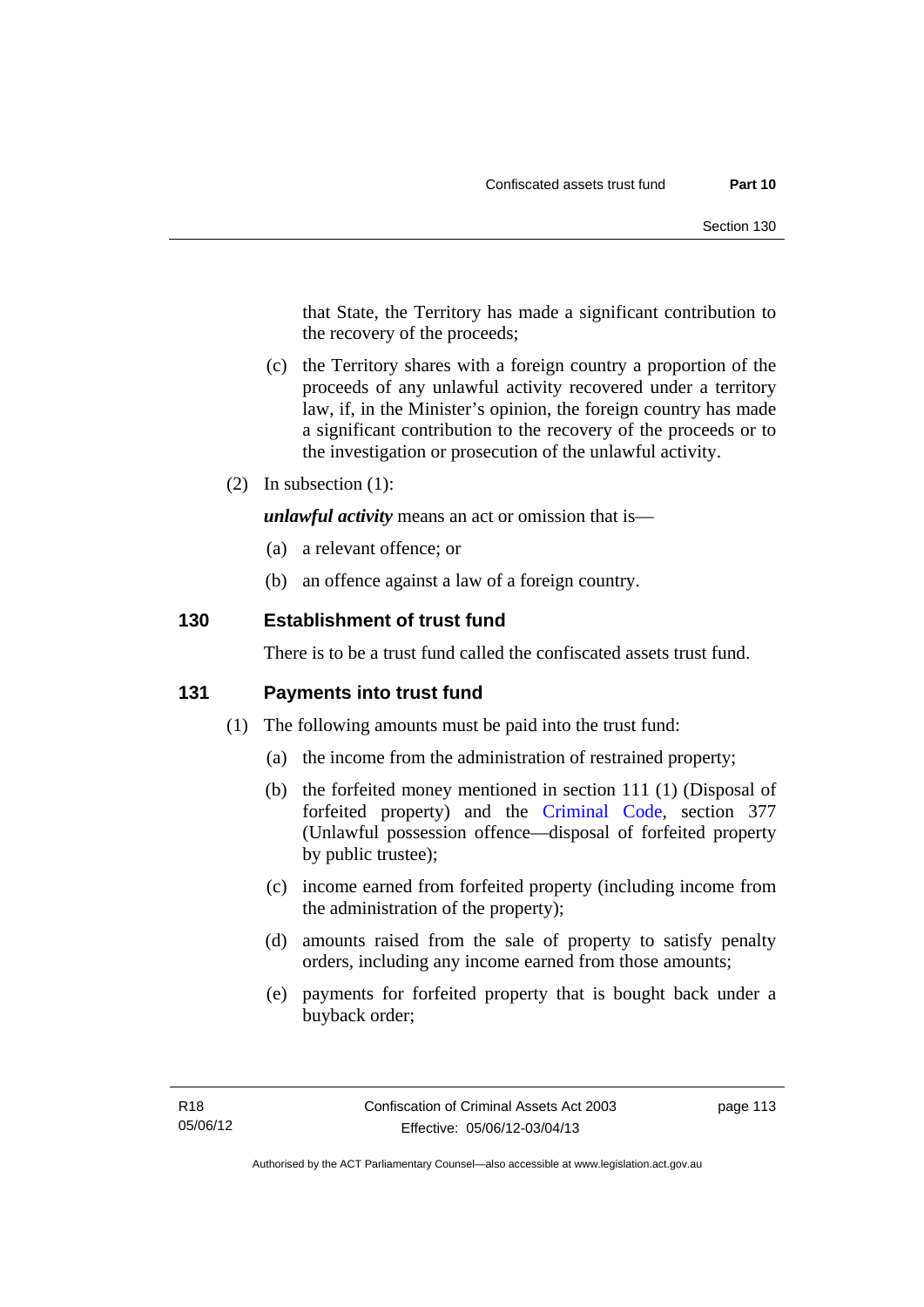Section 132

- (f) the remainder of the proceeds mentioned in the *[Crimes](http://www.legislation.act.gov.au/a/1900-40)  [Act 1900](http://www.legislation.act.gov.au/a/1900-40)*, section 250 (2) (b) (Disposal of forfeited articles by public trustee) and the [Criminal Code,](http://www.legislation.act.gov.au/a/2002-51) section 377 (3) (b);
- (g) the proceeds of the enforcement of registered interstate automatic forfeiture decisions and registered interstate forfeiture orders;
- (h) payments and the proceeds of property sold to satisfy an interstate penalty orders;
- (i) payments received under the equitable sharing program.
- (2) However, this section does not apply in relation to forfeited property to which a direction under section 111 (3) (Disposal of forfeited property) applies.
- (3) Amounts paid into the trust fund must be designated as reserved funds or distributable funds in accordance with the regulations (if any).
- (4) All amounts payable into the trust fund must be paid into a trust banking account maintained under the *[Financial Management](http://www.legislation.act.gov.au/a/1996-22)  [Act 1996](http://www.legislation.act.gov.au/a/1996-22)*, section 51 (Directorate trust banking accounts).

#### **132 Purposes of trust fund**

- (1) The trust fund may be used to make payments from reserved funds for the following purposes:
	- (a) payments under return or compensation orders;
	- (b) payments of compensation under the [Criminal Code](http://www.legislation.act.gov.au/a/2002-51), section 378 (Unlawful possession offence—return of or compensation for forfeited property);
	- (c) if property in the possession or control of the public trustee is returned, or compensation paid for property that has been under the control of the public trustee, under a return or

Authorised by the ACT Parliamentary Counsel—also accessible at www.legislation.act.gov.au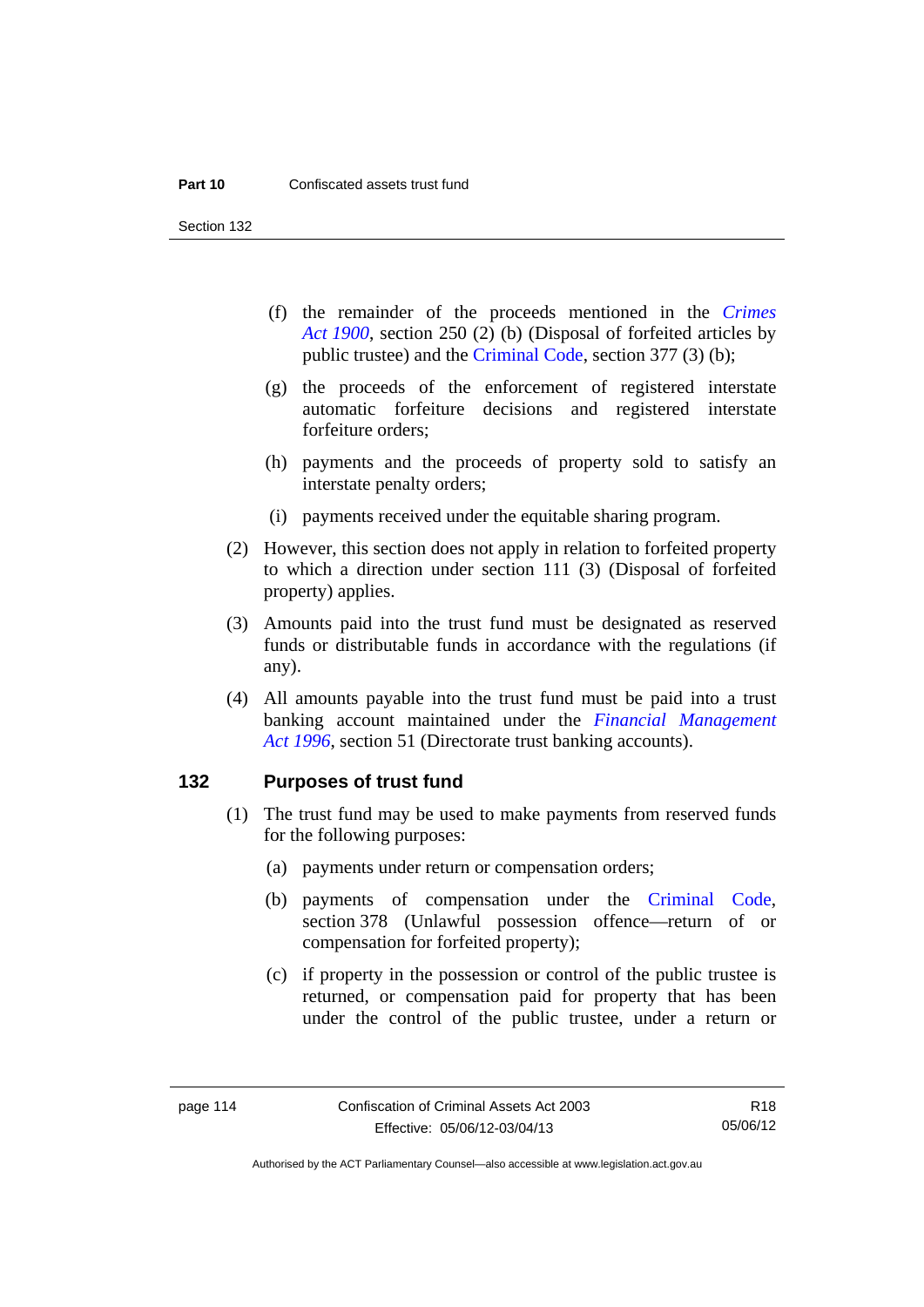compensation order—any costs, charges or expenses deducted by the public trustee in relation to the property;

- (d) the annual management fee prescribed by regulation for the public trustee;
- (e) other costs, charges or expenses of the public trustee in relation to the exercise of functions under this Act;
- (f) payments under the equitable sharing program.
- (2) The trust fund may be used to make payments from distributable funds in accordance with section 134 (2) (Distribution of surplus funds).

## **133 Payments from trust fund**

- (1) Payments must be made in accordance with the principle that payments for a purpose for which reserved funds may be used have priority over payments for purposes for which distributable funds may be used.
- (2) The public trustee may make payments for the purposes of the trust fund.
- (3) However, a payment under the equitable sharing program or from distributable funds may be made only in accordance with a written direction of the Minister.

### **134 Distribution of surplus funds**

- (1) For section 132 (2) (Purposes of trust fund), the Minister must, at least once in each financial year, decide the amount of distributable funds available for payment from the trust fund.
- (2) The Minister may approve the use of part or all of the decided amount for any of the following purposes:
	- (a) the enforcement of territory laws;
	- (b) criminal justice activities;

page 115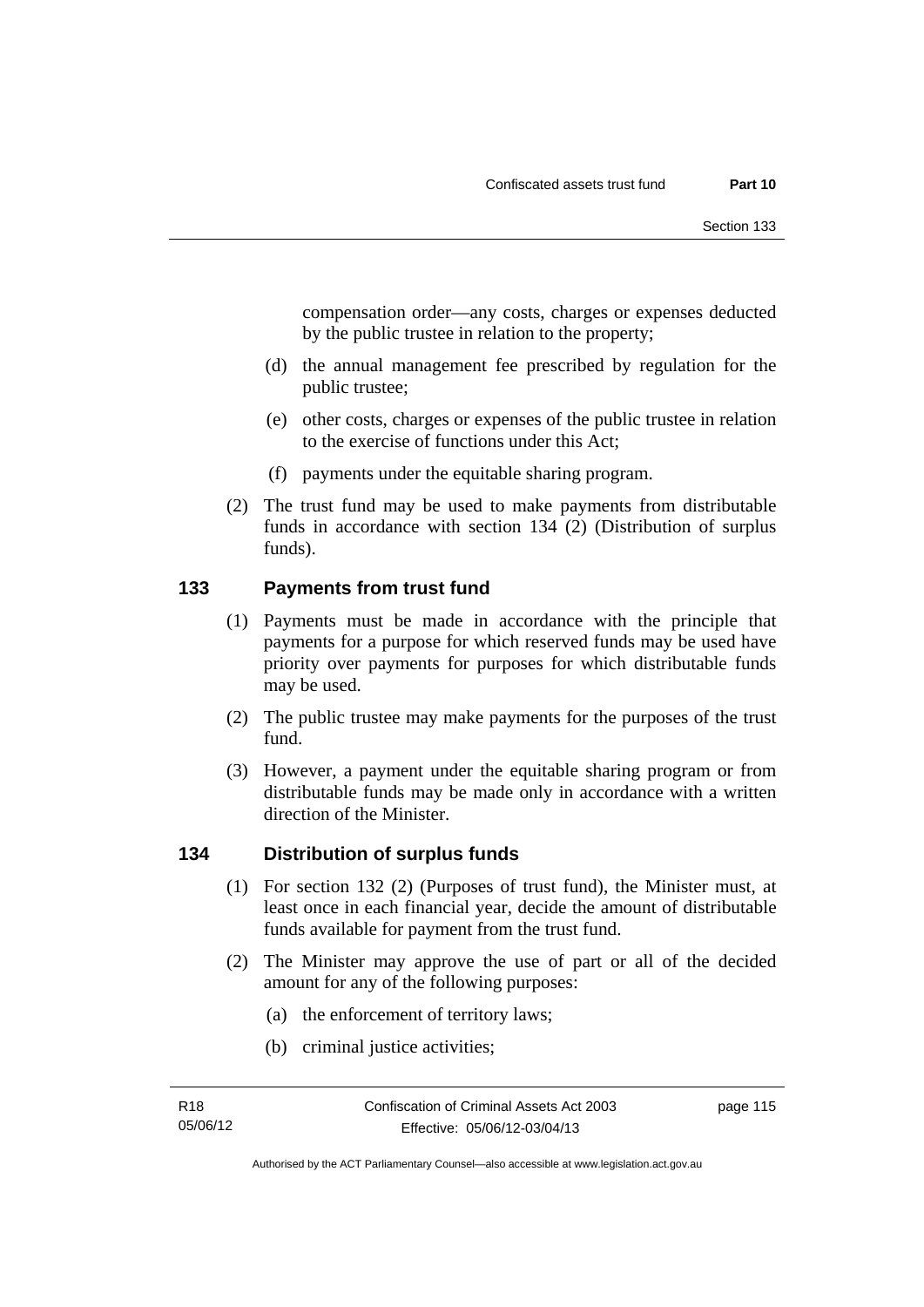- (c) crime prevention;
- (d) assistance to victims of crime;
- (e) the prevention of drug abuse;
- (f) the rehabilitation of drug users;
- (g) a purpose prescribed by regulation relating to law enforcement or drug rehabilitation and education.
- (3) An approval is a notifiable instrument.

*Note* A notifiable instrument must be notified under the [Legislation Act](http://www.legislation.act.gov.au/a/2001-14).

### **135 Review of reserved and distributable funds by public trustee**

- (1) The public trustee must review the trust fund at least twice each year to decide whether the amount of reserved funds is likely to be sufficient to meet the payments from reserved funds that may be made within the 6-month period after the review.
- (2) If the public trustee considers that the amount of reserved funds is likely to be insufficient, the public trustee must declare, in writing, an amount of distributable funds to be reserved funds.
- (3) The amount declared must not be more than is necessary to increase the amount of reserved funds to what is required to meet payments from reserved funds within the 6 months after the declaration is made.
- (4) If the public trustee considers that the amount of reserved funds is likely to be more than is necessary, the public trustee must declare, in writing, the amount of the surplus funds to be distributable funds.

R18 05/06/12

Authorised by the ACT Parliamentary Counsel—also accessible at www.legislation.act.gov.au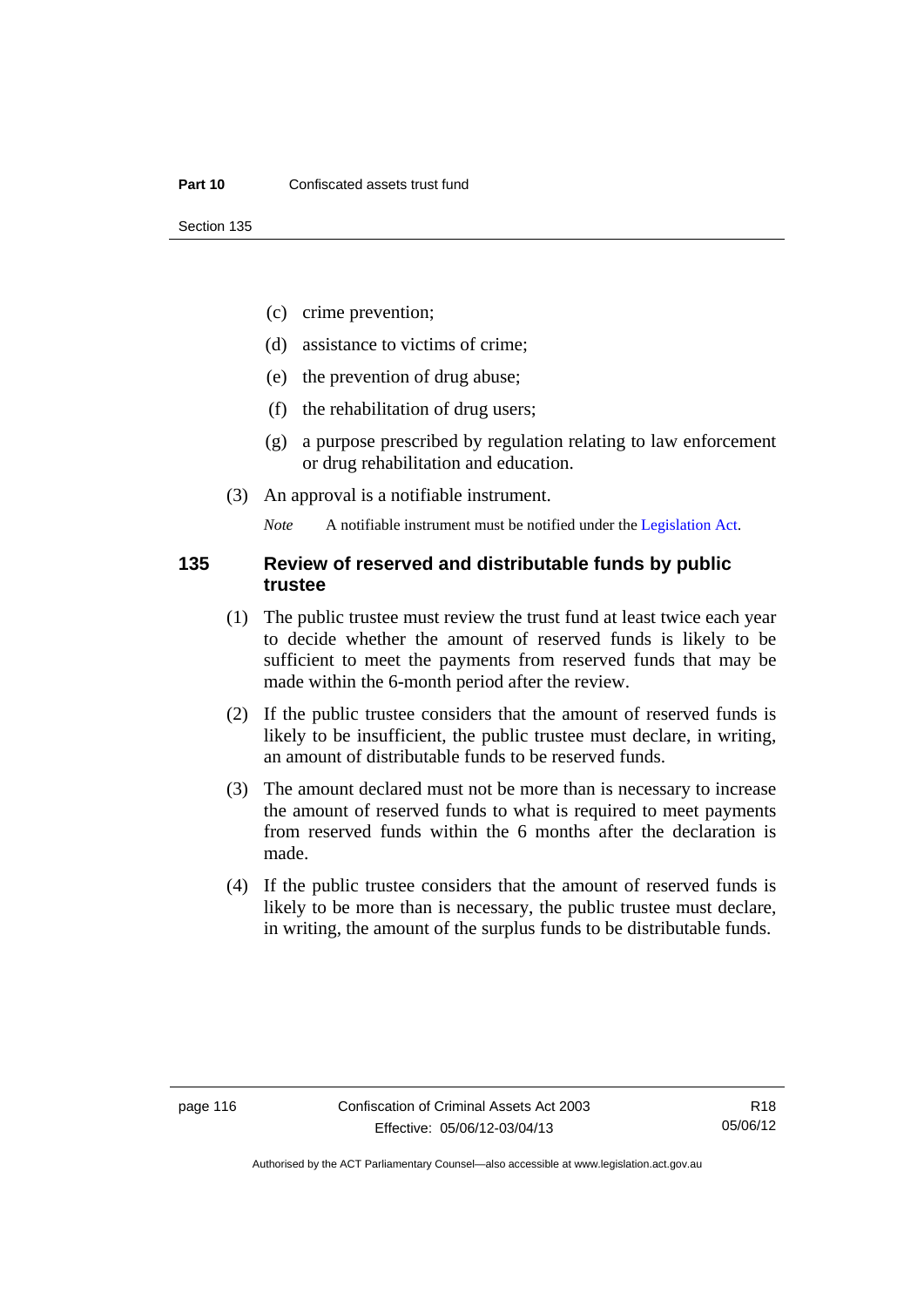# **Part 11** Interstate orders

*Note* Proceedings under this part are civil, not criminal (see s 237 (1) (b)).

### **136 Meaning of** *authenticated* **for pt 11**

In this part:

*authenticated*, in relation to a corresponding law order, means authenticated by the entity that made the order in accordance with the corresponding law under which the order was made or the practice of the entity.

#### **Example**

if the entity is a court, the order may be authenticated by the court's seal or stamp

*Note* An example is part of the Act, is not exhaustive and may extend, but does not limit, the meaning of the provision in which it appears (see [Legislation Act,](http://www.legislation.act.gov.au/a/2001-14) s 126 and s 132).

## **137 Interstate restraining and forfeiture orders etc registration**

- (1) This section applies if—
	- (a) an interstate restraining order expressly applies to—
		- (i) stated property in the ACT; or
		- (ii) all the property in the ACT of a person; or
		- (iii) all the property (other than stated property) in the ACT of a person; or
	- (b) an interstate automatic forfeiture decision expressly applies to property in the ACT; or
	- (c) an interstate forfeiture order expressly applies to property in the ACT.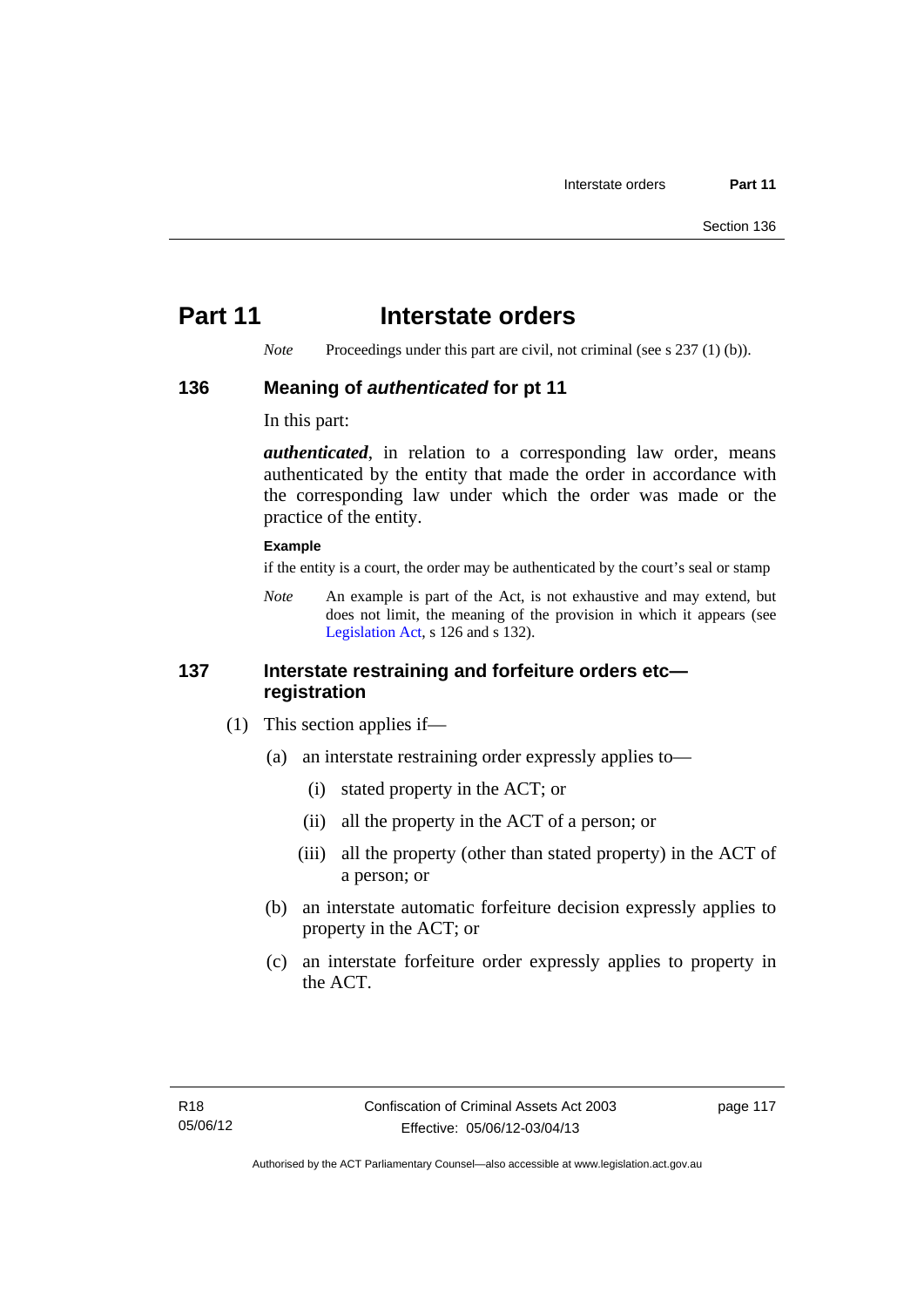Section 138

- (2) An authenticated copy of the order or decision may be registered in a relevant court by the applicant for the order or decision, the DPP or a person prescribed by regulation.
- (3) An authenticated copy of any amendment of the order or decision (made before or after the registration of the order or decision) may be registered in a relevant court by a person mentioned in subsection  $(2)$ .
- (4) Registration of the order or decision, and any amendment of the order or decision, may be refused to the extent that the order or decision, or the order or decision as amended, could not, on registration, be enforced in the ACT.
- (5) The order or decision, and any amendment of the order or decision, must be registered in accordance with the procedure of the relevant court.

## **138 Interstate restraining and forfeiture orders etc—interim registration**

- (1) This section applies to an electronic copy of an authenticated interstate restraining order, interstate automatic forfeiture decision or interstate forfeiture order or of an authenticated copy of any amendment of such an order or decision.
- (2) If the electronic copy is certified in accordance with the procedure of a relevant court, it is taken, for this Act, to be an authenticated copy of the order, decision or amendment.
- (3) However, if the order, decision or amendment is registered in the relevant court using the electronic copy, the registration ceases to have effect at the end of 5 days after the day of registration, or when an authenticated copy of the order, decision or amendment is registered, whichever happens first.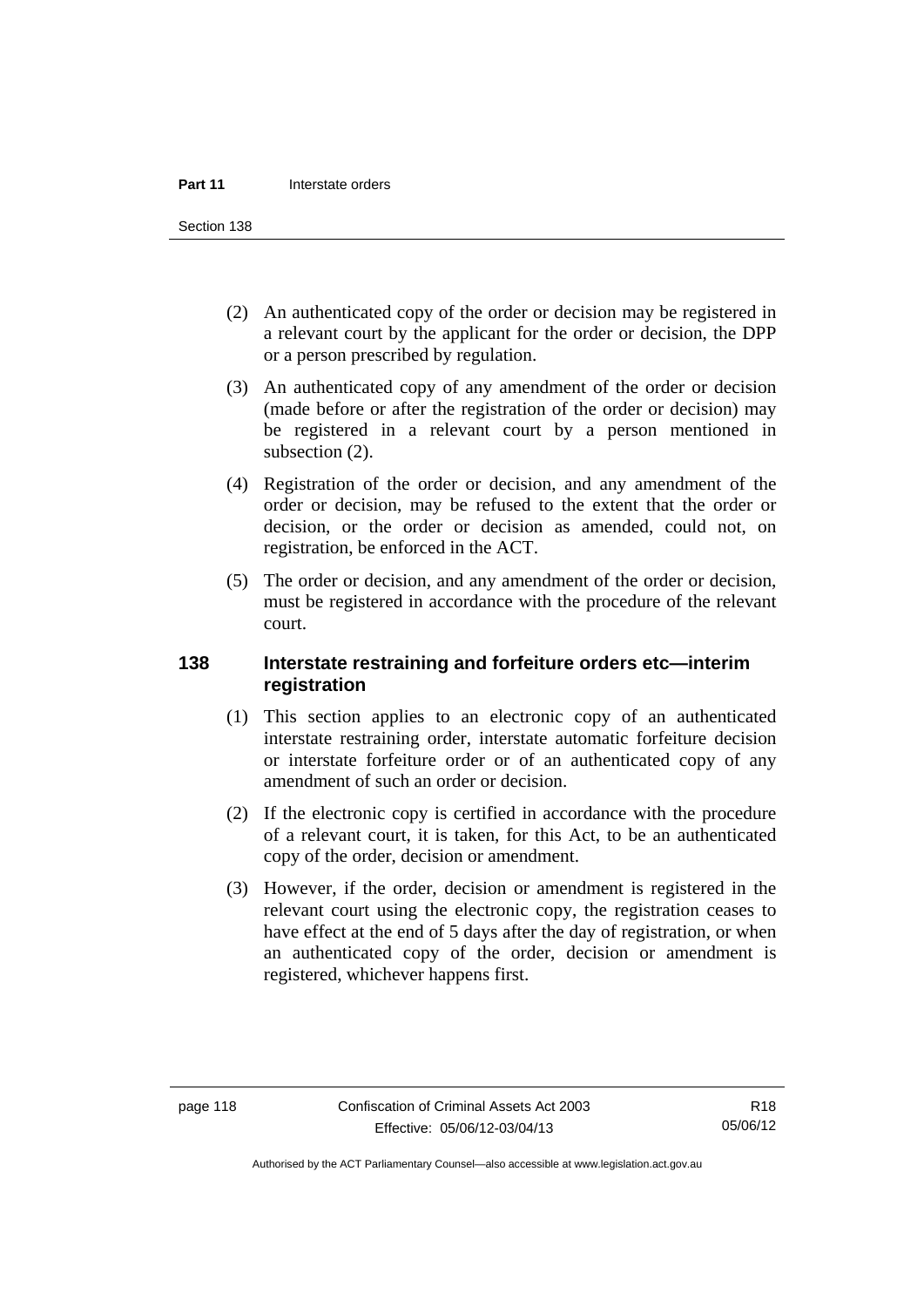(4) In this section:

*electronic copy*, of a document, includes the following copies of the document:

- (a) a faxed copy;
- (b) an emailed copy;
- (c) a scanned copy.

## **139 Interstate restraining and forfeiture orders etc—effect of registration**

- (1) For this Act, a registered interstate restraining order is taken to be a restraining order under this Act.
- (2) For this Act, a registered interstate automatic forfeiture decision is taken to be an automatic forfeiture under division 5.2 (Automatic forfeiture—conviction for serious offences).
- (3) For this Act, a registered interstate civil forfeiture order is taken to be a civil forfeiture order under this Act.
- (4) For this Act, a registered interstate conviction forfeiture order is taken to be a conviction forfeiture order under this Act.
- (5) An amendment of a registered interstate order or decision mentioned in this section has effect for this Act only if it is registered under this part.

## **140 Interstate restraining and forfeiture orders etc—ending of registration**

A registered interstate restraining order, automatic forfeiture decision or forfeiture order ceases to be registered under this Act if—

 (a) it ceases to be in force under the corresponding law under which it was made; or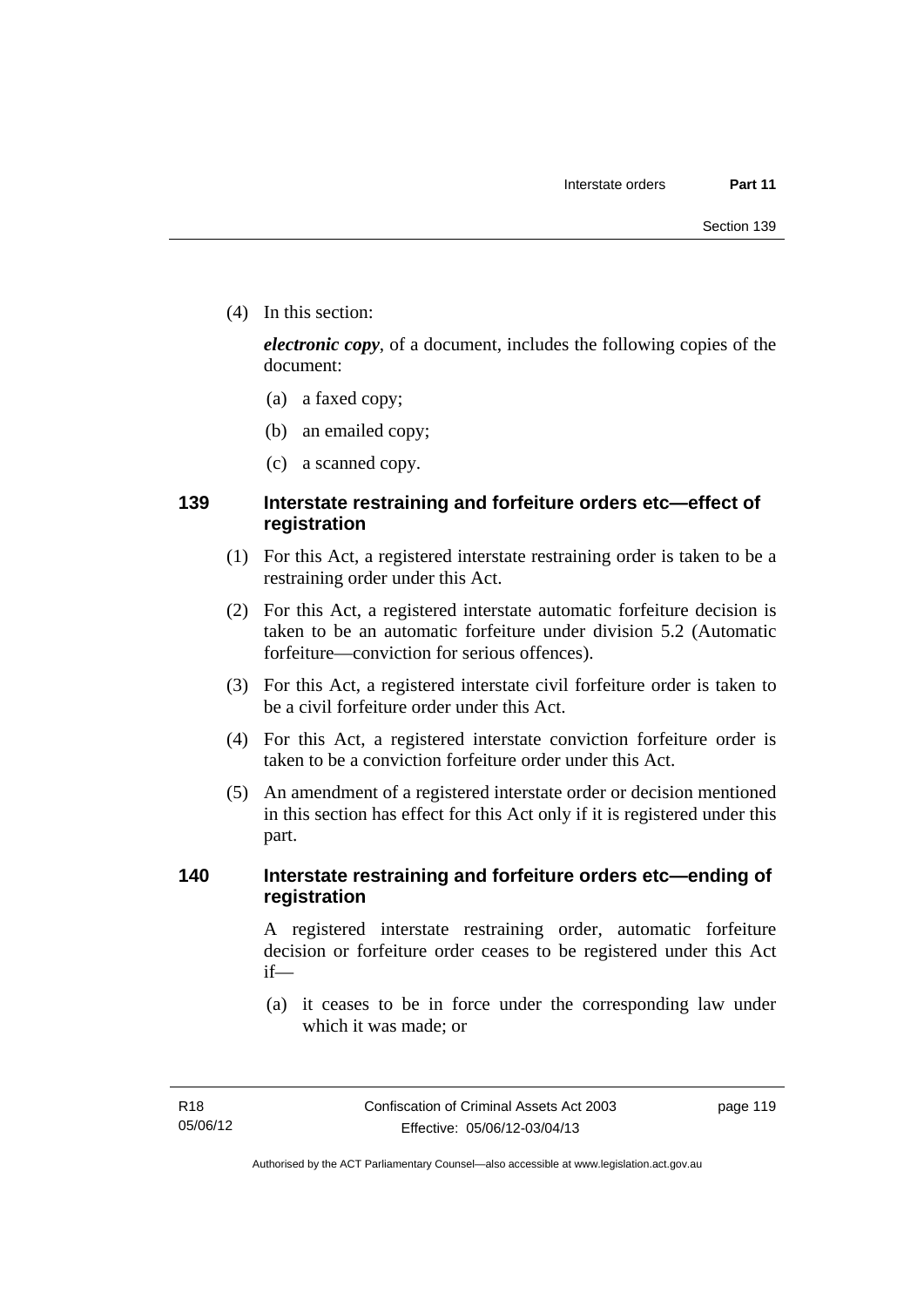Section 141

(b) its registration is cancelled under section 141.

### **141 Interstate restraining and forfeiture orders etc cancellation of registration**

- (1) The registration of an interstate restraining order, interstate automatic forfeiture decision or interstate forfeiture order may be cancelled by a relevant court, or an officer of a relevant court prescribed by regulation, if—
	- (a) the registration was improperly obtained; or
	- (b) details of any amendment of the order or decision, or any direction of the entity that made the order or decision, was not given to the relevant court in accordance with the procedure of the court.
- (2) The registration of an interstate restraining order, interstate automatic forfeiture decision or interstate forfeiture order, or an amendment of such an order or decision, may be cancelled by a relevant court, to the extent that the order or decision, or the order or decision as amended, cannot be enforced in the ACT.

## **142 Creation of interstate penalty charges**

- (1) This section applies if—
	- (a) an interstate restraining order is made because of the commission, or the alleged commission, of a relevant offence by a person; and
	- (b) an interstate penalty order is made against the person in relation to the offence; and
	- (c) the interstate restraining order is registered under this Act; and
	- (d) the interstate penalty order is registered in the ACT under the *[Service and Execution of Process Act 1992](http://www.comlaw.gov.au/Details/C2011C00436)* (Cwlth).

Authorised by the ACT Parliamentary Counsel—also accessible at www.legislation.act.gov.au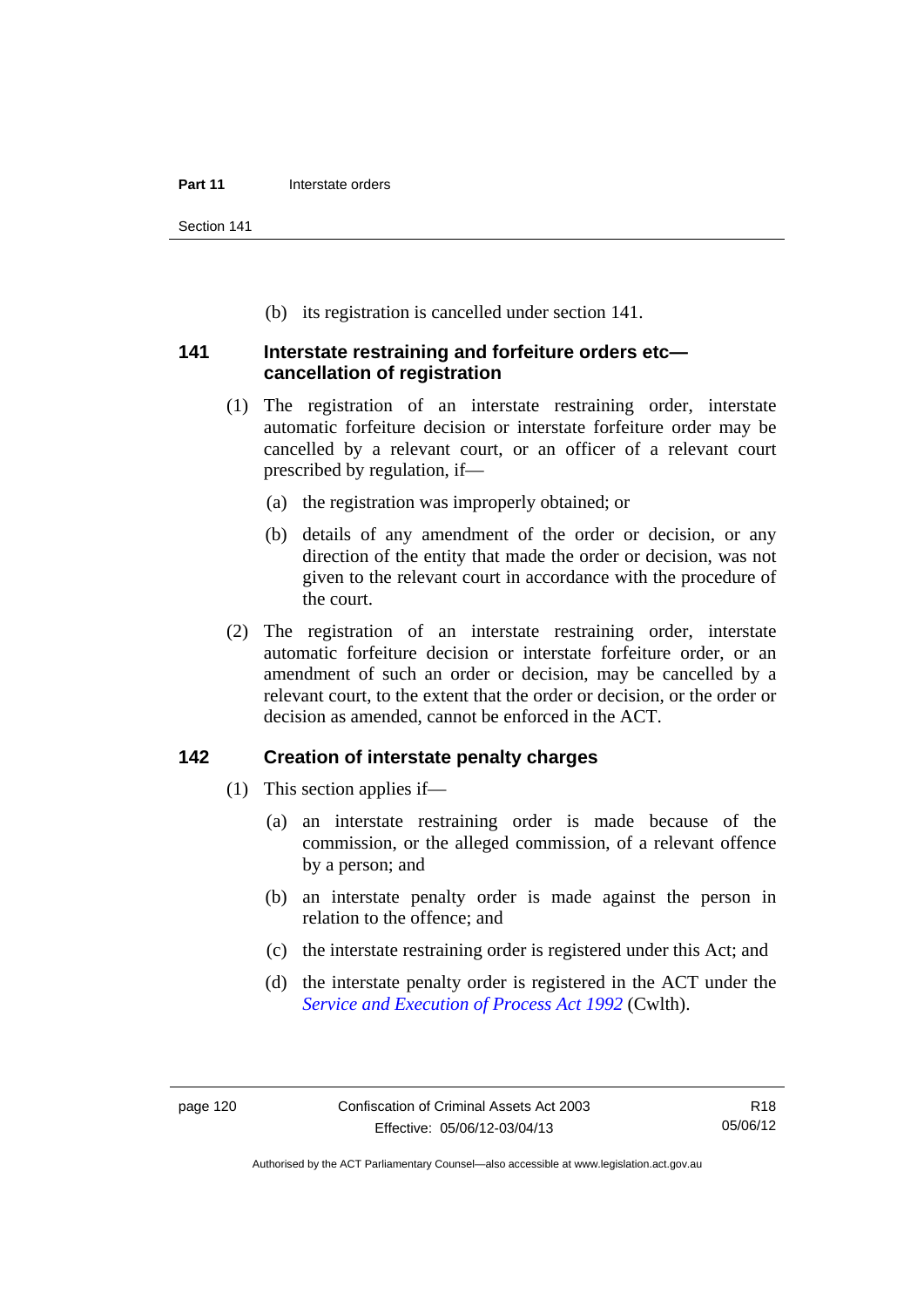- (2) On the registration of both of the orders mentioned in subsection (1) (c) and (d), a charge (an *interstate penalty charge*) to secure the amount payable under the interstate penalty order is created over the property in the ACT restrained under the interstate restraining order.
- (3) If the interstate restraining order is amended, after the interstate penalty order is made, to add more property, and the interstate restraining order is registered under this part, the additional property is also subject to the penalty charge on registration of the amendment.

## **143 Interstate penalty charges—effect of creation**

For this Act, an interstate penalty charge is taken to be a penalty charge under this Act.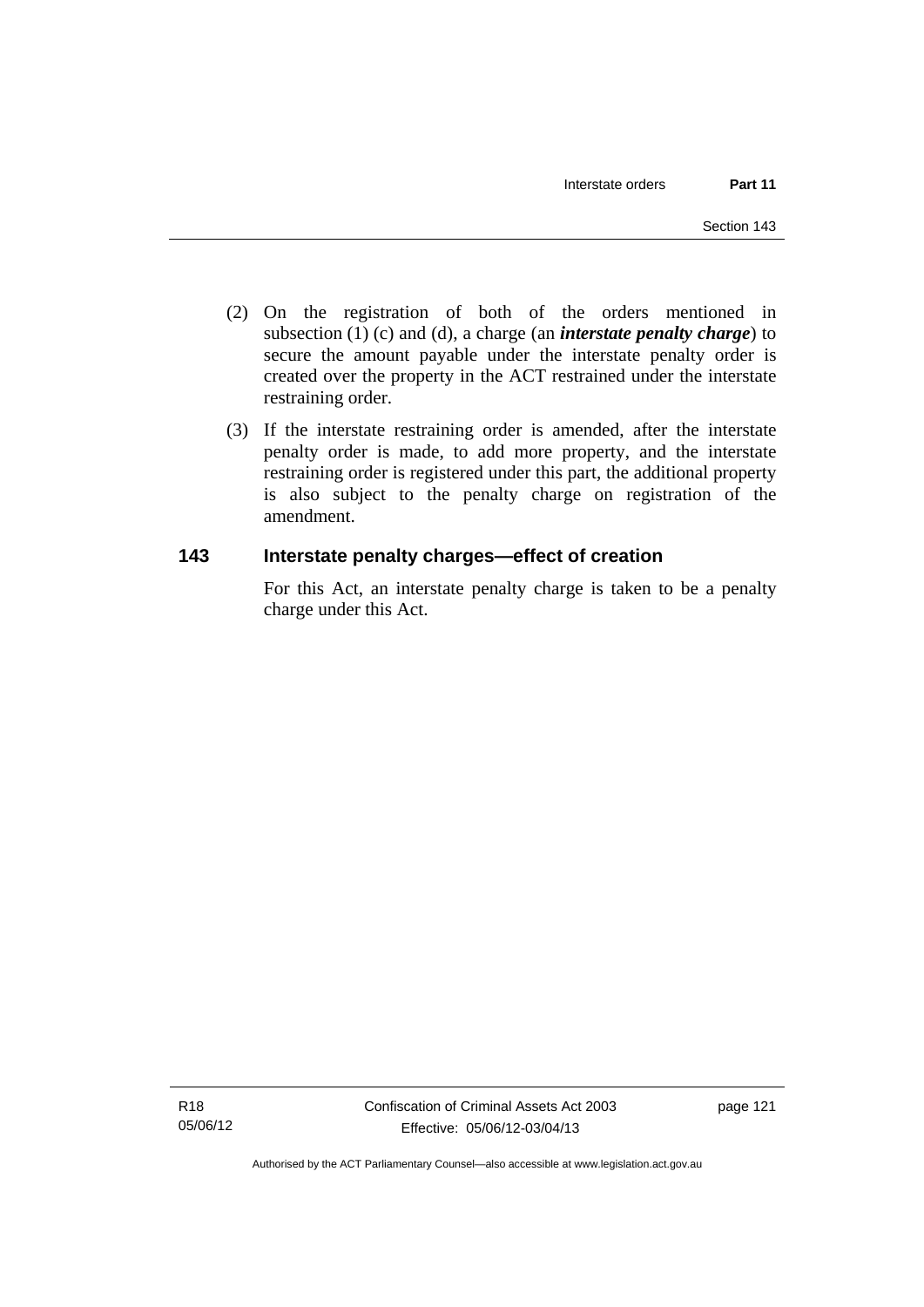**Part 12** Information gathering<br>**Division 12.1** Inquiry notices **Inquiry notices** Section 144

# **Part 12 Information gathering**

## **Division 12.1 Inquiry notices**

#### **144 Meaning of** *inquiry notice*

In this Act:

*inquiry notice* means a notice by a police officer requiring a financial institution to give the officer stated information in relation to—

- (a) an account with the institution (including whether an account has existed or does exist); or
- (b) a transaction (other than in relation to an account) conducted, or proposed to be conducted, by or with the institution (including whether a transaction has been conducted).
- *Note 1 Account* includes a safe-deposit box (see dict, def *account*).
- *Note* 2 It is an offence to contravene an inquiry notice, to give false or misleading information in purported compliance with an inquiry notice, or to disclose the existence or operation of the notice (see div 12.6).

#### **145 Inquiry notices—giving**

- (1) A police officer of the rank of commander (or higher) may give an inquiry notice to a financial institution.
- (2) The inquiry notice may be given only if the police officer is satisfied that the information to which the notice relates is relevant to deciding whether—
	- (a) an application could be made for an order under this Act (including for another order under this part), a corresponding law order, or a search warrant under part 13 (Search warrants), in relation to anyone; or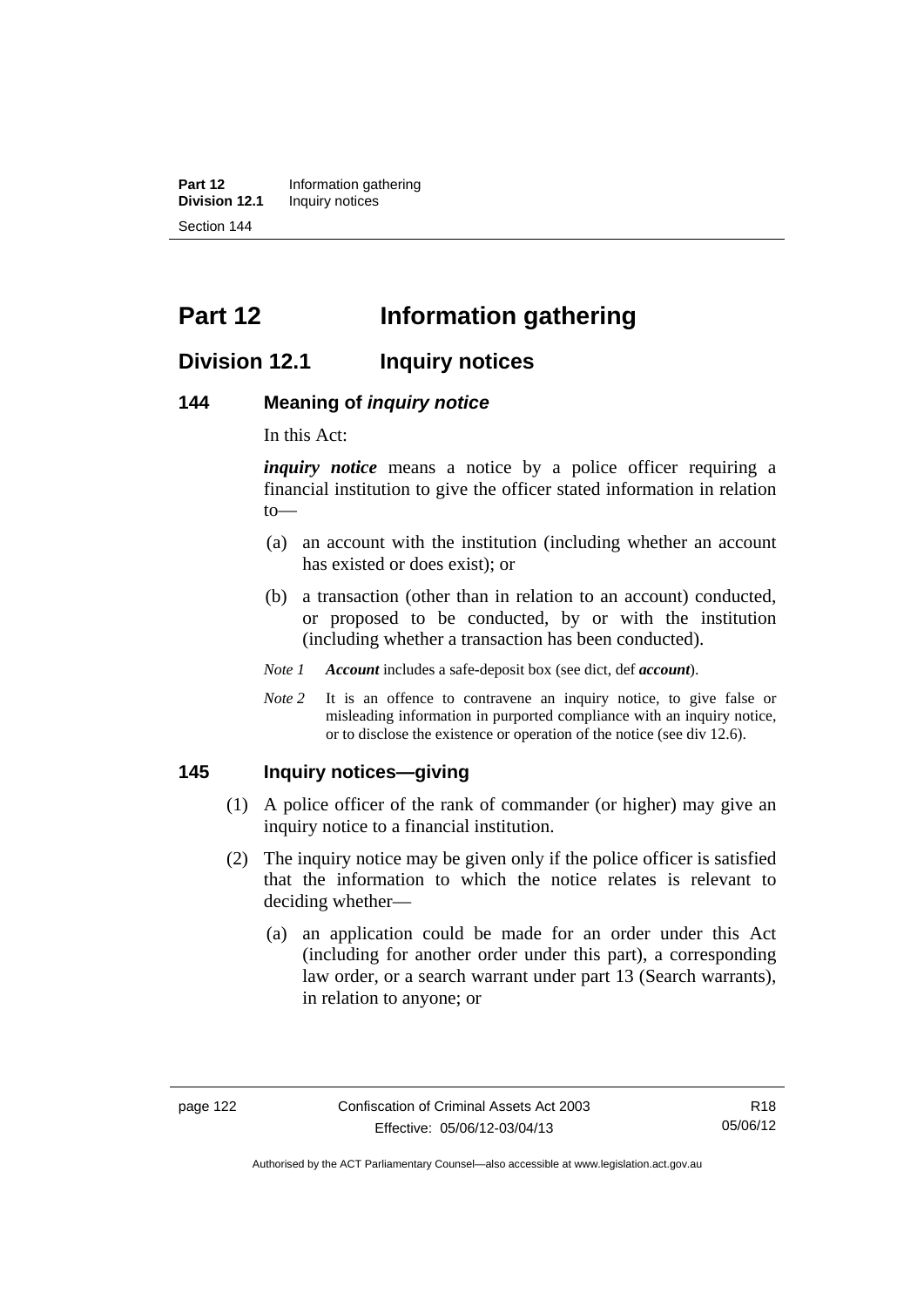- (b) a proceeding could be begun against anyone for an offence against this Act or a corresponding law or for a money laundering offence.
- *Note* A *money laundering offence* includes a prescribed offence against a law of the Commonwealth, a State or another Territory, see dict.
- (3) The police officer must give a copy of the notice to the financial institution to which the notice applies.
	- *Note* For how documents may be served, see the [Legislation Act,](http://www.legislation.act.gov.au/a/2001-14) pt 19.5.

## **146 Inquiry notices—form**

- (1) An inquiry notice must be signed by the police officer giving it.
- (2) The notice must state—
	- (a) that it is an inquiry notice under this Act; and
	- (b) the financial institution to which the notice applies; and
	- (c) the information that the financial institution is required to give; and
	- (d) how the information is to be given; and
	- (e) that the inquiry notice is a non-disclosable information order.
	- *Note* The disclosure of the existence or operation of a non-disclosable information order is prohibited (see s 192).
- (3) The notice must also include a statement setting out the effect of division 12.6 (Information order offences) in relation to inquiry notices.

## **147 Inquiry notices—immunity for complying financial institutions and staff**

A civil proceeding does not lie against a financial institution, or an officer, employee or agent of a financial institution, in relation to loss, damage or injury of any kind to someone else because of the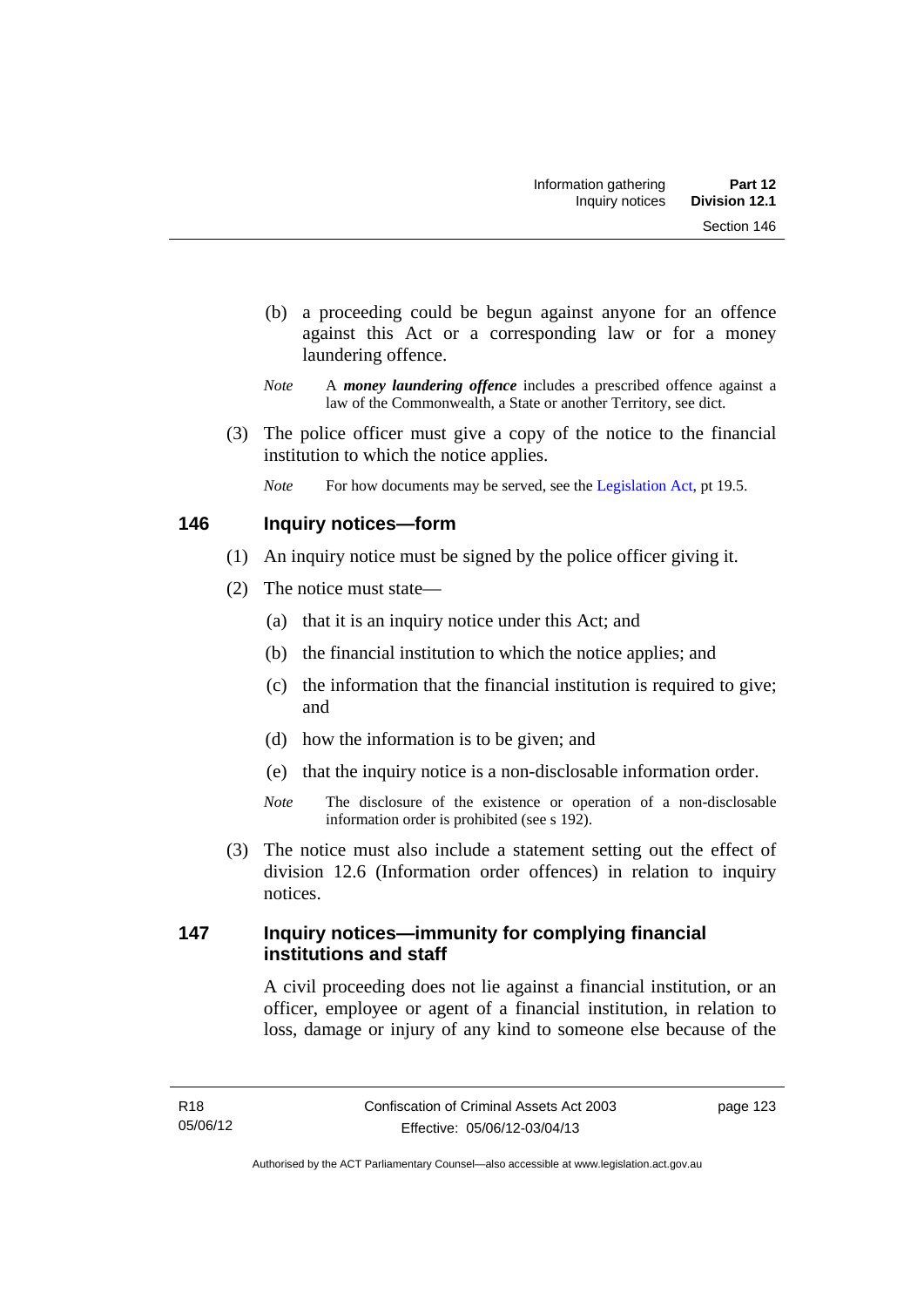| Part 12       | Information gathering |
|---------------|-----------------------|
| Division 12.2 | Monitoring orders     |
| Section 148   |                       |

giving of information honestly to a police officer in compliance with (or purported compliance with) an inquiry notice

## **Division 12.2 Monitoring orders**

- *Note 1* For general provisions about a proceeding for a monitoring order (which is a confiscation proceeding—see s 236), see pt 14.
- *Note 2* In particular, no advance notice to anyone is required of the application for the order, and the application may be heard in closed court, without the offender or the public being present (see s 243).

#### **148 Meaning of** *monitoring order*

In this Act:

*monitoring order* means an order under section 151 (Monitoring orders—making) requiring a financial institution give a police officer information obtained or held by the institution about transactions conducted, or proposed to be conducted, by a person with the institution.

#### **149 Monitoring orders—application**

- (1) A police officer may apply to a relevant court for a monitoring order.
- (2) The application may be made only if the police officer has reasonable grounds for suspecting that the person in relation to whom the order is sought—
	- (a) has committed, or is about to commit, a serious offence; or
	- (b) was involved in the commission, or is about to be involved in the commission, of a serious offence; or
	- (c) has derived, or is about to derive, property or a benefit from the commission of a serious offence.
	- *Note Serious offence* means an offence against a territory law or the law of the Commonwealth, a State or another Territory that is punishable by imprisonment for 5 years or longer (see s 13 (2)).

Authorised by the ACT Parliamentary Counsel—also accessible at www.legislation.act.gov.au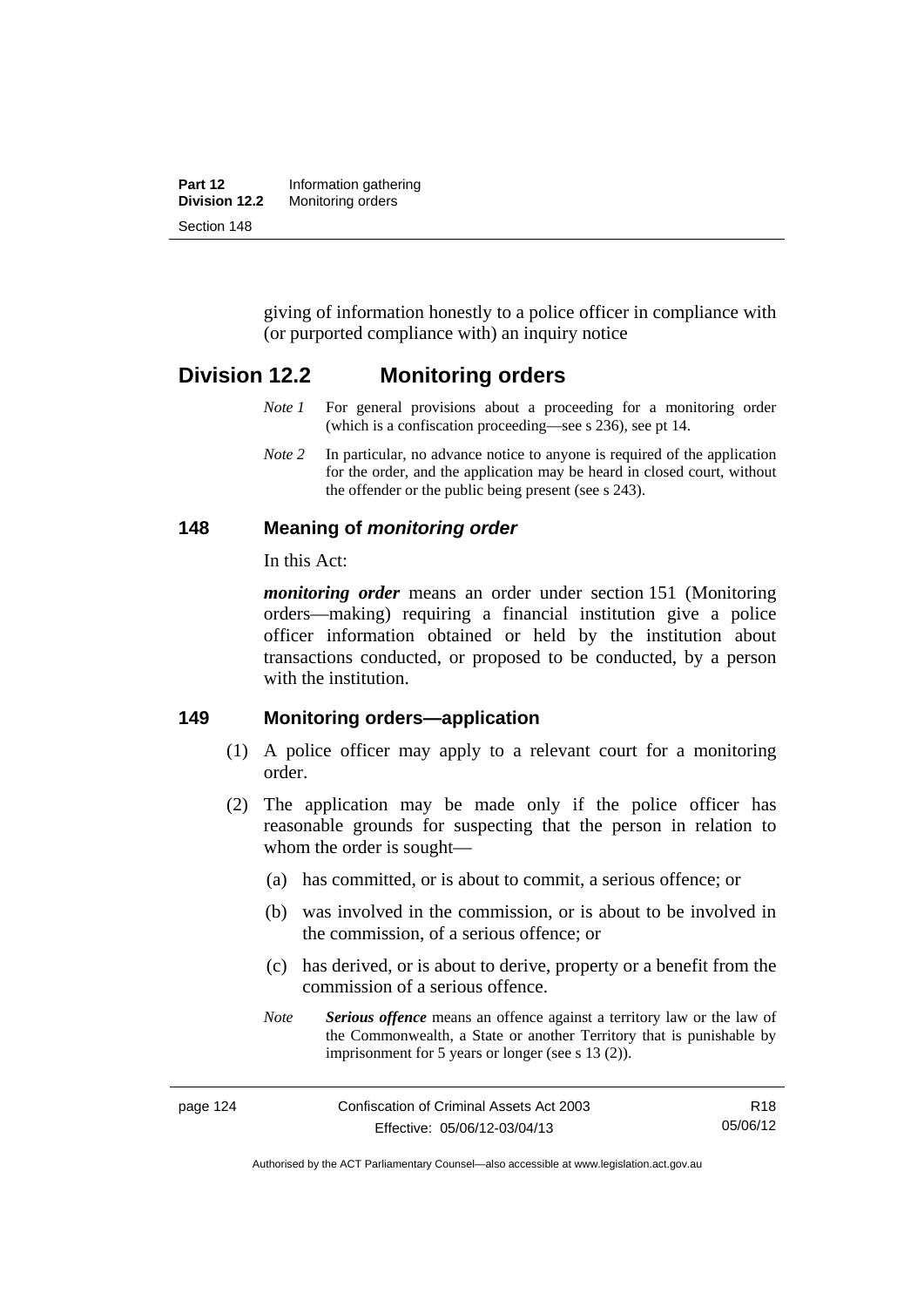## **150 Monitoring orders—affidavit supporting application**

- (1) An application for a monitoring order must be supported by an affidavit of the applicant police officer stating the grounds for the officer's suspicions.
- (2) The court may require the police officer to give additional information about the grounds on which the order is sought.

## **151 Monitoring orders—making**

- (1) This section applies if an application is made under section 149 (Monitoring orders—application) to a relevant court for a monitoring order requiring a financial institution to give a police officer information obtained or held by the institution about transactions conducted, or proposed to be conducted with the institution, by the person in relation to whom the order is sought.
- (2) The relevant court must make the monitoring order sought if, having regard to the police officer's affidavit supporting the application and any other evidence before the court, the court is satisfied that there are reasonable grounds for the officer's suspicions stated in the affidavit.
- (3) The order must state—
	- (a) that it is a monitoring order under this Act; and
	- (b) the financial institution to which the order applies; and
	- (c) the person in relation to whom the order is made; and
	- (d) the nature of the transactions to be monitored; and
	- (e) the information that the financial institution is required to give; and
	- (f) how the information is to be given; and
	- (g) the period for which the order has effect; and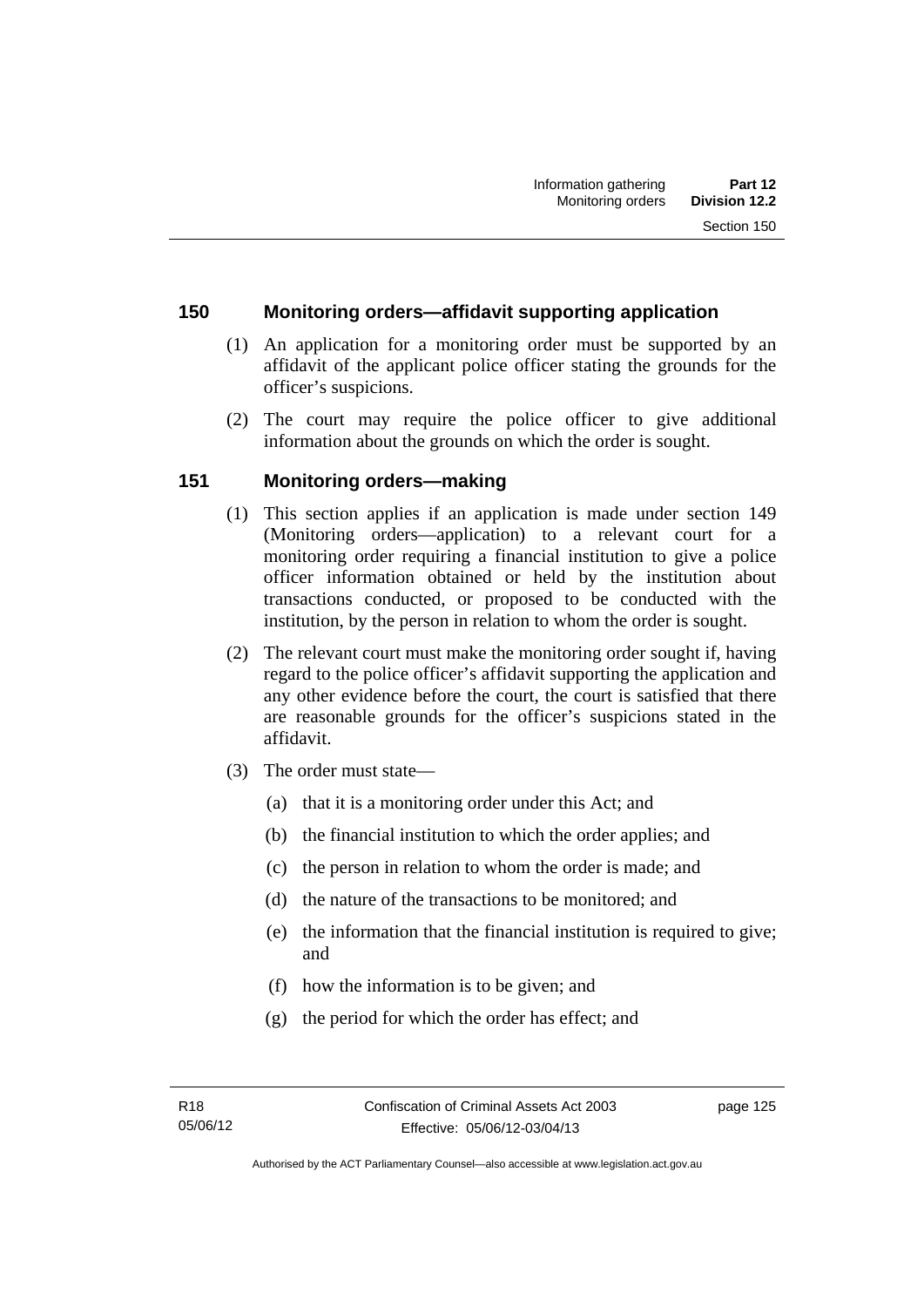- (h) that the monitoring order is a non-disclosable information order.
- *Note* The disclosure of the existence or operation of a non-disclosable information order is prohibited (see s 192).
- (4) The order must also include a statement setting out the effect of division 12.6 (Information order offences) in relation to monitoring orders.
- (5) The period mentioned in subsection (3) (g) must not begin earlier than the day when notice of the order is given to the financial institution and must end not later than 3 months after the day when the order is made.
- (6) To remove any doubt, a relevant court may make 2 or more monitoring orders (including for successive periods) in relation to the same person.
- (7) The chief police officer must give a copy of a monitoring order to the financial institution to which the order applies.
	- *Note* For how documents may be served, see the [Legislation Act,](http://www.legislation.act.gov.au/a/2001-14) pt 19.5.

## **Division 12.3 Transaction suspension orders**

- *Note 1* For general provisions about a proceeding for a transaction suspension order (which is a confiscation proceeding—see s 236), see pt 14.
- *Note 2* In particular, no advance notice to anyone is required of the application for the order, and the application may be heard in closed court, without the offender or the public being present (see s 243).

## **152 Meaning of** *transaction suspension order*

(1) In this Act:

*transaction suspension order* means an order under section 155 (Transaction suspension orders—making) requiring a financial institution, on becoming aware of a transaction (including a proposed transaction) to be conducted through a stated account, to—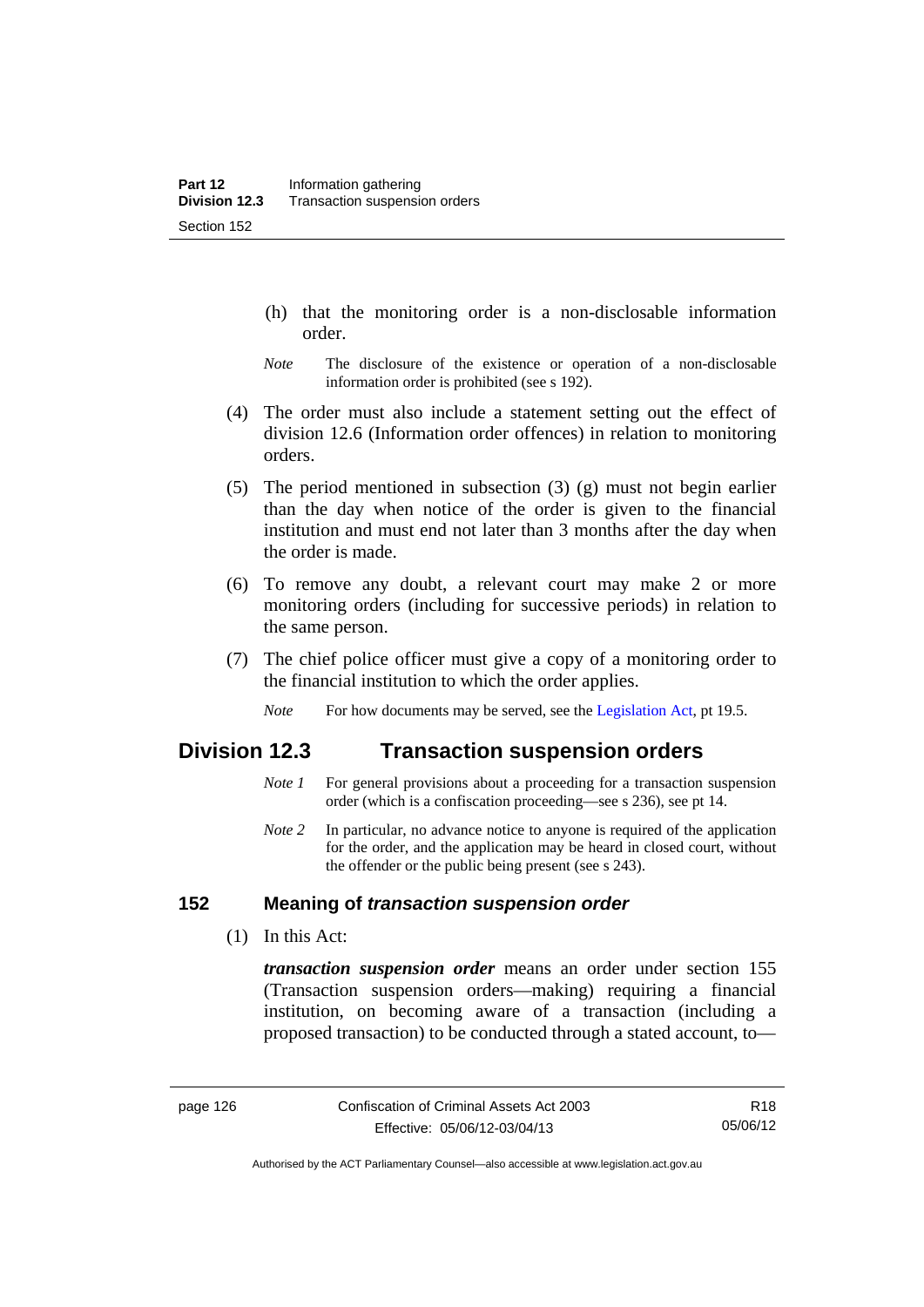- (a) immediately tell a police officer about the transaction; and
- (b) delay the processing of the transaction for 48 hours after the institution becomes aware of the transaction.
- (2) In this section:

*account* does not include a safe-deposit box.

#### **153 Transaction suspension orders—application**

- (1) A police officer may apply to a relevant court for a transaction suspension order.
- (2) The application may be made only if the police officer has reasonable grounds for suspecting that—
	- (a) the person in relation to whom the order is sought—
		- (i) has committed, or is about to commit, a money laundering offence; or
		- (ii) was involved in the commission, or is about to be involved in the commission, of a money laundering offence; or
		- (iii) has derived, or is about to derive, property or a benefit from the commission of a money laundering offence; and
	- (b) the account in relation to which the order is sought is operated by, or under the effective control of, the person.
		- *Note 1* For the meaning of *effective control*, see s 14.
		- *Note 2* A *money laundering offence* includes a prescribed offence against a law of the Commonwealth, a State or another Territory (see dict).
		- *Note* 3 For the meaning of *in relation to*, see dict.
- (3) To remove any doubt, the application may be made in relation to 2 or more accounts.

page 127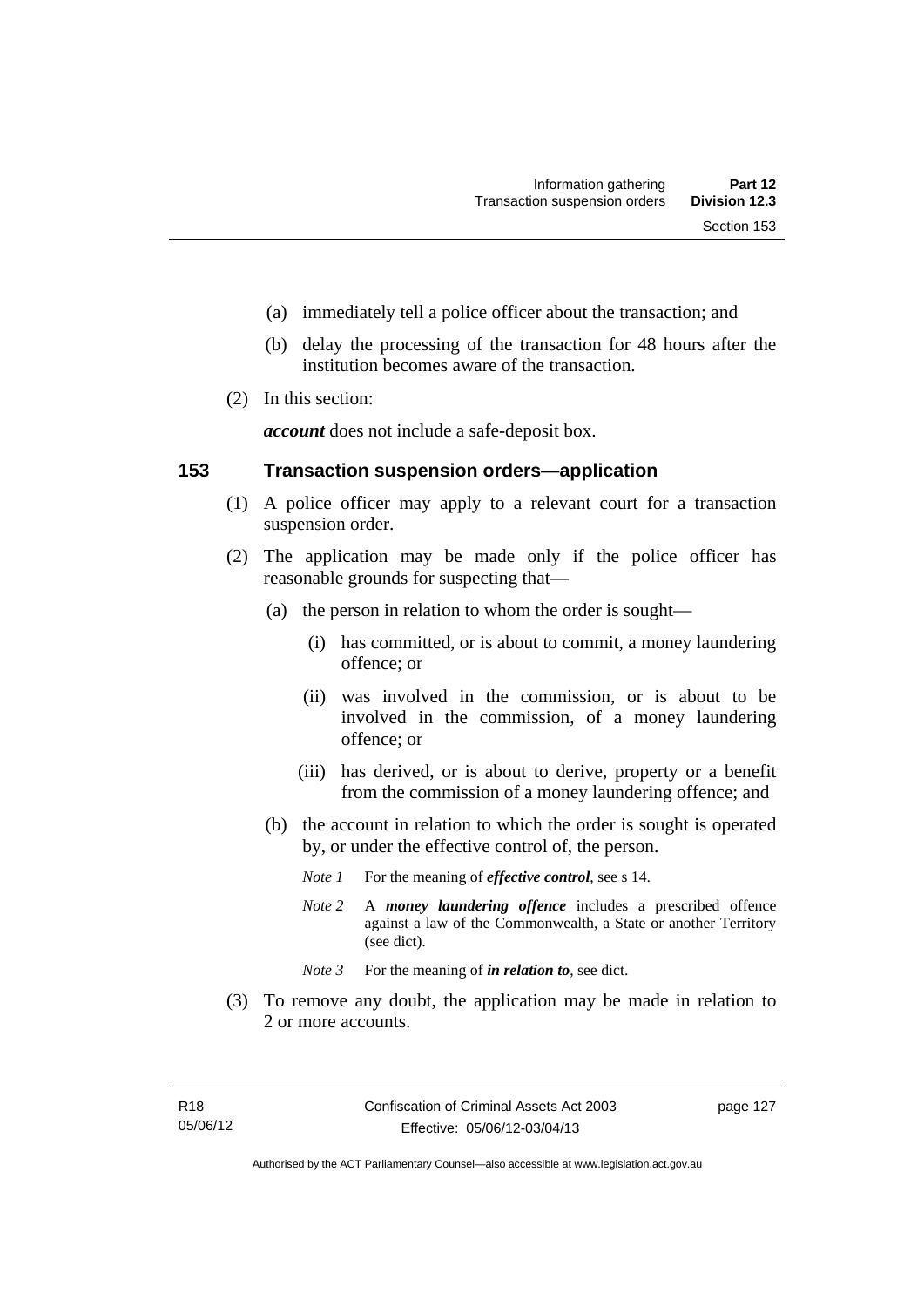## **154 Transaction suspension orders—affidavit supporting application**

- (1) An application for a transaction suspension order must be supported by an affidavit of the applicant police officer stating—
	- (a) the grounds for the officer's suspicions; and
	- (b) the account in relation to which the order is sought.
- (2) The court may require the police officer to give additional information about the grounds on which the order is sought.

#### **155 Transaction suspension orders—making**

- (1) This section applies if an application is made under section 153 (Transaction suspension orders—application) to a relevant court for a transaction suspension order requiring a financial institution, on becoming aware of a transaction (including a proposed transaction) to be conducted through the account to which the application relates, to—
	- (a) immediately tell a police officer about the transaction; and
	- (b) delay the processing of the transaction for 48 hours after the institution becomes aware of the transaction.
- (2) The relevant court must make the transaction suspension order sought if, having regard to the police officer's affidavit supporting the application and any other evidence before the court, the court is satisfied that there are reasonable grounds for the officer's suspicions stated in the affidavit.
- (3) The order must state—
	- (a) that it is a transaction suspension order under this Act; and
	- (b) the terms of the order; and
	- (c) the financial institution to which the order applies; and
	- (d) the account in relation to which the order is made; and

Authorised by the ACT Parliamentary Counsel—also accessible at www.legislation.act.gov.au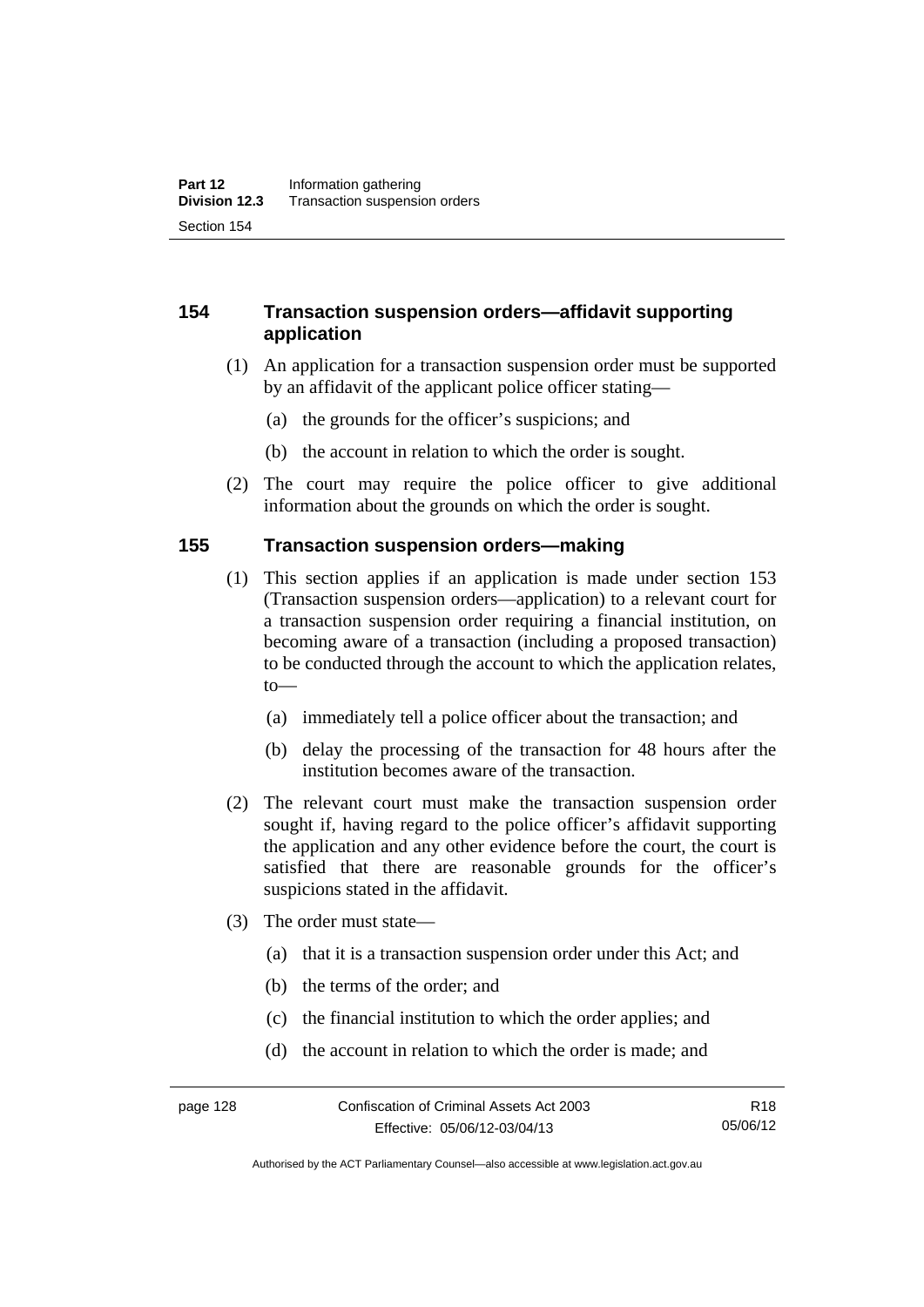- (e) how notice of transactions (including proposed transactions) is to be given; and
- (f) the period for which the order has effect; and
- (g) that the transaction suspension order is a non-disclosable information order.
- *Note 1* The disclosure of the existence or operation of a non-disclosable information order is prohibited (see s 192).
- *Note 2* An order cannot be made in relation to a safe-deposit box (see s 152 (2)).
- (4) The order must also include a statement setting out the effect of division 12.6 (Information order offences) in relation to transaction suspension orders.
- (5) The period mentioned in subsection (3) (f) must not begin earlier than the day when notice of the order is given to the financial institution and must end not later than 3 months after the day when the order is made.
- (6) To remove any doubt, a relevant court may make 2 or more transaction suspension orders (including for successive periods) in relation to the same account.
- (7) The chief police officer must give a copy of a transaction suspension order to the financial institution to which the order applies.
	- *Note* For how documents may be served, see the [Legislation Act,](http://www.legislation.act.gov.au/a/2001-14) pt 19.5.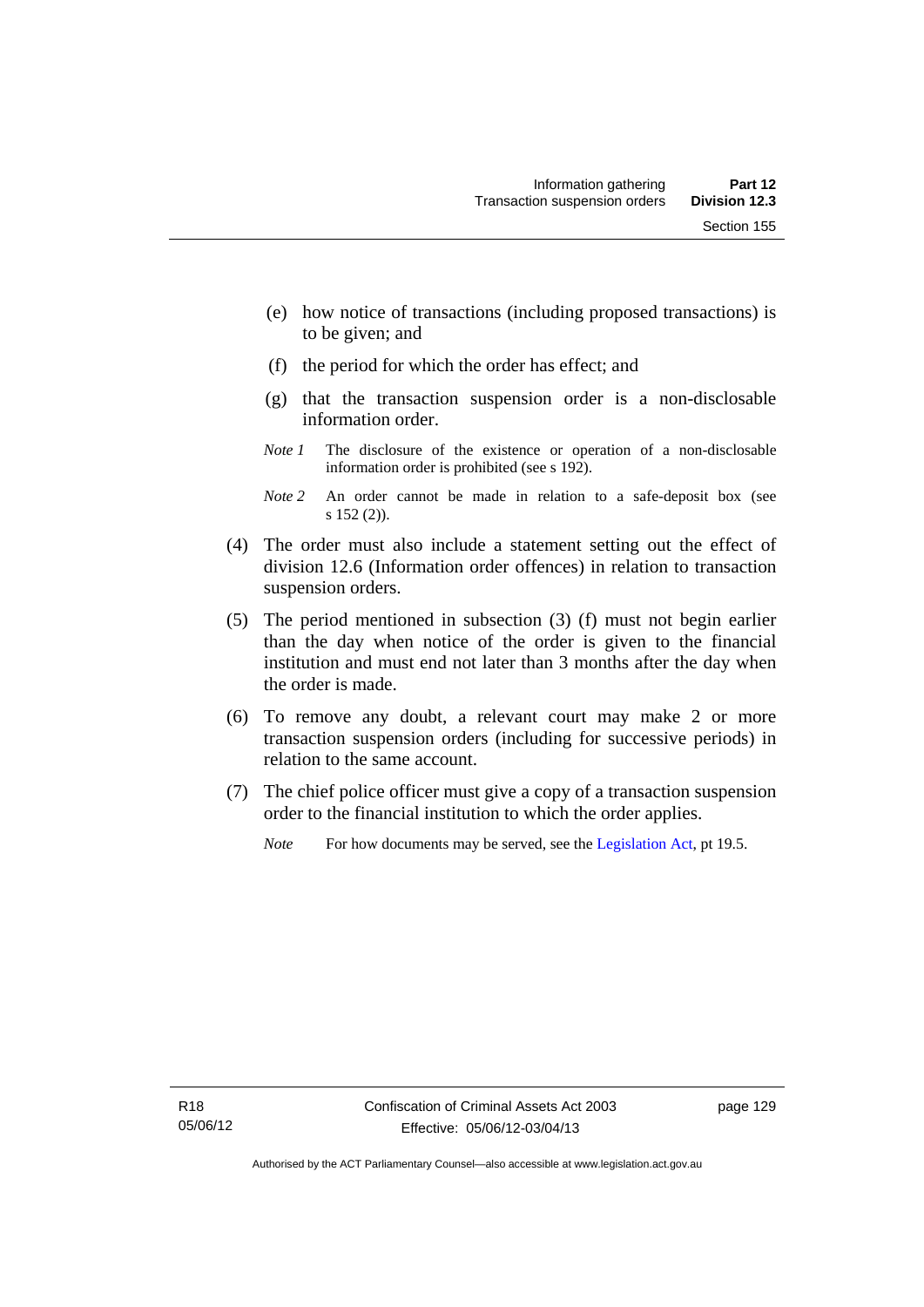# **Division 12.4 Production orders for propertytracking documents**

- *Note 1* For general provisions about a proceeding for a production order (which is a confiscation proceeding—see s 236), see pt 14.
- *Note* 2 In particular, no advance notice to anyone is required of the application for the order, and the application may be heard in closed court, without the offender or the public being present (see s 243).

### **156 Meaning of** *production order*

In this Act:

*production order* means an order under section 160 (Production orders—making) requiring a person to give a police officer any property-tracking documents in the person's possession or control that relate to the person or property (or both) stated in the order.

## **157 Meaning of** *property-tracking document*

In this Act:

*property-tracking document* means—

- (a) a document relevant to identifying, locating or quantifying—
	- (i) property (including tainted property and property under the effective control of a person) in relation to which action has been or could be taken under this Act or a corresponding law; or
	- (ii) benefits derived by a person from the commission (or the alleged commission) of a relevant offence; or
	- (iii) evidence in relation to property or benefits mentioned in subparagraph (i) or (ii); or
- (b) a document relevant to identifying or locating a document necessary for the transfer of property mentioned in paragraph (a) (i); or

Authorised by the ACT Parliamentary Counsel—also accessible at www.legislation.act.gov.au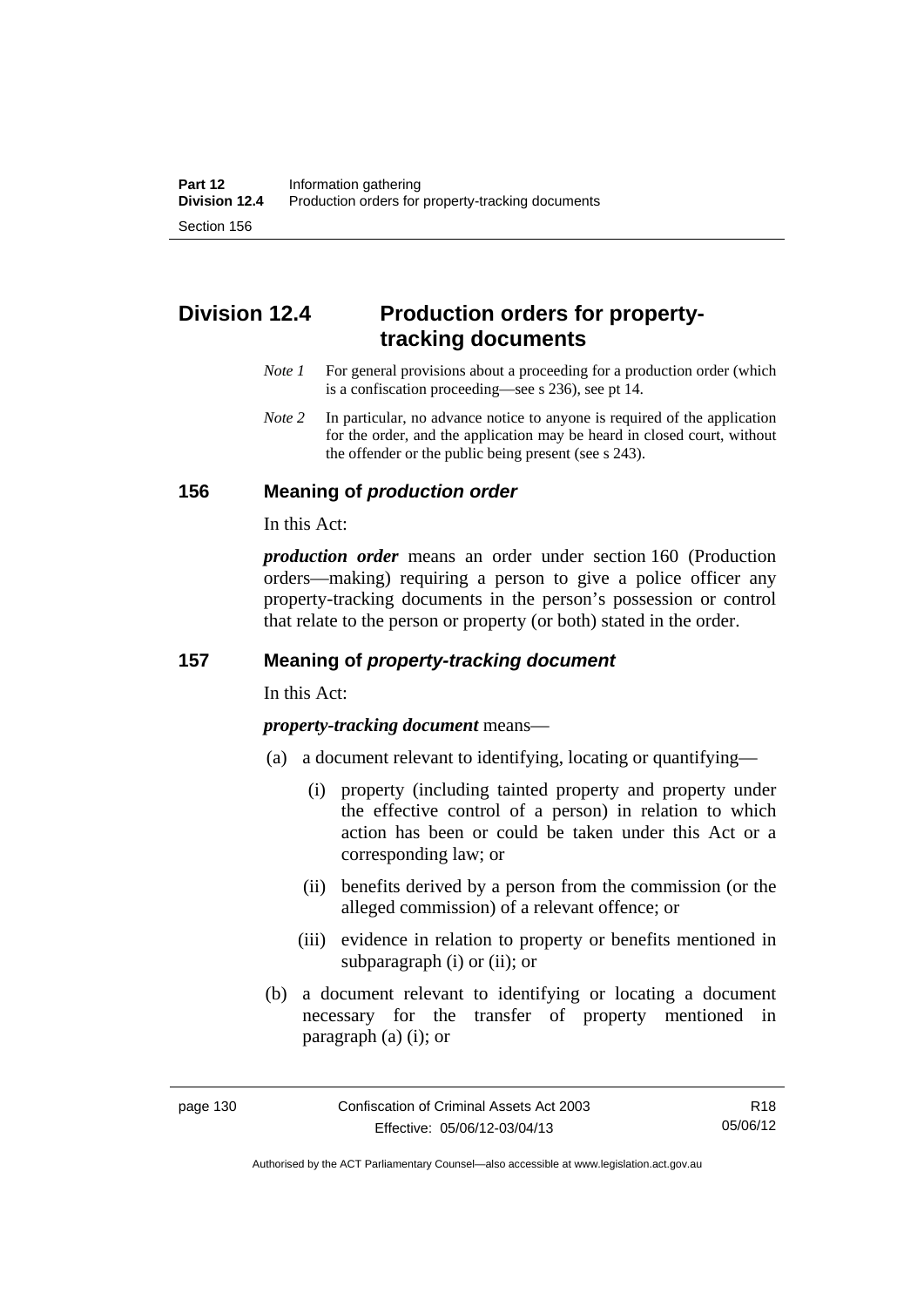- (c) a document relevant to understanding a document mentioned in paragraph (a) or (b).
- *Note 1* For the meaning of *effective control*, see s 14.
- *Note 2* For the meaning of *in relation to*, see dict.

### **158 Production orders—application**

- (1) A police officer may apply to a relevant court for a production order.
- (2) The application may be made only if the police officer has reasonable grounds for suspecting that—
	- (a) someone has committed a relevant offence; and
	- (b) the person against whom the order is sought has possession or control of a property-tracking document in relation to the offence.
	- *Note Relevant offence* includes an offence against the law of the Commonwealth, a State or another Territory that may be dealt with under a law of the Commonwealth, the State or the other Territory as an indictable offence (see s 13 (2)).

# **159 Production orders—affidavit supporting application**

- (1) An application for a production order must be supported by an affidavit of the applicant police officer stating the grounds for the officer's suspicions.
- (2) The court may require the police officer to give additional information about the grounds on which the order is sought.

### **160 Production orders—making**

(1) This section applies if an application is made under section 158 (Production orders—application) to a relevant court for a production order requiring a person to give a police officer any propertytracking documents in the person's possession or control that relate to the person or property (or both) to which the application relates.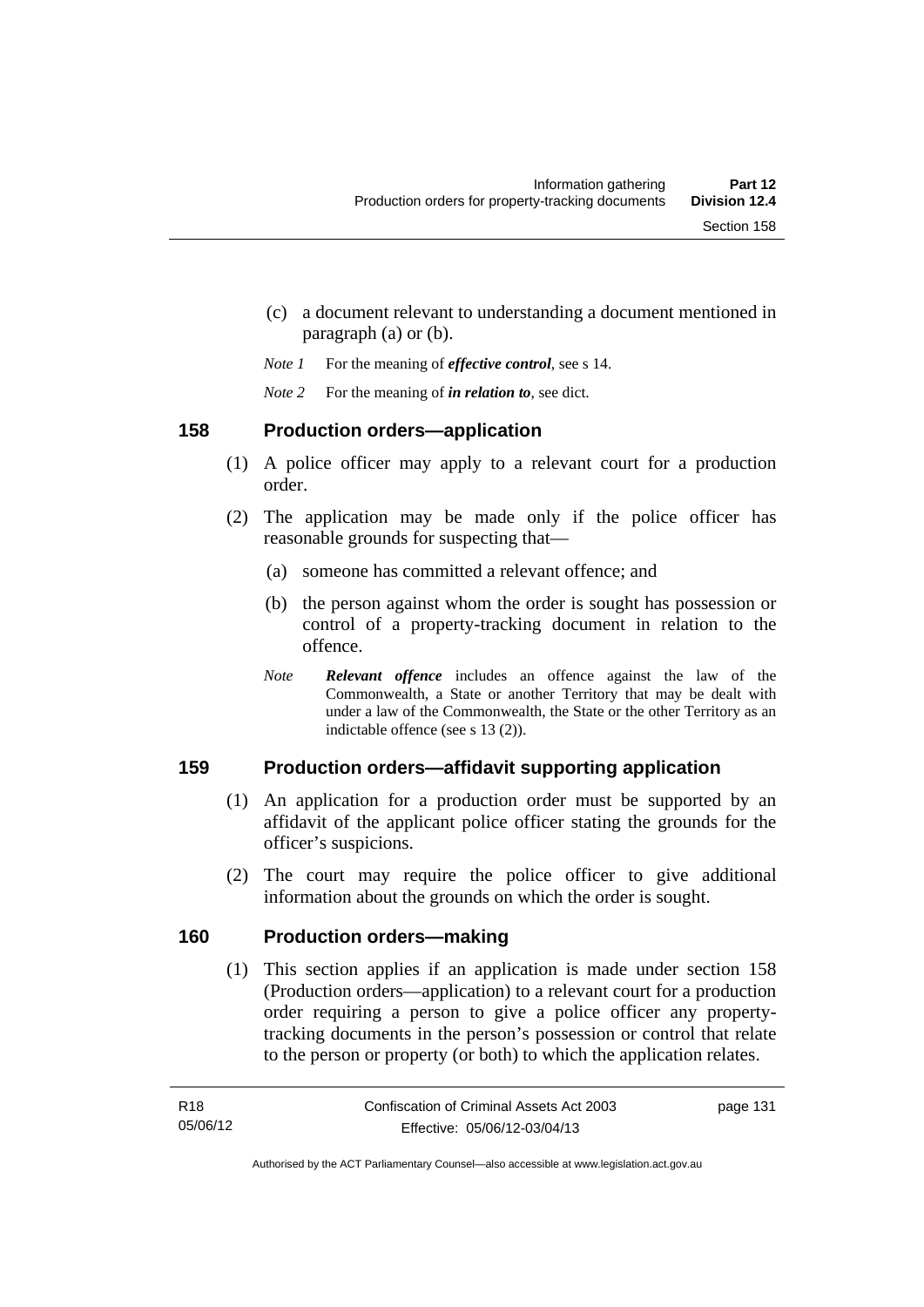- (2) The relevant court must make the production order sought if, having regard to the police officer's affidavit supporting the application and any other evidence before the court, the court is satisfied that there are reasonable grounds for the officer's suspicions stated in the affidavit.
- (3) A production order must state—
	- (a) that it is a production order under this Act; and
	- (b) the person to whom the order applies; and
	- (c) that the person must give to a police officer any propertytracking documents in the person's possession or control that relate to the person or property (or both) stated in the order; and
	- (d) the place where and the time when, or the period within which, the documents must to be given to a police officer; and
	- (e) whether the relevant court making the order has declared that the order is a non-disclosable production order.
	- *Note* The disclosure of the existence or operation of a non-disclosable information order is prohibited (see s 192).
- (4) The order must also include a statement setting out the effect of division 12.6 (Information order offences) in relation to the order.
- (5) The chief police officer must give a copy of a production order to the person to whom the order applies.
	- *Note* For how documents may be served, see the [Legislation Act,](http://www.legislation.act.gov.au/a/2001-14) pt 19.5.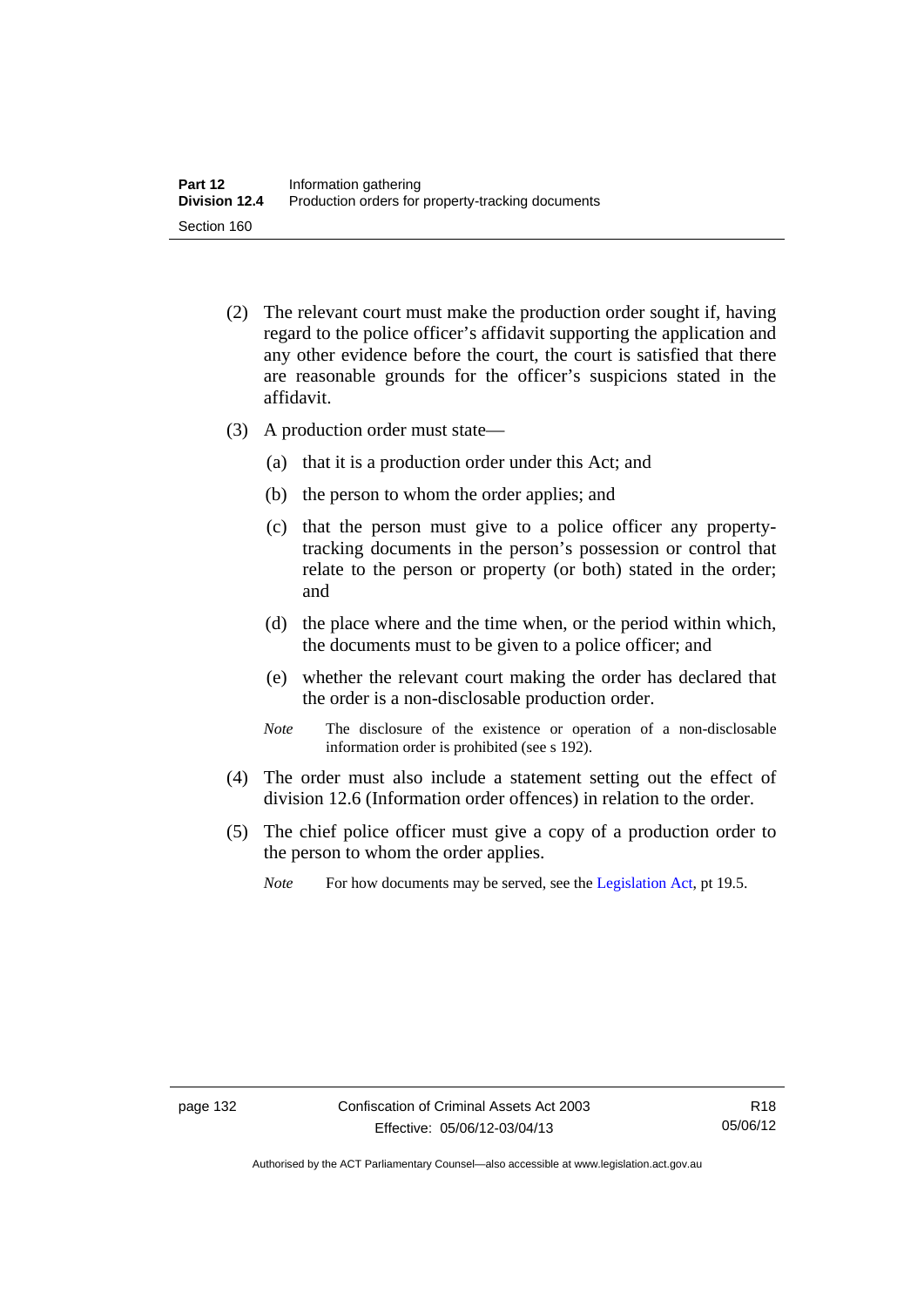### **161 Production order proceedings—restrictions on disclosure**

 (1) On application by the applicant police officer, a relevant court hearing an application for a production order may declare that the order is a non-disclosable production order.

- (2) In deciding whether to make a declaration under subsection (1), the court must have regard to whether the declaration—
	- (a) would promote the purposes of this Act; or
	- (b) is desirable to protect the integrity of an investigation (however described) for any purpose or a prosecution of an offence.
- (3) The court may also have regard to any other relevant matter in deciding whether to make a declaration under subsection (1).

### **162 Production orders—variation**

- (1) This section applies if a court makes a production order requiring a person to give a document to a police officer.
- (2) The person may apply to the court for an order varying the production order.
- (3) If the court is satisfied that a document to which the production order relates is essential to the person's lawful business activities, the court may, by order, vary the production order to require the person to make the document available to a police officer for inspection.

#### **163 Production orders—consequential powers about documents**

 (1) If a document is given to a police officer under a production order, the officer may—

*Note* The disclosure of the existence or operation of a non-disclosable information order is prohibited (see s 192).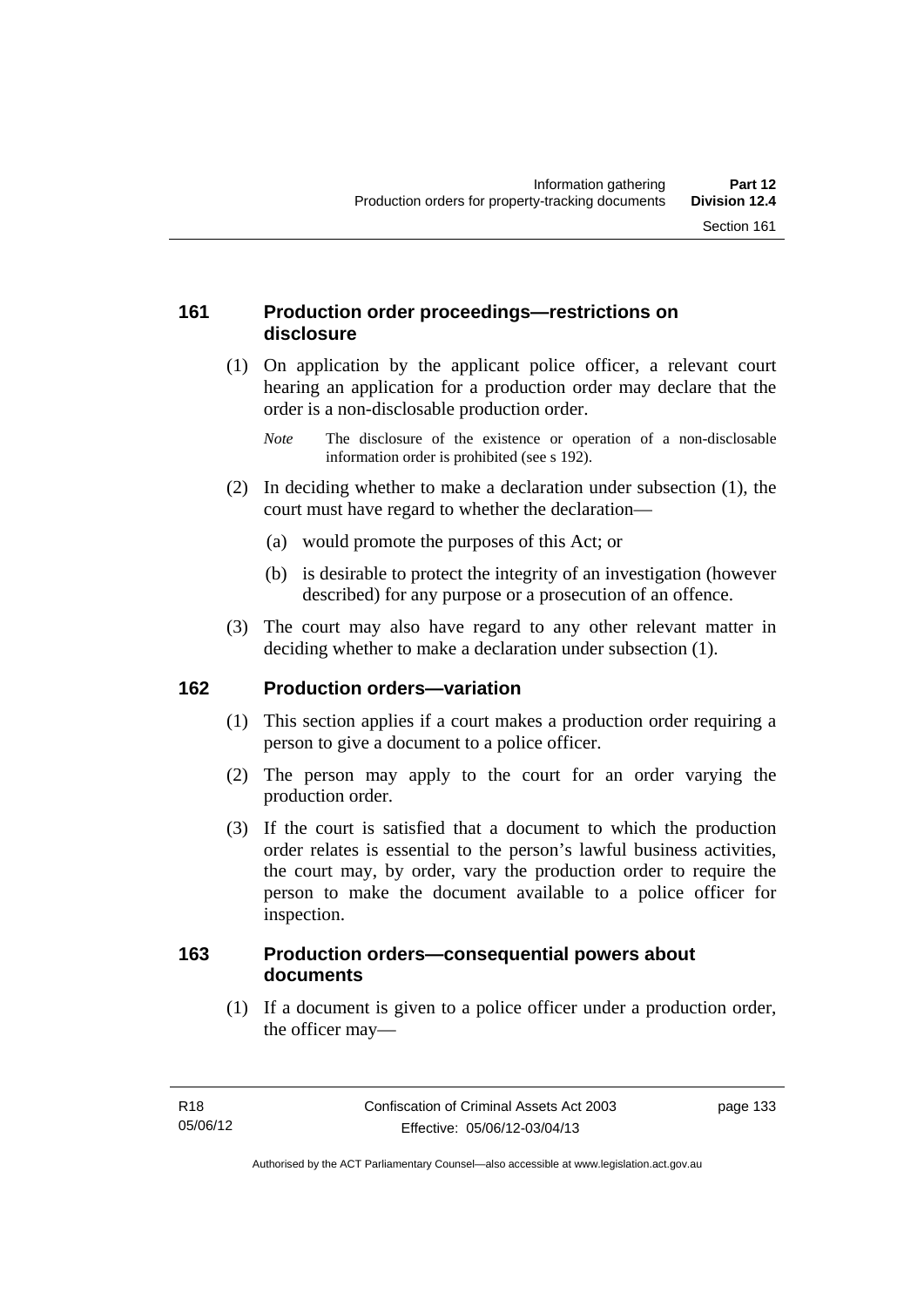- (a) take possession of, and make copies of, or take extracts from, the document; and
- (b) keep the document for the period necessary for this Act.
- (2) If a police officer keeps a document given to the officer under a production order, the officer must, if asked by a person who would be entitled to inspect the document if it was not in the officer's possession—
	- (a) give the person a copy of the document certified by the officer in writing to be a true copy of the document; or
	- (b) at any reasonable time, allow the person to inspect the document, make copies of it or take extracts from it.
- (3) If a document is made available to a police officer for inspection under a production order as varied under section 162, the officer may make copies of, or take extracts from, the document.

# **Division 12.5 Examination orders and notices**

- *Note 1* For general provisions about a proceeding for an examination order (which is a confiscation proceeding—see s 236), see pt 14.
- *Note 2* In particular, no advance notice to anyone is required of the application for the order, and the application may be heard in closed court, without the person to whom the notice applies or the public being present (see s 243).

### **Subdivision 12.5.1 Preliminary**

#### **164 Definitions for div 12.5**

In this division:

*associate*, of a person, includes an individual or corporation that has a family, personal, business or other relationship with the person.

*authorised investigator*—see section 165 (1).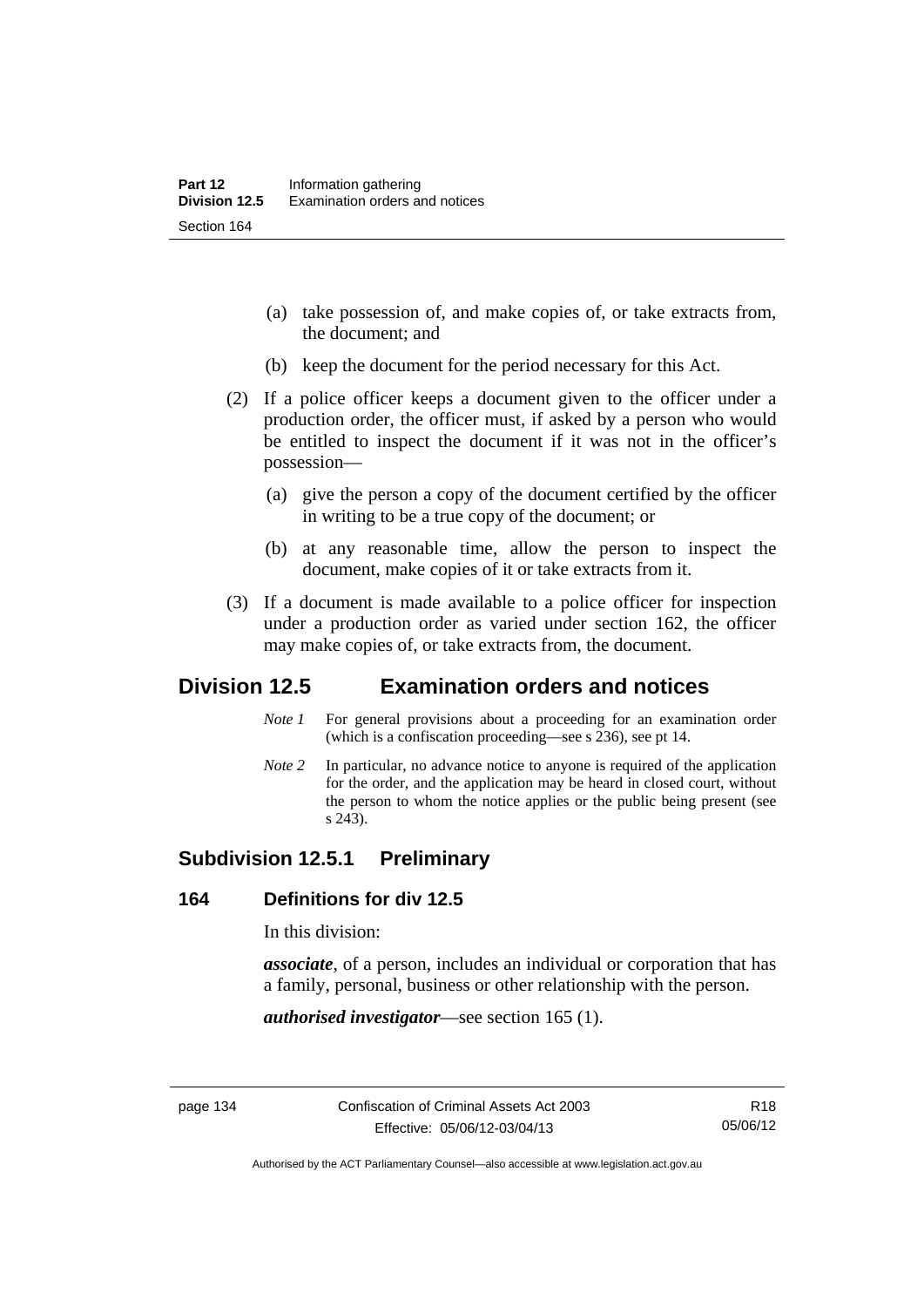*investigation*, in relation to a person, means—

- (a) an investigation of any of the following:
	- (i) any property of or under the effective control of, and any dealings with property by, the person or an associate of the person in relation to which action has been or could be taken under this Act or a corresponding law;
	- (ii) benefits derived by the person, or an associate of the person, from the commission (or the alleged commission) of a relevant offence;
	- (iii) the financial affairs of the person or an associate of the person; or
- (b) an investigation to decide whether an application could be made for an order under this Act (including another order under this part), a corresponding law order or a search warrant under part 13 (Search warrants), in relation to anyone; or
- (c) an investigation to decide whether a proceeding could be begun against anyone for an offence against this Act or a corresponding law or for a money laundering offence.
- *Note 1* For the meaning of *effective control*, see s 14.
- *Note* 2 For the meaning of *in relation to*, see dict.
- *Note 3* A *money laundering offence* includes a prescribed offence against a law of the Commonwealth, a State or another Territory (see dict).

#### **165 Authorised investigators**

 (1) The chief police officer may, in writing, authorise a police officer (an *authorised investigator*) of the rank of superintendent (or higher) to exercise powers under this division in relation to the investigation stated in the authorisation.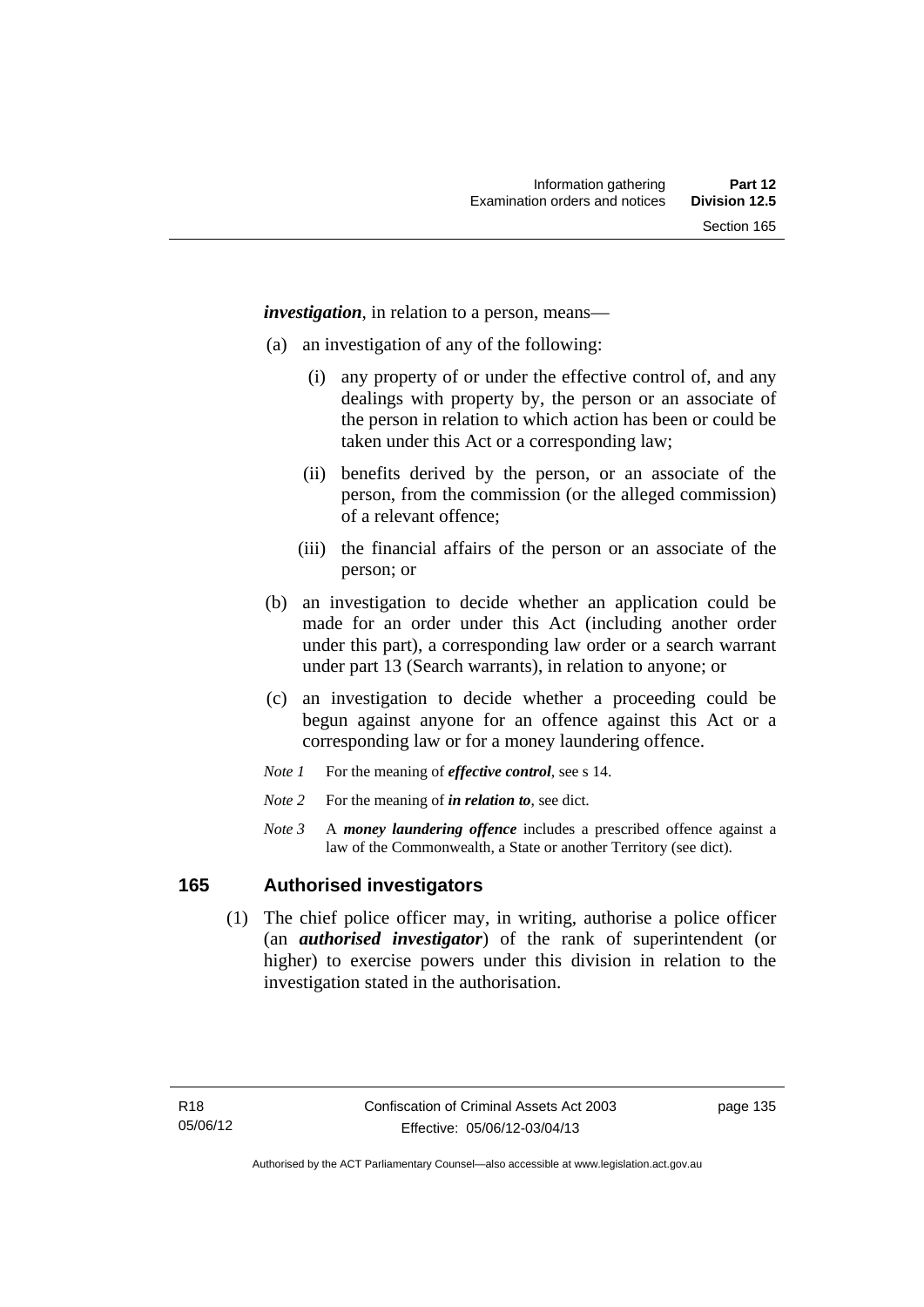- (2) The chief police officer may give an authorisation under subsection (1) only if the chief police officer is satisfied that the police officer has the necessary qualifications, expertise and experience to examine people in relation to the investigation.
- (3) An authorised investigator must exercise the investigator's functions under the supervision of, and in accordance with any directions of, the DPP.
- (4) For subsection (3), the authorised investigator must consult with the DPP about the conduct of an examination.

# **Subdivision 12.5.2 Examination orders**

### **166 Meaning of** *examination order*

In this Act:

*examination order* means an order under section 169 (Examination orders—making) authorising an authorised investigator to give the person (or people) to whom the order applies an examination notice in relation to the investigation stated in the order.

### **167 Examination orders—application**

- (1) An authorised investigator may apply to a relevant court for an examination order for the investigation for which the investigator is an authorised investigator.
- (2) The application must state the investigation to which the application relates and the person (or people) the investigator proposes to examine in relation to the investigation.
- (3) The application may be made only if the authorised investigator has reasonable grounds for suspecting that the person (or people) can give the investigator information or documents, including propertytracking documents, (or both) in relation to the investigation for which the investigator is an authorised investigator.

*Note* For the meaning of *in relation to*, see dict.

Authorised by the ACT Parliamentary Counsel—also accessible at www.legislation.act.gov.au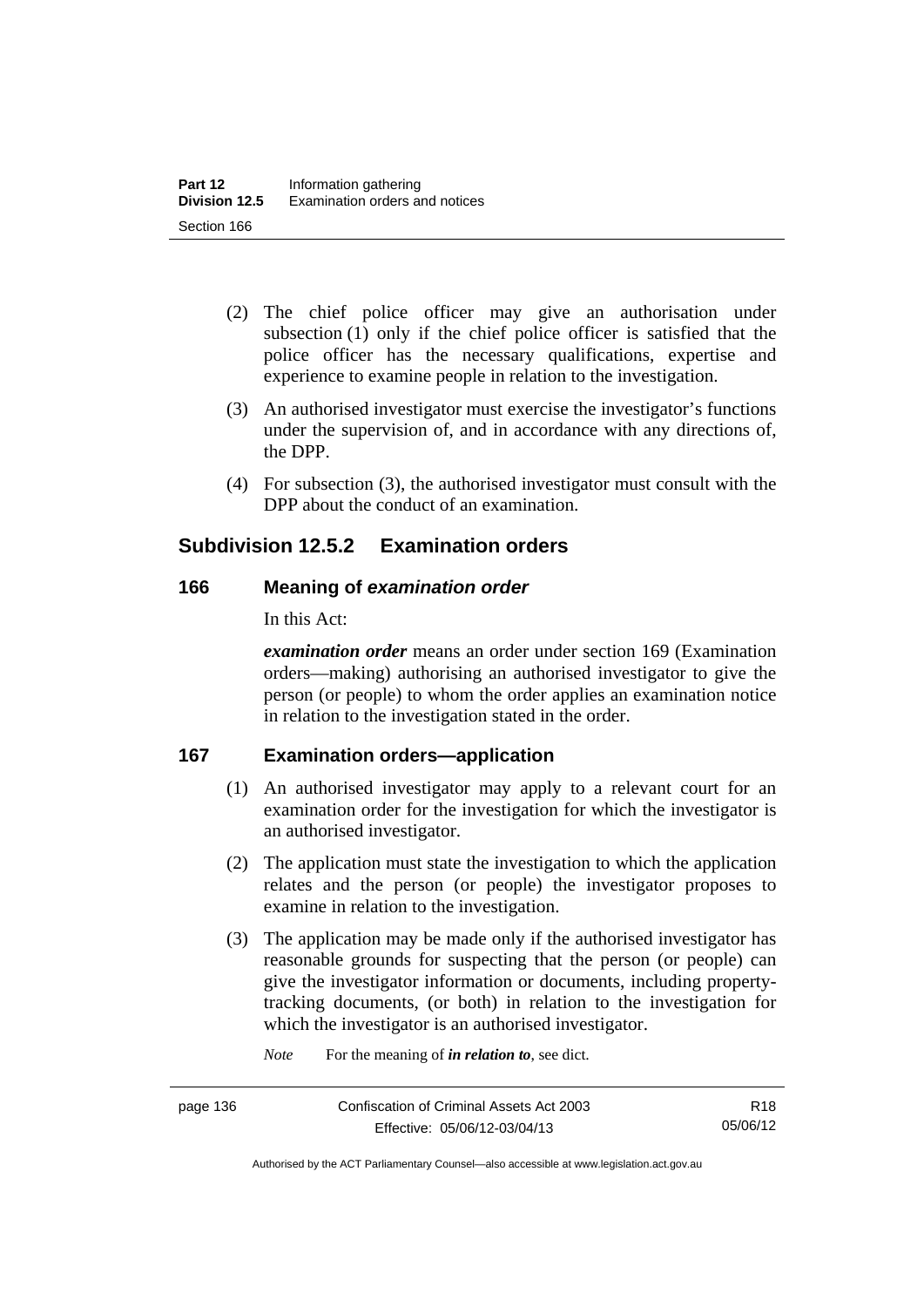#### **168 Examination orders—affidavit supporting application**

- (1) An application for an examination order must be supported by an affidavit of the applicant authorised investigator stating the grounds for the investigator's suspicions.
- (2) The court may require the authorised investigator to give additional information about the grounds on which the order is sought.

### **169 Examination orders—making**

- (1) This section applies if an application is made under section 167 (Examination orders—application) to a relevant court for an examination order authorising an authorised investigator to give the person (or people) to whom the application relates an examination notice in relation to the investigation stated in the application.
- (2) The relevant court must make the examination order if, having regard to the authorised investigator's affidavit supporting the application and any other evidence before the court, the court is satisfied that—
	- (a) the investigator is authorised under section 165 (Authorised investigators) in relation to the investigation stated in the application; and
	- (b) there are reasonable grounds for the investigator's suspicions stated in the affidavit.
- (3) An examination order must state—
	- (a) that it is an examination order under this Act; and
	- (b) the person (or people) to whom the order applies; and
	- (c) the investigation to which the order relates; and
	- (d) whether the order applies to documents; and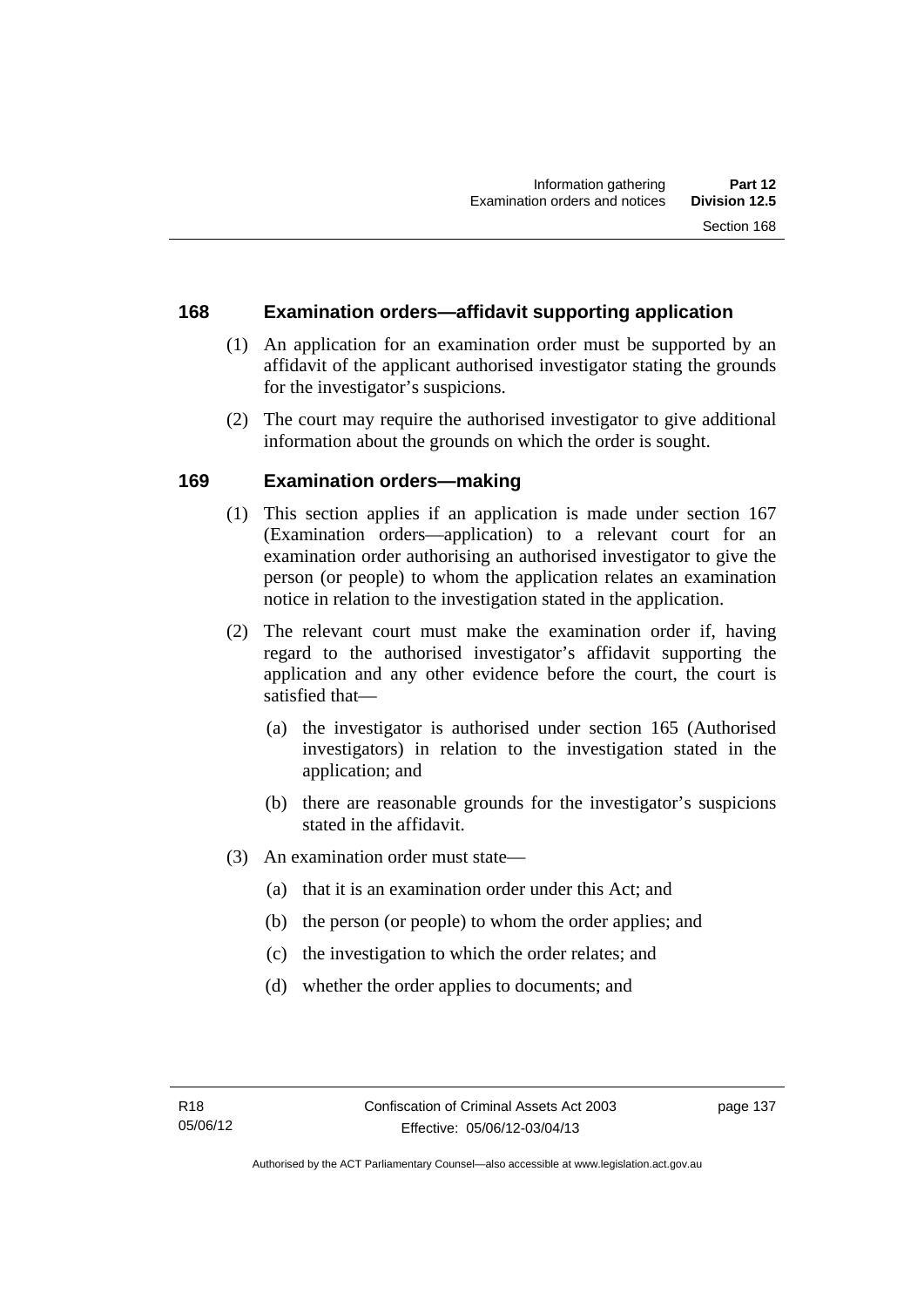- (e) if the order applies to documents—the kinds of documents that a person to whom the order applies may be required to produce under an examination notice; and
- (f) whether the relevant court making the order has declared that the order is a non-disclosable examination order.
- *Note* The disclosure of the existence or operation of a non-disclosable information order is prohibited (see s 192).

#### **170 Examination order proceedings—restrictions on disclosure**

- (1) On application by the applicant authorised investigator, a relevant court hearing an application for an examination order may declare that the order is a non-disclosable examination order.
	- *Note* The disclosure of the existence or operation of a non-disclosable information order is prohibited (see s 192).
- (2) In deciding whether to make a declaration under subsection (1), the court must have regard to whether the declaration—
	- (a) would promote the purposes of this Act; or
	- (b) is desirable to protect the integrity of an investigation (however described) for any purpose or a prosecution of an offence.
- (3) The court may also have regard to any other relevant matter in deciding whether to make a declaration under subsection (1).

# **Subdivision 12.5.3 Examination notices**

#### **171 Meaning of** *examination notice*

In this Act: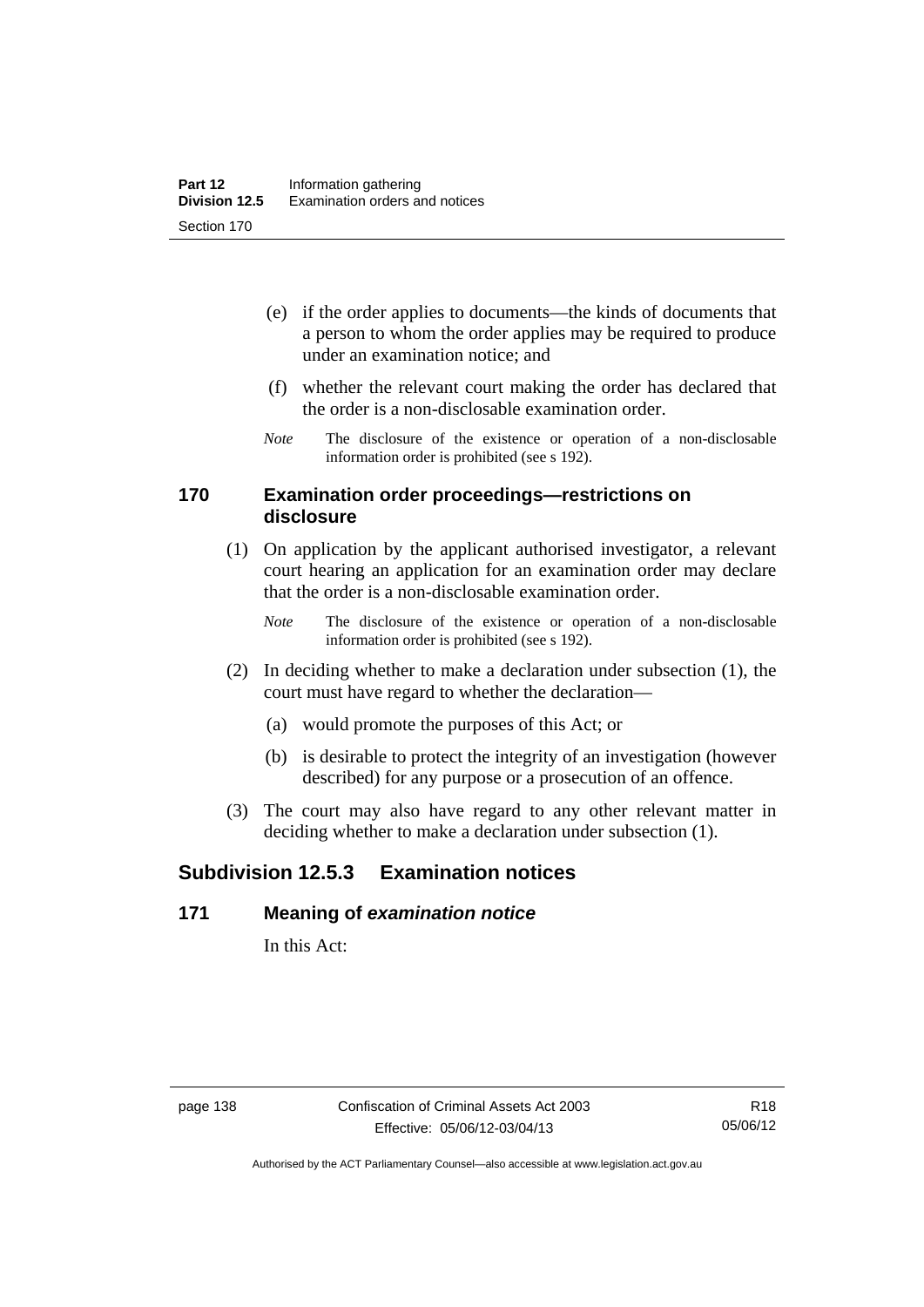*examination notice* means a notice by an authorised investigator requiring a person to give the investigator any information or documents (or both) the person has in relation to the investigation stated in the notice.

- *Note 1* For the meaning of *in relation to*, see dict.
- *Note* 2 It is an offence to contravene an examination notice, to give false or misleading information in purported compliance with an examination notice, or to disclose the existence or operation of the notice (see sdiv 12.5.5 and div 12.6).

#### **172 Examination notices—giving**

 (1) An authorised investigator may give an examination notice to a person who is subject to an examination order for the investigation authorised by the order.

*Note* For how documents may be served, see the [Legislation Act,](http://www.legislation.act.gov.au/a/2001-14) pt 19.5.

- (2) The examination notice is a non-disclosable examination notice if the relevant court that made the examination order to which the notice relates declared that the examination order is a nondisclosable examination order.
	- *Note* The disclosure of the existence or operation of a non-disclosable information order is prohibited (see s 192).
- (3) To remove any doubt, an authorised investigator may give 2 or more examination notices in relation to the same investigation to the same person.

#### **173 Examination notices—form**

- (1) An examination notice must be signed by the authorised investigator giving it.
- (2) The notice must state—
	- (a) that it is an examination notice under this Act; and
	- (b) the person to whom the notice applies; and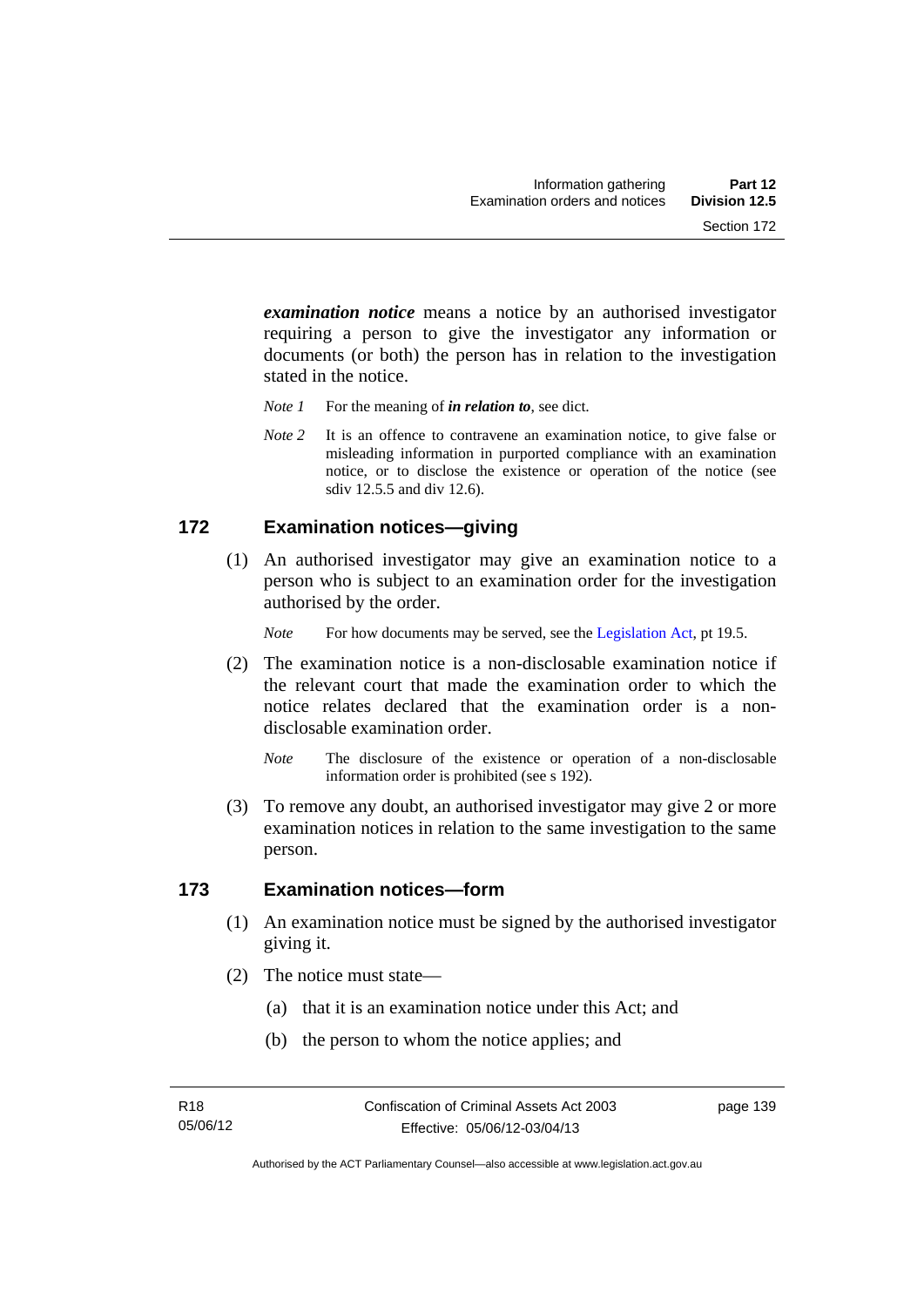- (c) the investigation about which the person is to be examined; and
- (d) the time when and the place where the person is required to attend for examination; and
- (e) whether the examination notice is a non-disclosable examination notice.
- *Note 1* For when an examination notice is non-disclosable, see s 172 (2).
- *Note 2* The disclosure of the existence or operation of a non-disclosable information order is prohibited (see s 192).
- (3) If the examination order to which the notice relates applies to documents, the notice may require the person to give the authorised investigator, at the examination, any documents (including propertytracking documents) of the kind stated in the order that the person has in relation to the investigation stated in the notice.
- (4) The notice must also include a statement setting out the effect of subdivision 12.5.5 (Offences—examination notices) and division 12.6 (Information order offences) in relation to examination notices.

### **Subdivision 12.5.4 Conducting examinations**

#### **174 Time and place of examination**

- (1) The examination of a person must be conducted at the time and place stated in the examination notice given to the person.
- (2) However, the time and place of the examination may be changed by agreement between the authorised investigator and the person to whom the examination notice was given or the person's lawyer.

#### **175 Requirements made of person examined**

(1) A person to whom an examination notice applies may be examined on oath or affirmation by the authorised investigator.

Authorised by the ACT Parliamentary Counsel—also accessible at www.legislation.act.gov.au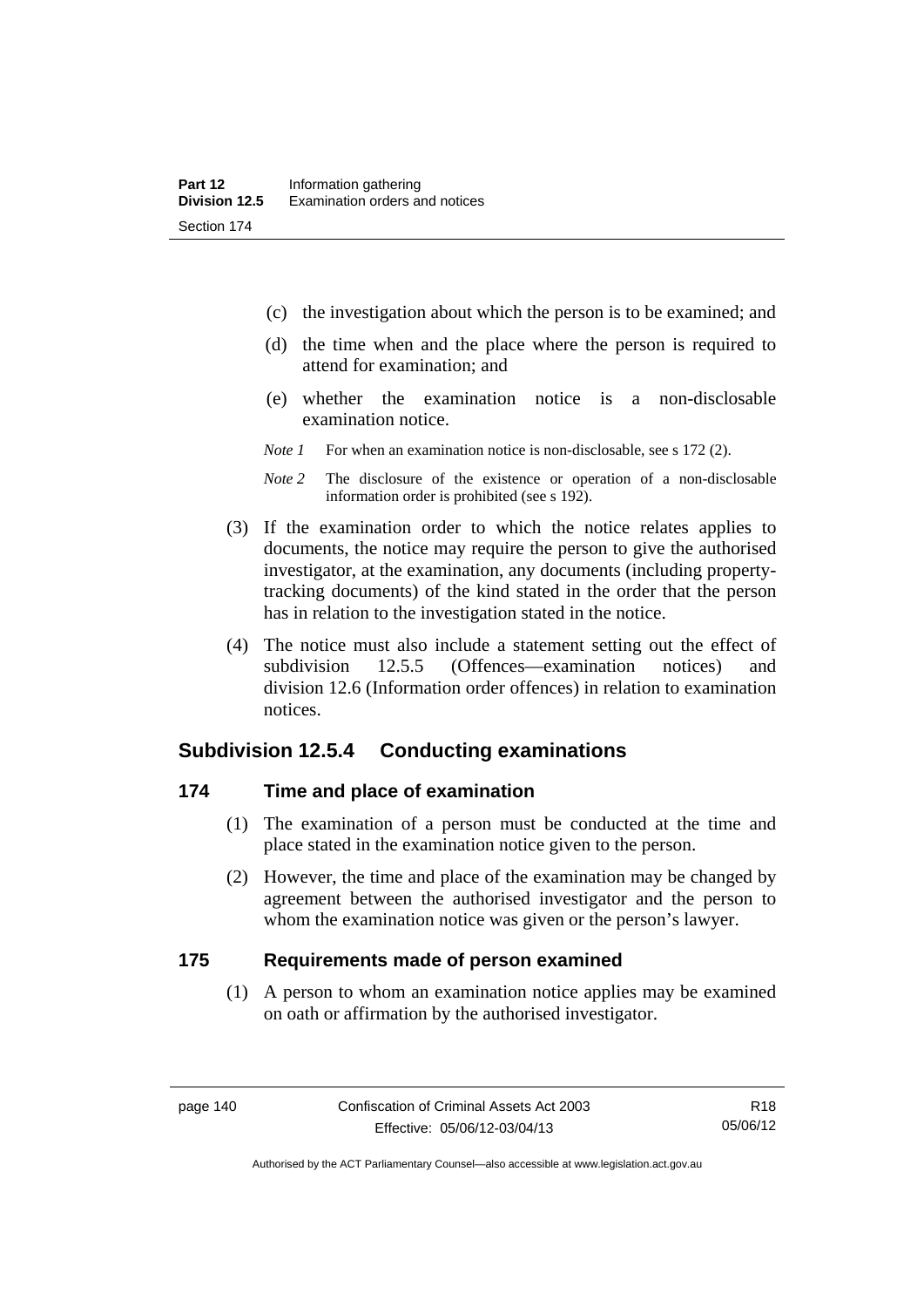- *Note* For the taking of an oath or the making of an affirmation, see the *Oaths [and Affirmations Act 1984.](http://www.legislation.act.gov.au/a/1984-79)*
- (2) For subsection (1), the authorised investigator may—
	- (a) require the person either to take an oath or make an affirmation; and
	- (b) administer an oath or affirmation to the person.
- (3) The authorised investigator may require the person to answer a question that is put to the person at the examination.

### **176 Conduct of examination**

- (1) The examination of the person must take place in private.
- (2) The authorised investigator may give directions about who may be present during the examination, or during a part of it.
- (3) The following people are entitled to be present at the examination:
	- (a) the authorised investigator;
	- (b) the person being examined, and the person's lawyer;
	- (c) anyone else who is entitled to be present because of a direction under subsection (2).
- (4) The authorised investigator may arrange for a record of the examination to be made.
- (5) The *[Evidence \(Miscellaneous Provisions\) Act 1991](http://www.legislation.act.gov.au/a/1991-34)*, part 3 (Use of audiovisual links and audio links) applies to an examination under this division as if a reference to evidence were a reference to an examination under this division and any other necessary changes were made.
	- *Note* An authorised investigator is a territory court for the *[Evidence](http://www.legislation.act.gov.au/a/1991-34)  [\(Miscellaneous Provisions\) Act 1991](http://www.legislation.act.gov.au/a/1991-34)*, pt 3 (see s 16, defs *State*, *Territory court* and *tribunal*).

page 141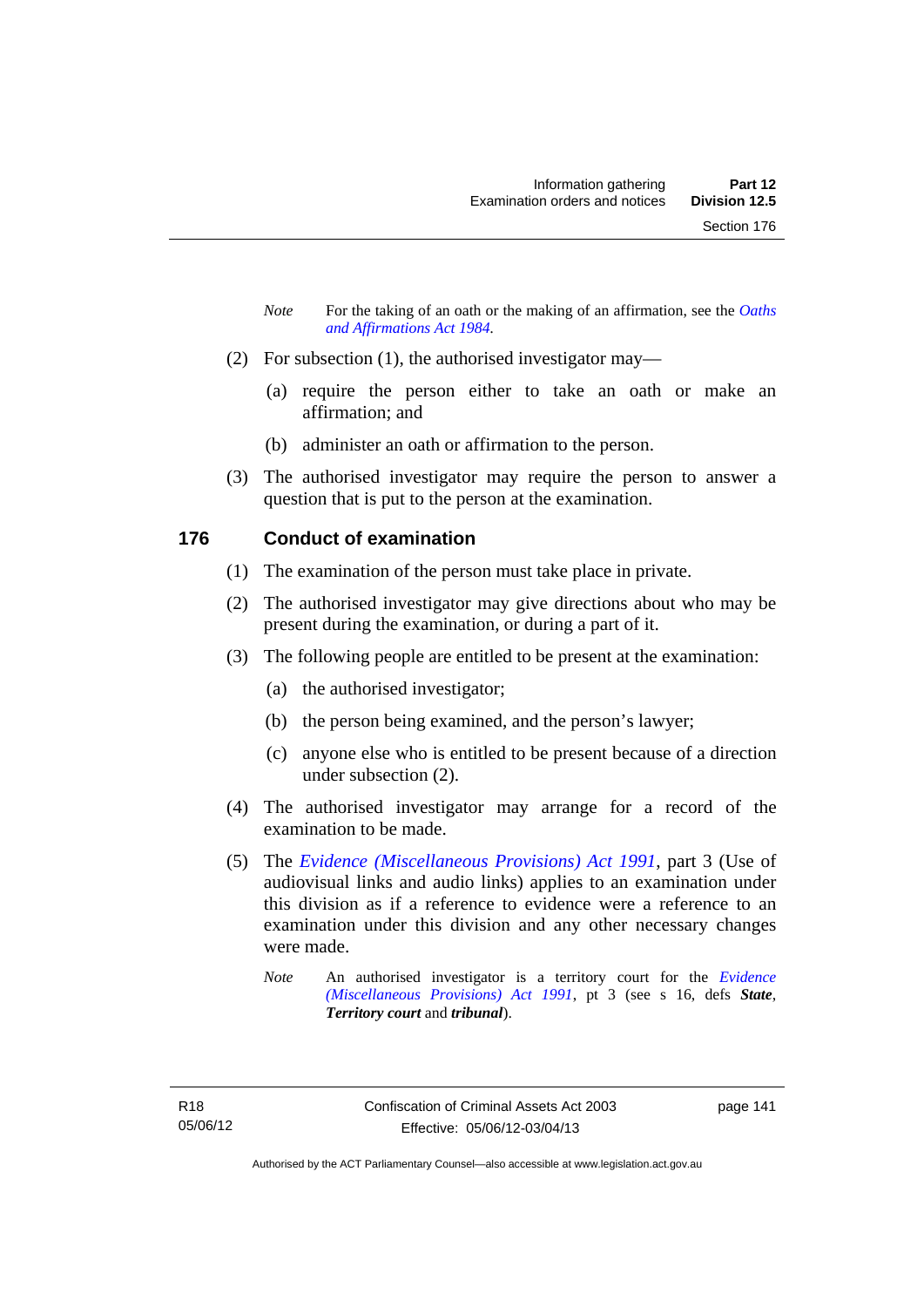#### **177 Role of the examinee's lawyer**

The lawyer of the person being examined may, at the times during the examination that the authorised investigator decides, address the investigator and examine the person about matters about which the investigator has examined (or proposes to examine) the person.

#### **178 Examinations—consequential powers about documents**

- (1) If a document is given to an authorised investigator under an examination notice, the investigator may—
	- (a) take possession of, and make copies of, or take extracts from, the document; and
	- (b) keep the document for the period necessary for this Act.
- (2) If an authorised investigator keeps a document given to the investigator under an examination notice, the investigator must, if asked by a person who would be entitled to inspect the document if it was not in the investigator's possession—
	- (a) give the person a copy of the document certified by the investigator in writing to be a true copy of the document; or
	- (b) at any reasonable time, allow the person to inspect the document, make copies of it or take extracts from it.

#### **179 Examinations—additional restrictions on disclosure**

- (1) This section applies in relation to the examination of a person under an examination notice (other than a notice that is a non-disclosable examination notice under section 172 (2) (Examination notices giving)).
	- *Note 1* For non-disclosable examination notices, see s 172 (2). The disclosure of the existence or operation of a non-disclosable examination notice is prohibited (see s 192).
	- *Note* 2 The disclosure of matter relating to a direction under this section is prohibited (see s 185).

R18 05/06/12

Authorised by the ACT Parliamentary Counsel—also accessible at www.legislation.act.gov.au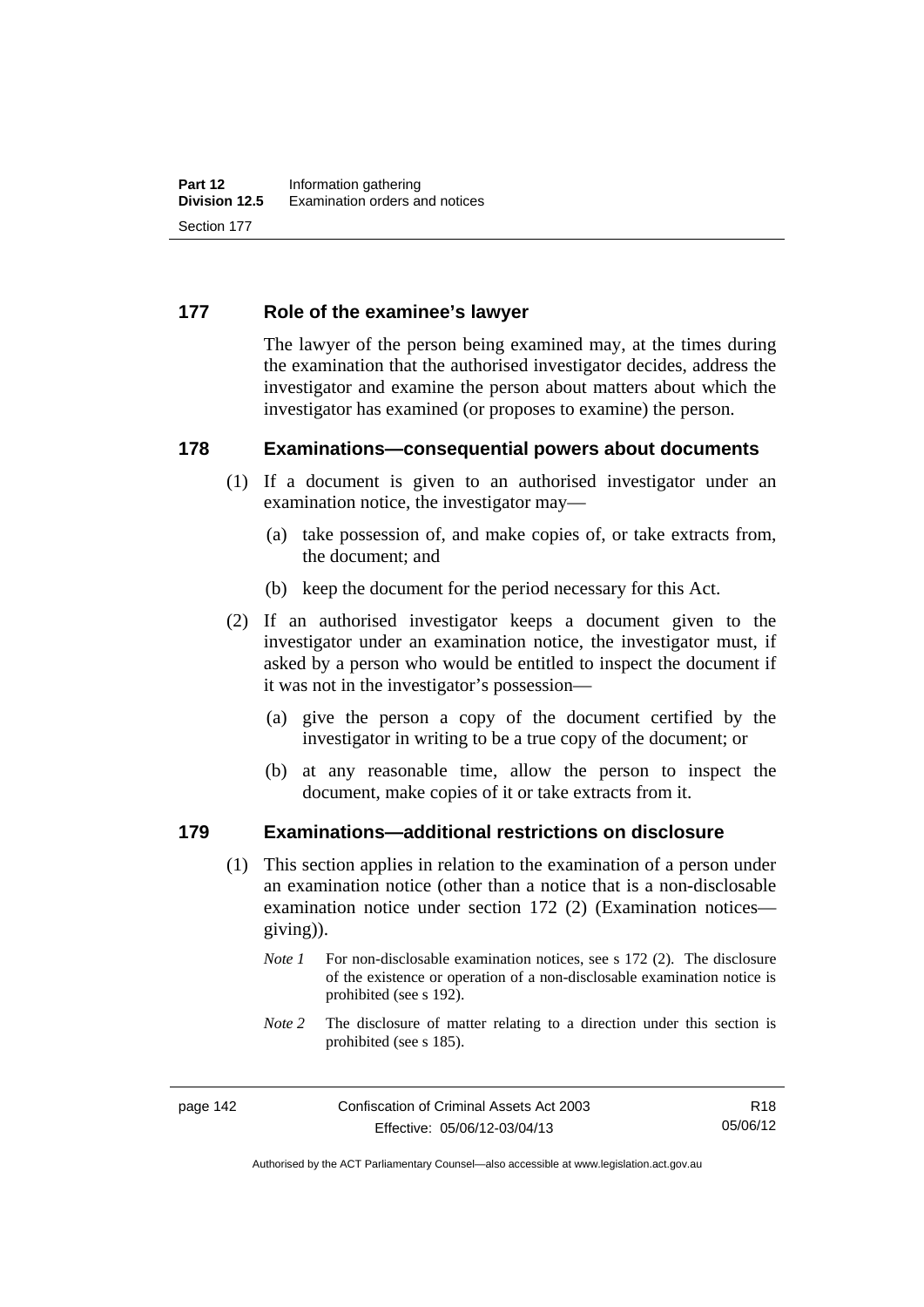- (2) An authorised investigator may, on the investigator's own initiative or at the request of the person being examined or the DPP, give directions prohibiting or restricting the publication or disclosure of all or any of the following:
	- (a) the fact that an examination notice has been given to a person;
	- (b) any information about the examination (whether or not an examination has been held);
	- (c) any information given, statement made, document produced or thing done during the examination;
	- (d) any information, document or thing derived from anything mentioned in this subsection.
- (3) In deciding whether to give a direction under subsection (2), the authorised investigator must have regard to whether the direction—
	- (a) would promote the purposes of this Act; or
	- (b) is desirable to protect the integrity of an investigation (however described) for any purpose or a prosecution of an offence.
- (4) The authorised investigator may also have regard to any other relevant matter in deciding whether to give a direction under subsection (2).

#### **180 Protection of authorised investigator etc**

- (1) An authorised investigator has, in the exercise of his or her functions as an authorised investigator, the same protection and immunity as a judge.
- (2) A lawyer appearing at the examination on behalf of the person being examined has the same protection and immunity as a barrister has in appearing for a party in a proceeding in the Supreme Court.
- (3) A person being examined under this division—

page 143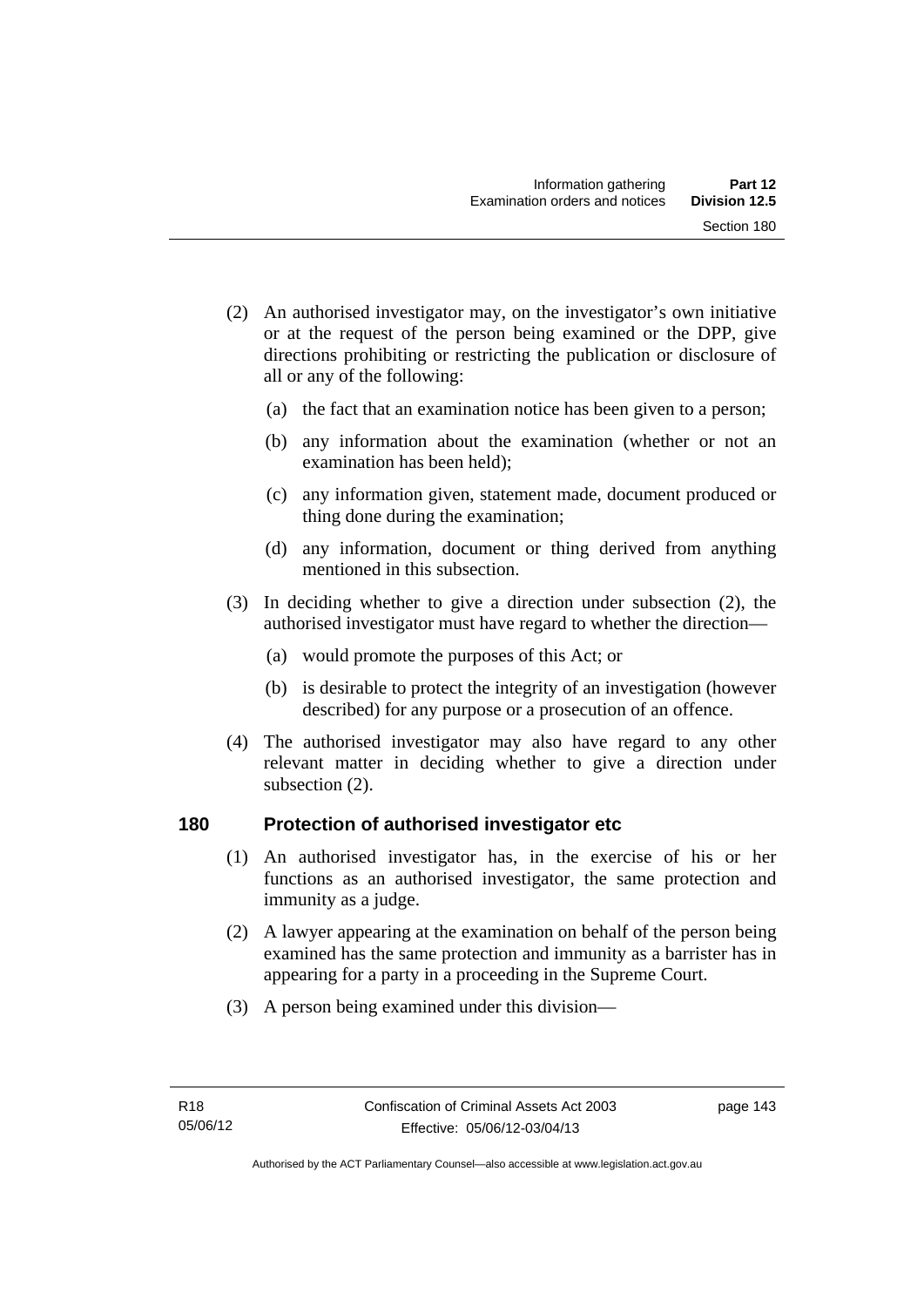- (a) has the same protection as a witness in a proceeding in the Supreme Court; and
- (b) in addition to the penalties provided by this Act, is subject to the same liabilities as a witness in a proceeding in the Supreme Court.

### **Subdivision 12.5.5 Offences—examination notices**

*Note* For other applicable offences, see div 12.6 (Information order offences).

#### **181 Obstruction etc of authorised investigator**

- (1) A person commits an offence if—
	- (a) the person knows that, or is reckless about the fact that, a person is an authorised investigator; and
	- (b) the person obstructs, hinders, intimidates or resists the investigator in the exercise of the investigator's functions.

Maximum penalty: 200 penalty units, imprisonment for 2 years or both.

(2) Strict liability applies to subsection (1) (b).

#### **182 Failing to attend examination**

- (1) A person commits an offence if the person is required by an examination notice to attend an examination and the person fails to attend the examination at—
	- (a) the time and place stated in the notice; or
	- (b) the time and place as changed under section 174 (2) (Time and place of examination).

Maximum penalty: 200 penalty units, imprisonment for 2 years or both.

(2) An offence against this section is a strict liability offence.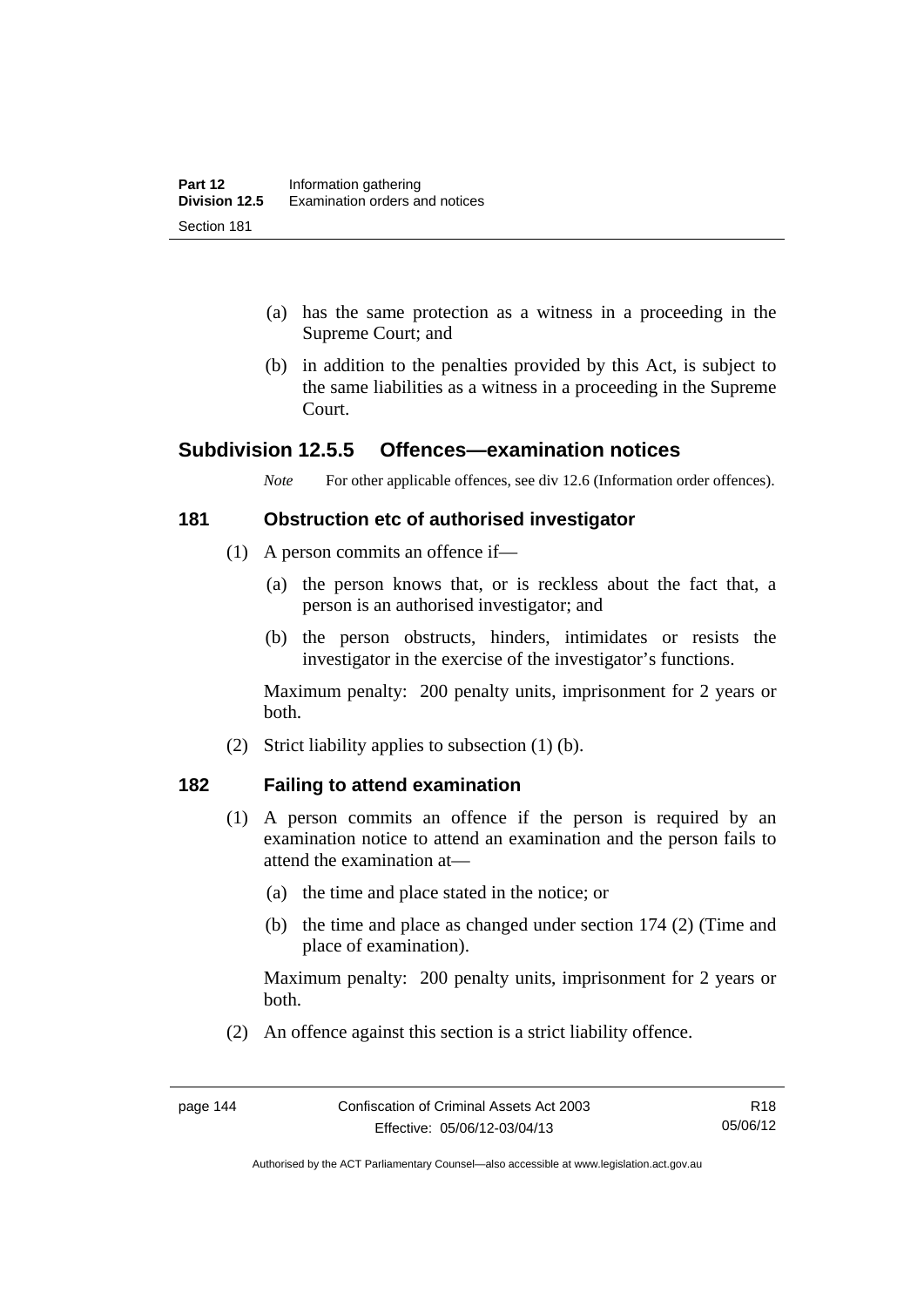#### **183 Offences relating to appearance at examination**

- (1) A person who is required by an examination notice to attend an examination commits an offence if, during the examination, the person—
	- (a) fails to be sworn or to make an affirmation that the authorised investigator requires the person to swear or make; or
	- (b) fails to answer a question that the authorised investigator requires the person to answer; or
	- (c) fails to produce a document that the person is required under the examination notice to produce at the examination; or
	- (d) leaves the examination before being excused by the authorised investigator.

Maximum penalty: 200 penalty units, imprisonment for 2 years or both.

- (2) However, subsection (1) (c) does not apply if the person complied with the notice in relation to production of a document (if any) to the extent that it was practicable to do so.
- (3) An offence against this section is a strict liability offence.

#### **184 Unauthorised presence at an examination**

- (1) A person commits an offence if the person—
	- (a) is present at an examination; and
	- (b) is not entitled under section 176 (3) (Conduct of examination) to be present.

Maximum penalty: 50 penalty units, imprisonment for 6 months or both.

(2) An offence against this section is a strict liability offence.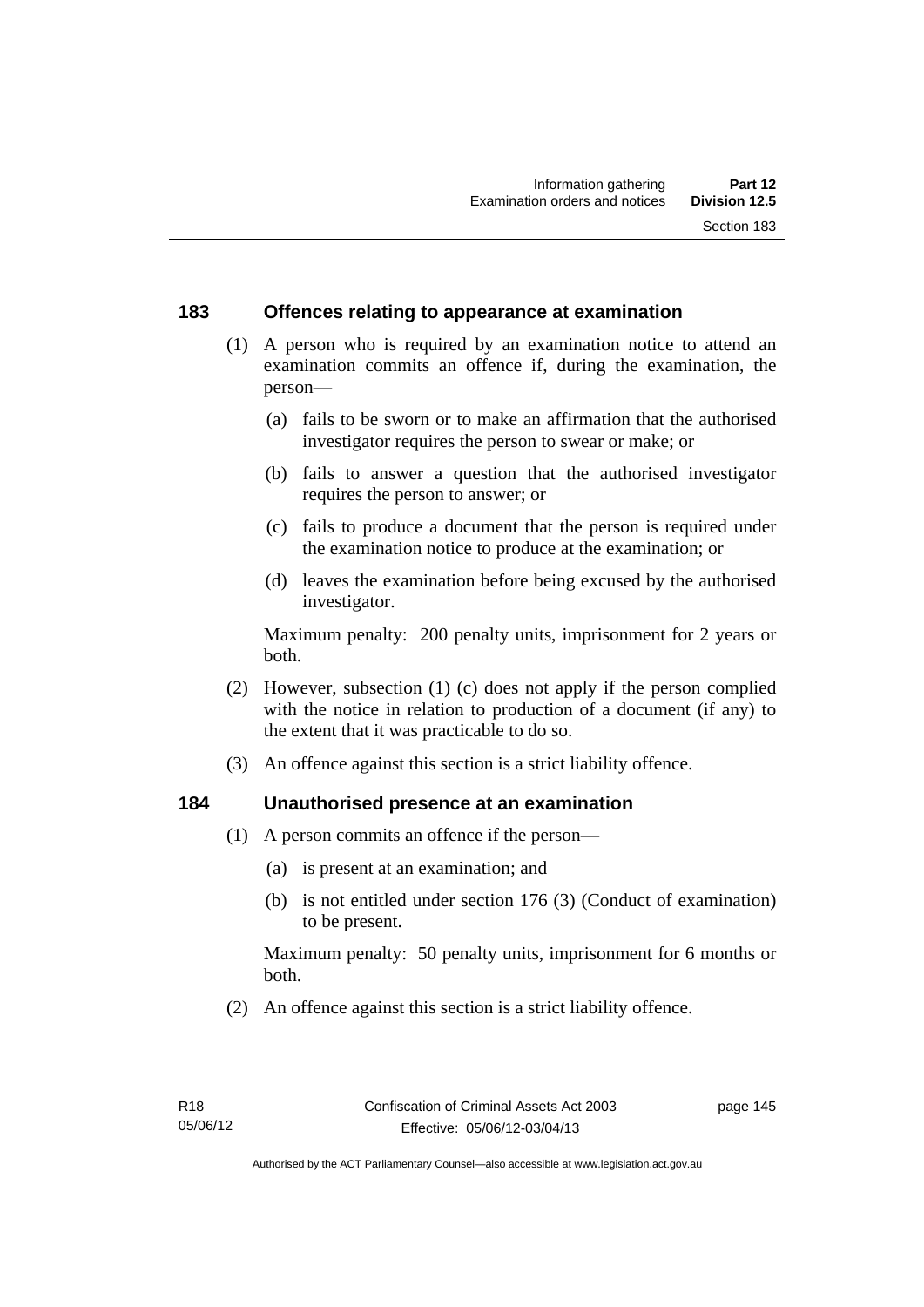#### **185 Examinations—additional disclosure offences**

*Note* An offence against this section is a strict liability offence, see s (7).

- (1) A person commits an offence if—
	- (a) an authorised investigator has given a direction under section 179 (2) (Examinations—additional restrictions on disclosure) prohibiting or restricting the publication or disclosure of a matter mentioned in the subsection; and
	- (b) the person has notice of the direction (whether by being given a copy of the direction or otherwise); and
	- (c) the person publishes or discloses the matter to someone else.

Maximum penalty: 200 penalty units, imprisonment for 2 years or both.

- (2) A person commits an offence if—
	- (a) an authorised investigator has given a direction under section 179 (2) prohibiting or restricting the publication or disclosure of a matter mentioned in the subsection; and
	- (b) the person has notice of the direction (whether by being given a copy of the direction or otherwise); and
	- (c) the person publishes or discloses information to someone else; and
	- (d) the other person could infer from the information the matter to which the direction relates.

Maximum penalty: 200 penalty units, imprisonment for 2 years or both.

- (3) Subsections (1) and (2) do not apply if the publication or disclosure is made to any of the following entities in the circumstances mentioned for the entity:
	- (a) a police officer—in any circumstances;

Authorised by the ACT Parliamentary Counsel—also accessible at www.legislation.act.gov.au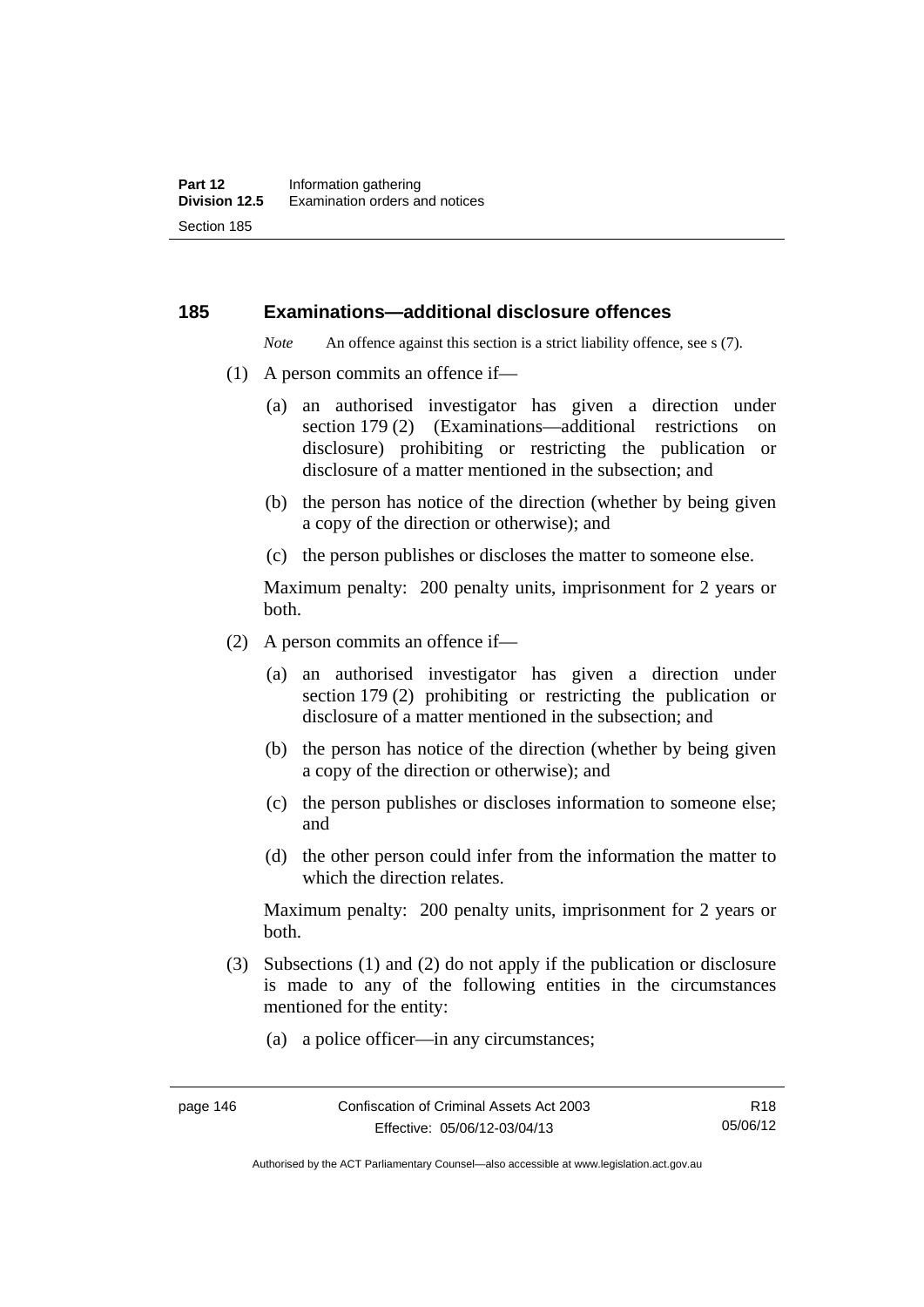- (b) an officer, employee or agent of the person—to ensure that the order is complied with and the person to whom the publication or disclosure is made is given notice of the direction (whether by being given a copy of the restraining order to which the direction relates or otherwise) by the person making the publication or disclosure;
- (c) a lawyer—to obtain legal advice or representation in relation to the order;
- (d) a relevant court—with the court's leave.
	- *Note* The application for leave, and any proceeding with the court's leave, must be heard in closed court, see s (8).
- (4) Also, subsections (1) and (2) do not apply if the publication or disclosure is made—
	- (a) by a police officer in the exercise of the officer's functions; or
	- (b) for the purpose of giving or obtaining legal advice, or making legal representations, in relation to the order.
- (5) A person commits an offence if—
	- (a) an authorised investigator has given a direction under section 179 (2) (Examinations—additional restrictions on disclosure) prohibiting or restricting the publication or disclosure of a matter mentioned in the subsection; and
	- (b) the person receives information in relation to the matter in accordance with subsection (3) or (4); and
	- (c) the person ceases to be a person mentioned in subsection (3) or  $(4)$ ; and
	- (d) the person publishes or discloses the matter to someone else.

Maximum penalty: 200 penalty units, imprisonment for 2 years or both.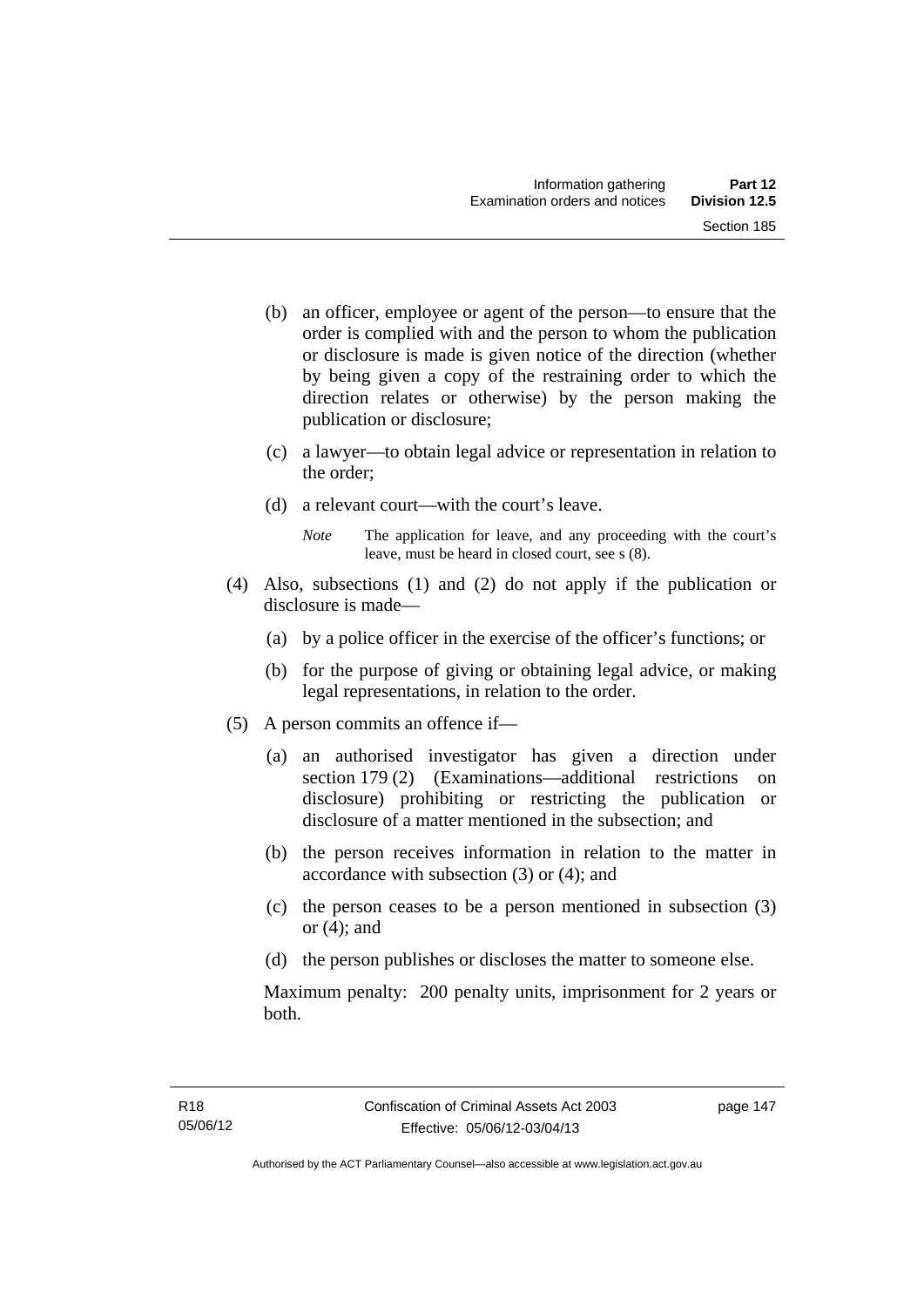- (6) A person commits an offence if—
	- (a) an authorised investigator has given a direction under section 179 (2) prohibiting or restricting the publication or disclosure of a matter mentioned in the subsection; and
	- (b) the person receives information in relation to the matter in accordance with subsection (3) or (4); and
	- (c) the person ceases to be a person mentioned in subsection (3) or (4); and
	- (d) the person publishes or discloses information to someone else; and
	- (e) the other person could infer from the information the matter to which the direction relates.

Maximum penalty: 200 penalty units, imprisonment for 2 years or both.

- (7) An offence against this section is a strict liability offence.
- (8) For subsection (3) (d), an application for leave, and any proceeding with the court's leave, must be heard in closed court.

# **Division 12.6 Information order offences**

#### **186 Meaning of** *information order*

In this Act:

*information order* means—

- (a) an inquiry notice; or
- (b) a monitoring order; or
- (c) a transaction suspension order; or
- (d) a production order; or
- (e) an examination order; or

Authorised by the ACT Parliamentary Counsel—also accessible at www.legislation.act.gov.au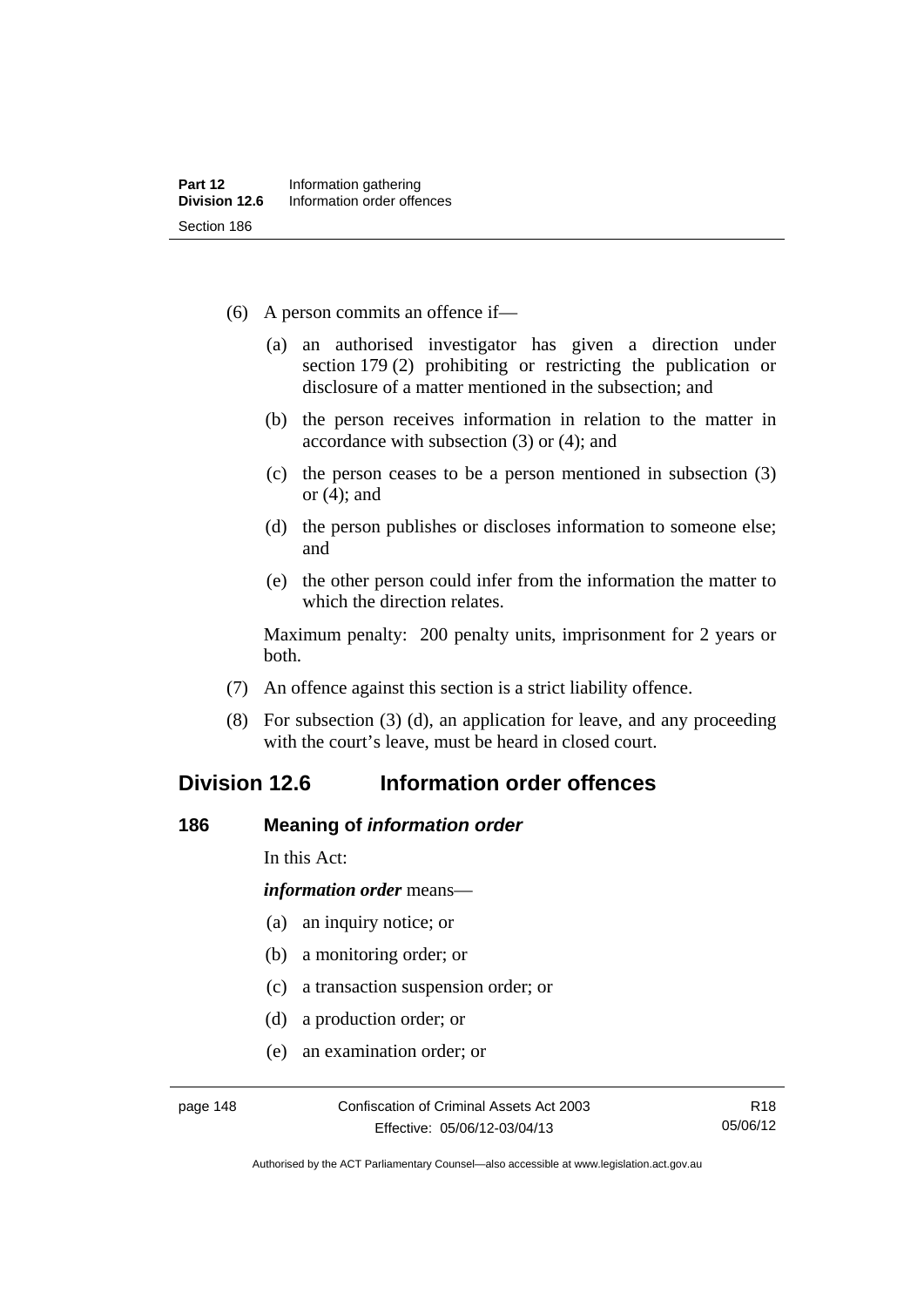(f) an examination notice.

### **187 Information orders—failure to comply**

A person commits an offence if—

- (a) the person is given an information order (other than an examination notice); and
- (b) the person fails to comply with the order.

Maximum penalty: 200 penalty units, imprisonment for 2 years or both.

*Note* For contravention of an examination notice, see s 182.

#### **188 Information orders—false or misleading information**

- (1) A person commits an offence if—
	- (a) the person gives information to a police officer; and
	- (b) the person does so knowing that the information—
		- (i) is false or misleading in a material particular; or
		- (ii) omits something that makes the information false or misleading in a material particular; and
	- (c) the information is given in compliance (or purported compliance) with an information order.

Maximum penalty: 200 penalty units, imprisonment for 2 years or both.

- (2) Subsection (1) (c) does not apply if, before the information was given by the person to the police officer, a police officer did not take reasonable steps to tell the person of the existence of the offence against subsection (1).
- (3) For subsection (2), it is sufficient if the following form of words is used:

page 149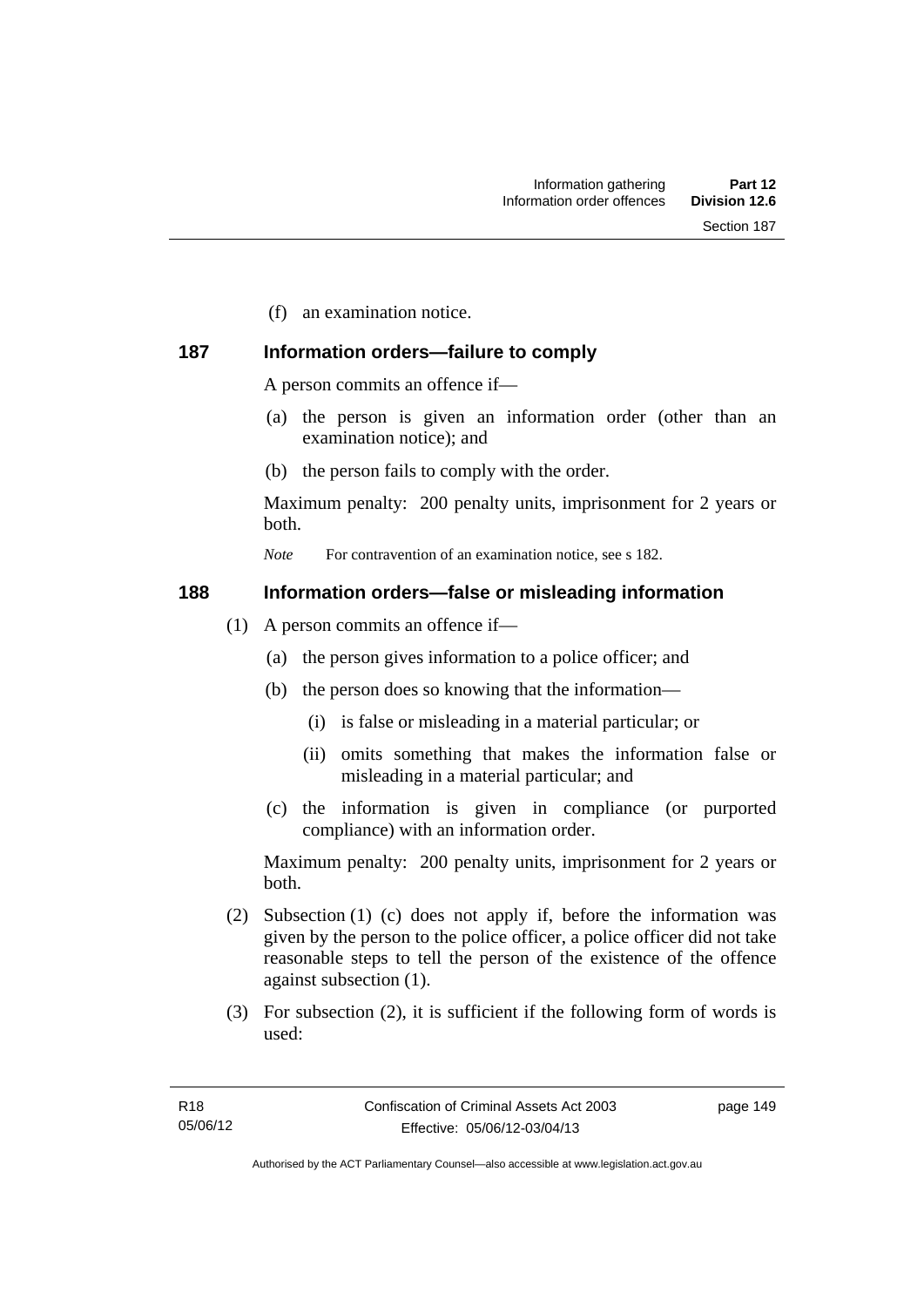'Giving false or misleading information is an offence with serious consequences'.

#### **189 Information orders—false or misleading documents**

- (1) A person commits an offence if—
	- (a) the person produces a document to a police officer (including an authorised investigator); and
	- (b) the person does so knowing that the document is false or misleading in a material particular; and
	- (c) the document is produced in compliance (or purported compliance) with an information order.

Maximum penalty: 200 penalty units, imprisonment for 2 years or both.

- (2) Subsection (1) does not apply to a person who produces a document to a police officer if the document is accompanied by a written statement signed by the person (or, for a corporation, by an officer of the corporation)—
	- (a) stating that the document is, to the person's knowledge, false or misleading in a material particular; and
	- (b) setting out, or referring to, the material particular in which the document is, to the person's knowledge, false or misleading.

#### **190 Destruction etc of documents**

- (1) A person commits an offence if—
	- (a) the person is given—
		- (i) a production order for a property-tracking document; or
		- (ii) an examination notice that requires the person to produce a document at an examination; and

Authorised by the ACT Parliamentary Counsel—also accessible at www.legislation.act.gov.au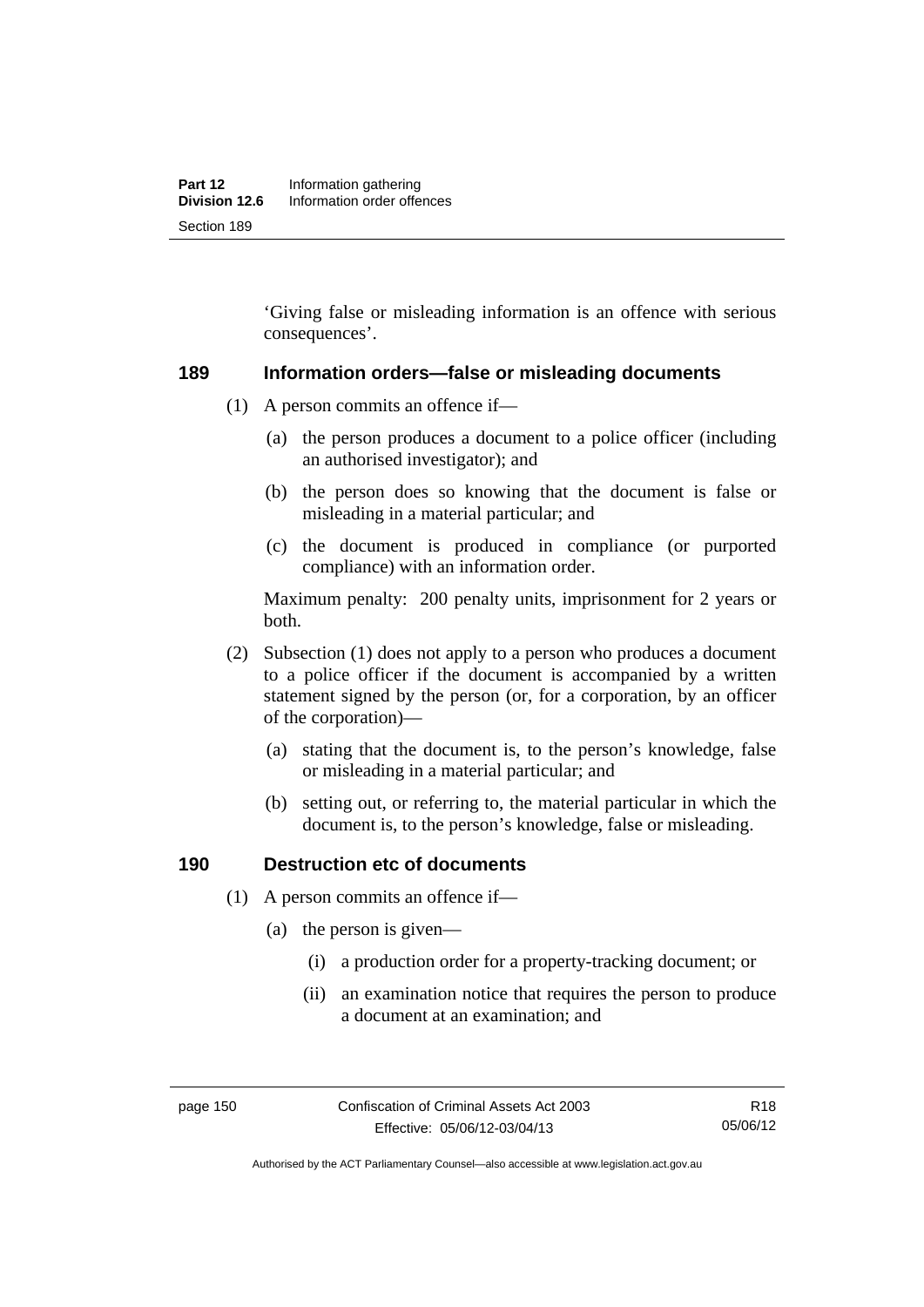(b) the person intentionally destroys, damages, changes or otherwise interferes with the document.

Maximum penalty: 500 penalty units, imprisonment for 5 years or both.

- (2) A person commits an offence if—
	- (a) the person is given—
		- (i) a production order for a property-tracking document; or
		- (ii) an examination notice that requires the person to produce a document at an examination; and
	- (b) the person destroys, damages, changes or otherwise interferes with the document.

Maximum penalty: 50 penalty units, imprisonment for 6 months or both.

- (3) An offence against subsection (2) a strict liability offence.
- (4) An offence against subsection (2) is declared to be a relevant offence.

#### **191 Meaning of** *non-disclosable information order*

In this Act:

*non-disclosable information order* means any of the following information orders:

- (a) an inquiry notice;
- (b) a monitoring order;
- (c) a transaction suspension order;
- (d) a production order that is declared under section 161 (1) (Production order proceedings—restrictions on disclosure) to be a non-disclosable production order;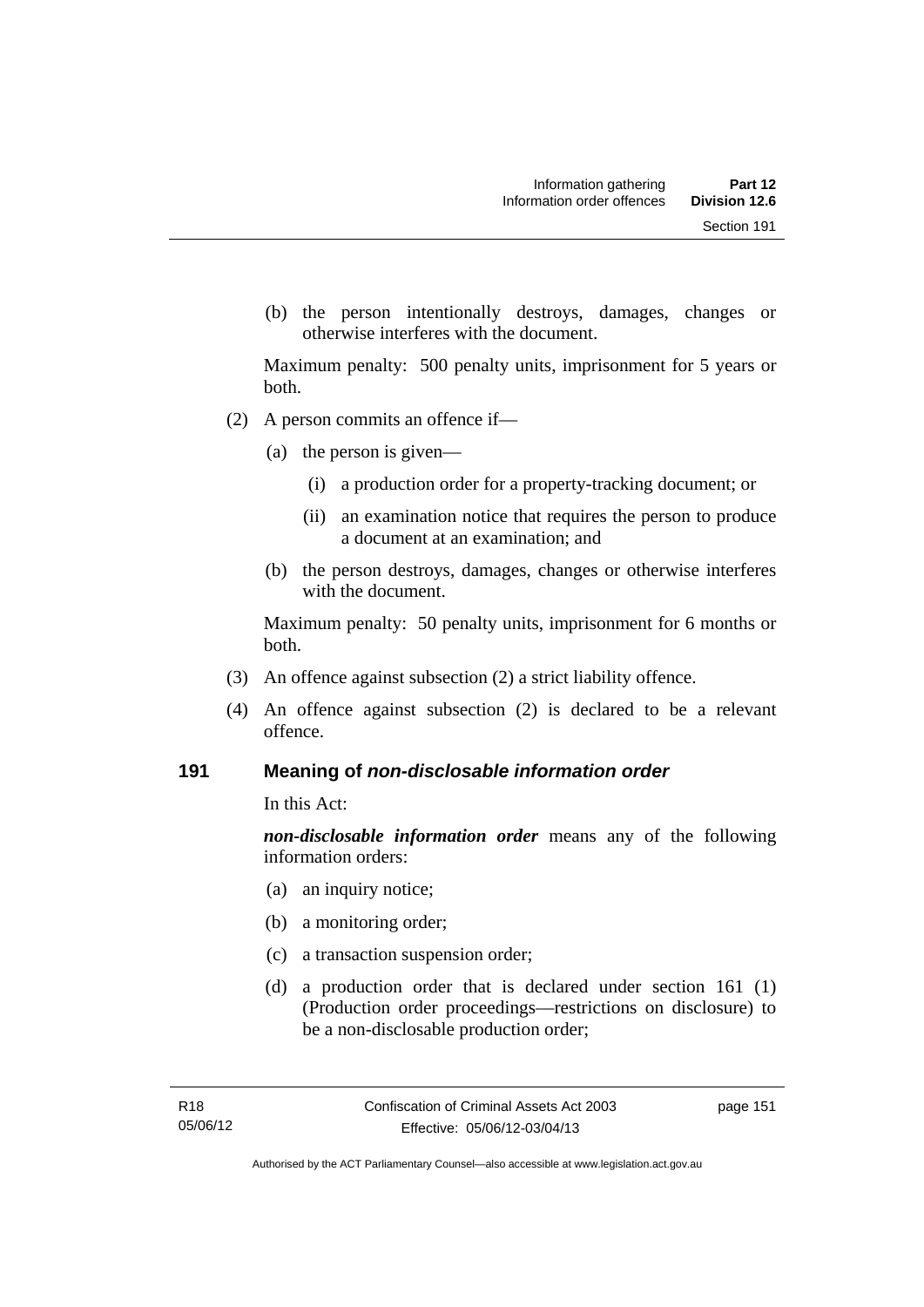- (e) an examination order that is declared under section 170 (1) (Examination order proceedings—restrictions on disclosure) to be a non-disclosable examination order;
- (f) an examination notice that is a non-disclosable examination notice under section 172 (2) (Examination notices—giving).

#### **192 Information orders—disclosure offences**

*Note* An offence against this section is a strict liability offence (see s (7)).

 (1) A person commits an offence if the person publishes or discloses the existence or operation of a non-disclosable information order to someone else.

Maximum penalty: 200 penalty units, imprisonment for 2 years or both.

- (2) A person commits an offence if—
	- (a) the person publishes or discloses information to someone else; and
	- (b) the other person could infer from the information the existence or operation of a non-disclosable information order.

Maximum penalty: 200 penalty units, imprisonment for 2 years or both.

- (3) Subsections (1) and (2) do not apply if the publication or disclosure is made to any of the following entities in the circumstances mentioned for the entity:
	- (a) a police officer—in any circumstances;
	- (b) an officer, employee or agent of the person—to ensure that the order is complied with and the person to whom the publication or disclosure is made is given notice of the offences against this section by the person making the publication or disclosure;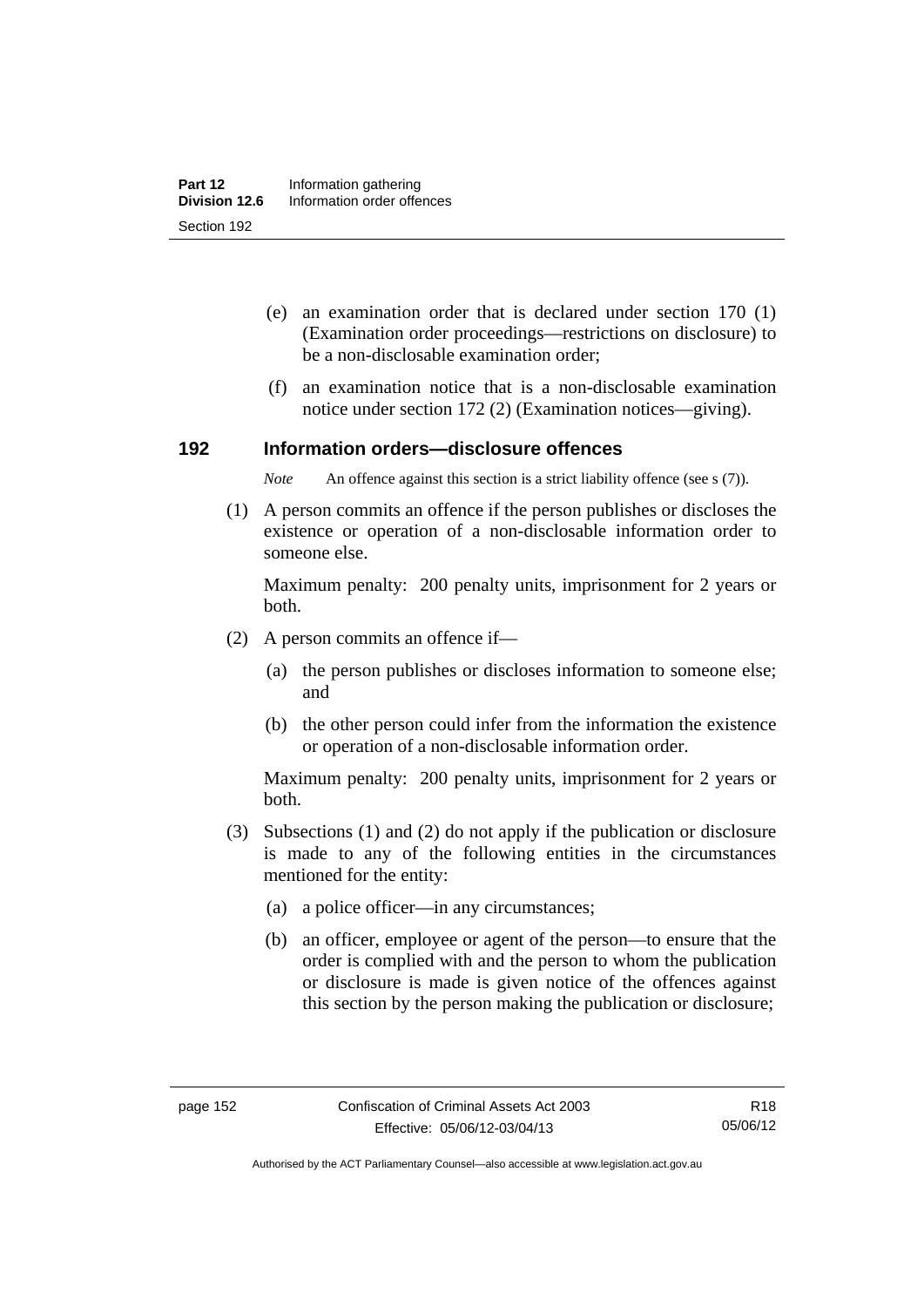- (c) a lawyer—to obtain legal advice or representation in relation to the order;
- (d) a relevant court—with the court's leave.

- (4) Also, subsections (1) and (2) do not apply if the publication or disclosure is made—
	- (a) by a police officer in the exercise of the officer's functions; or
	- (b) for the purpose of giving or obtaining legal advice, or making legal representations, in relation to the order.
- (5) A person commits an offence if—
	- (a) the person receives information in relation to a non-disclosable information order in accordance with subsection (3) or (4); and
	- (b) the person ceases to be a person mentioned in subsection (3) or  $(4)$ ; and
	- (c) the person publishes or discloses the existence or operation of the order to someone else.

Maximum penalty: 200 penalty units, imprisonment for 2 years or both.

- (6) A person commits an offence if—
	- (a) the person receives information in relation to a non-disclosable information order in accordance with subsection (3) or (4); and
	- (b) the person ceases to be a person mentioned in subsection (3) or  $(4)$ ; and
	- (c) the person publishes or discloses information to someone else; and

*Note* The application for leave, and any proceeding with the court's leave, must be heard in closed court (see s (8)).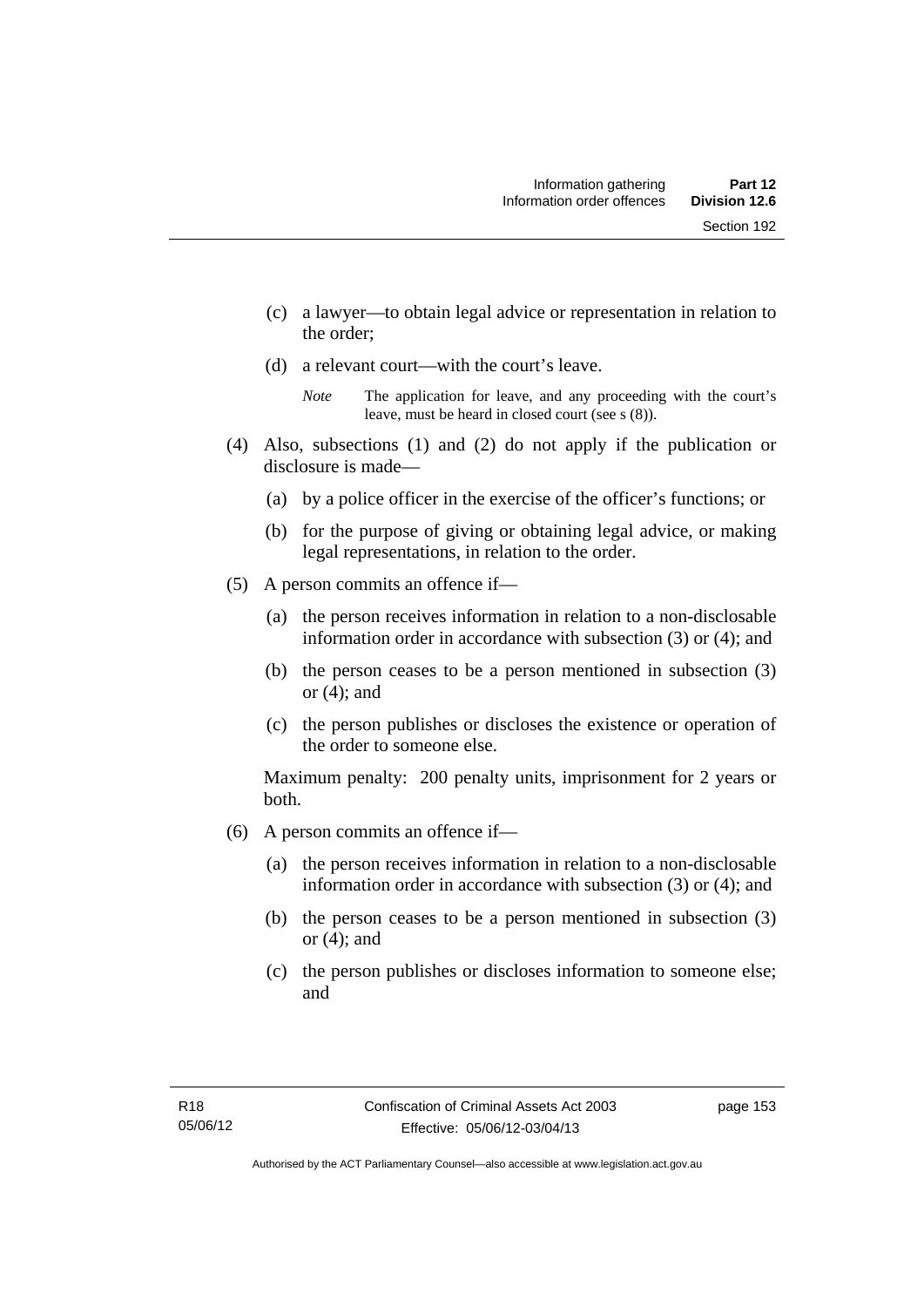(d) the other person could infer from the information the existence or operation of the order.

Maximum penalty: 200 penalty units, imprisonment for 2 years or both.

- (7) An offence against this section is a strict liability offence.
- (8) For subsection (3) (d), an application for leave, and any proceeding with the court's leave, must be heard in closed court.

#### **193 Information orders—disclosure by police officers**

- (1) This section applies to a non-disclosable information order.
- (2) A police officer may disclose the existence or operation of the order for the purposes of, or in the course of, a legal proceeding.

- (3) However, a police officer is not required to disclose to a court the existence or operation of the order.
- (4) In this section:

*disclosure*, of the existence or operation of the order, includes the disclosure of information to a person from which the person could reasonably infer the existence or operation of the order.

#### **194 Information orders—protection of complying financial institutions**

- (1) This section applies to a financial institution, and to an officer, employee or agent of the institution, if—
	- (a) the institution complies with an information order; and
	- (b) information given under the order relates to a money laundering offence.

*Note* A police officer may also disclose the existence or operation of the order in the exercise of the officer's functions (see s 192 (4) (b)).

Authorised by the ACT Parliamentary Counsel—also accessible at www.legislation.act.gov.au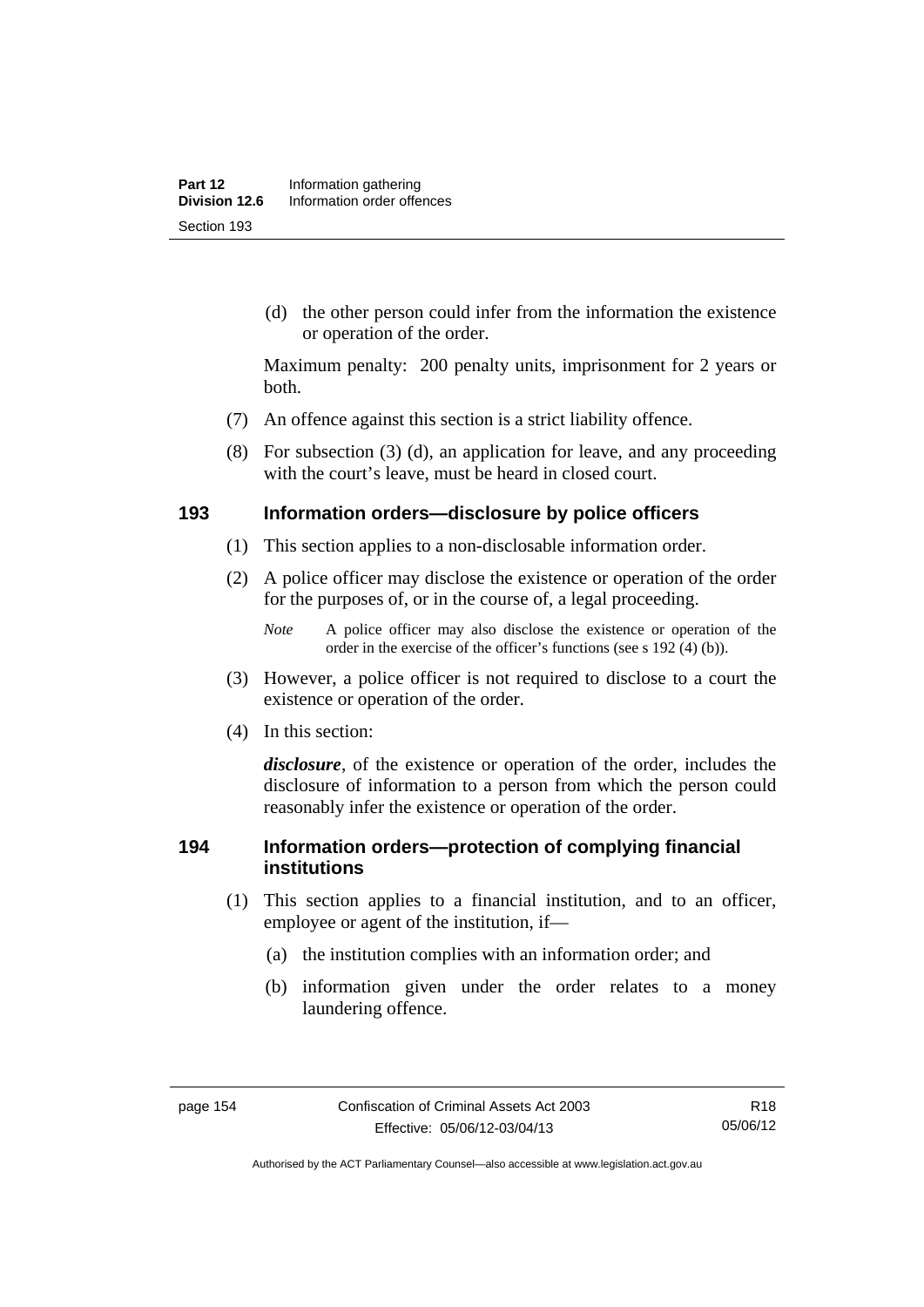(2) The institution or person is taken not to have been at any time in possession of the information given under the order.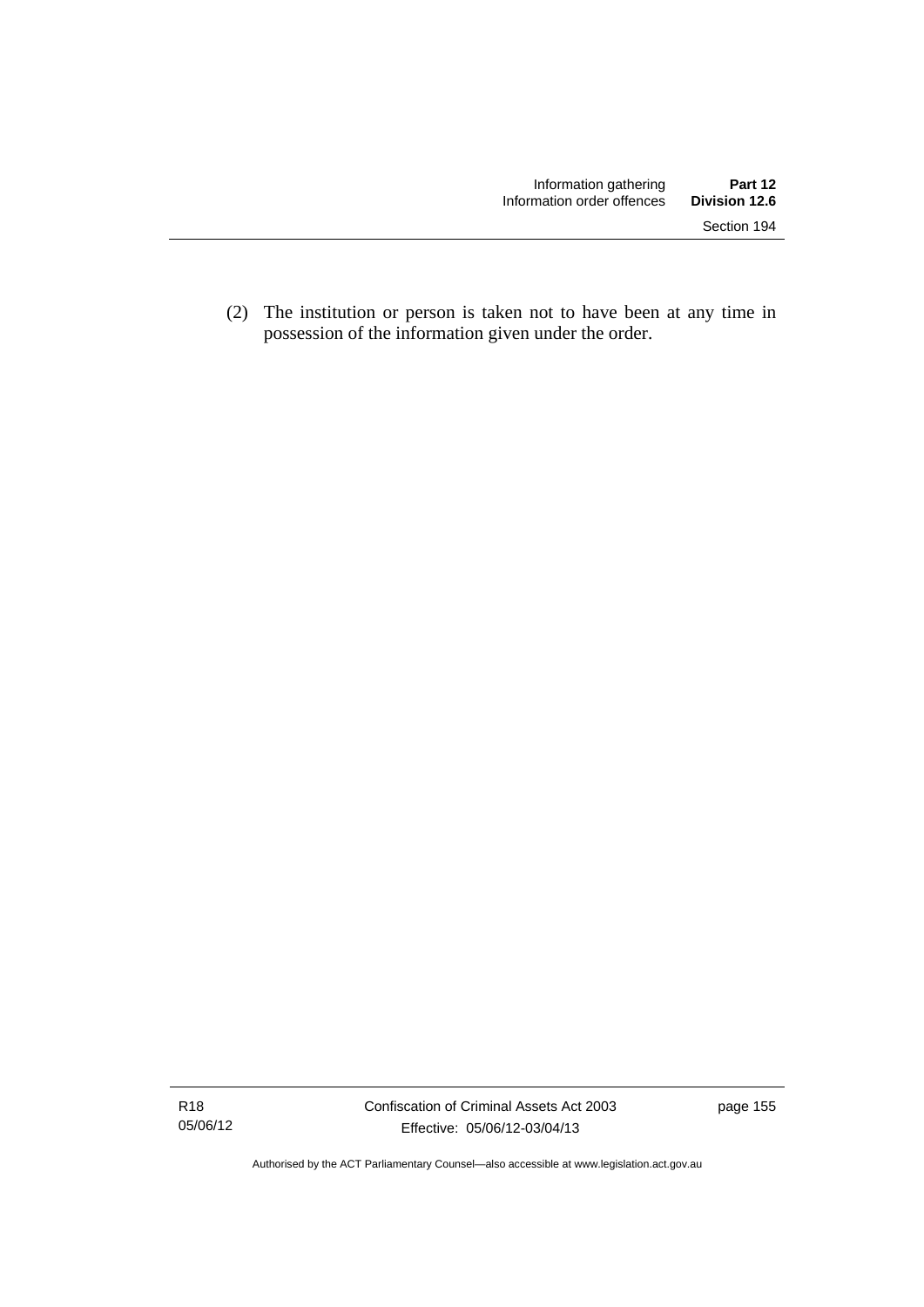**Part 13 Search warrants**<br>**Division 13.1 Preliminary Division 13.1** Section 195

# **Part 13 Search warrants**

# **Division 13.1 Preliminary**

#### **195 Definitions for pt 13**

In this part:

*at* includes in or on.

*data* includes—

- (a) information in any form; and
- (b) any program (or part of a program).

*data storage device* means a thing containing, or designed to contain, data for use by a computer.

*executing police officer*, of a search warrant, means—

- (a) the police officer (the *first police officer*) named in the warrant as the police officer responsible for executing the warrant; or
- (b) if the first police officer does not intend to be present at the execution of the warrant—another police officer whose name has been written in the warrant by the first police officer; or
- (c) another police officer whose name has been written in the warrant by the police officer last named in the warrant.

*frisk search* means—

- (a) a search of a person conducted by quickly running the hands over the person's outer garments; and
- (b) an examination of anything worn or carried by the person that is conveniently and voluntarily removed by the person.

Authorised by the ACT Parliamentary Counsel—also accessible at www.legislation.act.gov.au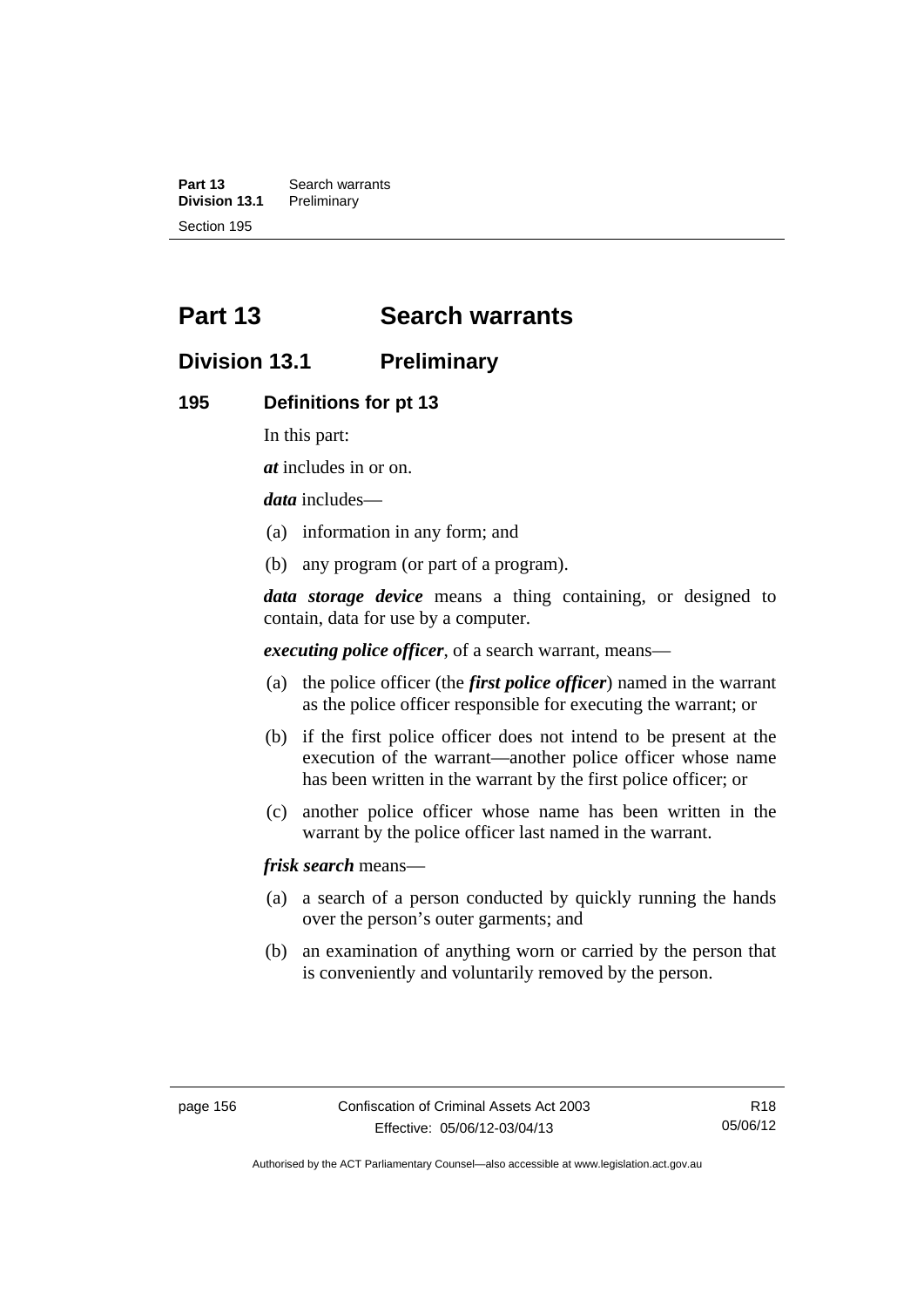*issuing officer*, for a search warrant, means—

- (a) a judge, the registrar or a deputy registrar of the Supreme Court; or
- (b) a magistrate; or
- (c) the registrar or a deputy registrar of the Magistrates Court if authorised by the Chief Magistrate to issue search warrants under this part.

*occupier*, of premises, includes—

- (a) a person believed, on reasonable grounds, to be an occupier of the premises; and
- (b) a person apparently in charge of the premises.

*ordinary search* means a search of a person or of articles in a person's possession, which may include—

- (a) requiring the person to remove the person's overcoat, coat or jacket and any gloves, shoes or hat; and
- (b) an examination of those items.

*person assisting*, in relation to a search warrant, means a person who has been authorised by an executing police officer to assist in executing the warrant.

*premises* includes the following:

- (a) land (whether vacant or occupied);
- (b) any structure, building, vehicle or place (whether built or not);
- (c) any part of a structure, building, vehicle or place.

*search warrant* means a warrant issued under section 199 (Issuing search warrants) that is in force.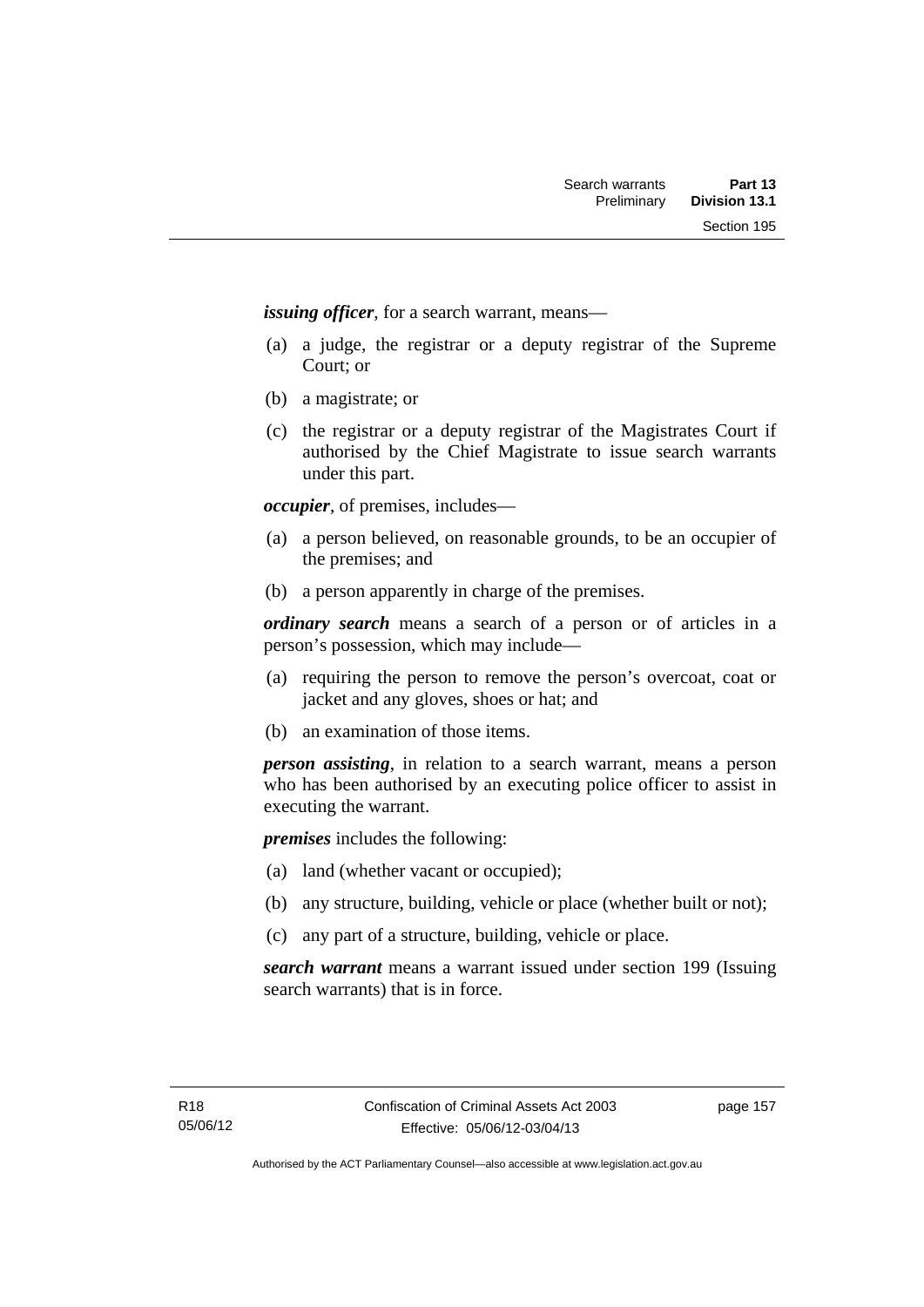#### *target material* means—

- (a) property (including tainted property and property under the effective control of a person) in relation to which action has been or could be taken under this Act; or
	- *Note 1* For the meaning of *effective control*, see s 14.
	- *Note 2* For the meaning of *in relation to*, see dict.
- (b) benefits derived by a person from the commission of a relevant offence; or
- (c) evidence in relation to property or benefits mentioned in paragraph (a) or (b); or
- (d) evidence in relation to a relevant offence.

*vehicle* includes an aircraft or vessel.

# **Division 13.2 Search warrants—general**

#### **196 Applications for search warrants—general**

- (1) A police officer may apply to an issuing officer for a search warrant to enter premises.
- (2) The application must be sworn and state the grounds on which the warrant is sought.
- (3) The issuing officer may refuse to consider the application until the applicant police officer gives the issuing officer all the information the issuing officer requires about the application in the way the issuing officer requires.

### **197 Offence for making false etc statements in search warrant applications**

A police officer commits an offence if—

 (a) the police officer makes a statement (whether orally, in a document or in any other way); and

Authorised by the ACT Parliamentary Counsel—also accessible at www.legislation.act.gov.au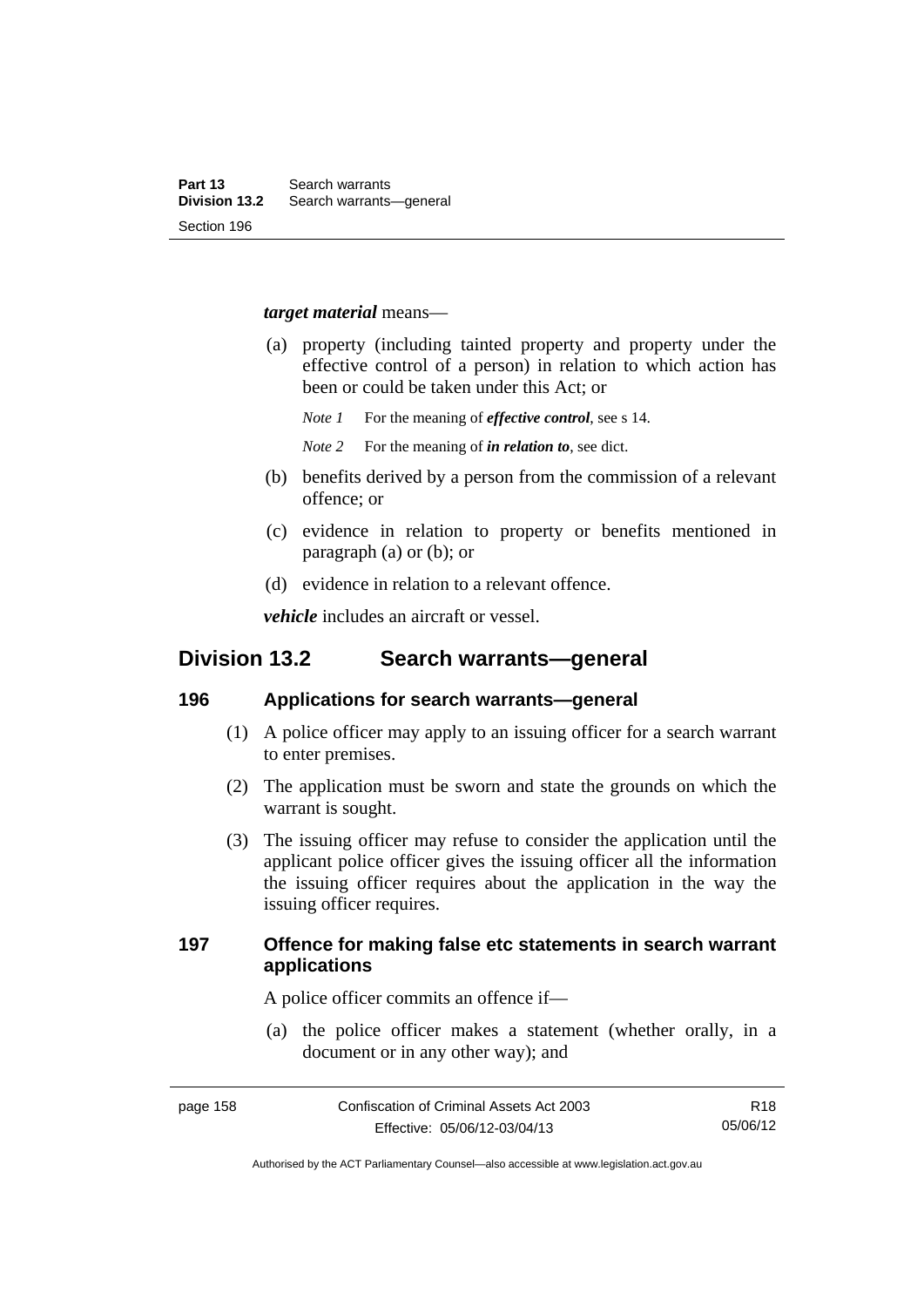- (b) the police officer does so knowing that the statement—
	- (i) is false or misleading in a material particular; or
	- (ii) omits something that makes the statement false or misleading in a material particular; and
- (c) the statement is made to an issuing officer in relation to an application for a search warrant.

Maximum penalty: 200 penalty units, imprisonment for 2 years or both.

#### **198 Additional contents of search warrant applications**

- (1) If the person applying for a search warrant suspects that it will be necessary to use firearms in executing the warrant, the person must state the suspicion, and the grounds for the suspicion, in the application.
- (2) If a person applying for a warrant to search premises has previously applied for a warrant for the same premises, the person must, in the application, include particulars of the earlier application and its outcome.

### **199 Issuing search warrants**

(1) An issuing officer may issue a warrant to search premises if satisfied that there are reasonable grounds for suspecting that there is at the premises, or will be within the next 72 hours, target material.

*Note At* includes in or on (see s 195).

 (2) If an application for a search warrant is made under section 203 (Applying for search warrants by telephone or other electronic means), this section applies as if the reference in subsection (1) to 72 hours were a reference to 48 hours.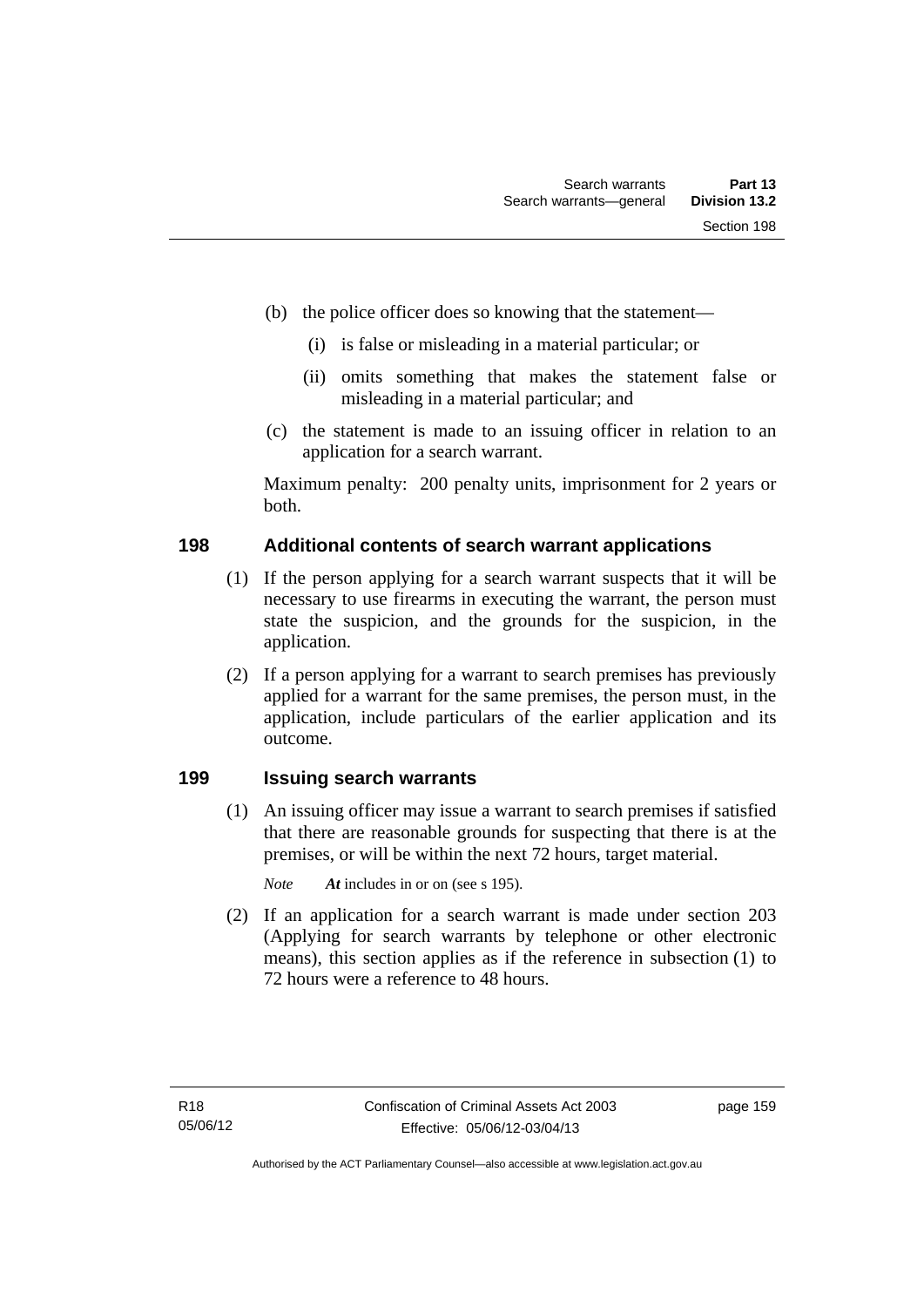### **200 When search warrant for property-tracking document may be issued**

If the target material in relation to which a search warrant is being issued is a property-tracking document, the issuing officer may issue a search warrant in relation to the document only if the issuing officer is satisfied that—

- (a) the document cannot be identified or described with sufficient particularity for the purpose of obtaining a production order; or
- (b) a production order requiring the document has been given but not complied with; or
- (c) there are reasonable grounds to suspect that a production order would not be complied with; or
- (d) the investigation to which the warrant is being sought might be prejudiced by seeking a production order.

#### **201 Contents of search warrants**

- (1) A search warrant must state—
	- (a) the kind of target material that is to be searched for under the warrant; and
	- (b) a description of the premises to which the warrant relates; and
	- (c) the name of the executing police officer; and
	- (d) when the warrant expires (see subsection (2)); and
	- (e) whether the warrant may be executed at any time or only during particular hours (see 210); and
	- (f) whether the warrant authorises an ordinary search or frisk search of a person who is at or near the premises when the warrant is executed if the executing police officer or a person assisting suspects on reasonable grounds that the person has target material in the person's possession.

Authorised by the ACT Parliamentary Counsel—also accessible at www.legislation.act.gov.au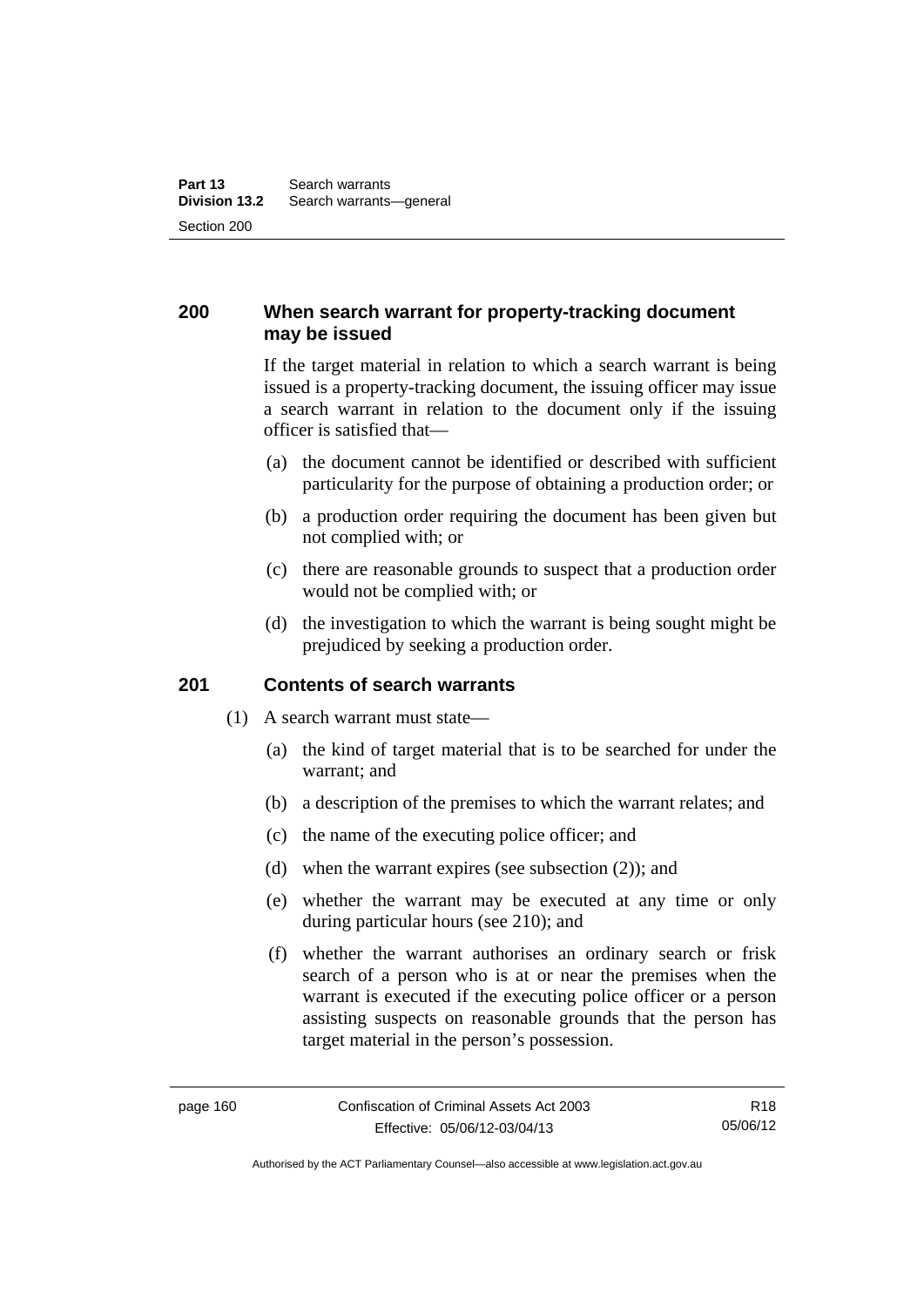- (2) The time stated in the search warrant under subsection (1) (d) as the time when the warrant expires must be not later than—
	- (a) if the application for the warrant is made under section 204 (Issuing search warrants by telephone or other electronic means)—48 hours after the warrant is issued; or
	- (b) in any other case—the end of the 7th day after the day the warrant is issued.

#### **Example**

If a warrant is issued at 3 pm on a Monday, the expiry time stated must not be later than midnight on Monday in the following week.

- *Note* An example is part of the Act, is not exhaustive and may extend, but does not limit, the meaning of the provision in which it appears (see [Legislation Act,](http://www.legislation.act.gov.au/a/2001-14) s 126 and s 132).
- (3) Subsection (1) (d) does not prevent the issue of successive search warrants in relation to the same premises.

### **202 Authorisation given by search warrants**

- (1) A search warrant authorises an executing police officer, or a person assisting—
	- (a) to enter the premises and, if the premises are a vehicle, to enter the vehicle, wherever it is; and
	- (b) to search the premises for the kind of target material stated in the warrant, and to seize things of that kind found at the premises; and
	- (c) to seize any other thing found at the premises in the course of the search that the executing police officer or a person assisting believes on reasonable grounds to be target material in relation to which the warrant relates (including evidence of a relevant offence) or evidence of a summary offence if the police officer believes on reasonable grounds that seizure of the thing is necessary to prevent its concealment, loss or destruction or its use in committing an offence; and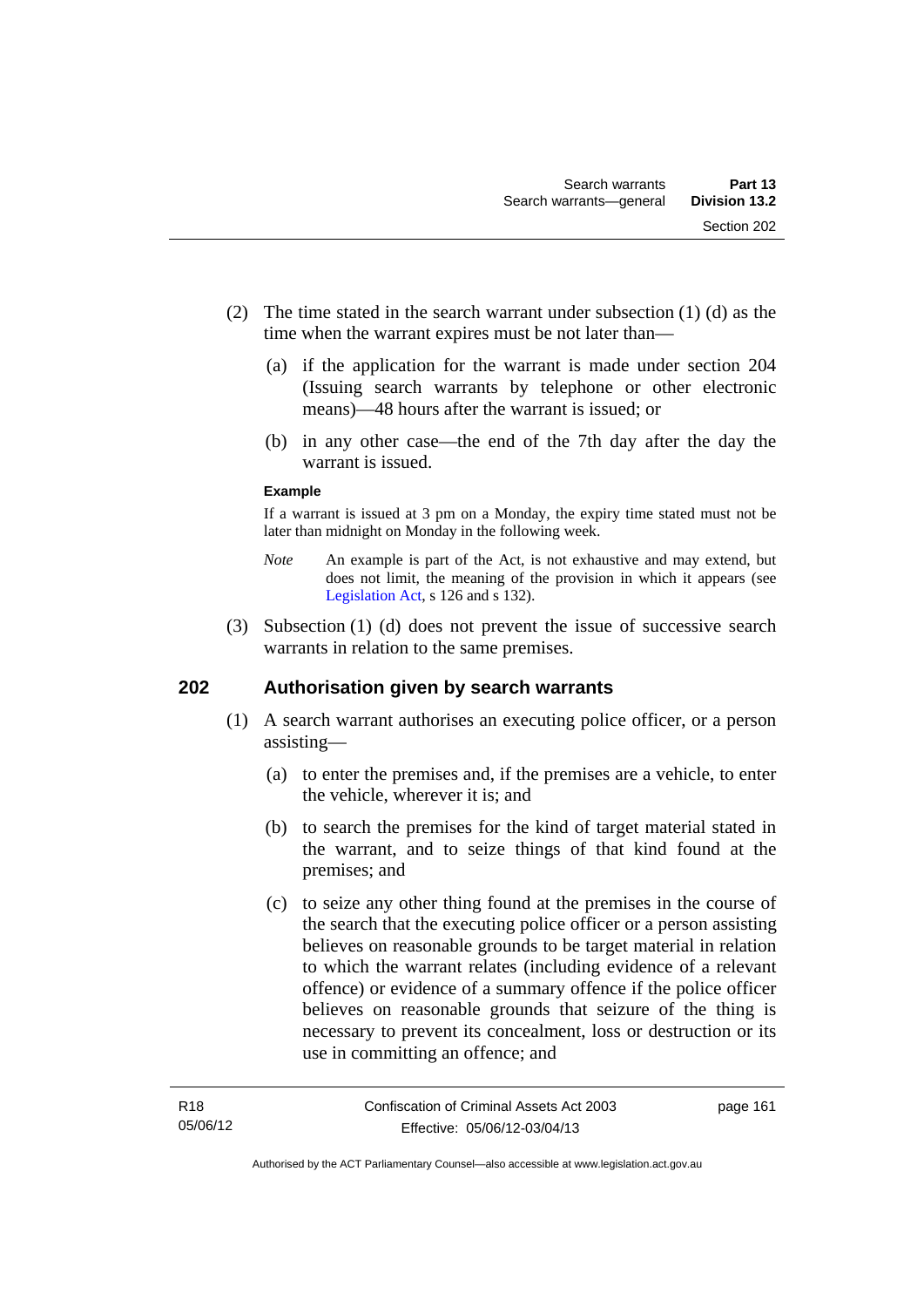- (d) if the warrant allows—to conduct an ordinary search or frisk search of a person at or near the premises if the executing police officer or a person assisting suspects on reasonable grounds that the person has target material in the person's possession.
- (2) A search warrant authorises an executing police officer to make things seized under the warrant available to another police officer, any public servant or anyone who holds a position under a territory law, or a law of the Commonwealth, a State or another Territory, if it is necessary to do so for investigating or prosecuting an offence to which the things relate.

# **Division 13.3 Telephone and electronic warrants**

### **203 Applying for search warrants by telephone or other electronic means**

- (1) A police officer may apply to an issuing officer for a search warrant by telephone, fax or other electronic means—
	- (a) in an urgent case; or
	- (b) if the delay that would happen if an application were made in person would frustrate the effective execution of the warrant.
- (2) The application—
	- (a) must include all information that would be required in an application under division 13.2 (Search warrants—general) for a search warrant; and
	- (b) may, if necessary, be made before the information is sworn.
- (3) The issuing officer may require—
	- (a) communication by voice to the extent that it is practicable in the circumstances; and
	- (b) any further information.

Authorised by the ACT Parliamentary Counsel—also accessible at www.legislation.act.gov.au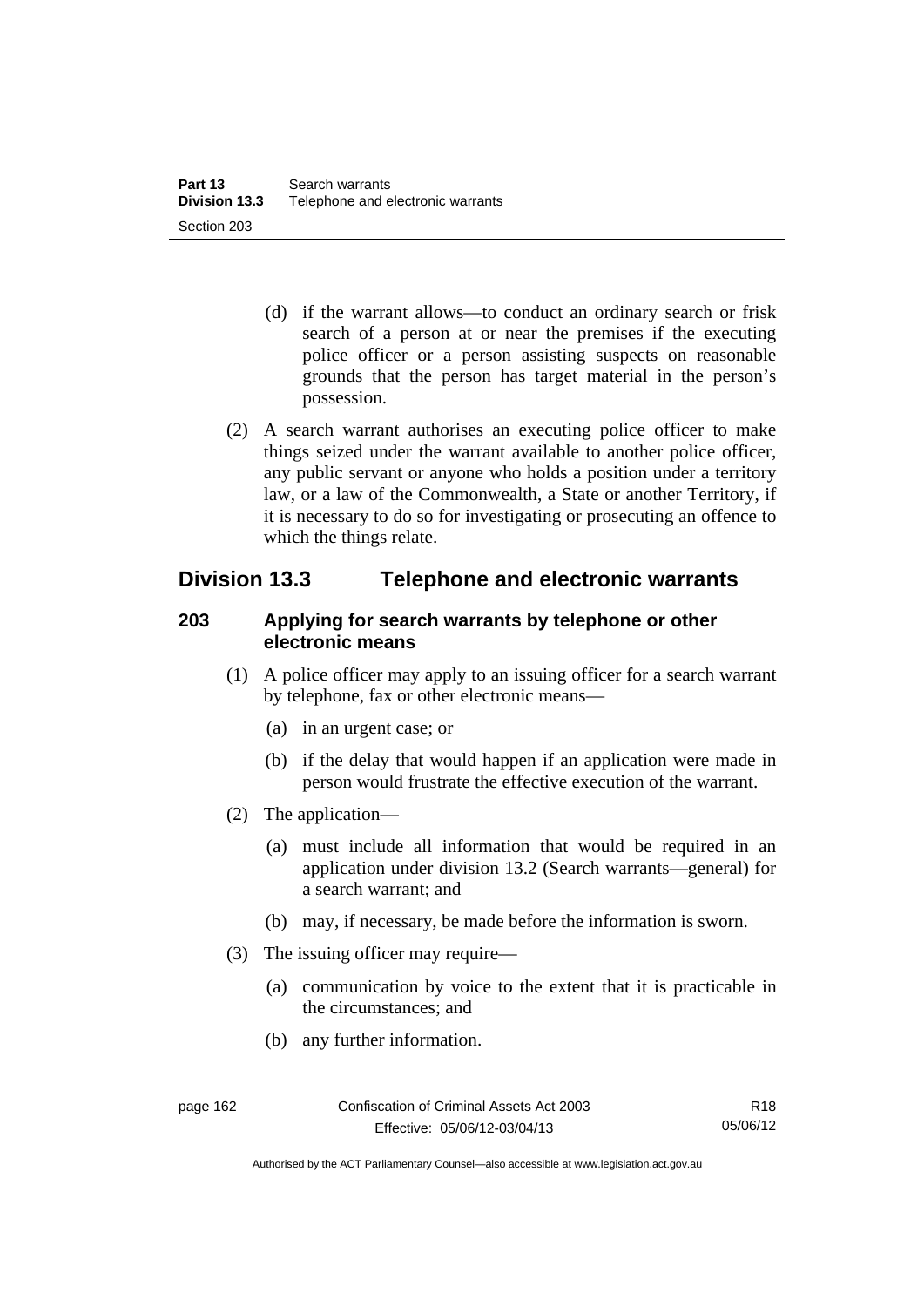### **204 Issuing search warrants by telephone or other electronic means**

- (1) The issuing officer may complete and sign the same form of search warrant that would be issued under section 199 (Issuing search warrants) if satisfied that—
	- (a) a search warrant in the terms of the application should be issued urgently; or
	- (b) the delay that would happen if an application were made in person would frustrate the effective execution of the warrant.
- (2) If the issuing officer issues the search warrant, the officer must tell the applicant, by telephone, fax or other electronic means, of the terms of the warrant and the date and time when it was signed.
- (3) The applicant must then—
	- (a) complete a form of search warrant in terms substantially corresponding to those given by the issuing officer; and
	- (b) state on the form—
		- (i) the name of the issuing officer; and
		- (ii) the date and time the warrant was signed by the issuing officer.
- (4) The applicant must, by the end of the day after the 1st of the relevant events happens, give the issuing officer—
	- (a) the form of search warrant completed by the applicant; and
	- (b) if the information was unsworn under section 203 (2) (b) (Applying for search warrants by telephone or other electronic means)—the sworn information.
- (5) The issuing officer must attach the form of search warrant completed by the issuing officer to the documents given under subsection  $(4)$ .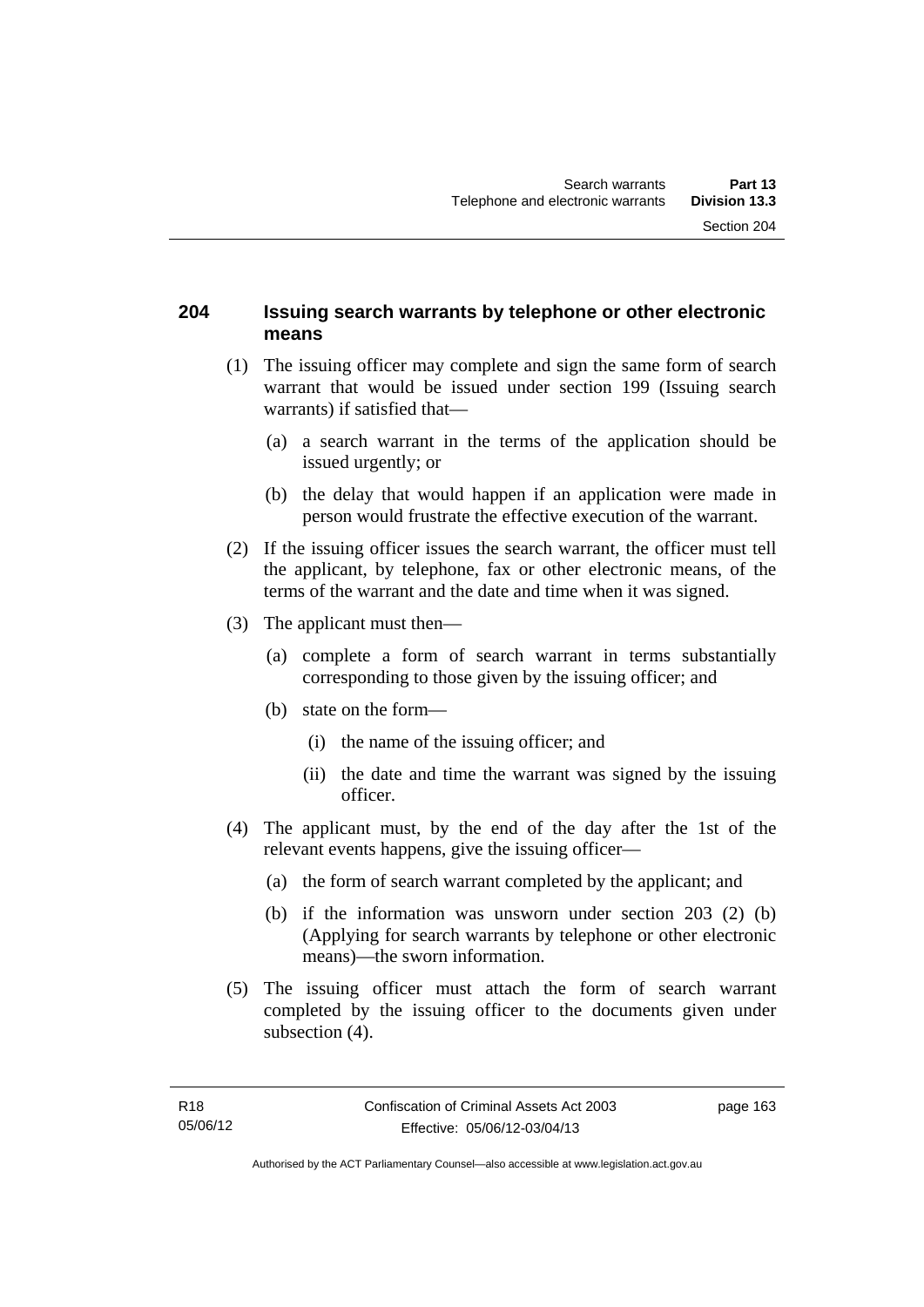(6) In subsection (4):

*relevant event* means the day when—

- (a) the warrant is executed; or
- (b) the warrant expires.

### **205 Unsigned warrants by telephone or other electronic means in court proceedings**

- (1) This section applies if—
	- (a) it is material, in any proceeding, for a court to be satisfied that the exercise of a power under a search warrant issued under this division was properly authorised; and
	- (b) the form of search warrant signed by the issuing officer is not produced in evidence.
- (2) The court must assume that the exercise of the power was not properly authorised unless the contrary is proved.

### **206 Offence for stating incorrect names in warrants by telephone or other electronic means**

A person commits an offence if—

- (a) the person executes a document or presents a document to a person; and
- (b) the document purports to be a form of search warrant under section 204 (Issuing search warrants by telephone or other electronic means); and
- (c) the person states a name of an issuing officer in the document; and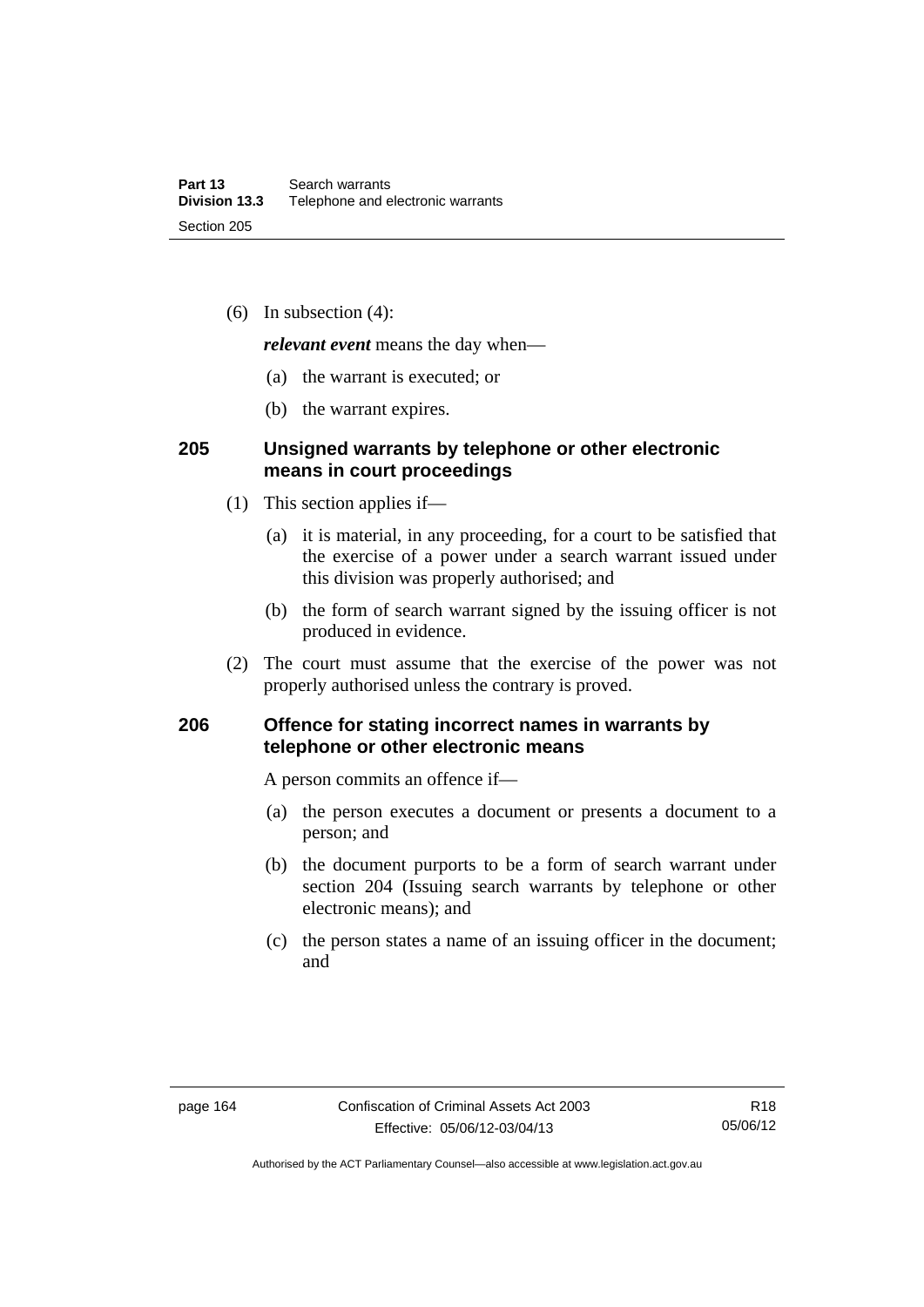(d) the name is not the name of the issuing officer that authorised the warrant.

Maximum penalty: 200 penalty units, imprisonment for 2 years or both.

### **207 Offence for execution etc of search warrant departing in material form**

A person commits an offence if—

- (a) the person executes a document or presents a document to a person; and
- (b) the document purports to be a form of search warrant under section 204 (Issuing search warrants by telephone or other electronic means); and
- (c) the document departs in a material particular from the form authorised by the issuing officer.

Maximum penalty: 200 penalty units, imprisonment for 2 years or both.

### **208 Offence for execution etc of unauthorised form of search warrant**

A person commits an offence if—

- (a) the person executes a document or presents a document to a person; and
- (b) the document purports to be a form of search warrant under section 204 (Issuing search warrants by telephone or other electronic means); and
- (c) the document—
	- (i) has not been authorised by an issuing officer under that section; or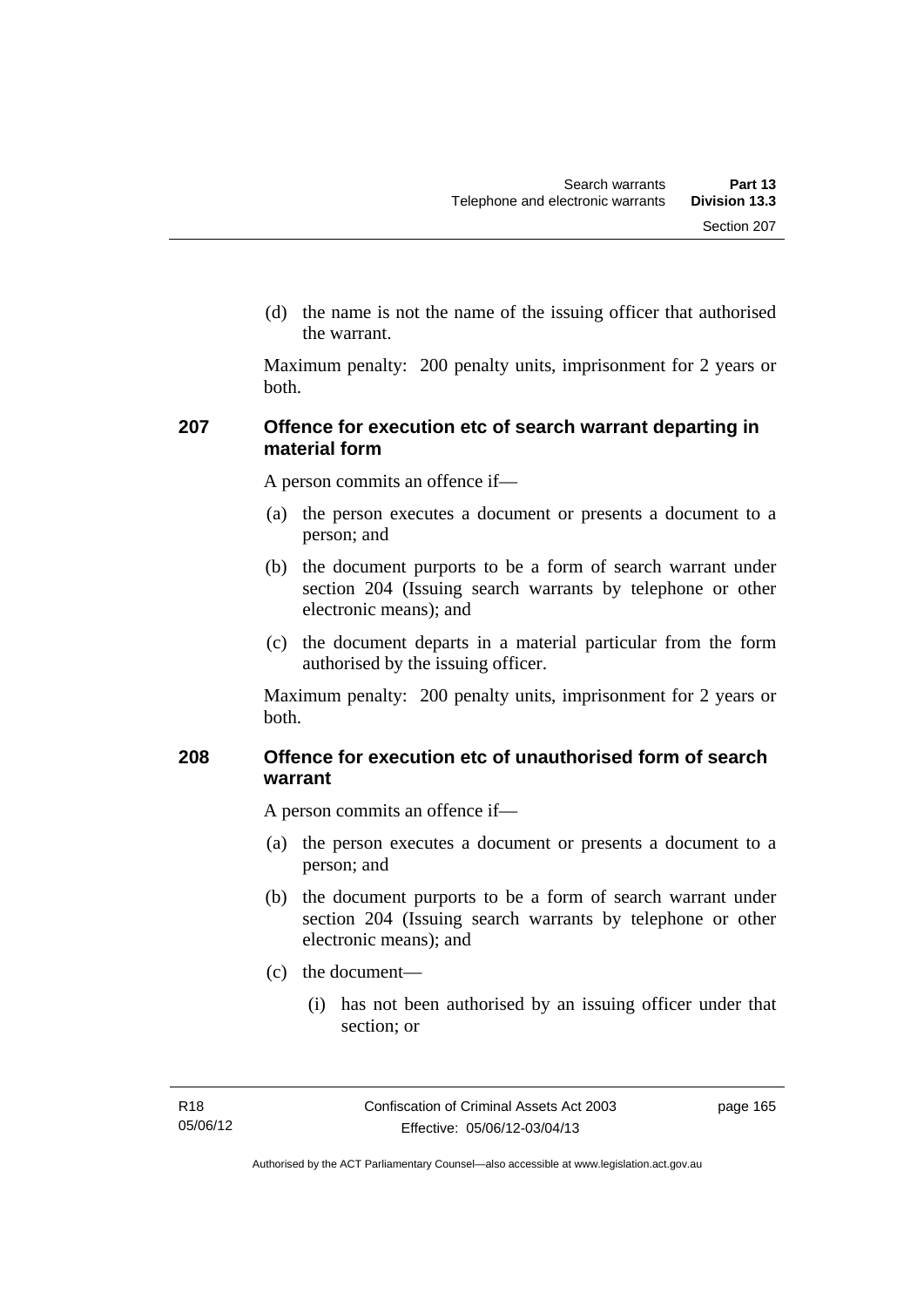(ii) departs in a material particular from the terms authorised by the issuing officer under that section.

Maximum penalty: 200 penalty units, imprisonment for 2 years or both.

#### **209 Offence for giving unauthorised form of search warrant**

A person commits an offence if—

- (a) the person purports to give a form of search warrant to an issuing officer under section 204 (4) (b) (Issuing search warrants by telephone or other electronic means); and
- (b) the document is not the form of search warrant that the person executed.

Maximum penalty: 200 penalty units, imprisonment for 2 years or both.

# **Division 13.4 Executing search warrants**

*Note* A court has a discretion to admit improperly obtained evidence (see *[Evidence Act 2011](http://www.legislation.act.gov.au/a/2011-12)*, s 138).

### **210 Search warrants—whether must be executed only during particular hours**

A search warrant must not authorise a search during the period beginning at 9 pm on a day and ending at 6 am on the next day unless the issuing officer is satisfied that—

- (a) it would not be practicable to conduct the search at another time; or
- (b) it is necessary to prevent the concealment, loss or destruction of target material.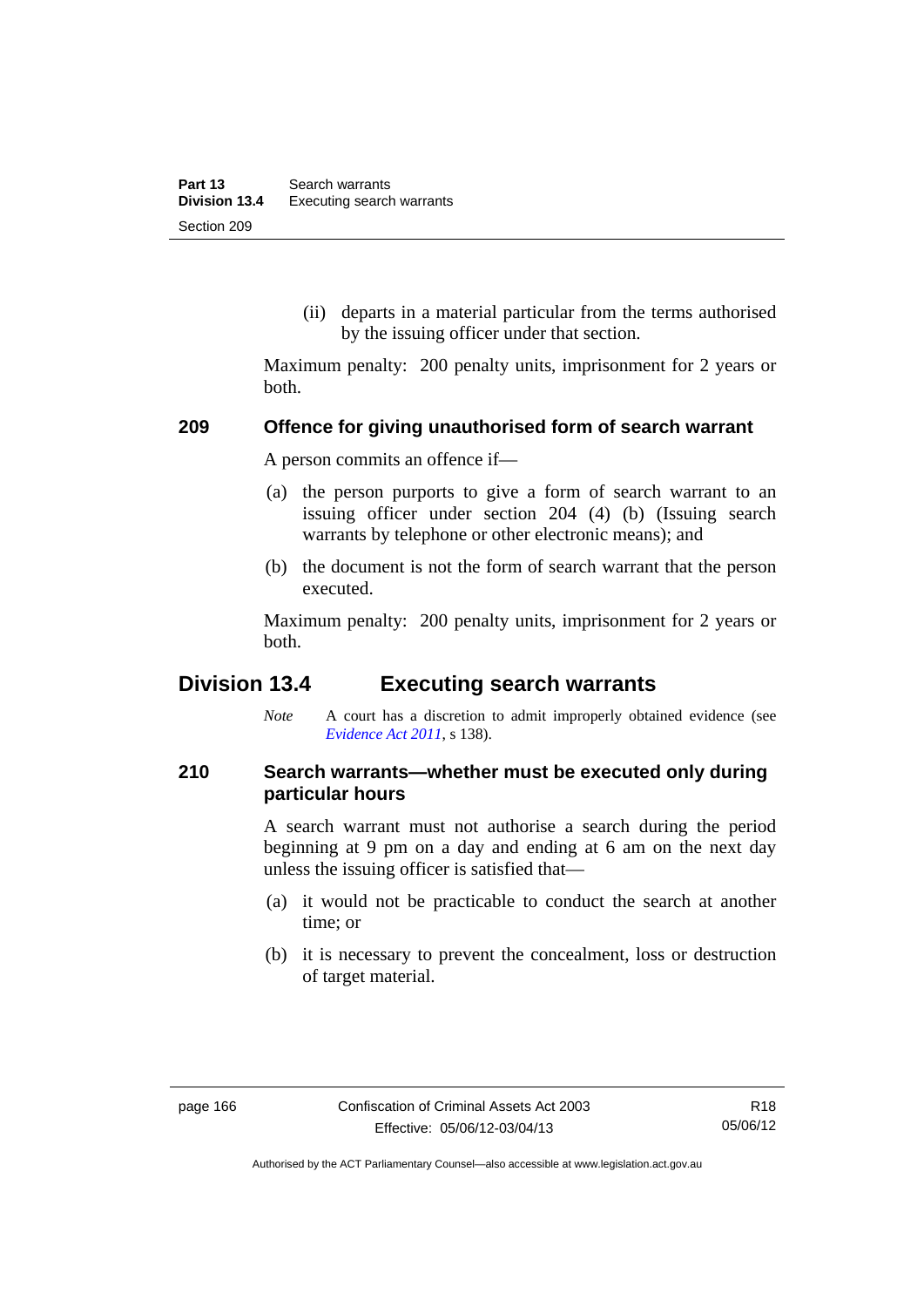### **211 Search warrants—restrictions on personal searches**

- (1) A search warrant cannot authorise a strip search or a search of a person's body cavities.
- (2) If a search warrant authorises an ordinary search or frisk search of a person—
	- (a) a different search from the search authorised must not be done under the warrant; and
	- (b) the search must be conducted by a person of the same sex as the person being searched.
- (3) However, if a transgender or intersex person is searched, the person may require that the search be conducted by either a male or a female.
- (4) If the transgender or intersex person requires that the search be conducted by a male, the person is taken, for this section, to be male.
- (5) If the transgender or intersex person requires that the search be conducted by a female, the person is taken, for this section, to be female.
- (6) A person assisting who is not a police officer must not take part in searching a person.
- (7) In this section:

*strip search* means a search of a person or of articles in the possession of a person, which may include all or any of the following:

- (a) requiring the person to remove all of his or her clothing;
- (b) an examination of the person's body (but not of the person's body cavities) and of those clothes.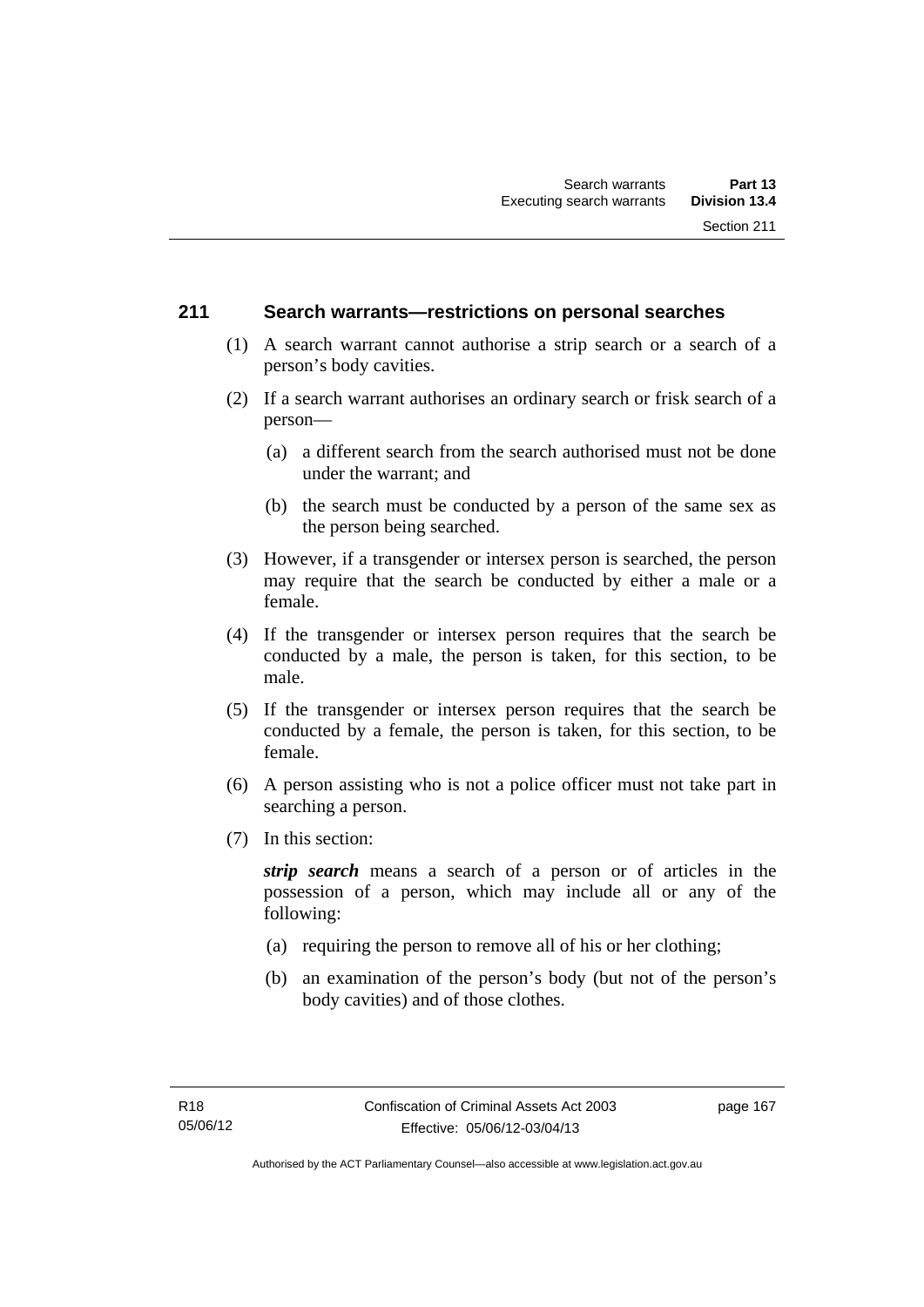## **212 Use of force and availability of assistance in executing search warrant**

- (1) Force may be used in executing a search warrant as follows:
	- (a) by an executing police officer—force against people and things may be used that is necessary and reasonable in the circumstances;
	- (b) by a person assisting who is a police officer—force against people and things may be used that is necessary and reasonable in the circumstances;
	- (c) by a person assisting who is not a police officer—force against things may be used that is necessary and reasonable in the circumstances.
- (2) An executing police officer may obtain the assistance in executing the warrant that is necessary and reasonable in the circumstances.

### **213 Search warrants—announcement before entry**

- (1) An executing police officer must, before anyone enters premises under a search warrant—
	- (a) announce that the person is authorised to enter the premises; and
	- (b) give anyone at the premises an opportunity to allow entry to the premises; and
	- (c) if the occupier of the premises, or someone else who apparently represents the occupier, is present at the premises identify himself or herself to that person.
- (2) The executing police officer is not required to comply with subsection (1) if the police officer believes on reasonable grounds that immediate entry to the premises is required to ensure—
	- (a) the safety of anyone (including any police officer or person assisting); or

R18 05/06/12

Authorised by the ACT Parliamentary Counsel—also accessible at www.legislation.act.gov.au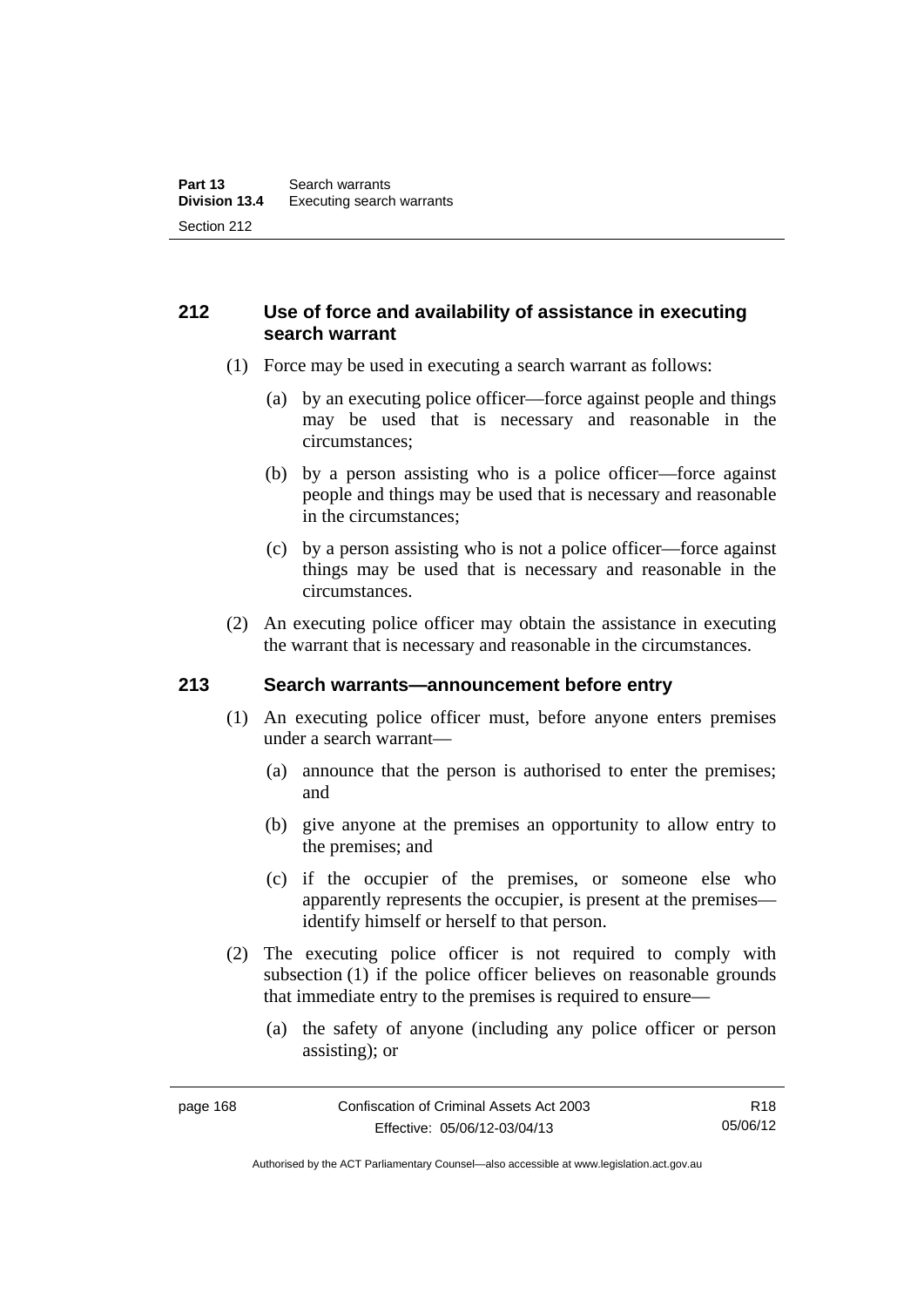(b) that the effective execution of the warrant is not frustrated.

## **214 Details of search warrant to be given to occupier etc**

- (1) If the occupier of the premises, or someone else who apparently represents the occupier, is present at the premises while a search warrant is being executed, the executing police officer or a person assisting must make available to the person—
	- (a) a copy of the warrant; and
	- (b) a document setting out the rights and obligations of the person.
- (2) Before a person is searched under a search warrant, the executing police officer or a person assisting must show the person a copy of the warrant.
- (3) The copy of the warrant need not include the issuing officer's signature or the seal or stamp of the court in which the issuing officer holds office or is employed.

### **215 Occupier entitled to be present during search etc**

- (1) If an occupier of premises, or someone else who apparently represents the occupier, is present at the premises while a search warrant is being executed, the occupier or person is entitled to observe the search being conducted.
- (2) However, the person is not entitled to observe the search if—
	- (a) to do so would impede the search; or
	- (b) the person is under arrest, and allowing the person to observe the search being conducted would interfere with the objectives of the search.
- (3) This section does not prevent 2 or more areas of the premises being searched at the same time.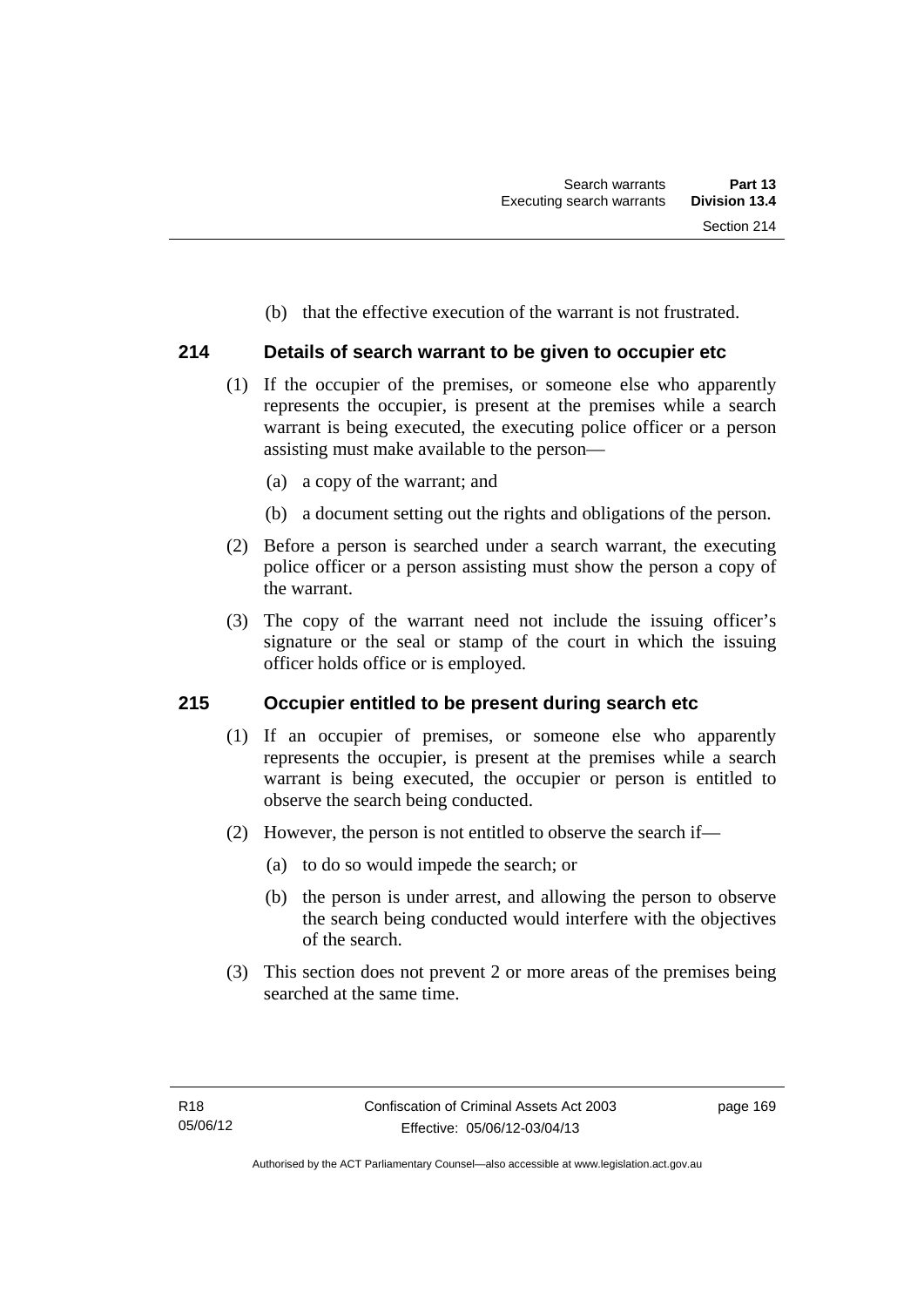## **216 Particular powers available to officers executing search warrant**

- (1) In executing a search warrant, the executing police officer or a person assisting may take photographs (including video recordings) of the premises or of people or things at the premises—
	- (a) for a purpose incidental to the execution of the warrant; or
	- (b) if the occupier of the premises consents in writing.
- (2) The executing police officer and a person assisting may complete the execution of a search warrant only if the warrant is in force, after all of them temporarily leave the premises—
	- (a) for not more than 1 hour; or
	- (b) for a longer period if the occupier of the premises consents in writing.
- (3) The execution of a search warrant may be completed if—
	- (a) the execution is stopped by an order of a court; and
	- (b) the order is later reversed or set aside on appeal; and
	- (c) the warrant is still in force.

## **217 Use of equipment to examine or process things**

- (1) The executing police officer, or a person assisting, for a search warrant may bring into or onto the premises any equipment reasonably necessary to examine or process a thing found at the premises to decide whether it may be seized under the warrant.
- (2) The executing police officer or a person assisting may operate equipment already at the premises to carry out an examination or processing if the officer believes on reasonable grounds that—
	- (a) the equipment is suitable; and

Authorised by the ACT Parliamentary Counsel—also accessible at www.legislation.act.gov.au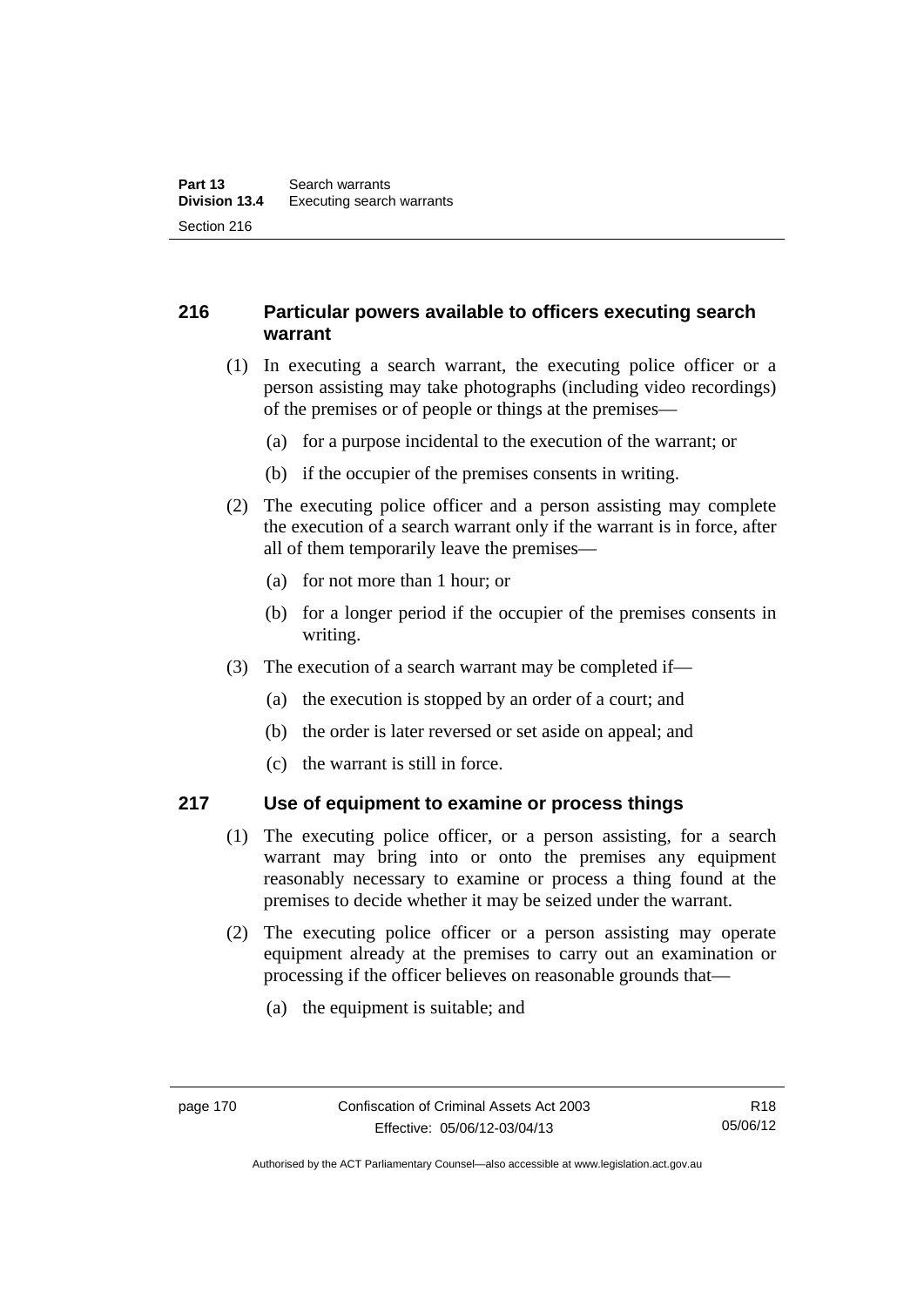(b) the examination or processing may be carried out without damaging the equipment or thing.

## **218 Moving things to another place for examination or processing**

- (1) A thing found at the premises may be moved to another place for examination or processing to decide whether it may be seized under a search warrant if—
	- (a) both of the following subparagraphs apply:
		- (i) there are reasonable grounds for believing that the thing is or contains target material;
		- (ii) it is significantly more practicable to do so having regard to the timeliness and cost of examining or processing the thing at another place and the availability of expert assistance; or
	- (b) the occupier of the premises consents in writing.
- (2) The thing may be moved to another place for examination or processing for no longer than 72 hours.
- (3) An executing police officer may apply to an issuing officer for an extension of that time if the executing police officer believes on reasonable grounds that the thing cannot be examined or processed within 72 hours.
- (4) The executing police officer must give notice of the application to the occupier of premises, and the occupier is entitled to be heard on the application.
- (5) If a thing is moved to another place under this section, the executing police officer must, if practicable—
	- (a) tell the occupier of the address of the place, and when, the examination or processing will be carried out; and

page 171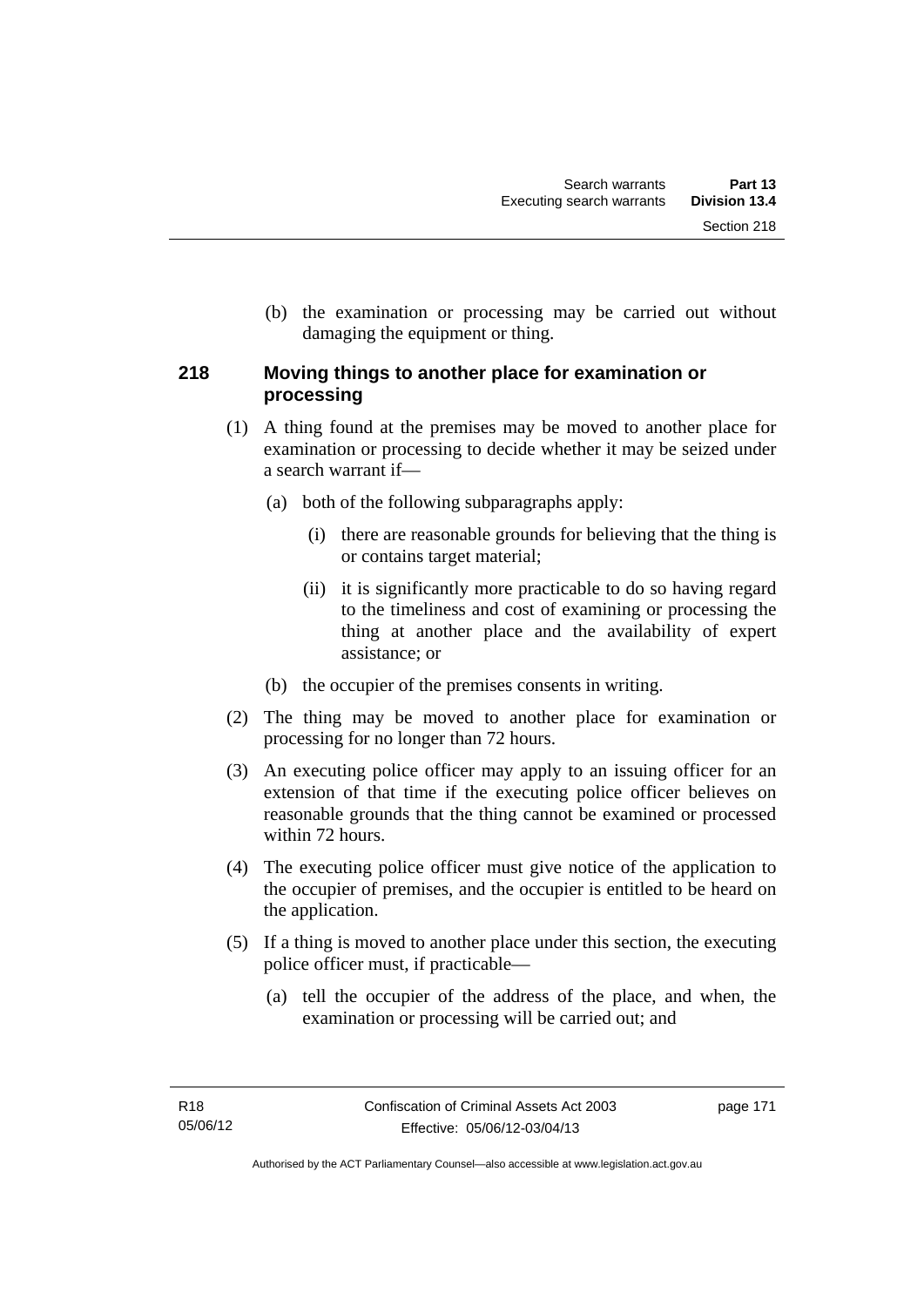- (b) allow the occupier or the occupier's representative to be present during the examination or processing.
- (6) The provisions of this part relating to the issue of search warrants apply, with any necessary changes, to the giving of an extension under this section.

### **219 Use of electronic equipment at premises**

- (1) An executing police officer or a person assisting may operate electronic equipment at the premises to access data (including data not held at the premises) if the officer or person believes on reasonable grounds that—
	- (a) the data might be target material; and
	- (b) the equipment can be operated without damaging it.
	- *Note* An executing police officer may obtain an order requiring a person with knowledge of a computer or computer system to provide assistance (see s 220).
- (2) If the executing police officer or person assisting believes that any data accessed by operating the electronic equipment might be target material, the officer or person may—
	- (a) copy the data to a data storage device brought to the premises; or
	- (b) if the occupier of the premises agrees in writing—copy the data to a data storage device at the premises.
- (3) The executing police officer or person assisting may take the device from the premises.
- (4) The executing police officer, or a person assisting who is a police officer, may do the following things if the officer or person finds that any target material is accessible using the equipment:
	- (a) seize the equipment and any data storage device;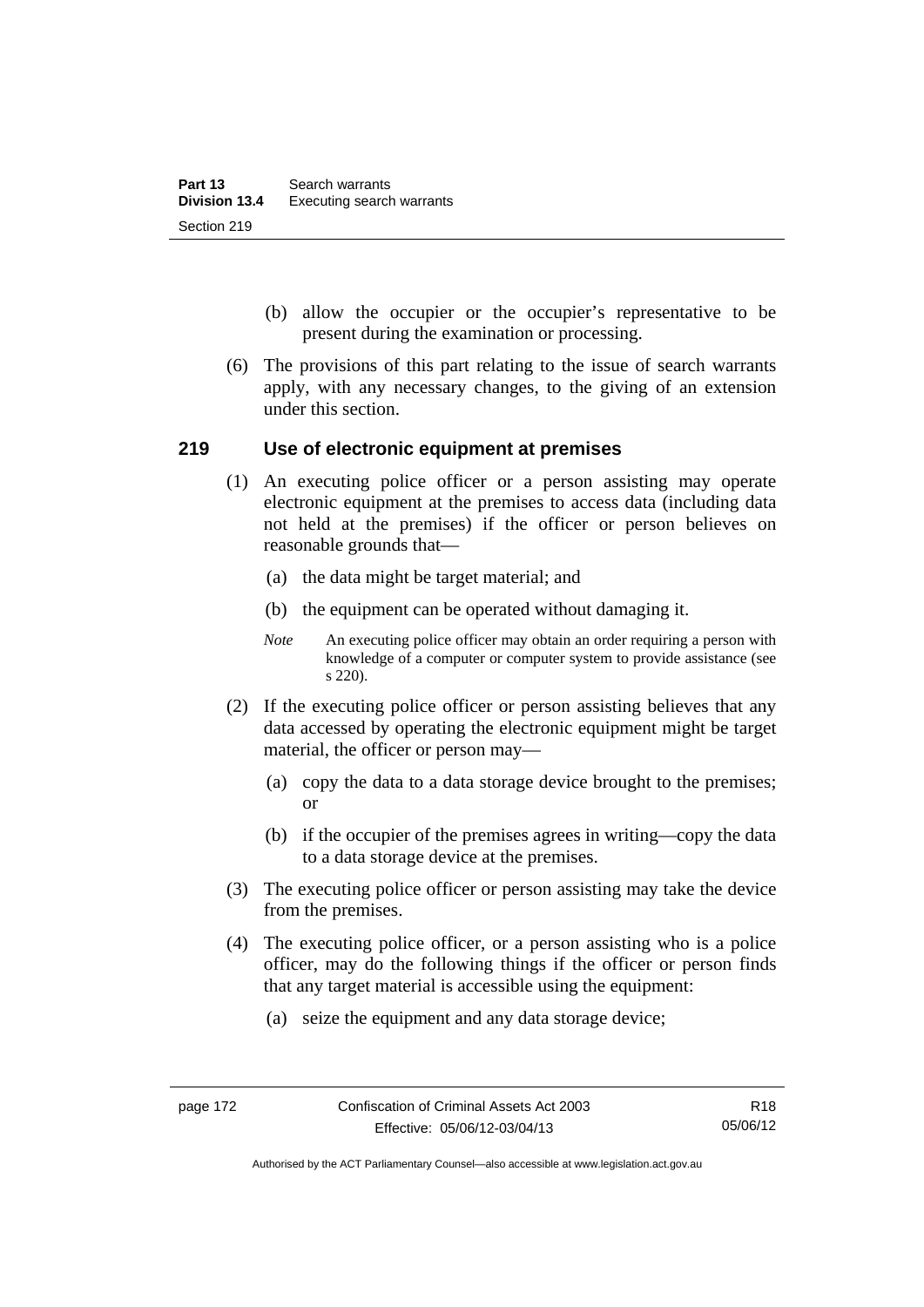- (b) if the material can, by using facilities at the premises, be put in documentary form—operate the facilities to put the material in that form and seize the documents so produced.
- (5) A police officer may seize equipment under subsection (4) (a) only if—
	- (a) it is not practicable to copy the data as mentioned in subsection (2) or to put the material in documentary form as mentioned in subsection (4) (b); or
	- (b) possession of the equipment by the occupier could be an offence.

## **220 Person with knowledge of computer or computer system to assist access etc**

- (1) An executing police officer may apply to an issuing officer for an order requiring a stated person to provide any information or assistance that is reasonably necessary to allow the executing police officer or a person assisting to do all or any of the following:
	- (a) access data held in or accessible from a computer that is on the premises;
	- (b) copy the data to a data storage device;
	- (c) convert the data into documentary form.
- (2) The issuing officer may make an order if satisfied that—
	- (a) there are reasonable grounds for suspecting that target material is accessible from the computer; and
	- (b) the stated person is—
		- (i) reasonably suspected of possessing, or having under the person's control, target material of the kind stated in the search warrant; or
		- (ii) the owner or lessee of the computer; or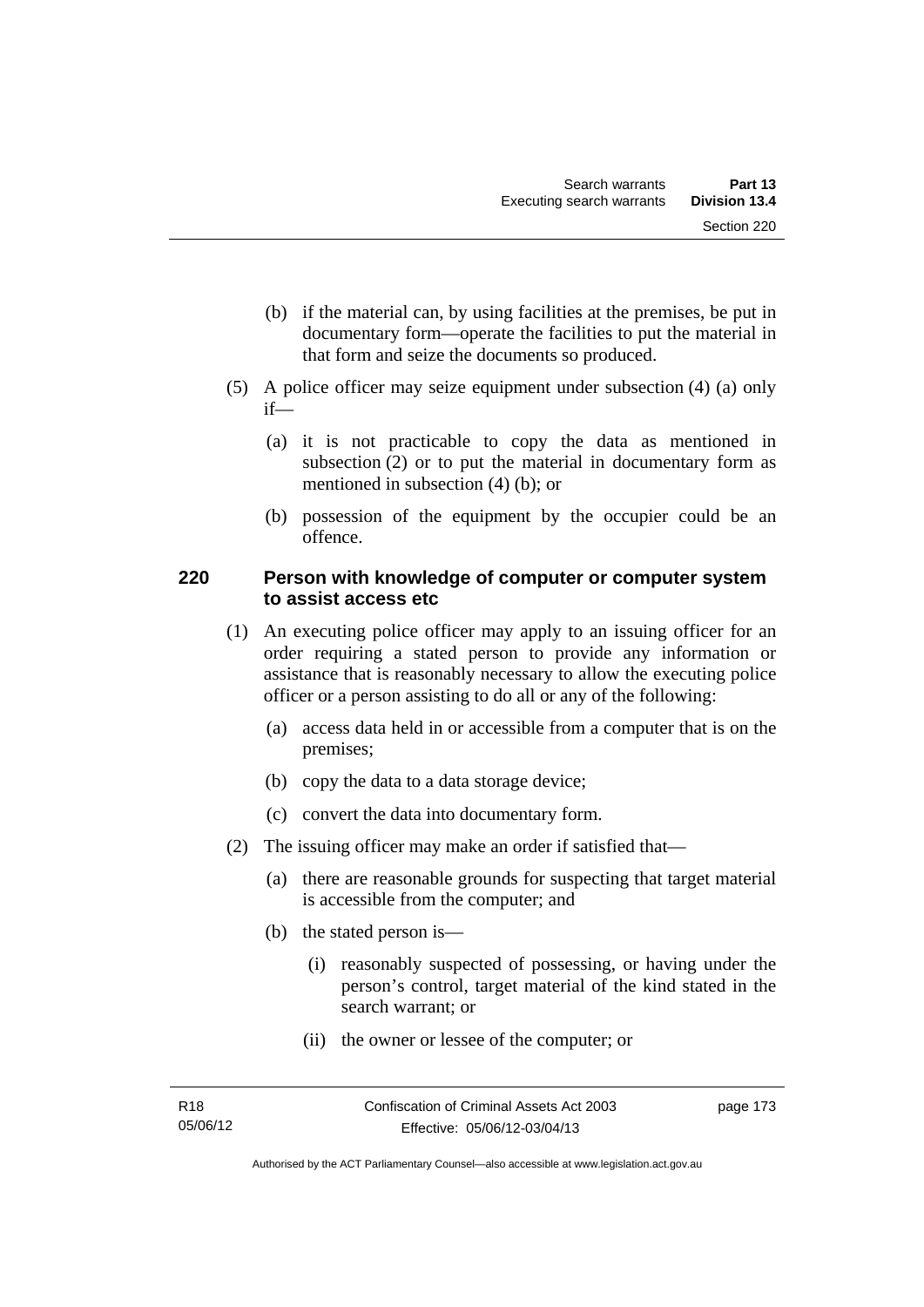- (iii) an employee of the owner or lessee of the computer; and
- (c) the stated person has knowledge of—
	- (i) the computer or a computer network of which the computer forms a part; or
	- (ii) measures applied to protect data held in or accessible from the computer.
- (3) A person commits an offence if a person contravenes an order under this section.

Maximum penalty: 50 penalty units, imprisonment for 6 months or both.

 (4) The provisions of this part relating to the issue of search warrants apply, with any necessary changes, to the giving of an order under this section.

## **221 Securing electronic equipment**

- (1) If the executing police officer or a person assisting believes on reasonable grounds that—
	- (a) target material may be accessible by operating electronic equipment at the premises; and
	- (b) expert assistance is required to operate the equipment; and
	- (c) if the officer or person does not take action, the material may be destroyed, altered or otherwise interfered with;

the officer or person may do whatever is necessary to secure the equipment, whether by locking it up, placing a guard or otherwise.

- (2) The executing police officer or a person assisting must give written notice to the occupier of the premises of—
	- (a) the officer's or person's intention to secure the equipment; and
	- (b) the fact that the equipment may be secured for up to 24 hours.

Authorised by the ACT Parliamentary Counsel—also accessible at www.legislation.act.gov.au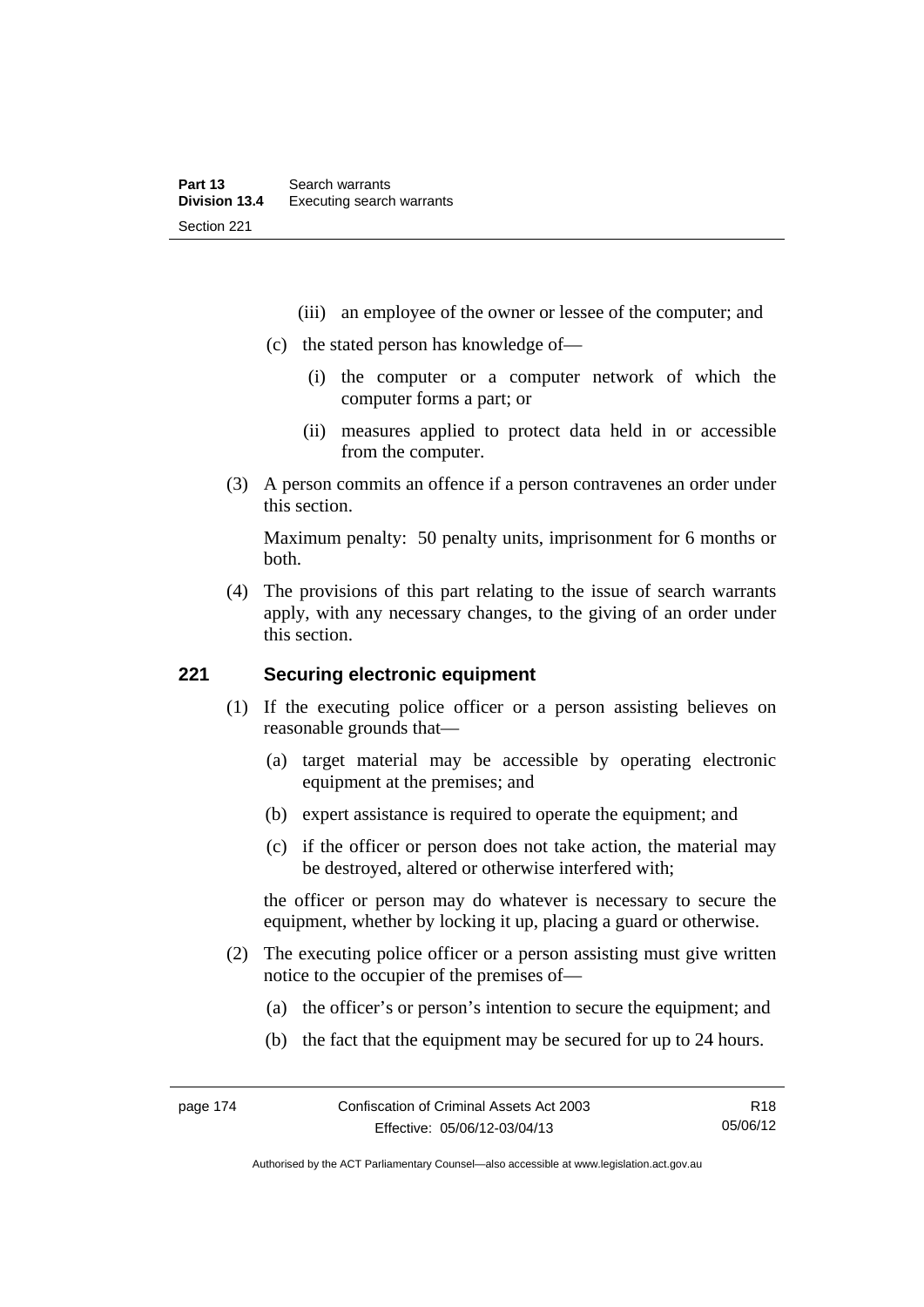- (3) The equipment may be secured until the earliest of the following events happens:
	- (a) the end of 24 hours;
	- (b) the equipment is operated by the expert.
- (4) If the executing police officer or a person assisting believes on reasonable grounds that the expert assistance will not be available within 24 hours, the officer or person may apply to the issuing officer to extend the period.
- (5) The executing police officer or a person assisting must tell the occupier of the premises of the officer's or person's intention to apply for an extension, and the occupier is entitled to be heard on the application.
- (6) The provisions of this part relating to the issue of search warrants apply, with any necessary changes, to the giving of an extension under this section.

## **222 Copies of seized things to be provided**

- (1) If the occupier of the premises, or someone else who apparently represents the occupier, is present at the premises while a search warrant is executed, the occupier or other person may ask a police officer who seizes—
	- (a) a document, film, computer file or other thing that can be readily copied; or
	- (b) a data storage device in which the information can be readily copied;

to give the occupier or other person a copy of the thing or the information.

 (2) The police officer must do so as soon as practicable after the seizure.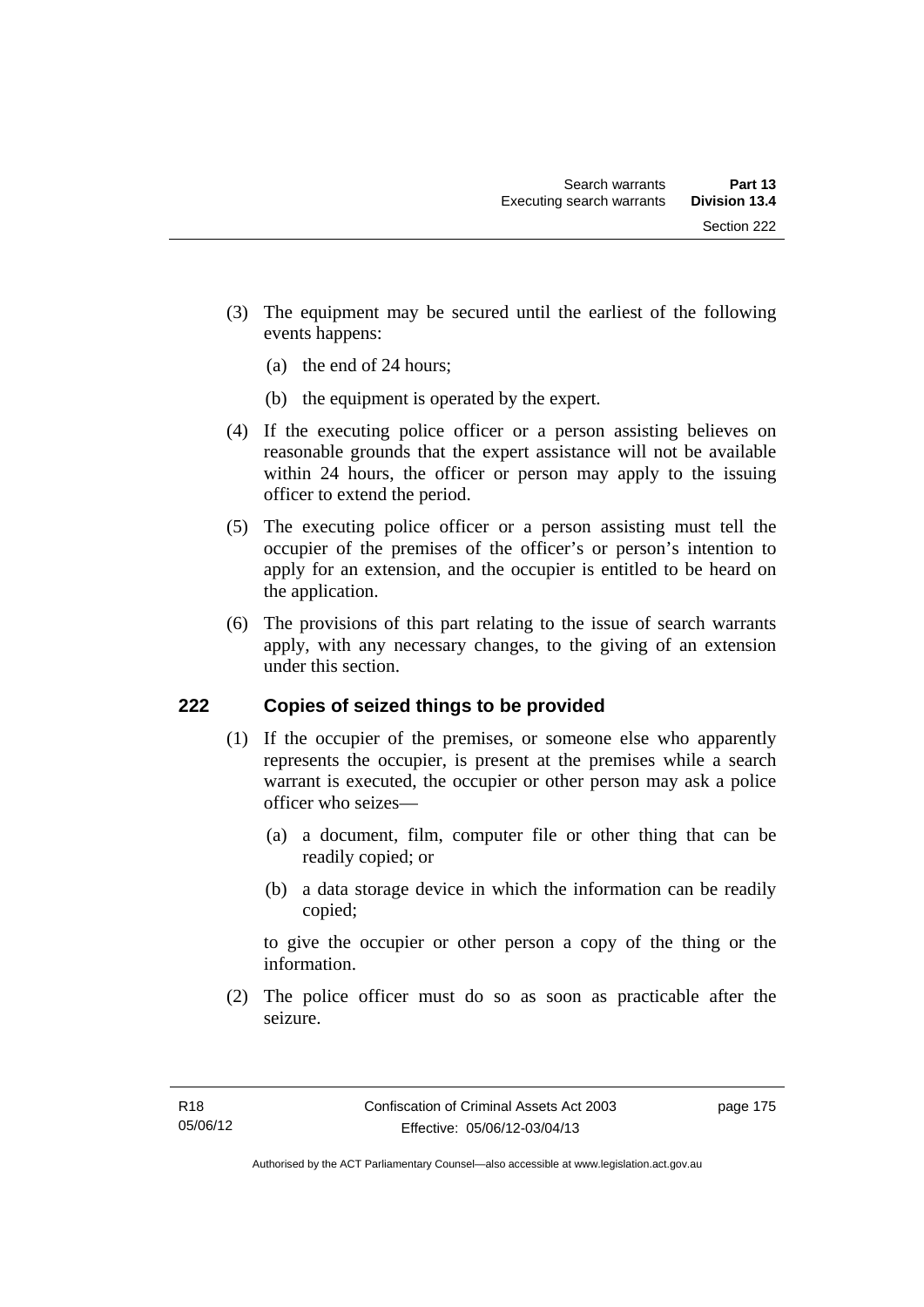- (3) However, the police officer is not required to do so if—
	- (a) the thing was seized under section 219 (Use of electronic equipment at premises); or
	- (b) possession by the occupier of the thing or information could be an offence.

### **223 Providing documents after execution of search warrant**

Documents are taken to have been seized under a search warrant if—

- (a) the documents were at, or accessible from, the premises of a financial institution when a search warrant in relation to the premises was executed; and
- (b) the documents could not be found at that time; and
- (c) the financial institution provides them to the executing police officer as soon as practicable after the execution of the warrant.

# **Division 13.5 Stopping and searching vehicles**

## **224 Searches of vehicles without search warrant in emergency situations**

- (1) This section applies if a police officer believes, on reasonable grounds, that—
	- (a) a thing that is target material is in or on a vehicle; and
	- (b) it is necessary to exercise a power under subsection (2) to prevent the thing from being concealed, lost or destroyed; and
	- (c) it is necessary to exercise the power without the authority of a search warrant because the circumstances are serious and urgent.

Authorised by the ACT Parliamentary Counsel—also accessible at www.legislation.act.gov.au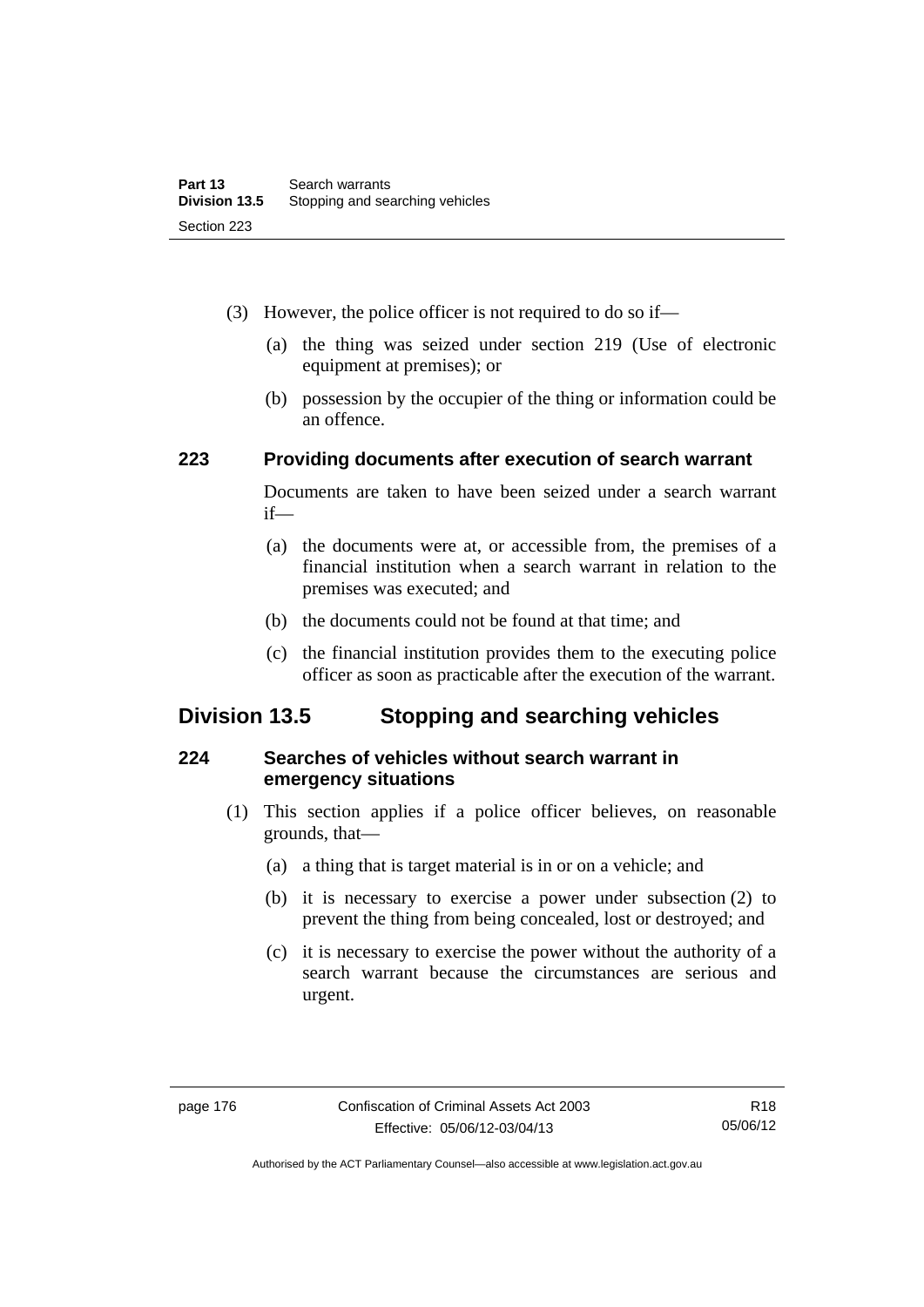- (2) If this section applies, the police officer may—
	- (a) stop and detain the vehicle; and
	- (b) search the vehicle, and any container in or on the vehicle, for the thing; and
	- (c) seize the thing if the officer finds it.
- (3) If, in the course of searching for the thing, the police officer finds something else that is target material, the police officer may seize that thing if the officer suspects, on reasonable grounds, that—
	- (a) it is necessary to seize it to prevent its concealment, loss or destruction; and
	- (b) it is necessary to seize it without the authority of a search warrant because the circumstances are serious and urgent.
- (4) The police officer must exercise the police officer's powers subject to section 225.

### **225 How police officer exercises powers under s 224**

When a police officer exercises a power under section 224 (Searches of vehicles without search warrant in emergency situations) in relation to a vehicle, the police officer—

- (a) may use the assistance that is necessary and reasonable; and
- (b) must search the vehicle in a public place or in some other place to which members of the public have ready access; and
- (c) must not detain the vehicle for longer than is necessary and reasonable to search it and any container in or on the vehicle; and
- (d) may use the force that is necessary and reasonable in the circumstances, but must not damage the vehicle, or any container in or on the vehicle, by forcing open a part of the vehicle or container unless—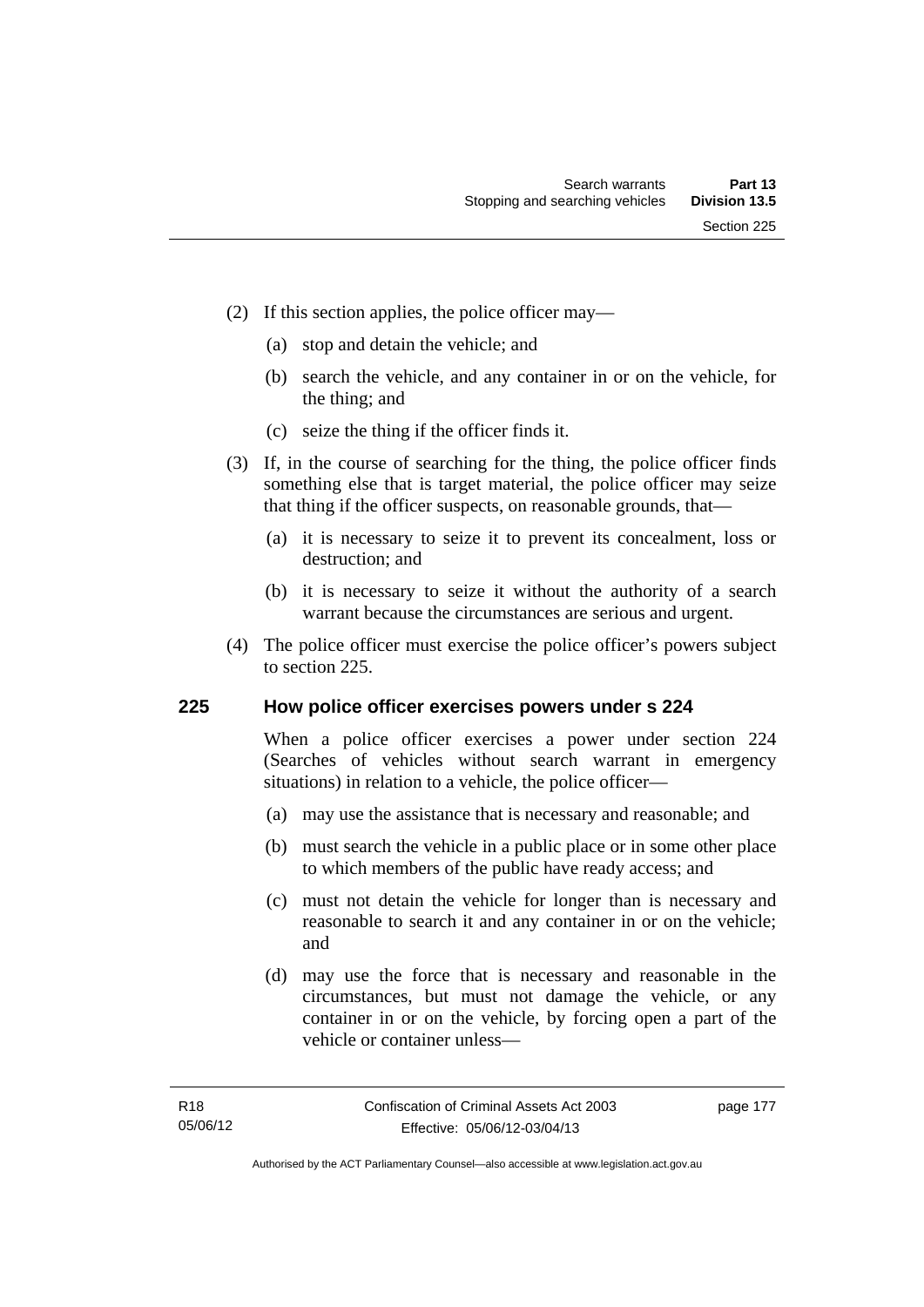- (i) the person (if any) apparently in charge of the vehicle has been given a reasonable opportunity to open that part or container; or
- (ii) it is not possible to give that person such an opportunity.

## **Division 13.6 Search warrants—things seized**

### **226 Receipts for things seized under search warrants**

- (1) This section applies to—
	- (a) a thing seized under a search warrant; or
	- (b) a thing moved under section 218 (1) (Moving things to another place for examination or processing); or
	- (c) a thing seized under section 224 (Searches of vehicles without search warrant in emergency situations).
- (2) As soon as practicable after a thing is seized under this part by the executing police officer or a person assisting, the officer or person must give a receipt for it to the person from whom it was seized.
- (3) If, for any reason, it is not practicable to comply with subsection (2), the executing police officer or person assisting must leave the receipt, secured conspicuously, at the place of seizure.
- (4) A receipt under this section must include—
	- (a) a description of the thing seized; and
	- (b) if the thing is moved under section 218 (1)—where the thing is to be taken to.
- (5) A single receipt may be given for 2 or more things.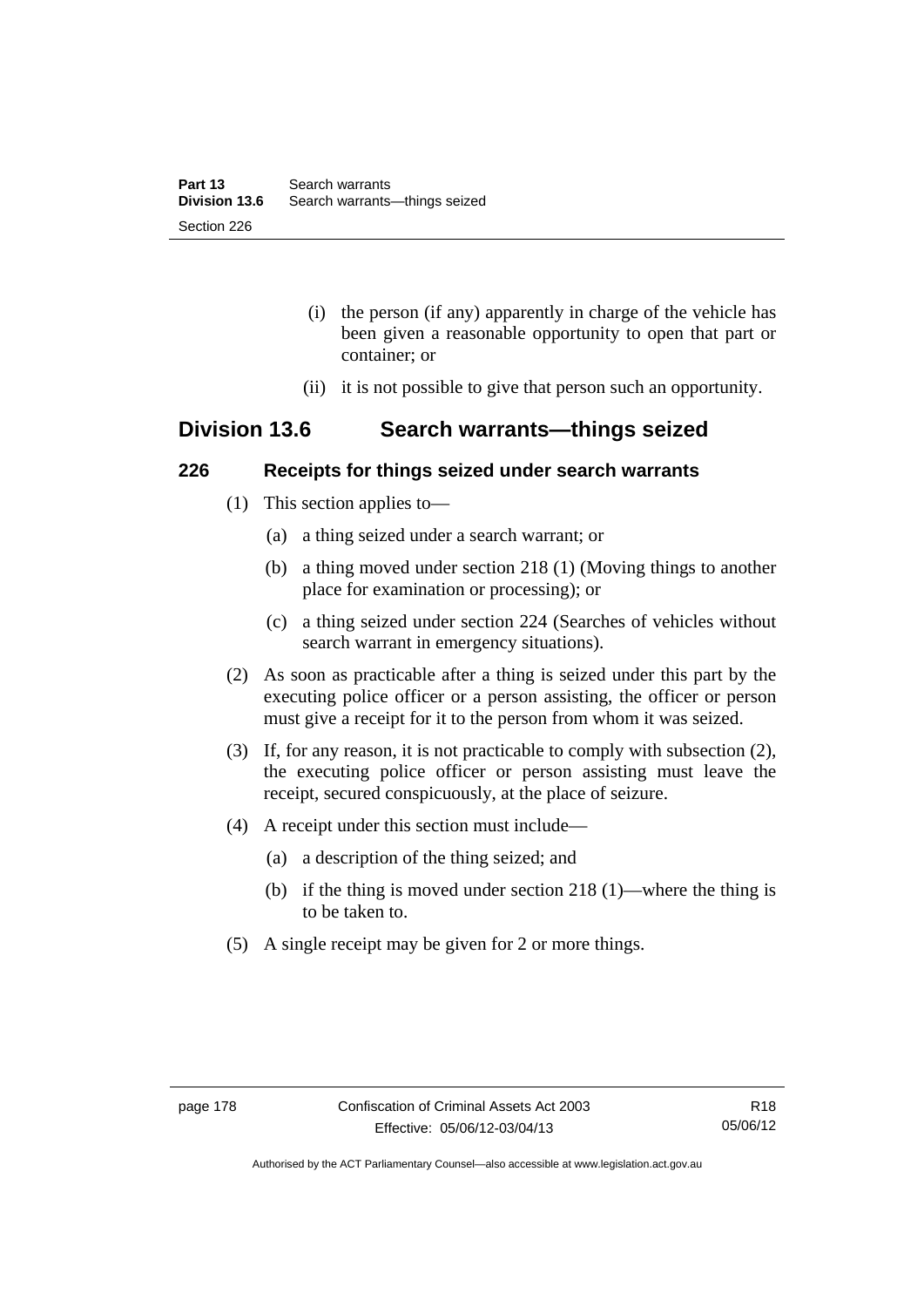## **227 Keeping seized things under search warrants**

- (1) This section applies to a police officer in relation to a thing seized under this part if—
	- (a) the reason for the thing's seizure no longer exists or it is decided that the thing is not to be used in evidence; or
	- (b) if the thing was seized under section 224 (Searches of vehicles without search warrant in emergency situations)—the period of 60 days after the day of the thing's seizure ends.
- (2) The police officer must take reasonable steps to return the thing to the person from whom it was seized or to the owner if that person is not entitled to possess it.
- (3) However, the police officer does not have to take those steps if—
	- (a) if subsection  $(1)$  (b) applies—
		- (i) a proceeding in relation to which the thing might provide evidence has been begun before the end of the 60-day period and has not been finalised (including an appeal to a court in relation to the proceeding); or
		- (ii) an order is in force under section 228 (Keeping things for further period); or
	- (b) if subsection (1) (a) or (b) applies—the police officer is otherwise authorised (by a law, or an order of a court, of the Territory, the Commonwealth, a State or another Territory) to keep, destroy or dispose of the thing; or
	- (c) the thing is forfeited or forfeitable to the Territory, the Commonwealth or a State or is the subject of a dispute about ownership.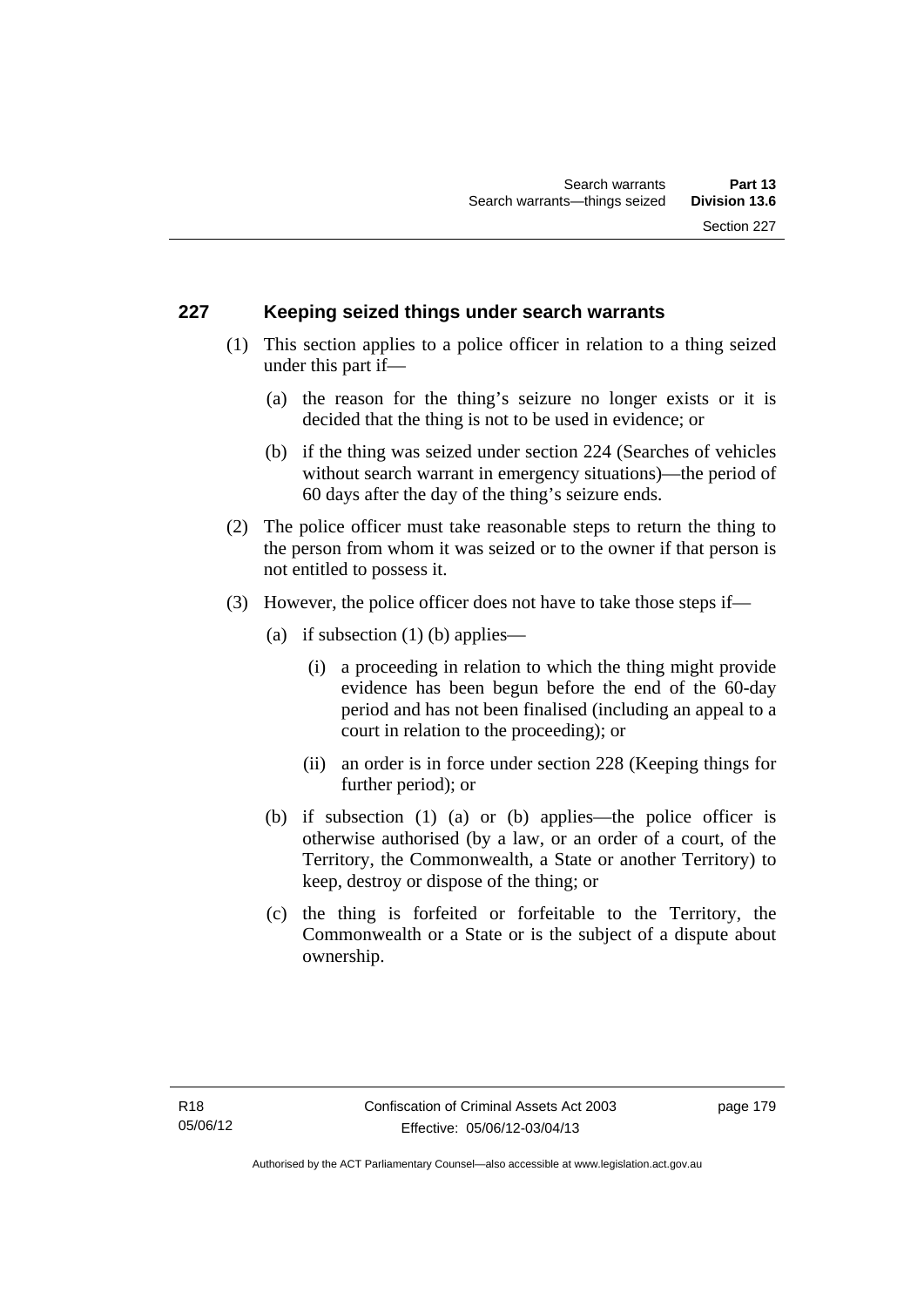## **228 Keeping things for further period**

- (1) This section applies if a thing has been seized by a police officer under this part and a proceeding in relation to which the thing might provide evidence has not begun before the end of—
	- (a) 60 days after the day of the seizure; or
	- (b) a period previously stated in an order of an issuing officer under this section.
- (2) A police officer may apply to an issuing officer for an order that the officer may keep the thing for a further period.
- (3) Before making the application, the police officer must—
	- (a) take reasonable steps to discover whose interests would be affected by the keeping of the thing; and
	- (b) if it is practicable to do so, tell each person the officer believes to be such a person of the proposed application.
- (4) The provisions of this part relating to the issue of search warrants apply, with any necessary changes, to the making of an order under this section.

### **229 Issuing officer may order keeping of thing**

- (1) The issuing officer may order that the police officer who made an application under section 228 (Keeping things for further period) may keep the thing if the issuing officer is satisfied that it is necessary for the police officer to do so for the purpose of beginning or conducting a proceeding under this Act, another territory law or the law of the Commonwealth, a State or another Territory.
- (2) The order must state the period for which the officer may keep the thing.
- (3) The provisions of this part relating to the issue of search warrants apply, with any necessary changes, to the making of an order under this section.

R18 05/06/12

Authorised by the ACT Parliamentary Counsel—also accessible at www.legislation.act.gov.au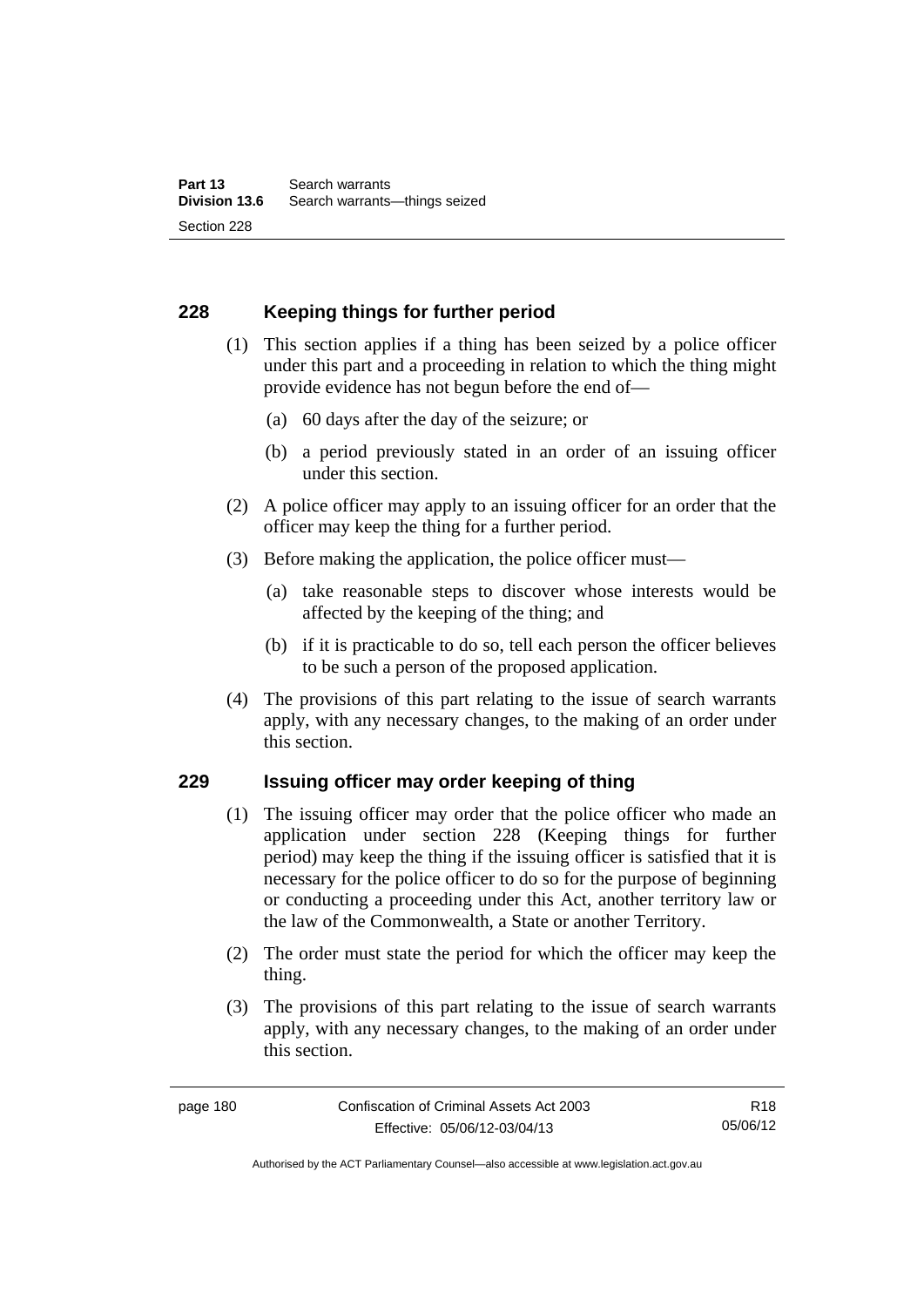### **230 Transfer of things seized to public trustee**

At the direction of the DPP, a police officer must transfer custody of a thing seized under this part to the public trustee.

## **Division 13.7 Search warrants—miscellaneous**

### **231 Search warrants—false or misleading information**

- (1) A person commits an offence if—
	- (a) the person gives information to a police officer or person assisting a police officer; and
	- (b) the person does so knowing that the information—
		- (i) is false or misleading in a material particular; or
		- (ii) omits something that makes the information false or misleading in a material particular; and
	- (c) the information is given in compliance (or purported compliance) with a requirement under this part.

Maximum penalty: 200 penalty units, imprisonment for 2 years or both.

- (2) Subsection (1) (c) does not apply if, before the information was given by the person to the police officer or person assisting, a police officer or person assisting did not take reasonable steps to tell the person of the existence of the offence against subsection (1).
- (3) For subsection (2), it is sufficient if the following form of words is used:

'Giving false or misleading information is an offence with serious consequences'.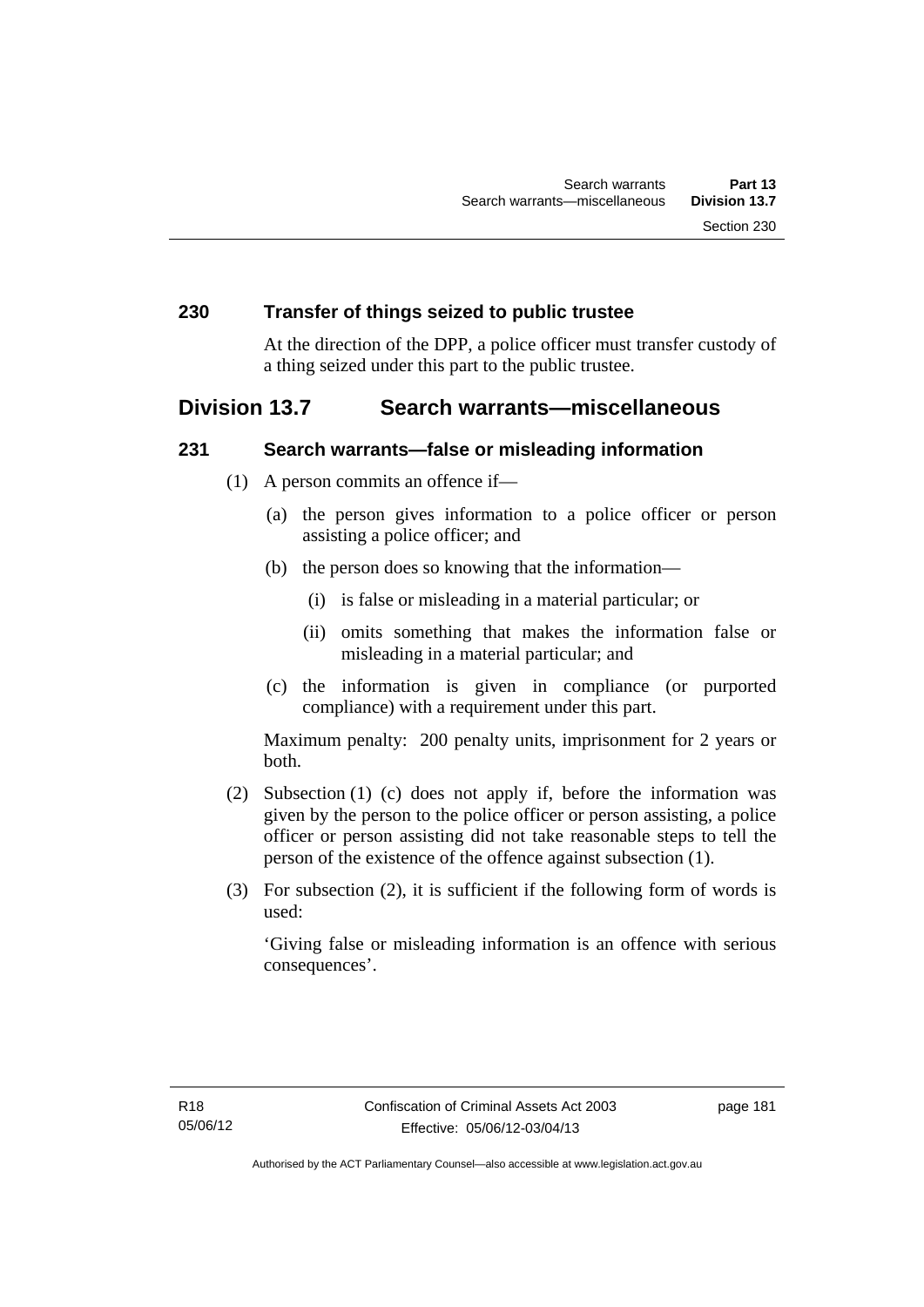### **232 Search warrants—false or misleading documents**

- (1) A person commits an offence if—
	- (a) the person produces a document to a police officer or a person assisting a police officer; and
	- (b) the person does so knowing that the document is false or misleading in a material particular; and
	- (c) the document is produced in compliance (or purported compliance) with a requirement under this part.

Maximum penalty: 200 penalty units, imprisonment for 2 years or both.

- (2) Subsection (1) does not apply to a person who produces a document to a police officer or person assisting if the document is accompanied by a written statement signed by the person (or, for a corporation, by an officer of the corporation)—
	- (a) stating that the document is, to the person's knowledge, false or misleading in a material particular; and
	- (b) setting out, or referring to, the material particular in which the document is, to the person's knowledge, false or misleading.

### **233 Obstruction etc of police officers and people assisting**

- (1) A person commits an offence if—
	- (a) the person knows that, or is reckless about the fact that, a person is a police officer; and
	- (b) the person obstructs, hinders, intimidates or resists the officer in the exercise of the officer's functions under this part.

Maximum penalty: 200 penalty units, imprisonment for 2 years or both.

 (2) For this section, it is immaterial whether the defendant was aware that the police officer was exercising the officer's functions.

Authorised by the ACT Parliamentary Counsel—also accessible at www.legislation.act.gov.au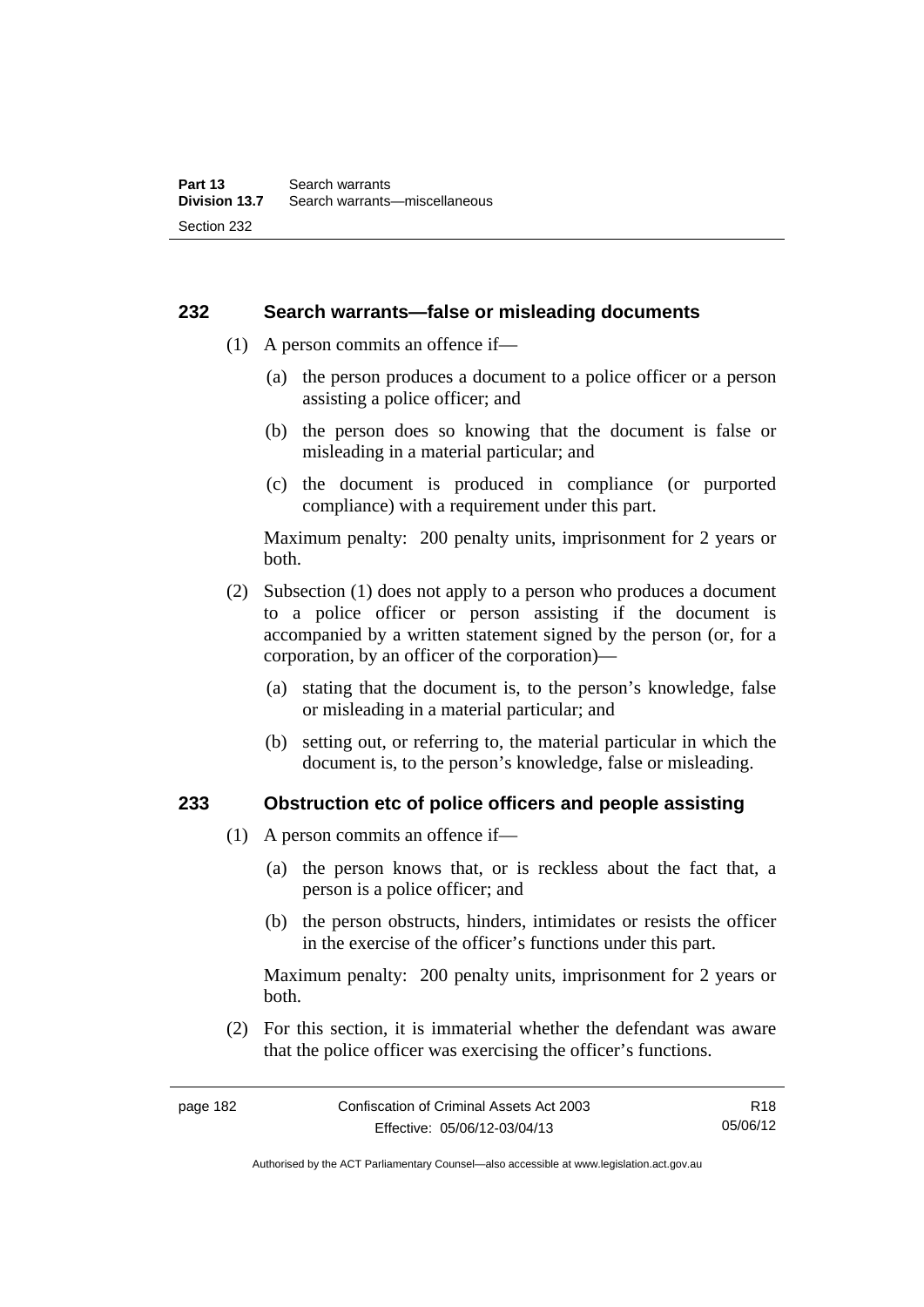(3) Strict liability applies to subsection (1) (b).

## **234 Damage etc to be minimised**

- (1) In the exercise, or purported exercise, of a function under this part, a police officer must take all reasonable steps to ensure that the police officer, and any person assisting who is not a police officer, causes as little inconvenience, detriment and damage as practicable.
- (2) If a police officer, or a person assisting who is not a police officer, damages anything in the exercise or purported exercise of a function under this part, the police officer or person assisting must give written notice of the particulars of the damage to the person whom the police officer or person assisting believes on reasonable grounds is the owner of the thing.
- (3) If the damage happens on premises entered under this part in the absence of the occupier, the notice may be given by securing it in a conspicuous place on the premises.

## **235 Compensation**

- (1) A person may claim reasonable compensation from the Territory if the person suffers loss or expense because of the exercise, or purported exercise, of a function under this part by a police officer or a person assisting who is not a police officer.
- (2) Compensation may be claimed and ordered in a proceeding for—
	- (a) compensation brought in a court of competent jurisdiction; or
	- (b) an offence against this Act or another territory law brought against the person making the claim for compensation.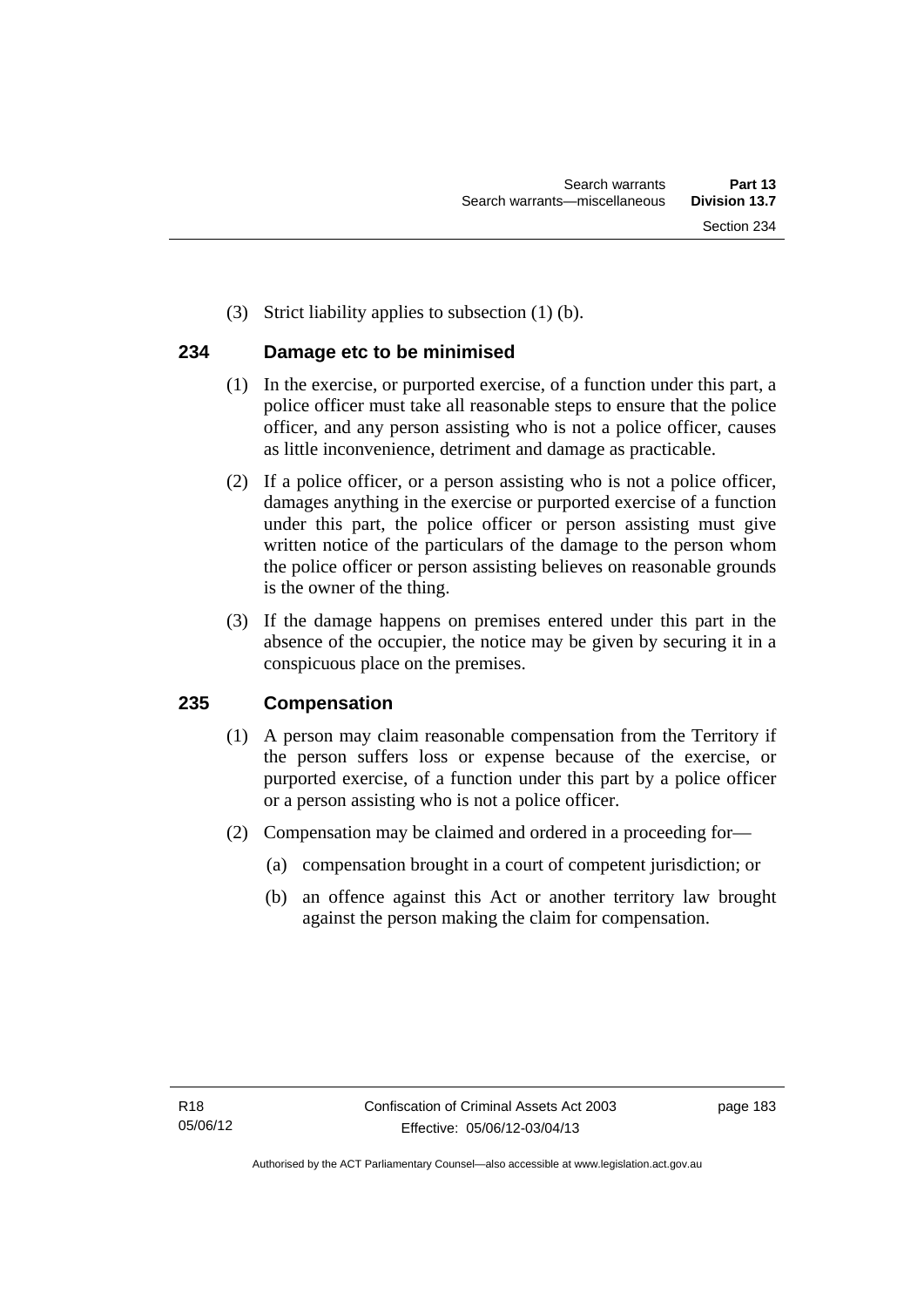(3) A court must not order the payment of reasonable compensation for the loss or expense unless it is satisfied it is just to make the order in the circumstances of the particular case.

#### **Example for claim for damage or corruption of computer data**

The court may have regard to whether the occupier of the premises and any employees, agents or officers of the occupier, if they were available at the time, gave any appropriate warning or guidance on the operation of the computer equipment.

- *Note* An example is part of the Act, is not exhaustive and may extend, but does not limit, the meaning of the provision in which it appears (see [Legislation Act,](http://www.legislation.act.gov.au/a/2001-14) s 126 and s 132).
- (4) A regulation may prescribe matters that may, must or must not be taken into account by the court in considering whether it is just to make the order.

page 184 Confiscation of Criminal Assets Act 2003 Effective: 05/06/12-03/04/13

R18 05/06/12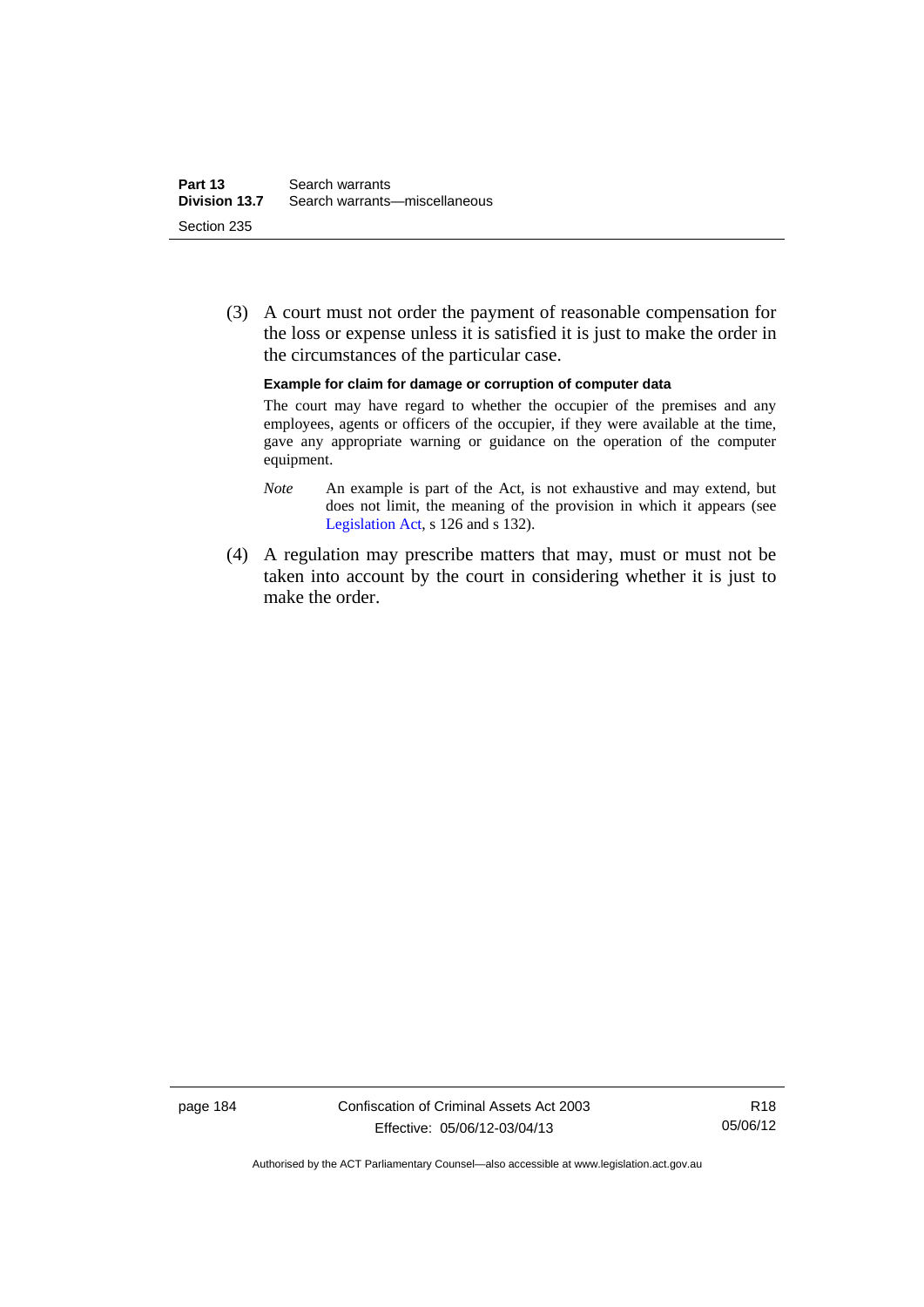### **236 Meaning of** *confiscation proceeding*

(1) In this Act:

*confiscation proceeding* means a proceeding in a relevant court in relation to any of the following orders under this Act:

- (a) a restraining order;
- (b) an additional order under section 39 in relation to a restraining order or restrained property;
- (c) a conviction forfeiture order;
- (d) an order under section 59 (Automatic forfeiture—court order declaring property automatically forfeited);
- (e) an order under section 60 (Automatic forfeiture—court orders);
- (f) a civil forfeiture order;
- (g) an exclusion order;
- (h) a penalty order;
- (i) an order under section 105 (Order to stop sale, modification or destruction of restrained property);
- (j) an order under section 113 for the discharge of a registered property interest in forfeited property;
- (k) an order under division 9.4 (Sale of jointly owned forfeited property);
- (l) a return or compensation order;
- (m) a monitoring order;
- (n) a transaction suspension order;

page 185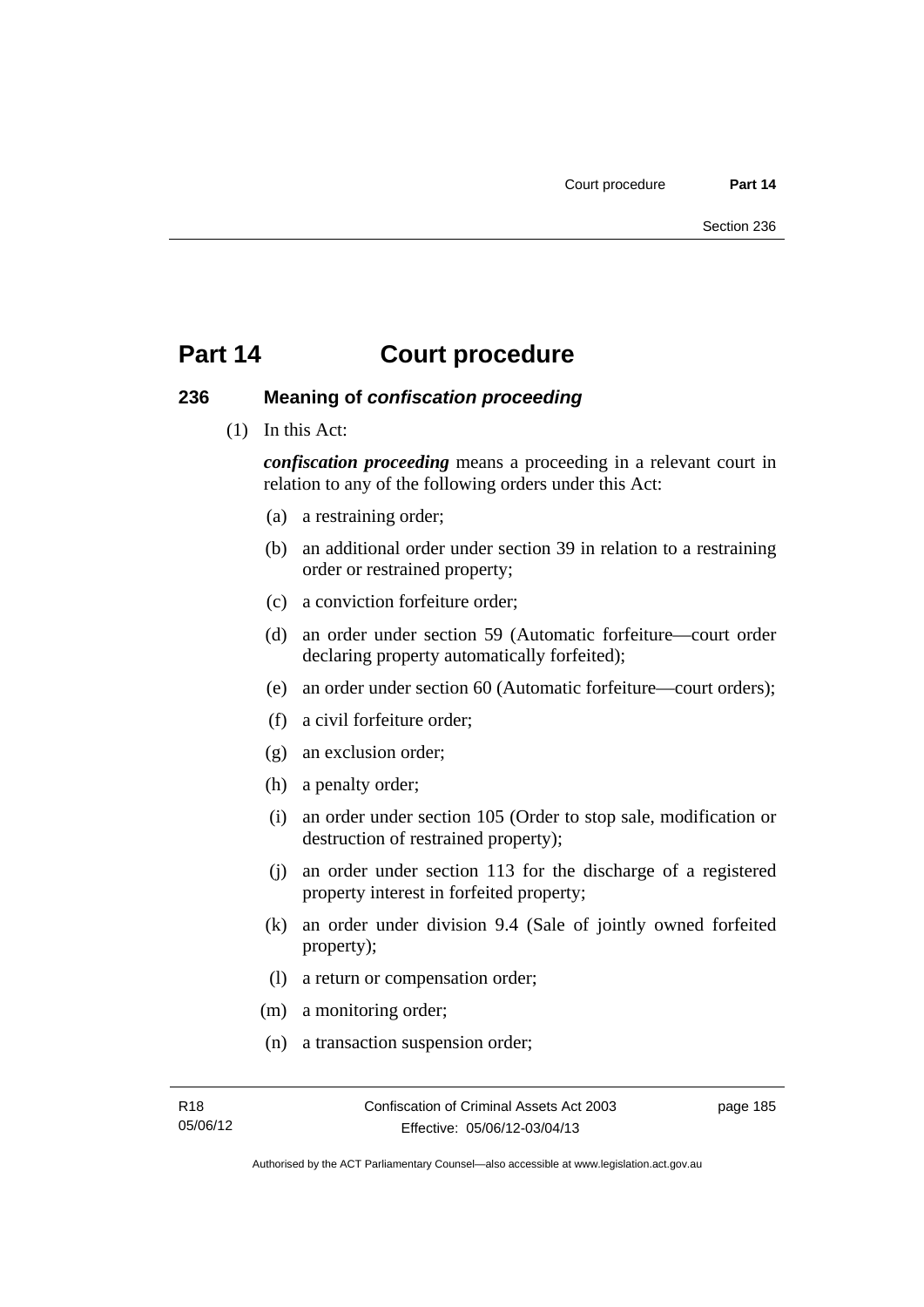- (o) a production order;
- (p) an examination order
- (q) a buyback order;
- (r) an order under section 239 (2) (c) or section 240 (2) to transfer a proceeding to another court;
- (s) an additional order under section 250 (Confiscation proceedings—additional orders);
- (t) an order under this Act in relation to an order mentioned in paragraphs (a) to (s), whether made before, at the same time, or after the making of that order.

### **Examples for par (t)—general**

- 1 an order under section 24 to set aside a dealing with restrained property
- 2 an order under section 35 restricting the disclosure of the making of a restraining order
- 3 an order under section 49 extending the operation of a restraining order
- 4 an interlocutory order in relation to an order mentioned in paragraphs (a) to (s)

### **Examples for par (t)—additional orders under s 39 and s 250**

- 1 see the examples to s 39 (1) for examples of additional orders in relation to restraining orders and restrained property
- 2 see the examples to s 250 (1) for examples of additional orders in relation to other confiscation proceedings
- *Note* An example is part of the Act, is not exhaustive and may extend, but does not limit, the meaning of the provision in which it appears (see [Legislation Act,](http://www.legislation.act.gov.au/a/2001-14) s 126 and s 132).
- (2) However, a *confiscation proceeding* does not include—
	- (a) a registered corresponding law order that is taken to be a kind of order mentioned in subsection (1); or
	- (b) a proceeding under part 11 (Interstate orders).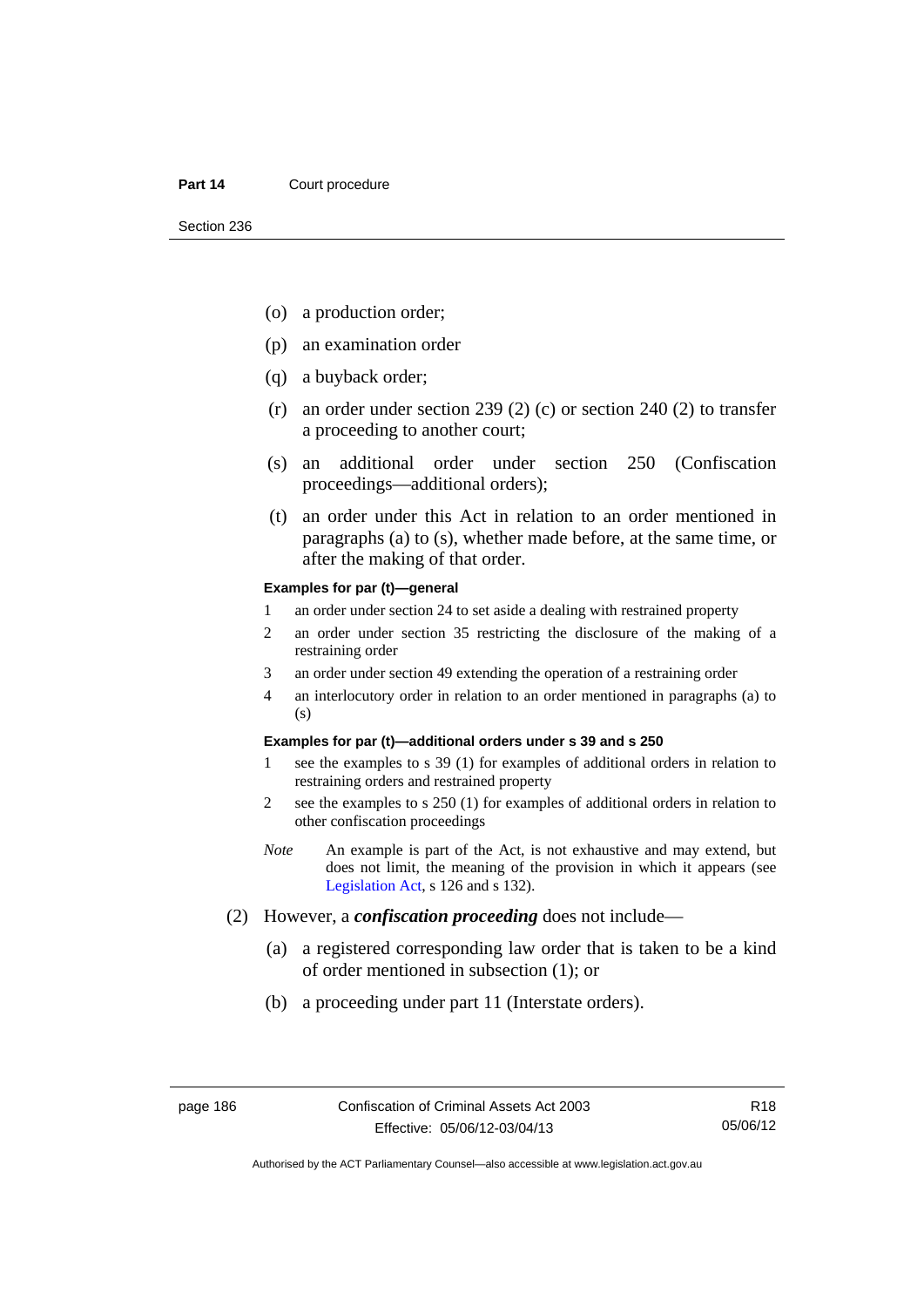## **237 Confiscation and corresponding law order proceedings are civil, not criminal**

- (1) This section applies to—
	- (a) a confiscation proceeding; and
	- (b) a proceeding under part 11 (Interstate orders) in relation to a corresponding law order.
- (2) The proceeding is a civil proceeding, not a criminal proceeding.
- (3) Without limiting subsection (2)—
	- (a) any rules of interpretation applying only to the criminal law do not apply to the interpretation of the provisions of this Act or any other territory law in relation to the proceeding; and
	- (b) the rules of evidence applying to a civil proceeding apply to the proceeding, and the rules of evidence applying to a criminal proceeding do not apply.

### **Example for par (b)**

In hearing an application for a civil forfeiture order, whether the offender committed a serious offence is to be decided by the court on the balance of probabilities.

*Note* An example is part of the Act, is not exhaustive and may extend, but does not limit, the meaning of the provision in which it appears (see [Legislation Act,](http://www.legislation.act.gov.au/a/2001-14) s 126 and s 132).

### **238 Meaning of** *relevant court*

In this Act:

*relevant court*, for a confiscation proceeding or a proceeding under part 11 (Interstate orders) in relation to a corresponding law order, means the court, or any court, that has jurisdiction under this part to hear and decide the proceeding.

page 187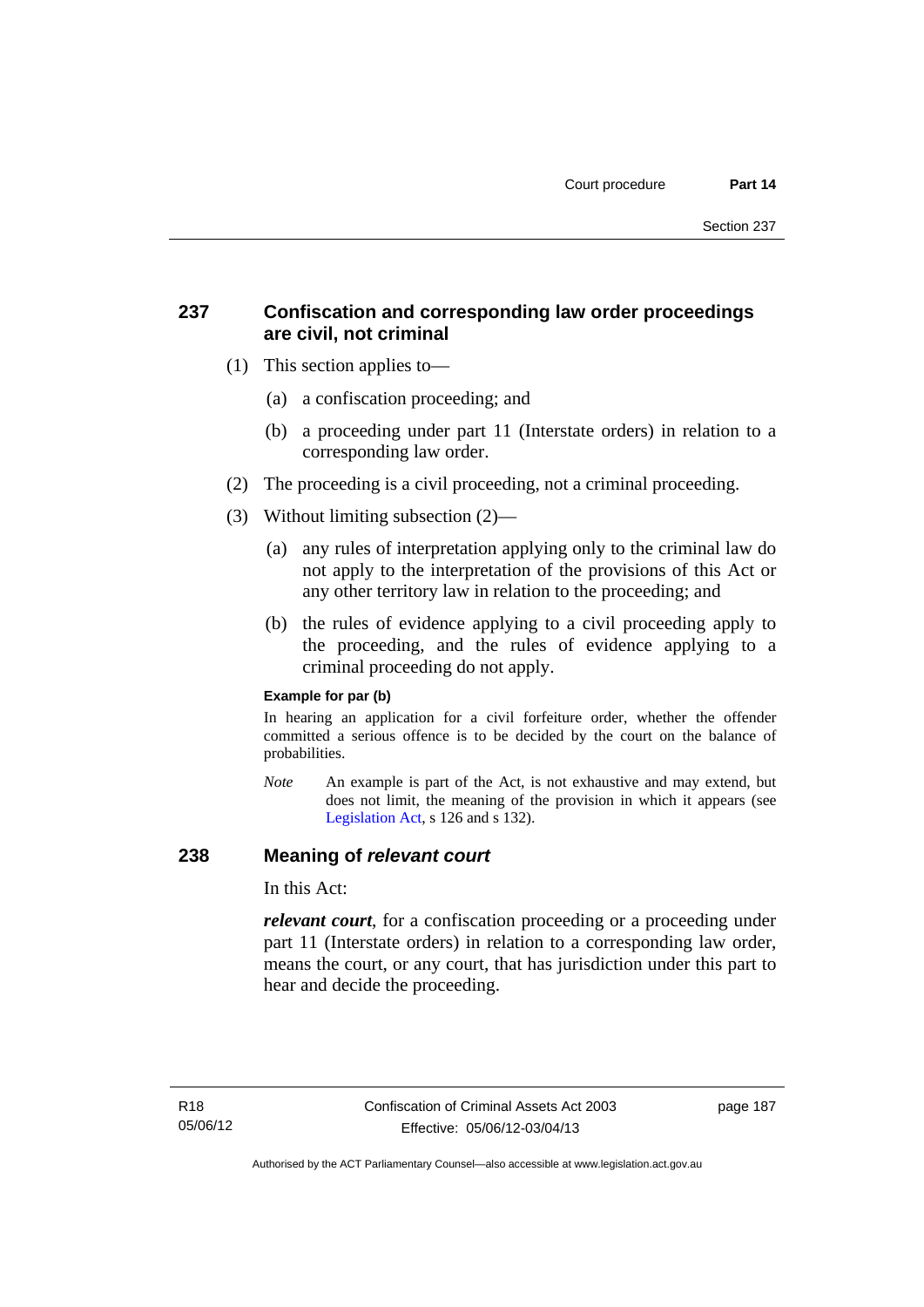Section 239

## **239 Jurisdiction of Magistrates Court—confiscation proceedings**

- (1) The Magistrates Court has jurisdiction to hear and decide a confiscation proceeding if—
	- (a) the value of the property and benefits to which the proceeding relates (as decided by the Magistrates Court) is not more than the amount the Magistrates Court may award for a personal action at law (the *Magistrates Court limit*); and
	- (b) title to land is not genuinely in question in the proceeding.
	- *Note* For the amount the Magistrates Court may award for a personal action at law (see *[Magistrates Court Act 1930](http://www.legislation.act.gov.au/a/1930-21)*, s 257).
- (2) However, if the value of the property and benefits to which the proceeding relates (as decided by the Magistrates Court) is more than the Magistrates Court limit, the Magistrates Court has jurisdiction to hear and decide the matter to—
	- (a) dismiss the proceeding on its merits (but not for want of jurisdiction); or
	- (b) make an order or orders in relation to property or benefits to the value of the limit; or
	- (c) on the application of the DPP, or on the court's own initiative, by order, transfer the proceeding to the Supreme Court.
- (3) Despite the Magistrates Court limit, the Magistrates Court has jurisdiction to hear and decide the following confiscation proceedings:
	- (a) any application for a monitoring order, transaction suspension order, production order or examination order;
	- (b) any proceeding in relation to a relevant offence that has been disposed of summarily by the court;

R18 05/06/12

Authorised by the ACT Parliamentary Counsel—also accessible at www.legislation.act.gov.au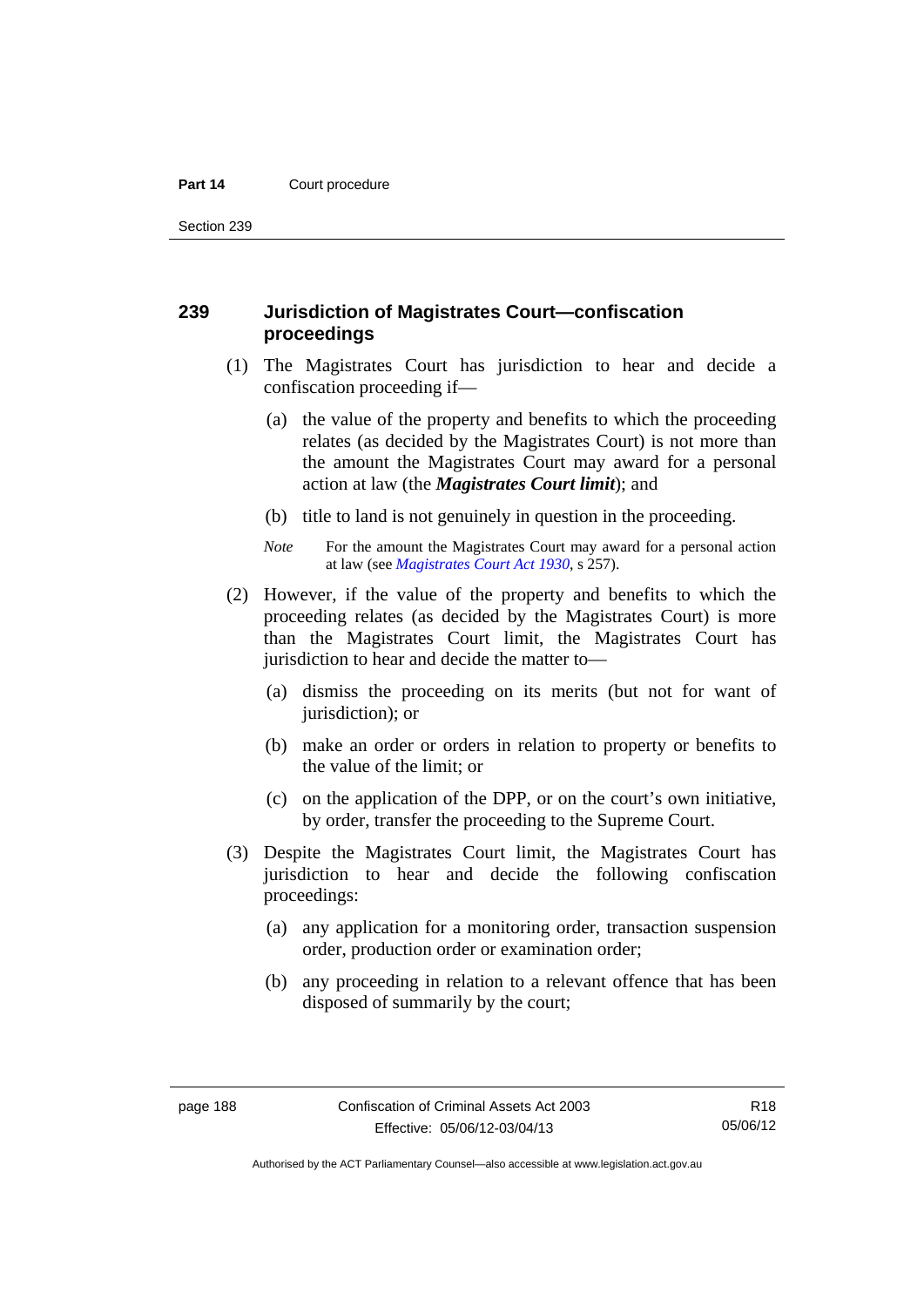(c) a proceeding transferred to the court by the Supreme Court under section 241 (2).

#### **Example for par (b)**

Mr Somewhat Wayward is summarily convicted of a relevant offence by the Magistrates Court. The value of the benefits received by Mr Wayward from the commission of the offence was \$10 000 more than the Magistrates Court limit. The Magistrates Court may make a penalty order against Mr Wayward for the full amount of the benefits despite their value being more than the amount the Magistrates Court may award for a personal action at law.

- *Note* An example is part of the Act, is not exhaustive and may extend, but does not limit, the meaning of the provision in which it appears (see [Legislation Act,](http://www.legislation.act.gov.au/a/2001-14) s 126 and s 132).
- (4) For this section—
	- (a) the Magistrates Court has jurisdiction to decide—
		- (i) what is the property and benefits to which the proceeding relates; and
		- (ii) the value of any property and benefits to which the proceeding relates; and
		- (iii) whether title to land is genuinely in question; and
	- (b) title to land is genuinely in question in the proceeding if the Magistrates Court would not have jurisdiction to hear the proceeding under the *[Magistrates Court Act 1930](http://www.legislation.act.gov.au/a/1930-21)*, section 264 (Proceedings affecting title to land).

### **240 Jurisdiction of Magistrates Court—interstate orders**

- (1) The Magistrates Court has jurisdiction to hear and decide any proceeding under part 11 (Interstate orders) in relation to a corresponding law order.
- (2) To remove any doubt, the Magistrates Court is a relevant court even if—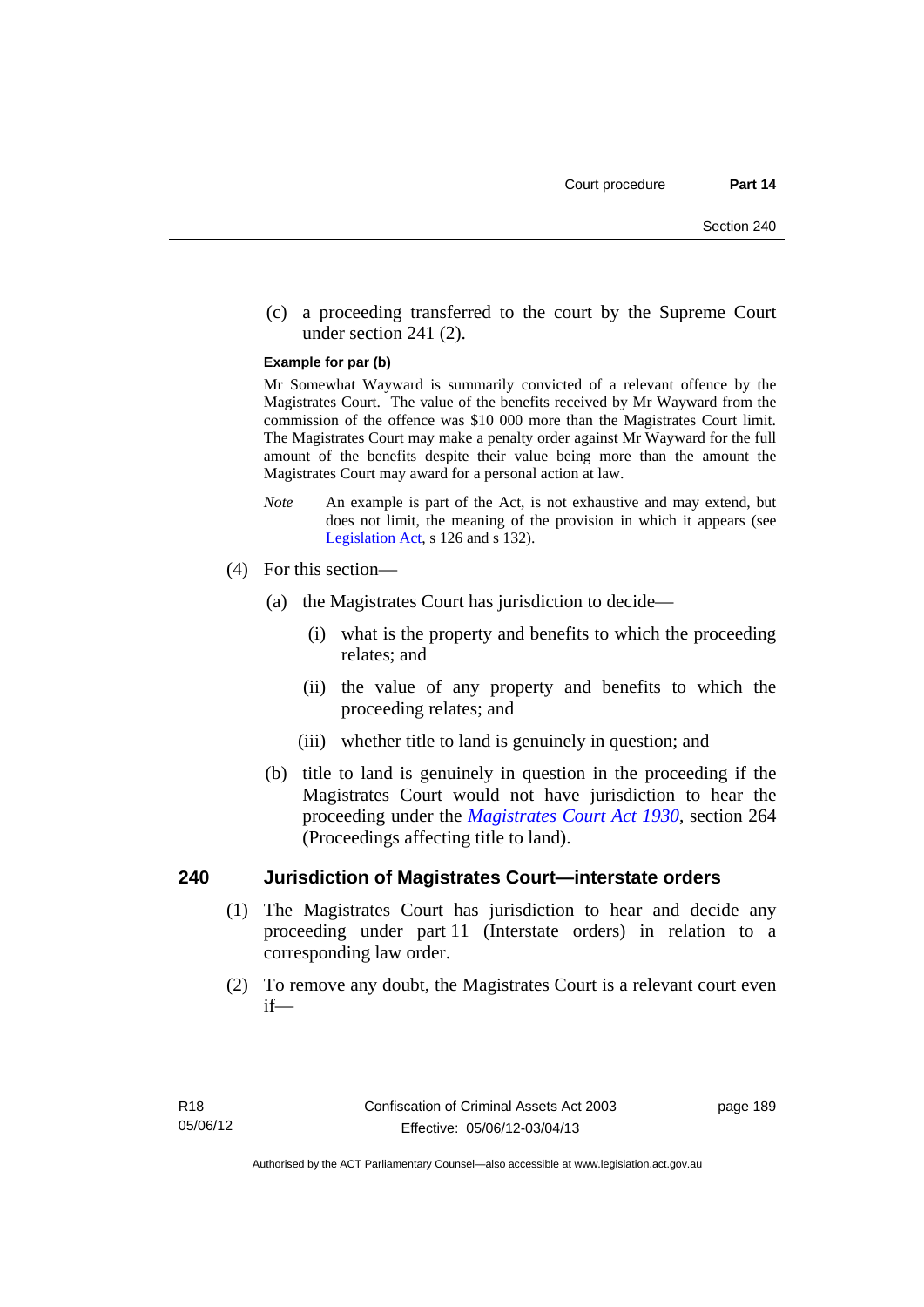Section 241

- (a) the value of the property and benefits to which the corresponding order relates is more than the amount the Magistrates Court may award for a personal action at law; or
- (b) title to land was genuinely in question in the proceeding for the making of the corresponding law order.

### **241 Jurisdiction of Supreme Court**

- (1) The Supreme Court has jurisdiction to hear and decide any confiscation proceeding or any proceeding under part 11 (Interstate orders) in relation to a corresponding law order.
- (2) The Supreme Court may, by order, transfer a confiscation proceeding to the Magistrates Court if the value of the property and benefits to which the proceeding relates (as decided by the Supreme Court)—
	- (a) is less than or equal to the amount the Magistrates Court may award for a personal action at law; and
	- (b) does not include land the title to which is genuinely in question.
- (3) An order under subsection (2) may be made on the application of the DPP or of a person with an interest in the property or on the Supreme Court's own initiative.

### **242 Confiscation proceedings—transferred proceedings**

If a proceeding is transferred from a court (the *first court*) to another court under section 239 (2) (c) or section 241 (2)—

 (a) the proceeding is taken to have been begun in the other court; and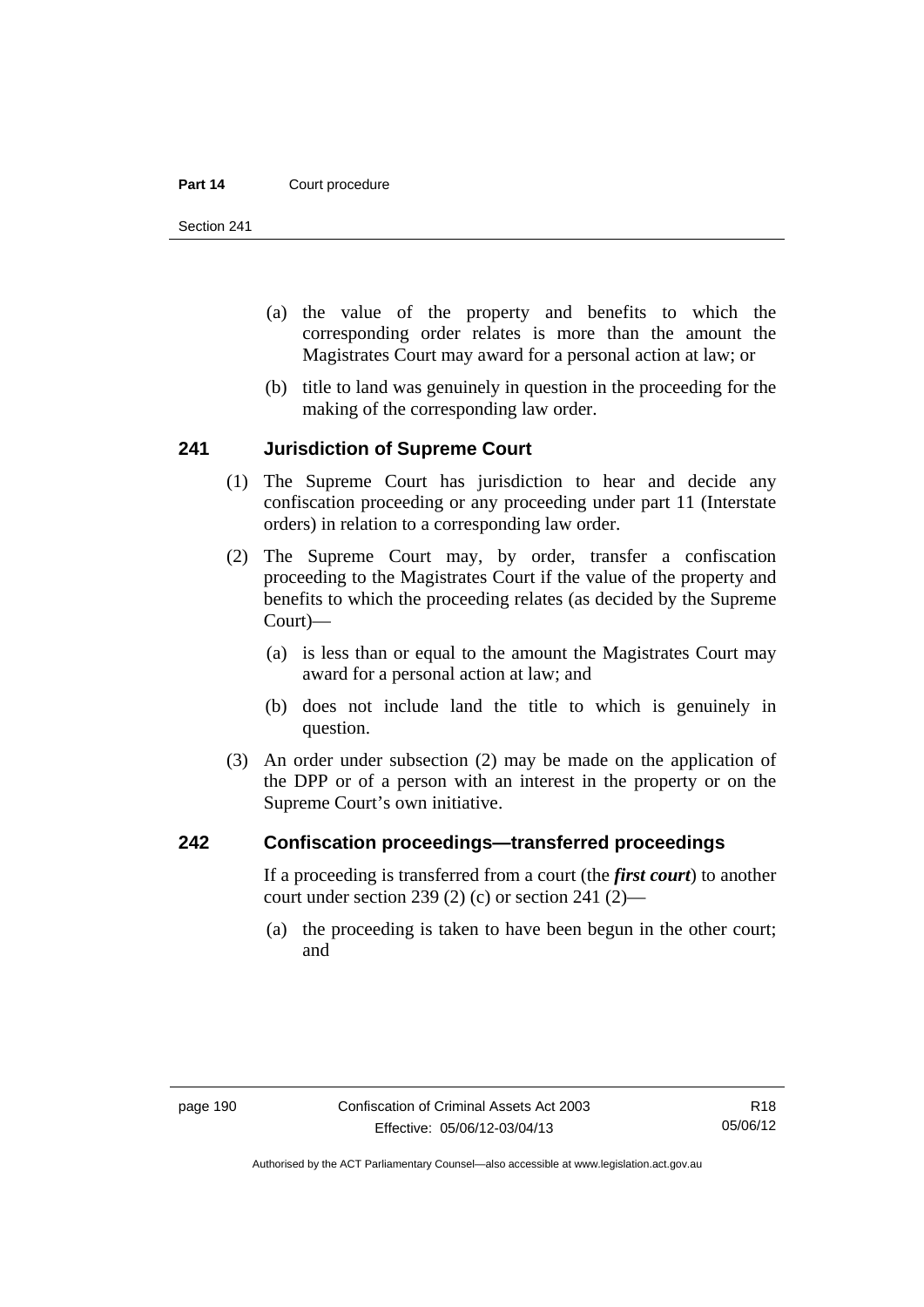(b) evidence given before, and documents filed with, the first court are taken to have been given before, or filed with, the other court.

### **Example for par (b)**

If a proceeding is transferred from the Magistrates Court to the Supreme Court, the Supreme Court may make findings of fact based on the transcript of evidence given before the Magistrates Court without rehearing the evidence.

*Note* An example is part of the Act, is not exhaustive and may extend, but does not limit, the meaning of the provision in which it appears (see [Legislation Act,](http://www.legislation.act.gov.au/a/2001-14) s 126 and s 132).

### **243 Restricted access proceedings—notice of applications etc**

- (1) This section applies to a confiscation proceeding for any of the following orders (a *restricted access proceeding*):
	- (a) a restraining order;
	- (b) an application by the DPP or public trustee for an additional order under section 39 in relation to a restraining order or restrained property;
	- (c) an order under section 49 (Extension of time for restraining orders) that a restraining order—
		- (i) is to remain in force for a stated period (or as stated in the order); or
		- (ii) that has ended is to be revived for a stated period (or as stated in the order);
	- (d) a monitoring order;
	- (e) a transaction suspension order;
	- (f) a production order (other than an application to vary a production order under section 162);
	- (g) an examination order.

page 191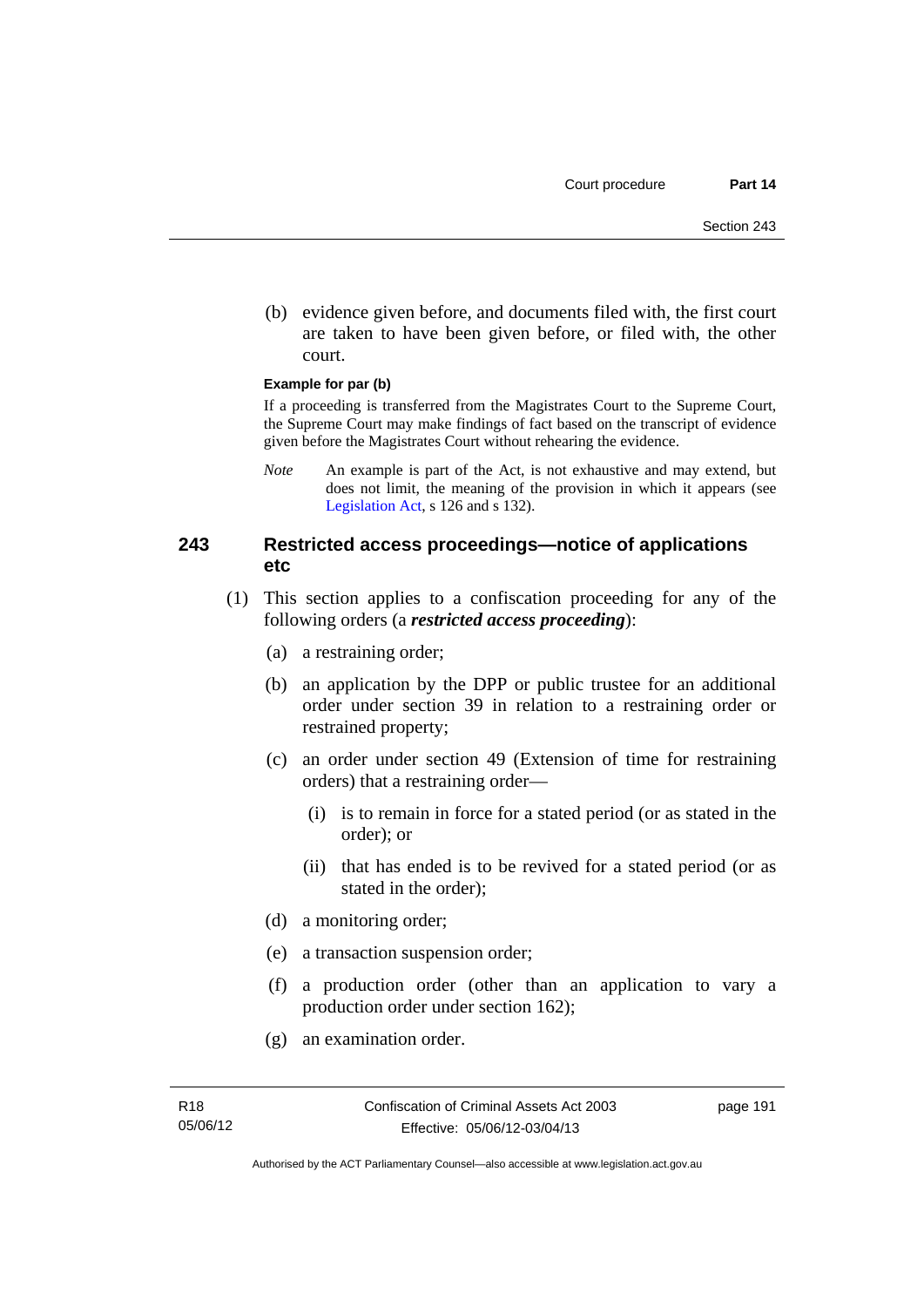Section 244

- (2) An application to begin a restricted access proceeding may be made to a relevant court without notice to the person against whom the relevant order is sought.
- (3) If an application is made to begin a restricted access proceeding without notice to the person against whom the relevant order is sought, the applicant is the only party to the application.
- (4) If notice is given to the person against whom the order is sought, the person is entitled to appear and to present evidence at the hearing of the application, but the person's absence does not prevent the court from making the order.
- (5) The relevant court must hold a restricted access proceeding in closed court if the applicant asks and may give directions about who may be present.

## **244 Other confiscation proceedings—notice of applications etc**

- (1) This section applies to an application to a relevant court to begin a confiscation proceeding (other than a restricted access proceeding mentioned in section 243) or to amend such an application.
	- *Note 1* No notice of the application is required for a restricted access proceeding (see s 243 (2)).
	- *Note 2* In particular, no advance notice to anyone is required of the application for the order, and the application may be heard in closed court, without the offender or the public being present (see s 243).
	- *Note 3* Related confiscation proceedings are taken to be an interlocutory application and started in accordance with the procedure of the relevant court (see s 245).
- (2) The applicant must give written notice of the application to each of the following people, if applicable (a *notifiable person*):
	- (a) if the application is made by the DPP—the person in relation to whom the order is sought;
	- (b) if the application is made by someone else—the DPP;

R18 05/06/12

Authorised by the ACT Parliamentary Counsel—also accessible at www.legislation.act.gov.au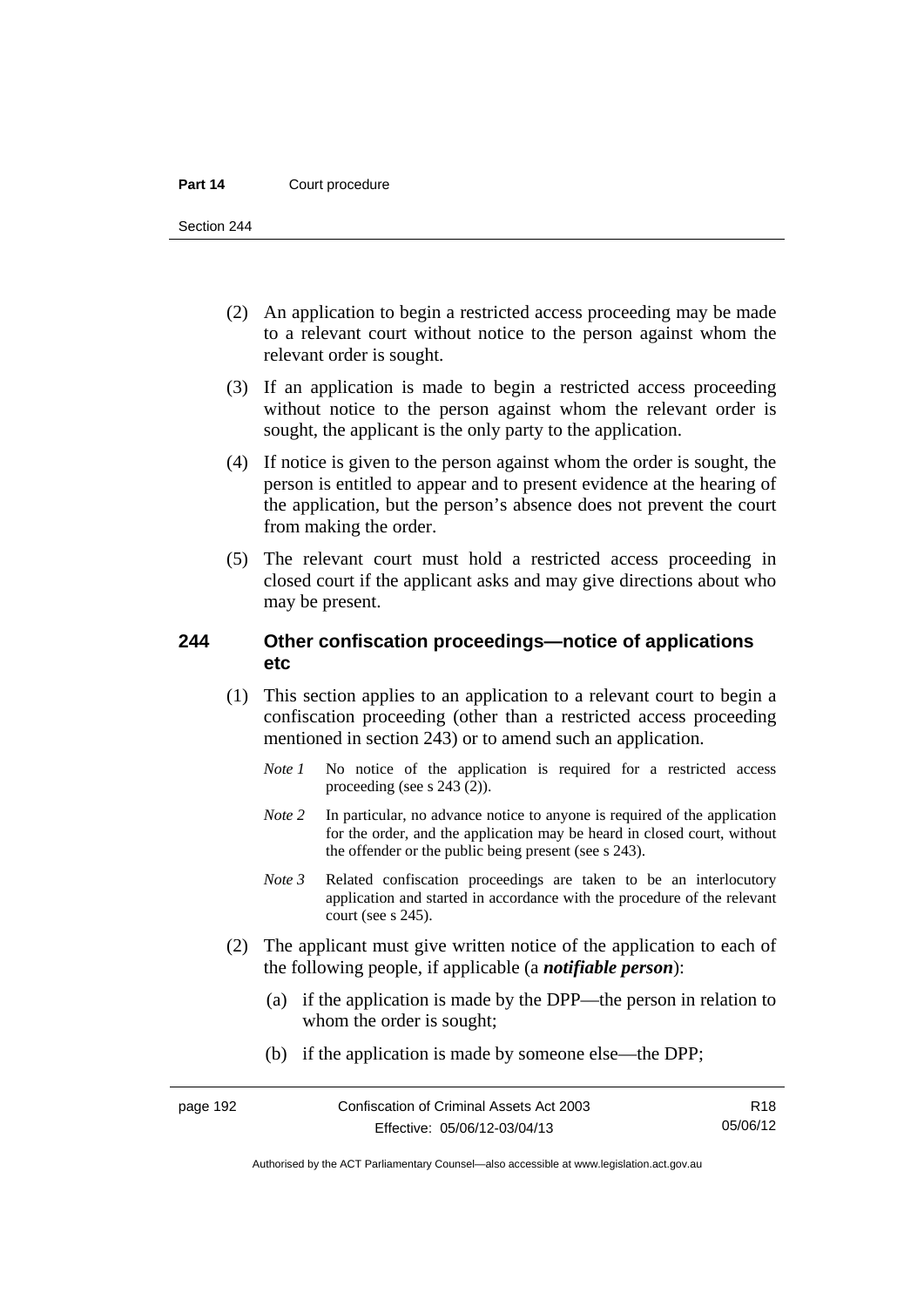- (c) if the public trustee has been directed to take control of the property—the public trustee;
- (d) anyone else the applicant believes may have an interest in the property or benefits that are the subject of the proceeding (or, for forfeited property, may have had an interest in the property or benefits immediately before the property was forfeited).
- (3) Notice of the application must include a statement of the grounds for the application.
- (4) If a notifiable person proposes to oppose the application, the notifiable person must give the applicant written notice of the grounds on which the application will be opposed.
- (5) However, the court may waive the requirement to give written notice of the application to a notifiable person if the person is present in the court when the application is made.
- (6) The court may direct the applicant give notice of the application to anyone and may give directions about how the notice is to be given.
- (7) A notifiable person, and anyone else who claims an interest in the property or benefits, is entitled to appear and to present evidence at the hearing of the application, but the person's absence does not prevent the court from making an order.

## **245 Applications for another confiscation proceeding in relation to same offence**

After the beginning of a confiscation proceeding in relation to a particular offence, any other confiscation proceeding in relation to the same or a related offence—

- (a) is taken to be an interlocutory application in relation to the first proceeding; and
- (b) may be started in accordance with the procedure of the relevant court.

page 193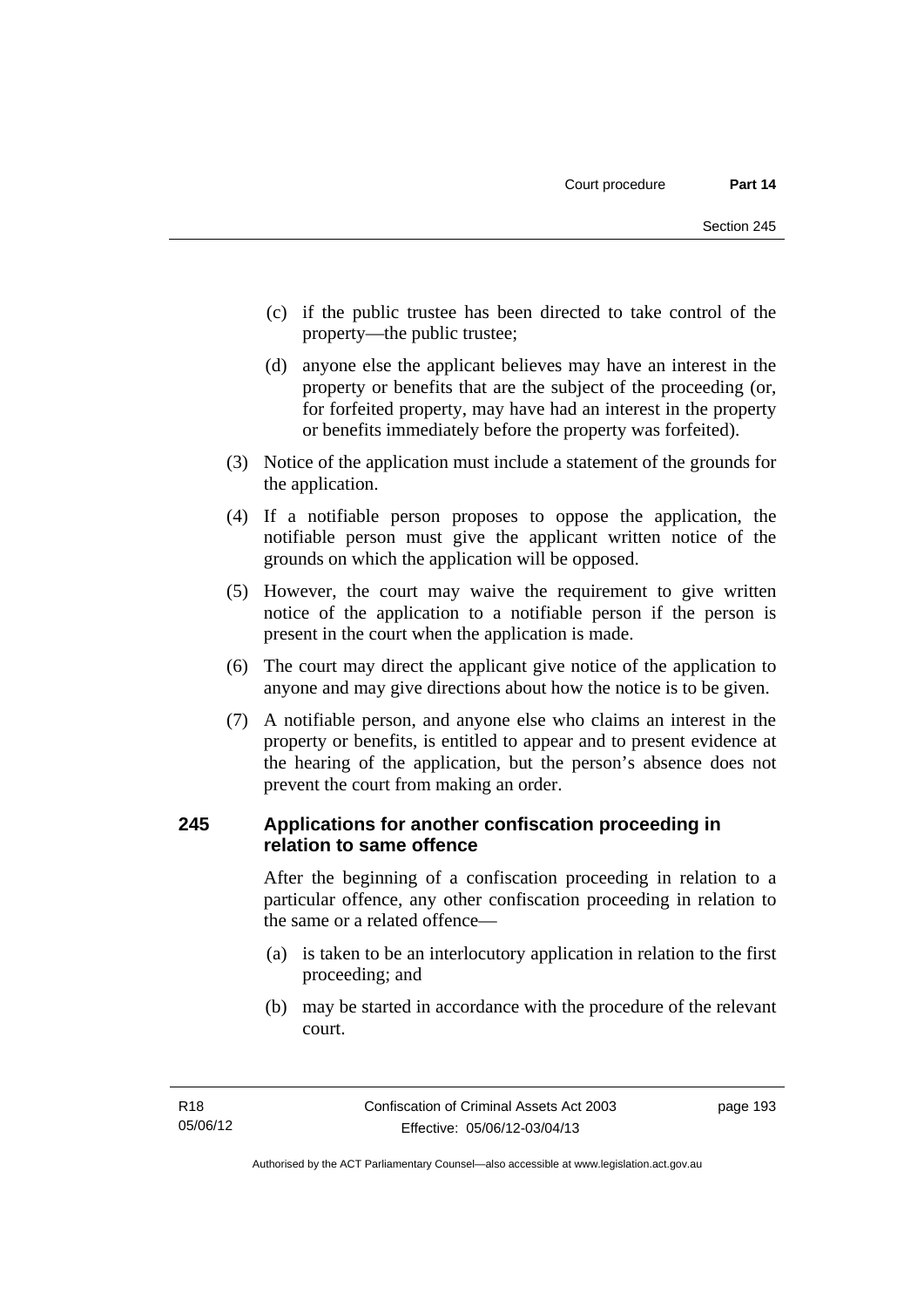Section 246

## **246 Confiscation proceedings—time extensions for applications**

- (1) A relevant court may give leave for—
	- (a) an application in relation to any confiscation proceeding to be made after the end of a period otherwise provided by this Act (the *standard period*); or
	- (b) if an application for a particular order in relation to an offence has already been made in relation to the offence (or a related offence)—another application for an order of that kind to be made in relation to the same offence (or a related offence), whether before or after the end of the standard period; or
	- (c) the amendment of an application for an order under this Act to vary the property or benefits to which the application relates.
- (2) The court may give leave only if satisfied that—
	- (a) property or benefits to which the application relates were (or will be) derived from the offence, or identified, after the end of the standard period; or
	- (b) necessary evidence has (or will) become available only after the end of the standard period; or
	- (c) it is otherwise desirable having regard to the purposes of this Act.
- (3) To remove any doubt, this section does not authorise a relevant court to give leave for an application for an exclusion order in relation to property that has been forfeited.

### **247 Confiscation proceedings—amendment of applications**

- (1) A relevant court may amend an application in any confiscation proceeding on the application, or with the consent, of the applicant.
- (2) The application may be amended at any time before the proceeding for the application is finalised.

R18 05/06/12

Authorised by the ACT Parliamentary Counsel—also accessible at www.legislation.act.gov.au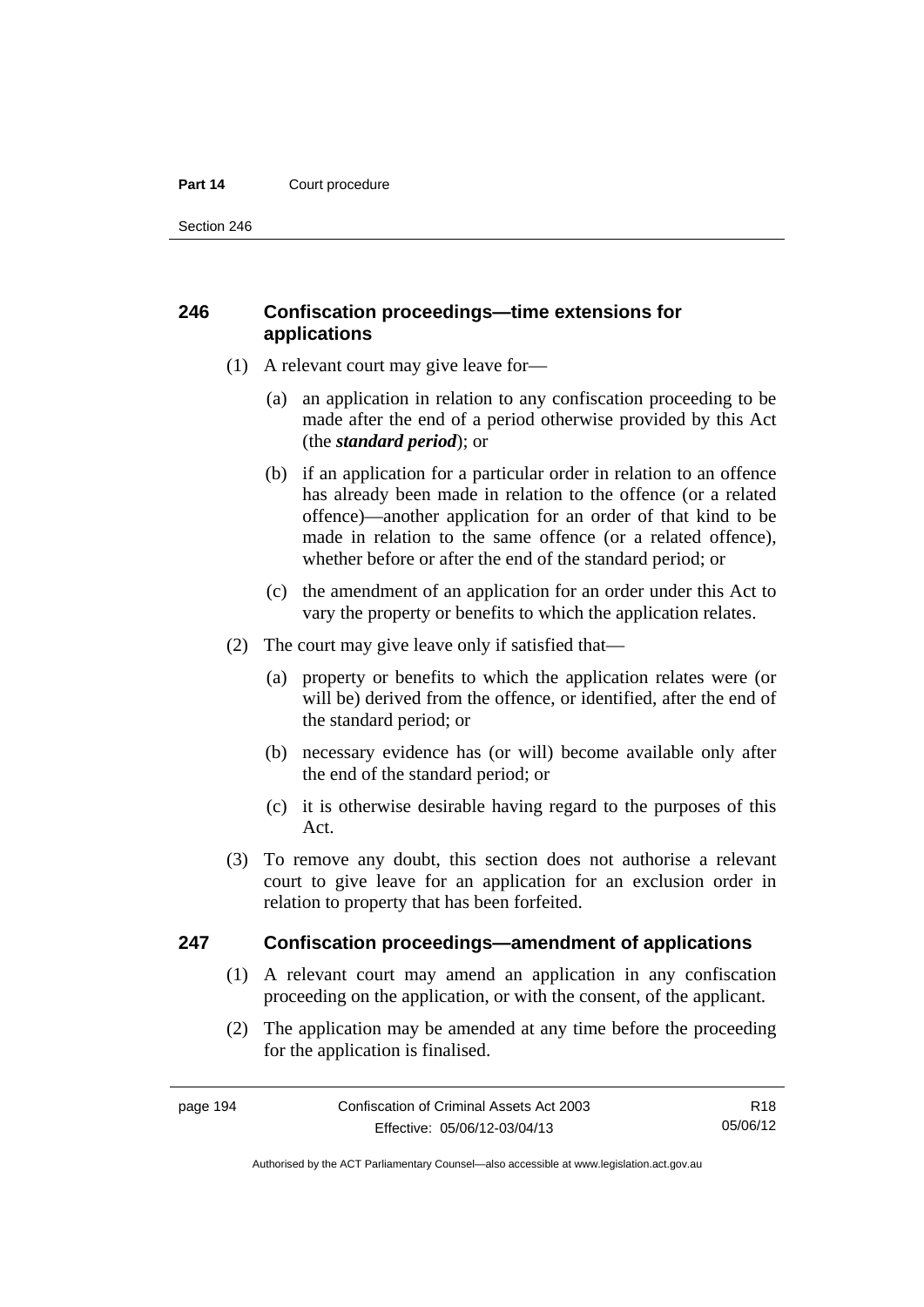## **248 Confiscation proceedings—relevant material**

For a confiscation proceeding, the relevant court may take into account any material it considers appropriate.

### **Example of material that may be considered appropriate**

evidence given in, and the transcript of, any proceedings for or about the offence to which the order sought relates

- *Note 1* Evidence may be given in the confiscation proceeding of a conviction, acquittal, sentencing, order or about proceedings in a court by a certificate signed by a judge, magistrate, registrar or proper officer of the court (see *[Evidence Act 2011](http://www.legislation.act.gov.au/a/2011-12)*, s 178).
- *Note* 2 An example is part of the Act, is not exhaustive and may extend, but does not limit, the meaning of the provision in which it appears (see [Legislation Act,](http://www.legislation.act.gov.au/a/2001-14) s 126 and s 132).

## **249 Confiscation proceedings—witness not required to answer questions prejudicing investigation**

A witness in the hearing of a confiscation proceeding is not required to answer a question or produce a document if the relevant court is satisfied that answering the question or producing the document may prejudice an investigation or prosecution in relation to a relevant offence.

## **250 Confiscation proceedings—additional orders**

 (1) A relevant court may, when it makes an order in a confiscation proceeding (a *primary order*) or at any later time, make any other order (an *additional order*) that it considers appropriate for varying or giving effect to the primary order.

### **Examples of additional orders**

- 1 an order for the examination of anyone before the court, or an officer of the court, about any property that may be forfeited property
- 2 an order directing the owner of forfeited property or anyone else to give to a stated person, within a stated period, a sworn statement about stated particulars of the forfeited property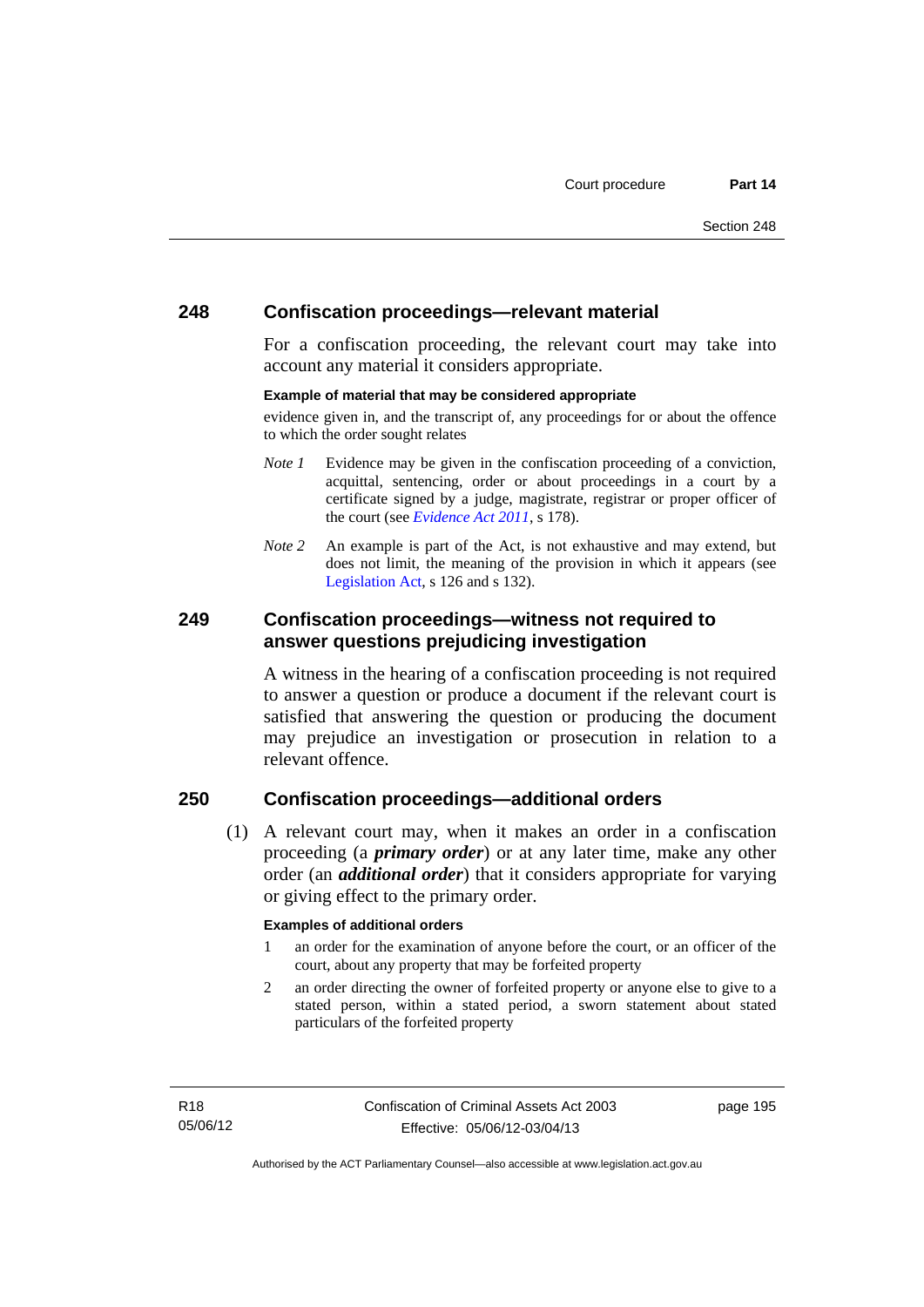Section 250

- 3 an order directing the owner of forfeited property or anyone else to do anything necessary or convenient to be done to allow the public trustee to take control of the property in accordance with a forfeiture order, including anything necessary or convenient to be done to bring the property within the jurisdiction
- 4 an order in relation to the registration of title to, or charges over, property under a territory law
- 5 an order for the substituted service of a restraining order
- *Note* An example is part of the Act, is not exhaustive and may extend, but does not limit, the meaning of the provision in which it appears (see [Legislation Act,](http://www.legislation.act.gov.au/a/2001-14) s 126 and s 132).
- (2) However, this section does not authorise a relevant court to make an additional order in relation to a restraining order or restrained property (including an order for the exclusion of property from a restraining order).
	- *Note 1* For additional orders about restraining orders and restrained property, see s 39 and the notes to that section.
	- *Note 2* For the power to give orders to give effect to an automatic forfeiture for conviction for a serious offence (which operates over restrained property), see s 60.
- (3) An additional order may be made on the relevant court's own initiative, or on the application of any of the following people:
	- (a) the applicant for the primary order;
	- (b) the DPP;
	- (c) the public trustee;
	- (d) anyone with an interest in the property or benefits to which the application relates;
	- (e) anyone else with the court's leave.
- (4) To remove any doubt, an additional order under this section does not end only because the order to which the additional order relates ends.

R18 05/06/12

Authorised by the ACT Parliamentary Counsel—also accessible at www.legislation.act.gov.au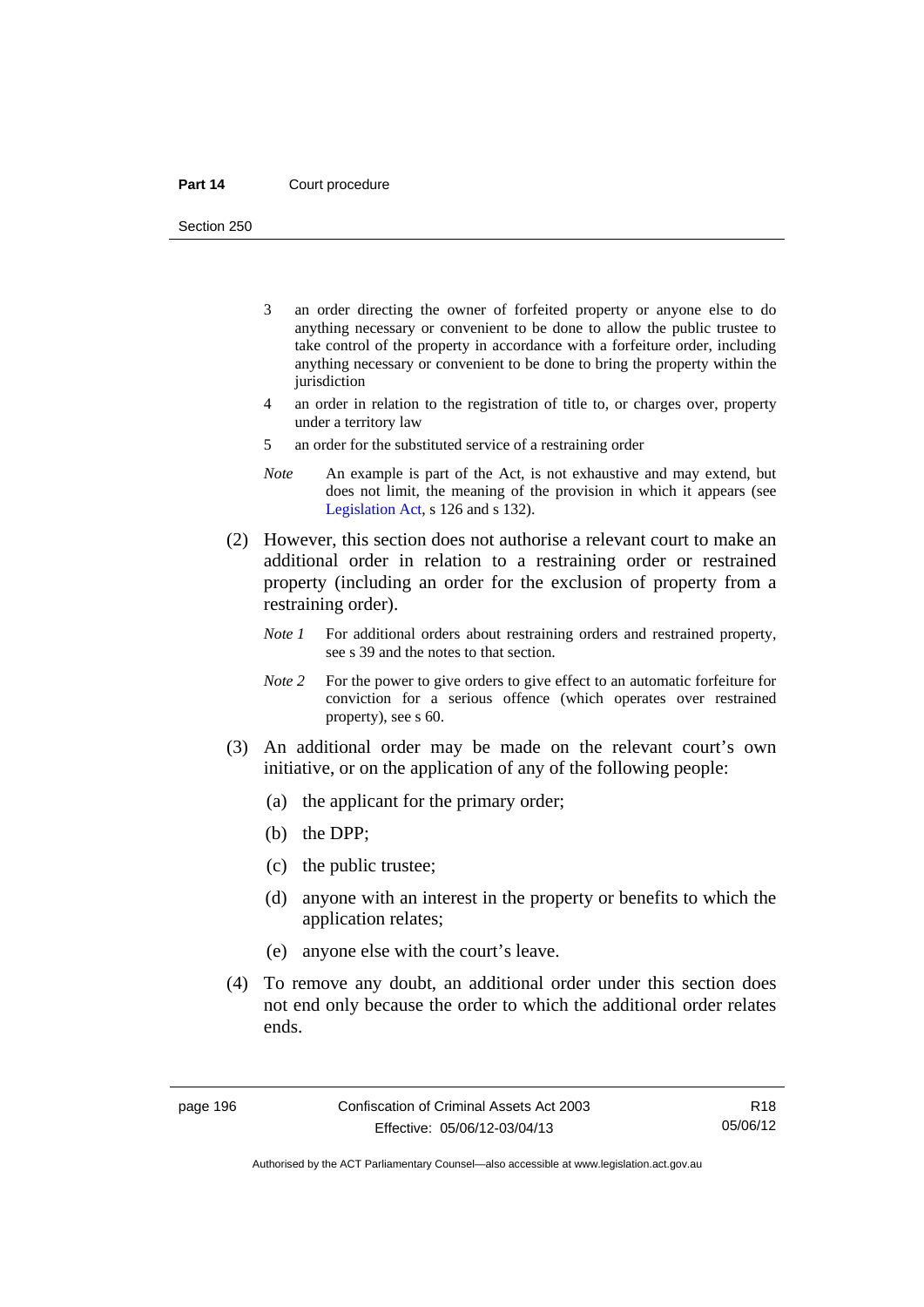## **251 Contravention of additional orders under s 250**

A person commits an offence if—

- (a) a relevant court makes an additional order under section 250; and
- (b) the person has notice of the order (whether by being given a copy of the order or otherwise); and
- (c) the person contravenes the order.

Maximum penalty: 200 penalty units, imprisonment for 2 years or both.

### **252 Confiscation proceedings—consent orders**

- (1) A relevant court may make an order in a confiscation proceeding with the consent of the applicant in the proceeding and everyone whom it has reason to believe has an interest in the property, benefits, transaction, document or information that is the subject of the proceeding.
- (2) An order may be made with consent under subsection (1) without consideration of the matters which the court would otherwise consider in the proceeding.

### **253 Confiscation proceedings—notice of making orders**

- (1) If a relevant court makes an order in a confiscation proceeding, the applicant for the order must give a copy of the order to—
	- (a) if the application is made by the DPP—the person in relation to whom the order is sought; and
	- (b) if the application is made by someone else—the DPP; and
	- (c) if the public trustee has been directed to take control of the property—the public trustee; and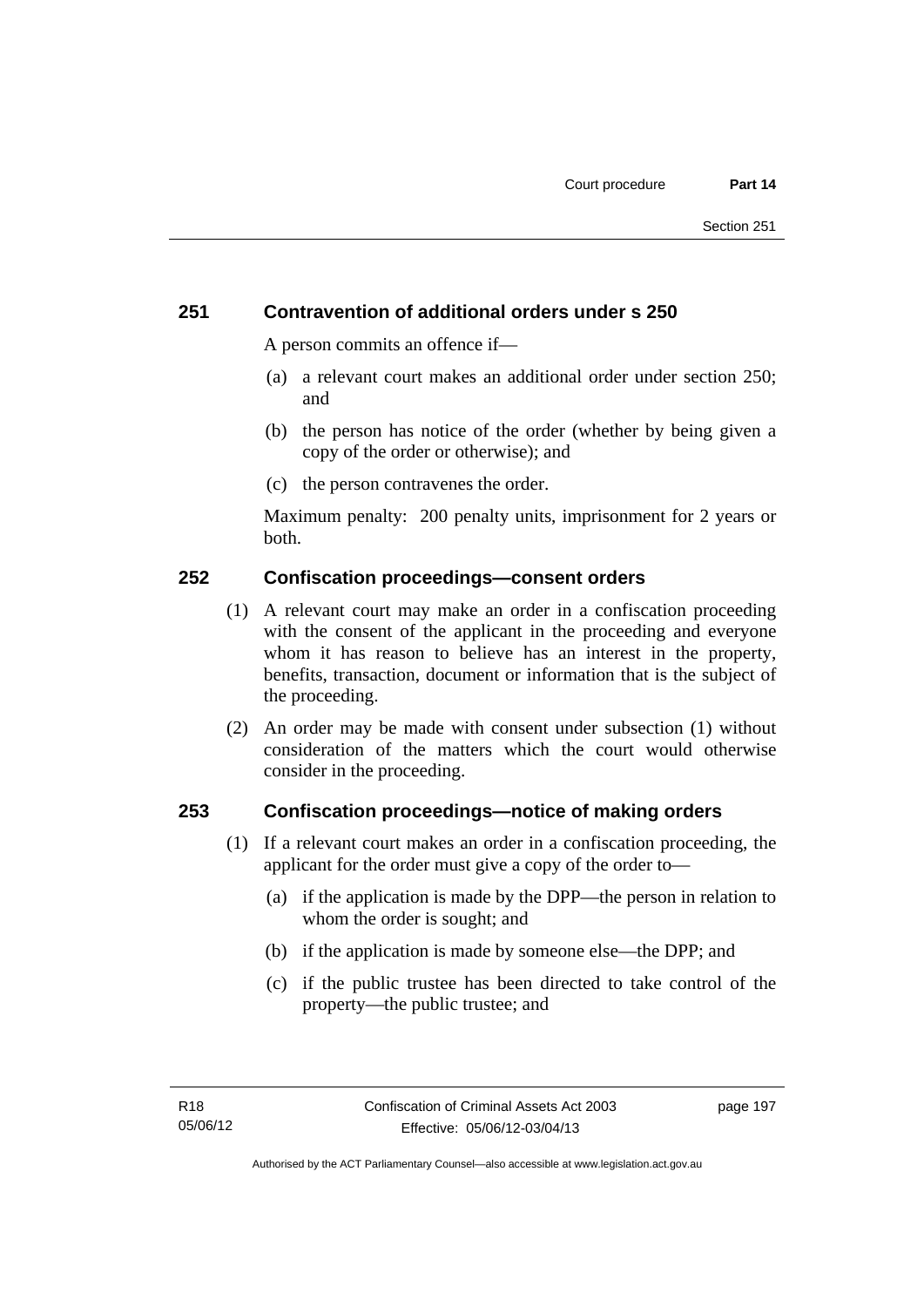Section 254

- (d) anyone else the applicant believes may have an interest in the property or benefits that are the subject of the proceeding (or, for forfeited property, may have had an interest in the property or benefits immediately before the property was forfeited).
- *Note* For how documents may be served, see the [Legislation Act,](http://www.legislation.act.gov.au/a/2001-14) pt 19.5.
- (2) The court may order the applicant to give notice of the order to anyone else and may give directions about how the notice is to be given.
- (3) The court must not make an order under subsection (2) if compliance with the order would be inconsistent with a direction under section 69 (1) (b) (Civil forfeiture order proceedings restrictions on disclosure).
- (4) This section does not apply to the making of restraining orders or non-disclosable information orders.
	- *Note* See div 4.2 about notice of the making of restraining orders and pt 12 about making information orders.

## **254 Concurrent proceedings**

This Act does not prevent a relevant court from conducting a confiscation proceeding at the same time as another confiscation proceeding or another civil or criminal proceeding, if the court considers it desirable for the purposes of this Act.

Authorised by the ACT Parliamentary Counsel—also accessible at www.legislation.act.gov.au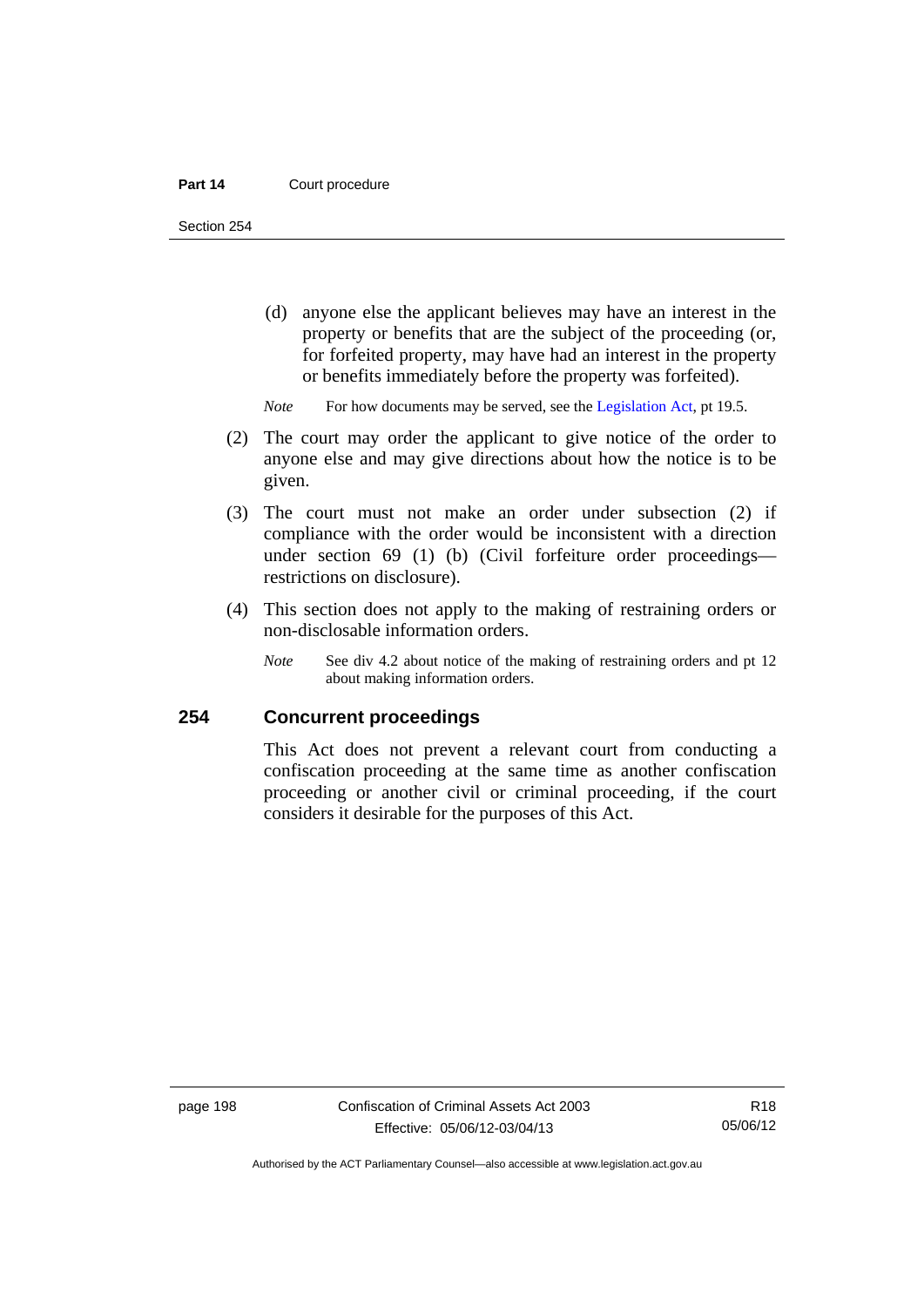# **Part 15 Miscellaneous**

### **255 Self-incrimination and other privileges overridden**

- (1) This section applies despite the [Legislation Act](http://www.legislation.act.gov.au/a/2001-14), part 15.4 (Preservation of certain common law privileges) if a person is required to disclose anything in a confiscation proceeding, by an order under this Act, or otherwise under this Act.
- (2) The person is not excused from the disclosure because—
	- (a) the disclosure might tend to incriminate the person or make the person liable to a penalty, or the person's property liable to forfeiture, under this Act or another territory law; or
	- (b) the disclosure would be in breach of an obligation (whether imposed by law or otherwise) of the person not to make the disclosure.

### **Example—legal professional privilege**

A person is not excused from disclosing a document because to do so would be in breach of an obligation by a lawyer to a client not to disclose the existence or contents of the document.

- *Note* An example is part of the Act, is not exhaustive and may extend, but does not limit, the meaning of the provision in which it appears (see [Legislation Act,](http://www.legislation.act.gov.au/a/2001-14) s 126 and s 132).
- (3) However, the disclosure is inadmissible against the person making the disclosure in a civil or criminal proceeding except—
	- (a) in a criminal proceeding in relation to giving false or misleading documents, information or testimony; or
	- (b) in a proceeding on an application under this Act; or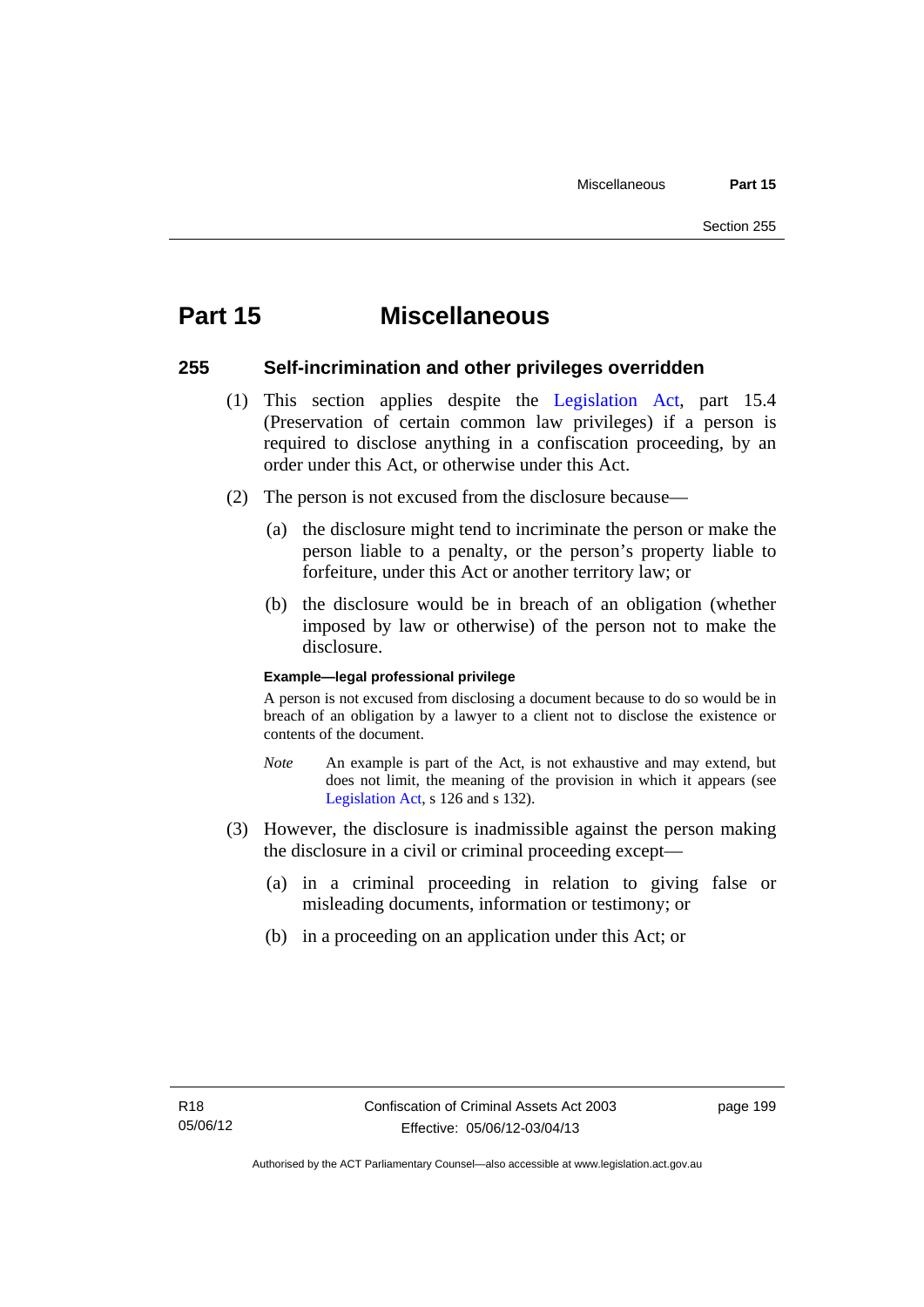#### **Part 15** Miscellaneous

Section 256

- (c) in a proceeding for an additional order under section 39 or section 250 in relation to another confiscation proceeding under this Act; or
- (d) in a proceeding for enforcement of a confiscation forfeiture order, an automatic forfeiture or a penalty order; or
- (e) for a document—in a civil proceeding in relation to a right or liability it gives or imposes.
- (4) An action does not lie against a person because of the disclosure if it is in breach of an obligation the person would otherwise have (whether imposed by law or applying otherwise).
- (5) In this section:

*disclosure*, by a person, includes—

- (a) the person answering a question or giving testimony or information to someone else; and
- (b) the person giving or producing a statement, document or anything else to someone else.

### **Example of** *disclosure*

giving information about the nature or location of property held by anyone

### **256 Powers under Act not limited by criminal proceedings**

To remove any doubt, the fact that a criminal proceeding has begun, or is about to begin, (whether or not under this Act) against a person to whom an order under this Act or an examination notice applies does not prevent the person or anyone else from complying, or permit a person to refuse to comply, with the order or notice.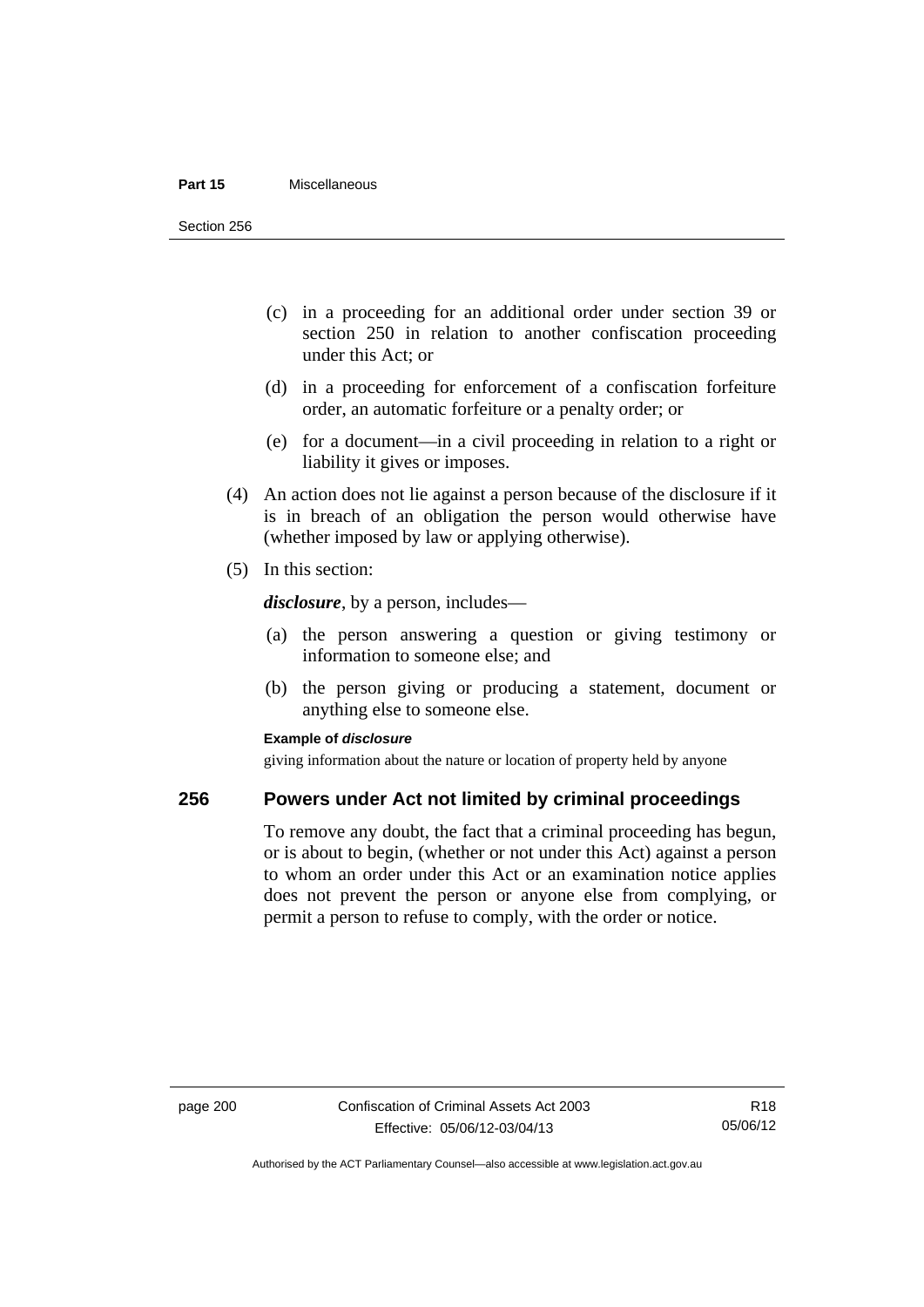### **257 Powers under Act do not limit each other or powers under other laws**

A power under this Act does not limit or exclude—

- (a) the operation of another power under this Act; or
- (b) the operation of another territory law, or a law of the Commonwealth, a State or another Territory.

#### **Example for par (a)**

a search warrant under part 13 and an examination notice, production order and monitoring order may be used independently, or in conjunction with each other, in relation to identifying and locating tainted property and benefits derived from an offence.

### **Example for par (b)**

a search warrant under the *[Crimes Act 1900](http://www.legislation.act.gov.au/a/1900-40)* may be applied for to locate target material rather than a search warrant under this Act, part 13.

*Note* An example is part of the Act, is not exhaustive and may extend, but does not limit, the meaning of the provision in which it appears (see [Legislation Act,](http://www.legislation.act.gov.au/a/2001-14) s 126 and s 132).

## **258 Examination orders—reporting requirements**

- (1) As soon as practicable after the end of each financial year, the chief police officer must give the Minister a report about the operation of division 12.5 (Examination orders and notices) during the financial year.
- (2) The report must include the following information for the financial year:
	- (a) the number of applications for examination orders made during the year;
	- (b) the number of people given examination notices during the year;
	- (c) the number of investigations to which the notices related;
	- (d) the number of examinations conducted during the year.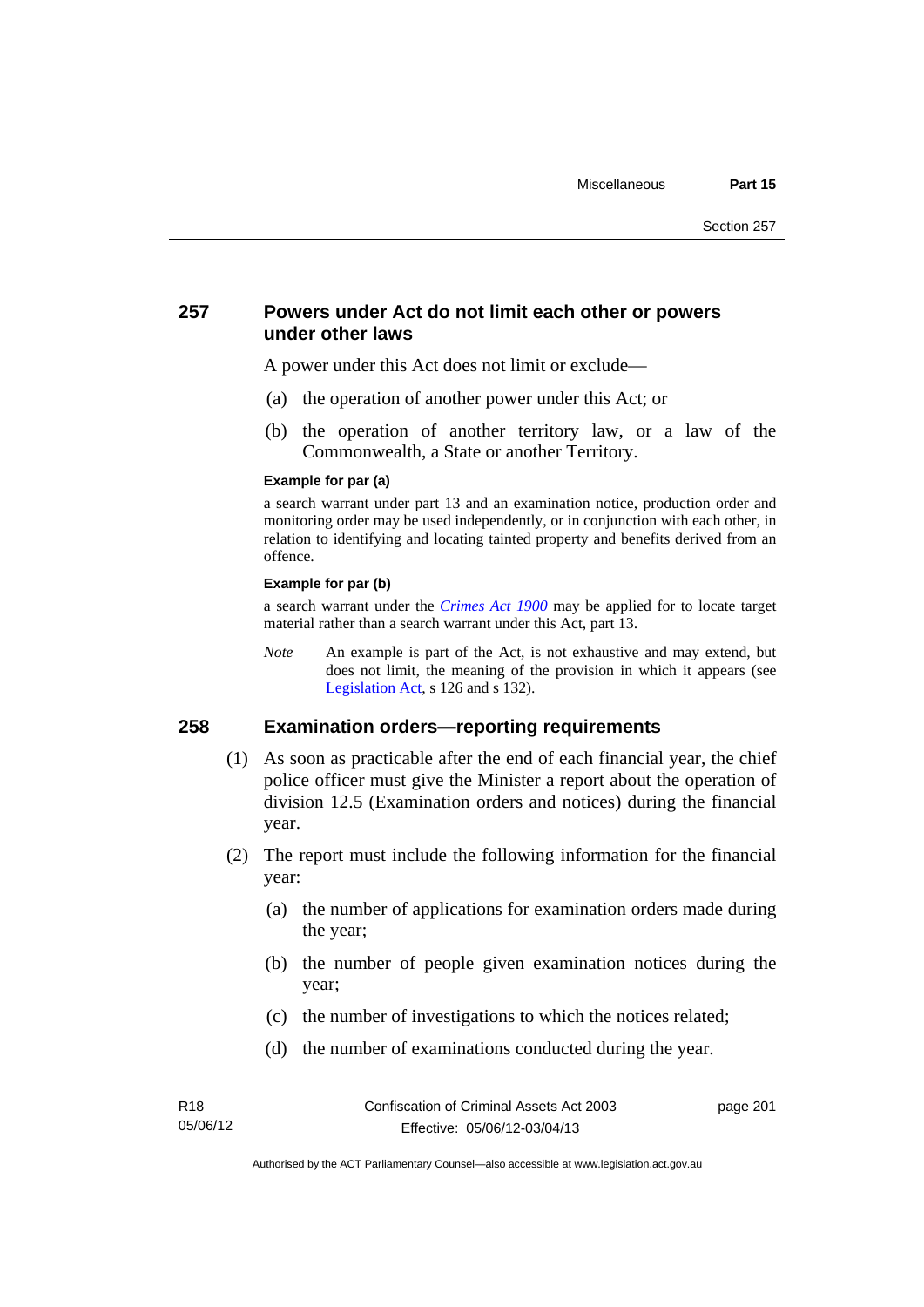#### **Part 15** Miscellaneous

Section 258

- (3) The report must also include the following information for the financial year (whether or not the examination notice to which it relates was given during the year):
	- (a) the number and kind of confiscation proceedings begun during the year in relation to matters for which an examination notice has been given to a person;
	- (b) the estimated value of property either restrained or confiscated during the year in relation to matters for which an examination notice had been given to a person;
	- (c) the number of charges laid relating to examination notice offences during the year;
	- (d) the number of arrests made during the year in relation to matters for which an examination notice has been given to a person;
	- (e) the number and kind of complaints made during the year to the Australian Federal Police or the Commonwealth Ombudsman in relation to examination notices;
	- (f) the number of complaints of the kind mentioned in paragraph (e) resolved during the year and their outcome;
	- (g) the number and kind of legal proceedings begun during the year in relation to examination notices (other than charges mentioned in paragraph (c) or proceedings begun by the DPP or a police officer);
	- (h) the number of legal proceedings of the kind mentioned in paragraph (g) finalised during the year and their outcome.
- (4) The Minister must present a copy of each report given to the Minister under subsection (1) to the Legislative Assembly within 6 sitting days after the day the Minister receives it.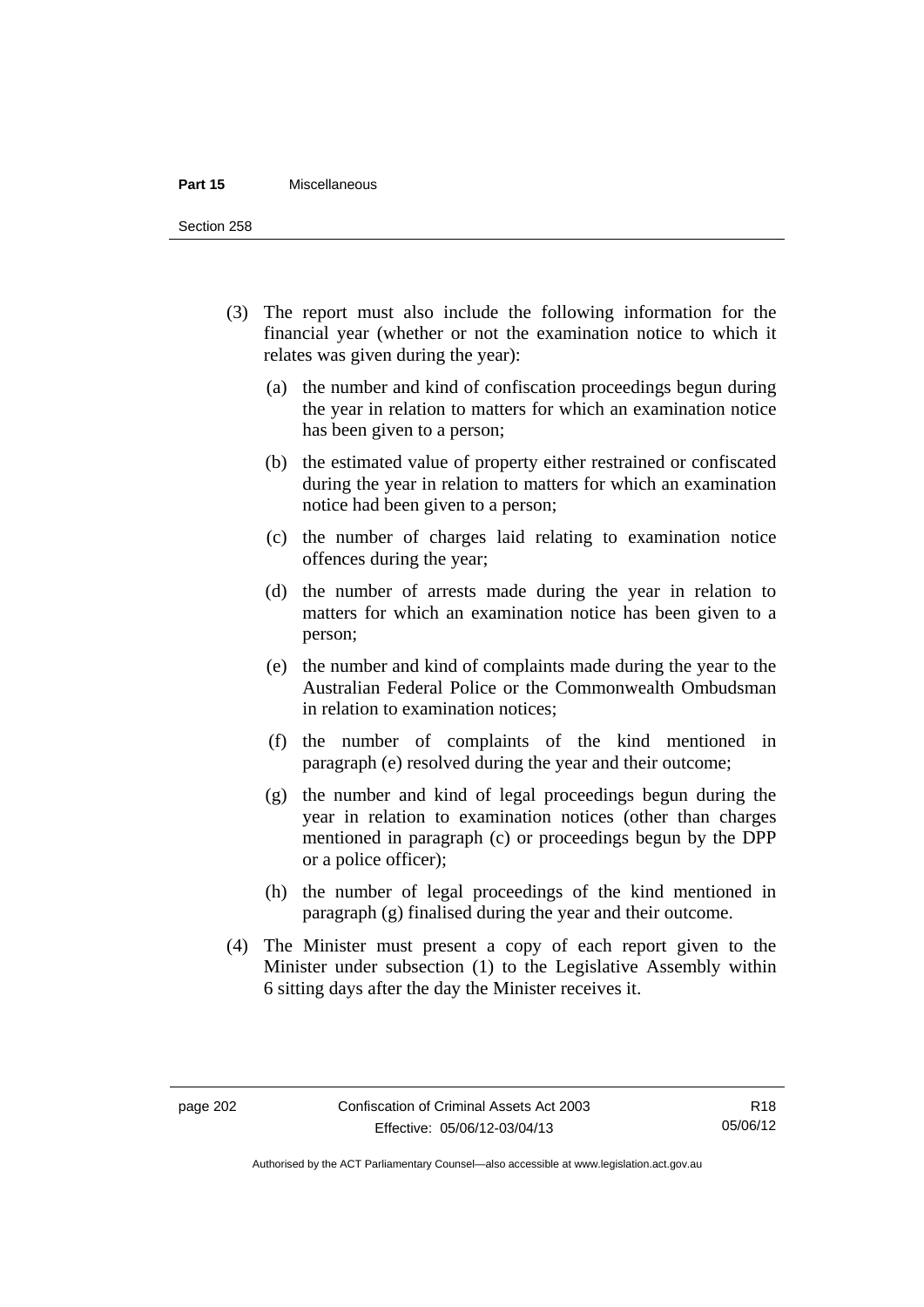## **259 Approved forms**

- (1) The Minister may, in writing, approve forms for this Act.
- (2) If the Minister approves a form for a particular purpose, the approved form must be used for that purpose.

*Note* For other provisions about forms, see the [Legislation Act,](http://www.legislation.act.gov.au/a/2001-14) s 255.

(3) An approved form is a notifiable instrument.

*Note* A notifiable instrument must be notified under the [Legislation Act](http://www.legislation.act.gov.au/a/2001-14).

## **260 Regulation-making power**

- (1) The Executive may make regulations for this Act.
	- *Note* A regulation must be notified, and presented to the Legislative Assembly, under the [Legislation Act](http://www.legislation.act.gov.au/a/2001-14).
- (2) A regulation may prescribe offences for contraventions of a regulation and prescribe maximum penalties of not more than 10 penalty units for offences against a regulation.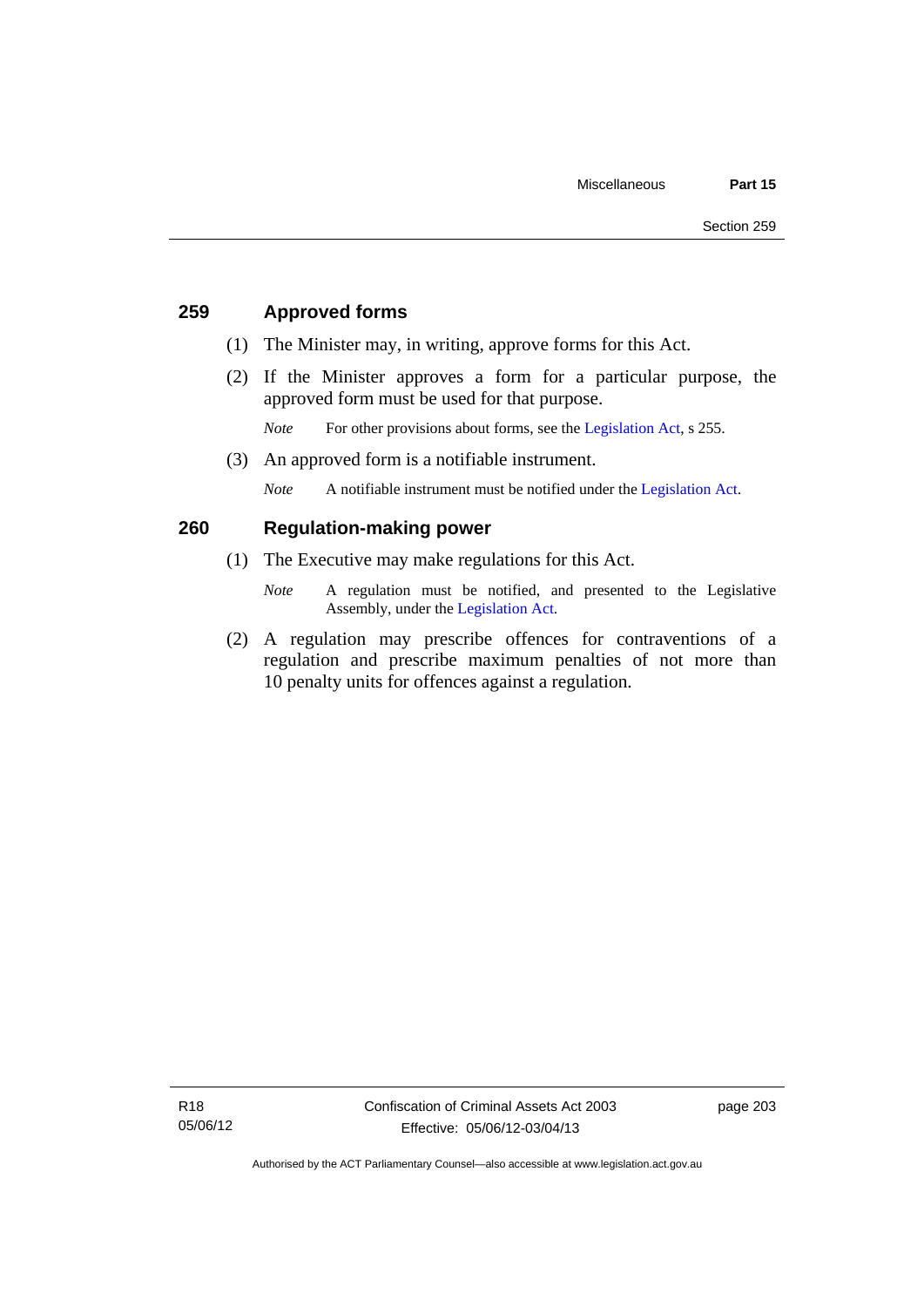Dictionary

# **Dictionary**

(see s 6)

- *Note 1* The [Legislation Act](http://www.legislation.act.gov.au/a/2001-14) contains definitions and other provisions relevant to this Act.
- *Note 2* In particular, the [Legislation Act,](http://www.legislation.act.gov.au/a/2001-14) dict, pt 1, defines the following terms:
	- authorised deposit-taking institution
	- child
	- domestic partner (see s 169)
	- DPP
	- entity
	- fail
	- foreign country
	- found guilty
	- function
	- indictment
	- interest (in relation to land or other property)
	- intersex person (see s 169B)
	- lawyer
	- $\bullet$  may (see also s 146)
	- must (see also s 146)
	- police officer
	- present
	- property
	- public trustee
	- registrar-general
	- transgender person (see s169A).

page 204 Confiscation of Criminal Assets Act 2003 Effective: 05/06/12-03/04/13

R18 05/06/12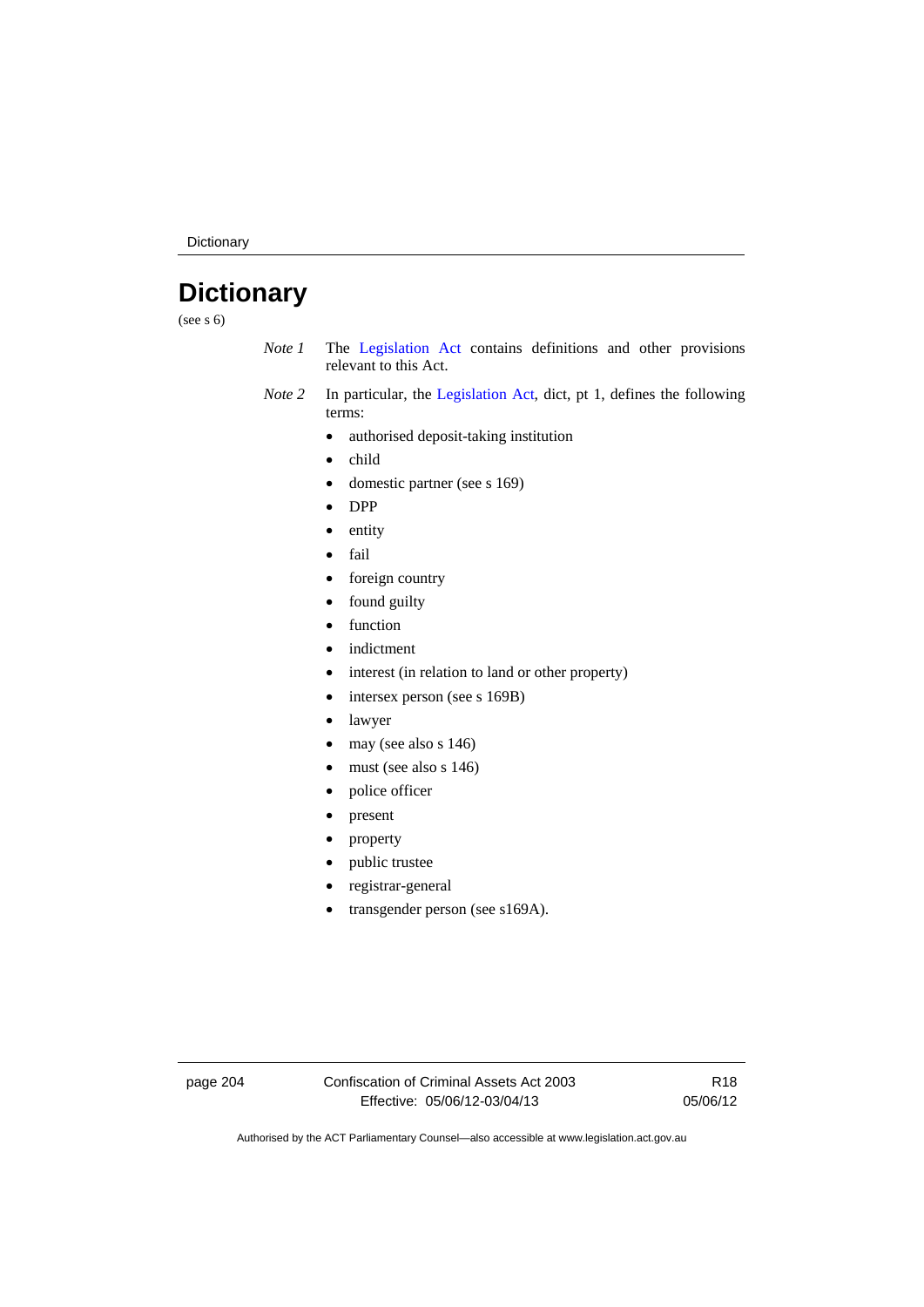## *abscond*—see section 16.

*account* means any facility or arrangement through which a financial institution accepts deposits or allows withdrawals, and includes—

- (a) a facility or arrangement for a fixed term deposit or a safedeposit box; and
- (b) a facility or arrangement prescribed by regulation for this definition.

*agent*, for an agent that is a corporation, includes an officer, employee or agent of the corporation.

*artistic profits*—see section 81.

*artistic profits restraining order*—see section 20.

*associate*, for division 12.5 (Examination orders and notices) see section 164.

*at*, for part 13 (Search warrants)—see section 195.

*authenticated*, in relation to a corresponding law order, for part 11 (Interstate orders)—see section 136.

*authorised investigator*, for division 12.5 (Examination orders and notices)—see section 165 (1).

*automatic forfeiture*, of property, means the forfeiture of the property—

- (a) under division 5.2 (Automatic forfeiture—conviction for serious offences); or
- (b) under division 5.3 (Automatic forfeiture—unclaimed tainted property).
- *Note* A registered interstate automatic forfeiture decision is taken to be an automatic forfeiture under this Act (see s 139).

*benefit* includes service or advantage.

| R18      | Confiscation of Criminal Assets Act 2003 | page 205 |
|----------|------------------------------------------|----------|
| 05/06/12 | Effective: 05/06/12-03/04/13             |          |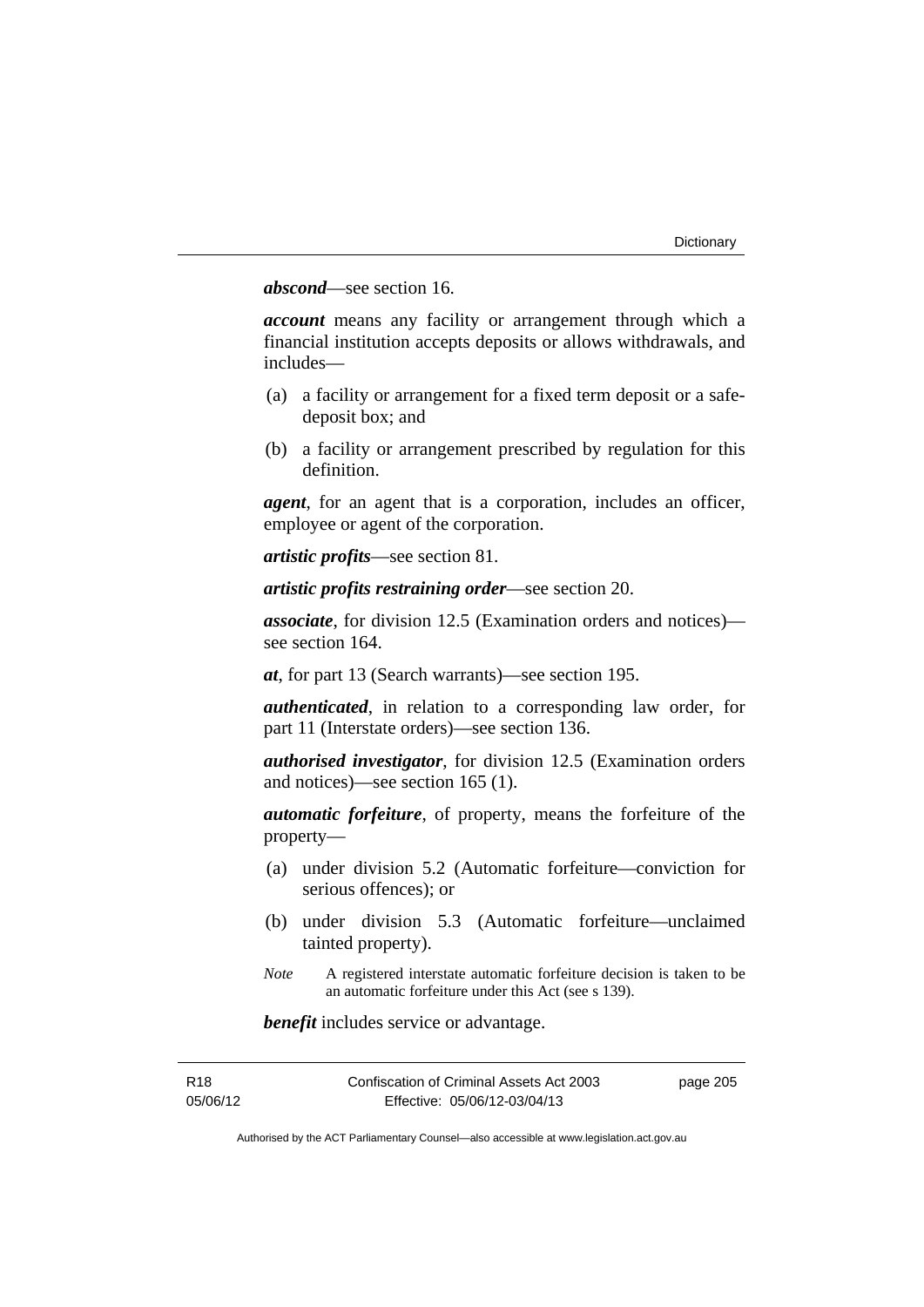*benefits*, derived by an offender—see section 80. *buyback order*—see section 124. *civil forfeiture order*—see section 65. *cleared*, of an offence—see section 17. *commission*— (a) of a serious offence, for part 7 (Penalty orders)—see section 79; and (b) of an offence by a person who has absconded—includes the alleged commission of the offence by the person. *confiscation proceeding*—see section 236.

*convicted*—see section 15 (1).

*conviction forfeiture order*—see section 52.

*corresponding law* means a law of the Commonwealth, a State or another Territory that is declared by regulation to be a corresponding law, whether or not the law corresponds, or substantially corresponds, to this Act.

*corresponding law order* means an order, notice or decision (however described) made under a corresponding law, whether or not the order, notice or decision—

- (a) is made by a court; or
- (b) corresponds, or substantially corresponds, to an order, notice or decision under this Act.

*data*, for part 13 (Search warrants)—see section 195.

*data storage device*, for part 13 (Search warrants)—see section 195.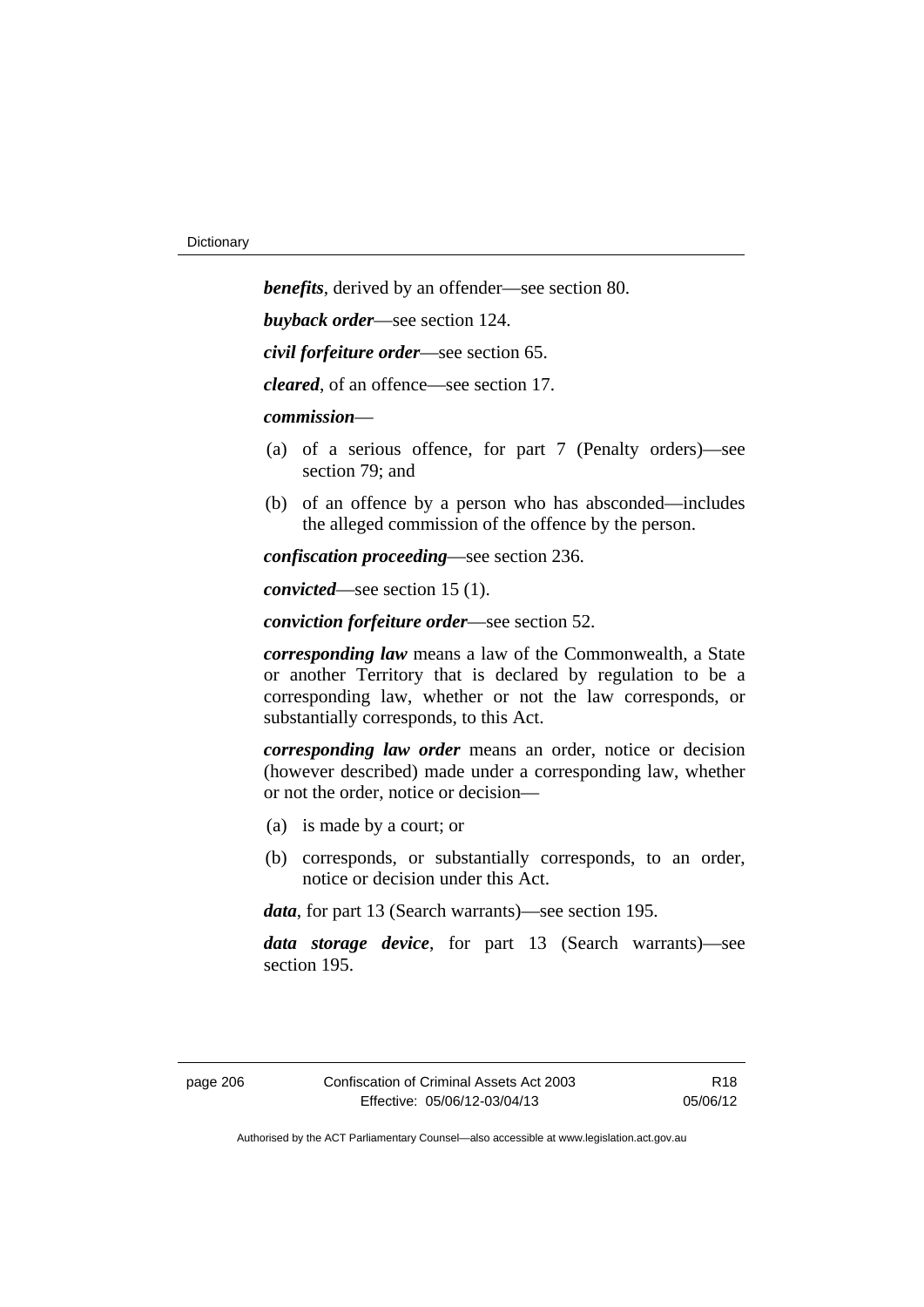*dealing*, with property of a person, includes, for example—

- (a) if a debt is owed to the person—making a payment to anyone in reduction of the debt; and
- (b) disposing of the property (including, for example, making a gift of the property or removing the property from the ACT or Australia); and
- (c) receiving the property, whether as a gift or otherwise; and
- (d) creating or assigning an interest in the property; and
- (e) using the property to obtain or extend credit; and
- (f) using credit secured against the property.
- *Note* An example is part of the Act, is not exhaustive and may extend, but does not limit, the meaning of the provision in which it appears (see [Legislation Act,](http://www.legislation.act.gov.au/a/2001-14) s 126 and s 132).

*derived*—see section 12.

*distributable funds*, for part 10 (Confiscated assets trust fund) see section 128.

*effective control*, of property—see section 14.

*encumbrance*, in relation to property, includes any interest, mortgage, charge, right, claim or demand in relation to the property.

*equitable sharing program*, for part 10 (Confiscated assets trust fund)—see section 129.

*examination notice*—see section 171.

*examination order*—see section 166.

*exclusion order*—see section 72.

*executing police officer*, of a search warrant, for part 13 (Search warrants)—see section 195.

R18 05/06/12 Confiscation of Criminal Assets Act 2003 Effective: 05/06/12-03/04/13

page 207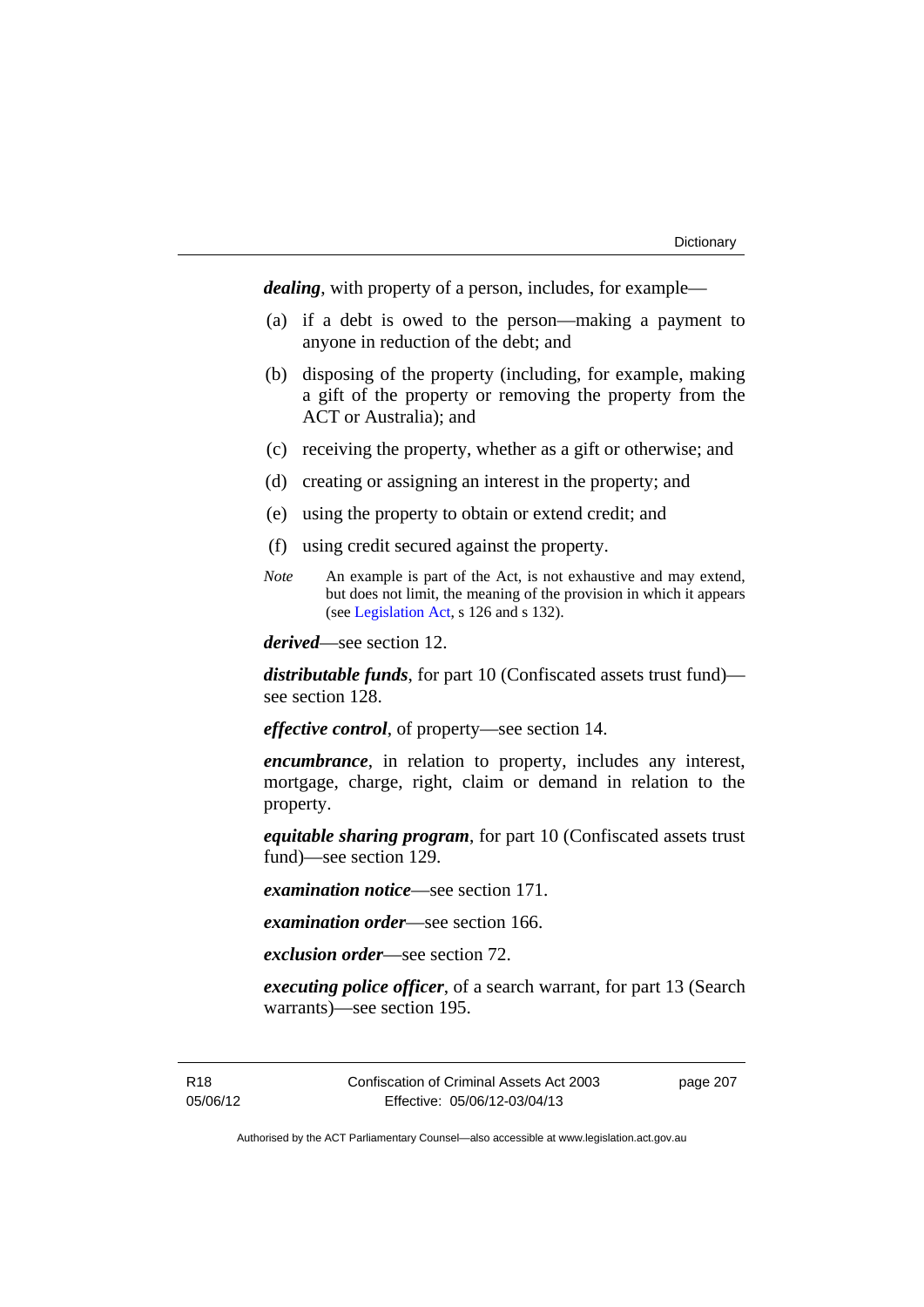*finalised*, for a confiscation or criminal proceeding—see section 18.

*financial institution* means—

- (a) an authorised deposit-taking institution; or
- (b) the Reserve Bank of Australia; or
- (c) an entity registered or incorporated as a cooperative housing society or similar society under the law of the Territory, a State or another Territory; or
- (d) a person who carries on State banking within the meaning of the Commonwealth Constitution, section 51 (13); or
- (e) a corporation that is, or that, if it had been incorporated in Australia, would be, a financial corporation within the meaning of the Commonwealth Constitution, section 51 (20); or
- (f) a person who permits someone else to deposit money with the person for use by the other person in relation to gaming or betting; or
- (g) an entity prescribed by regulation for this definition.

*forfeited* property, means property forfeited under part 5 (Forfeiture of property).

*forfeiture order* means a civil forfeiture order or a conviction forfeiture order.

*Note* A registered interstate forfeiture order is taken to be a forfeiture order under this Act (see s 139).

*forfeiture or penalty application*, for division 4.3 (Duration of restraining orders)—see section 41.

*frisk search*, for part 13 (Search warrants)—see section 195.

*fully satisfied*—a forfeiture order or penalty order, or an automatic forfeiture of property, is *fully satisfied* when—

| page 208 | Confiscation of Criminal Assets Act 2003 | <b>R18</b> |
|----------|------------------------------------------|------------|
|          | Effective: 05/06/12-03/04/13             | 05/06/12   |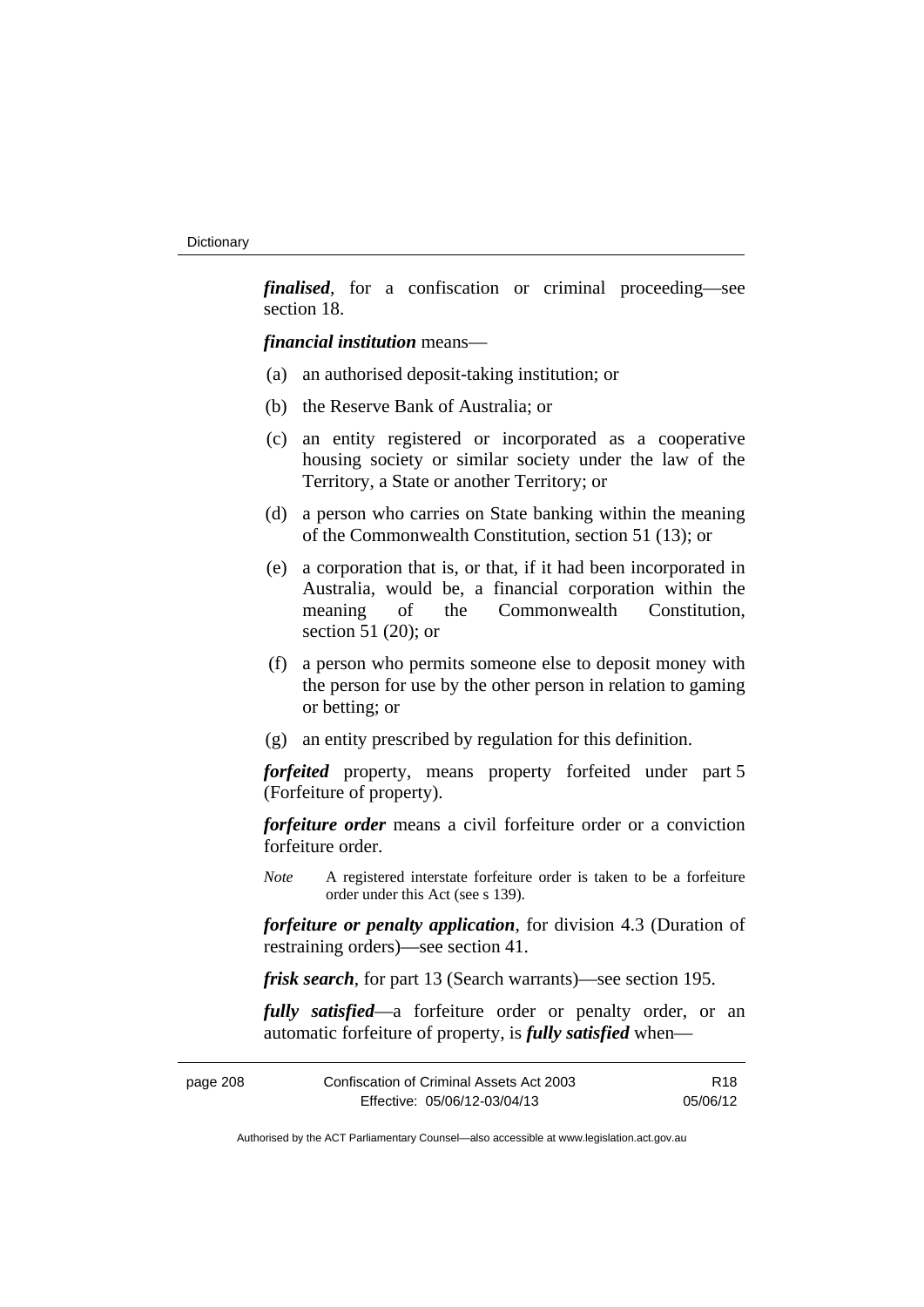- (a) for an automatic forfeiture of property or a forfeiture order—the property that is the subject of the automatic forfeiture or order has vested in law in the Territory and the public trustee has taken control of the property; and
- (b) for a penalty order—the amount of the order has been paid to, or recovered by, the Territory or realised by the public trustee from the disposal of property.

*information order*—see section 186.

*inquiry notice*—see section 144.

*in relation to*—to remove any doubt, *in relation to* includes—

- (a) in; and
- (b) for or for the purposes of; and
- (c) in connection with; and
- (d) in respect of; and
- (e) with respect to.

#### **Example**

The phrase 'property used, or intended to be used by an offender, in relation to the commission of an offence' (in s 3 (d) and elsewhere) refers to all or any of the following:

- (a) property used *in* or *in relation to* the commission of the offence;
- (b) property used *for* or *for the purposes of* the commission of the offence;
- (c) property used *in connection with* the commission of the offence;
- (d) property used *in respect of* the commission of the offence;
- (e) property used *with respect to* the commission of the offence.
- *Note* An example is part of the Act, is not exhaustive and may extend, but does not limit, the meaning of the provision in which it appears (see [Legislation Act,](http://www.legislation.act.gov.au/a/2001-14) s 126 and s 132).

*interested person*, for part 8 (Forfeited property)—see section 107.

page 209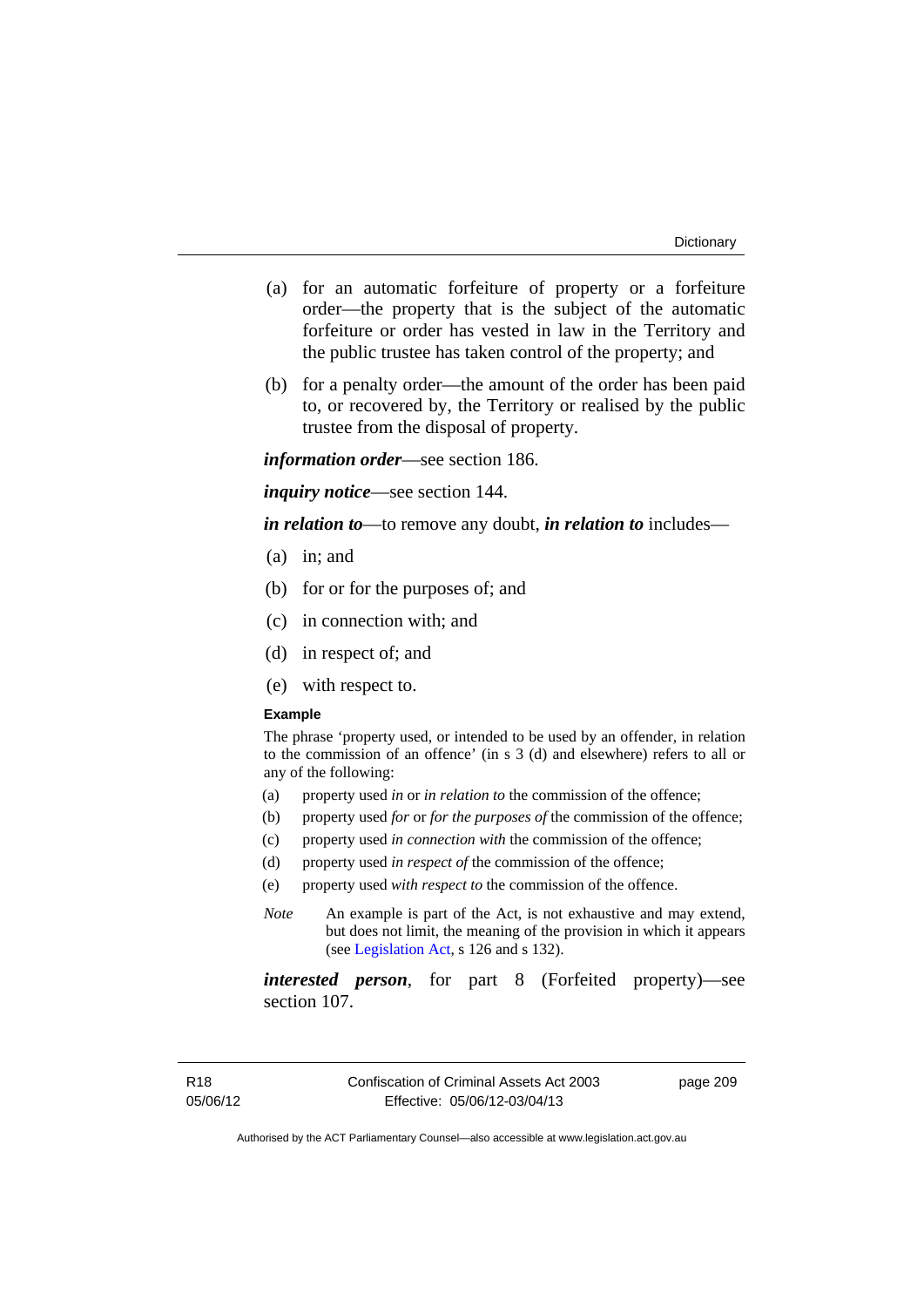*interstate automatic forfeiture decision* means a corresponding law order prescribed by regulation for this definition.

*interstate civil forfeiture order* means a corresponding law order prescribed by regulation for this definition.

*interstate conviction forfeiture order* means a corresponding law order prescribed by regulation for this definition.

*interstate forfeiture order* means an interstate civil forfeiture order or interstate conviction forfeiture order.

*interstate penalty charge*—see section 142 (2) (Interstate penalty charges).

*interstate penalty order* means a corresponding law order prescribed by regulation for this definition.

*interstate restraining order* means a corresponding law order prescribed by regulation for this definition.

*investigation*, for division 12.5 (Examination orders and notices)—see section 164.

*issuing officer*, for a search warrant, for part 13 (Search warrants)—see section 195.

*joint ownership*—property is *jointly owned* if the owners own the property as joint tenants or tenants in common.

*money laundering offence* means—

- (a) an offence against the *[Crimes Act 1900](http://www.legislation.act.gov.au/a/1900-40)*, division 6.2A (Money laundering and organised fraud); or
- (b) an offence against a law of the Commonwealth, a State or another Territory that is declared by regulation to be a corresponding offence, whether or not the offence corresponds, or substantially corresponds, to an offence mentioned in paragraph (a).

*monitoring order*—see section 148.

| page 210 | Confiscation of Criminal Assets Act 2003 | R18      |
|----------|------------------------------------------|----------|
|          | Effective: 05/06/12-03/04/13             | 05/06/12 |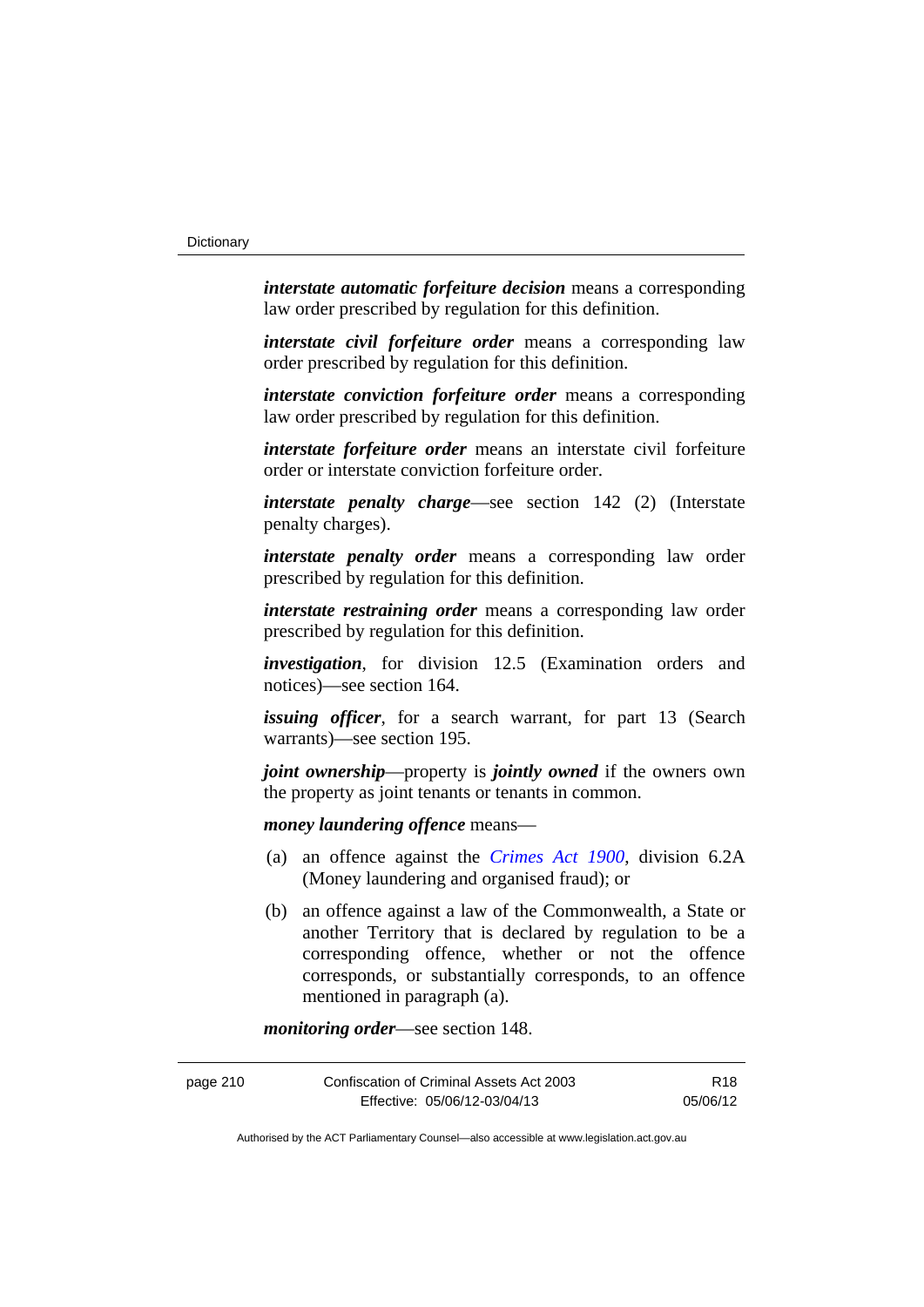*narcotic substance*, for division 7.3 (Value of benefits)—see section 90.

*non-disclosable information order*—see section 191.

*occupier*, of premises, for part 13 (Search warrants)—see section 195.

*offence*—see section 13 (1).

*offender*, in relation to an offence, means a person (including a corporation) who committed, or is alleged to have committed, the offence.

*Note* A reference to a *person* generally includes a reference to a corporation as well as an individual, see the [Legislation Act](http://www.legislation.act.gov.au/a/2001-14), s 160. (See also the [Legislation Act,](http://www.legislation.act.gov.au/a/2001-14) dict, pt 1, def *person*.)

*ordinary offence*—see section 13 (2).

*ordinary search*, for part 13 (Search warrants)—see section 195.

*party*, to an offence, means a person who—

- (a) commits or participates in the offence; or
- (b) is an accessory before or after the fact to the offence.

*penalty charge*—see section 94 (4) (Creation of penalty charge over restrained property).

*Note* An interstate penalty charge is taken to be a penalty charge under this Act (see s 142).

*penalty order*—see section 82.

*person assisting*, in relation to a search warrant, for part 13 (Search warrants)—see section 195.

*premises*, for part 13 (Search warrants)—see section 195.

*production order*—see section 156.

*property*—

R18 05/06/12 Confiscation of Criminal Assets Act 2003 Effective: 05/06/12-03/04/13

page 211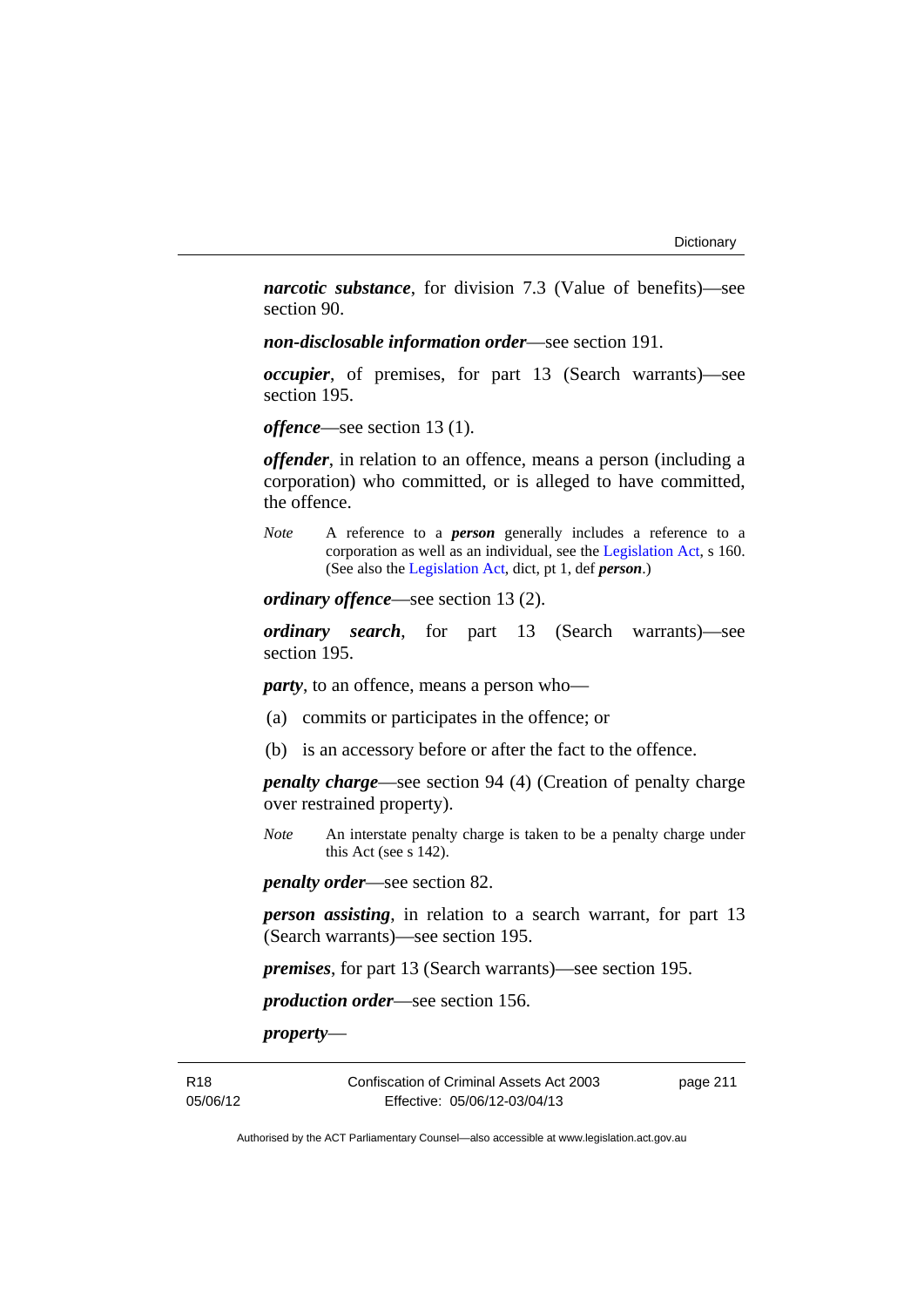- (a) of an offender, for division 7.3 (Value of benefits)—see section 90; and
- (b) of a person, includes property in which the person has a beneficial interest.

*property-tracking document*—see section 157.

*purposes of this Act*—see section 3.

*quashed*—see section 15 (3) and (4).

*registered*, for a corresponding law order, means registered under part 11 (Interstate orders).

*registrable property* means property title to which is passed by registration in a statutory property register.

*registered property interest* means an interest in property recorded in a statutory property register.

*related* offence—see section 13 (3).

*relevant court*—see section 238.

*relevant offence*—see section 13 (2).

*reserved funds*, for part 10 (Confiscated assets trust fund)—see section 128.

*restrained*, in relation to property, means property subject to a restraining order.

*restraining order*—see section 19.

*Note* A registered interstate restraining order is taken to be a restraining order under this Act (see s 139).

*return or compensation order*—see section 121.

*search warrant*, for part 13 (Search warrants)—see section 195.

*serious offence*—see section 13 (2).

page 212 Confiscation of Criminal Assets Act 2003 Effective: 05/06/12-03/04/13

R18 05/06/12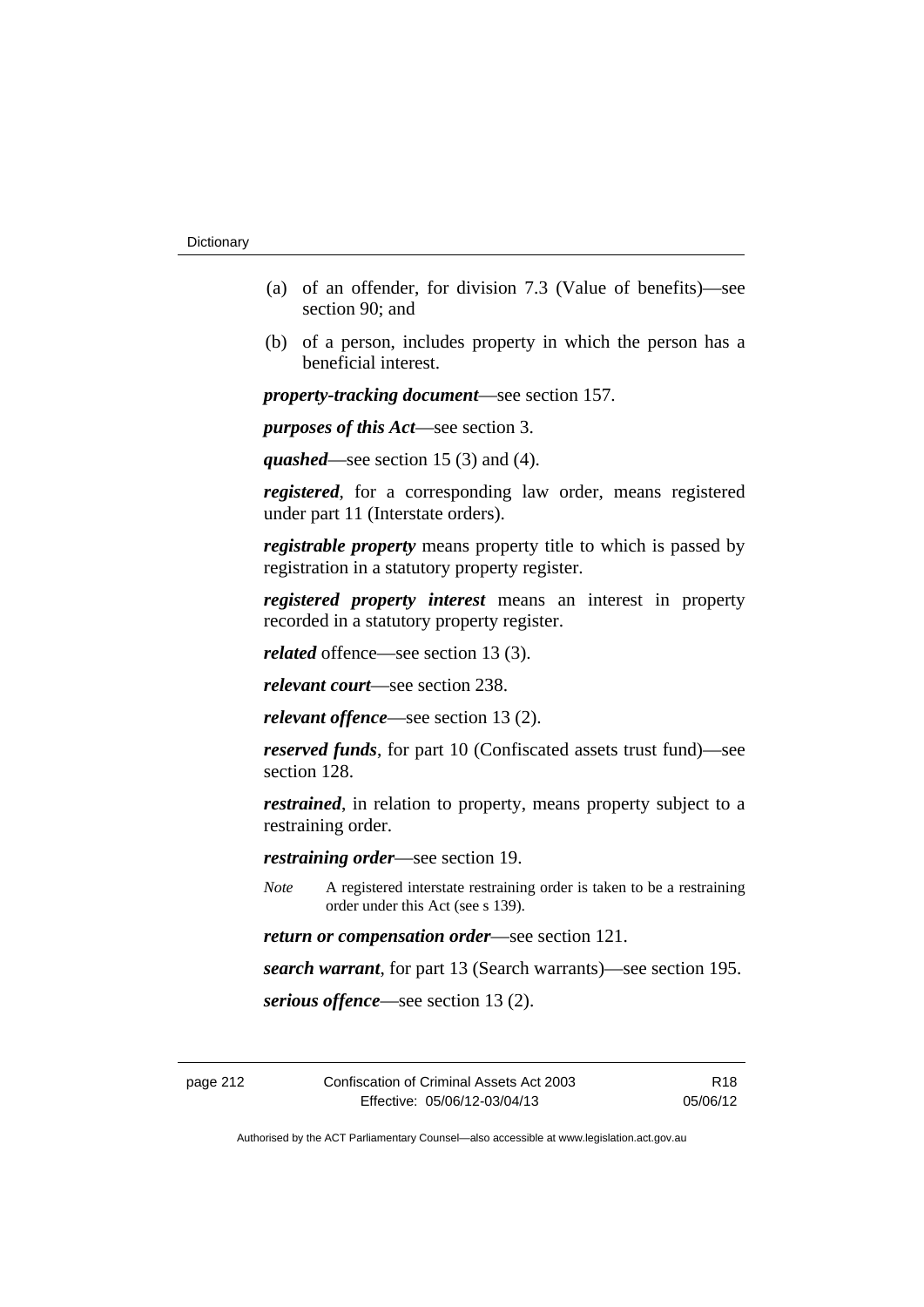*statutory property register* means a register kept under a territory law, or a law of the Commonwealth, a State or another Territory, for recording ownership of property (including interests in property) if—

- (a) title to the property is passed by registration in the register of ownership of the property; or
- (b) the owner of an interest in the property may lose the interest if the interest is not registered in the register.

## **Example**

the register of land titles kept under the *[Land Titles Act 1925](http://www.legislation.act.gov.au/a/1925-1)*, section 43

*Note* An example is part of the Act, is not exhaustive and may extend, but does not limit, the meaning of the provision in which it appears (see [Legislation Act,](http://www.legislation.act.gov.au/a/2001-14) s 126 and s 132).

*subject to forfeiture*, in relation to property—see section 73.

*sufficient consideration*, in relation to acquiring or disposing or otherwise dealing with property, means acquiring, disposing of, or otherwise dealing with, the property for a consideration that is sufficient and that appropriately reflects the value of the property having regard only to commercial considerations.

*tainted property*—see section 10.

*target material*, for part 13 (Search warrants)—see section 195.

*transaction suspension order*—see section 152.

*trust fund* means the confiscated assets trust fund under section 130.

*unclaimed tainted property*—see section 11.

*unclaimed tainted property restraining order*—see section 21.

*vehicle*, for part 13 (Search warrants)—see section 195.

R18 05/06/12 page 213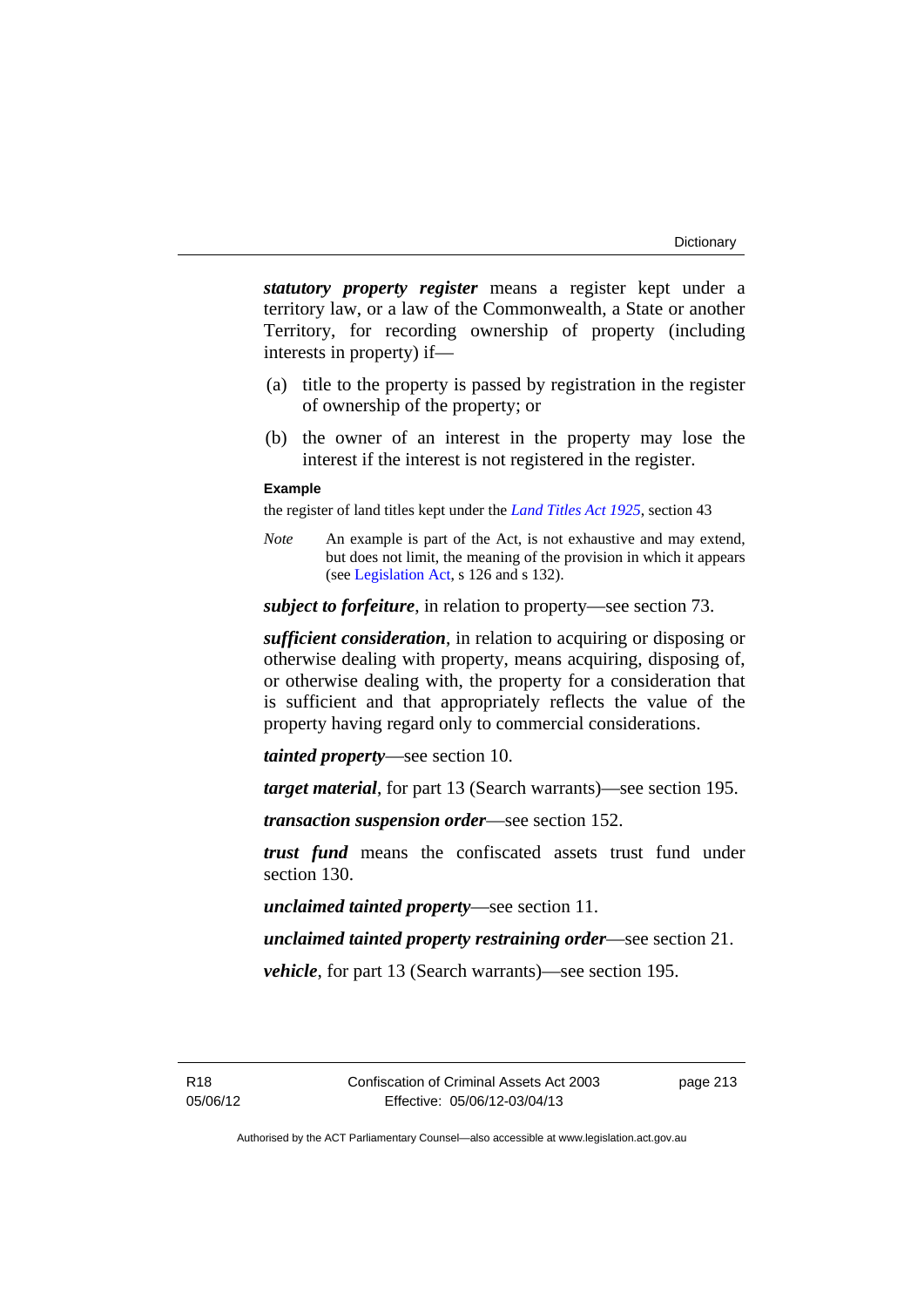1 About the endnotes

## **Endnotes**

## **1 About the endnotes**

Amending and modifying laws are annotated in the legislation history and the amendment history. Current modifications are not included in the republished law but are set out in the endnotes.

Not all editorial amendments made under the *[Legislation Act 2001](http://www.legislation.act.gov.au/a/2001-14)*, part 11.3 are annotated in the amendment history. Full details of any amendments can be obtained from the Parliamentary Counsel's Office.

Uncommenced amending laws are not included in the republished law. The details of these laws are underlined in the legislation history. Uncommenced expiries are underlined in the legislation history and amendment history.

If all the provisions of the law have been renumbered, a table of renumbered provisions gives details of previous and current numbering.

The endnotes also include a table of earlier republications.

## **2 Abbreviation key**

page 214 Confiscation of Criminal Assets Act 2003 Effective: 05/06/12-03/04/13

R18 05/06/12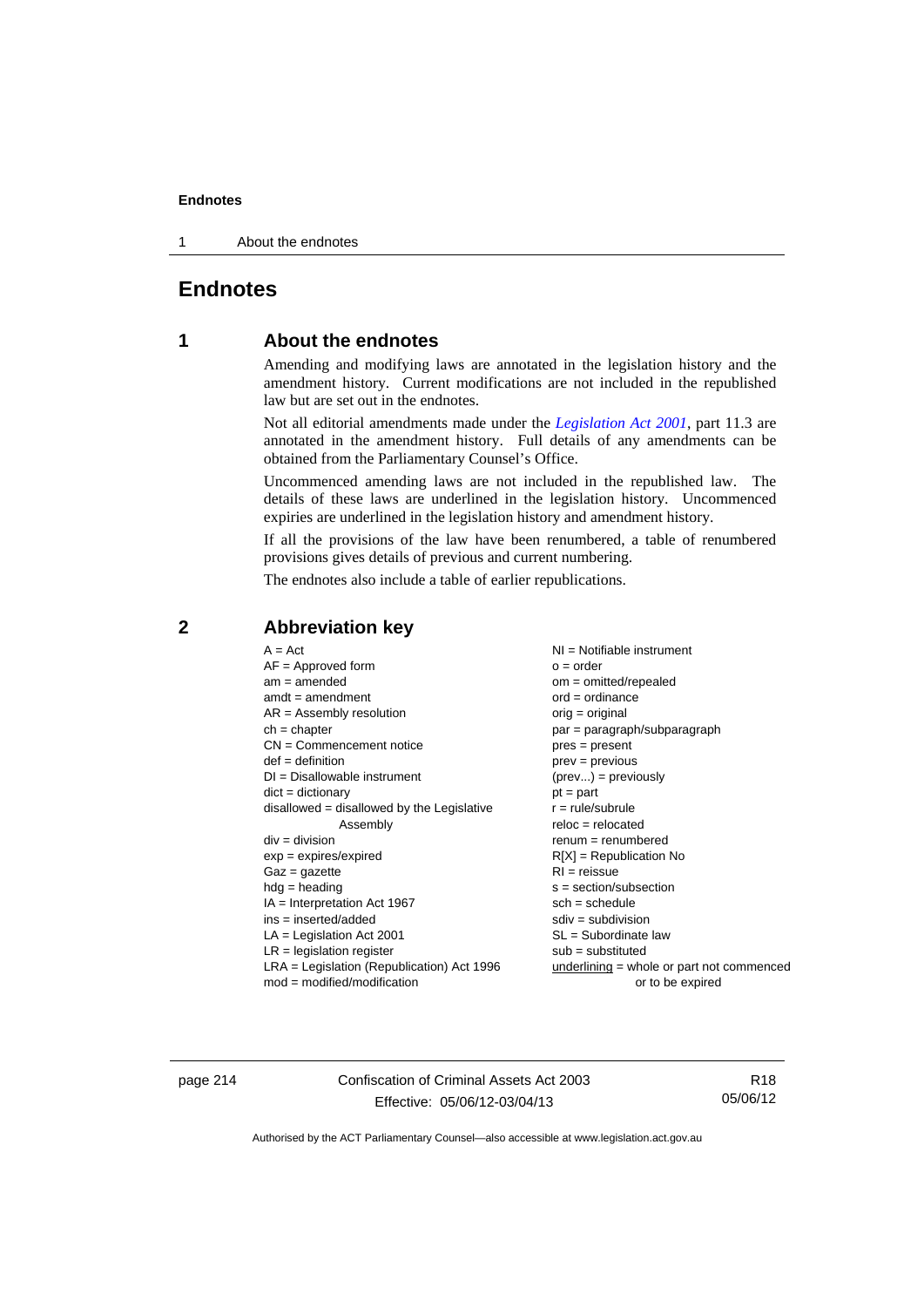## **3 Legislation history**

#### **Confiscation of Criminal Assets Act 2003 A2003-8**

notified LR 27 March 2003

s 1, s 2 commenced 27 March 2003 (LA s 75 (1))

remainder commenced 15 August 2003 (s 2 and [CN2003-7](http://www.legislation.act.gov.au/cn/2003-7/default.asp))

as amended by

#### **[Legislation \(Gay, Lesbian and Transgender\) Amendment Act 2003](http://www.legislation.act.gov.au/a/2003-14) A2003-14 sch 1 pt 1.6**

notified LR 27 March 2003 s 1, s 2 commenced 27 March 2003 (LA s 75 (1)) sch 1 pt 1.6 commenced 28 March 2003 (s 2)

#### **[Evidence \(Miscellaneous Provisions\) Amendment Act 2003](http://www.legislation.act.gov.au/a/2003-48) A2003-48 sch 2 pt 2.2**

notified LR 31 October 2003 s 1, s 2 commenced 31 October 2003 (LA s 75 (1)) sch 2 pt 2.2 commenced 30 April 2004 (s 2 and LA s 79)

#### **[Statute Law Amendment Act 2003 \(No 2\)](http://www.legislation.act.gov.au/a/2003-56) A2003-56 sch 3 pt 3.6**  notified LR 5 December 2003

s 1, s 2 commenced 5 December 2003 (LA s 75 (1)) sch 3 pt 3.6 commenced 19 December 2003 (s 2)

#### **[Annual Reports Legislation Amendment Act 2004](http://www.legislation.act.gov.au/a/2004-9) A2004-9 sch 1 pt 1.9**

notified LR 19 March 2004

s 1, s 2 commenced 19 March 2004 (LA s 75 (1)) pt 1.9 commenced 13 April 2004 (s 2 and see [Annual Reports](http://www.legislation.act.gov.au/a/2004-8) 

[\(Government Agencies\) Act 2004](http://www.legislation.act.gov.au/a/2004-8) A2004-8, s 2 and [CN2004-5](http://www.legislation.act.gov.au/cn/2004-5/default.asp))

#### **[Statute Law Amendment Act 2004](http://www.legislation.act.gov.au/a/2004-42) A2004-42 sch 3 pt 3.5**

notified LR 11 August 2004

s 1, s 2 commenced 11 August 2004 (LA s 75 (1)) sch 3 pt 3.5 commenced 25 August 2004 (s 2 (1))

page 215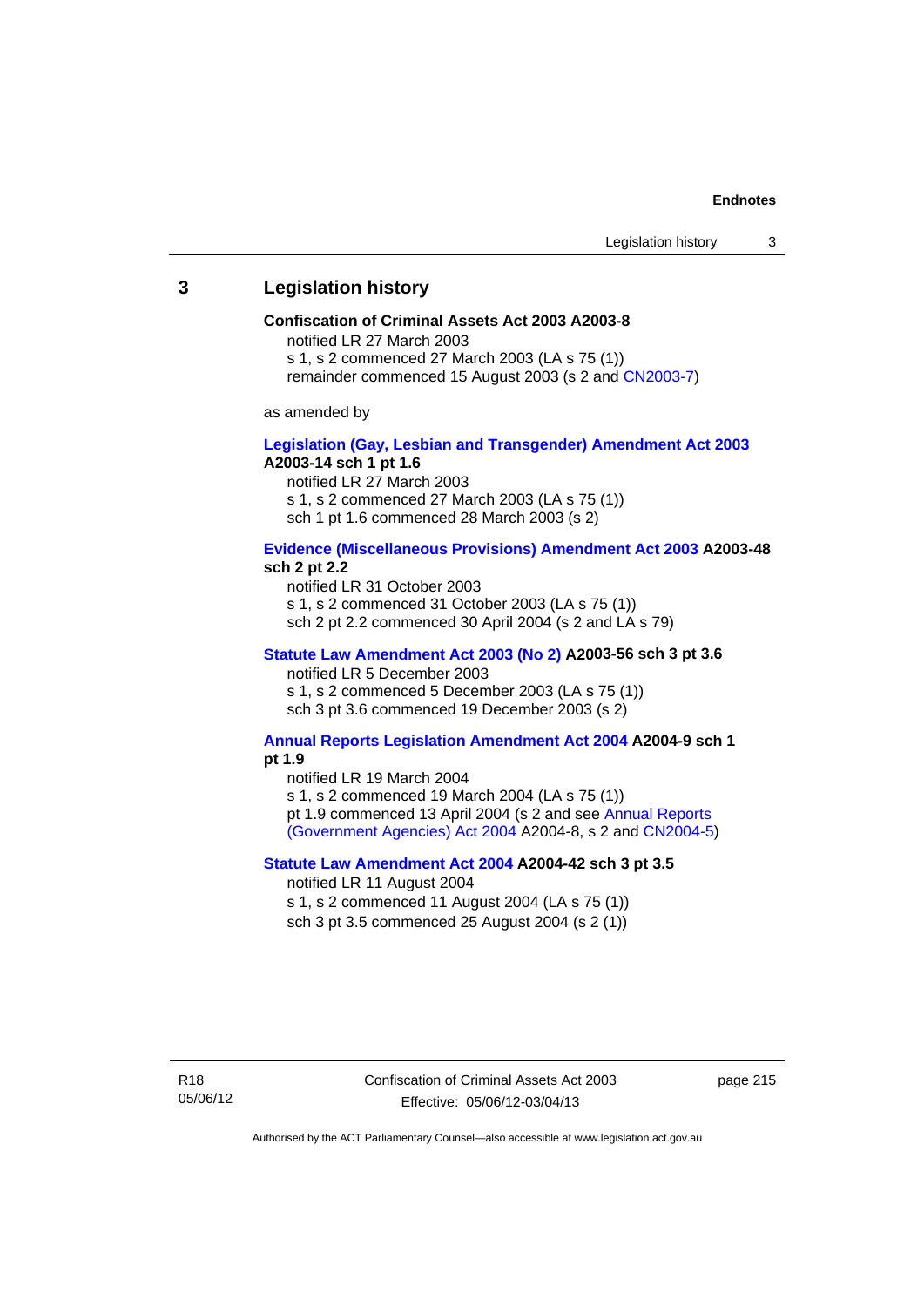3 Legislation history

### **[Court Procedures \(Consequential Amendments\) Act 2004](http://www.legislation.act.gov.au/a/2004-60) A2004-60 sch 1 pt 1.12**

notified LR 2 September 2004

s 1, s 2 commenced 2 September 2004 (LA s 75 (1)) sch 1 pt 1.12 commenced 10 January 2005 (s 2 and see Court [Procedures Act 2004](http://www.legislation.act.gov.au/a/2004-59) A2004-59, s 2 and [CN2004-29\)](http://www.legislation.act.gov.au/cn/2004-29/default.asp)

#### **[Justice and Community Safety Legislation Amendment Act 2005](http://www.legislation.act.gov.au/a/2005-5) A2005-5 pt 5**

notified LR 23 February 2005 s 1, s 2 commenced 23 February 2005 (LA s 75 (1)) pt 5 commenced 24 February 2005 (s 2 (2))

#### **[Justice and Community Safety Legislation Amendment Act 2005](http://www.legislation.act.gov.au/a/2005-60)  [\(No 4\)](http://www.legislation.act.gov.au/a/2005-60) A2005-60 sch 1 pt 1.6**

notified LR 1 December 2005 s 1, s 2 taken to have commenced 23 November 2005 (LA s 75 (2)) sch 1 pt 1.6 commenced 22 December 2005 (s 2 (4))

## **[Sentencing Legislation Amendment Act 2006](http://www.legislation.act.gov.au/a/2006-23) A2006-23 sch 1 pt 1.5**

notified LR 18 May 2006

s 1, s 2 commenced 18 May 2006 (LA s 75 (1)) sch 1 pt 1.5 commenced 2 June 2006 (s 2 (1) and see [Crimes](http://www.legislation.act.gov.au/a/2005-59)  [\(Sentence Administration\) Act 2005](http://www.legislation.act.gov.au/a/2005-59) A2005-59 s 2, [Crimes](http://www.legislation.act.gov.au/a/2005-58)  [\(Sentencing\) Act 2005](http://www.legislation.act.gov.au/a/2005-58) A2005-58, s 2 and LA s 79)

## **[Civil Law \(Property\) Act 2006](http://www.legislation.act.gov.au/a/2006-38) A2006-38 sch 1 pt 1.3**

notified LR 28 September 2006

s 1, s 2 commenced 28 September 2006 (LA s 75 (1))

sch 1 pt 1.3 commenced 28 March 2007 (s 2 and LA s 79)

### **[Children and Young People \(Consequential Amendments\) Act 2008](http://www.legislation.act.gov.au/a/2008-20) A2008-20 sch 4 pt 4.3**

notified LR 17 July 2008

s 1, s 2 commenced 17 July 2008 (LA s 75 (1))

s 3 commenced 18 July 2008 (s 2 (1))

sch 4 pt 4.3 commenced 27 February 2009 (s 2 (5) and see [Children](http://www.legislation.act.gov.au/a/2008-19)  [and Young People Act 2008](http://www.legislation.act.gov.au/a/2008-19) A2008-19, s 2 and [CN2008-17 \(](http://www.legislation.act.gov.au/cn/2008-17/default.asp)and see [CN2008-13](http://www.legislation.act.gov.au/cn/2008-13/default.asp)))

page 216 Confiscation of Criminal Assets Act 2003 Effective: 05/06/12-03/04/13

R18 05/06/12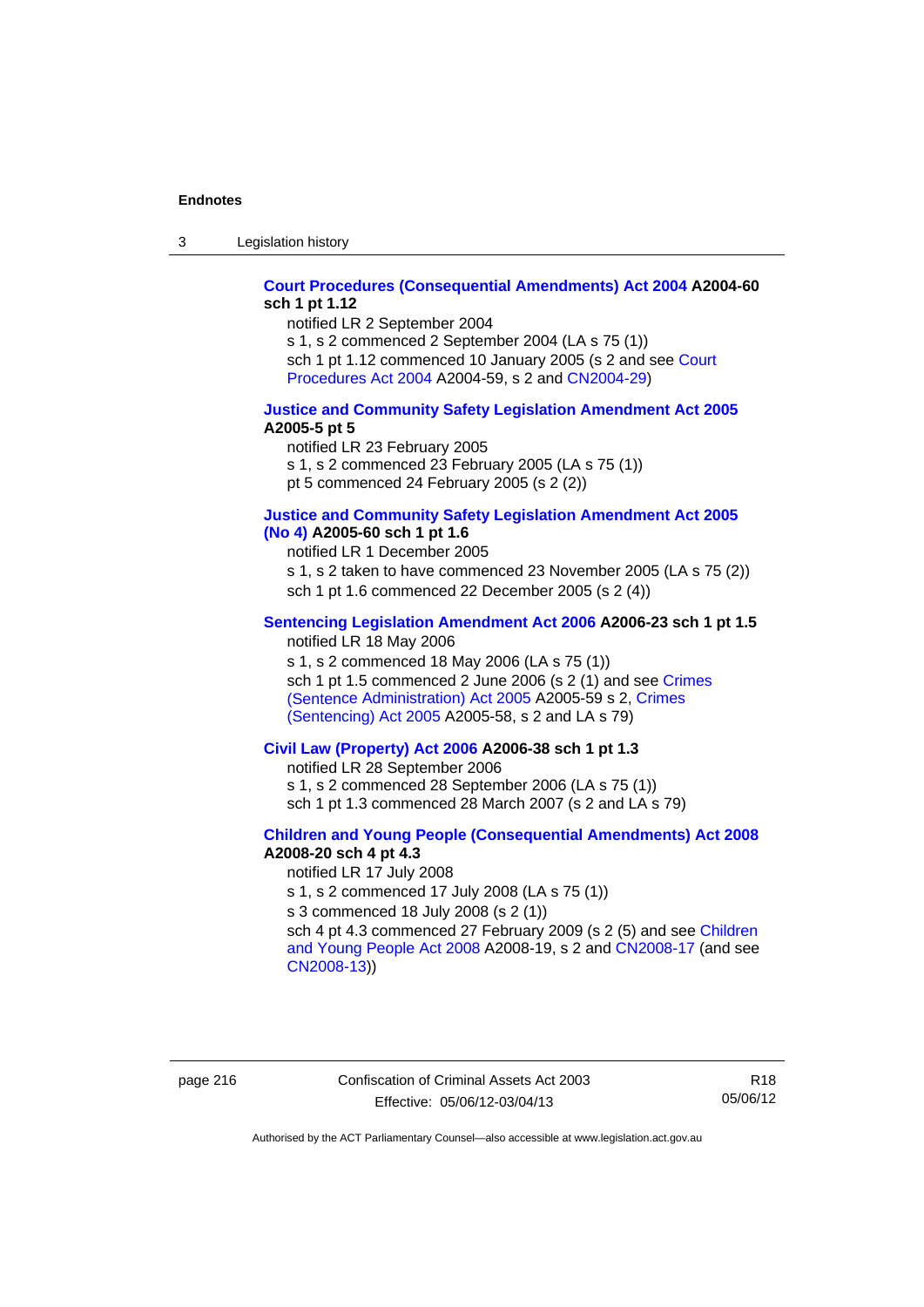| Legislation history |  |  |
|---------------------|--|--|
|---------------------|--|--|

## **[Crimes Legislation Amendment Act 2008](http://www.legislation.act.gov.au/a/2008-44) A2008-44 sch 1 pt 1.1**

notified LR 9 September 2008

s 1, s 2 commenced 9 September 2008 (LA s 75 (1))

sch 1 pt 1.1 commenced 30 May 2009 (s 2 and [CN2009-4\)](http://www.legislation.act.gov.au/cn/2009-4/default.asp)

#### **[Personal Property Securities Act 2010](http://www.legislation.act.gov.au/a/2010-15) A2010-15 sch 2 pt 2.1**

notified LR 1 April 2010

s 1, s 2 commenced 1 April 2010 (LA s 75 (1))

sch 2 pt 2.1 commenced 30 January 2012 (s 2 (2) (b))

## **[Administrative \(One ACT Public Service Miscellaneous Amendments\)](http://www.legislation.act.gov.au/a/2011-22)**

**[Act 2011](http://www.legislation.act.gov.au/a/2011-22) A2011-22 sch 1 pt 1.33**  notified LR 30 June 2011 s 1, s 2 commenced 30 June 2011 (LA s 75 (1)) sch 1 pt 1.33 commenced 1 July 2011 (s 2 (1))

#### **[Evidence \(Consequential Amendments\) Act 2011](http://www.legislation.act.gov.au/a/2011-48) A2011-48 sch 1 pt 1.10**

notified LR 22 November 2011 s 1, s 2 commenced 22 November 2011 (LA s 75 (1)) sch 1 pt 1.10 commenced 1 March 2012 (s 2 (1) and see [Evidence Act](http://www.legislation.act.gov.au/a/2011-12)  [2011](http://www.legislation.act.gov.au/a/2011-12) A2011-12, s 2 and [CN2012-4](http://www.legislation.act.gov.au/cn/2012-4/default.asp))

#### **[Statute Law Amendment Act 2012](http://www.legislation.act.gov.au/a/2012-21) A2012-21 sch 3 pt 3.4**

notified LR 22 May 2012 s 1, s 2 commenced 22 May 2012 (LA s 75 (1))

sch 3 pt 3.4 commenced 5 June 2012 (s 2 (1))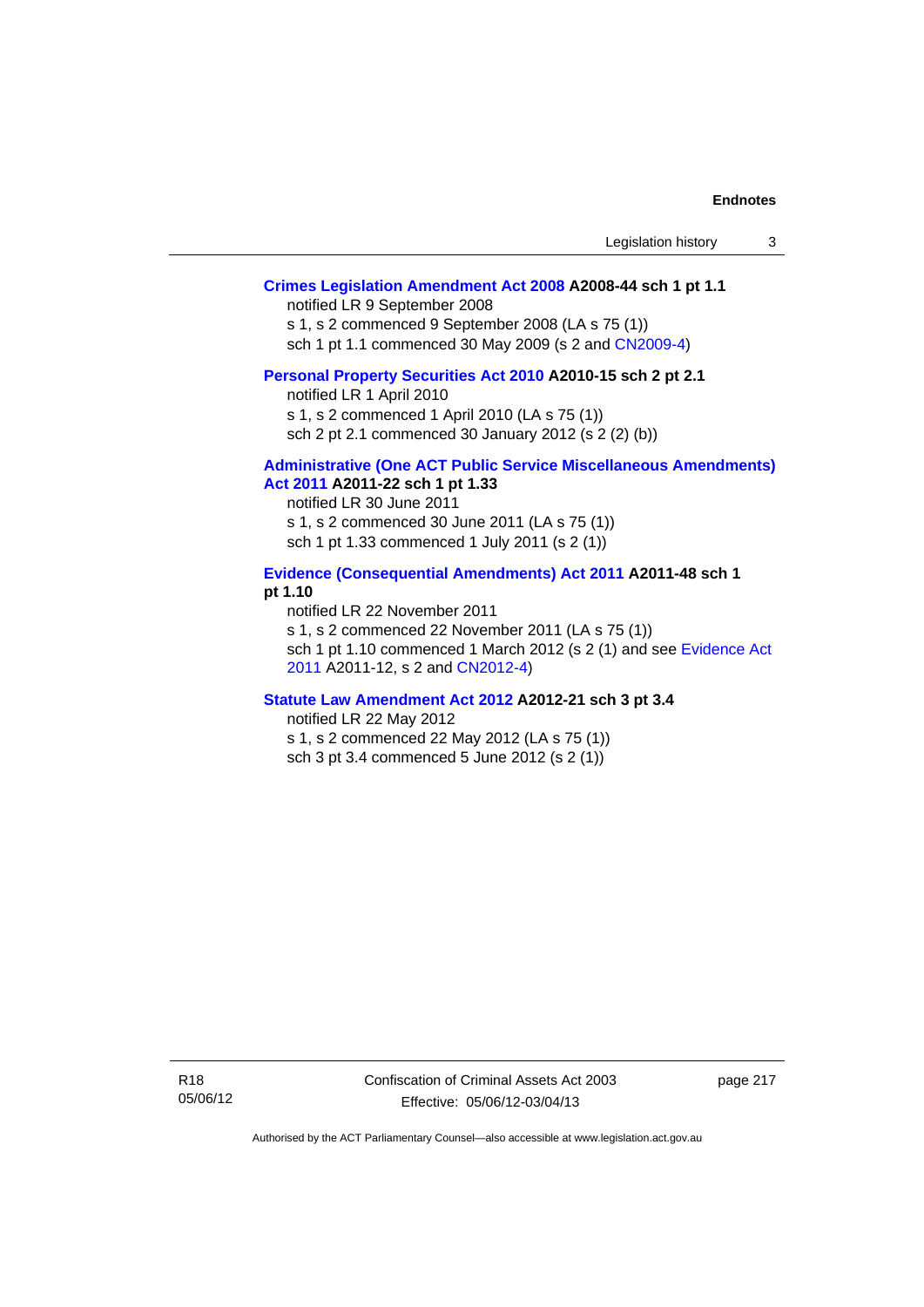4 Amendment history

### **4 Amendment history**

```
Commencement 
s 2 om LA s 89 (4) 
General overview 
s 9 am A2008-44 amdt 1.13
Key concepts 
pt 3 hdg note ins A2005-5 s 13 
                am A2008-44 amdts 1.1-1.3
Meaning of derived 
s 12 am A2008-44 amdt 1.13
Meaning of offence and of particular kinds of offences 
s 13 am A2008-44 amdt 1.4
Meaning of convicted and quashed
s 15 am A2005-5 s 14; A2006-23 amdt 1.38; A2008-20 amdt 4.6, 
                amdt 4.7 
When does someone abscond
s 16 am A2005-5 s 19; A2008-44 amdt 1.13
When is someone cleared of an offence 
 A2005-5 s 19
Meaning of restraining order 
s 19  A2006-23 amdt 1.39
Contravening restraining orders 
s 23 am A2006-23 amdt 1.40
Restraining orders—time for making certain applications 
s 27 am A2005-5 s 15; A2008-44 amdt 1.13
Restraining orders over other property—affidavit supporting application 
s 29 am A2005-5 s 16, s 19; A2008-44 amdt 1.13 
Restraining orders over other property—making 
s 31 am A2005-5 s 19; A2008-44 amdt 1.13
Restraining orders—contents 
s 33 am A2006-23 amdt 1.41
Payment of living and business expenses from restrained property 
s 37 def domestic partner om A2003-14 amdt 1.18 
                def domestic partnership om A2003-14 amdt 1.18 
Additional orders about restraining orders and restrained property 
s 39 am A2006-23 amdt 1.42
```
page 218 Confiscation of Criminal Assets Act 2003 Effective: 05/06/12-03/04/13

R18 05/06/12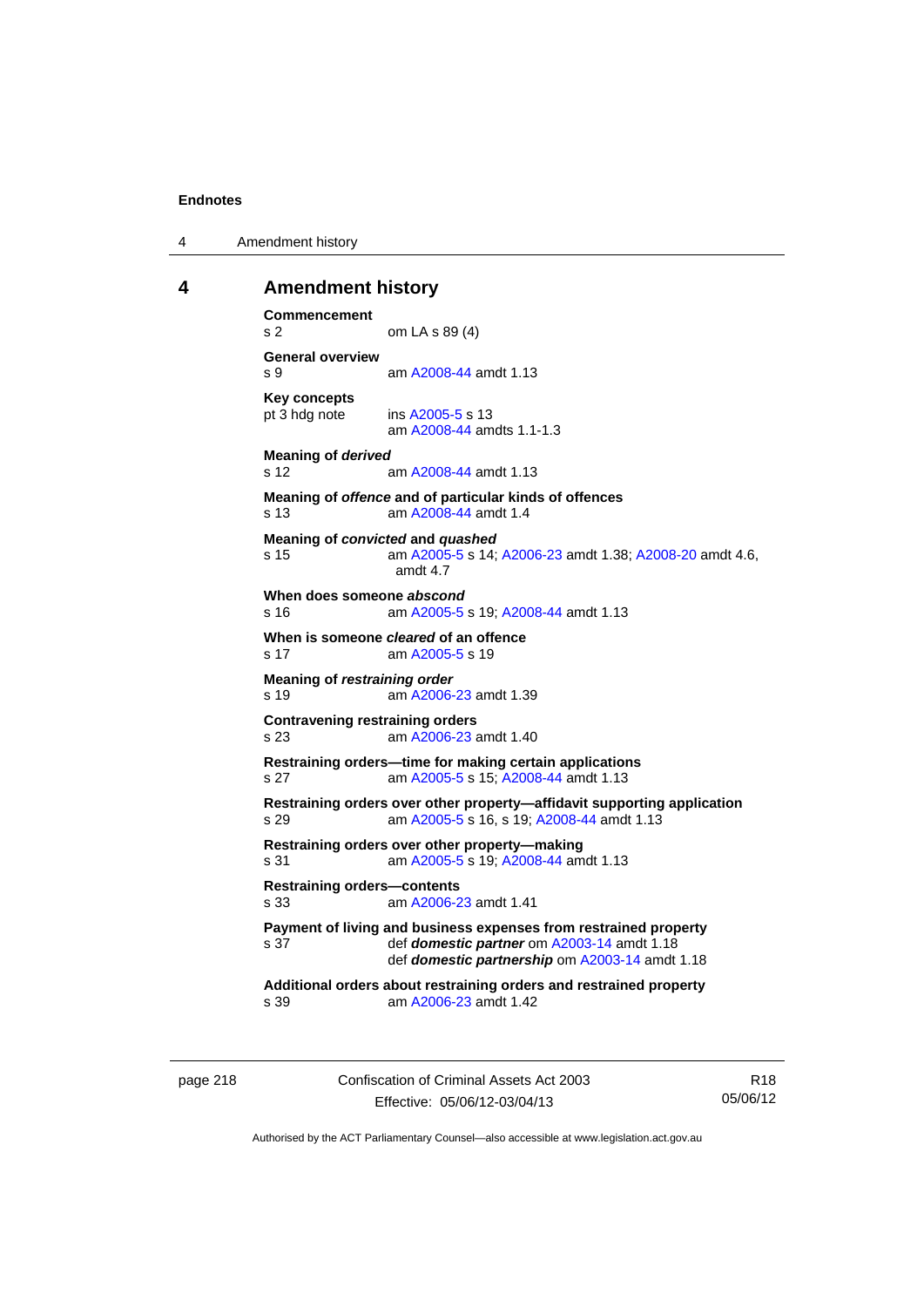| Amendment history |  |
|-------------------|--|
|-------------------|--|

```
Confiscation of Criminal Assets Act 2003 
When restraining order ends—ordinary offences 
s 47 hdg am A2008-44 amdt 1.13
s 47 table renum R3 LA
                 am A2005-5 s 19; A2008-44 amdt 1.13
When restraining order ends—serious offences 
s 48 table renum R3 LA
                 am A2005-5 s 19; A2008-44 amdt 1.13
Extension of time for restraining orders 
s 49 am A2008-44 amdt 1.13
Penalty orders—execution against restrained property 
A2006-23 amdt 1.43
Meaning of conviction forfeiture order 
s 52 am A2008-44 amdt 1.13
Conviction forfeiture orders—application
s 53 am A2008-44 amdt 1.13
Conviction forfeiture orders—making
s 54 am A2008-44 amdt 1.13
Civil forfeiture orders—making 
 A2005-5 s 19
Making of exclusion orders—ordinary offences 
s 76 hdg am A2008-44 amdt 1.13
s 76 am A2008-44 amdt 1.13
Meaning of benefits derived by an offender 
s 80 am A2003-56 amdt 3.127
Penalty orders—application 
s 83 am A2008-44 amdt 1.5, amdt 1.13
Penalty orders—offenders convicted of ordinary offences 
 A2008-44 amdt 1.13<br>s 84 am A2008-44 amdt 1.13
                 A2008-44 amdt 1.13
Penalty orders—commission of serious offences 
 A2005-5 s 19
Penalty orders—amount of penalty 
s 86  A2006-23 amdt 1.44
                (3) (d) note exp 2 June 2011 (see A2005-58 s 147 (2) (a))
Presumed value of benefits—ordinary offence<br>s 91 hdg am A2008-44 amdt 1.13
 A2008-44 amdt 1.13<br>s 91 am A2008-44 amdt 1.13
                 A2008-44 amdt 1.13
Value of benefits—relevant matters 
s 93 am A2008-44 amdt 1.13
```
R18 05/06/12

Effective: 05/06/12-03/04/13

page 219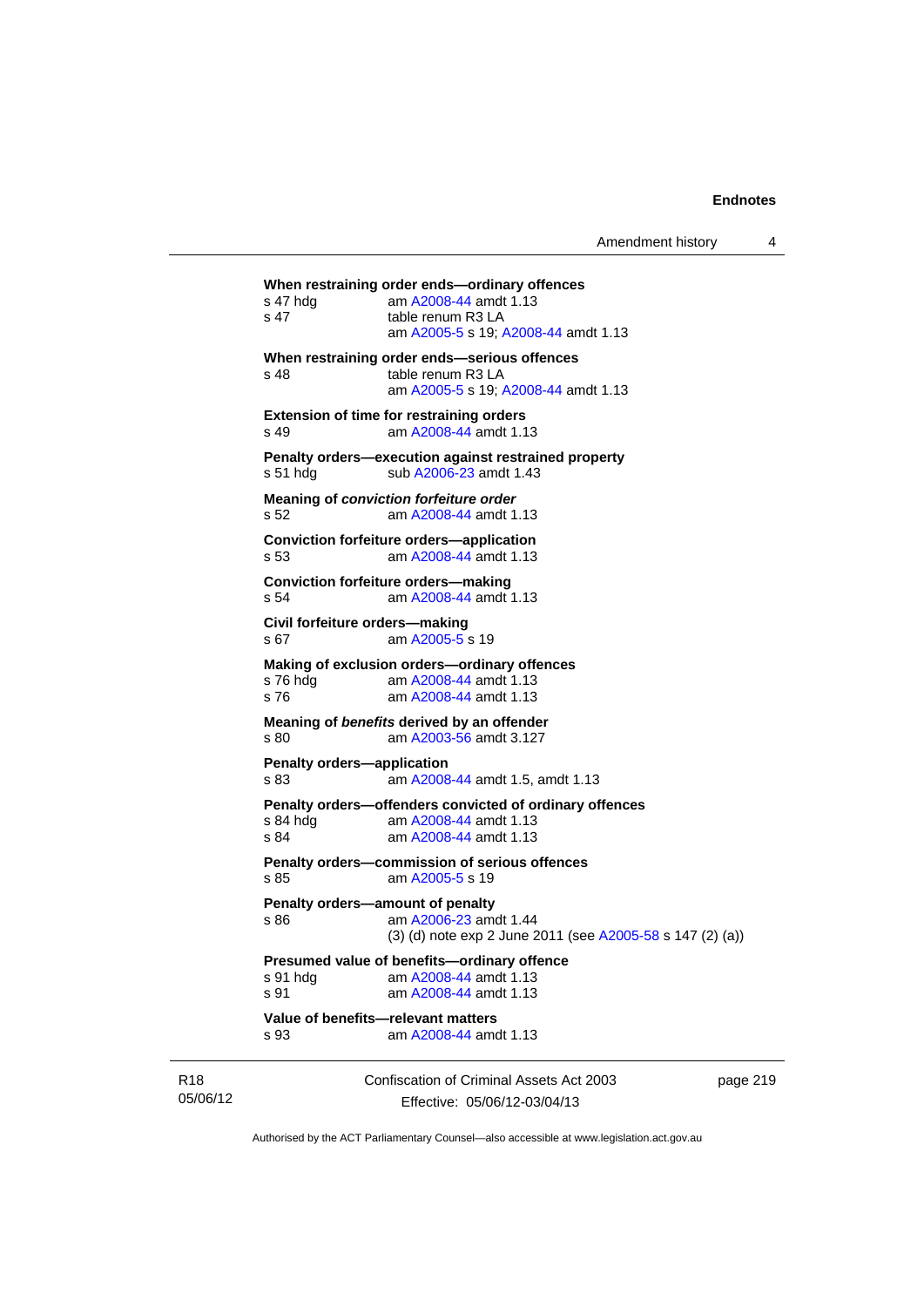4 Amendment history

|                                                  | am A2010-15 amdt 2.1; pars renum R16 LA                                                                                          |
|--------------------------------------------------|----------------------------------------------------------------------------------------------------------------------------------|
| s 95                                             | When penalty charge over property ends<br>am A2008-44 amdt 1.13                                                                  |
| When penalty order ends<br>s 98                  | am A2008-44 amdt 1.13                                                                                                            |
| $s$ 104                                          | Notice details to be included in public trustee's report<br>am A2004-9 amdt 1.12                                                 |
| s 115                                            | Inconsistency with Trustee Act or Conveyancing Act<br>am A2006-38 amdt 1.3                                                       |
| s 129                                            | Meaning of equitable sharing program<br>am A2008-44 amdt 1.6, amdt 1.13                                                          |
| Payments into trust fund<br>s 131                | am A2011-22 amdt 1.100                                                                                                           |
| s 142                                            | <b>Creation of interstate penalty charges</b><br>am A2008-44 amdt 1.13                                                           |
| s 157                                            | Meaning of property-tracking document<br>am A2008-44 amdt 1.7, amdt 1.13                                                         |
| s 158                                            | <b>Production orders-application</b><br>am A2008-44 amdt 1.13                                                                    |
| Definitions for div 12.5<br>s 164                | def <i>investigation</i> am A2008-44 amdt 1.13                                                                                   |
| <b>Conduct of examination</b><br>s 176           | am A2003-48 amdt 2.2                                                                                                             |
| s 190                                            | <b>Destruction etc of documents</b><br>am A2008-44 amdt 1.8, amdt 1.13                                                           |
| Definitions for pt 13<br>s 195                   | def target material am A2008-44 amdt 1.13                                                                                        |
| s 202                                            | Authorisation given by search warrants<br>am A2008-44 amdt 1.13                                                                  |
| <b>Executing search warrants</b><br>div 13.4 hdg | note am A2011-48 amdt 1.14                                                                                                       |
| s 211                                            | Search warrants-restrictions on personal searches<br>am A2003-14 amdt 1.19, amdt 1.20; ss renum R1 LA (see<br>A2003-8 amdt 1.21) |
|                                                  | Copies of seized things to be provided                                                                                           |

page 220 Confiscation of Criminal Assets Act 2003 Effective: 05/06/12-03/04/13

R18 05/06/12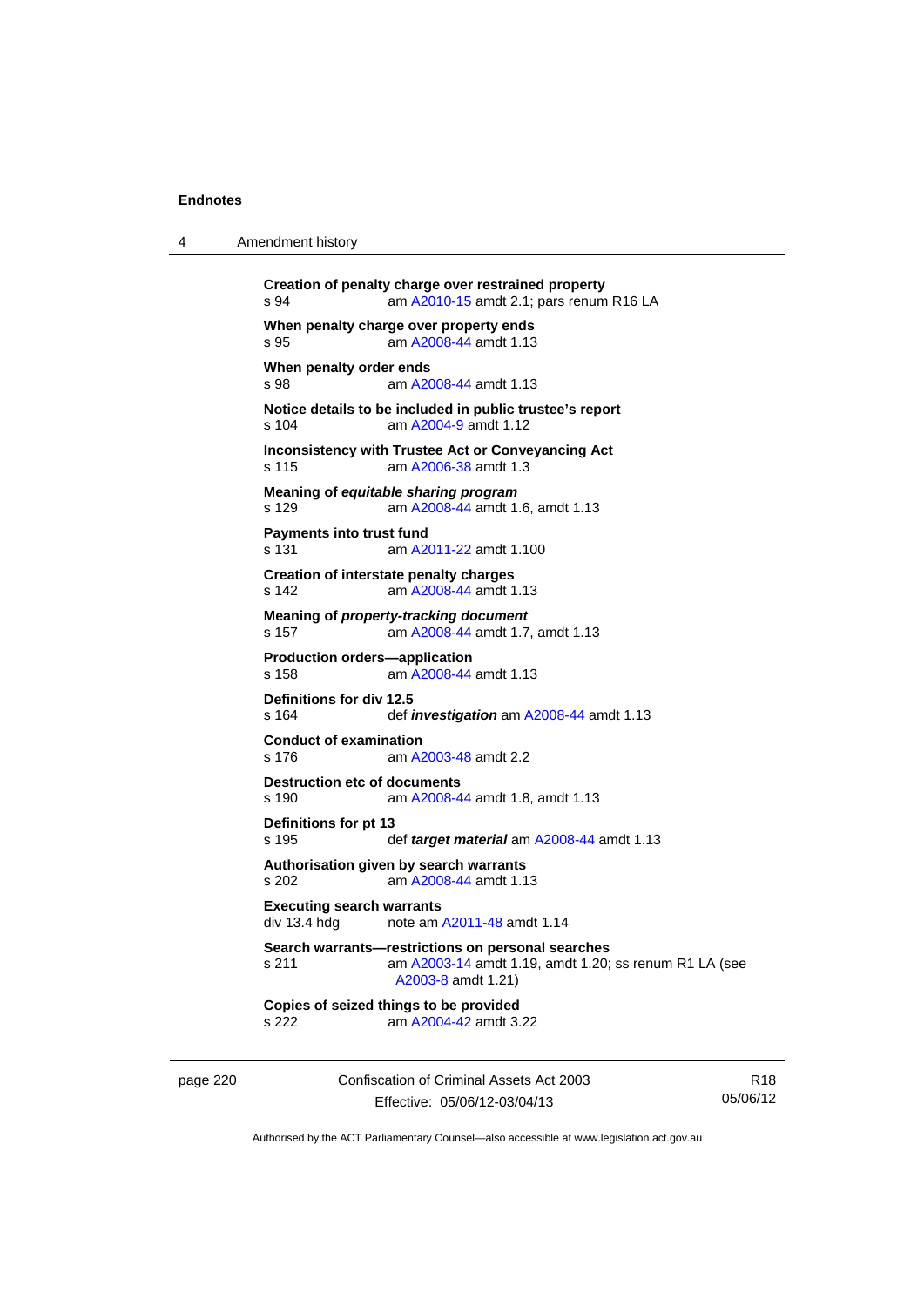**Jurisdiction of Magistrates Court—confiscation proceedings**  s 239 am [A2004-60](http://www.legislation.act.gov.au/a/2004-60) amdt 1.76, amdt 1.77; [A2008-44](http://www.legislation.act.gov.au/a/2008-44) amdt 1.13 **Other confiscation proceedings—notice of applications etc**  s 244 am [A2005-60](http://www.legislation.act.gov.au/a/2005-60) amdt 1.14 **Applications for another confiscation proceeding in relation to same offence**  s 245 am [A2005-60](http://www.legislation.act.gov.au/a/2005-60) amdt 1.15 **Confiscation proceedings—relevant material**  s 248 am [A2011-48](http://www.legislation.act.gov.au/a/2011-48) amdt 1.15 **Confiscation proceedings—witness not required to answer questions prejudicing investigation**  s 249 **am [A2008-44](http://www.legislation.act.gov.au/a/2008-44) amdt 1.13 Consequential and transitional matters**  pt 16 hdg exp 15 August 2005 (s 269) **Repeal of Proceeds of Crime legislation**  s 261 om LA s 89 (3) **Orders under repealed Act**  s 262 exp 15 August 2005 (s 269) **Proceedings for offences committed before the commencement of this Act**  s 263 exp 15 August 2005 (s 269) **Use of information etc obtained under repealed Act**  exp 15 August 2005 (s 269) **Confiscated assets trust fund**  s 265 exp 15 August 2005 (s 269) **Transitional regulations**  exp 15 August 2005 (s 269) **Modification of pt 16's operation**  s 267 exp 15 August 2005 (s 269) **Amendments of other legislation—sch 1**  s 268 om LA s 89 (3) **Expiry of pt 16**  s 269 exp 15 August 2005 (s 269) **Amendments of other legislation**  sch 1 om LA s 89 (3)

page 221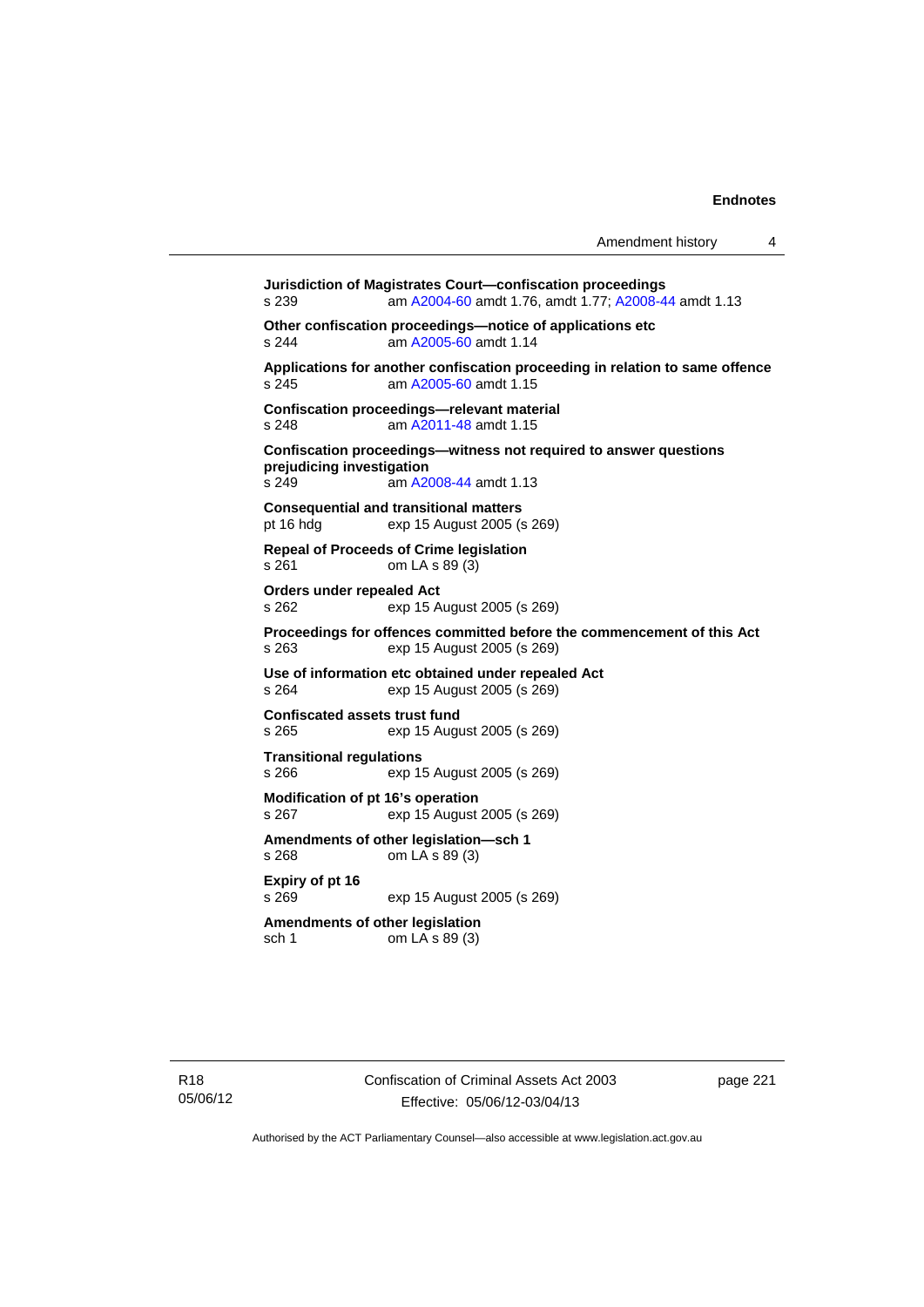4 Amendment history

**Dictionary** 

am [A2003-14](http://www.legislation.act.gov.au/a/2003-14) amdt 1.22; [A2005-5](http://www.legislation.act.gov.au/a/2005-5) s 17; [A2008-44](http://www.legislation.act.gov.au/a/2008-44) amdt 1.9 def *indictable offence* om [A2008-44](http://www.legislation.act.gov.au/a/2008-44) amdt 1.10 def *ordinary indictable offence* om [A2008-44](http://www.legislation.act.gov.au/a/2008-44) amdt 1.11 def *ordinary offence* ins [A2008-44](http://www.legislation.act.gov.au/a/2008-44) amdt 1.11 def *present* om [A2005-5](http://www.legislation.act.gov.au/a/2005-5) s 18 def *relevant offence* ins [A2008-44](http://www.legislation.act.gov.au/a/2008-44) amdt 1.12 def *statutory property register* am [A2012-21](http://www.legislation.act.gov.au/a/2012-21) amdt 3.8

page 222 Confiscation of Criminal Assets Act 2003 Effective: 05/06/12-03/04/13

R18 05/06/12